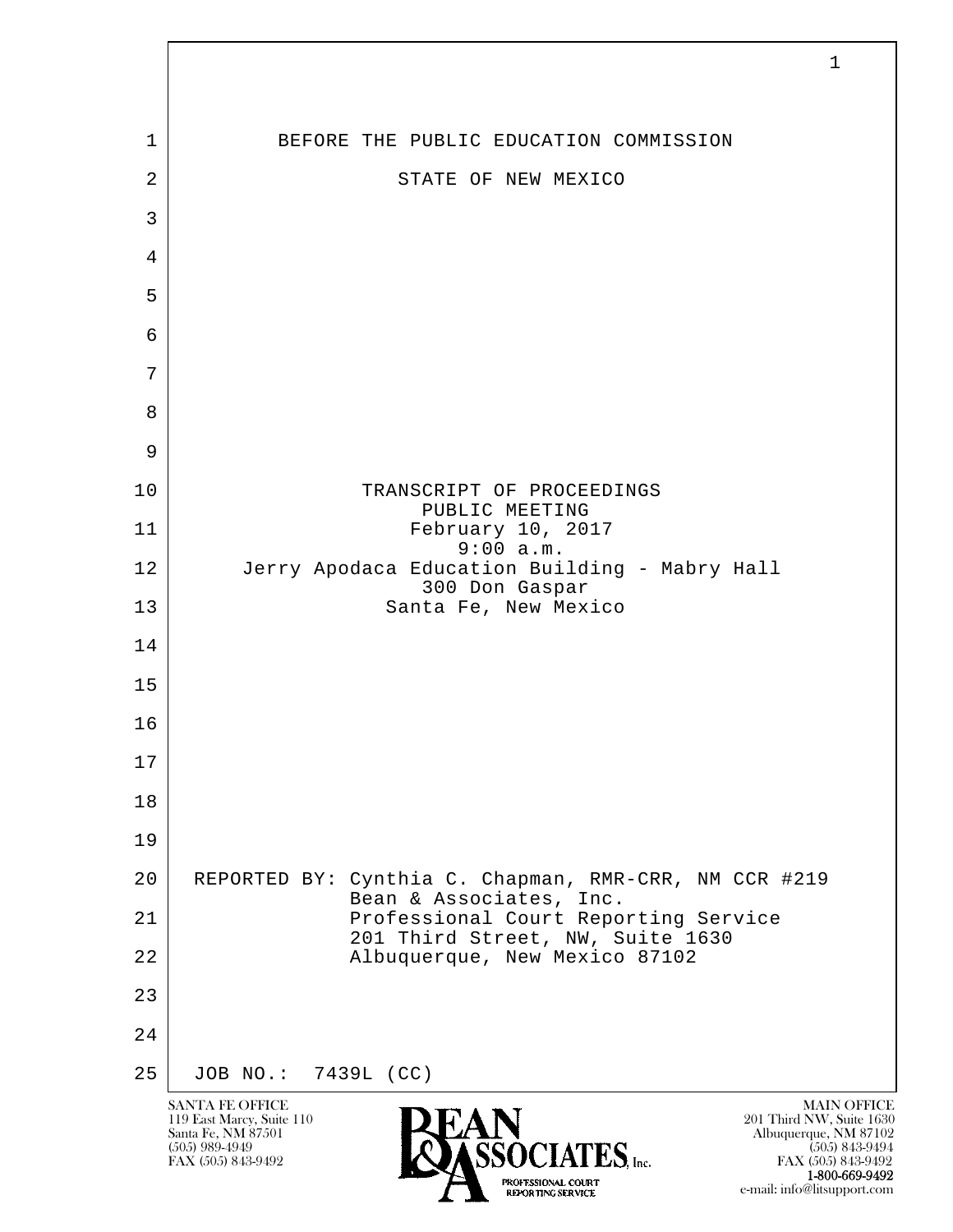| $\mathbf 1$    | A P P E A R A N C E S                                                                                                                                                                                            |
|----------------|------------------------------------------------------------------------------------------------------------------------------------------------------------------------------------------------------------------|
| $\overline{2}$ | COMMISSIONERS:                                                                                                                                                                                                   |
| 3              | MS. PATRICIA GIPSON, Chair<br>MS. KARYL ANN ARMBRUSTER, Secretary                                                                                                                                                |
| 4              | MR. R. CARLOS CABALLERO, Member<br>MR. JAMES CONYERS, Member                                                                                                                                                     |
| 5              | MR. TIM CRONE, Member<br>MS. DANIELLE JOHNSTON, Member                                                                                                                                                           |
| 6              | MS. TRISH RUIZ, Member<br>MS. CARMIE TOULOUSE, Member                                                                                                                                                            |
| 7              | STAFF:                                                                                                                                                                                                           |
| 8              | MS. KATIE POULOS, Director, Charter School Division                                                                                                                                                              |
| 9              | MS. AUDREY MCKEE, Assistant Attorney General                                                                                                                                                                     |
| 10             | Counsel to the PEC                                                                                                                                                                                               |
| 11             | MS. ANNJENETTE TORRES, Legislative Liaison                                                                                                                                                                       |
| 12             |                                                                                                                                                                                                                  |
| 13             |                                                                                                                                                                                                                  |
| 14             |                                                                                                                                                                                                                  |
| 15             |                                                                                                                                                                                                                  |
| 16             |                                                                                                                                                                                                                  |
| 17             |                                                                                                                                                                                                                  |
| 18             |                                                                                                                                                                                                                  |
| 19             |                                                                                                                                                                                                                  |
| 20             |                                                                                                                                                                                                                  |
| 21             |                                                                                                                                                                                                                  |
| 22             |                                                                                                                                                                                                                  |
| 23             |                                                                                                                                                                                                                  |
| 24             |                                                                                                                                                                                                                  |
| 25             |                                                                                                                                                                                                                  |
|                | <b>SANTA FE OFFICE</b><br><b>MAIN OFFICE</b><br>201 Third NW, Suite 1630<br>119 East Marcy, Suite 110<br>Santa Fe, NM 87501<br>Albuquerque, NM 87102<br><b>ECACIATEC</b><br>$(505)$ 989-4949<br>$(505)$ 843-9494 |

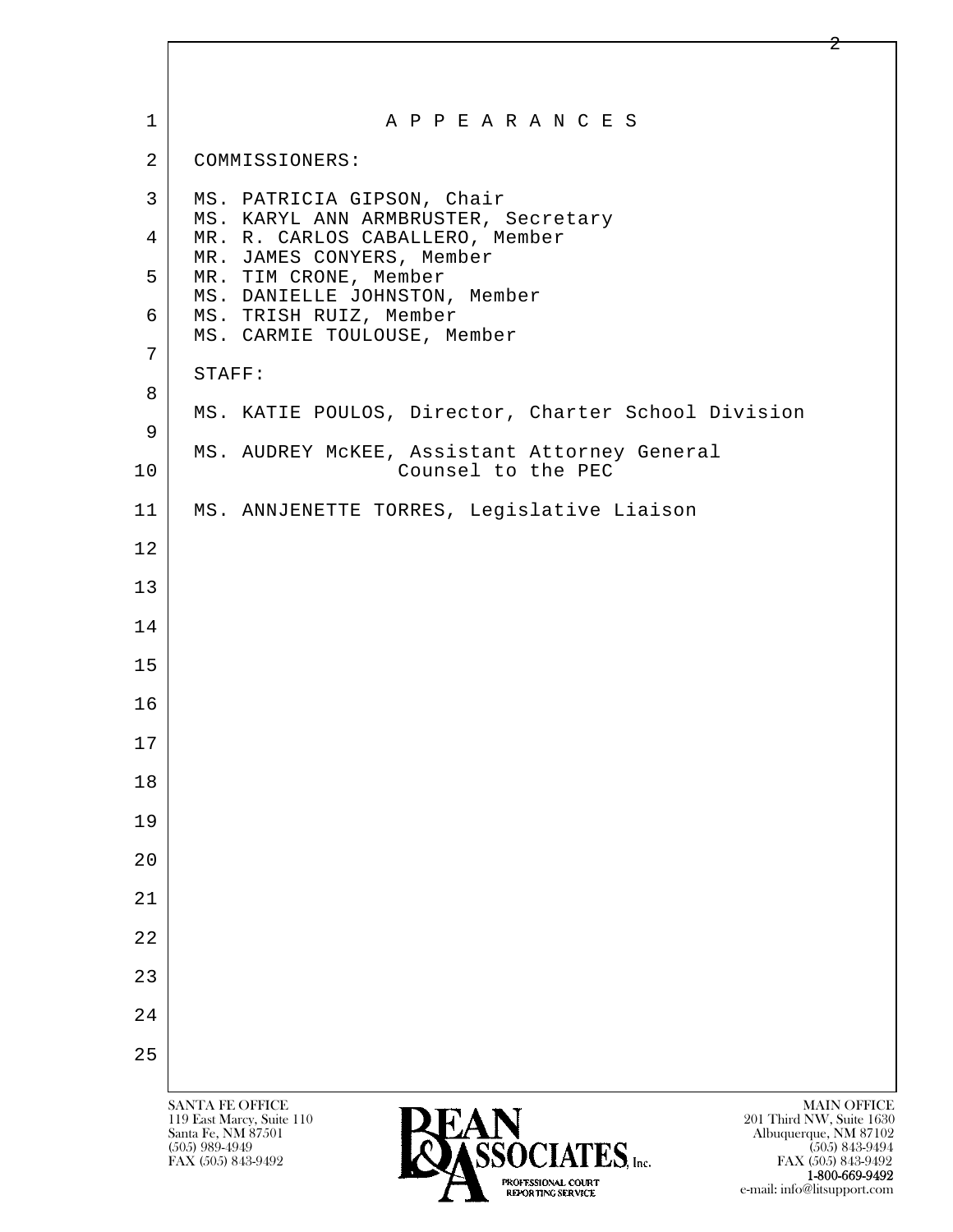| $\mathbf 1$    |              | INDEX TO PROCEEDINGS                                                                                                     |      |
|----------------|--------------|--------------------------------------------------------------------------------------------------------------------------|------|
| $\overline{a}$ |              |                                                                                                                          | Page |
| 3<br>4         | $\mathbf{1}$ | Call to Order, Roll Call, Pledge<br>of Allegiance, Salute to the<br>New Mexico Flag                                      | 5    |
| 5              | 2            | Approval of Agenda                                                                                                       | 6    |
| 6              | 3            | Approval of Minutes and Transcript                                                                                       | 7    |
| 7              |              | (Items 4 and 5 tabled.)                                                                                                  |      |
| 8              | 6            | Report from PED on Financial Monitoring<br>of Charter Schools                                                            | 9    |
| 9<br>10        | 7            | Discussion and Possible Action - PED<br>Recommendation to Commence Revocation<br>Proceedings Against La Promesa Early    | 98   |
| 11             |              | Learning Center                                                                                                          |      |
| 12             | 8            | Discussion and Possible Action on<br>Charter School Amendments                                                           | 176  |
| 13             |              | A. Tierra Adentro                                                                                                        | 176  |
| 14             | 9            |                                                                                                                          | 193  |
| 15             |              | Report From Options for Parents and<br>The Charter School Division - Discussion<br>and Possible Actions                  |      |
| 16             |              | A. Charter School Division Update                                                                                        | 193  |
| 17             |              | B. Report on Governing Body Changes                                                                                      | 200  |
| 18             |              | C. Report on School Closures                                                                                             | 206  |
| 19             |              | D. Report on Implementation of Monitoring Cycle                                                                          |      |
| 20             |              |                                                                                                                          |      |
| 21             |              | E. Report on 2017 Notices of Intent                                                                                      | 211  |
| 22             | 10           | Discussion and Possible Action to<br>Commence Operations for SAHQ Academy<br>and Vote on the Contract and Performance    | 217  |
| 23             |              | Framework for SAHQ Academy                                                                                               |      |
| 24<br>25       | 11           | Discussion and Possible Action on 2017<br>New Charter School Application Kit<br>Including Evaluation Rubric and Criteria | 274  |
|                |              |                                                                                                                          |      |

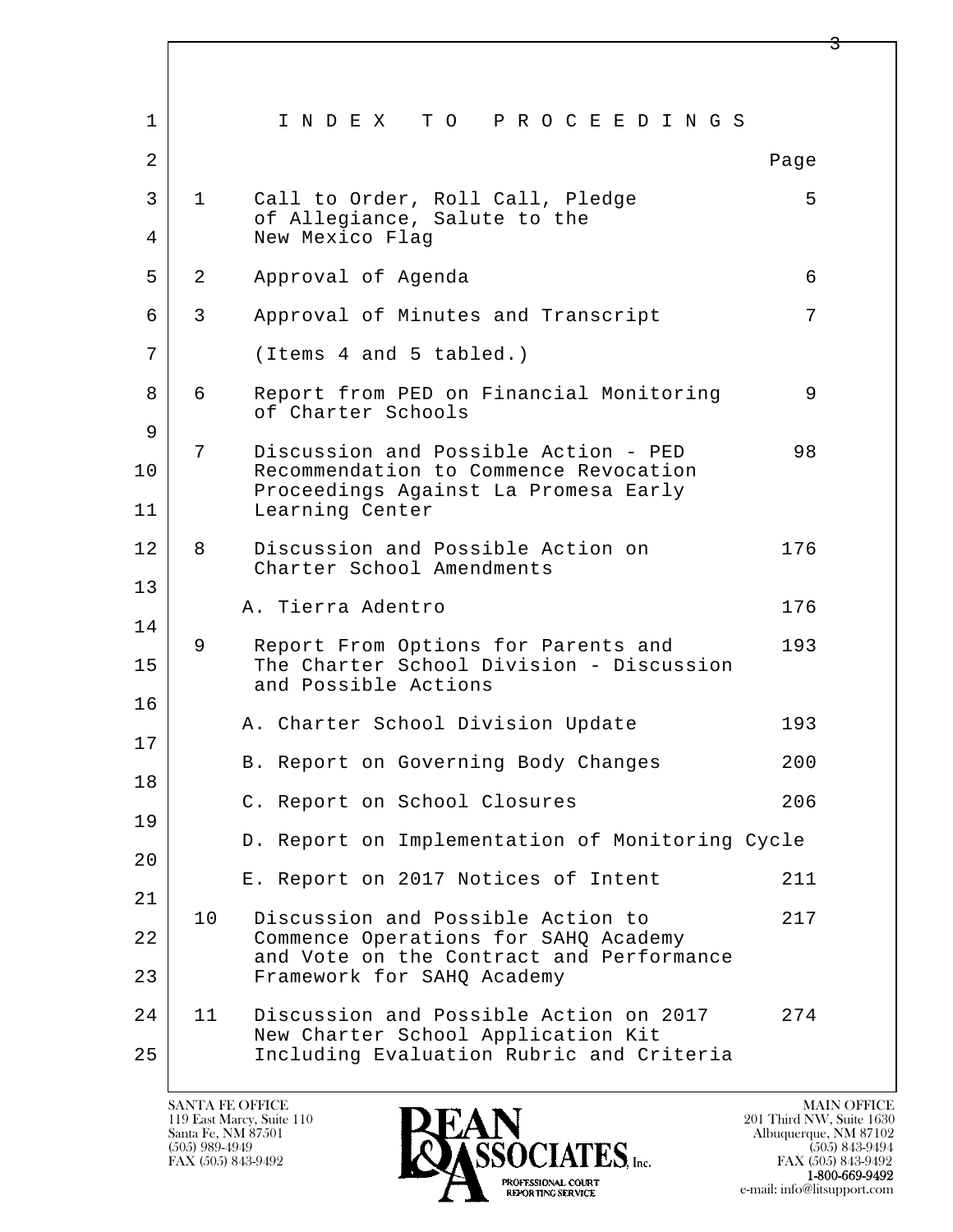| $\mathbf 1$         | INDEX TO PROCEEDINGS, Continued                                                                                                                                                                                                                                                                                                                                                  |
|---------------------|----------------------------------------------------------------------------------------------------------------------------------------------------------------------------------------------------------------------------------------------------------------------------------------------------------------------------------------------------------------------------------|
| $\overline{2}$<br>3 | Discussion and Possible Action on<br>290<br>12<br>Governing Body Changes, Policy and<br>Forms - Contract Provision 8.10(b)                                                                                                                                                                                                                                                       |
| 4                   | 13<br>Report from the Chair<br>293                                                                                                                                                                                                                                                                                                                                               |
| 5                   | PEC Comments<br>313<br>14                                                                                                                                                                                                                                                                                                                                                        |
| 6                   | 320<br>15<br>Open Forum                                                                                                                                                                                                                                                                                                                                                          |
| 7                   | 16<br>Adjourn<br>320                                                                                                                                                                                                                                                                                                                                                             |
| 8                   | 321<br>REPORTER'S CERTIFICATE                                                                                                                                                                                                                                                                                                                                                    |
| 9                   |                                                                                                                                                                                                                                                                                                                                                                                  |
| 10                  | ATTACHMENTS:                                                                                                                                                                                                                                                                                                                                                                     |
| 11                  | Visitors Sign-In Sheets<br>$1$ .                                                                                                                                                                                                                                                                                                                                                 |
| 12                  | 2.<br>Open Forum Sign-In Sheet                                                                                                                                                                                                                                                                                                                                                   |
| 13                  | Printout of Mr. Craig's Presentation<br>3.                                                                                                                                                                                                                                                                                                                                       |
| 14                  | Tierra Adentro - 5-Year Projection Document<br>4.                                                                                                                                                                                                                                                                                                                                |
| 15                  | NMPED - Committee & Liaison Roles for 2017<br>5.                                                                                                                                                                                                                                                                                                                                 |
| 16                  |                                                                                                                                                                                                                                                                                                                                                                                  |
| 17                  |                                                                                                                                                                                                                                                                                                                                                                                  |
| 18                  |                                                                                                                                                                                                                                                                                                                                                                                  |
| 19                  |                                                                                                                                                                                                                                                                                                                                                                                  |
| 20                  |                                                                                                                                                                                                                                                                                                                                                                                  |
| 21                  |                                                                                                                                                                                                                                                                                                                                                                                  |
| 22                  |                                                                                                                                                                                                                                                                                                                                                                                  |
| 23                  |                                                                                                                                                                                                                                                                                                                                                                                  |
| 24                  |                                                                                                                                                                                                                                                                                                                                                                                  |
| 25                  |                                                                                                                                                                                                                                                                                                                                                                                  |
|                     | <b>SANTA FE OFFICE</b><br><b>MAIN OFFICE</b><br>201 Third NW, Suite 1630<br>119 East Marcy, Suite 110<br>Santa Fe, NM 87501<br>Albuquerque, NM 87102<br>$(505)$ 989-4949<br>$(505)$ 843-9494<br>$\mathbf{SOCIATES}_{\text{inc.}}$<br>FAX (505) 843-9492<br>FAX (505) 843-9492<br>1-800-669-9492<br>PROFESSIONAL COURT<br>e-mail: info@litsupport.com<br><b>REPORTING SERVICE</b> |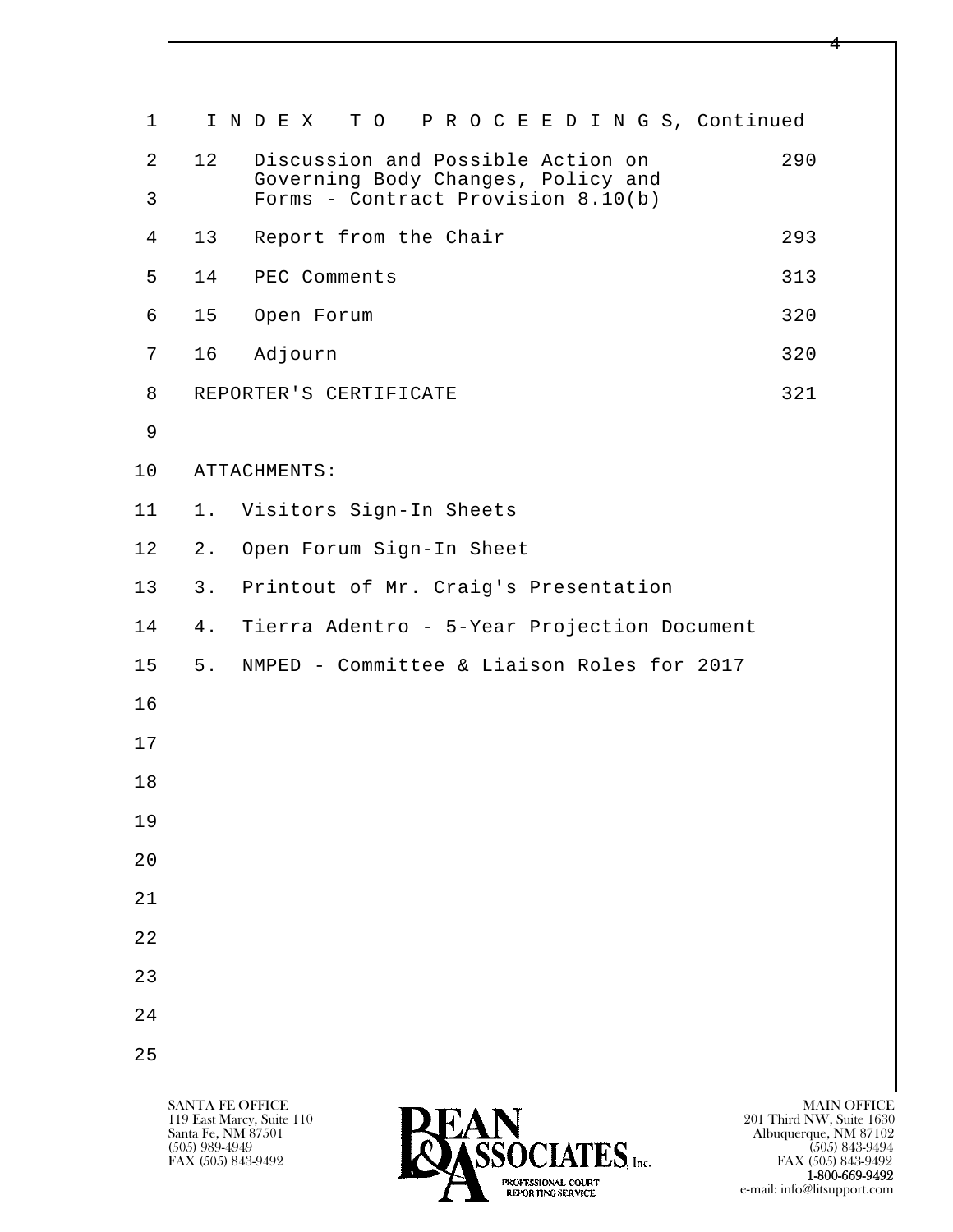l  $\overline{\phantom{a}}$ 1 THE CHAIR: Good morning. I call to order 2 | this meeting of the Public Education Commission. It 3 is Friday, February 10th, 2017, and it is 9:01 a.m. 4 And I would ask Commissioner Armbruster to do a 5 | roll-call vote, please. 6 COMMISSIONER ARMBRUSTER: Commissioner 7 Toulouse? 8 COMMISSIONER TOULOUSE: Present. 9 COMMISSIONER ARMBRUSTER: Commissioner 10 Armbruster is here. 11 Commissioners Conyers? 12 COMMISSIONER CONYERS: Present. 13 COMMISSIONER ARMBRUSTER: Commissioner 14 Peralta is not here. 15 Commissioner Gipson? 16 THE CHAIR: Here. 17 COMMISSIONER ARMBRUSTER: Commissioner 18 Johnston? 19 COMMISSIONER JOHNSTON: Present. 20 COMMISSIONER ARMBRUSTER: Commissioner 21 Crone? 22 COMMISSIONER CRONE: Here. 23 COMMISSIONER ARMBRUSTER: Commissioner  $24$  Ruiz? 25 COMMISSIONER RUIZ: Here.

119 East Marcy, Suite 110<br>Santa Fe, NM 87501



FAX (505) 843-9492 FAX (505) 843-9492 e-mail: info@litsupport.com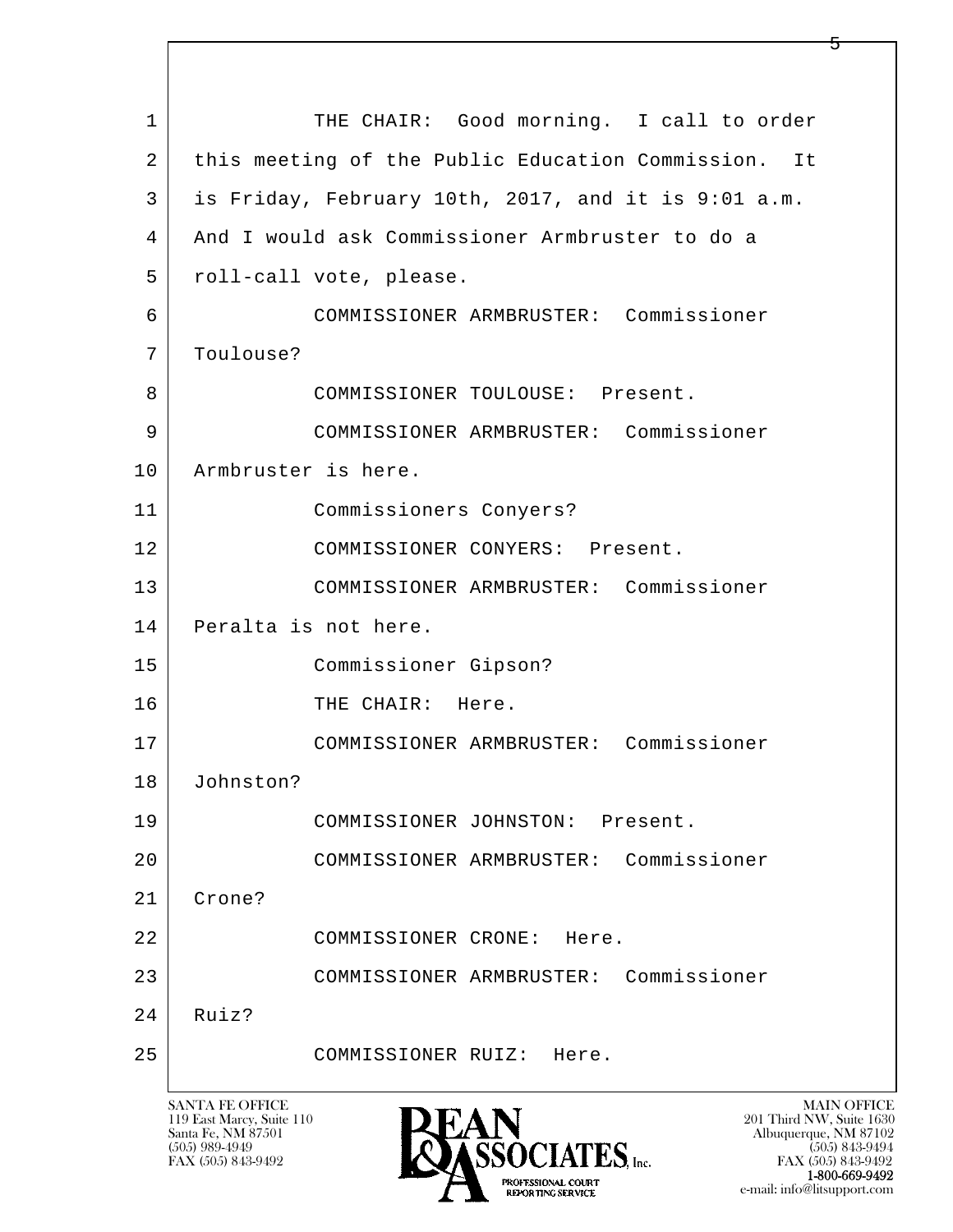l  $\overline{\phantom{a}}$  1 COMMISSIONER ARMBRUSTER: Commissioner 2 Caballero? 3 COMMISSIONER CABALLERO: Here. 4 COMMISSIONER ARMBRUSTER: That is eight 5 people today. We have a quorum. 6 THE CHAIR: Thank you very much. 7 I will now ask Commissioner Crone to lead 8 us in the Pledge of Allegiance and Commissioner Ruiz 9 in the Salute to the New Mexico Flag. 10 (Pledge of Allegiance and Salute to the 11 New Mexico Flag conducted.) 12 THE CHAIR: We are now on to Item No. 2, 13 which is the approval of the agenda. And I have two 14 changes for the agenda, and we are going to remove, 15 | for today, Item No. 4, Approval of the PEC Rules of 16 Procedure. We worked on them yesterday; but they 17 haven't been populated out for the Commissioners to 18 | look at the changes. So we'll do them next month. 19 | And going along with that, Item No. 5, 20 Approval of Adherence to the Open Meetings Act. 21 So we will postpone them until March. 22 **Are there any other changes to the agenda?** 23 Seeing none, I will call for a motion to 24 approve the agenda. 25 COMMISSIONER RUIZ: (Indicates.)

119 East Marcy, Suite 110<br>Santa Fe, NM 87501

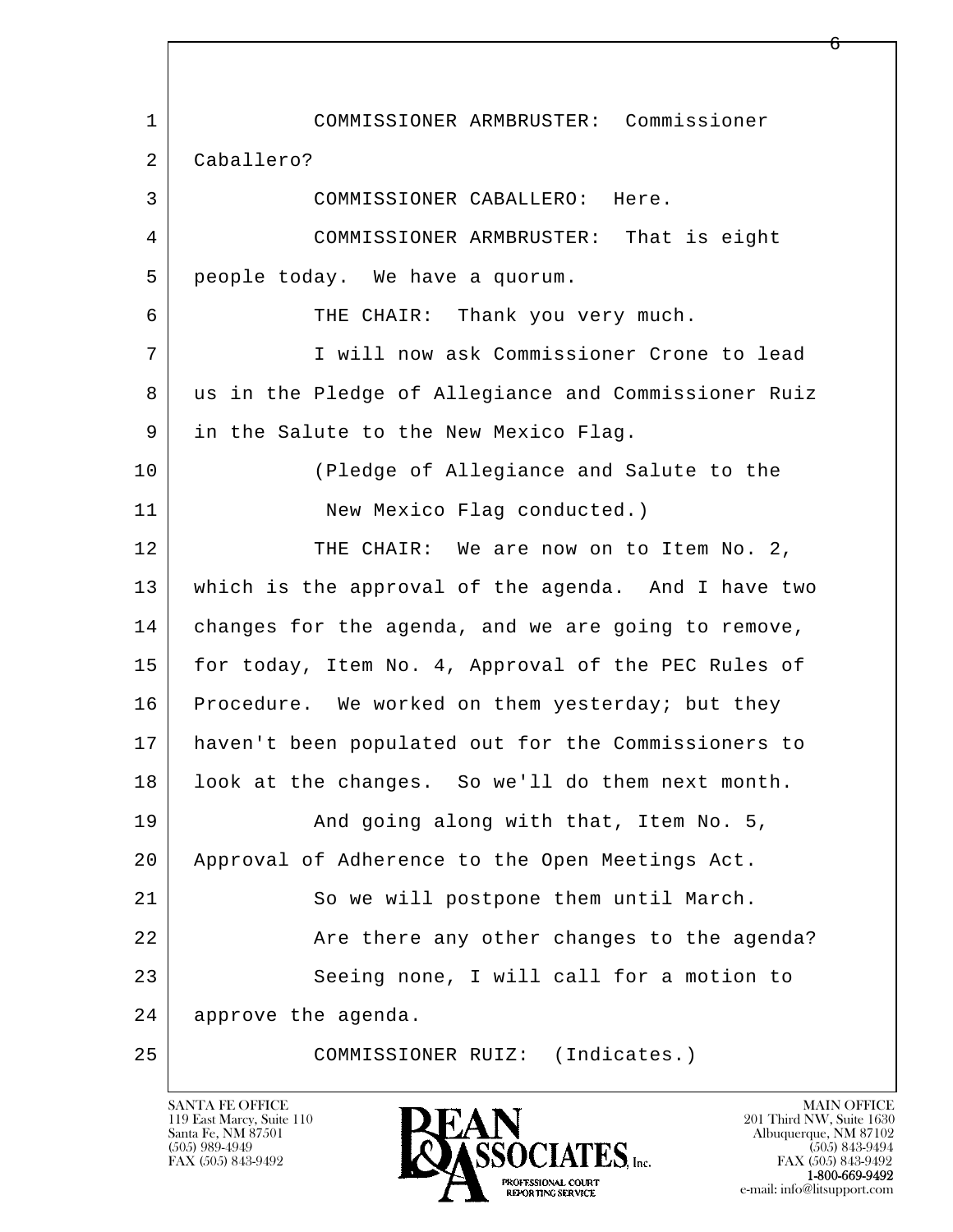l  $\overline{\phantom{a}}$ 1 | THE CHAIR: A motion by Commissioner Ruiz. 2 COMMISSIONER CONYERS: (Indicates.) 3 THE CHAIR: Second by Commissioner 4 Conyers. 5 All in favor? 6 (Commissioners so indicate.) 7 | THE CHAIR: All opposed? 8 (No response.) 9 THE CHAIR: And there are none in 10 | opposition. Thank you very much. 11 Before we begin our regular business, I 12 would like to extend the condolences of the 13 Commission to Commissioner Peralta. His 14 grandfather-in-law passed away this week, and that 15 is why he is not here today. So we extend our 16 thoughts and prayers to he and his family. 17 We are now on to Item No. 5, Report from 18 PED on Financial -- Financial Monitoring of 19 Charters. So -- oh, I am sorry. I skipped. I 20 apologize. 21 I skipped Approval of the Minutes. I was 22 looking at what we weren't doing. 23 Sorry. 24 We are on to Item No. 3, which is Approval 25 of Minutes and Transcript.

119 East Marcy, Suite 110<br>Santa Fe, NM 87501

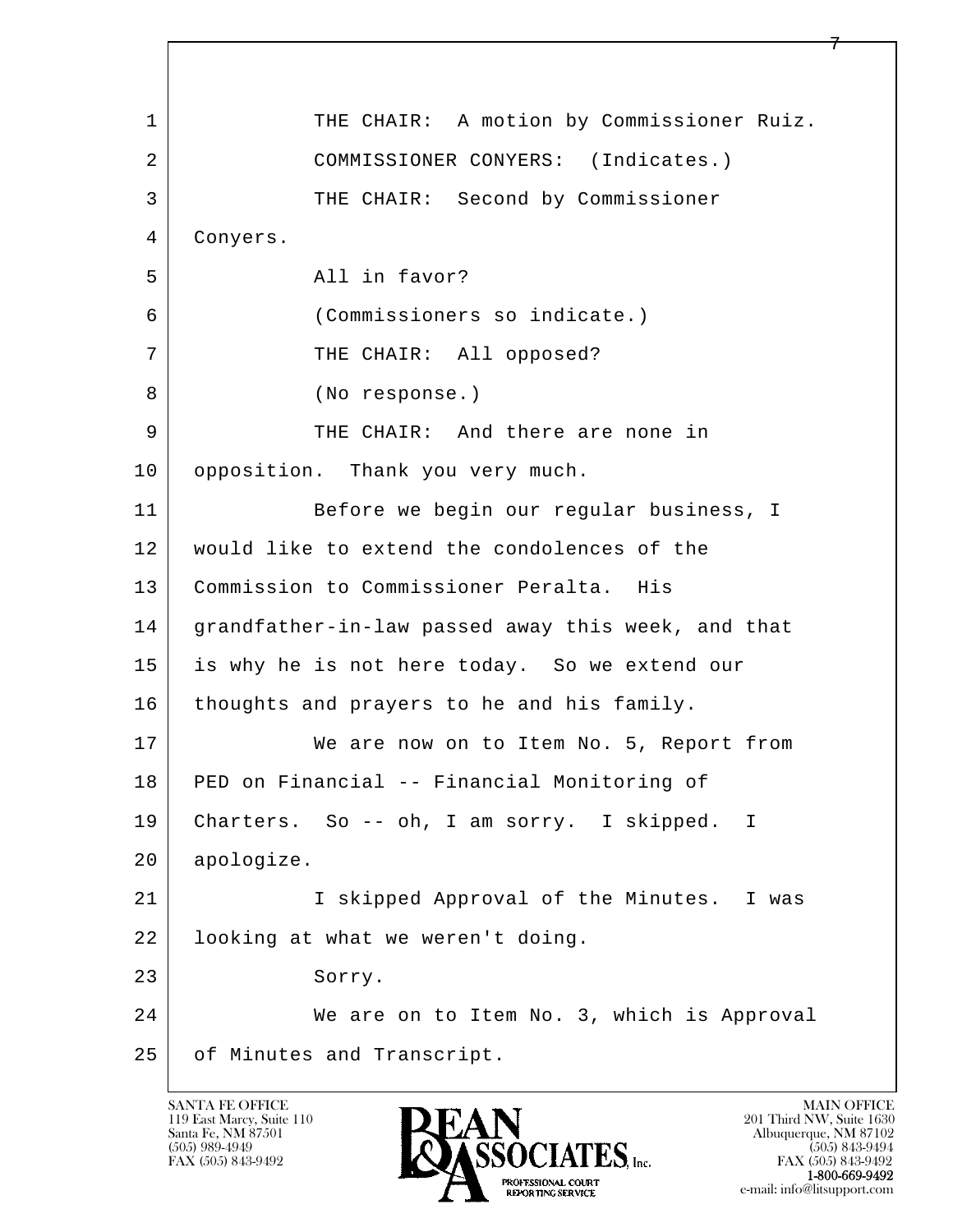l  $\overline{\phantom{a}}$ 1 and A is the approval of the January 9th, 2 2017, PEC Work Session minutes. 3 Do I have a motion -- are there any 4 | changes or modifications to those? 5 Seeing none, I will entertain a motion for 6 approval. 7 COMMISSIONER RUIZ: Madam Chairwoman, I'll 8 | move to approve. 9 THE CHAIR: Thank you. We have a motion 10 by Commissioner Ruiz. 11 | COMMISSIONER TOULOUSE: (Indicates.) 12 THE CHAIR: A second by Commissioner 13 Toulouse. 14 All in favor? 15 (Commissioners so indicate.) 16 THE CHAIR: Opposed? 17 (No response.) 18 THE CHAIR: Seeing no opposition, we move 19 on to B, Approval of PEC Meeting Transcript Minutes 20 for January 10th, 2017. 21 Do we have any corrections to those 22 minutes? 23 Seeing none, I'll entertain a motion. 24 COMMISSIONER CONYERS: (Indicates.) 25 | THE CHAIR: A motion by Commissioner

119 East Marcy, Suite 110<br>Santa Fe, NM 87501

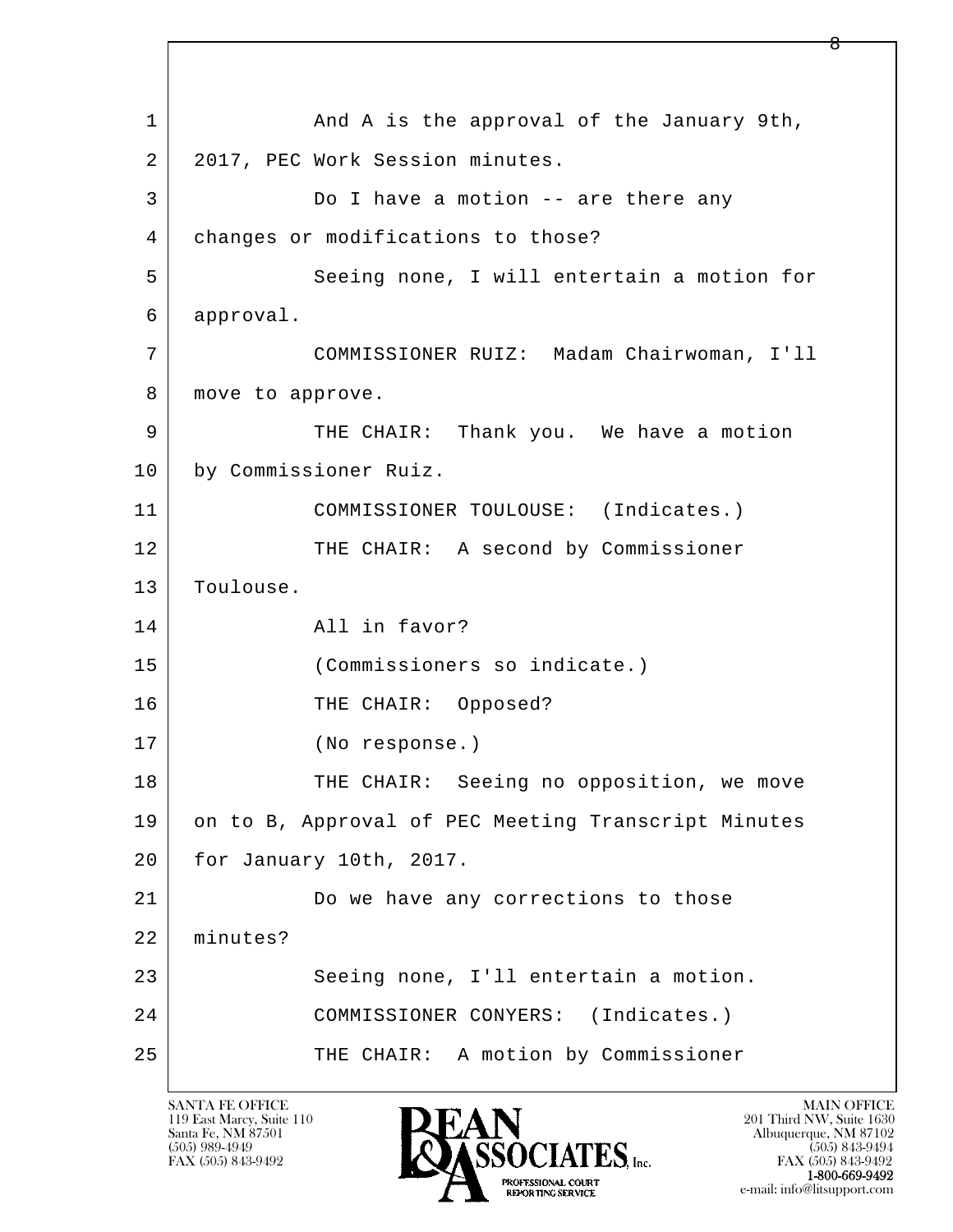l  $\overline{\phantom{a}}$ 1 Conyers. 2 COMMISSIONER RUIZ: (Indicates.) 3 THE CHAIR: Second by Commissioner Ruiz. 4 All in favor? 5 (Commissioners so indicate.) 6 THE CHAIR: Opposed? 7 (No response.) 8 THE CHAIR: There is no opposition. 9 We move on to C, Approval of PEC Summary 10 Minutes for January 10, 2017. 11 | The There any corrections to those 12 minutes? 13 Seeing none, I'll entertain a motion for 14 approval. 15 COMMISSIONER TOULOUSE: So move. 16 THE CHAIR: Motion by Commissioner 17 Toulouse. 18 | COMMISSIONER RUIZ: (Indicates.) 19 THE CHAIR: Second by Commissioner Ruiz. 20 All in favor? 21 (Commissioners so indicate.) 22 THE CHAIR: Opposed? 23 (No response.) 24 THE CHAIR: There is no opposition. 25 | We are now onto item No. 6, Report from

119 East Marcy, Suite 110<br>Santa Fe, NM 87501

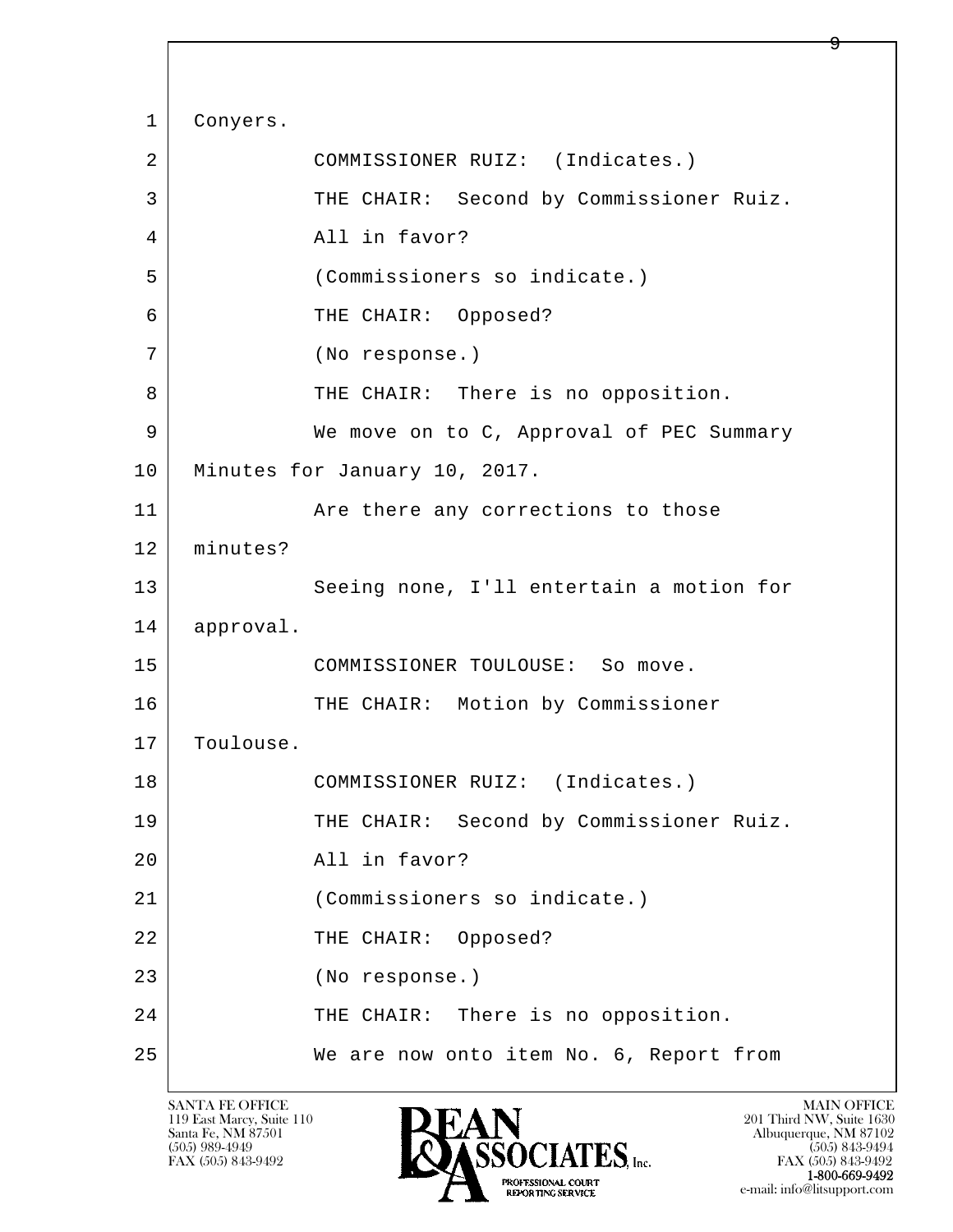l  $\overline{\phantom{a}}$  1 PED on Financial Monitoring. 2 DEP. SEC. AGUILAR: Good morning, 3 Madam Chair. 4 THE CHAIR: Good morning, Deputy Secretary 5 Aguilar. Director Craig? 6 MR. DAVID CRAIG: Hey, how are you? I've 7 | got some handouts for you guys. 8 DEP. SEC. AGUILAR: Madam Chair, thank 9 you. Good morning, members of the Commission. New 10 Commissioners, welcome. It's good to see you. 11 | Welcome to the Public Education Department. 12 Mr. Craig will do the bulk of the 13 presentation this morning, Madam Chair. I just 14 wanted to -- I know there have been some questions 15 regarding the work that the Public Education 16 Department does on the oversight -- specifically the 17 question regarding charter schools, but the 18 oversight of all public schools in the state. 19 | And so this presentation will focus on the 20 oversight process of -- of all public schools and 21 will be specific to a couple of schools that you 22 have questions about. And then we'll stand for 23 questions. 24 THE CHAIR: Thank you. 25 DEP. SEC. AGUILAR: Thank you. So I would

119 East Marcy, Suite 110<br>Santa Fe, NM 87501



 $10 \,$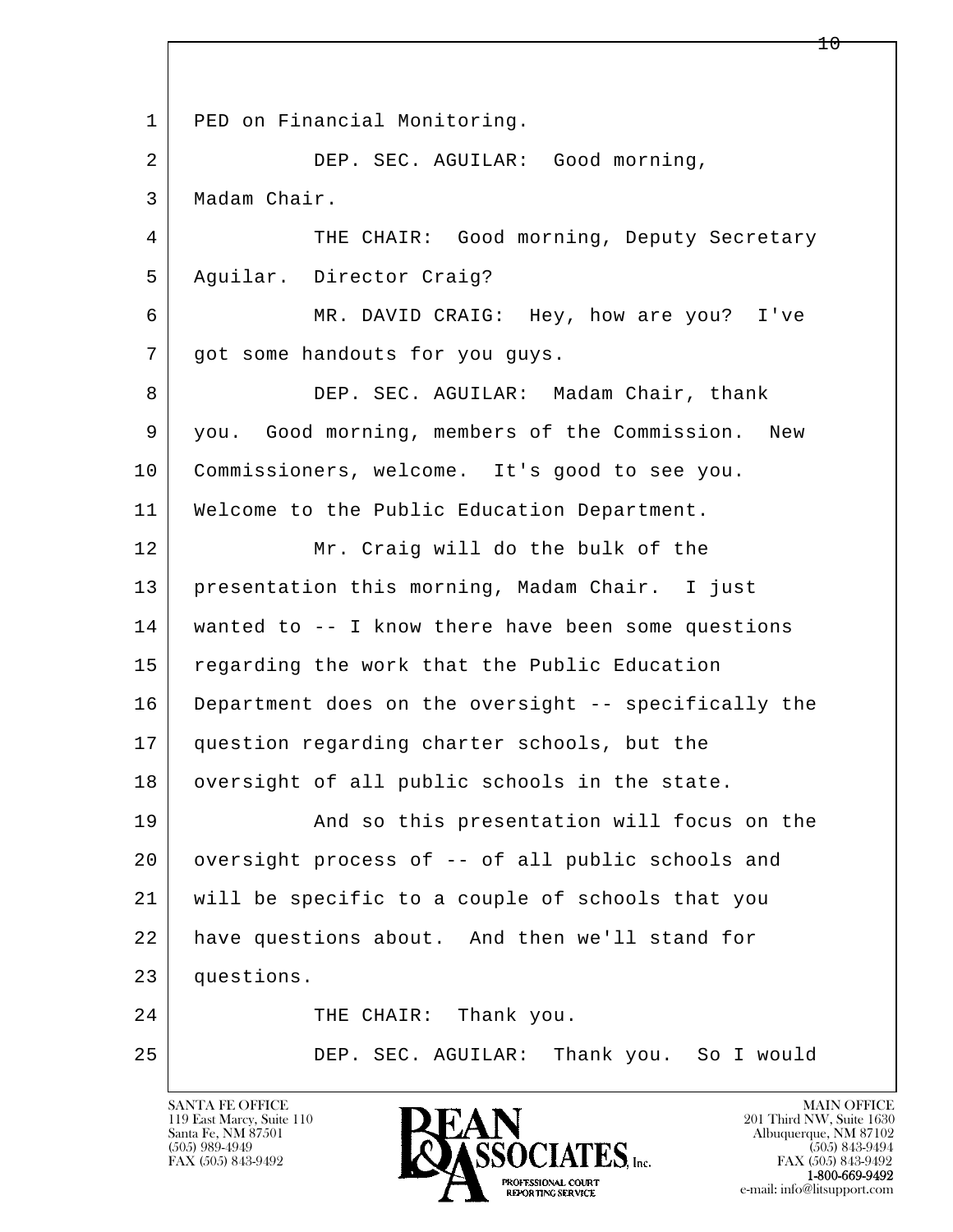l  $\overline{\phantom{a}}$  1 ask -- this is, as you noted, David Craig, our 2 Director of our School Budget and Financial Analysis 3 unit. And I'll turn it over to him. 4 | THE CHAIR: Thank you. 5 MR. DAVID CRAIG: Thanks, Madam Chair and 6 Deputy Secretary. This is actually the first time 7 I've gotten a chance to present in Mabry. So this 8 is a nice change of pace for me. 9 Does everybody have an opportunity to get 10 the handout? 11 THE CHAIR: Yes. 12 MR. DAVID CRAIG: I'm going to be going 13 through this, and I'm going to dive a little deeper 14 into what we've got, as far as some of the 15 presentations on the slide. I asked you guys a  $16$  couple of  $-$ - I believe it was a couple of weeks 17 ago -- for the opportunity to be able to present on 18 what my bureau does and what we don't do and clarify 19 some of those items. 20 | The looks like you took me up on that. I 21 appreciate it. So, please, you know, if you have 22 any questions, feel free to stop me, and we can 23 address them as we go through. 24 What you have in front of you is kind of 25 my best attempt at putting down all of this stuff my

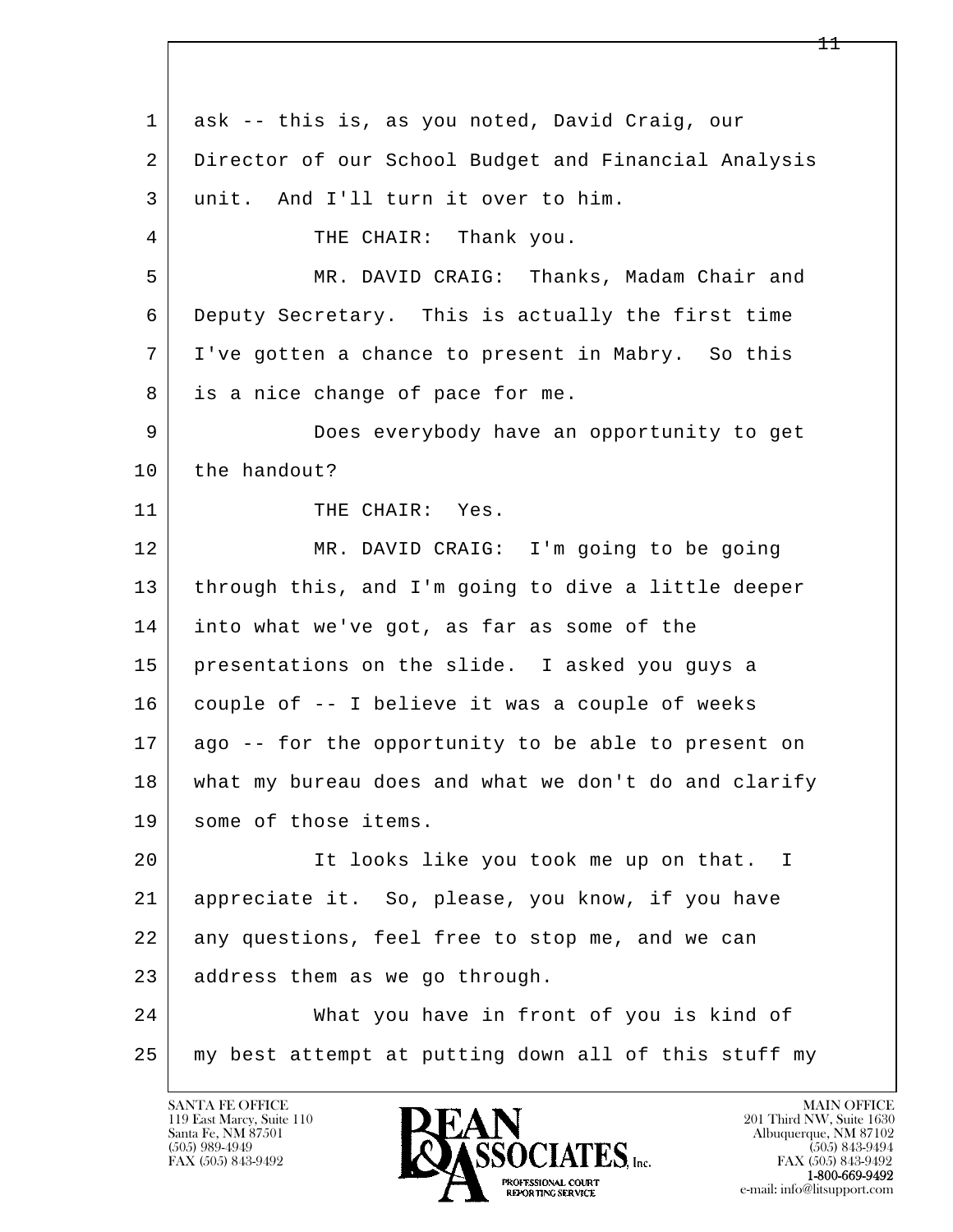l  $\overline{\phantom{a}}$  1 bureau does. My bureau does quite a bit. And I'll 2 try and go through it. And, obviously, for the sake 3 of time and clarity, there's a lot that I didn't 4 cover. And I'll be happy [inaudible]. 5 (Reporter requests clarification.) 6 MR. DAVID CRAIG: Okay. I will do my 7 best. Could everybody hear me now? 8 THE CHAIR: Before you continue, we might 9 have a big clip that we can --10 | MR. DAVID CRAIG: Oh, yeah. That would be 11 very helpful, Madam Chair. I -- while we're 12 waiting, I'll say that that was very thoughtful. I 13 was going to try and go through this presentation 14 | holding this. And I get distracted; so -- thank 15 you. Can everybody hear me a little bit better now? 16 THE CHAIR: Yes. 17 MR. DAVID CRAIG: Okay. Thank you, 18 | Madam Chair and members of the Commission. 19 What I want to start with is giving an 20 overview of what I'm going to discuss today. I've 21 got -- what we're going to go through is core 22 statutory mission. We're set up under statute with 23 certain oversight duties that I'm going to talk 24 about: What we do as far as who's got 25 | responsibility for the finances, who's got

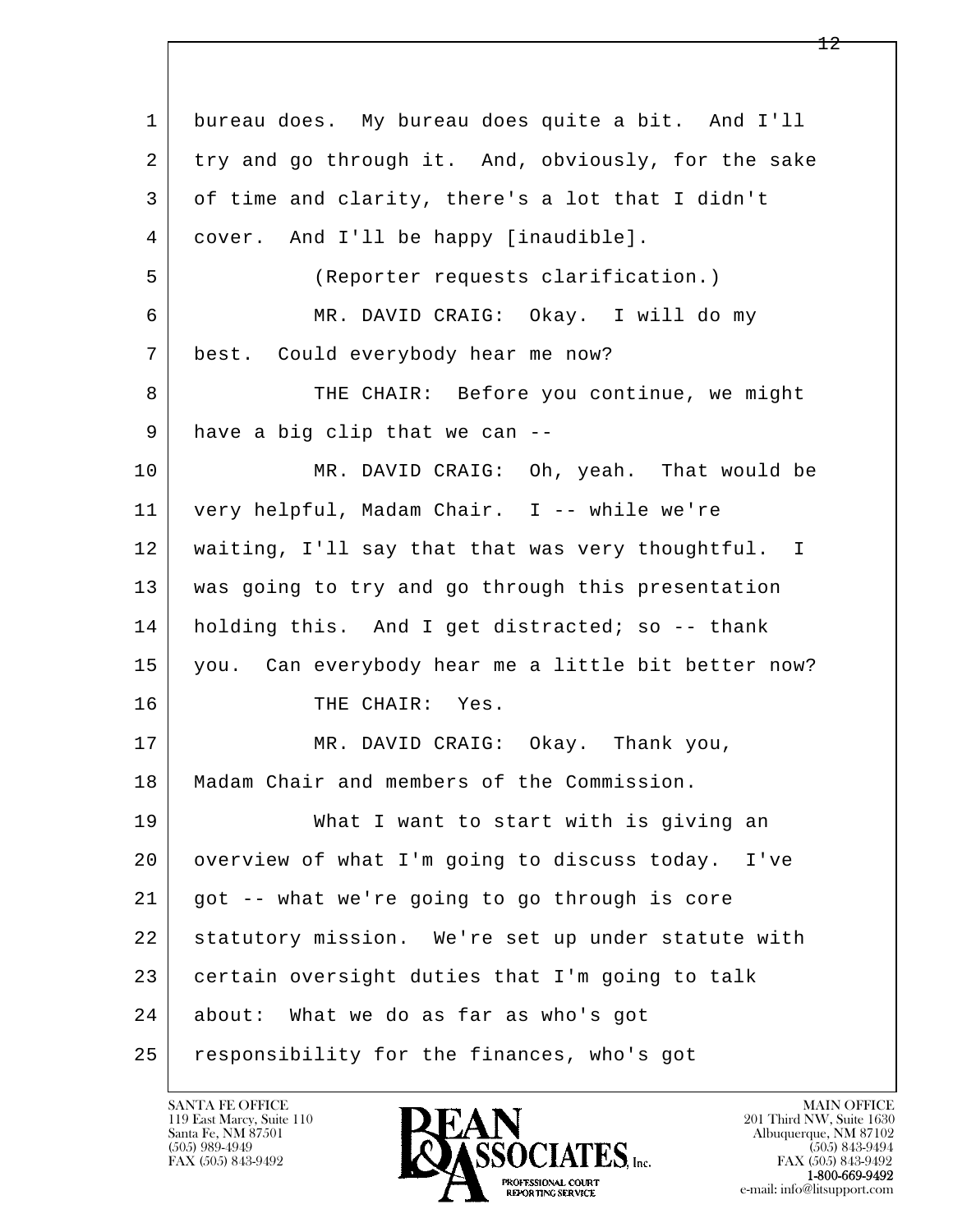l  $\overline{\phantom{a}}$  1 responsibility for the financial information and how 2 | we look at that in my shop. 3 Then we're going to talk about what the 4 statutory consequences are if you don't follow the 5 rules. We -- I want to get some clarity on this 6 issue. I think it would be beneficial for the PEC 7 to see what's our stick. We have some carrots in 8 our bag; but we also have some sticks. 9 Implications for PEC kind of take a deeper 10 dive into what does this all mean for you, what 11 information can my bureau do to help you do a better 12 job as far as oversight of our charter schools, 13 okay? 14 We're going to start with our core 15 | statutory mission. 16 What we do is approve the operating 17 budgets for all school districts and charter schools 18 for the upcoming fiscal year. And we do that from 19 April 15th to June 30th. There are some deadlines 20 that are set pretty strictly in statute. We have to 21 have all operating budgets for the next fiscal year 22 approved by midnight on June 30th. And there have 23 been times when my position has been here at 11:59 24 to get that approved. 25 That's a detailed process. We stagger all

119 East Marcy, Suite 110<br>Santa Fe, NM 87501

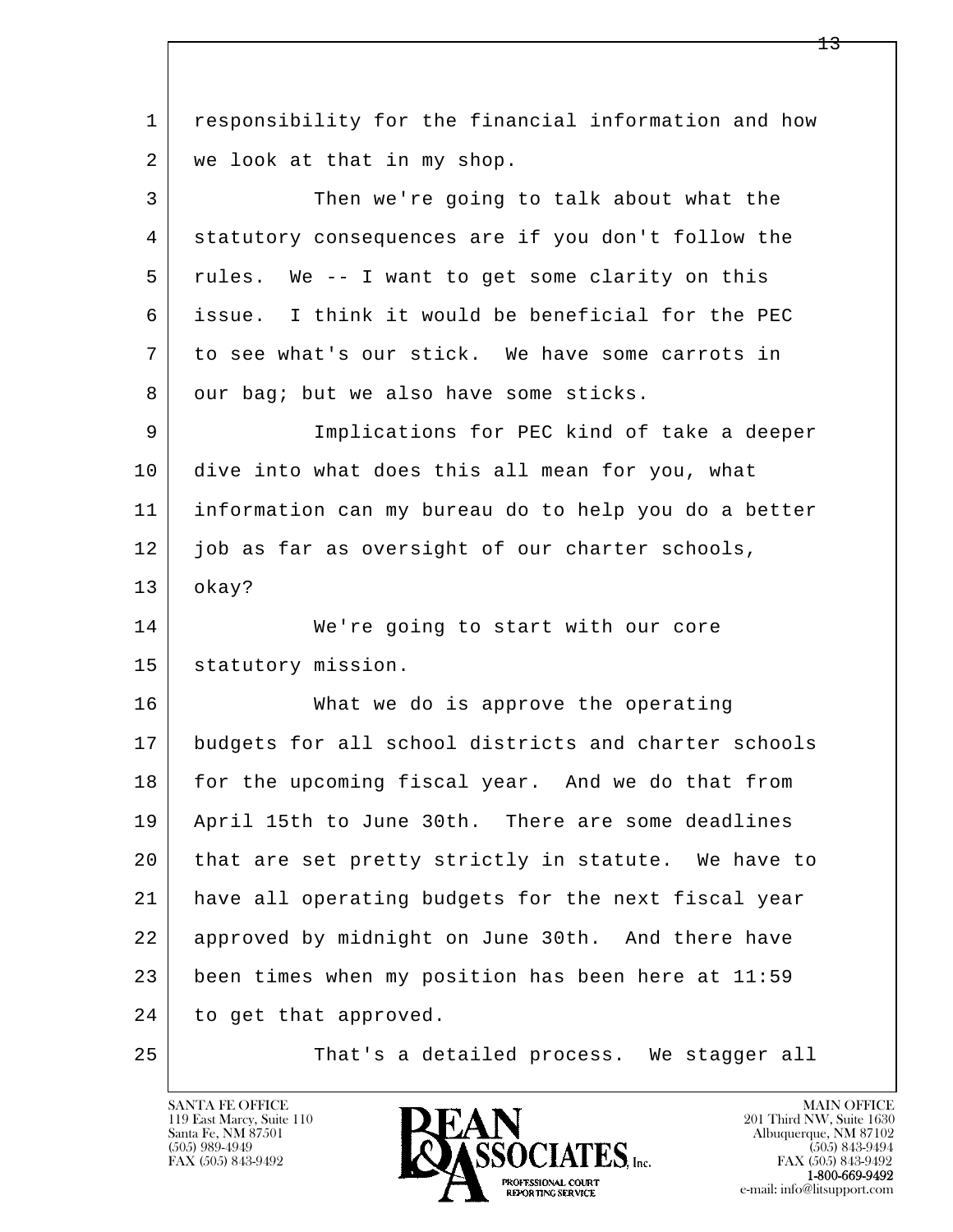l  $\overline{\phantom{a}}$ 1 of the entities in the state, all 199. We have 2 89 school districts and 110, I believe, charter 3 schools that we did this last time. 4 We stagger those from April 15th to 5 June 30th. 6 DEP. SEC. AGUILAR: Madam Chair, a 7 clarification on that. When Mr. Craig talks about 8 110, it also includes those charter schools that are 9 closed that are still -- we still have to keep them 10 | going for that period of time. 11 THE CHAIR: Okay. 12 MR. DAVID CRAIG: Thank you, Deputy 13 Secretary. That's 100 percent correct. It also 14 includes locally chartered charter schools who 15 submit a budget for approval to us, as well. They 16 have to submit to us and their local school 17 district. 18 We review and verify the required 19 financial reporting for all school districts and 20 charter schools. So everybody knows that the School 21 Budget Bureau is going to look at your operating 22 budget for the next year. What a lot of people 23 don't know is one of the things we look at is the 24 required quarterly financial reporting. 25 Every school district and charter school

119 East Marcy, Suite 110<br>Santa Fe, NM 87501

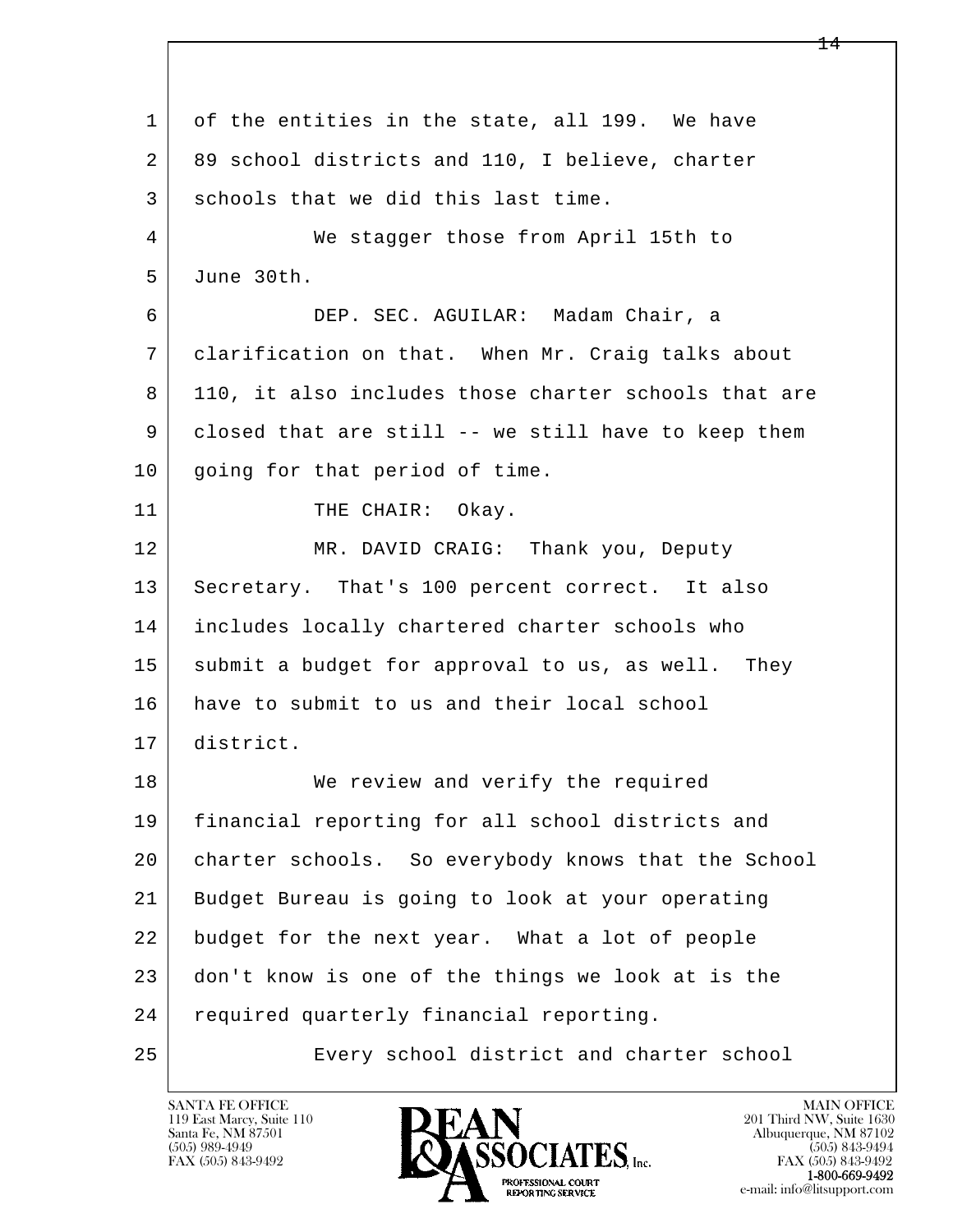l  $\overline{\phantom{a}}$  1 is required to submit their revenue reports and 2 | their expenditure reports, as well as their cash 3 reports and their cash position every quarter, 4 unless I tell them otherwise. And we'll get to that 5 | later under my sticks. 6 And then if you're a school district, you 7 have to submit your tax levy report, which is just 8 another form of revenue that we get. Charter 9 schools do not have the ability to levy taxes. 10 That's not something that we get from the charter 11 schools. 12 And each analyst does this for anywhere 13 between 15 and 20 entities, depending on the 14 fluctuation of the entities that we have in the 15 state. They're signed by each analyst, and they go 16 through, and that's their workload. 17 It's ranged from nine to 25 over the 18 | years. As we have more charter schools come on 19 line, it means more work for my bureau; but we're 20 happy to serve. 21 The other major duties that we do is 22 calculating the SEG distribution. Does everybody 23 | know what the SEG is? 24 The SEG stands for State Equalization 25 Guarantee. That's the State aid portion, the State

119 East Marcy, Suite 110<br>Santa Fe, NM 87501



FAX (505) 843-9492<br>1-800-669-9492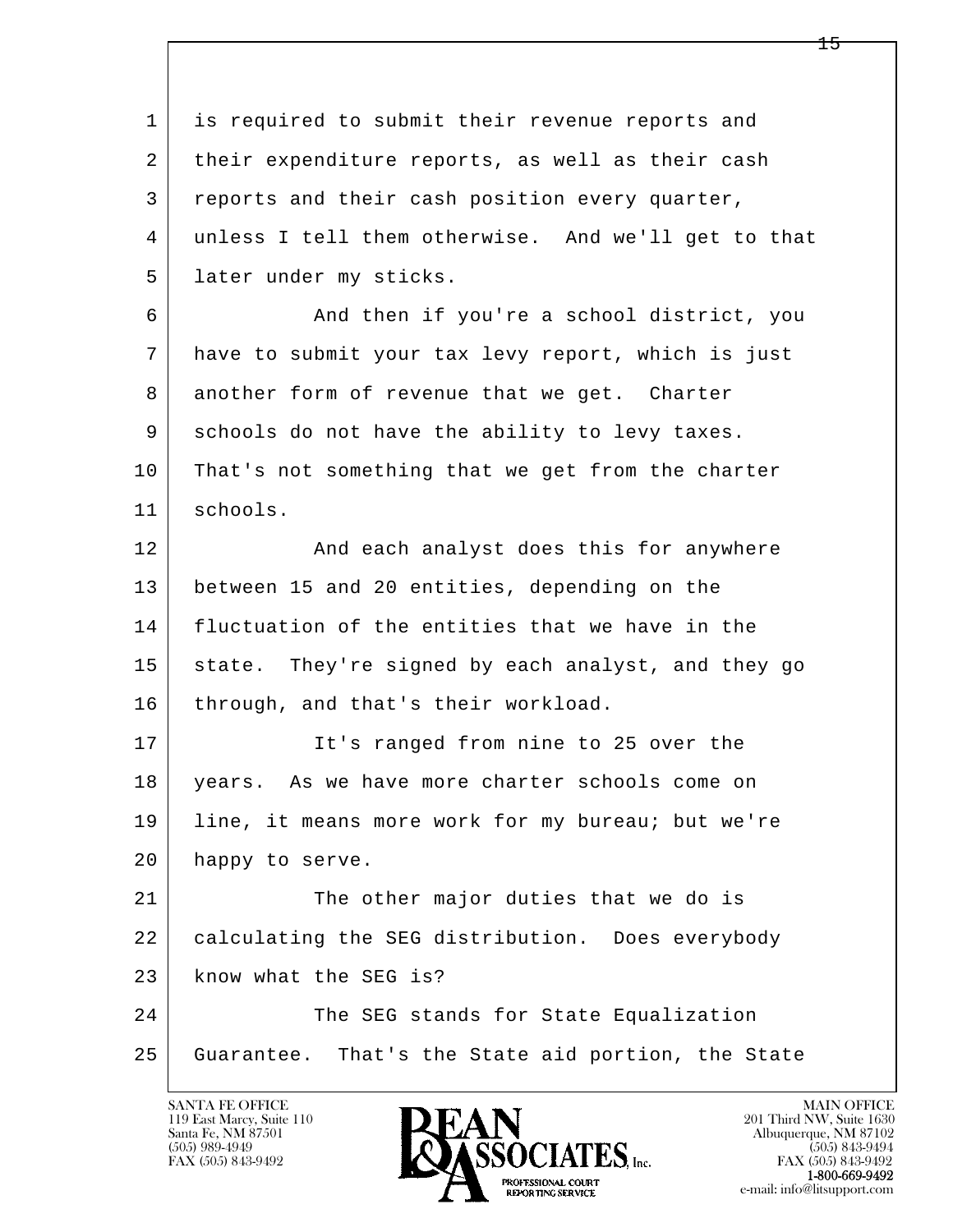l  $\overline{\phantom{a}}$  1 monies that we get for operations to schools, 2 oftentimes representing close to 90 percent of the 3 funds that, in a charter school's instance, it's 4 almost 100 percent. They don't get the ability to 5 levy local property taxes, and few get Impact Aid or 6 | federal funds that are directly related to that. 7 The Board of Finance suspension. 8 When -- there's provisions in law that 9 allows the Secretary, when we have issues related 10 to, you know, fraud, waste, or abuse, or gross 11 negligence of the finances in a school or school 12 district, the board -- the governing council of the 13 | charter school or the school board can be suspended 14 for being able to act on those finances. 15 | The Sand those actions are suspended by the 16 Secretary. But we fulfill the function of the 17 day-to-day oversight. We can get into that a little 18 bit later, if you'd like to, as well, of what we do. 19 So let me go into approval of operating 20 budgets. 21 The main oversight mechanism is all set up 22 in the Public School Finance Act, which is, you 23 know, Chapter 8 of the Section 22-8 NMSA. We make 24 changes and ensure composed budgets conform to law 25 and administrative rule.

119 East Marcy, Suite 110<br>Santa Fe, NM 87501

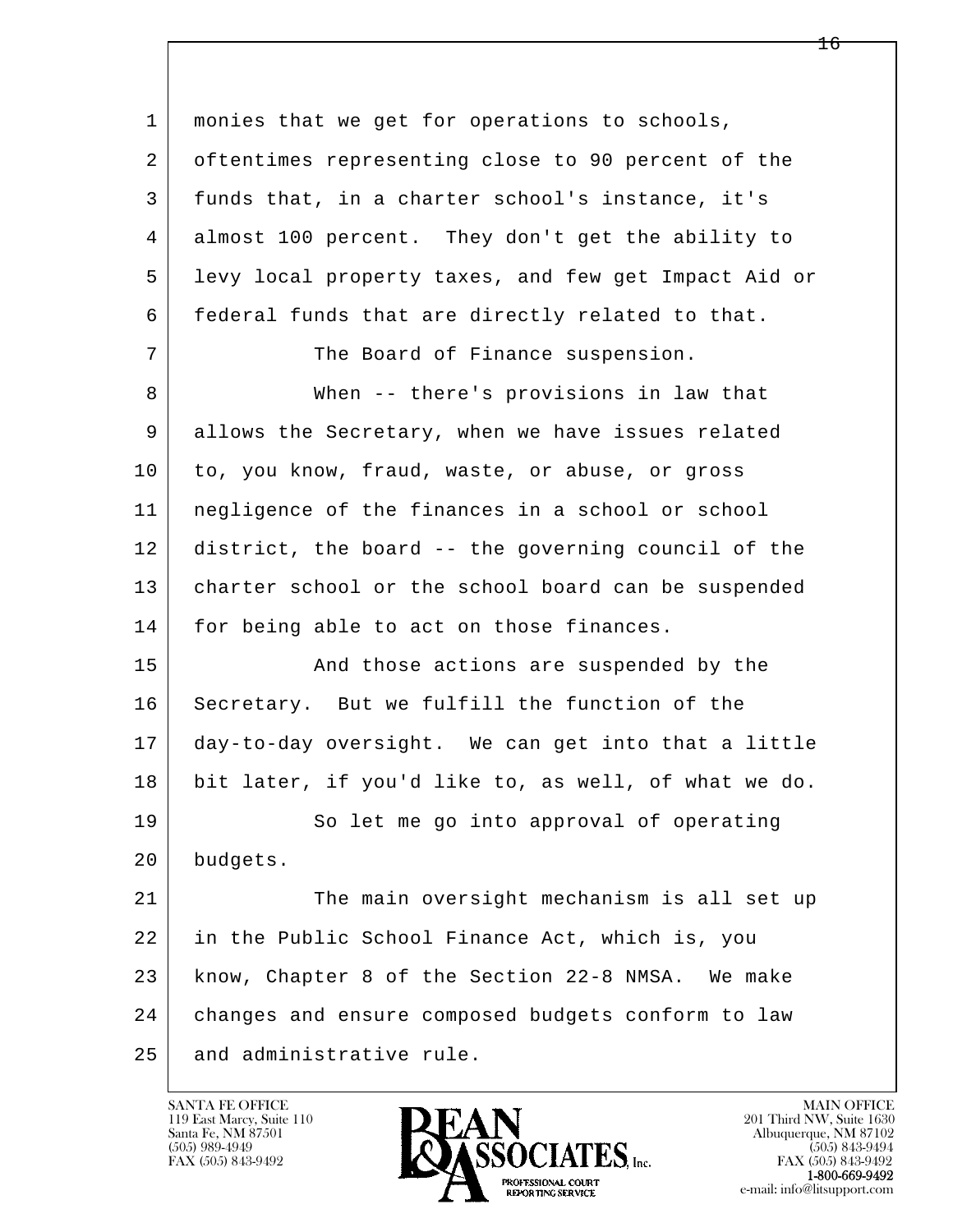l  $\overline{\phantom{a}}$ 1 For example, a school district cannot 2 submit something that says, "We're going to use all 3 of our cash balances to fund salaries." 4 You're not allowed to use cash balances 5 for recurring expenses. 6 | The somebody does that, we're pushing back. 7 We're going to send that budget back and say, "I'm 8 sorry. This does not meet our guidelines for what 9 makes law and administrative rule work on your 10 | operating budget." 11 | We communicate changes to budget 12 instructions; so if we have sweeping changes. One 13 of the things we're doing this year is we're going 14 to try and have everybody budget their head 15 administrator salary in one line item. So when I go 16 into my database, and if somebody asks me what a 17 head administrator's salary is, well, I can go pull 18 that, instead of having it mixed between some people 19 coming in on a principal or head administrator. 20 That's a change for this fiscal year. 21 I have to go and communicate that to the 22 school business officials. I have to go change and 23 I have to communicate that through e-mail to all the 24 people at the charter schools. 25 We're going to do that on the same side

119 East Marcy, Suite 110<br>Santa Fe, NM 87501

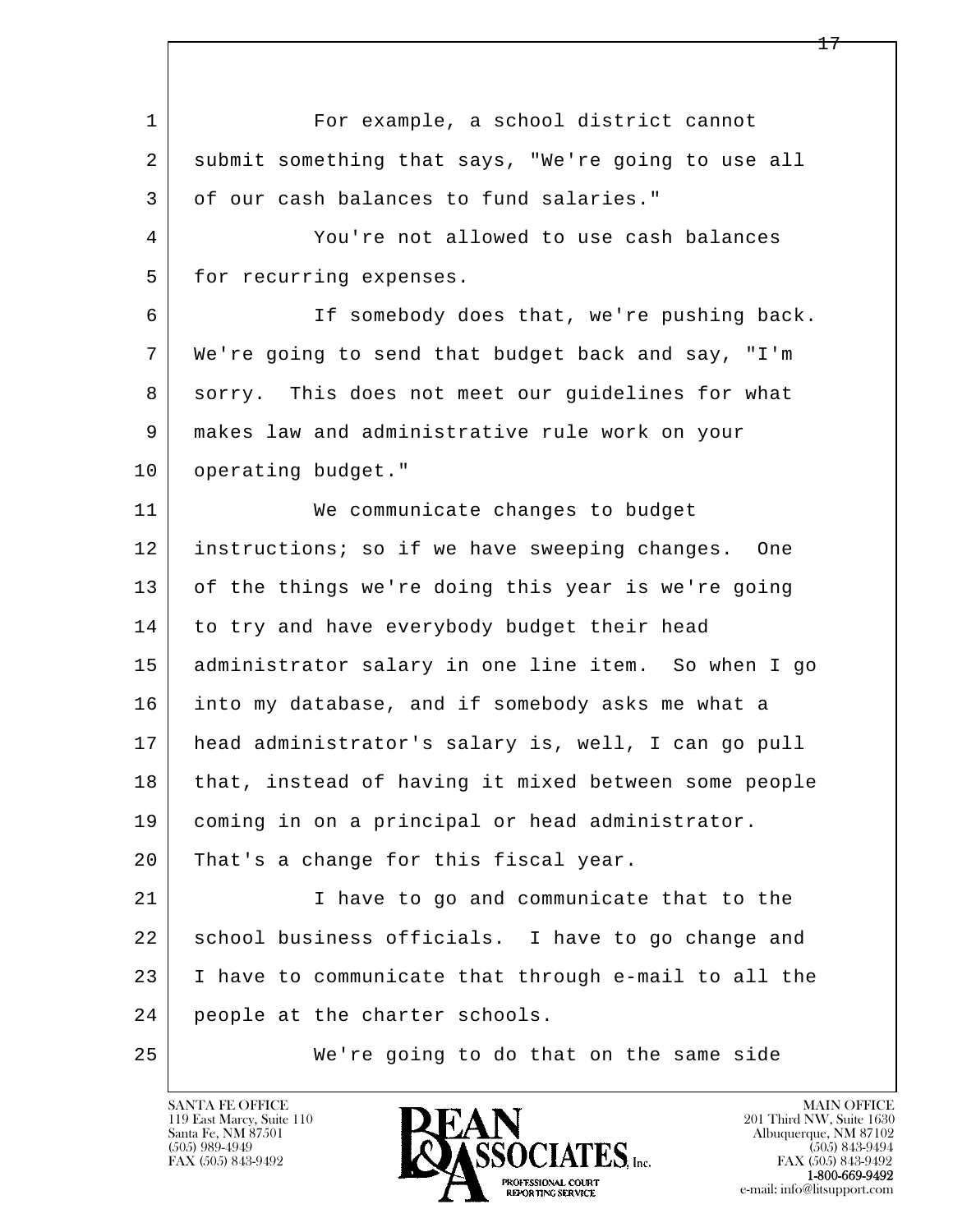l  $\overline{\phantom{a}}$  1 for the superintendents. What's good for the goose 2 is good for the gander. We'll go ahead and do it on 3 both sides. 4 That's a big part: Communicating changes 5 to budget instructions, you know. And that is 6 ever-changing. Every time the Legislature gets 7 together, they'll have a policy change. They'll 8 say, "Well, we're going to have the teachers' 9 | salaries be a minimum of this this year." 10 | And then we're going to send budget 11 instructions right out to those guys, saying, "We 12 better see that you guys have a minimum salary of 13 | \$34,000, because the Legislature said they want to 14 see it." 15 | The Sand so as we get different policy 16 proposals that are in force, we have different 17 budget instructions if they impact the operating 18 budget, okay? 19 I've got this labeled as Misconceptions of 20 Charter School Budget and Verification and Approval. 21 | Rind the Deputy Secretary said, 22 "Misconceptions?" 23 I said, "Well, let's just clarify what it 24 is that we do." Maybe not "misconceptions." Maybe 25 that was too strong of a word. But I want to talk

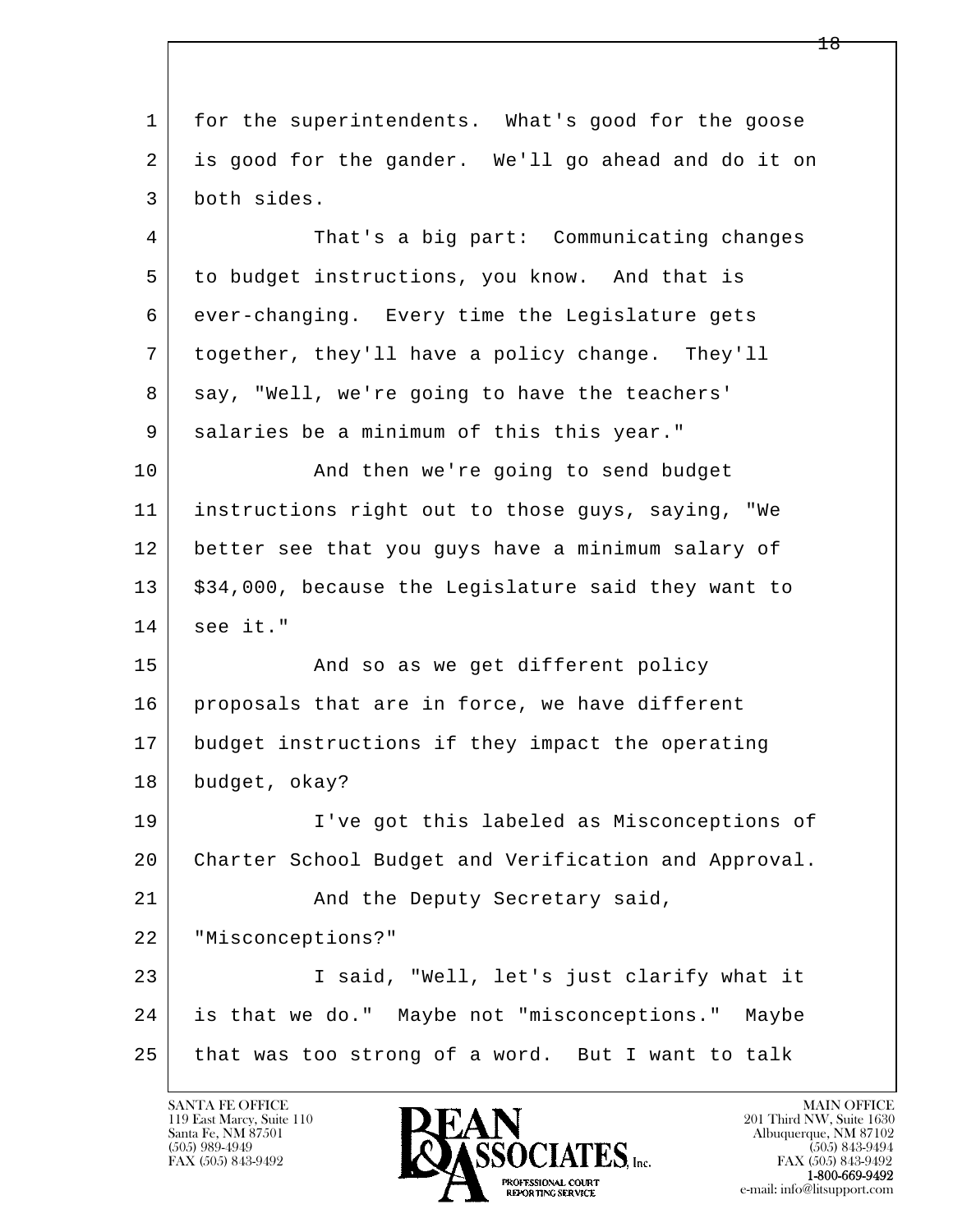| 1              | about what we do and what we don't do.               |
|----------------|------------------------------------------------------|
| $\overline{2}$ | Because there is -- although we have                 |
| 3              | strong oversight mechanisms, in New Mexico, we have  |
| 4              | strong local control mechanisms, too, okay? There    |
| 5              | are strong responsibilities in the local school      |
| 6              | districts, and the charter schools have a lot of     |
| 7              | responsibilities that they have to do, too.          |
| 8              | And there's some times when we get                   |
| 9              | involved in strong oversight, and some times that we |
| 10             | don't. And I'm hopeful that I can try and clarify    |
| 11             | some of that now.                                    |
| 12             | When we go to determine what your state              |
| 13             | aid is going to be, the SEG, we do that based on     |
| 14             | some membership reports that are reported through    |
| 15             | our data system for student membership, called       |
| 16             | STARS.                                               |
| 17             | What we do is make sure that the data that           |
| 18             | we're using from STARS matches what you're supposed  |
| 19             | to get through the public school funding formula,    |
| 20             | which is a complex algorithm that goes through and   |
| 21             | is outlined in the Public School Finance Act.<br>Ιf  |
| 22             | you guys ever want to get into a detailed            |
| 23             | conversation, I'm more than willing. That's one of   |
| 24             | my favorite things to discuss; but I'll leave it at  |
| 25             | a high level for right now.                          |

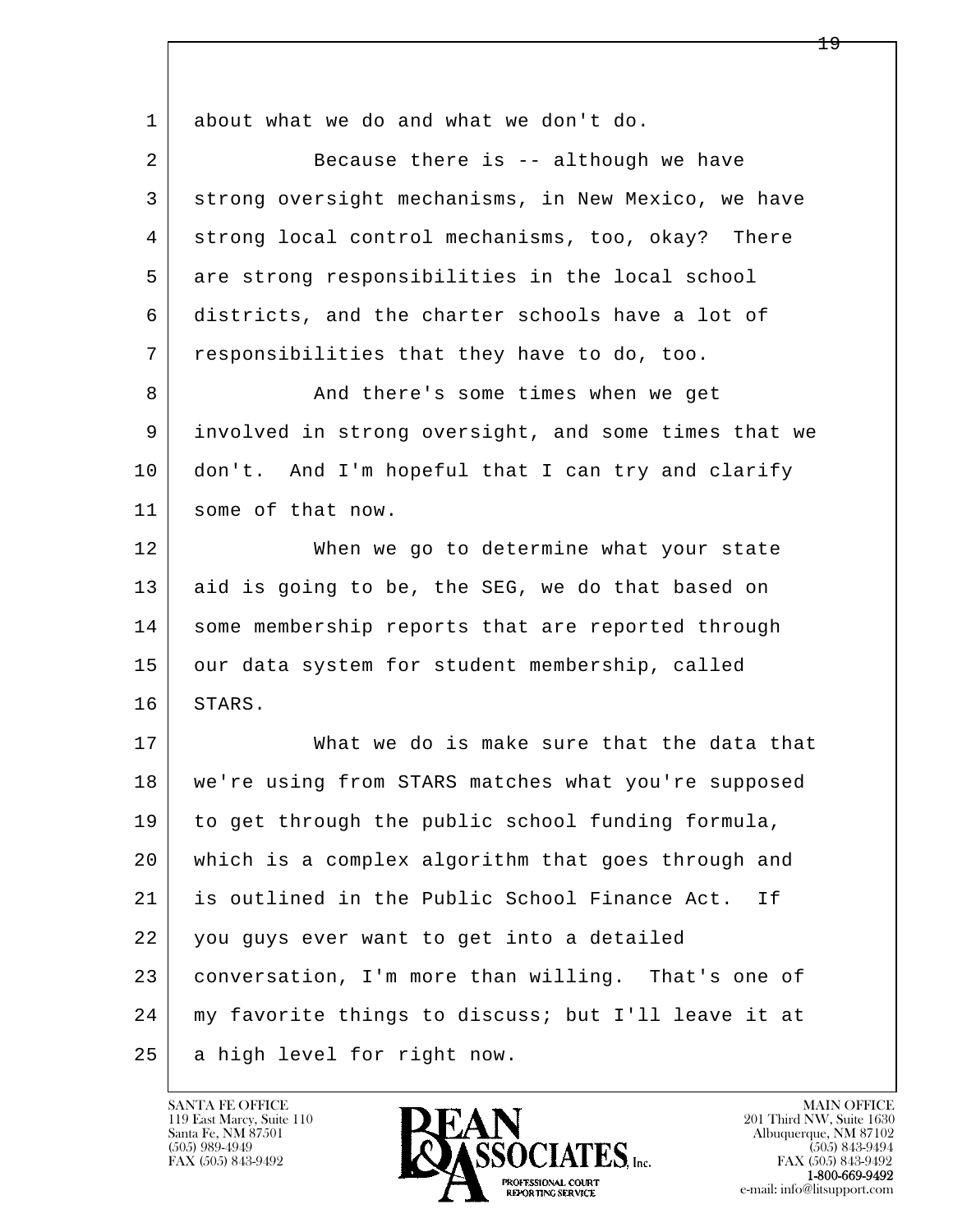1 We use -- we go through and verify that 2 what you've reported on your membership reports is 3 going to match and ensures what you're going to get 4 through the State aid formula. We spend a lot of 5 time on that.

 6 We go through, and we'll match what -- our 7 bureaucratic form is a 910B5 form. We'll make sure 8 that reflects what you asserted -- we have the 9 charters -- we actually take the membership, the 10 student data, and we send it to the schools, school 11 districts. And we say, "We need you to sign off on 12 this and certify that this represents the data that 13 you're going to get funding on."

l  $\overline{\phantom{a}}$ 14 We go through and make sure that that's 15 all correct. We don't want to have a clerical error 16 result in tens of thousands of dollars being 17 | reduced. That shouldn't happen on our watch. 18 We verify cash as linked to audited 19 amounts. If folks are reporting they have a cash 20 | balance to me on the fourth quarter that is 21 different than what shows up in their audit, you can 22 bet we're going to ask why. We want to know exactly 23 why your tracking and reporting to us differs from 24 what you told the financial auditors. That's a good 25 part of what we do.

119 East Marcy, Suite 110<br>Santa Fe, NM 87501

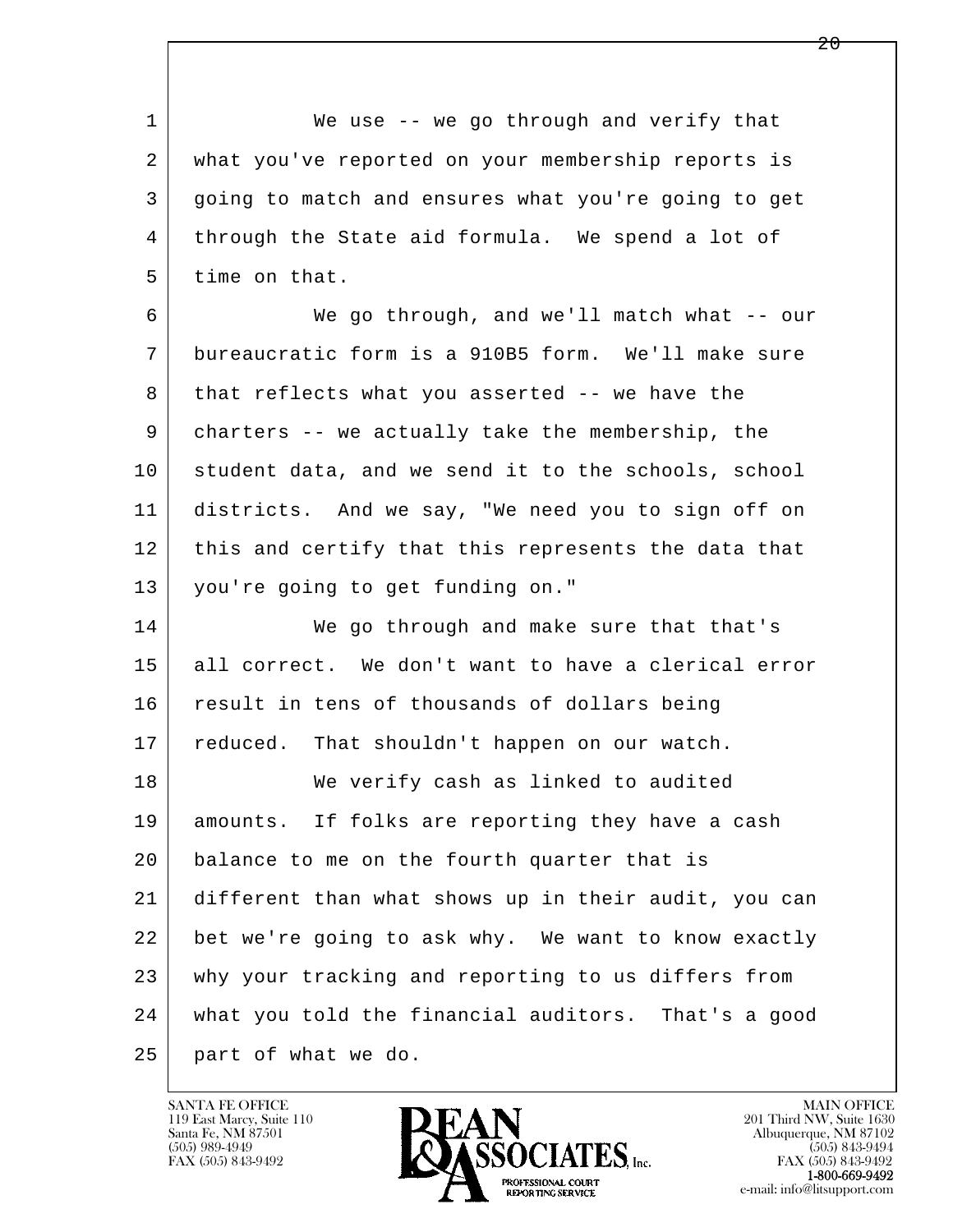| $\mathbf{1}$   | Ensure FTEs. Does everybody know what an             |
|----------------|------------------------------------------------------|
| 2              | "FTE" is? That's the job staff. We ensure that's     |
| 3              | coded correctly. If you've got somebody lined up as  |
| $\overline{4}$ | a principal, they shouldn't have that FTE split and  |
| 5              | be doing time as a janitor. That's a miscoding       |
| 6              | issue. If you've got somebody split and have FTEs    |
| 7              | that add up to 1.5, you better have a contract at    |
| 8              | the school that shows the person gets 1.5 under      |
| 9              | contract. That's something that we do.               |
| 10             | We'll set a budget if one is submitted.              |
| 11             | If we get into a standstill with somebody, that,     |
| 12             | say, well, we don't -- we're not going to -- we      |
| 13             | can't come to an agreement. We don't agree with      |
| 14             | what the superintendent and their administration has |
| 15             | proposed for a budget, and the school board is not   |
| 16             | going to approve it.                                 |
| 17             | Then at that point in time -- and this has           |
| 18             | been done, up to and including big districts -- we   |
| 19             | will set a budget for them. Often, we'll use the     |
| 20             | one from the previous year, make some changes        |
| 21             | required by law, and set a minimum budget. That is   |
| 22             | something we're required to do under law and are     |
| 23             | required to do. School districts are not going to    |
| 24             | operate without a budget, or charter schools, in     |
| 25             | this state.                                          |

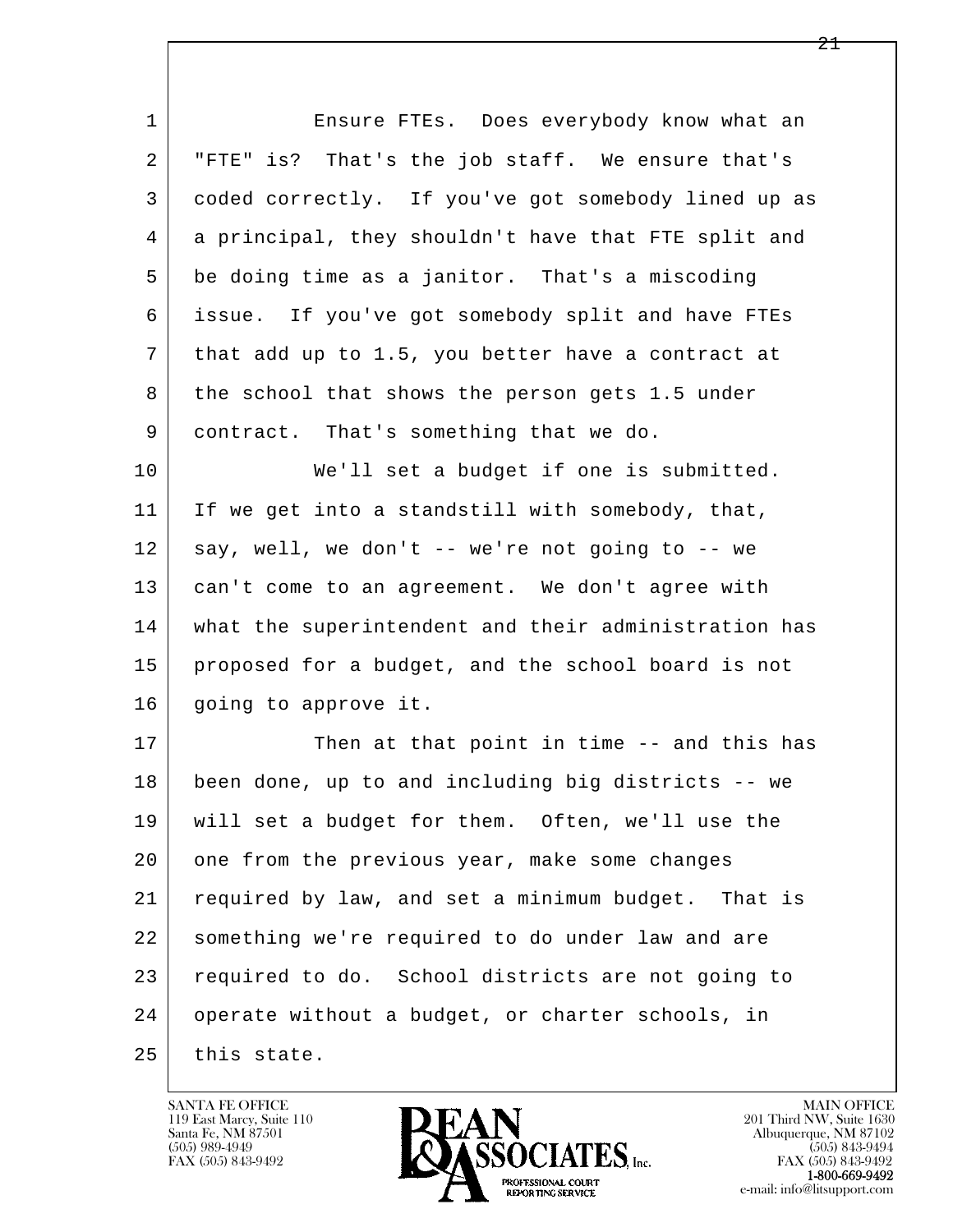| $\mathbf{1}$ | What we don't do. And I use the word                 |
|--------------|------------------------------------------------------|
| 2            | "charter schools"; but this goes for school          |
| 3            | districts, too.                                      |
| 4            | We won't force a charter school to                   |
| 5            | initially budget non-State revenues. We have to see  |
| 6            | an operational fund revenue. If somebody wants to    |
| 7            | say, "Well, I'm not going to budget my special       |
| 8            | education bureau money right now," they're allowed   |
| 9            | to submit a budget without doing that, and           |
| 10           | budget-adjustment-request those funds later, as they |
| 11           | receive them, because there's no requirement under   |
| 12           | State law to budget all their federal funds.         |
| 13           | There are requirements for operational and           |
| 14           | State monies, okay?                                  |
| 15           | Another thing we're not going to do.                 |
| 16           | We're not going to use the budget to influence       |
| 17           | day-to-day instruction. So we don't get into, when   |
| 18           | somebody submits a budget, "How are you expending    |
| 19           | these instructional dollars? What sort of            |
| 20           | instructional program are you using?"                |
| 21           | That is a local control issue. A local               |
| 22           | charter school is allowed to make the determinations |
| 23           | of what their programmatic level and programmatic    |
| 24           | instruction is going to be.                          |
| 25           | I heard some conversation up here when we            |

 $\lceil$ 

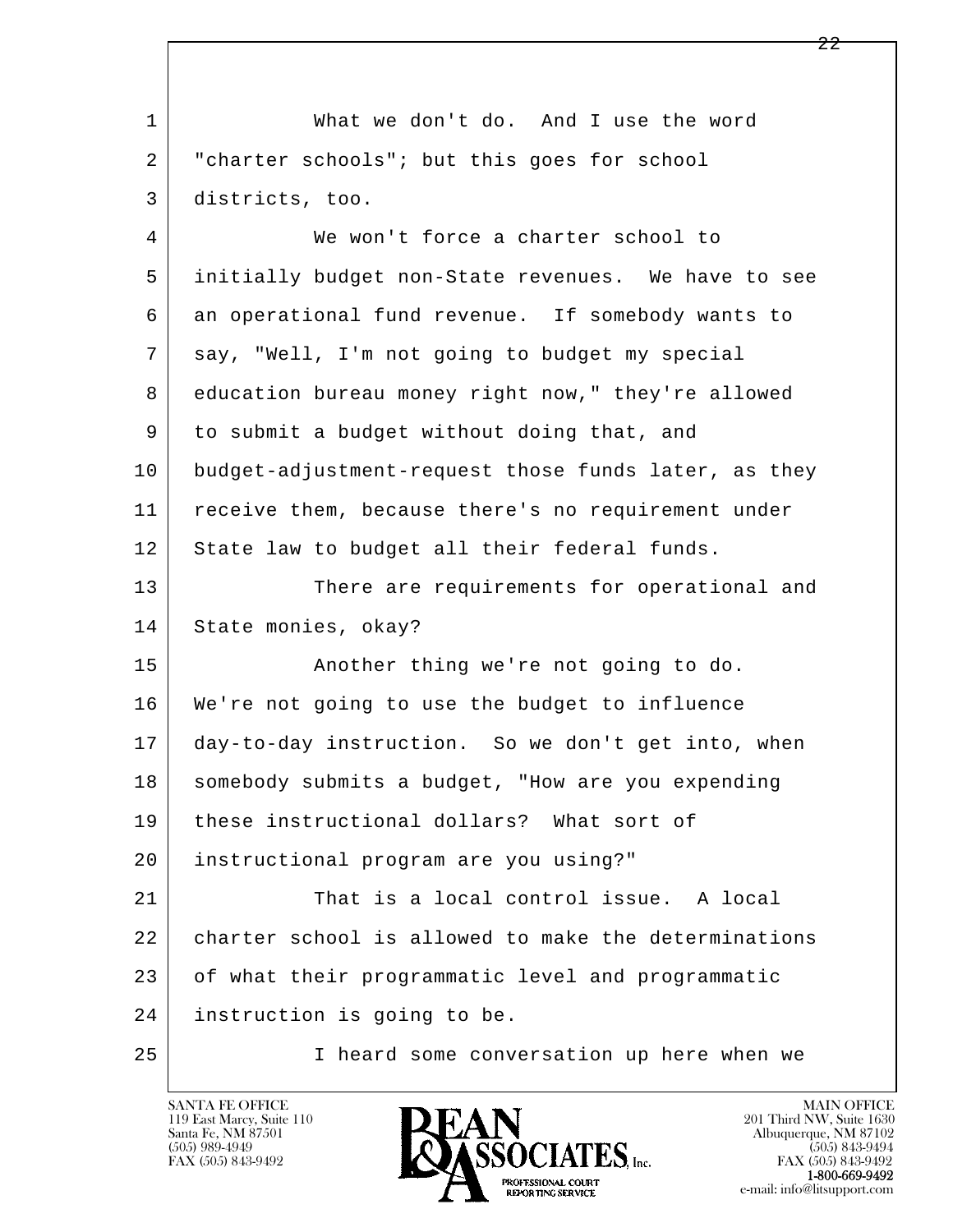l  $\overline{\phantom{a}}$  1 were doing the revocation hearing, a Commissioner 2 and members of the Commission, regarding the 3 instruction of one of the school districts and 4 whether or not that conformed to Separation of 5 Church and State. That is not something we would 6 ever get into in my shop. And I thought, "Boy, 7 that's a good example of something we would never do 8 in my bureau." 9 But if we -- if somebody did, however, 10 have a year-to-year drop in, like, percentage 11 distribution of the amount of money that they had 12 devoted to salaries and expenditures for teachers 13 | that was significant, we would ask a lot of 14 questions about that; because we do try and look at 15 dollars going into the classroom and to ensure that 16 we don't have overinflated administrative 17 | expenditures. 18 So if you think of it just as a macro 19 level of finances and not micromanaging the 20 day-to-day operations, that's a big -- that's a big 21 separation of what we do and do not do. And we 22 don't overstep our local control charter school 23 priorities. 24 | Tf somebody comes to me and says, "Dave, I 25 need to be able to move -- I've got some -- I've got

119 East Marcy, Suite 110<br>Santa Fe, NM 87501

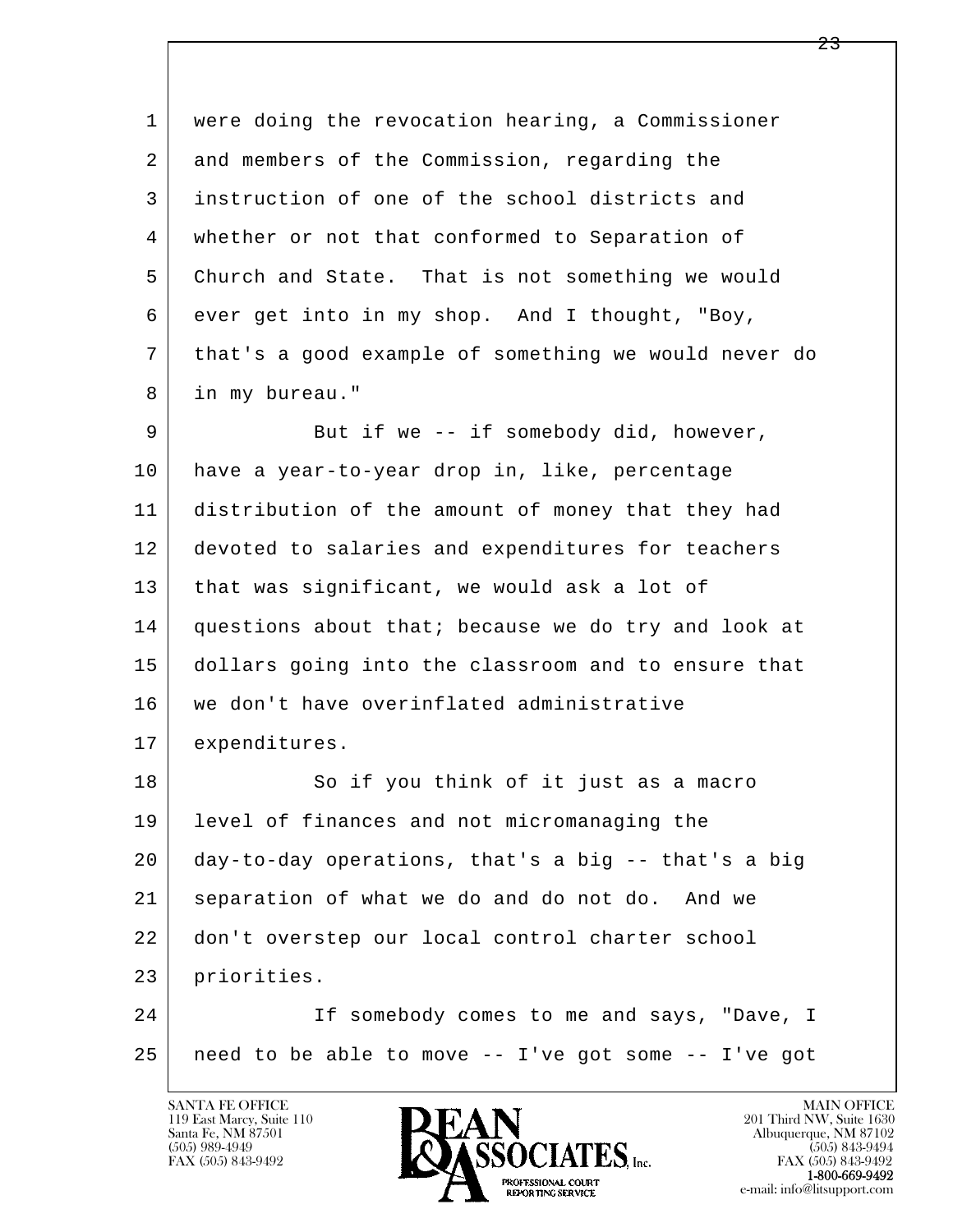| $\mathbf 1$ | some challenging kids this year. I'm going to have     |
|-------------|--------------------------------------------------------|
| 2           | to put a social worker into my operational budget      |
| 3           | and move some money around out of general supplies     |
| 4           | and materials."                                        |
| 5           | They have the local control to make that               |
| 6           | priority, as long as their governance council          |
| 7           | approves it. We're not going to say -- if it's         |
| 8           | allowable under the law, and they meet the             |
| 9           | requirements that we have set up of the test of not    |
| 10          | over-expending -- I'll get to that later -- we're      |
| 11          | going to let them do that.                             |
| 12          | It's always a balance, more of a                       |
| 13          | partnership with our entities. You know, we say,       |
| 14          | "Okay. I hear what you're saying. Sometimes            |
| 15          | there's a prohibition in law that trumps your local    |
| 16          | control."                                              |
| 17          | And if there is not, we allow them to do               |
| 18          | it, okay?                                              |
| 19          | So a review of required financial                      |
| 20          | reporting. I talked about the revenue, the             |
| 21          | expenditure reports, the cash monitoring report that   |
| 22          | we give. Charter schools must report a variety of      |
| 23          | those items to their governing bodies, as well.<br>And |
| 24          | a lot of that gets rolled up into the revenue and      |
| 25          | expenditure reports.                                   |

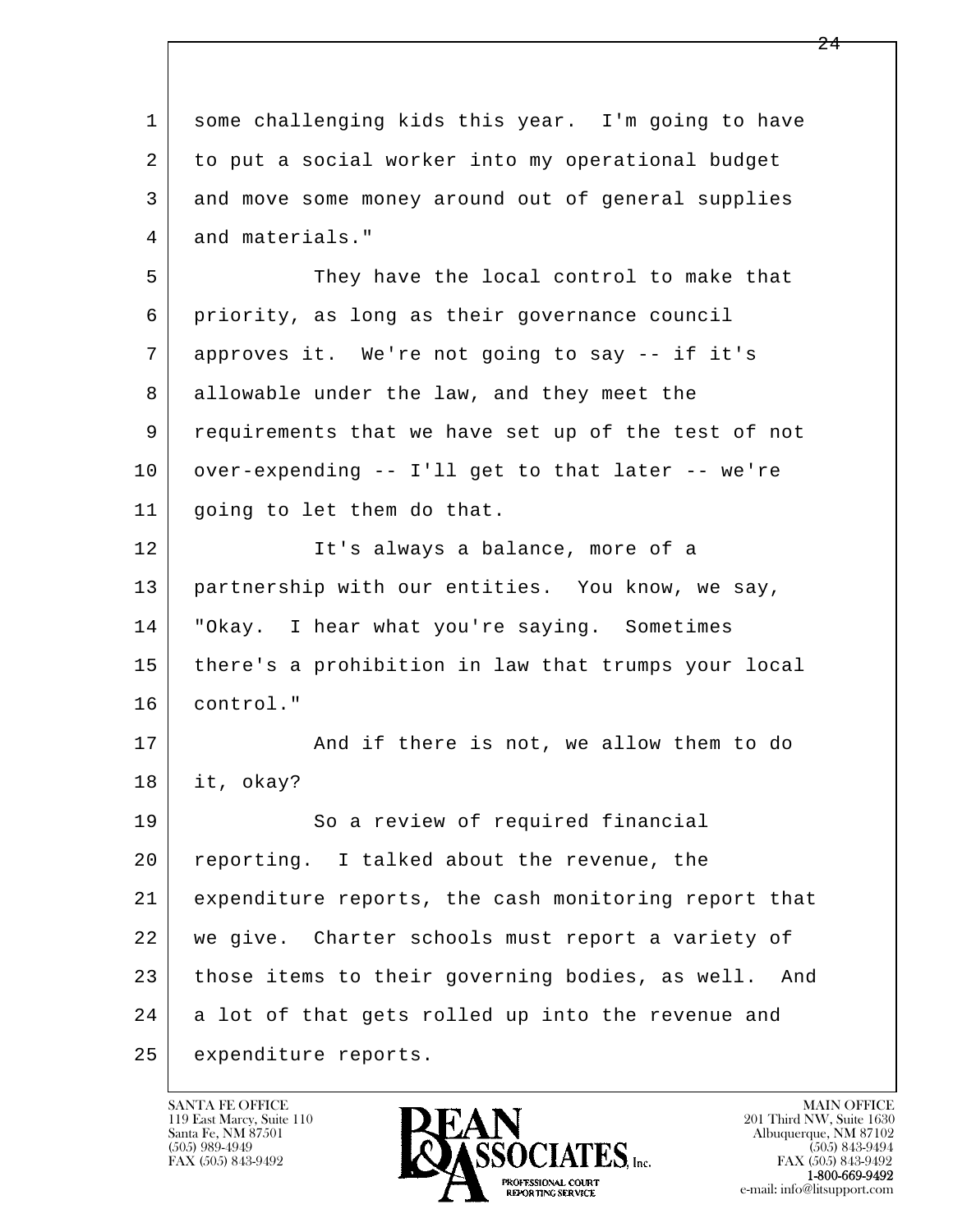l  $\overline{\phantom{a}}$ 1 For example, one of the things that 2 they're going to report that we won't see is the 3 accounts payable, or a check-listing item. A lot of 4 times that's routinely reported to the governing 5 council. Works the same way in school districts. 6 That's not something that would ever come 7 up. It's assumed that the governing council has 8 responsibility for oversight of finances at that 9 level, okay? 10 What we see is the expenditure line item 11 | that those payables, once they're approved and 12 reviewed by the governing council, hits, okay? 13 | Another thing we do is we're required to 14 report to -- an administrative rule. Those are the 15 cash reports. All I'm saying here is, so you have 16 one set of reports that is set up for the governing 17 | council and one set of reports for me. And 18 sometimes some people get some information that's 19 very detailed in nature at the local level that we 20 may not see up in mine. 21 However, that doesn't mean that when we 22 see some variances at the high level, that we might 23 not drill down and say, "Hey, can I please see your 24 cash reconciliation for this month? Your cash 25 report isn't making any sense."

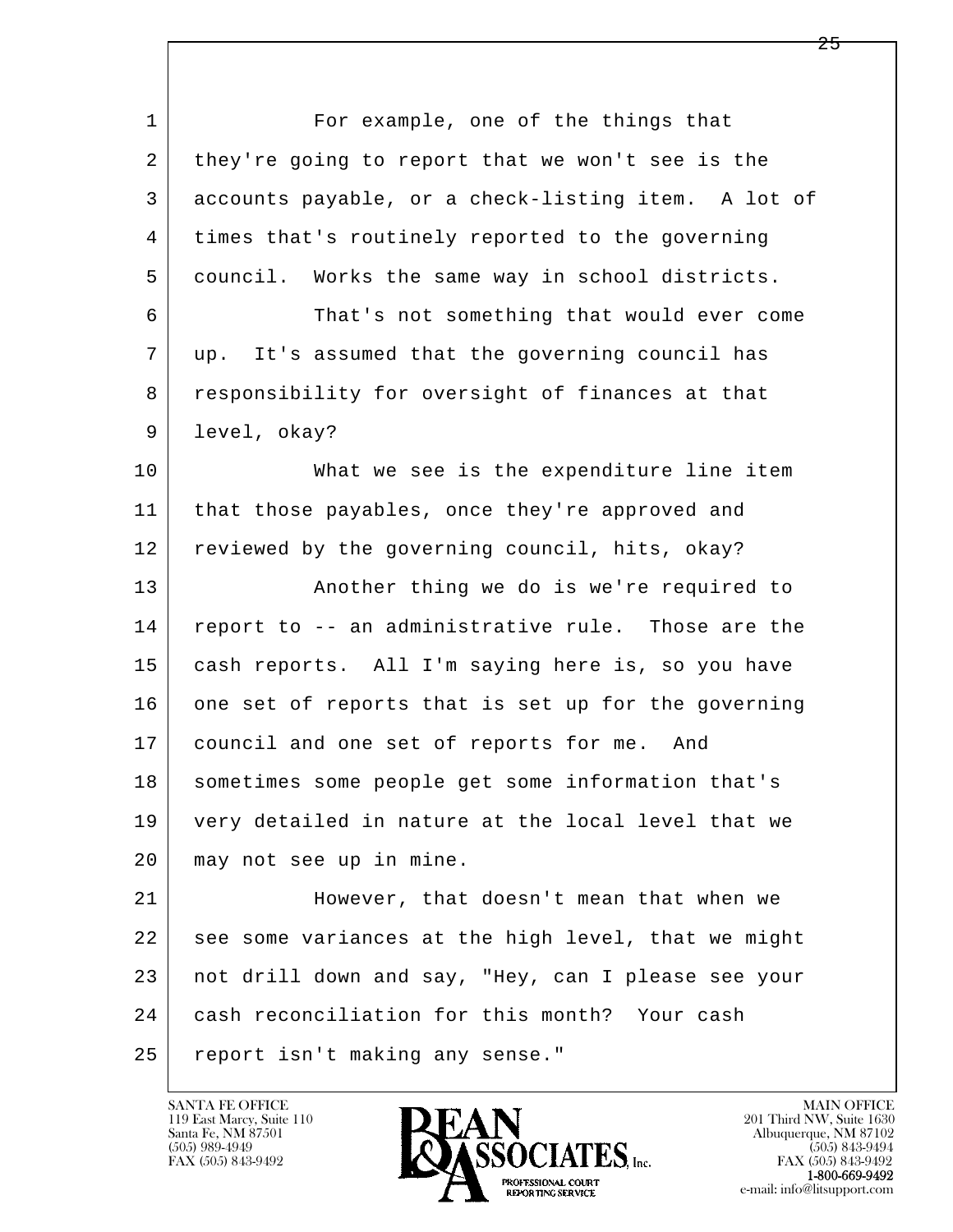| $\mathbf 1$ | That is something that very routinely                |
|-------------|------------------------------------------------------|
| 2           | happens.                                             |
| 3           | Charter schools must submit revenue and              |
| 4           | spending. I covered that. This is all                |
| 5           | self-reported information. And I just noticed I      |
| 6           | spelled "information" wrong. I went over this four   |
| 7           | times, and I never caught any spelling errors. Ah,   |
| 8           | that just gets me.                                   |
| 9           | All right. So I apologize, Commissioners.            |
| 10          | But this is all self-reported information.           |
| 11          | For example, if someone decides to engage            |
| 12          | in malfeasance and make false statements to me, you  |
| 13          | know, that may not be something we catch until we    |
| 14          | have a variety of information that we can levy       |
| 15          | against.                                             |
| 16          | For example, you know, we've had some                |
| 17          | schools and school districts that have made cash     |
| 18          | reports and indicate that everything is fine in      |
| 19          | their school district. And when we get into a Board  |
| 20          | of Finance suspension, we find out, well, something  |
| 21          | much different was going on. They hadn't             |
| 22          | reported -- they hadn't done any reconciliations for |
| 23          | many years.                                          |
| 24          | If somebody is engaged in actual                     |
| 25          | deception, unless we have multiple information       |
|             |                                                      |

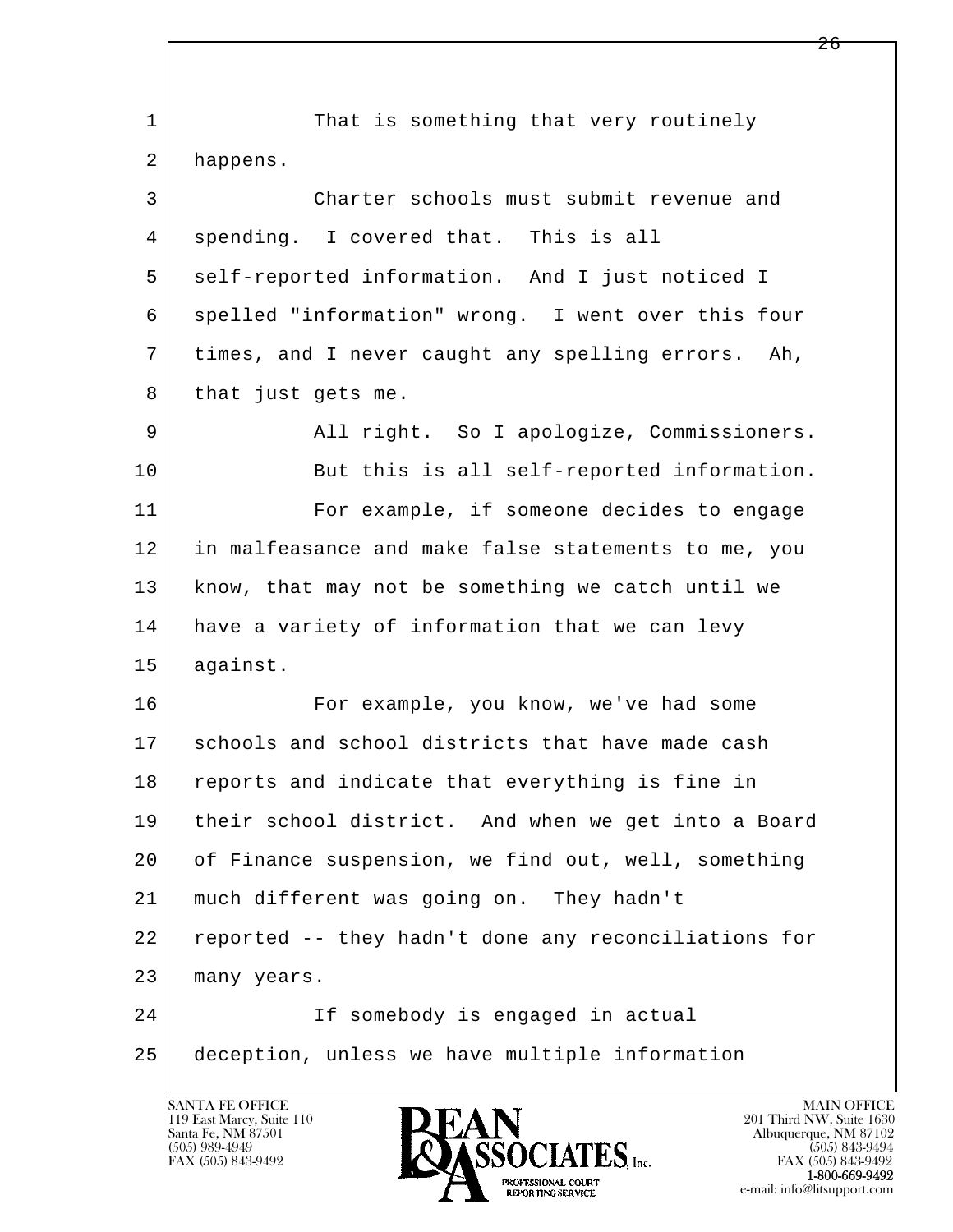1 sources that can help us identify it -- and we do 2 our best. It's very difficult -- you know, it's the 3 fraud triangle that you guys I'm sure have had 4 | training on before.

5 But what we do is we help ensure -- the 6 information is self-reported. Just because it's 7 self-reported doesn't mean it's not fair to value. 8 We report this information out to stakeholders like 9 yourself, to Katie, to inform her decision-making. 10 We report it out to legislators. We routinely use 11 it to do data analysis on whether or not we've got 12 enough dollars going into instruction. We report it 13 up to the federal level. And it's reported out at 14 the National Center of Education and Statistics to 15 inform federal policy-making of what's going on in 16 the states.

l 17 So we do some data-scrubbing. But just 18 because it's self-reported information and the 19 charter schools are responsible for the accuracy of 20 it doesn't mean it's not used by a lot of 21 stakeholders. And so we take it very seriously, the 22 reporting functions. 23 | Again, you know misconceptions of the

 $\overline{\phantom{a}}$ 24 | financial report review process.

25 You know, what we do and don't do with

119 East Marcy, Suite 110<br>Santa Fe, NM 87501

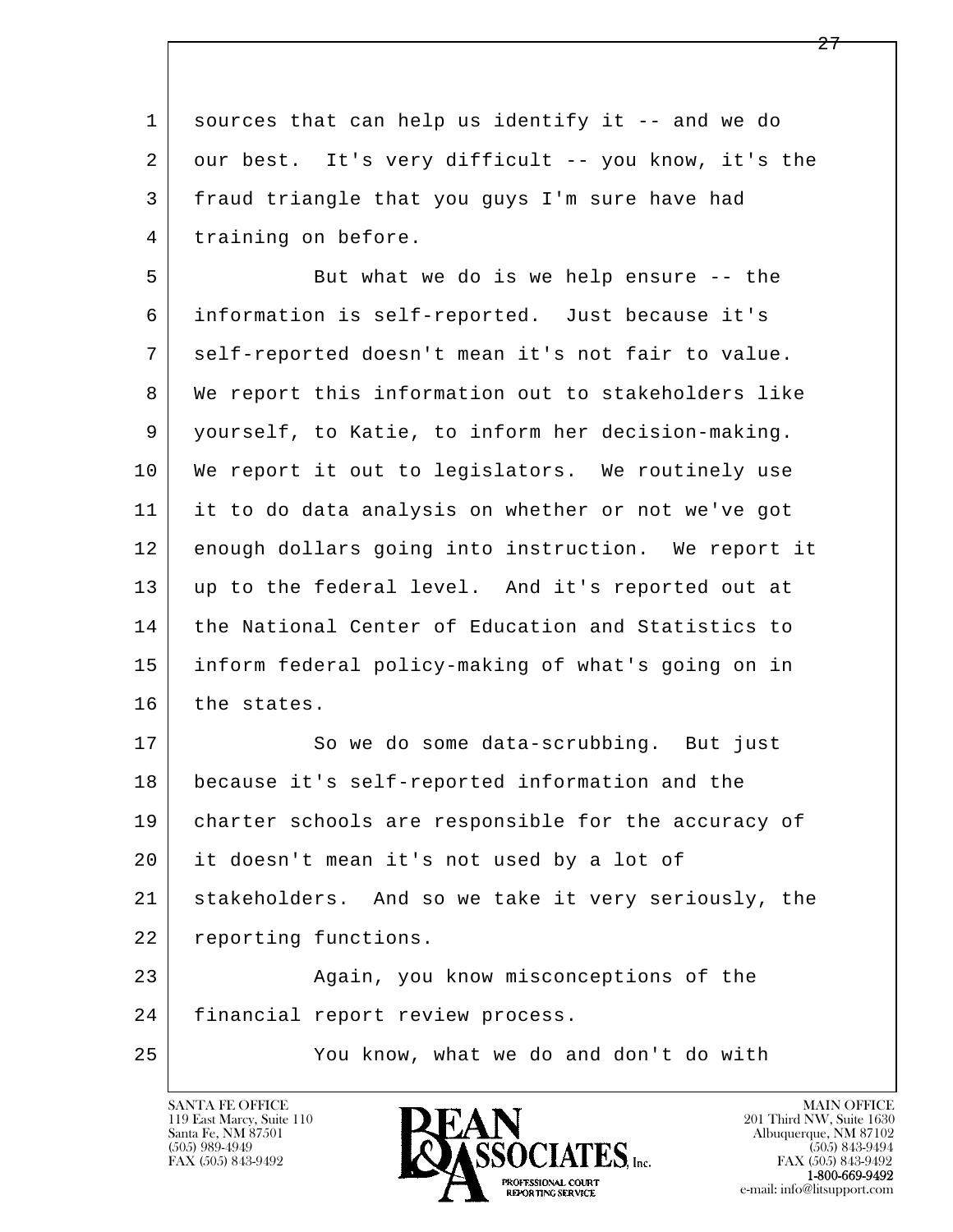| $\mathbf 1$ | those revenue expenditures and cash reports. What    |
|-------------|------------------------------------------------------|
| 2           | we do is to review to ensure that the cash is tagged |
| 3           | to audited amounts. We work back to the yearly       |
| 4           | audit figure. If you rolled forward a figure from    |
| 5           | your audit, then we better see you open up July 1    |
| 6           | with that figure. If you have a variance there,      |
| 7           | we're going to ask questions about, "Okay. Well,     |
| 8           | what audit adjustments did you have that you're not  |
| 9           | reflecting on one of these categories?"              |
| 10          | And then we'll ensure salary expenses are            |
| 11          | tied to the coded FTE. There are some line items     |
| 12          | that should always have a job class. And I won't     |
| 13          | get too wonkish; but there's expenditure line items  |
| 14          | that we do, okay? We want to take a look at each of  |
| 15          | those and make sure that those people fit, and it    |
| 16          | makes sense.                                         |
| 17          | Another thing we do is ensure that the               |
| 18          | expenditures conform to the budget.                  |
| 19          | If you submitted a budget saying that                |
| 20          | we're going to spend \$100 -- and I'll use low       |
| 21          | numbers, because it gives a good illustration.       |
| 22          | If you submit a budget to me that says you           |
| 23          | have \$100, and then we look at your functions. If   |
| 24          | you say, "Across administrative support services, we |
| 25          | said that we're going to -- we're spending \$110,"   |

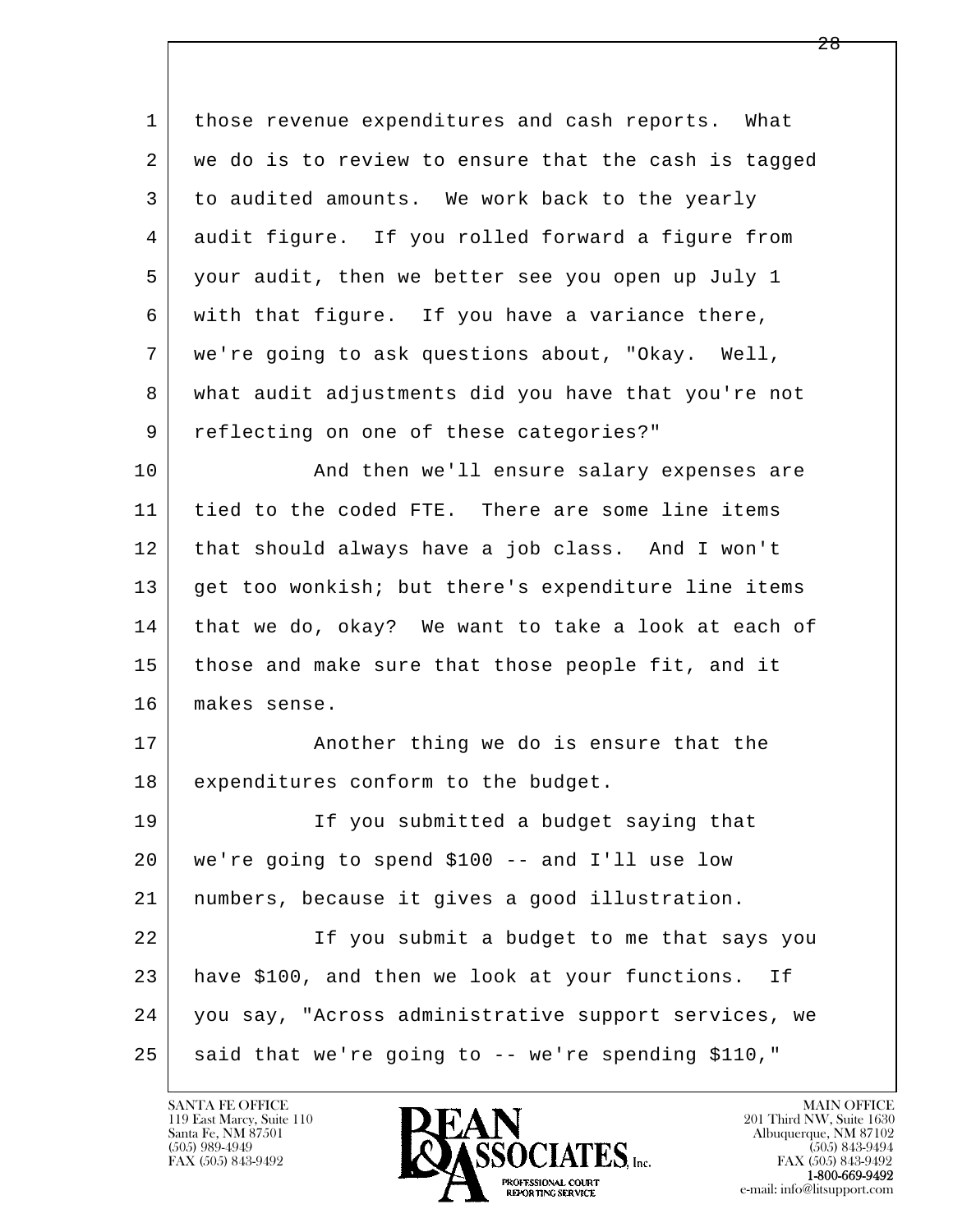1 | we're going to ask questions.

| $\overline{a}$ | Either you didn't do something on my end             |
|----------------|------------------------------------------------------|
| 3              | that you're supposed to, like budget adjustment      |
| 4              | request and move money around in your budget, or you |
| 5              | need to take a look at disencumbering some funds, or |
| 6              | you've over-expended your budget, and we're going to |
| 7              | notify you that you're in violation of the law,      |
| 8              | okay? That's what we look for.                       |
| 9              | It's high-level reviews for responsiveness           |
| 10             | in cash flows. What we're looking for here is have   |
| 11             | you just not submitted the report, and you're not    |
| 12             | adhering to any of the time lines? If we call you,   |
| 13             | are you ignoring my calls? Those are the kinds of    |
| 14             | levels of responsiveness.                            |
| 15             | If I pick up the superintendent, and he's,           |
| 16             | "Oh, yeah, yeah. It's going to be there in           |
| 17             | another -- it'll be in there another two months,"    |
| 18             | and that's happened five reports in a row, I'm       |
| 19             | probably going to schedule a meeting with that       |
| 20             | business official, and we're going to talk about     |
| 21             | responsiveness and what obligations are under the    |
| 22             | law.                                                 |
| 23             | The other thing we've looked at is cash              |
| 24             | flows.<br>Are school districts timely filing for     |
| 25             | federal reimbursements? We'll take a look at it.     |
|                |                                                      |

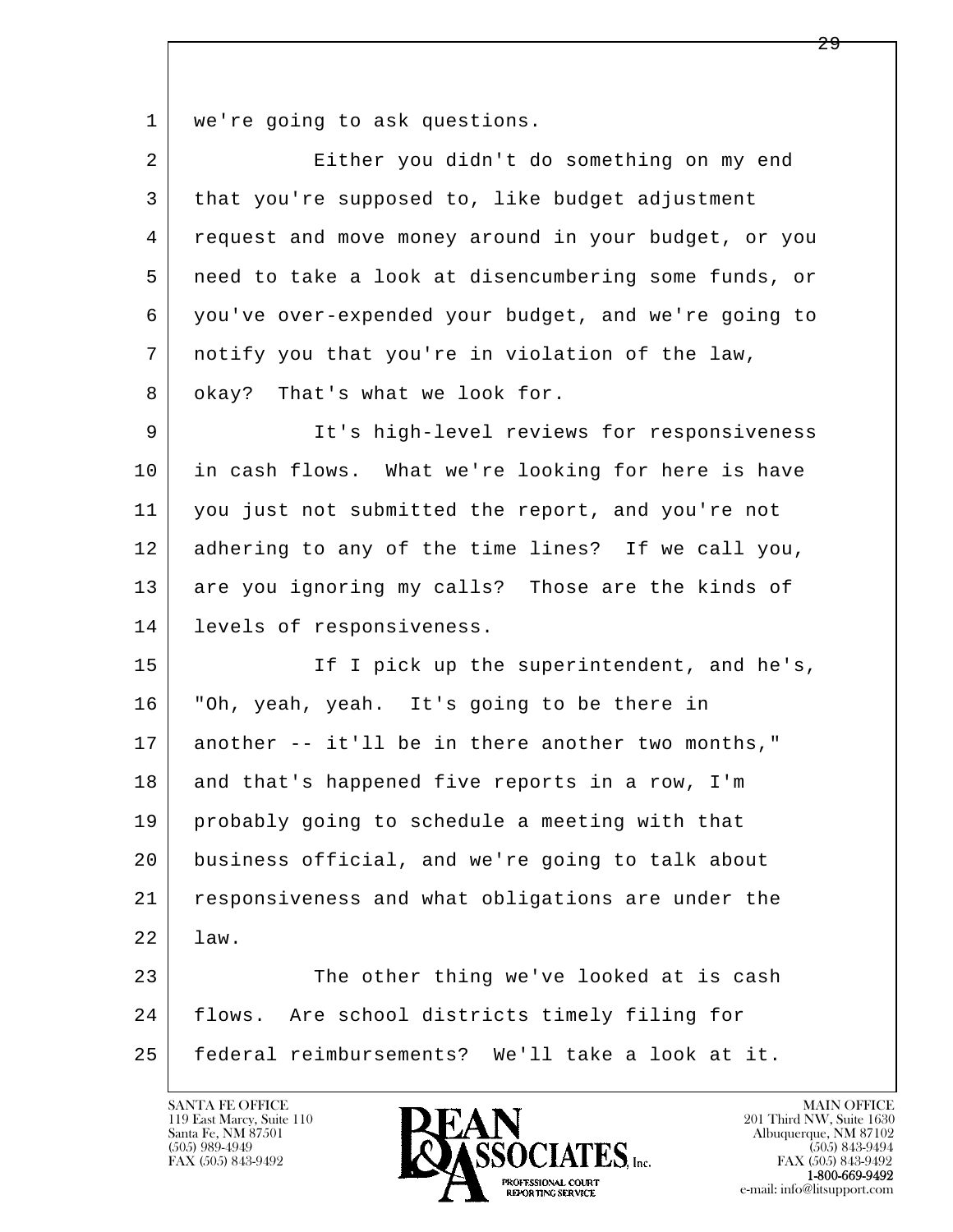l  $\overline{\phantom{a}}$ 1 If the operational fund, if State funds -- $2 \mid$  so, as an aside  $-$  and the federal funds that 3 schools and charter schools receive is on a 4 reimbursement basis. They'll often use operational 5 funds to cover expenditures on that until they can 6 get their funds from the federal funds. 7 If they don't submit timely information 8 and get their reimbursements from the federal funds, 9 it could impact what they have budgeted for those 10 | operational funds. 11 So that's something we look at, too. 12 How's your cash flows looking? Do you have enough 13 money? Do you have -- in a school district sense, 14 do you have oil and gas revenues plummeting? Do you 15 have the money to cover the general obligation bond 16 that you have coming due that you sold with an 17 expectation of that? 18 So we're taking a look at these reports to 19 try and monitor if the going concern is having 20 issues with their ability to meet their obligations, 21 okay? 22 What are we not going to do? 23 We don't tell them how to spend their 24 money. They have local control. This is -- when 25 the charter school is authorized or a school

119 East Marcy, Suite 110<br>Santa Fe, NM 87501

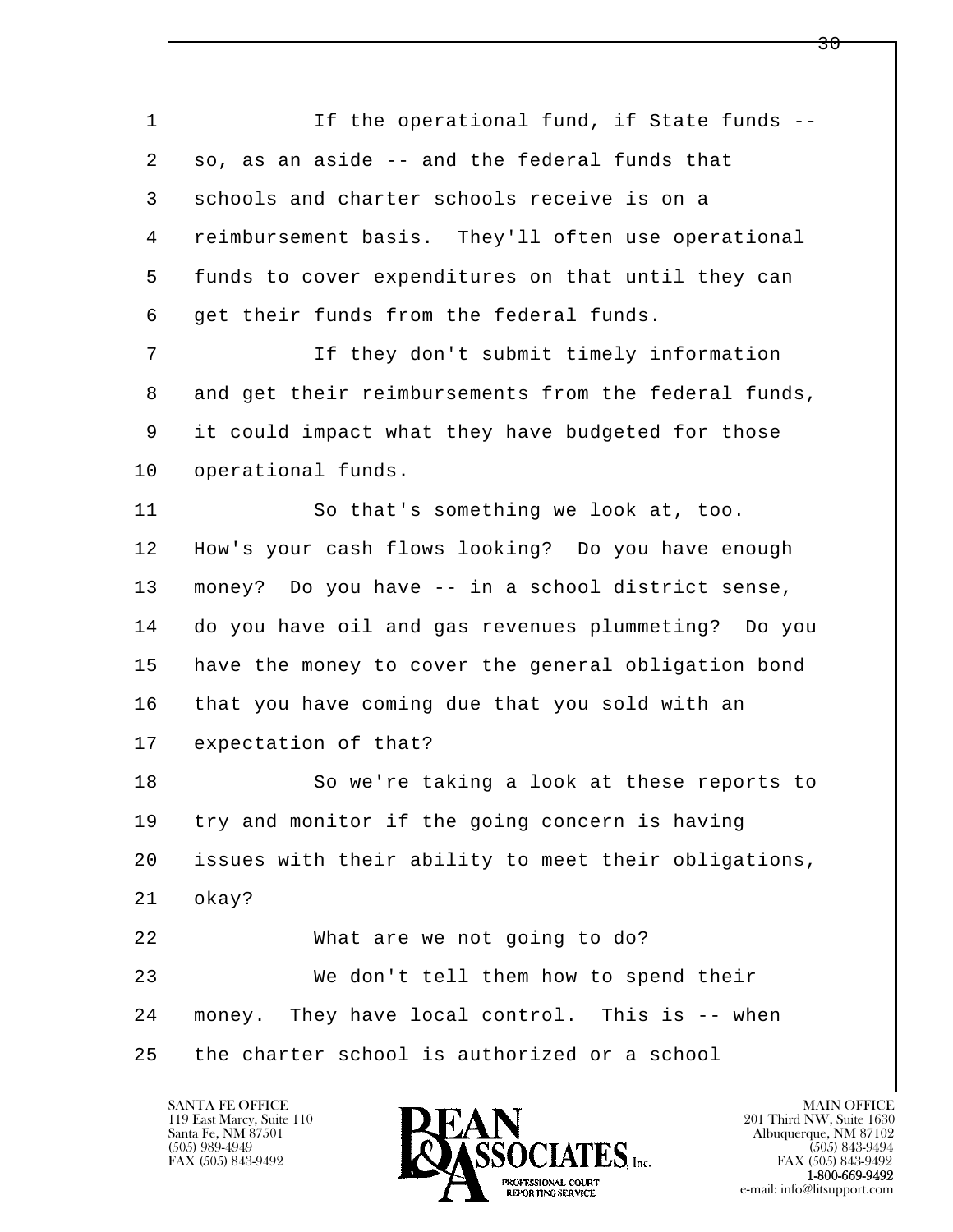l  $\overline{\phantom{a}}$  1 district has a board of finance, they have full 2 authority to spend those State Equalization 3 Guarantee dollars how they see fit. We don't get 4 into, again, the micromanaging of a school district. 5 If somebody does something illegal, and it doesn't 6 pop up on those required financial reports, that 7 would be something that they would have to be 8 | responsible for, okay? 9 We don't force schools to request 10 reimbursement on federal funds. We can lead the 11 horse to water. We can't make them drink it, okay? 12 That's the best way I can think to say it. 13 I mean, there are many, many school 14 districts that, well, you're just kind of sitting 15 there in May, and, like, you haven't filed a request 16 for reimbursement. The budget analyst has contacted 17 you quarterly that you have these funds out there. 18 Susan's shop, you know, the federal 19 flow-through people have tried their best to get you 20 to get their funds, and you still haven't filed it. 21 Now, sometimes we'll pick up the phone and 22 escalate that to the Deputy Secretary level if we 23 need to. But often, you know, we can't make people 24 do that; and so there's times where people will 25 leave money on the table.

119 East Marcy, Suite 110<br>Santa Fe, NM 87501

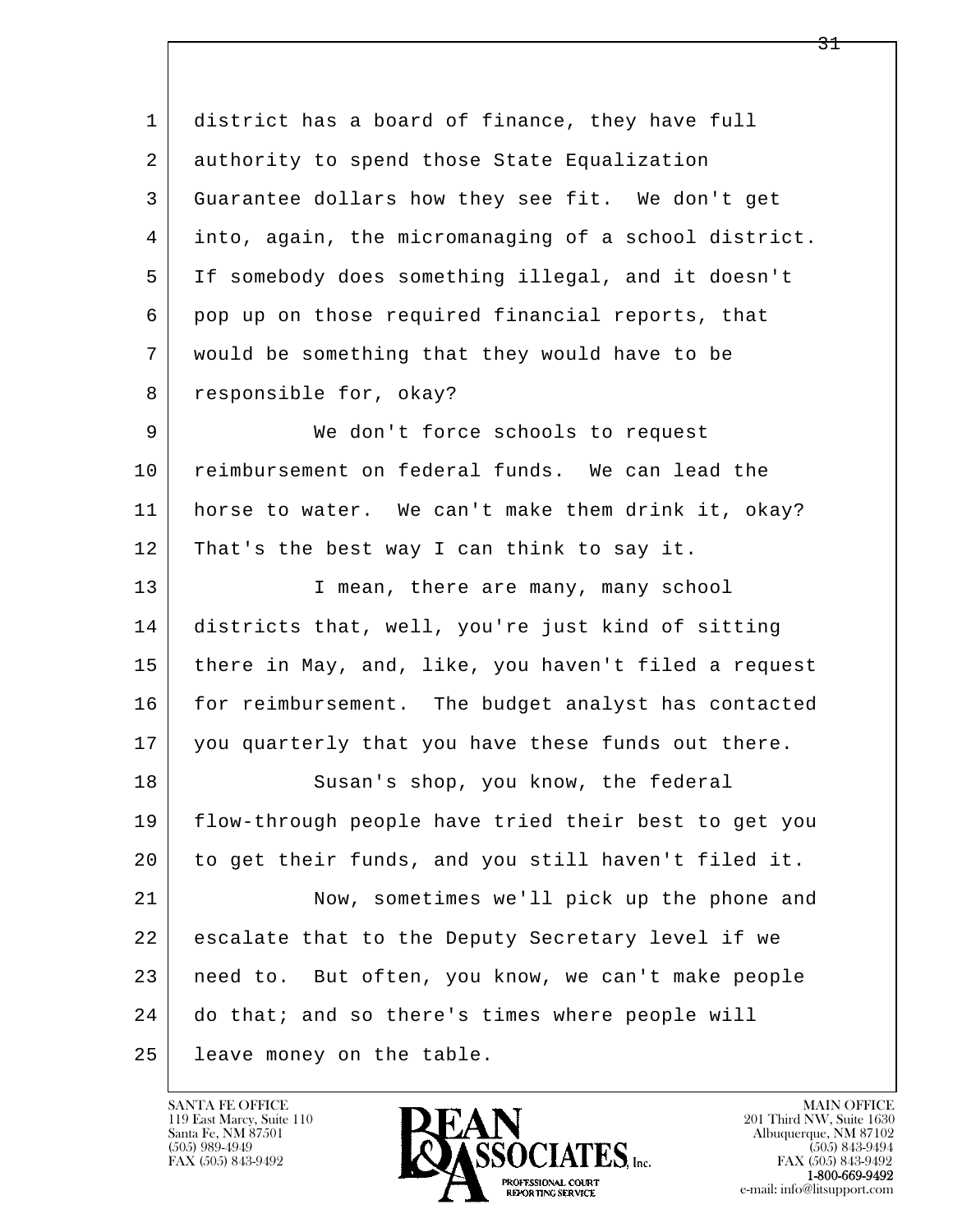| $\mathbf{1}$ | DEP. SEC. AGUILAR: And, Madam Chair and                |
|--------------|--------------------------------------------------------|
| 2            | Commissioners, that's actually a pretty significant    |
| 3            | problem for our school districts and charter           |
| 4            | schools, our -- our -- our federal grants -- our       |
| 5            | grants management bureau that flows the money out      |
| 6            | for all dollars that go out of the Department.         |
| 7            | Reimbursements -- they process somewhere               |
| 8            | in the neighborhood of 9,000 to 11,000                 |
| 9            | reimbursement -- requests for reimbursements a year    |
| 10           | from all the districts and charter schools. They       |
| 11           | process -- they receive 7,000 of them, of the 11,      |
| 12           | after May 15th.                                        |
| 13           | And so sometimes Commissioners hear about              |
| 14           | cash flow issues and reimbursements taking a long      |
| 15           | time. The first thing we look at is those --           |
| 16           | districts are allowed to request reimbursement twice   |
| 17           | a month, every two weeks. Some districts and           |
| 18           | charter schools do. And those reimbursements take      |
| 19           | 18 to 22 days to get money out the door, good --       |
| 20           | good -- then we have others that don't submit proper   |
| 21           | Those take a little bit longer.<br>data.               |
| 22           | But the biggest complaint we have are                  |
| 23           | those 7,000 that are submitted after May 15th.<br>And  |
| 24           | we have until -- well, there's two things. After       |
| 25           | May 15th and before July 1, that's a big chunk.<br>And |

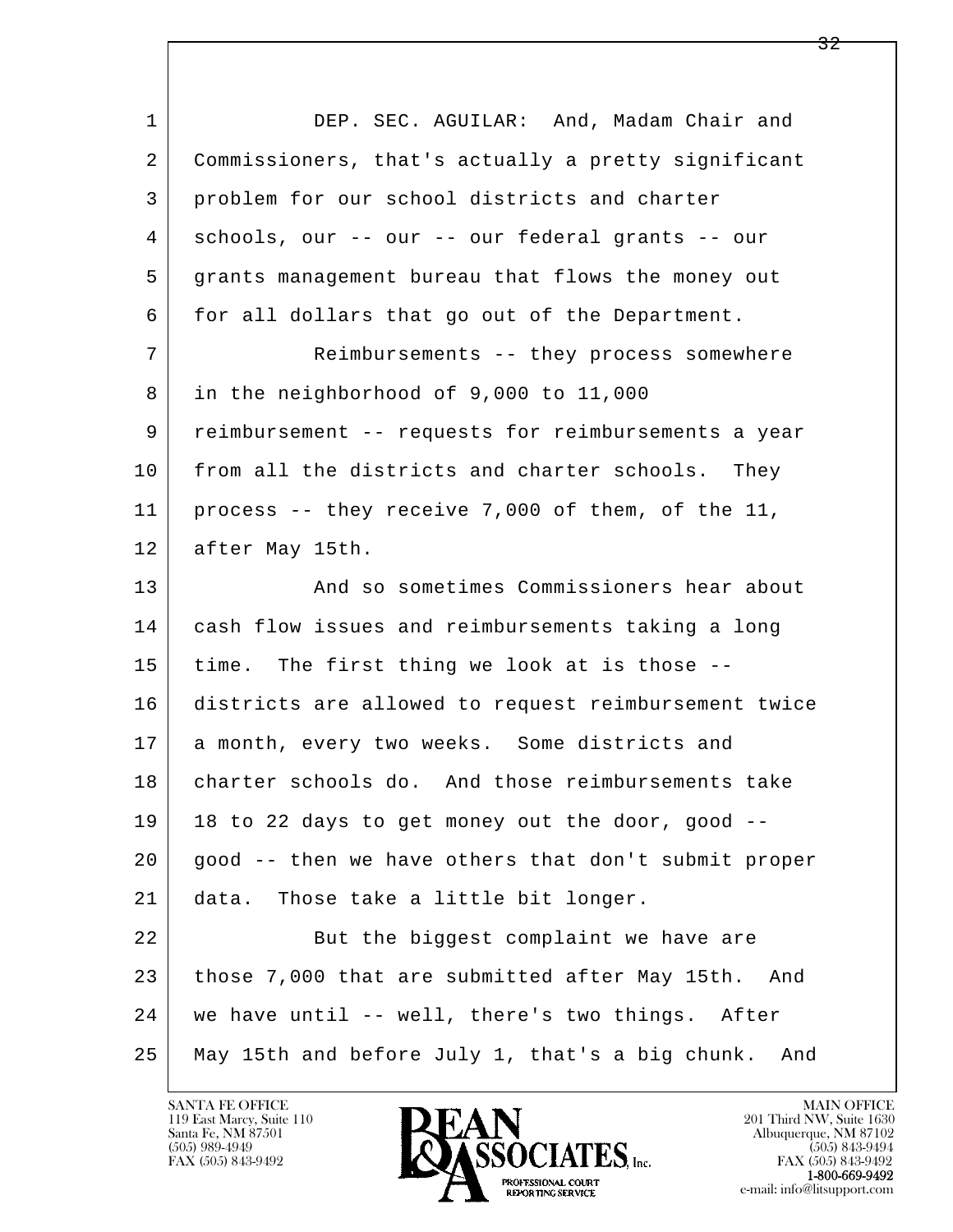l  $\overline{\phantom{a}}$ 1 then there's another piece, where folks say they 2 submit is after July 1. And that triggers a whole 3 different process of payment, because now you're 4 paying a prior year bill from a future -- from a 5 current year pot of money. And you can't just do 6 it; it requires a lot of paperwork. 7 And so those reimbursements hang out 8 there. But if you think about 7,000 out of 11,000 9 being requested after May 15th, that causes the big 10 backup. 11 and so those are the cash flow issues that 12 David's group tries to identify. If it looks like 13 they're going to happen, we start pushing. We can't 14 force them -- horse to water -- but we certainly 15 advise them that you're starting to get a little -- 16 little dicey on your cash flow, and you really need 17 to get these reimbursements going through. 18 | So thank you, Madam Chair. 19 MR. DAVID CRAIG: Thank you, Deputy 20 | Secretary, Madam Chair. 21 The other one is we can never supersede 22 the local autonomy of a charter school to be able to 23 hire or fire or set their salaries or any of -- or 24 contract with who they need to, unless of course 25 we've suspended the Board of Finance, which, you

119 East Marcy, Suite 110<br>Santa Fe, NM 87501

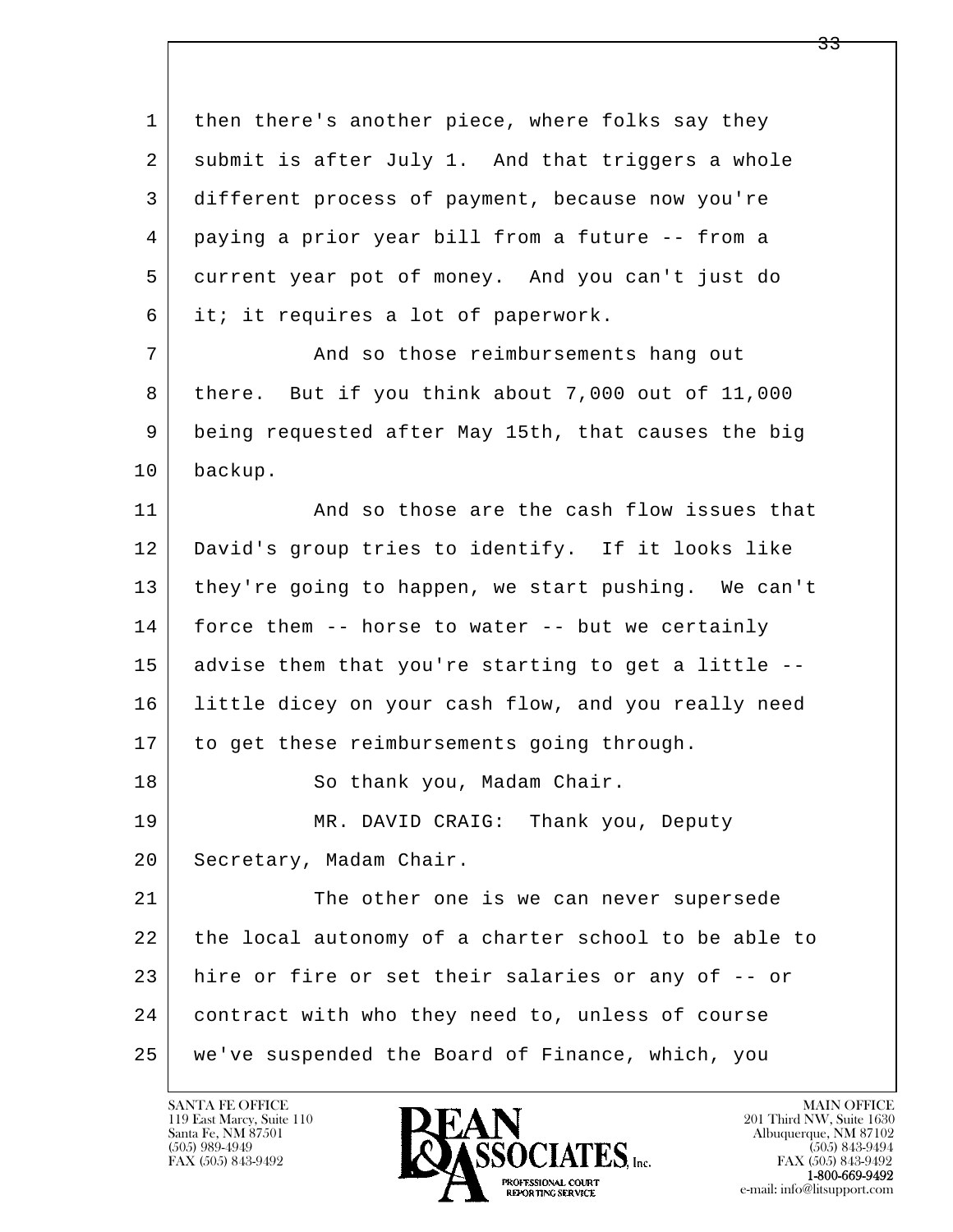1 know, we can talk about that.

| 2  | That changes all the rules, because we               |
|----|------------------------------------------------------|
| 3  | are -- at that point in time. And those --           |
| 4  | delegation of the oversight of contracts, hiring or  |
| 5  | firing the superintendent, who then hires and fires  |
| 6  | the staff of that school, those are all under the    |
| 7  | purview of the school -- or school -- school         |
| 8  | board -- I'm sorry -- governing council in the case  |
| 9  | of a charter school.                                 |
| 10 | And we can't force people to do budget               |
| 11 | maintenance. Budgets sometimes are just kind of      |
| 12 | like a room. They get messy. There's times when      |
| 13 | people will move money in their budgets without      |
| 14 | filing a budget adjustment request that's necessary, |
| 15 | and they'll wait until May 15th to do it all, and    |
| 16 | then they'll clean it up right before the auditors   |
| 17 | come.                                                |
| 18 | We would prefer to see that done                     |
| 19 | routinely; but there are times when, you know,       |
| 20 | intervening circumstances can allow us to pressure   |
| 21 | people to get it done earlier, which I'll talk about |
| 22 | in little bit, too.                                  |
| 23 | So I hope that I've painted the picture of           |

l  $\overline{\phantom{a}}$ 24 there's large responsibilities and oversights from 25 | my bureau. We are responsible for a lot of the



e-mail: info@litsupport.com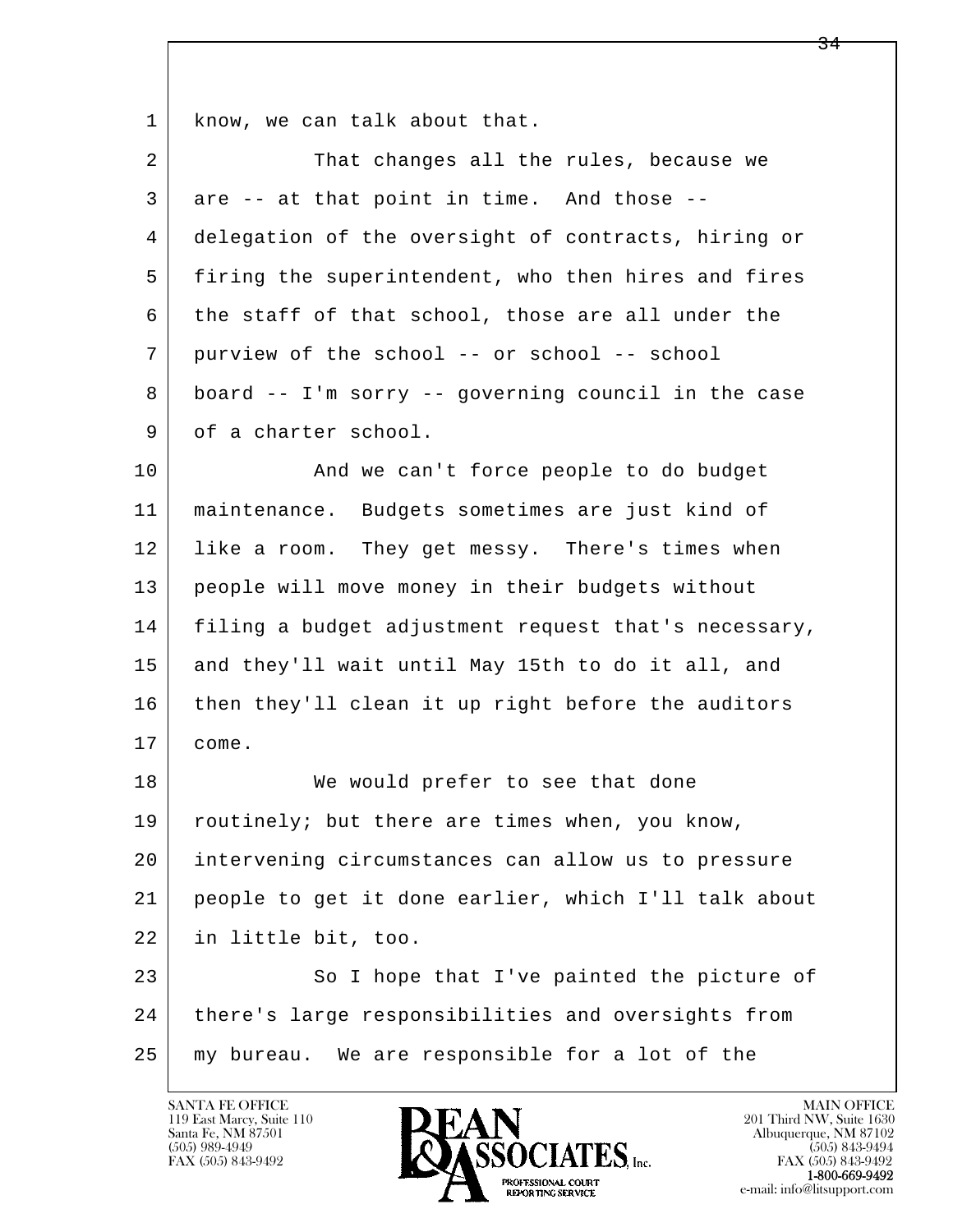l  $\overline{\phantom{a}}$  1 operational funds that go out; but there are a lot 2 of responsibilities that is at the governing council 3 level. 4 I want to kind of highlight that, because 5 I think that sometimes people don't recognize how 6 much responsibility is actually -- and what is 7 actually expected from charter school governing 8 councils, particularly of interest to this -- and 9 school boards -- but of interest to this PEC as 10 | governing councils. 11 Who is responsible for the accuracy of 12 financial statements after the audit is complete? 13 When we get our audit, who is responsible for all of 14 the balanced fund statements reflecting a cash 15 position that's positive? 16 | Well, the charter school management and 17 governing body is responsible for all of that. 18 They're responsible for the accuracy of the 19 reporting to my bureau. All of that is at the local 20 level. 21 Who's responsible for the operating 22 budgets -- I just said that. 23 Yes. Similarly, the charter school 24 management are ultimately responsible for their 25 day-to-day budgeting and the accuracy of their

119 East Marcy, Suite 110<br>Santa Fe, NM 87501

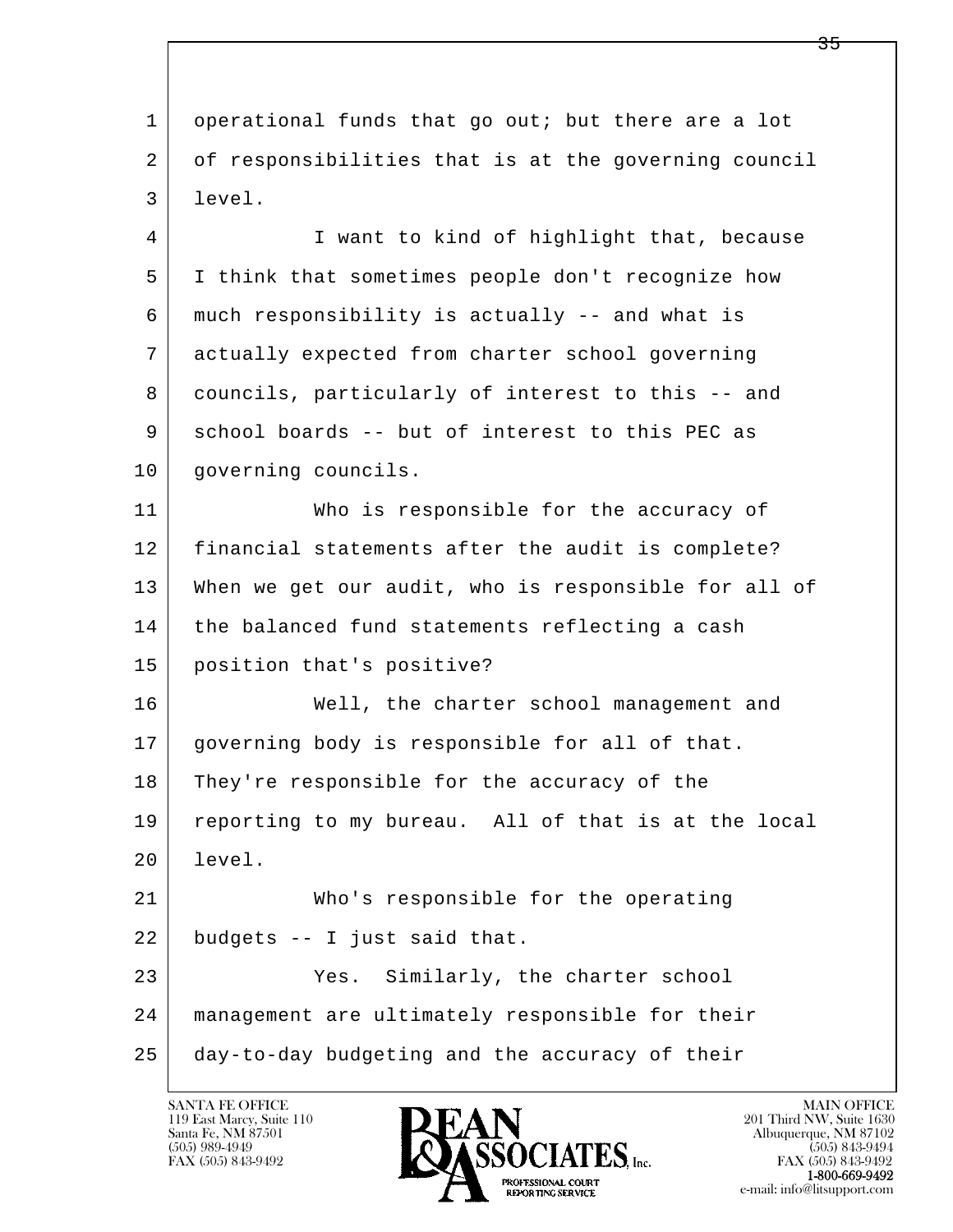1 financial reporting.

| $\overline{2}$ | We can see when there's problems. And               |
|----------------|-----------------------------------------------------|
| 3              | we -- some of my staff has been there so long,      |
| 4              | there's not many new tricks that people could come  |
| 5              | up with. But I'll tell you that we can instruct     |
| 6              | people to make changes. We can tell people, "Look.  |
| 7              | Thou shalt do things according to law."             |
| 8              | That doesn't mean that we're always --              |
| 9              | that we're going to get 100 percent compliance,     |
| 10             | because at the end of the day, the responsibility   |
| 11             | lies at the local level.                            |
| 12             | What happens if something bad happens?              |
| 13             | What happens if the charter school doesn't          |
| 14             | submit an operating budget? That's a big one.       |
| 15             | Well, provisions in State law says we set           |
| 16             | one for them under the Public School Finance Act.   |
| 17             | State law envisions that no charter school and no   |
| 18             | school district is going to go without an operating |
| 19             | budget.                                             |
| 20             | What if a charter school doesn't submit             |
| 21             | their required reports, their cash reports, their   |
| 22             | revenue reports, their expenditure reports? Or what |
| 23             | if they just don't answer any of our phone calls    |
| 24             | when we ask them why they're not submitting any?    |
| 25             | Well, we would document that. We would              |

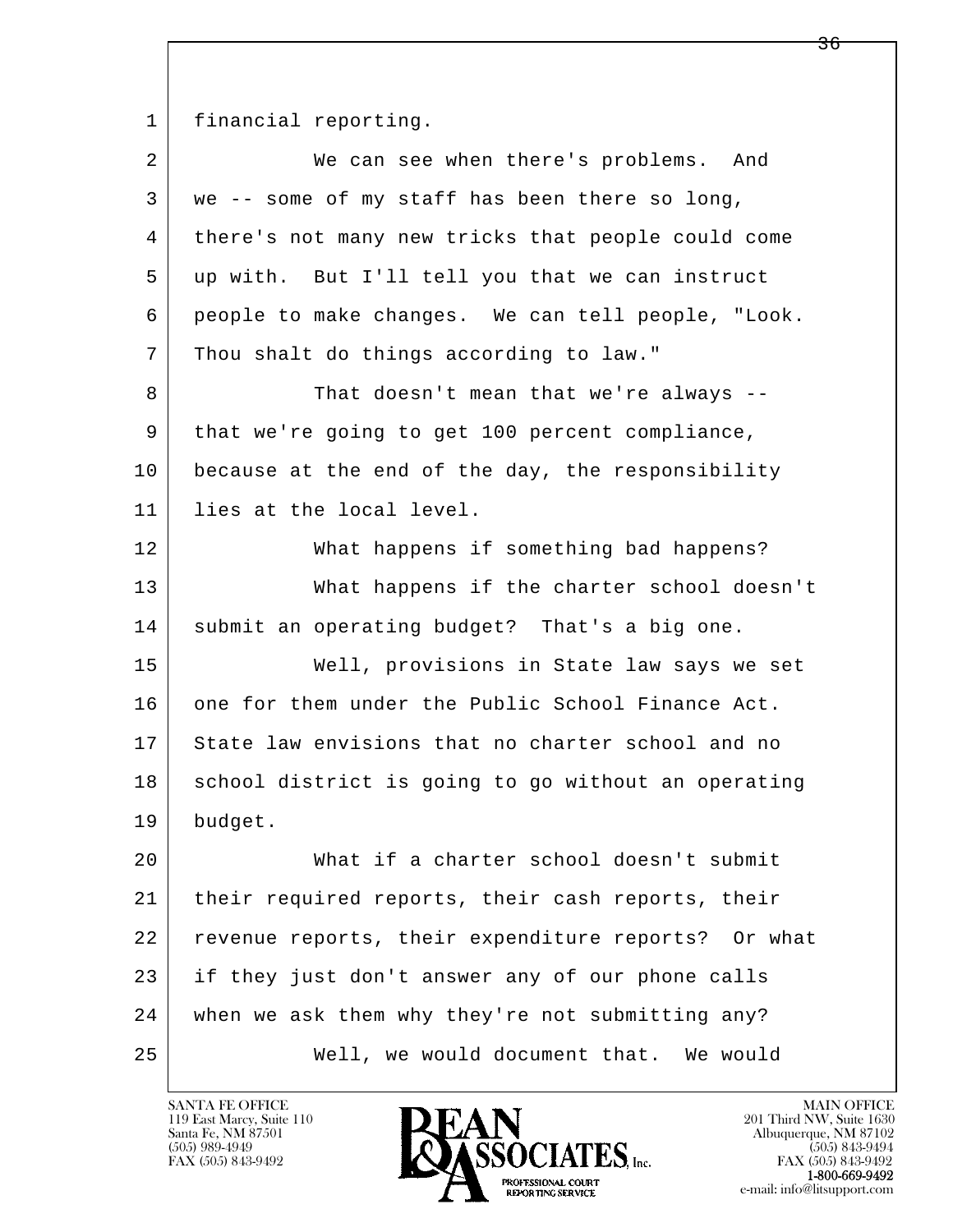l  $\overline{\phantom{a}}$  1 start setting up a file and that -- I guarantee if I 2 go up to any one of my analysts and say, "Where are 3 we at, and who do we have an issue with," they would 4 give me a list of three people. "Well,  $5$  So-and-So" -- usually, the usual suspects. 6 Just like in every organization, we have 7 people that are high-performers and low-performers, 8 and we do our best to help them with compliance if 9 we can assist them with technical assistance. And 10 then if we can't, we have forms of compliance. One 11 of them is moving them to monthly reporting. And I 12 | would have them report their revenues and 13 expenditures and their cash report quarterly. 14 Well, there's another provision of the 15 administrative rule that says I can move them to 16 | monthly for those reports, because I need more 17 frequent monitoring of those finances. And if 18 somebody is unable to do quarterly reports, I may 19 very well, counter-intuitively, move them to 20 monthly, to force them to get into the habit of 21 reconciling this monthly, so that, then -- because 22 they're supposed to be doing it anyhow to inform the 23 quarterly report. And that's one reason. 24 The other thing is I may need more timely 25 monitoring for the cash flow issues I just talked



FAX (505) 843-9492<br>**1-800-669-9492**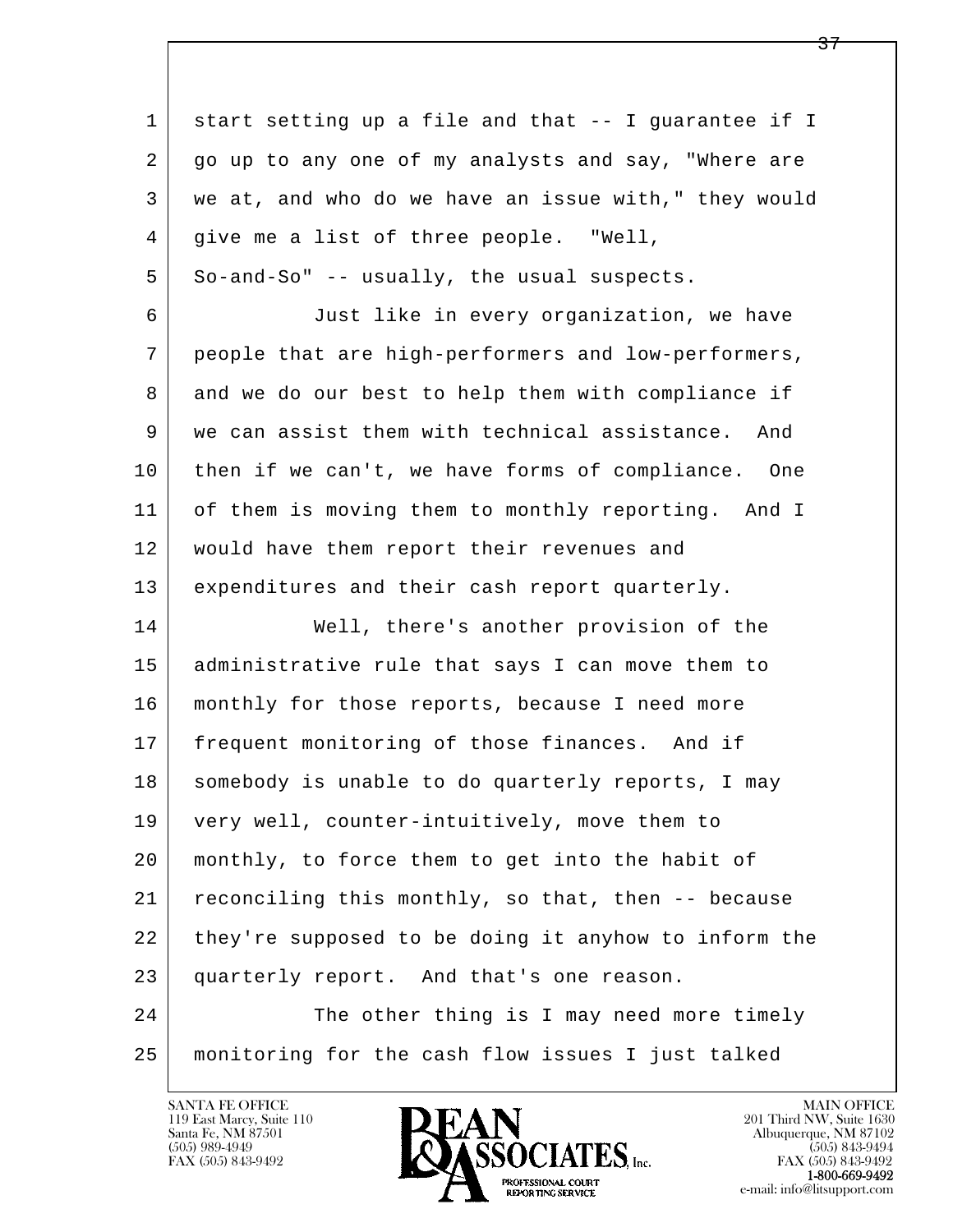1 about previously. If somebody is unable to put 2 together their required reports and finances to my 3 bureau under State law and administrative rule, it's 4 likely there's other issues going on in that 5 business office that I need to get involved with, 6 okay? 7 What happens if a charter school engages

 8 in financial -- which brings me to my next point. 9 What happens if a charter school engages in 10 financial mismanagement? There is fraud. There is 11 embezzlement. There is gross negligence. They're 12 not reporting to the school governance council what 13 they're supposed to being doing, or there's a 14 pattern of behavior ignoring the legal requirements 15 that are necessary to adhere to federal law for 16 federal grant requirements. That sometimes happens. 17 | We'll suspend the governing body from 18 acting as a board of finance. The Secretary can 19 make a decision when the totality of the

l  $\overline{\phantom{a}}$  20 circumstances -- that's an in-depth process that is 21 involved on our side, a lot of back and forth 22 between myself and the analyst. Analyst and I will 23 meet regularly to determine whether or not this 24 | rises to the level of fraud, waste, abuse, or gross 25 negligence, or gross mismanagement of funds, and

119 East Marcy, Suite 110<br>Santa Fe, NM 87501



FAX (505) 843-9492<br>**1-800-669-9492**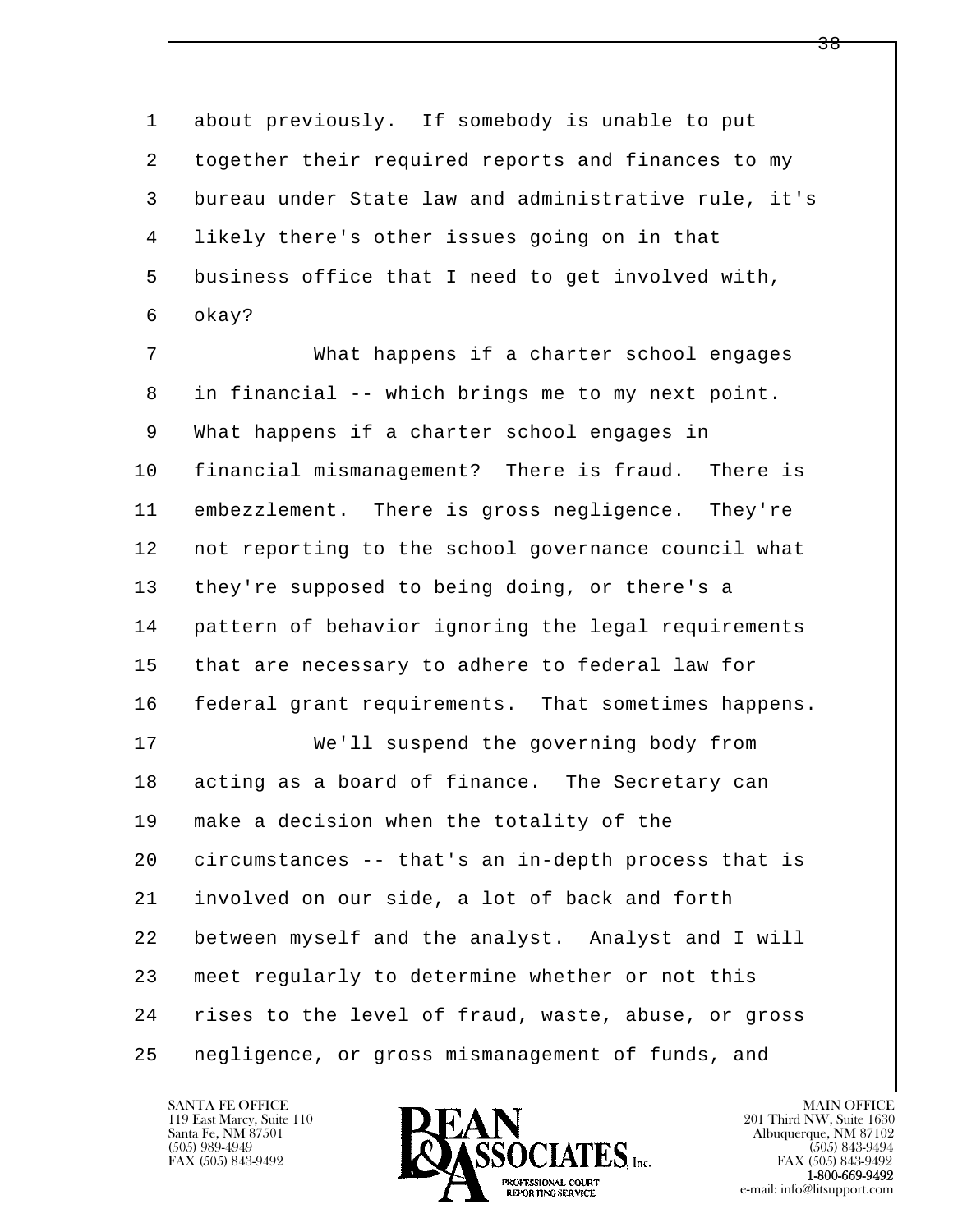| 1  | we'll make a recommendation internally to my bureau.  |
|----|-------------------------------------------------------|
| 2  | Once that happens, I said, "Yes, we've got            |
| 3  | an issue here. I'm going to go talk to Deputy         |
| 4  | Secretary Aguilar on that."                           |
| 5  | There is a back-and-forth again and                   |
| 6  | probably involves me being able to produce            |
| 7  | information that shows what we are concerned about    |
| 8  | as far as what we think has been going on. And it     |
| 9  | includes outside information; correct?                |
| 10 | We'll have something that the financial               |
| 11 | auditors will call up to the Deputy Secretary or      |
| 12 | myself and say, "We found this. What did you          |
| 13 | guys" -- have them go back and look at the            |
| 14 | information that we have to match. Like I said,       |
| 15 | it's more of a pattern or a quilt -- a patchwork, if  |
| 16 | you will -- of information that informs this.         |
| 17 | So we can suspend them from acting. And               |
| 18 | at that point in time, the PED oversight assumes the  |
| 19 | oversight and control of the school's finances and    |
| 20 | what happens if the school's financial audit is       |
| 21 | submitted late. This is the other stick I have.<br>If |
| 22 | you're 90 days late, I can start withholding SEG.     |
| 23 | That was something that was very serious.             |
| 24 | We had an issue, I want to say, five or ten years     |
| 25 | ago that the Deputy Secretary might remember in       |

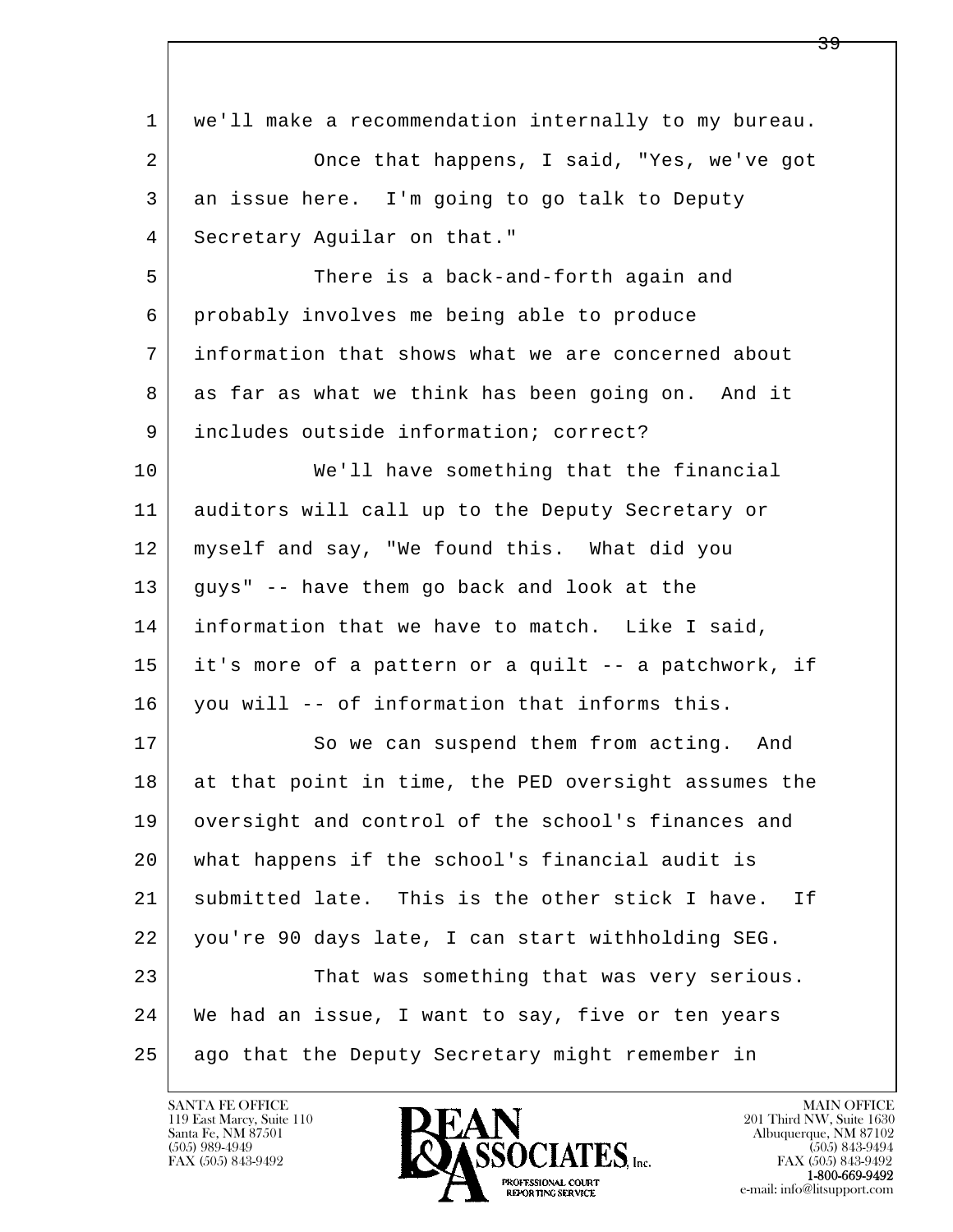l  $\overline{\phantom{a}}$  1 which we had 10 or 15 school districts that hadn't 2 | submitted audits for multiple fiscal years. And 3 there was the thought pattern of, "Well, what bad 4 thing happens if I don't submit it?" 5 And so we put in law -- the Legislature 6 and the Governor put in law a mechanism by which we 7 can start holding people accountable by reducing or 8 withdrawing from them State aid in order to get them 9 into compliance with the audit rule, so that the 10 auditor and the financial oversight mechanism under 11 | that function of government is enforced. 12 We have never had to do that. I'll just 13 | say that, Commissioners. Generally, a letter from 14 me saying, "You're coming up, or you're late, and 15 we're going to start withholding your State aid 16 | funds," is enough to get compliance, okay? 17 What other steps do we have if a charter 18 | school is in noncompliance with elements of law or 19 | regulation? Very few, if none, okay? 20 I can -- I can tell them, "Look, you're 21 heading down a bad path. We're starting to put 22 together a packet of information that says -- it's 23 looking like there's gross mismanagement." 24 But the ability to be able to do something 25 short of actually taking an ax to their ability to

119 East Marcy, Suite 110<br>Santa Fe, NM 87501

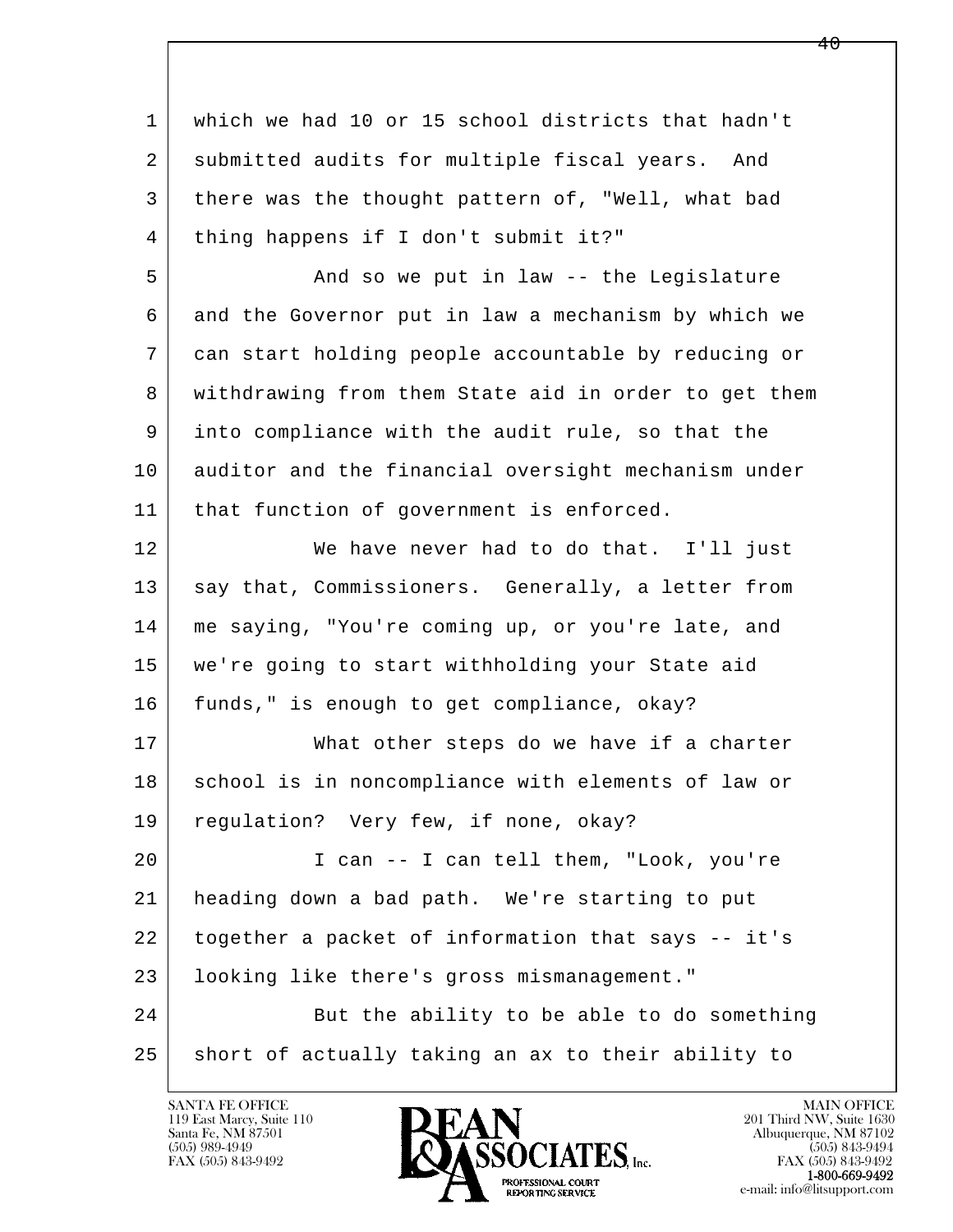l  $\overline{\phantom{a}}$ 1 act as a Board of Finance are very few, okay? 2 We can basically say, "This is an improper 3 cash report. Please resubmit." And so the 4 mechanisms I have in law to enforce people are very 5 few. But that is -- I will say this. It tends to 6 be a bit of a deterrent when the PED will have to 7 come and take over your finances. And generally, we 8 can get people to get into compliance if we need to, 9 okay? 10 That's the main mechanism we have. 11 What are the implications for you guys, 12 for all this information? "Okay. That's great, 13 Dave. You do all those wonderful things. What does 14 that mean for the PEC?" 15 | Well, the review and verification process 16 has oversight responsibilities related to what we do 17 | in conforming to budget expenditure rules. 18 Sometimes if you guys have questions about what are 19 they doing as far as what are they budgeting, what 20 are they showing they're expending in teacher items, 21 we can produce that information for you. I can work 22 with Katie to get that information for you. 23 If you have questions related to things 24 like an instructional program, I don't have 25 information in my bureau. And so I want to be clear

119 East Marcy, Suite 110<br>Santa Fe, NM 87501



FAX (505) 843-9492<br>1-800-669-9492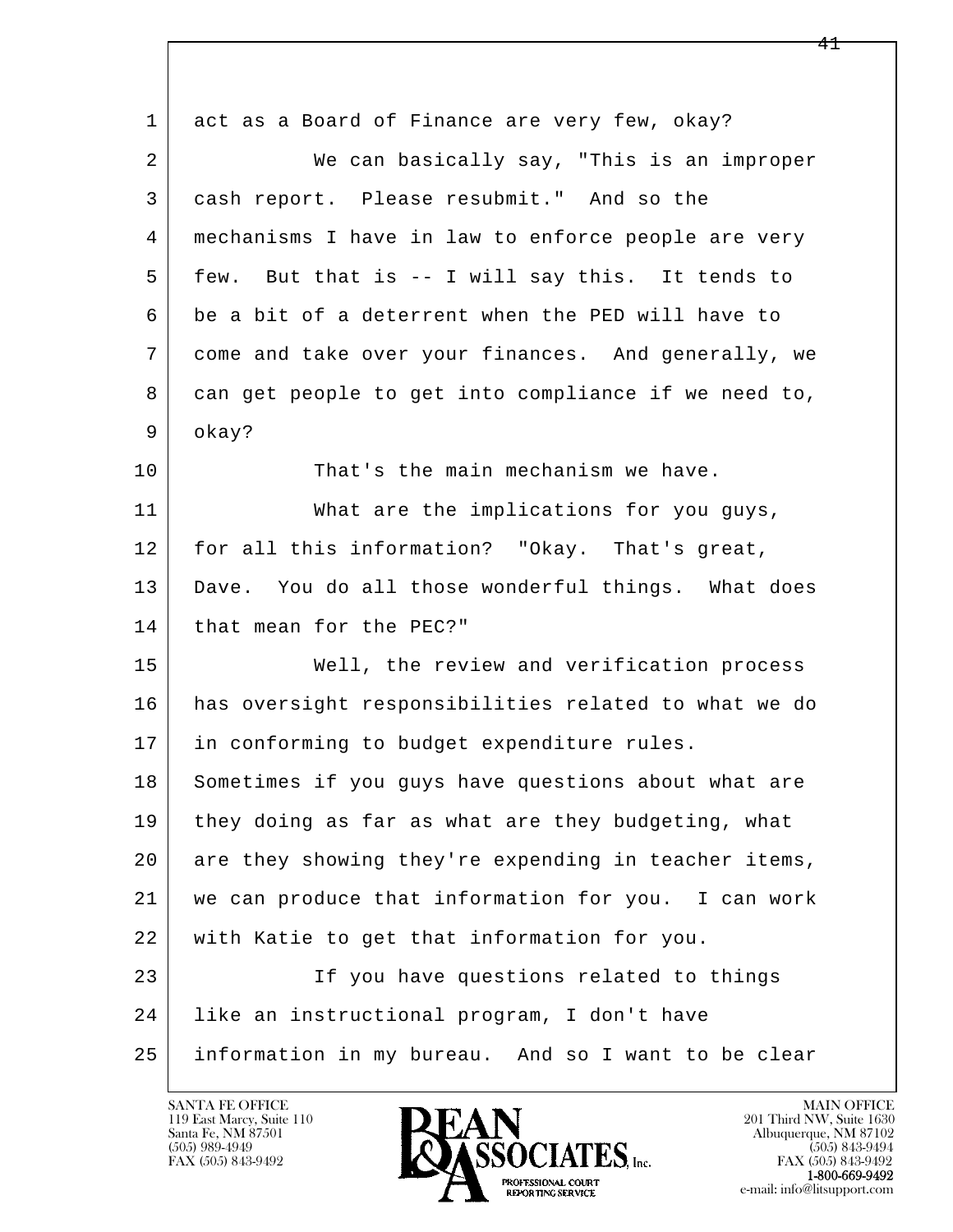l  $\overline{\phantom{a}}$  1 of what I can produce for the PEC and what we can't, 2 okay? 3 The review is designed to implement the 4 Public School Finance Act. What we're trying to do 5 is ensure that people get all of the State aid 6 | formulas that they have, and they're in conformance 7 with State law regarding not running up huge 8 deficits, that they're in a positive cash position. 9 It's not designed to enforce elements of 10 the Charter Schools Act that you guys may be 11 interested in; but there may be some elements that 12 as you guys do your oversight responsibilities, may 13 be of value to you, okay? 14 Next, the ultimate oversight of the 15 charter school finances and funds lies with the 16 | governing bodies. If somebody is improperly 17 spending funds, that is something that is a 18 governing council responsibility, and they should be 19 held accountable for that. We hold them accountable 20 for that. 21 That's, as I said, the main mechanism by 22 which we enforce compliance with provisions of the 23 Public School Finance Act. If there's any questions 24 regarding oversight of school finances, I'm going to 25 be talking to the governing council, okay?

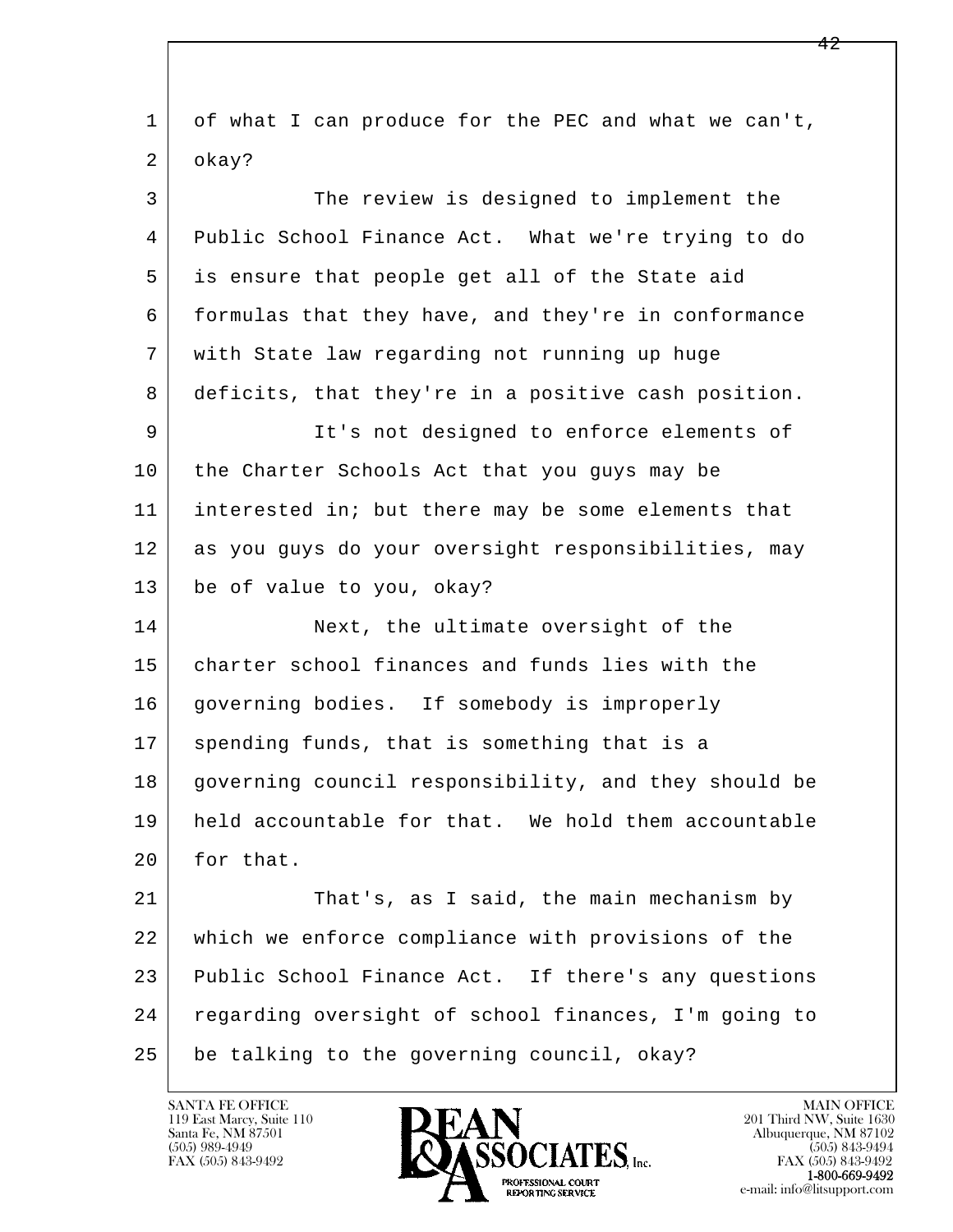l  $\overline{\phantom{a}}$ 1 I'm generally not going through the 2 superintendent first, because we work with the 3 business officers and superintendent, and that's our 4 main point of contact. But if we need to, and we're 5 questioning whether or not there's oversight, I'll 6 touch base with the Deputy Secretaries. 7 | T'll say, "I think we need to have a 8 conversation about what they're seeing at 9 such-and-such charter school or such-and-such school 10 district as far as their routine financial 11 reporting." Because the oversight of the day-to-day 12 finances lies with the governing council. 13 Please, go ahead. 14 DEP. SEC. AGUILAR: And, Madam Chair, 15 along that line -- and members -- this year, we 16 | provide training to the new charter governing 17 | bodies. This year, I did the training myself. I 18 thought it was relatively successful, and we're 19 going to continue doing that. 20 One of the things we've found over time -- 21 and it's -- it is almost in every situation -- if 22 you recall a few years ago, we had some issues with 23 the McCurdy school. We have -- we had some issues 24 with the Southwest -- the Southwest schools. We had 25 | some issues last year with CEPi. We have a current

119 East Marcy, Suite 110<br>Santa Fe, NM 87501

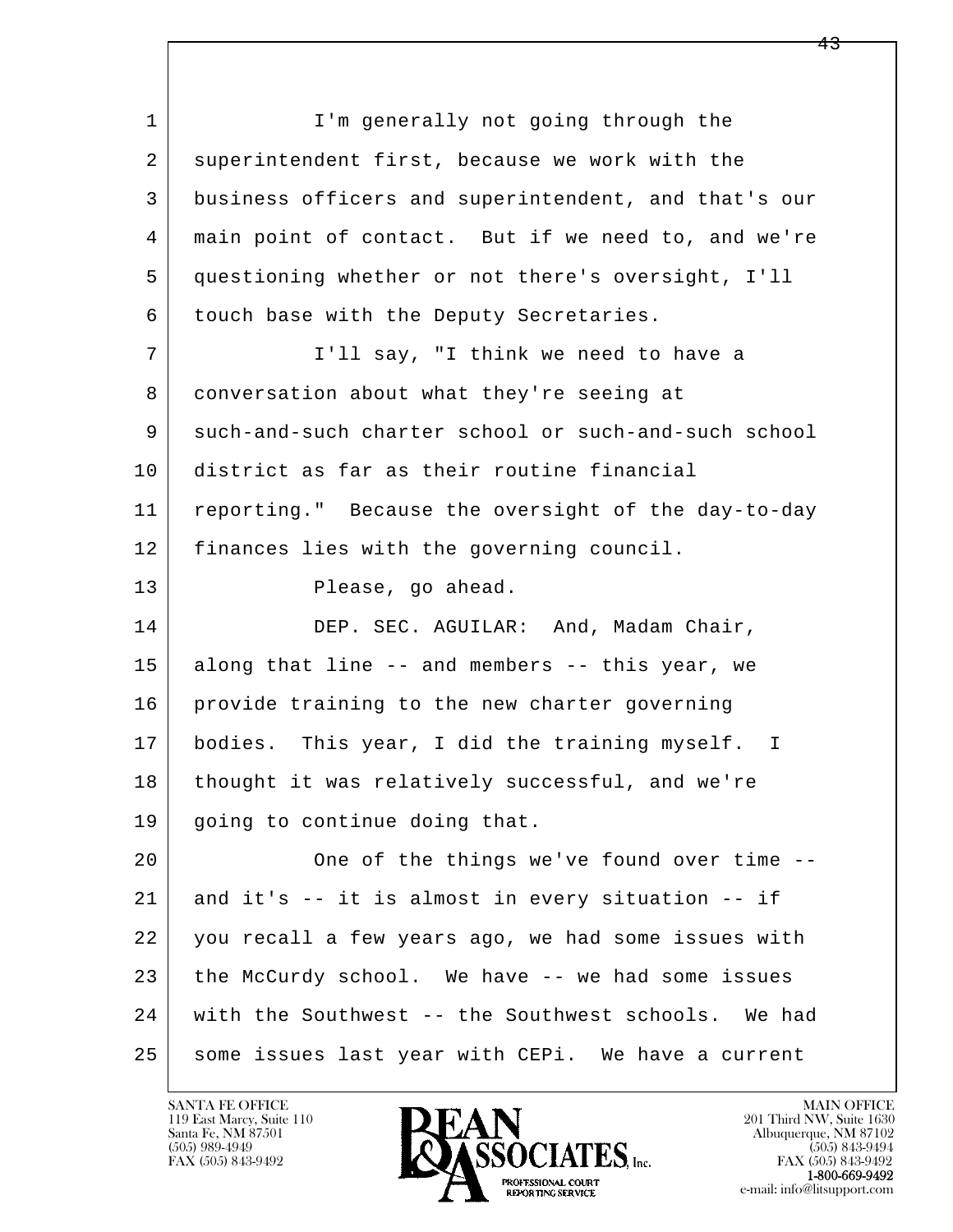1 issue with La Promesa.

| 2  | What we're finding out $--$ and that's why           |
|----|------------------------------------------------------|
| 3  | this -- this board training is actually very         |
| 4  | important, and that's why I'm sort of -- not that -- |
| 5  | I believe I was an exemplary teacher, but I don't    |
| 6  | have that measurement right now.                     |
| 7  | But the reason that I've taken charge of             |
| 8  | that is to really impart the -- the importance and   |
| 9  | the immediacy of their responsibilities. A lot of    |
| 10 | our governing board members are -- they're           |
| 11 | well-intentioned, and they -- they want to do great  |
| 12 | things for kids. But they forget that there is a     |
| 13 | very specific and a very serious responsibility      |
| 14 | having to do with -- with oversight of their         |
| 15 | finances. And so they let -- "We have a great head   |
| 16 | of school. We have a great teaching staff. They      |
| 17 | know what they're doing."                            |
| 18 | And so what happens is that -- that                  |
| 19 | oversight that's really needed slips away from them. |
| 20 | And then once it slips away so far, they're at a     |
| 21 | point of no return.                                  |
| 22 | So I wanted just to reinforce that piece,            |
| 23 | that this responsibility is with the governing body, |
| 24 | and we want to work with them more often, with more  |
| 25 | urgency, to make them recognize that this isn't --   |

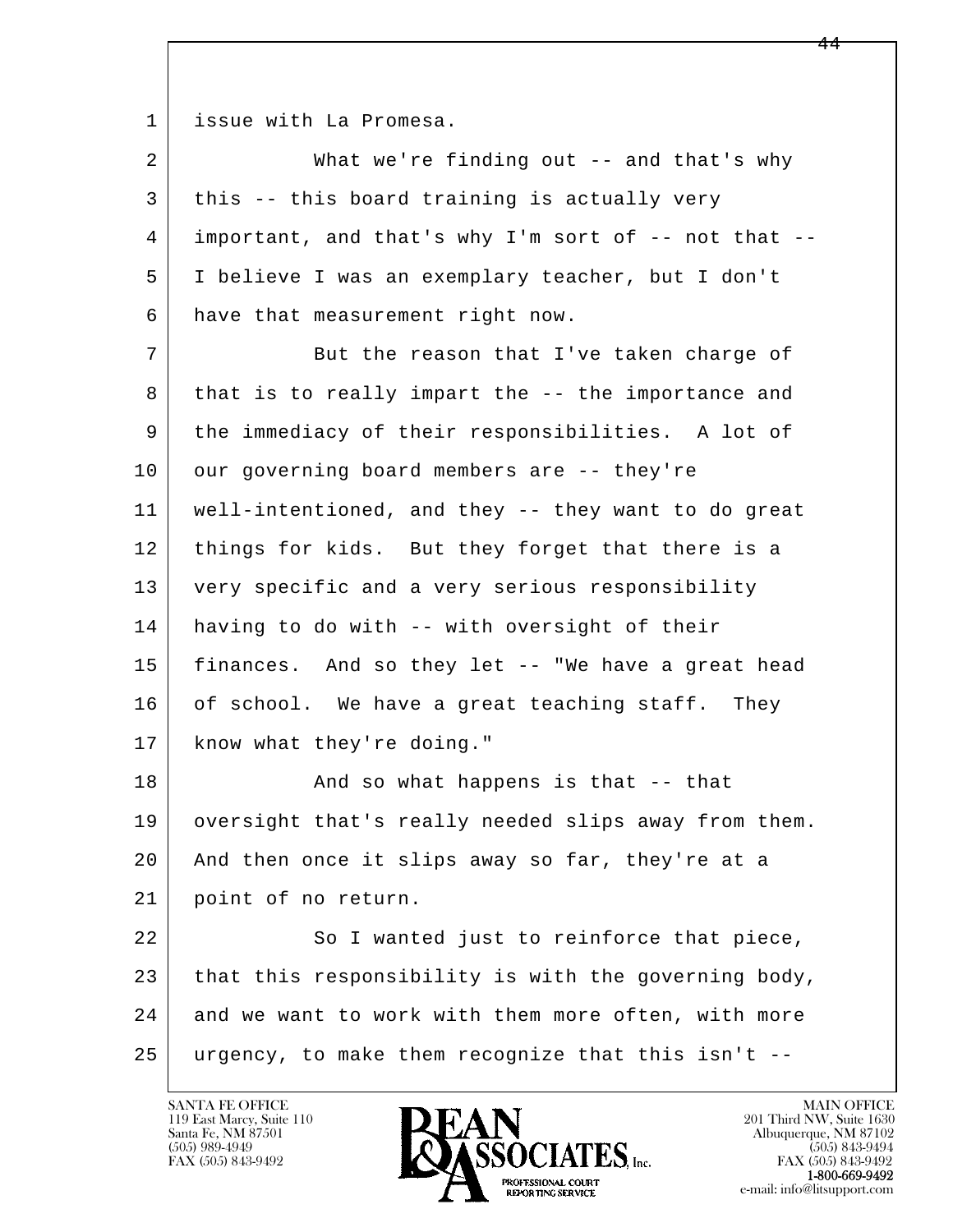l  $\overline{\phantom{a}}$  1 we want it to be fun. We want the school to be fun. 2 | We want their job to be fun. 3 But -- but we have to remember that -- and 4 I think people forget this -- most of our schools, 5 and all of our districts, are multi-million-dollar 6 business enterprises. And the heads of school are 7 the CEOs of a multi-million-dollar enterprise. 8 And the governing boards are the board of 9 directors of a multi-million-dollar enterprise. And 10 sometimes folks forget that. And it's a serious 11 business. So while they're responsible -- and when 12 we notify them when we see anomalies -- it is their 13 responsibility, and we want to work with them more. 14 I thought this training this year was 15 really good for new members. We're going to try to 16 schedule some ongoing training for existing members 17 to sort of reinforce that. 18 | THE CHAIR: Thank you. 19 DEP. SEC. AGUILAR: Thank you, 20 Madam Chair. 21 MR. DAVID CRAIG: So we're hitting on all 22 sides. 23 Now, I'm coming to you and saying -- like, 24 the previous side was, "What can I do for you?" 25 I can probably give you some budget

119 East Marcy, Suite 110<br>Santa Fe, NM 87501

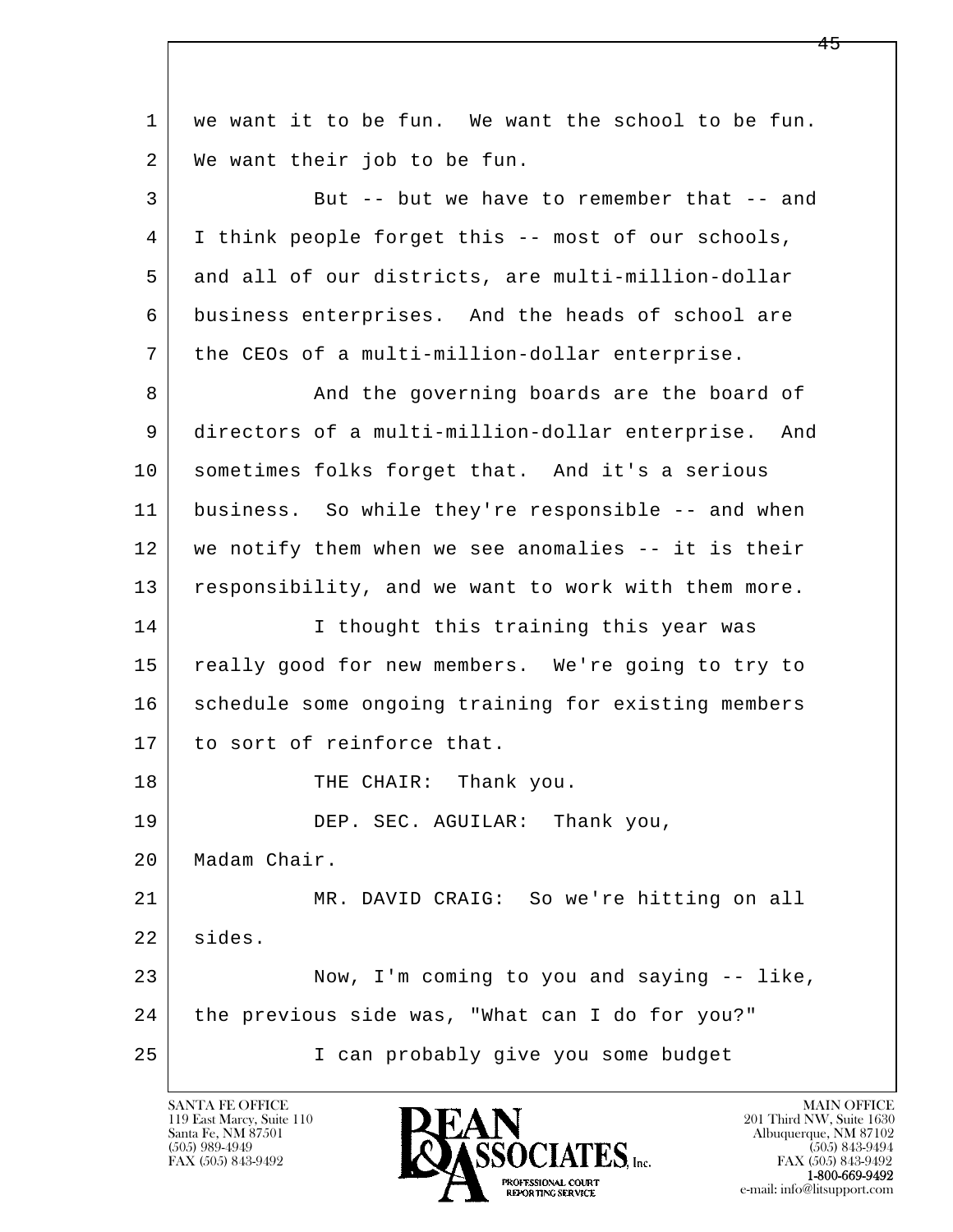| 1  | information. I can give you some expenditure           |
|----|--------------------------------------------------------|
| 2  | budget-to-the-actuals data. Are they in line with      |
| 3  | their budget? Are they going to be able to hit         |
| 4  | their revenue projections?                             |
| 5  | Something that I think you guys could do               |
| 6  | is help get that oversight. Enforce that. When         |
| 7  | somebody says, "Hey, you know, we had no idea this     |
| 8  | was going on," okay, so what information were you      |
| 9  | getting from the charter school? This is what law      |
| 10 | says that you're supposed to be getting. You're        |
| 11 | supposed to be getting accounts payable. You're        |
| 12 | supposed to be getting information on personnel        |
| 13 | changes in the school. Where are you getting that?     |
| 14 | If not, why not?                                       |
| 15 | Those are the kind of questions I think                |
| 16 | the PEC would be very well served by asking of         |
| 17 | governing councils.                                    |
| 18 | So let me jump right into it. We've got a              |
| 19 | fact pattern of a really good case study that just     |
| 20 | recently happened.                                     |
| 21 | DEP. SEC. AGUILAR: I'm sorry. I want to                |
| 22 | interrupt at that point. The case study that           |
| 23 | Mr. Craig is going to talk about is La Resolana.<br>Do |
| 24 | you have a problem with, that? Because we have a       |
| 25 | hearing coming later? But I think it would fit in      |

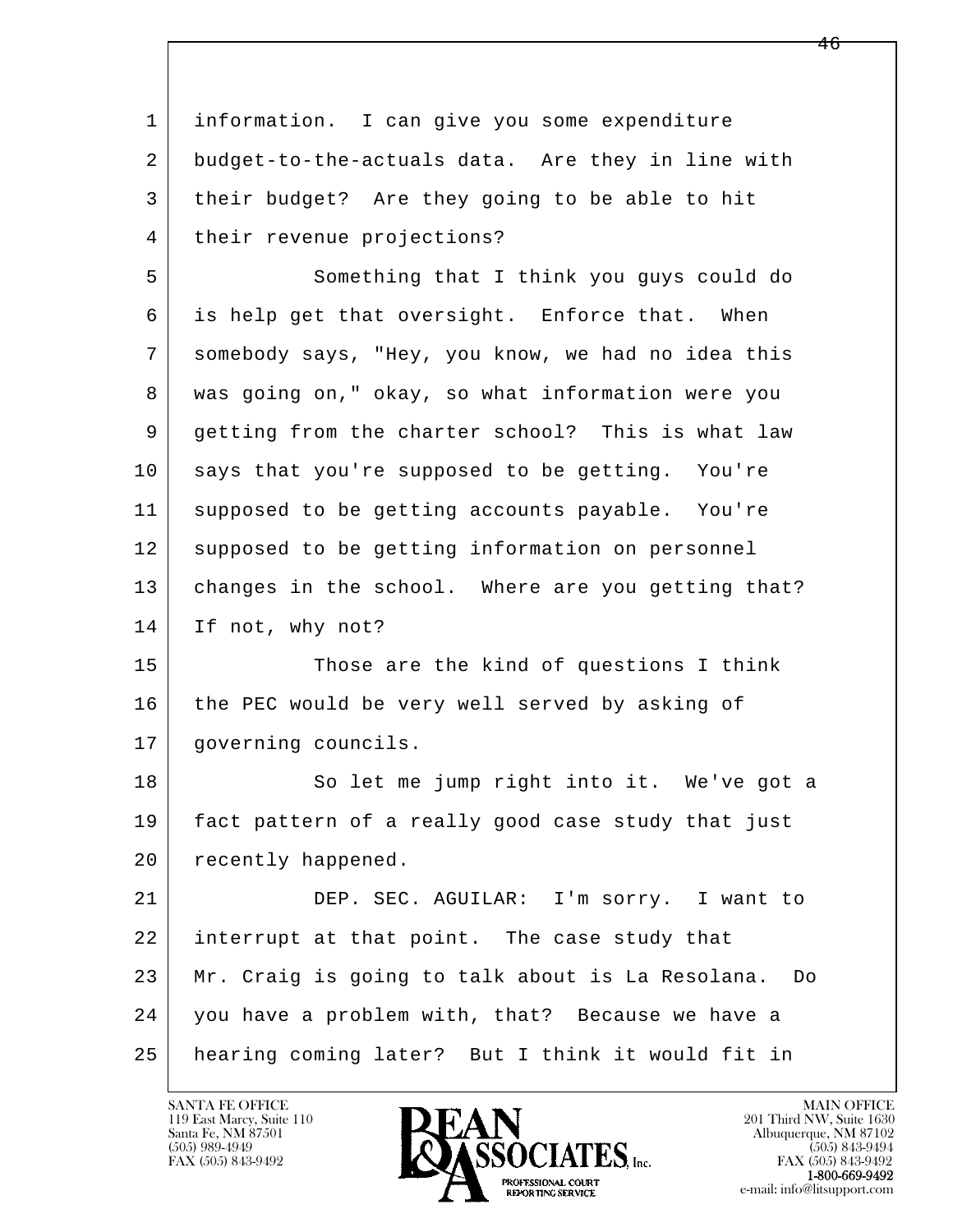l  $\overline{\phantom{a}}$  $1$  well -- not a hearing. We have a --2 THE CHAIR: You have an appeal. 3 DEP. SEC. AGUILAR: An agenda item. 4 THE CHAIR: I don't, because we're not 5 involved in that appeal. 6 MS. McKEE: We're not involved in the 7 appeal. 8 THE CHAIR: So we're fine. Because the 9 appeal is not with us; it's with APS. 10 DEP. SEC. AGUILAR: Thank you. I just 11 wanted to be clear before -- 12 COMMISSIONER CABALLERO: But, question: 13 We don't, as a body, have any appeal process beyond 14 where they're at now? 15 THE CHAIR: La Resolana is -- renewed with 16 Albuquerque Public Schools. So we have no 17 involvement in that appeal, because they're no 18 | longer authorized through the State. 19 COMMISSIONER CABALLERO: Okay. Thank you. 20 | DEP. SEC. AGUILAR: Thank you, 21 | Madam Chair. Sorry for the interruption. 22 THE CHAIR: That's fine. 23 MR. DAVID CRAIG: I appreciate that. 24 Madam Chair, members of the PEC, that's why we have 25 lawyers. Keep me on the straight and narrow; right?

119 East Marcy, Suite 110<br>Santa Fe, NM 87501

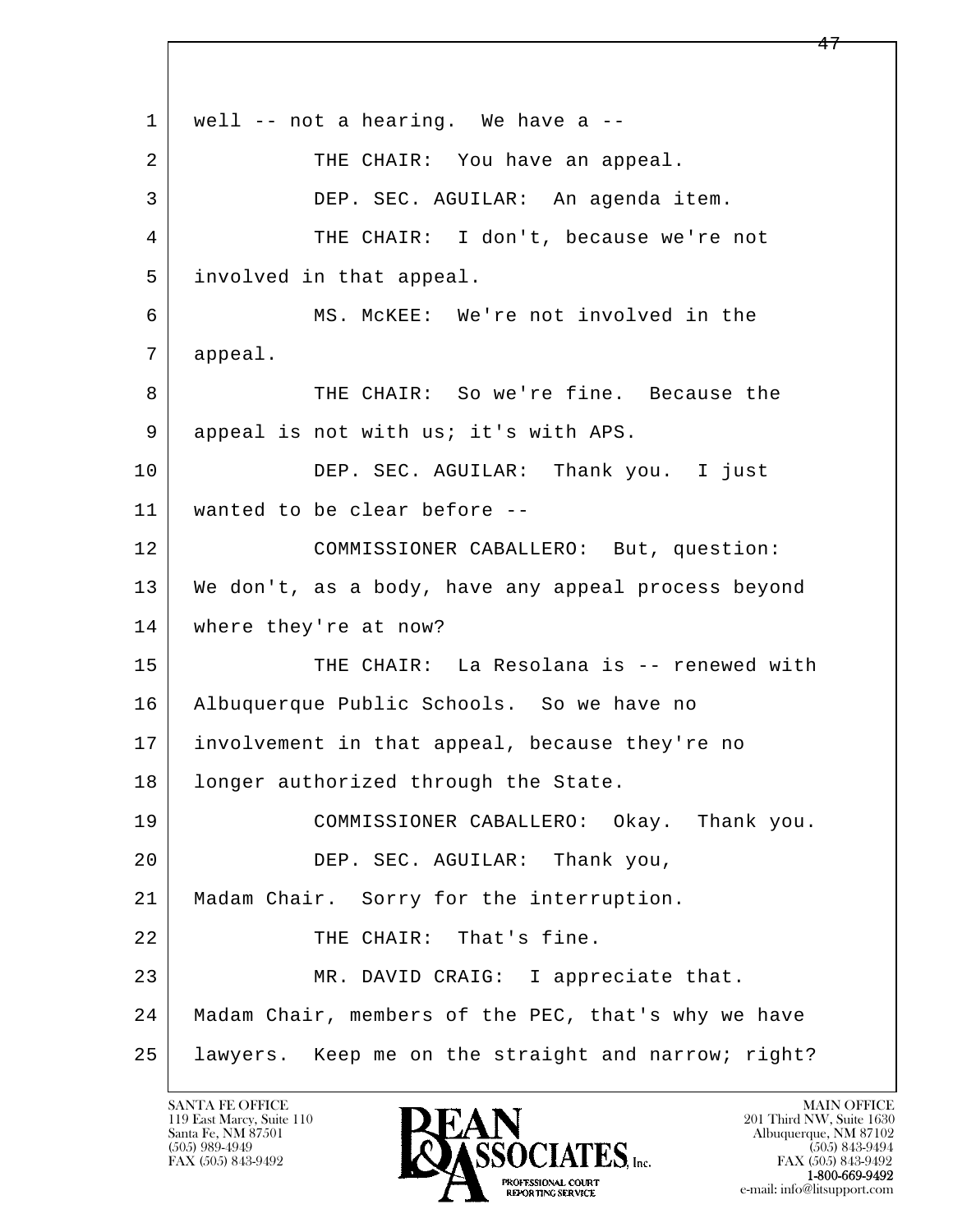l  $\overline{\phantom{a}}$  $1$  But  $-$  2 DEP. SEC. AGUILAR: I would argue that, 3 Madam Chair. 4 MR. DAVID CRAIG: Madam Chair, members of 5 the PEC, I picked La Resolana, because I figured it 6 would be of interest to you guys, and I figured that 7 that was a lot of questions that you guys had. 8 You know, I put down the fact pattern. 9 I'm sure a lot of you guys are familiar with it, but 10 I'll rehash it for the purposes of the record. 11 You had a State-chartered charter school 12 in La Resolana Leadership Academy, and sought 13 renewal to be a local -- 14 THE CHAIR: I think I just need to 15 | slightly correct that; because their charter expired 16 with us, and they were -- didn't their charter 17 expire with us? 18 | MS. POULOS: Madam Chair, Commissioners, 19 their charter will expire at the end of this fiscal 20 year. 21 THE CHAIR: I stand corrected. Yes. 22 MS. POULOS: They sought renewal with APS, 23 and they were not renewed. 24 THE CHAIR: Yes. I stand corrected. 25 MR. DAVID CRAIG: Madam Chair, members of

119 East Marcy, Suite 110<br>Santa Fe, NM 87501

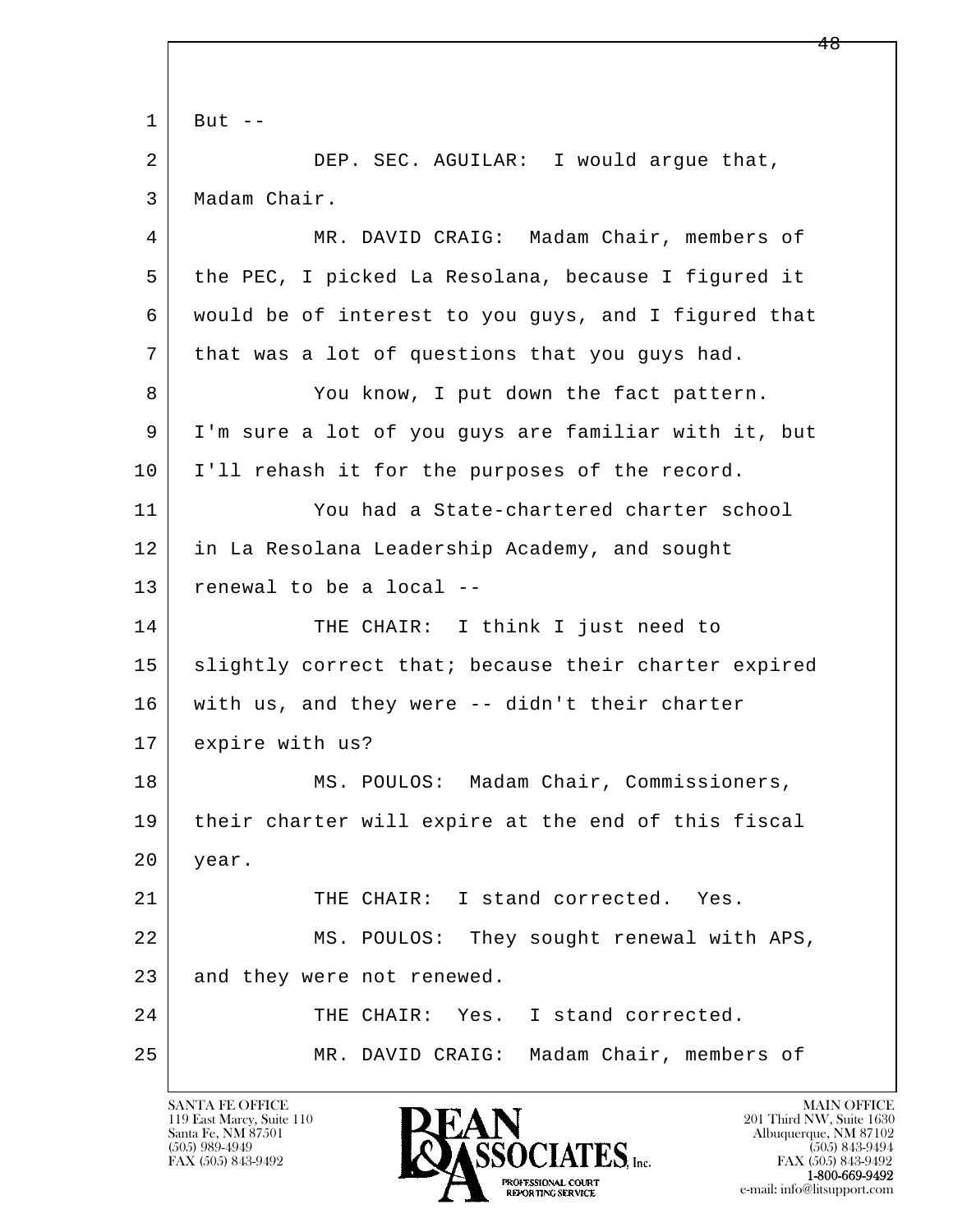| 1  | the PEC, I apologize if I'm incorrect here. They    |
|----|-----------------------------------------------------|
| 2  | sought to be a locally chartered charter school     |
| 3  | under APS, and they submitted documentation to APS  |
| 4  | as part of that review process and renewal process  |
| 5  | similar to what probably what guys look at when     |
| 6  | somebody decides they're going to renew with you.   |
| 7  | They reviewed -- the APS folks reviewed             |
| 8  | that and said, "Oh, wow. You guys' expenditure and  |
| 9  | encumbrances have exceeded your budget authority by |
| 10 | \$210,000."                                         |
| 11 | They notified, I think, Katie on                    |
| 12 | December 8th. And they said, "This is a deficit,    |
| 13 | you know. You guys can't approve them."             |
| 14 | The School Board voted, "Well, we're not            |
| 15 | going to approve you on that."                      |
| 16 | So let's talk about what we did when we             |
| 17 | got this information.                               |
| 18 | Their quarterly report showed encumbrances          |
| 19 | and expenditures that were exceeding total yearly   |
| 20 | expenditures of some of their line items. So as     |
| 21 | part of our process -- now that you understand what |
| 22 | we do -- we said -- and is everybody familiar --    |
| 23 | I'll try and give you a brief -- "encumbrance" is   |
| 24 | intent to expend. "Expend" is, "I've expended,"     |
| 25 | okay.                                               |

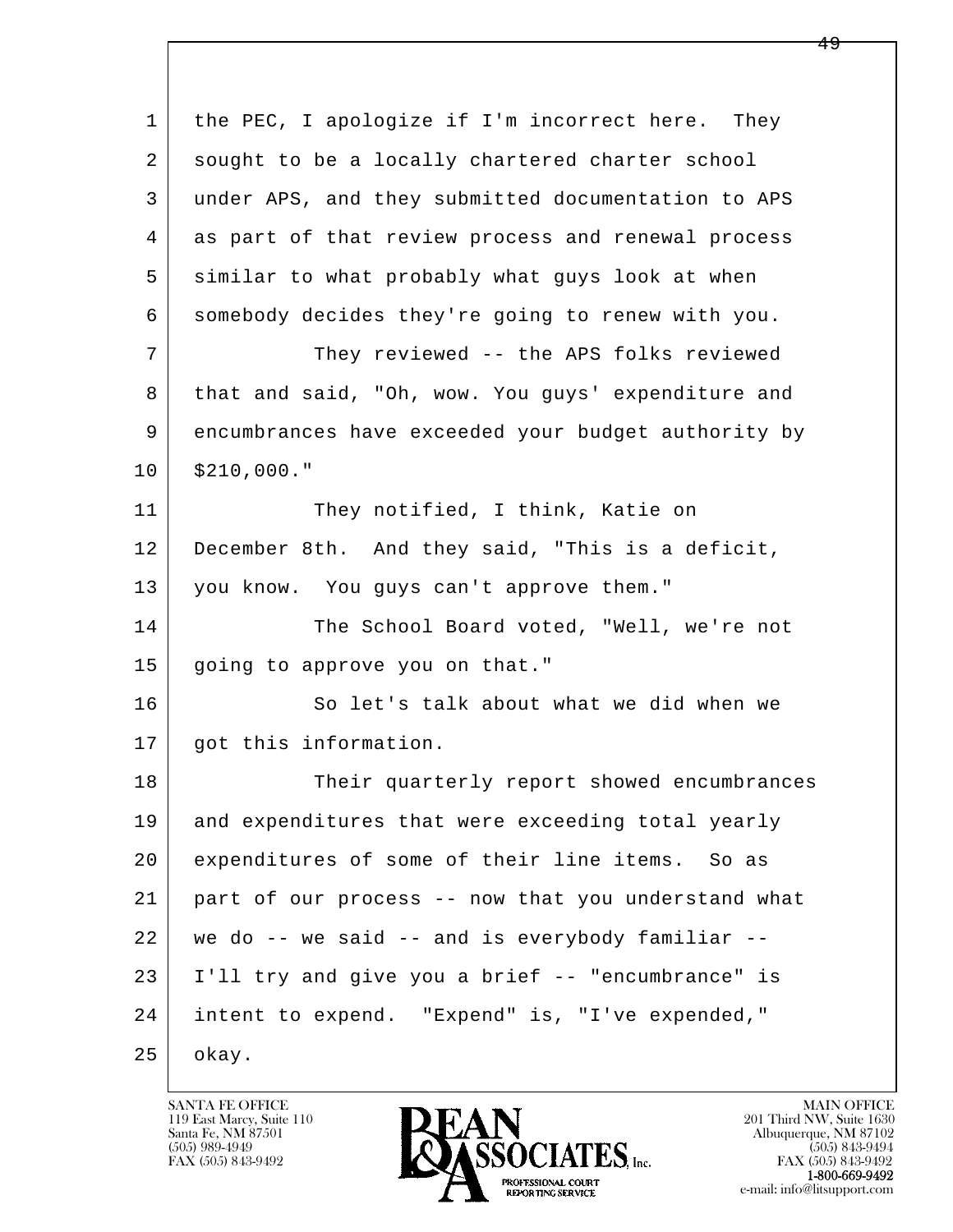l  $\overline{\phantom{a}}$ 1 It's sort of like setting up a liability 2 or saying, you know, "Wife-of-mine, we're going to 3 buy a new microwave. So let's set aside the money," 4 okay? 5 So they -- they said that they were over 6 on some line items. 7 And we said, "You have to correct this. 8 This is an improper report. We're going to -- we're 9 going to not approve this, because you guys have to 10 get into compliance on some of these line items." 11 | And so, you know, they have to disencumber 12 some encumbrances. So we said, "You're not going to 13 have the revenues necessary to meet what you say 14 you're going to spend. You're going to have to 15 disencumber -- these plans of what you're going to 16 spend have to be disencumbered; because if you 17 disencumber, you'll be in the black, okay?" 18 And La Resolana will show a deficit until 19 | the revenues for the year have been received, 20 because what La Resolana was doing was taking a unit 21 of analysis from a year. They were budgeting yearly 22 expenses and encumbrances; so saying, "I'm going to 23 take the whole contractual amount that I have for, 24 say, my ancillary services provider, and I'm going 25 to encumber it in the beginning."

119 East Marcy, Suite 110<br>Santa Fe, NM 87501

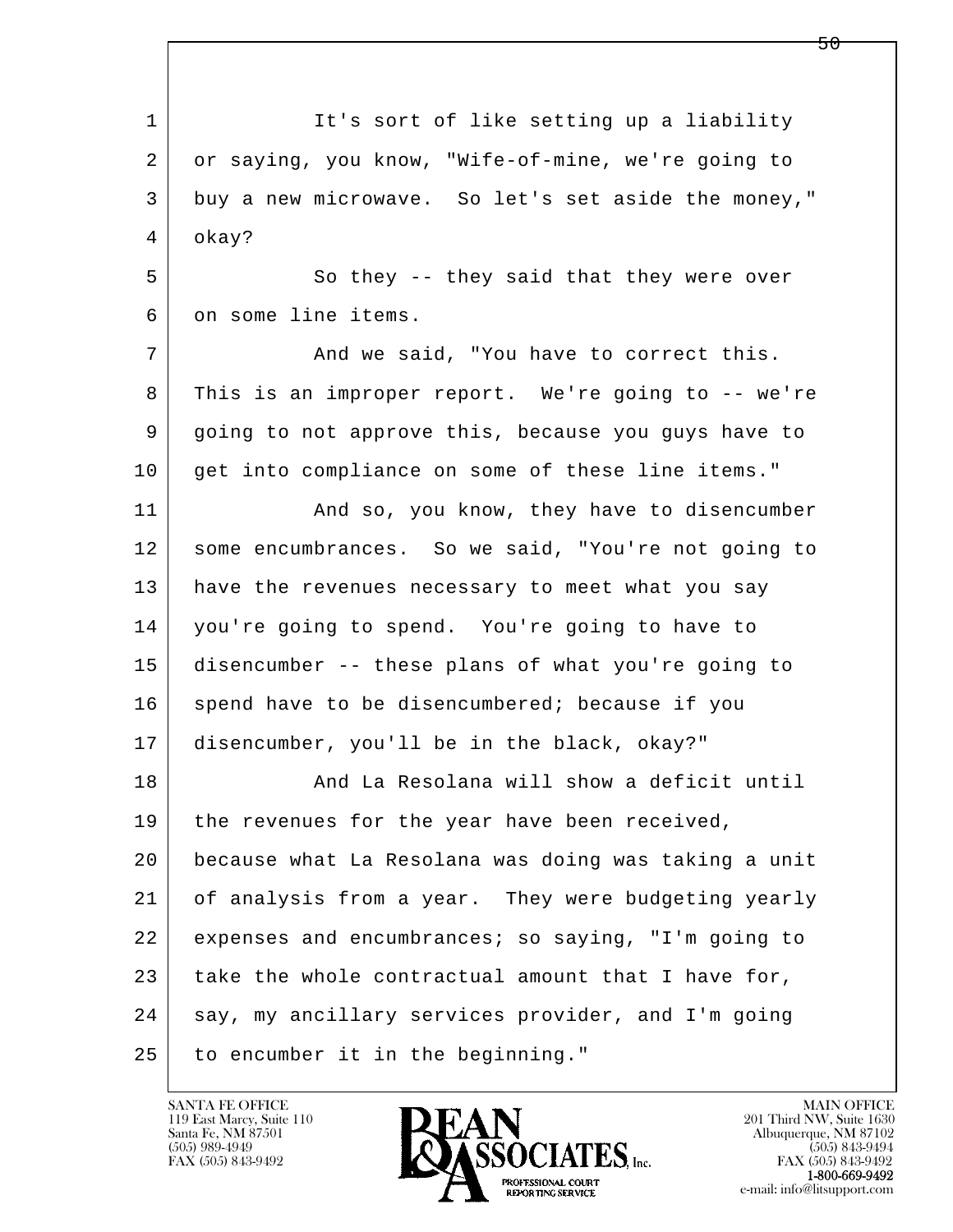l  $\overline{\phantom{a}}$ 1 In order to determine whether they're 2 going to close the year in the red, you're going to 3 have to look at the total revenues they're projected 4 to receive for the year, because they've gotten 5 encumbrances and expenditures that total for the 6 year. So we're projecting them to close the year 7 with a modest operational cash balance. 8 Now, there have been a number of solvency 9 issues happened since then. This analysis looked at 10 the final unit value. We're going to have to look 11 at them again with the cash balance credit. 12 Let's talk about what we didn't do in this 13 process. We didn't get into the middle of the APS 14 | renewal process; although we disagreed with APS on 15 that review of finances, it should -- there were 16 many other issues that were considered as part of 17 that letter. I didn't feel it was appropriate for 18 PED to say, "APS, you're wrong on that," because, 19 again, the responsibilities for the finances lie 20 with the governing council and with the school. 21 They should have been able to communicate 22 to people, "No, no, no, we're not \$210,000 in the 23 red. What we are is over-encumbered. Let us come 24 back and we'll show you some reports that show, 25 look, we have a positive cash position."

119 East Marcy, Suite 110<br>Santa Fe, NM 87501

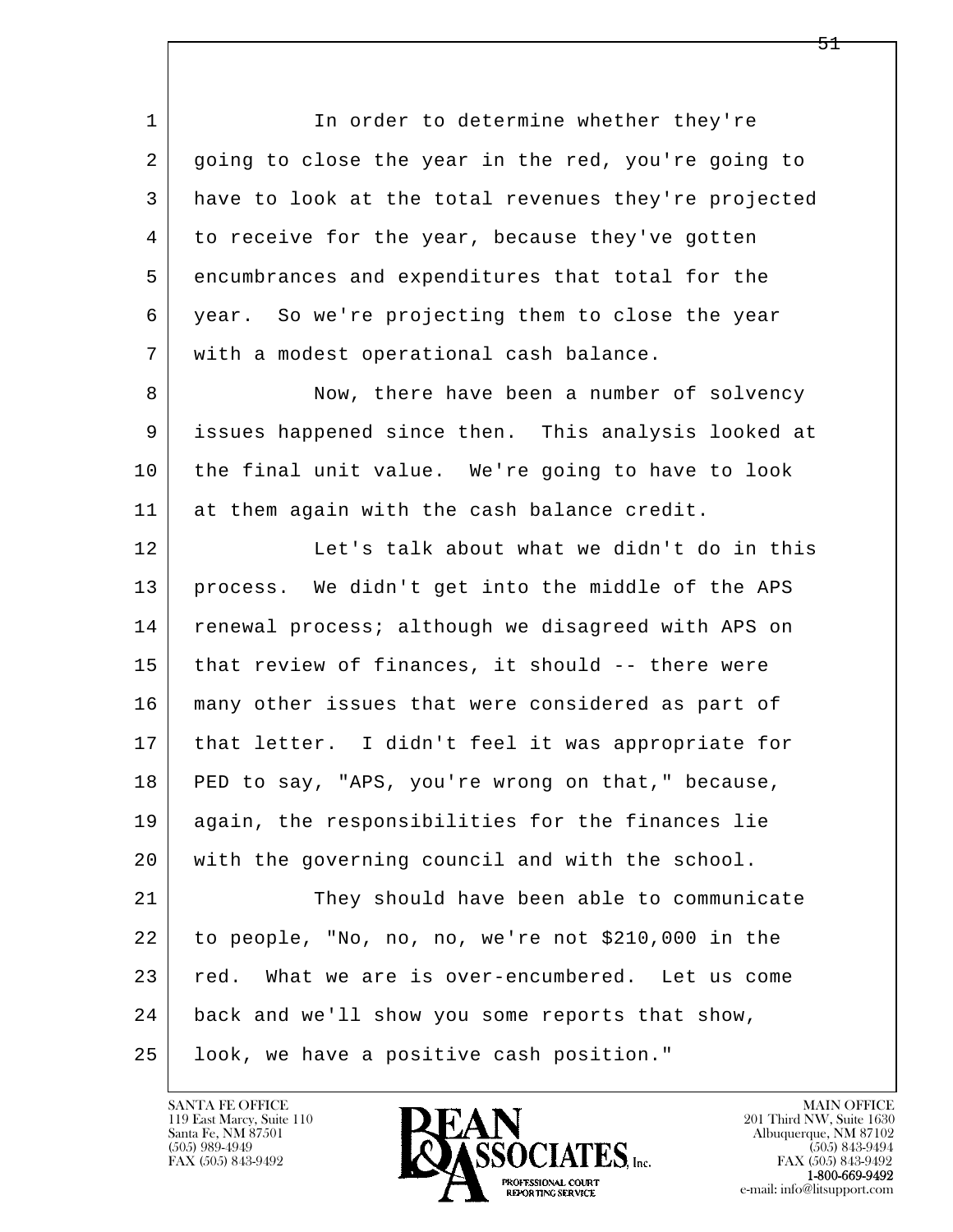| $\mathbf 1$ | And that, for whatever reason, didn't                |
|-------------|------------------------------------------------------|
| 2           | happen. And it's not appropriate for any more than   |
| 3           | APS getting inserted into your renewal and           |
| 4           | revocation process would be appropriate either.      |
| 5           | What we also didn't do was require                   |
| 6           | La Resolana to reflect expenditures of revenues on   |
| 7           | that same-time basis. We're not going to say,        |
| 8           | "La Resolana, you have to show us only encumbrances  |
| 9           | and expenditures for the quarter to match revenues   |
| 10          | on the quarter." There's nowhere that I have any     |
| 11          | authority to do that in law.                         |
| 12          | The unit analysis has been, and always               |
| 13          | will be, "Are you going to close the year in the     |
| 14          | black?" Not the quarter, okay?                       |
| 15          | DEP. SEC. AGUILAR: Madam Chair, I want to            |
| 16          | add some clarification, some examples to that.       |
| 17          | If you remember back in 2009, the State              |
| 18          | was in a -- the "Great Depression" or the "Great     |
| 19          | Recession." There were some threats against the      |
| 20          | then -- the then Secretary of Finance and            |
| 21          | Administration that she should be jailed for writing |
| 22          | worthless checks.                                    |
| 23          | THE CHAIR: Right.                                    |
| 24          | DEP. SEC. AGUILAR: Okay? And the same                |
| 25          | thing is being discussed in the current situation.   |

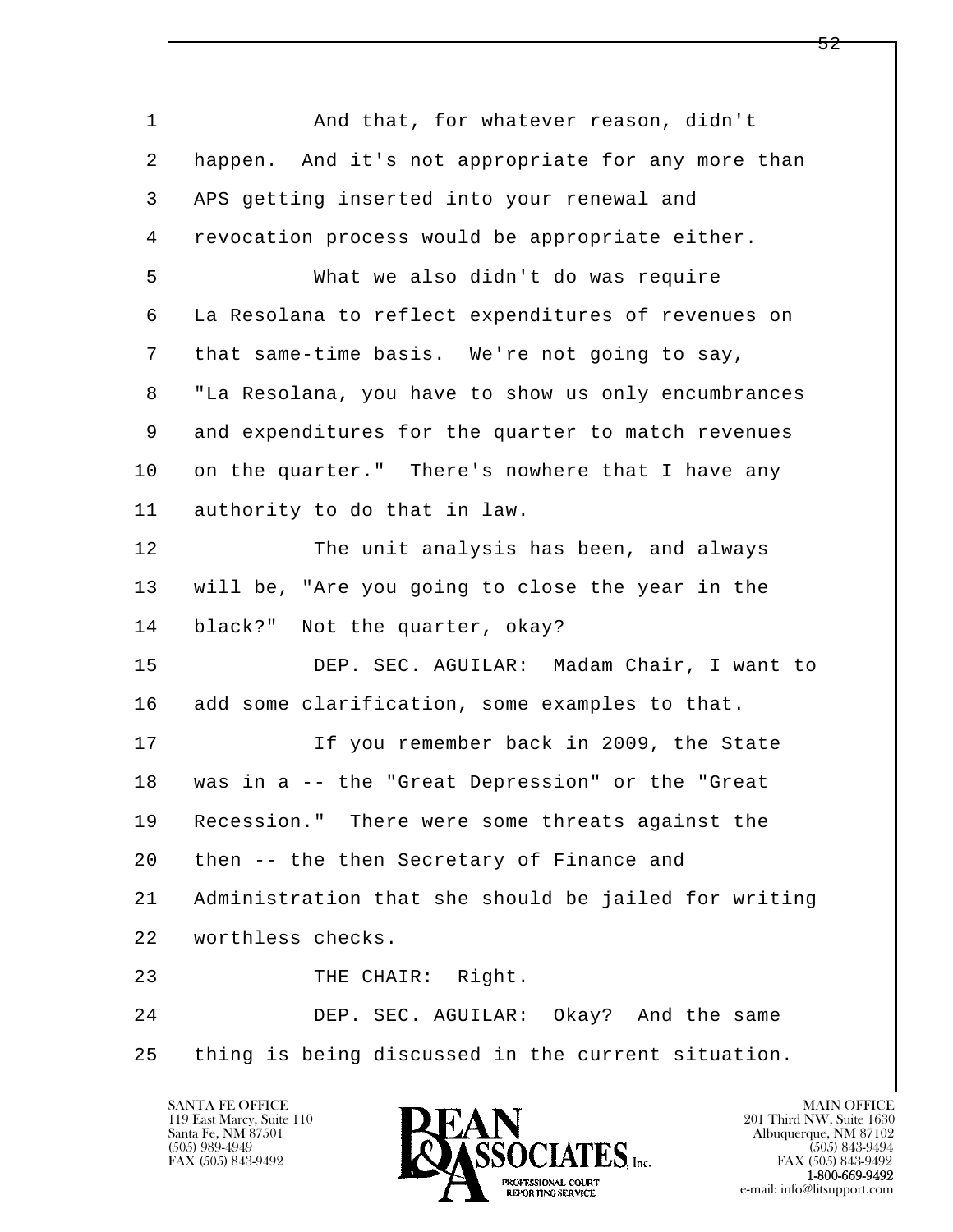l  $\overline{\phantom{a}}$  1 The rulings that came out -- I don't know if they 2 were court rulings or auditor rulings. 3 But the decision was made at that time 4 that the -- the State and its governmental entities, 5 which includes charter schools and -- can't -- they 6 can't deficit-spend; but the books have to be 7 reconciled at the end of the school year. 8 And so we give -- so you might have a 9 school, like La Resolana or another charter school, 10 who has budgeted -- they've encumbered, but yet 11 their allocations come from the State 1/12 at a 12 time. And so if you try to look at the encumbrances 13 and cash on a realtime basis, they'll almost always 14 be out of whack. And then they'll get closer and 15 | closer and closer, and on June 30th, then they 16 finish in the black or whatnot. 17 The job of Mr. Craig's bureau is to sort 18 of manage that glide path -- I'm quoting Stan Rounds 19 from Las Cruces -- managing that glide path so that 20 we ensure that when they get to June 30th, that 21 | things are good. 22 Now, what La Resolana did is they 23 over-encumbered, and the glide path was never going 24 to meet. And so by unencumbering -- by 25 disencumbering and getting it aligned, that's where

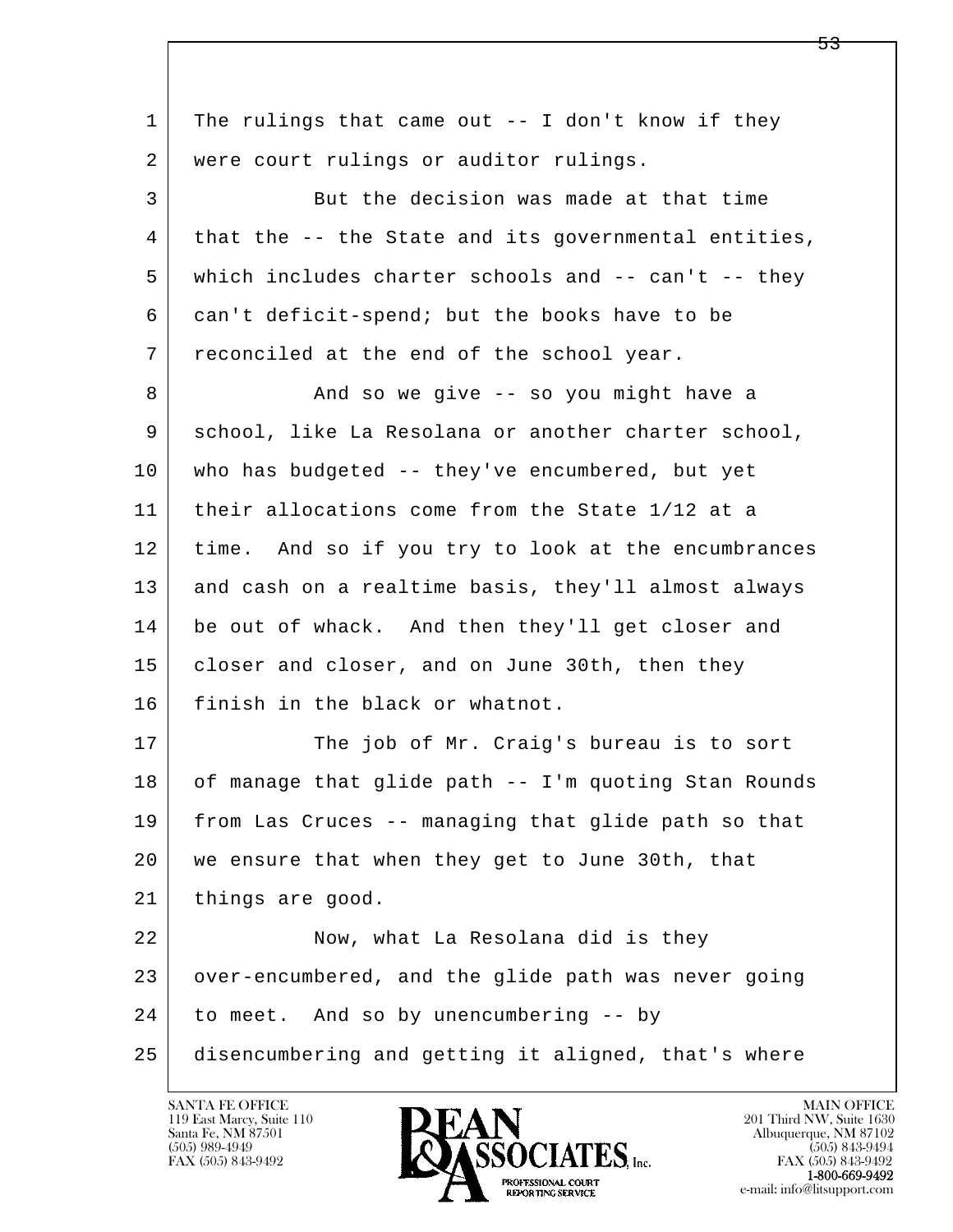l  $\overline{\phantom{a}}$  1 it comes where they'll be in the black, albeit by a 2 small amount. But they certainly were never in the 3 red by \$200,000, ever. And I just want to be very 4 clear to the Commission about that. 5 MR. DAVID CRAIG: And that makes my job 6 harder; right? I mean, if it was on a realtime cash 7 basis, and you could only expend cash as you got it, 8 it would make my job much easier. It would make the 9 charter schools and the school districts much more 10 difficult. The whole process of requests for 11 reimbursement we talked about with federal funds 12 would be large disruptions to the program. But we 13 do our best. 14 And so I want to talk a little bit about 15 | school closure and what happens in school closure. 16 As a lead-in to this, I have that we --17 | they had set some sort of GoFundMe account. I 18 wanted to talk a little bit about that. 19 THE CHAIR: I'm sorry. The school set up 20 a GoFundMe account? 21 MR. DAVID CRAIG: The La Resolana, yes. 22 We're not allowed to do that, Madam Chair. I 23 understand that's a larger discussion at the 24 national level, currently; but we're not allowed to 25 use our positions to get GoFundMe accounts.

119 East Marcy, Suite 110<br>Santa Fe, NM 87501

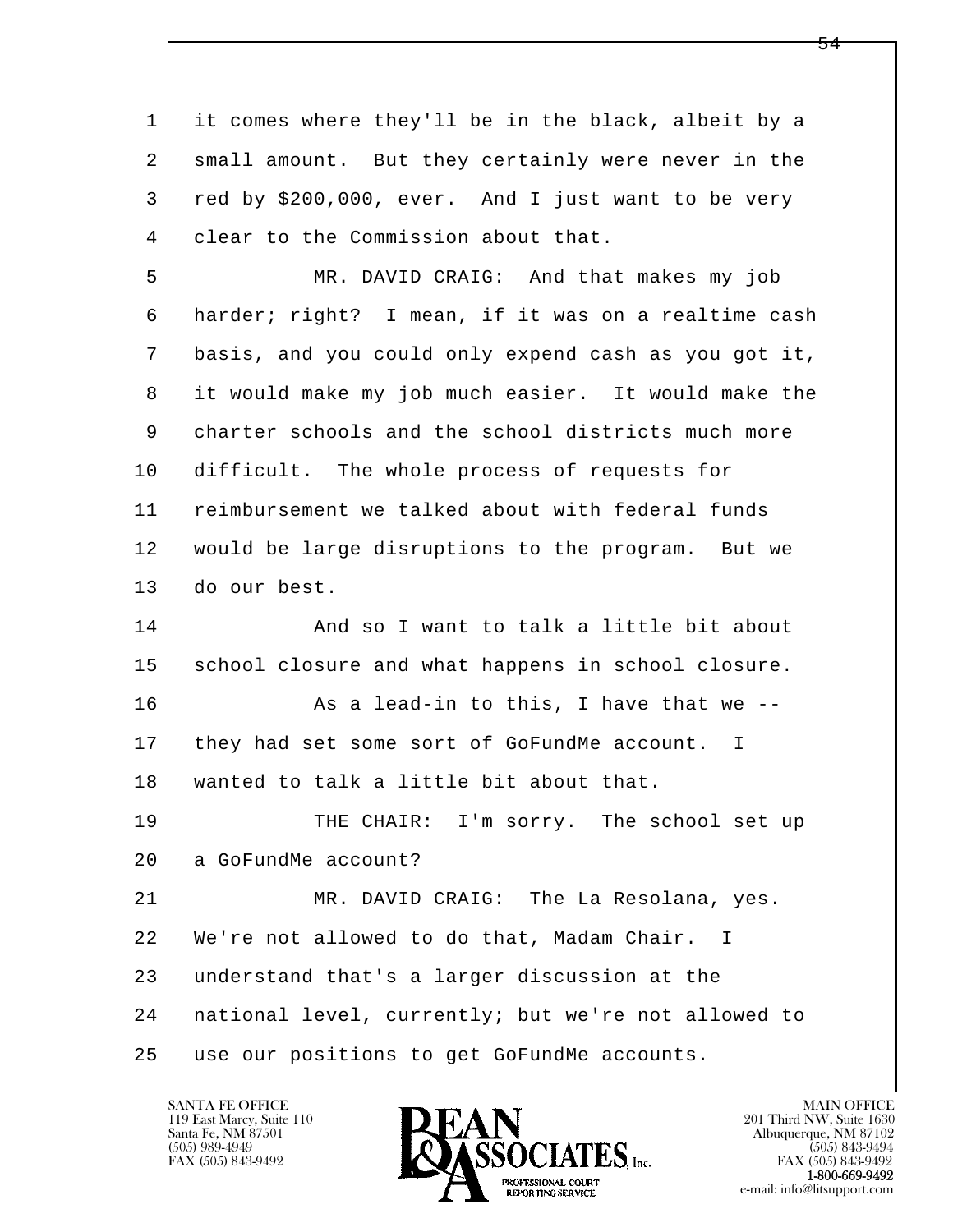l  $\overline{\phantom{a}}$  1 PED, we asked them to cease and desist 2 that while we explore the donations. Currently, we 3 have a lot of questions of whether or not those type 4 of accounts match equalization requirements under  $5$  the law. 6 We said, "That's enough of that." 7 That was our step with La Resolana. Then 8 | we have to add them to budget maintenance. We're 9 just with Justine Vigil and the Vigil Group, who is 10 their licensed business officer, to make sure that 11 they get into compliance with what our reports are 12 and get that glide path straight. 13 So that's what we did with them. They 14 could have told -- again, you know, my hammer is the 15 | Board of Finance suspension, you know. We can only 16 instruct; we cannot, you know, enforce. 17 If the school begins the closure process, 18 what we'll do is secure access to the bank accounts. 19 This happens with every school district that we do. 20 My bureau says, "Okay. Give me the 21 signatory authorities off the bank accounts," so 22 people can't sweep the accounts or do anything that 23 is egregious; and if they do, we'll have a tracking 24 of it. We can enforce it through the required 25 federal channels.

119 East Marcy, Suite 110<br>Santa Fe, NM 87501



FAX (505) 843-9492<br>**1-800-669-9492**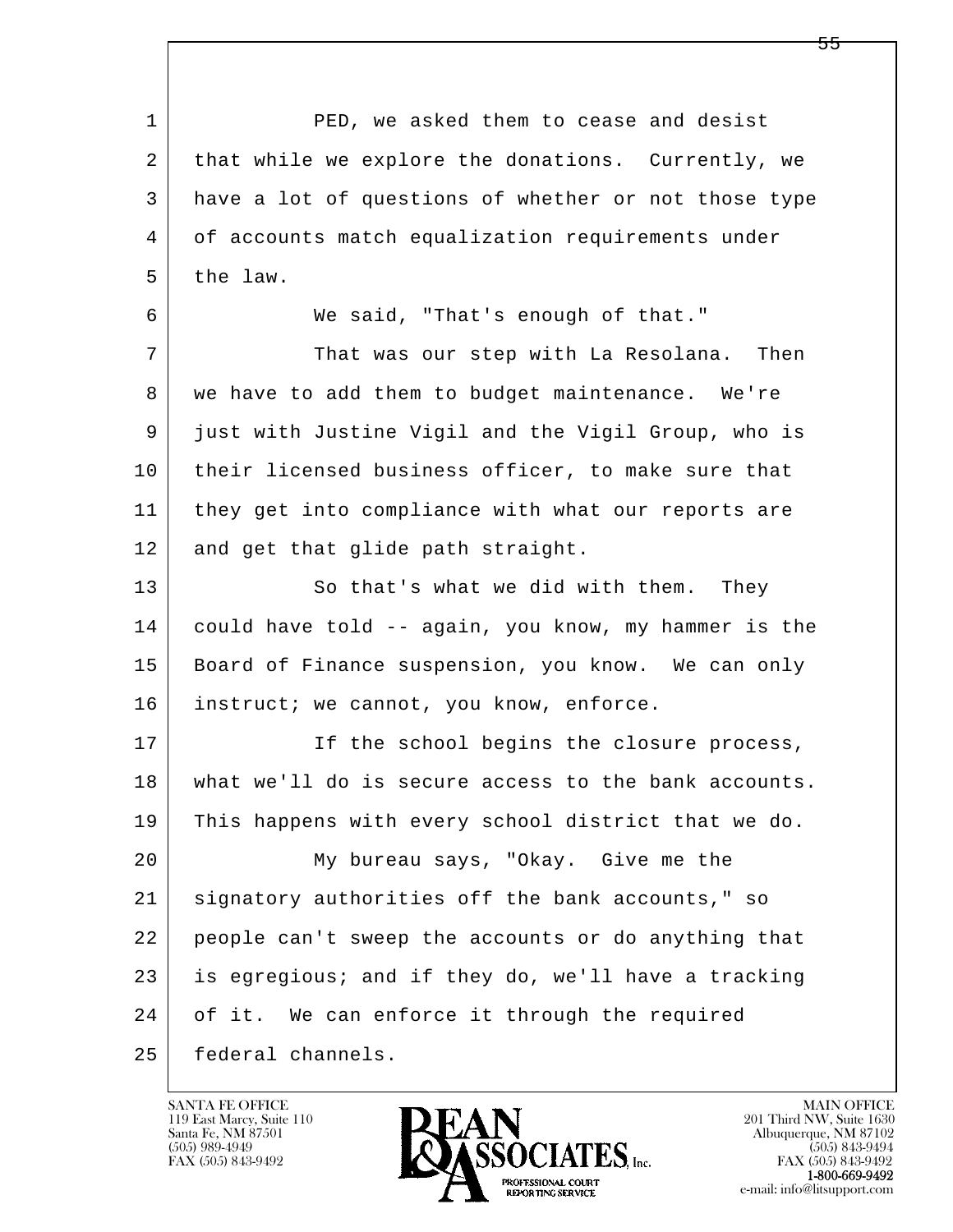| $\mathbf{1}$ | And then we get access to your accounting            |
|--------------|------------------------------------------------------|
| 2            | information system. I have strong contacts with      |
| 3            | AptAbility or Visions, and I'll call them up, and    |
| 4            | I'll say, "Remove them from the ability to be able   |
| 5            | to access their account and information system so    |
| 6            | they can't do malfeasance on the general ledger."    |
| 7            | The next step we do is financial                     |
| 8            | documentation for the audit. We start actually       |
| 9            | going in and making sure that everything that we see |
| 10           | is going to be able to produce auditable expenses.   |
| 11           | And you wouldn't think that that is                  |
| 12           | actual -- actually too much trouble, because people  |
| 13           | are operating -- a lot of people are operating with  |
| 14           | vendor files that are a little bit incomplete when   |
| 15           | we get into their Board of Finance.                  |
| 16           | Those are the big three. That's hardly               |
| 17           | all of it. We have to secure all of the financial    |
| 18           | records up here. That, you get into the              |
| 19           | storage-of-records issues.                           |
| 20           | Closure is a big deal. There's a lot -- I            |
| 21           | mean, it's not well-thought-of on probably your      |
| 22           | guys' end, because you're more included about        |
| 23           | keeping them going.                                  |
| 24           | When we get into the closure process,                |
| 25           | there is a large administrative burden on PED to get |
|              |                                                      |

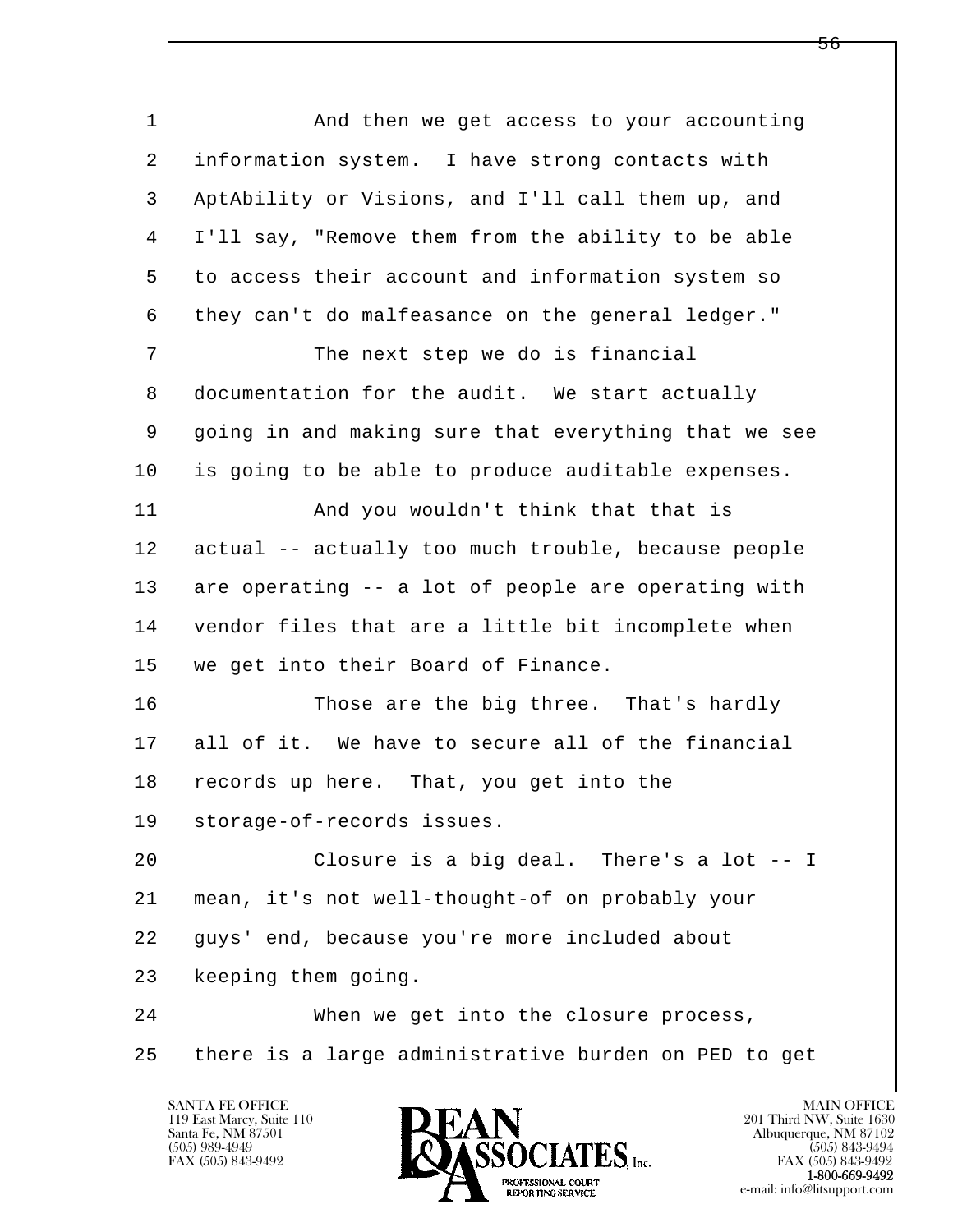| 1              | a lot of things done, because you have a lot of      |
|----------------|------------------------------------------------------|
| 2              | masters to serve as far as the data that's in that   |
| 3              | school to do runout after they're done.              |
| $\overline{4}$ | One of the things we do -- and I wanted to           |
| 5              | let you guys know this -- is we do this when we do a |
| 6              | Board of Finance suspension, too. We'll immediately  |
| 7              | move to restrict expenditures. There is a line item  |
| 8              | in the budget, as well as on the accounting          |
| 9              | information system, that says, "This is money I'm    |
| 10             | not going to spend, no matter what."                 |
| 11             | We'll move money out of their cash into              |
| 12             | restricted expenditures to pay -- help pay -- offset |
| 13             | some of the costs that are associated with closure,  |
| 14             | as well as to ensure that the school closes in a     |
| 15             | positive cash position.                              |
| 16             | The only time in which this has been --              |
| 17             | this could be insufficient would be if somebody has  |
| 18             | expended -- has created so many liabilities before   |
| 19             | we got involved that there's clearly just plain      |
| 20             | enough not enough cash to handle all of the          |
| 21             | outstanding obligations. If that happens, that's --  |
| 22             | you know, I guess I would have to say that I needed  |
| 23             | to get involved sooner. I missed the glide path,     |
| 24             | okay?                                                |
| 25             | Again, now, going to my earlier points, I            |

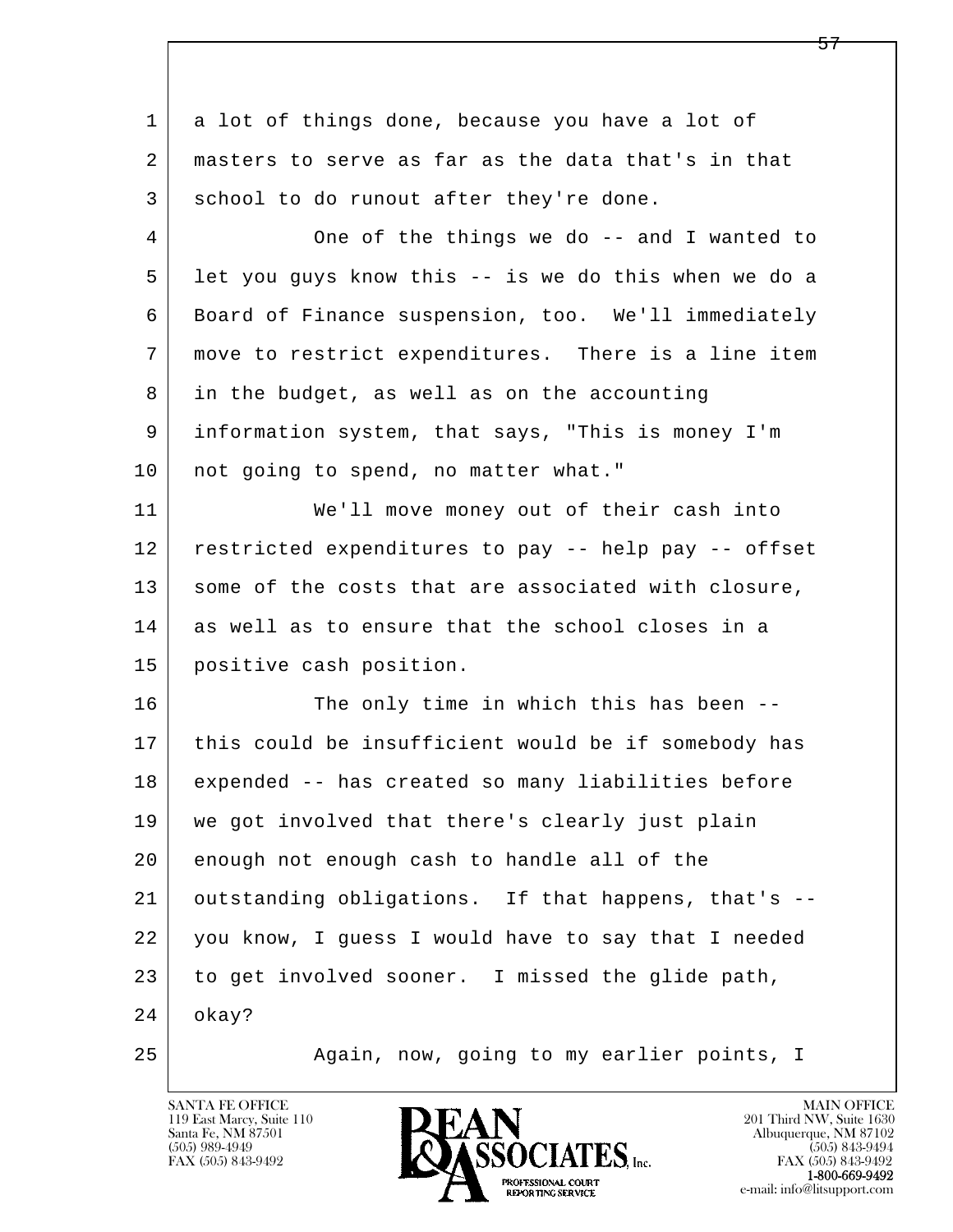| 1  | can only work with the information I have on my      |
|----|------------------------------------------------------|
| 2  | instrument controls, if you will. If somebody        |
| 3  | engages in malfeasance and purposely lies, then      |
| 4  | that's not something I can do.                       |
| 5  | That concludes what I have presented for             |
| 6  | you guys. I'm sure you have a ton of questions, and  |
| 7  | I'll be happy to answer as many of them as I can,    |
| 8  | Madam Chair, members of the PEC.                     |
| 9  | THE CHAIR: Thank you. And I appreciate               |
| 10 | the clear-up with this. Because I think without a    |
| 11 | doubt, when we looked at the preliminary reports     |
| 12 | that were coming out from La Resolana, there was a   |
| 13 | lot of questions about, "How come we didn't know     |
| 14 | about this?"                                         |
| 15 | And I've got a clearer picture of why --             |
| 16 | what happened, and the fact that it's not the -- the |
| 17 | big cash problem that was -- was originally reported |
| 18 | to us. And that was our concern, that if this was    |
| 19 | an ongoing problem, how come we didn't know about it |
| 20 | last year? So I appreciate that.                     |
| 21 | MR. DAVID CRAIG: Madam Chair, may I                  |
| 22 | respond?                                             |
| 23 | THE CHAIR: Uh-huh.                                   |
| 24 | MR. DAVID CRAIG: Yeah. If you -- the                 |
| 25 | unit of analysis for the APS in that thing was that  |
|    |                                                      |

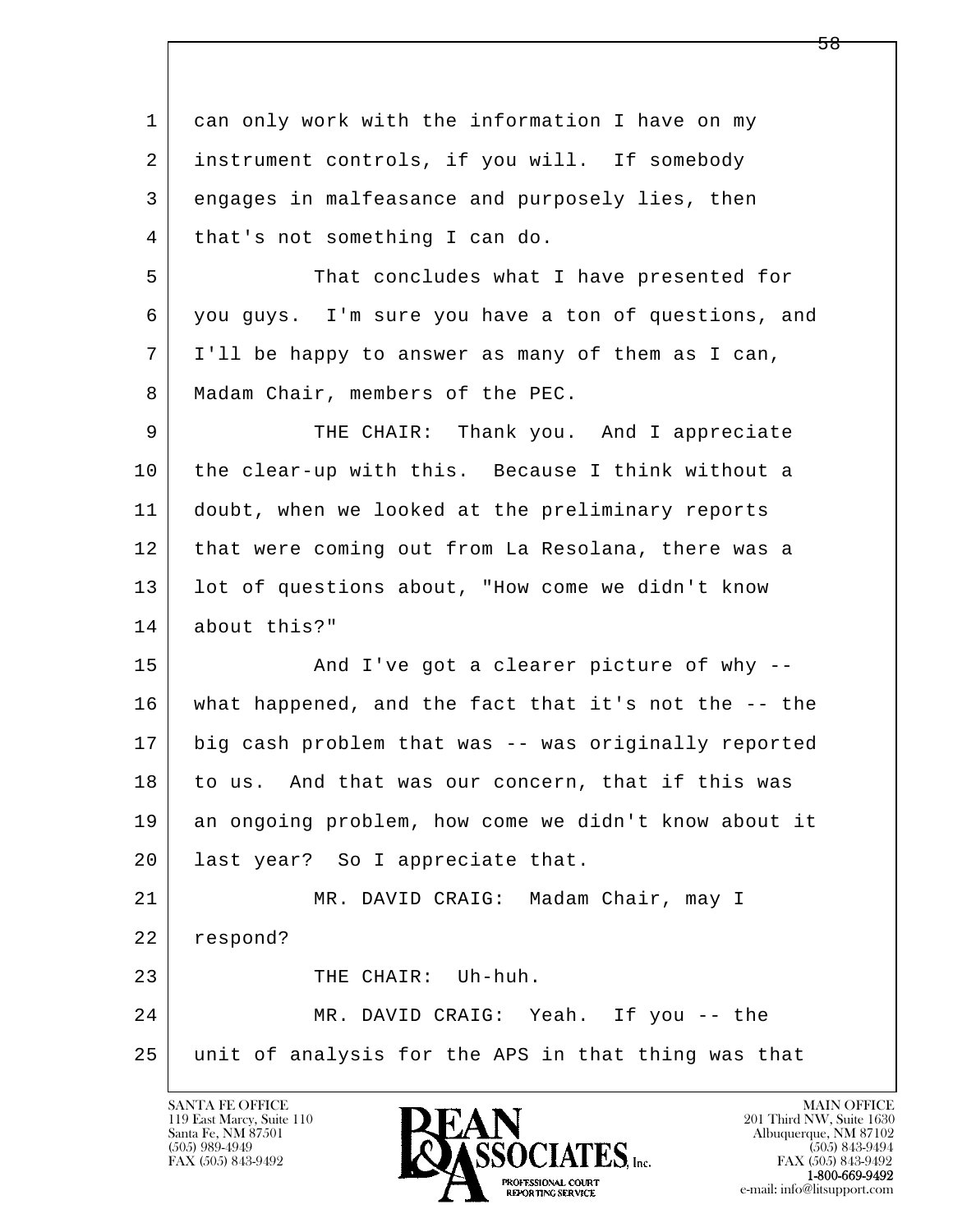1 they were looking at a point of time. If you want 2 to do an analysis like that, we can certainly help 3 you and assist you with the data necessary to help 4 you do an analysis like that. That is not the 5 default position, as the Deputy Secretary said. 6 We're more concerned about the unitive analysis on a 7 yearly analysis, okay?

8 THE CHAIR: Okay. And I guess we're 9 certainly opening up a conversation to try to figure 10 out what are the best questions that we need to ask 11 through our performance framework in the financial 12 framework so that we can get a clear picture at the 13 end of every year so that we've got a better handle 14 on the -- the health, the management of the schools 15 | and we're looking at a redo of that contract.

16 So I think in the near future, I'm going 17 to appreciate a number of conversations so that we  $18$  can  $-$  we can get that right.

19 | DEP. SEC. AGUILAR: And, Madam Chair, I 20 think that's the right thing to do. I think we need 21 to set specific standards and tests, and how -- and, 22 you know, what that looks like.

l  $\overline{\phantom{a}}$ 23 The other thing that David just touched on 24 for, like, a half-a-millisecond was, in addition to 25 all the work that our school budget group does on a

119 East Marcy, Suite 110<br>Santa Fe, NM 87501

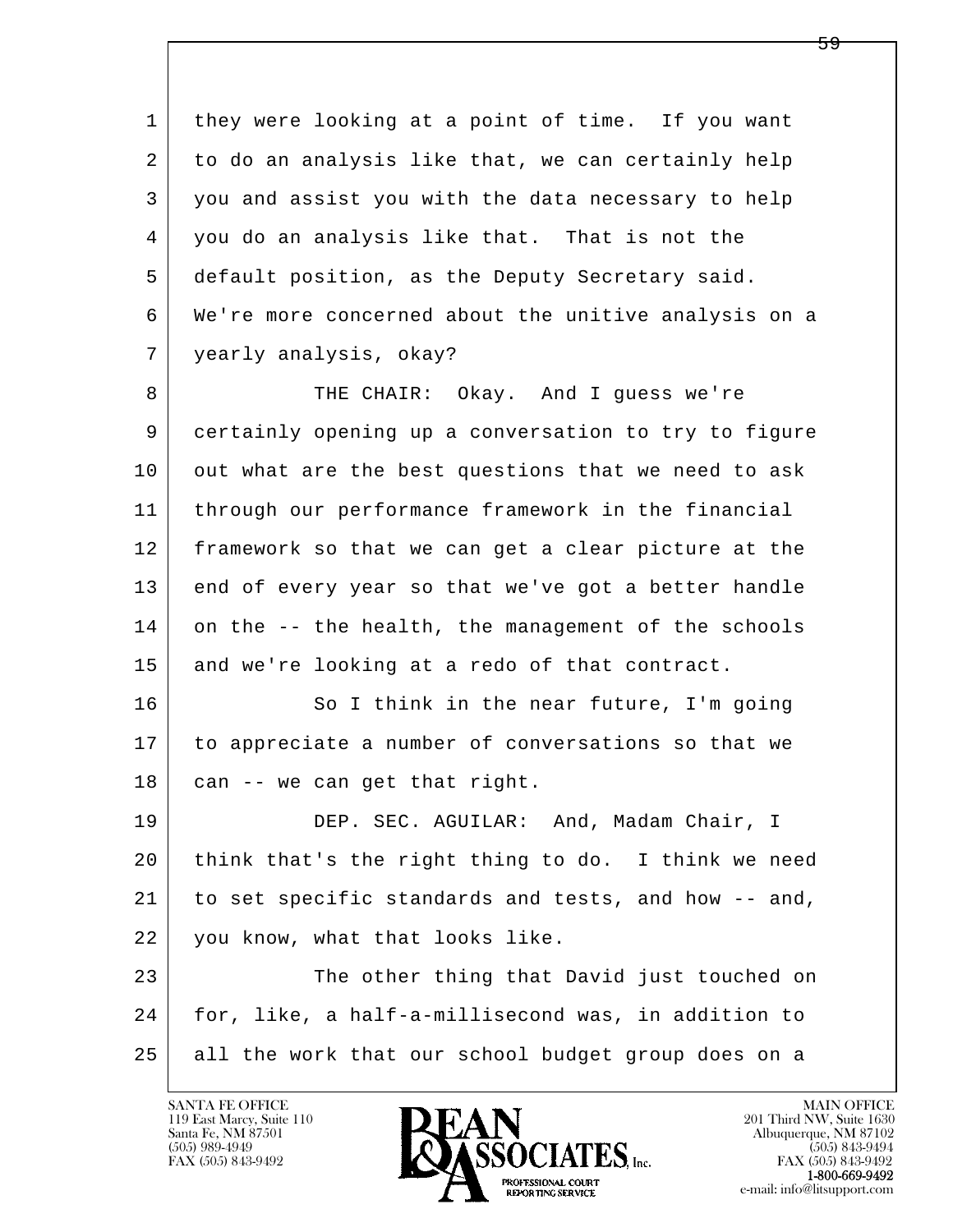l  $\overline{\phantom{a}}$  1 daily basis working with our school districts and 2 charter schools, the one thing that -- the next big 3 indicator -- and you probably saw it in the paper 4 the last couple of days since our audit was just 5 released -- 6 THE CHAIR: Right. 7 DEP. SEC. AGUILAR: Our audit findings, 8 and what do those findings look like and what are 9 they focused on. And so one of the things that 10 we're doing -- and we'll provide it to Director 11 Poulos to distribute -- is -- is a breakdown of the 12 audit findings by charter school, the -- the serious 13 and significant of those findings. 14 As you read the paper, there's always --15 it's how things are presented. And so year over 16 year from the FY '15 audit to FY '16, there was a 17 reduction from 195 findings to about 172. If you  $18$  just take a  $-$  just quick math, that's less than 19 three findings per district -- per charter school. 20 | Tf you then look at -- and some have 21 closed already. But if you look at the audits for 22 La Promesa, you look at the audit for CEPi, you look 23 at the audits for the Southwest Schools -- which 24 actually look much better than they did last year, 25 but still -- and, you know, there's nine findings

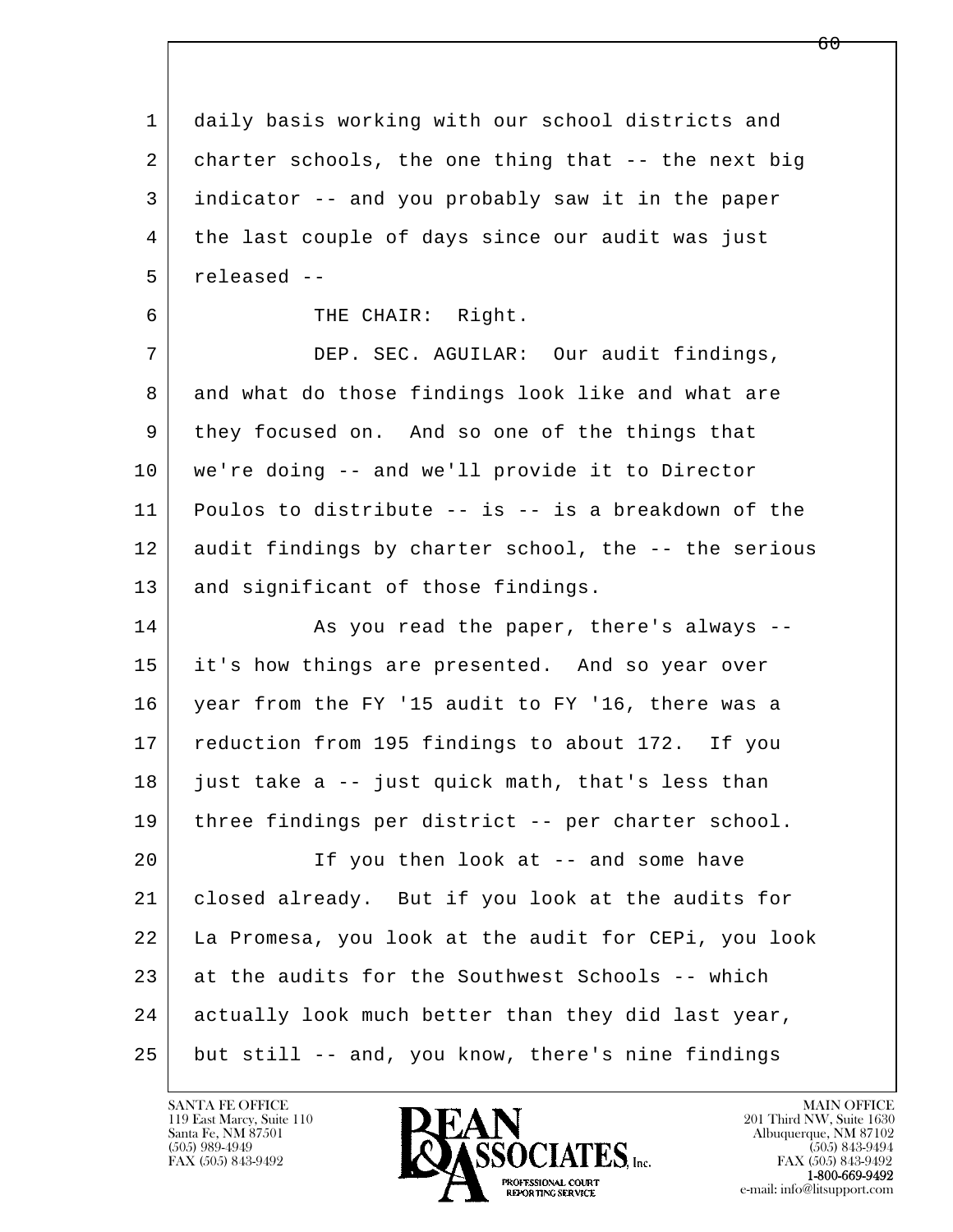| 1  | here, ten findings here, when you add all of those   |
|----|------------------------------------------------------|
| 2  | together -- and we'll have that analysis for you --  |
| 3  | and take those out of the 172, now, you're looking   |
| 4  | at 140 findings amongst 90 -- 60 -- we have the      |
| 5  | close- -- the closed schools, too -- but about 60    |
| 6  | charter schools. Or you take those out of the mix,   |
| 7  | now, you have 140 findings amongst, you know, 50     |
| 8  | charter schools. And it's -- it's two findings for   |
| 9  | each.                                                |
| 10 | I'm not discounting that they're not                 |
| 11 | important. They absolutely are. And I would like     |
| 12 | to see them as zero. But it shows that we're --      |
| 13 | talk about another glide path. It shows that we're   |
| 14 | on a good glide path to getting these issues         |
| 15 | resolved.                                            |
| 16 | And so you have to look at the audit, the            |
| 17 | significance of those findings. There were 30 --     |
| 18 | I'm sorry; I'm misspeaking. There were 11 or         |
| 19 | 12 charter schools that no one ever talks about that |
| 20 | had no findings. And so we should applaud that       |
| 21 | work, as well. So we're going to provide you with    |
| 22 | that.                                                |
| 23 | So if you look at the cash -- the                    |
| 24 | financial reporting, in whatever standards you set,  |
| 25 | and then compare that with audits, then you get a -- |

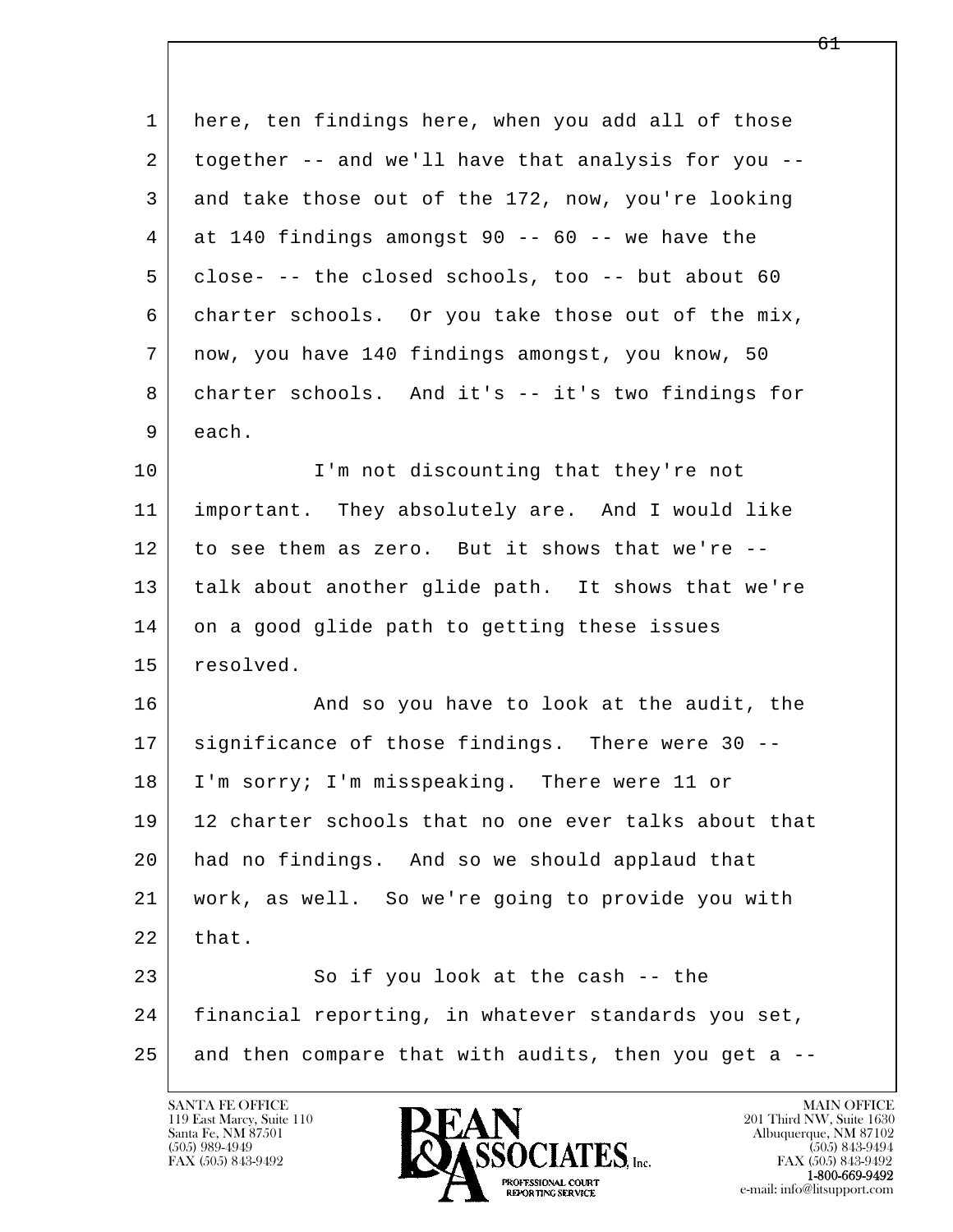| $\mathbf 1$ | then you get a better picture of what the condition  |
|-------------|------------------------------------------------------|
| 2           | really is.                                           |
| 3           | THE CHAIR: Right.                                    |
| 4           | MR. DAVID CRAIG: The other thing, I want             |
| 5           | to give one more plug, Madam Chair Gipson, and PEC,  |
| 6           | is the oversight of the oversight, the oversight of  |
| 7           | the governing council, of what that is. If your      |
| 8           | financial mechanism could help try and get an idea   |
| 9           | of what charter school governing councils are doing  |
| 10          | on their end, that should be something that you guys |
| 11          | consider, I would recommend.                         |
| 12          | THE CHAIR: Correct. And that's certainly             |
| 13          | a part of the fabric of the conversation is -- and I |
| 14          | appreciate the focus on the training for the         |
| 15          | governing councils, because there's no doubt that's  |
| 16          | something that we're keenly aware of, that           |
| 17          | there's -- there needs to be greater focus on the    |
| 18          | attention. This is really important and critical     |
| 19          | work that they're doing.                             |
| 20          | And, you're right. There's many that                 |
| 21          | altruistically get involved in a charter school, and |
| 22          | they don't fully understand what the ultimate        |
| 23          | ramifications are and the extent of the financial    |
| 24          | oversight that they are responsible for. And we are  |
| 25          | certainly looking at how the oversight is with       |

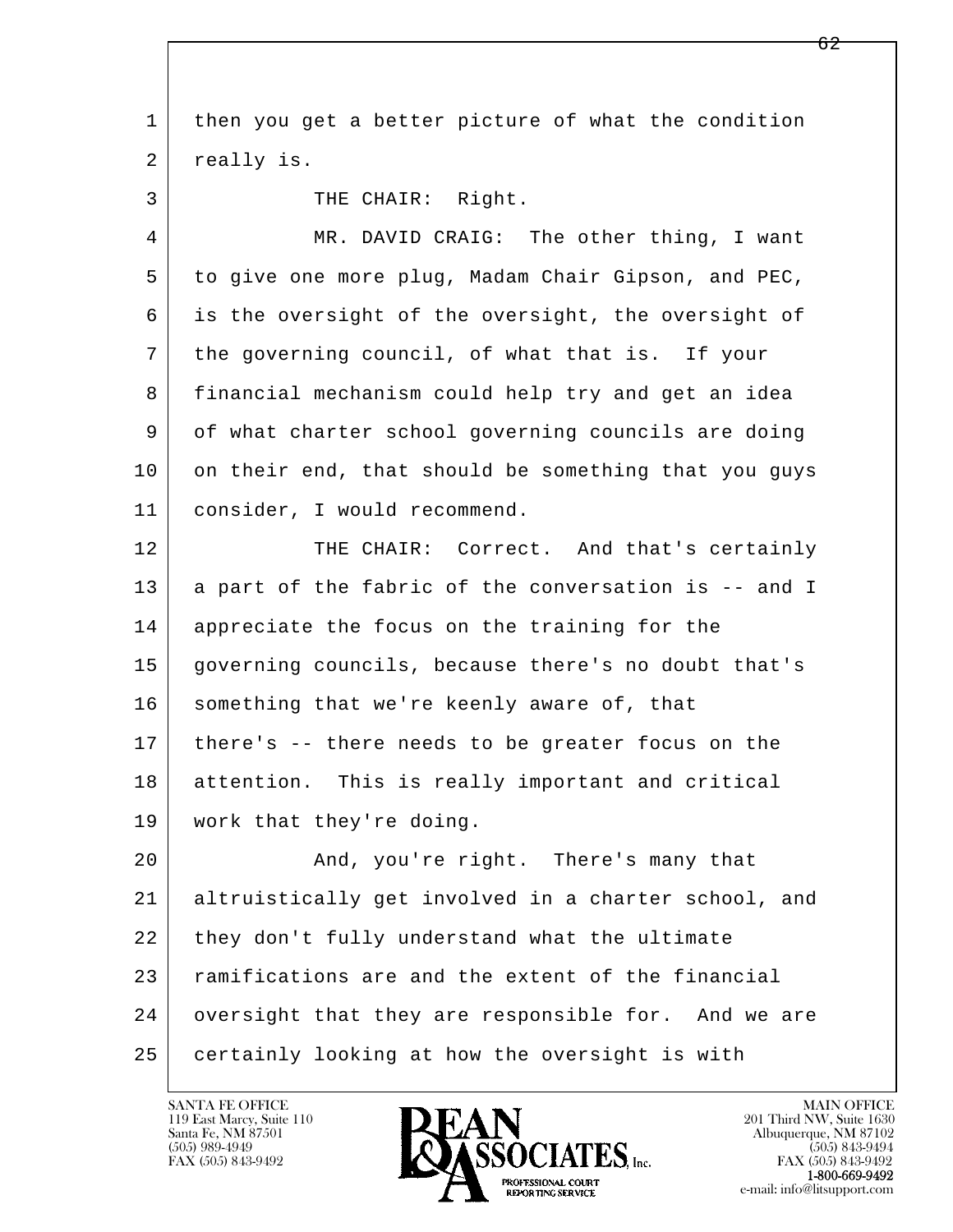l  $\overline{\phantom{a}}$ 1 | the -- with those governing councils. 2 DEP. SEC. AGUILAR: And, Madam Chair -- 3 and the biggest point that board members don't 4 realize, and when you tell them, their eyes get 5 really big, is that they have personal liability. 6 And they forget that. This isn't, "I'm trying to do 7 well for my kids," which is a great and noble 8 gesture; but you also do have personal liability. 9 THE CHAIR: Yes. 10 DEP. SEC. AGUILAR: And there's insurance, 11 and there's those sorts of things. But still, you 12 do have that liability; so... 13 THE CHAIR: Correct. 14 Commissioner Toulouse? 15 COMMISSIONER TOULOUSE: Madam Chair, I 16 think, as Deputy Secretary Aguilar knows, and I 17 think Director Craig and I have had some talks, I 18 have been concerned for now into my fifth year on 19 audit findings and the fact that we don't really 20 hear about those in a way -- we've had better luck 21 in the last year or so. 22 But trust me. I can read an audit, and I 23 can tell you which findings are important or not. 24 | And I still don't get to see those. Especially 25 repeat findings bother me. You should not have

119 East Marcy, Suite 110<br>Santa Fe, NM 87501

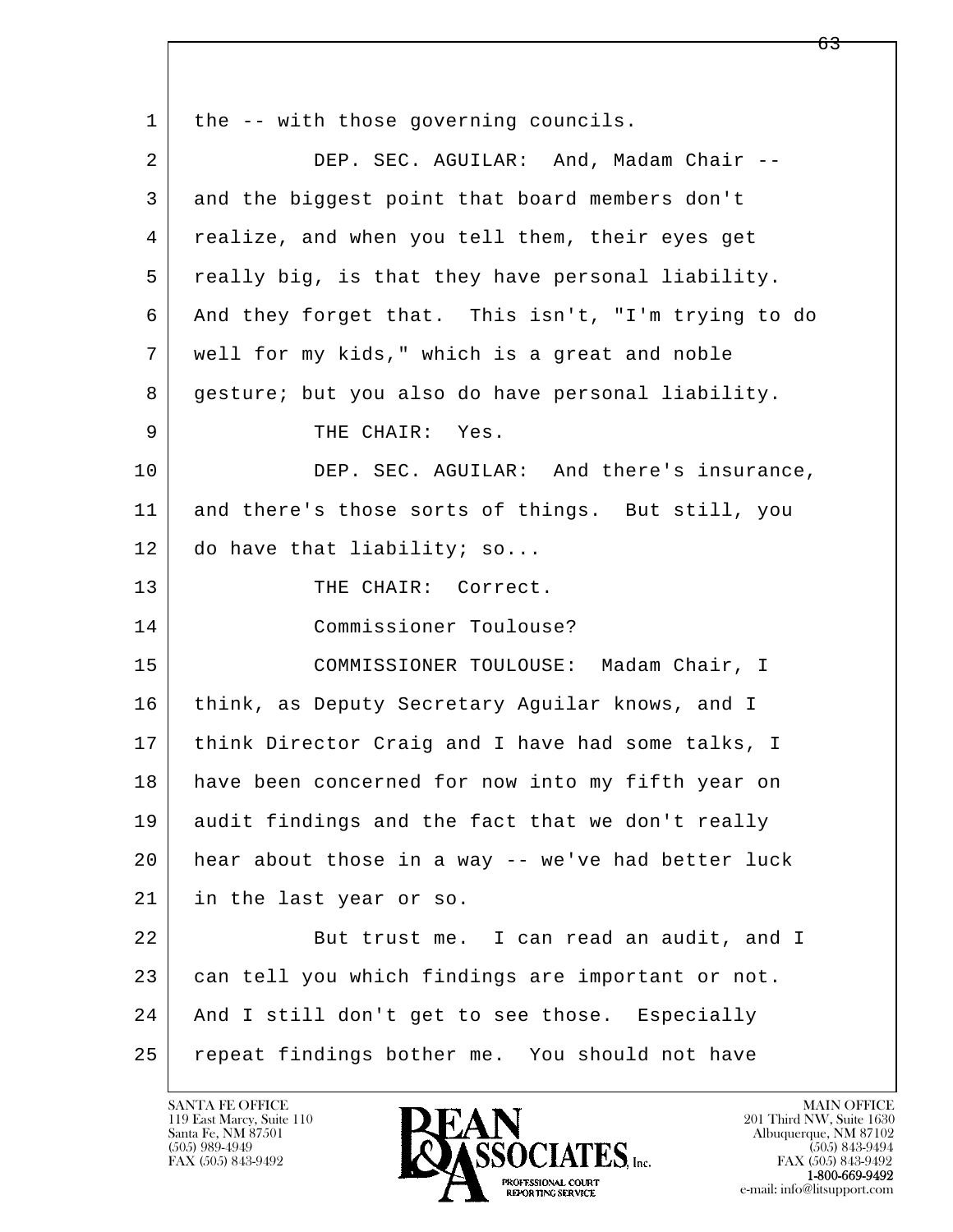1 repeat findings.

| $\overline{2}$ | And I think part of the problem comes,               |
|----------------|------------------------------------------------------|
| 3              | too, with the training that we do give. I think we   |
| 4              | need to look at doing some changes over the next     |
| 5              | several years to the law that says five hours is     |
| 6              | enough training for a -- you know, a governing       |
| 7              | council member; because in my years in state         |
| 8              | government and all the budget training I got, it     |
| 9              | still took me several years through budget trainings |
| 10             | that were longer than a one-day session, much less   |
| 11             | longer than five, is actually figure out the         |
| 12             | bureaucratic ramifications of a budget that is using |
| 13             | public money.                                        |
| 14             | And I would hope we can work on that. I              |
| 15             | know I've sat through some of the trainings that     |
| 16             | have been done by the Coalition. People do a good    |
| 17             | job. But there -- everybody isn't there. They        |
| 18             | don't get all of the pieces of it.                   |
| 19             | And I also think it might be helpful for             |
| 20             | the ones of us interested, if -- I know we have all  |
| 21             | of our work studies booked up. But if we had a       |
| 22             | session where we were given that same training that  |
| 23             | is given to a governance council member so that      |
| 24             | everybody here understands what somebody brand new   |
| 25             | coming in knows, you know.                           |

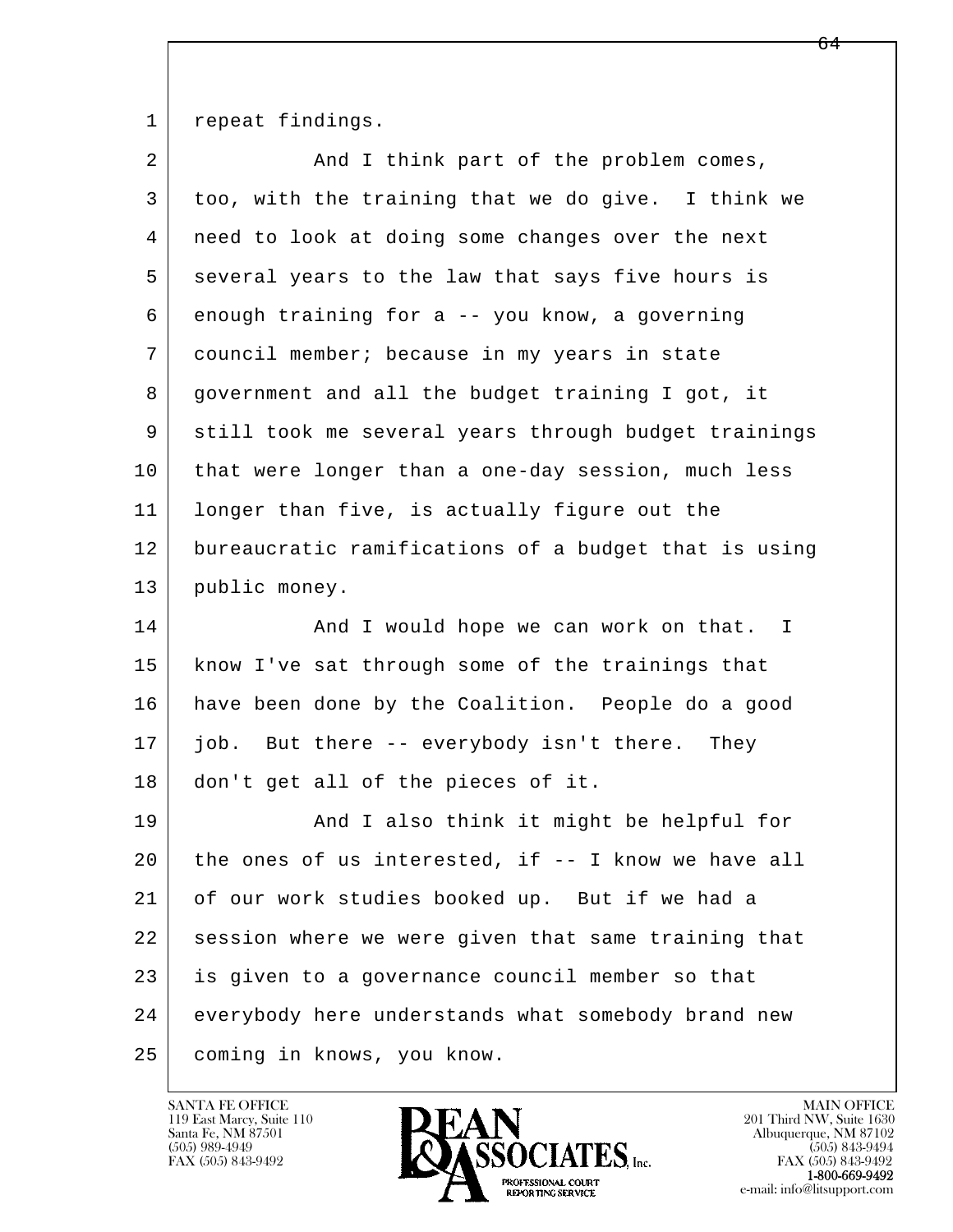l  $\overline{\phantom{a}}$ 1 We have -- you know, there are several of 2 us with different levels of budget experience, and 3 then other people who have much less. And I think 4 it might be helpful to all of us to fit that in, so 5 that we know what we're expecting people to do. 6 Because I have grave concerns that people are making 7 mistakes because they don't know better. And the 8 only way to fix that is to give them help, because I 9 know how hard it is to get governance council 10 members. 11 DEP. SEC. AGUILAR: Madam Chair and 12 Commissioner, we actually agree with you. And I'll 13 offer myself to provide that training to this 14 Commission anytime after March 18th. 15 THE CHAIR: Thank you. I appreciate that 16 thought. And it might be of value if Commissioners 17 had information where they could even go where there 18 is training being held; they could avail themselves 19 of that as well. But I certainly -- and we will 20 absolutely take you up on your offer. 21 | DEP. SEC. AGUILAR: Thank you, 22 Madam Chair. And just another comment. We are 23 working to prepare the Spring Budget Workshop as we 24 speak. 25 THE CHAIR: Right.

119 East Marcy, Suite 110<br>Santa Fe, NM 87501



FAX (505) 843-9492<br>1-800-669-9492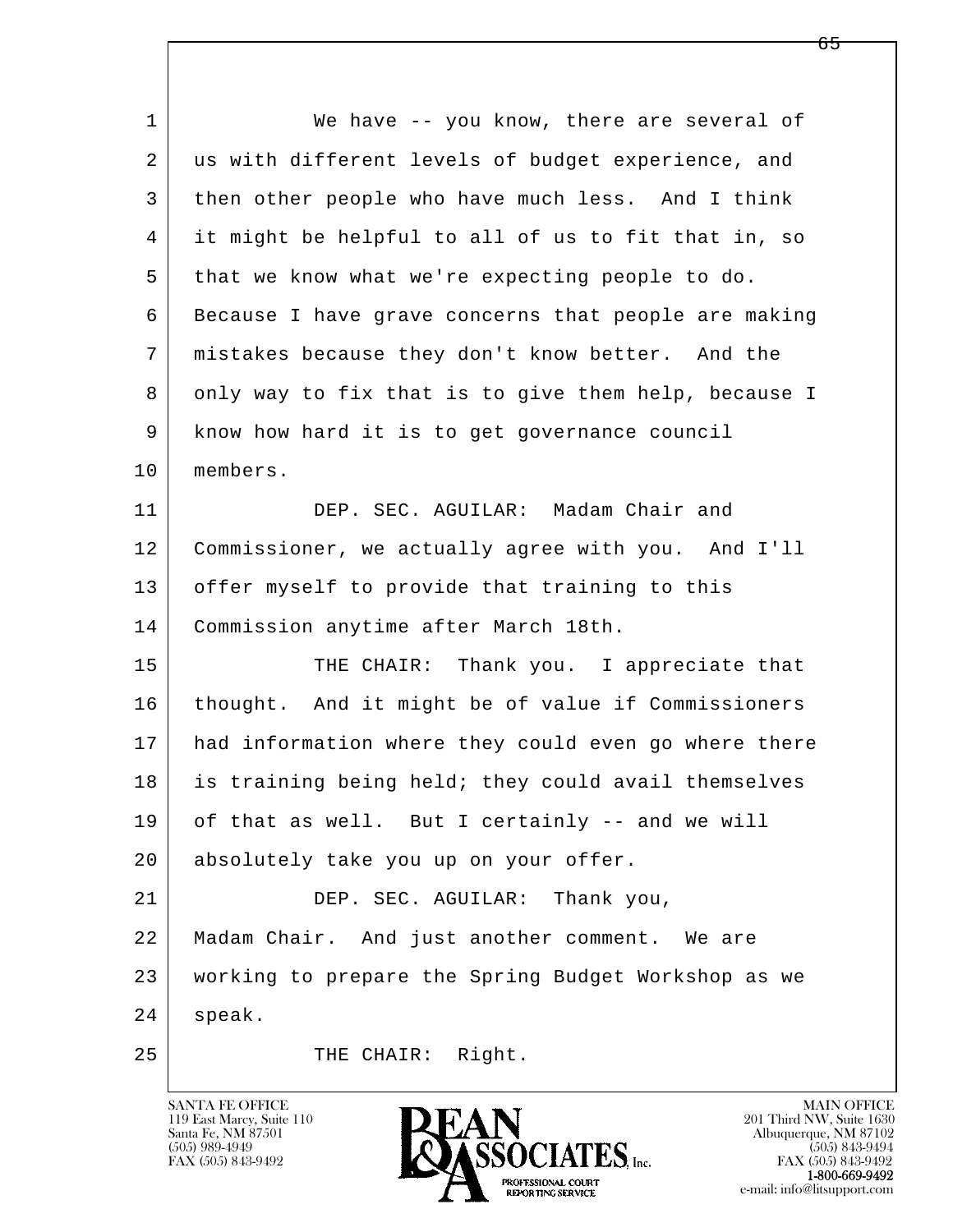l  $\overline{\phantom{a}}$  1 DEP. SEC. AGUILAR: I've directed our 2 audit manager to -- to put together at least one, 3 but perhaps two, sessions that I will teach. And we 4 want to make it mandatory for all charter business 5 officials and heads of school and extend an 6 invitation to any governing board members that would 7 l like to attend. 8 But we feel like it's necessary. We're 9 now getting to the point where it needs to be 10 mandatory and not optional, and so we'll be working 11 on that. 12 THE CHAIR: Thank you. I know there's a 13 number of us that are planning on attending that 14 workshop. So I look forward to being in your class. 15 So -- Commission- -- Director Poulos? 16 COMMISSIONER CABALLERO: Yes. Let me 17 start with the stuff at the end, because that makes 18 a little bit more sense. 19 THE CHAIR: I'm sorry. It -- I -- 20 COMMISSIONER CABALLERO: I have to -- 21 COMMISSIONER JOHNSTON: She recognized 22 somebody else. 23 THE CHAIR: I recognized Director Poulos. 24 Her hand with up first. Thank you. 25 COMMISSIONER CABALLERO: Oh, okay.

119 East Marcy, Suite 110<br>Santa Fe, NM 87501

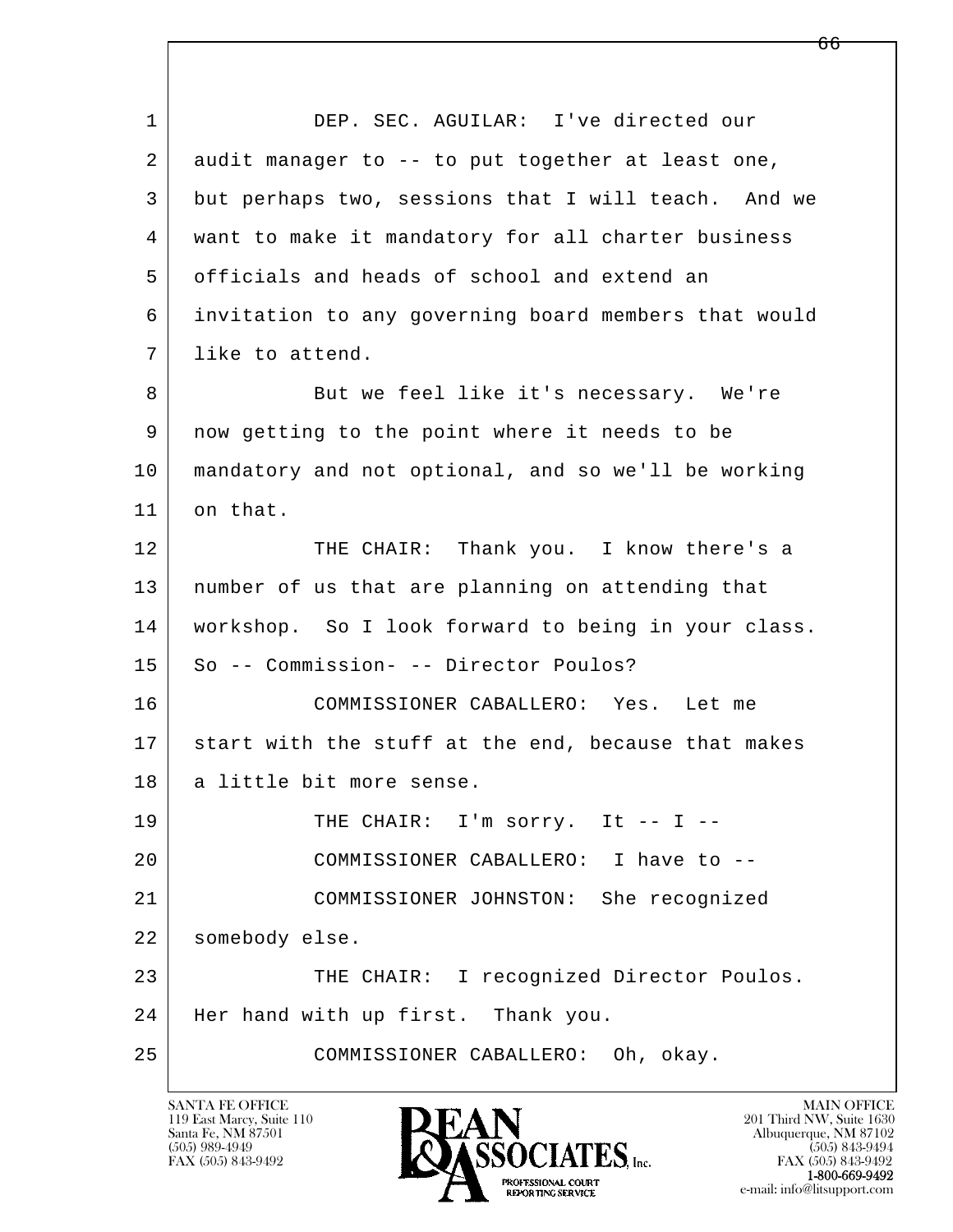l  $\overline{\phantom{a}}$ 1 MS. POULOS: I just want to address a 2 couple of things. All Commissioners have a disk 3 sitting next to them. That is the PED's 2016 audit. 4 So you have access to that, in addition to having 5 access to it online. That's all 11 volumes; so you 6 will have to look through. 7 | We did provide a summary of audit findings 8 | last year. And as the Deputy Secretary indicated, 9 we will be providing that again. 10 The other thing that I thought was 11 important for the Commission to know is that we are 12 working on a governing board training rule that 13 would go into the New Mexico Administrative Code, 14 | that it proposes many things, including increasing 15 | the number of hours, mandating certain areas of 16 training, including ethics and budget that must be 17 met annually. 18 We have made that available to many 19 stakeholders, and we are waiting for and getting 20 feedback, including feedback that says, "No, you 21 can't increase the number of hours, and we can't do 22 more than five." 23 So we know we're going to get that kind of 24 feedback, and we're going to balance what's right 25 for the State and the kids and governing bodies, and

119 East Marcy, Suite 110<br>Santa Fe, NM 87501

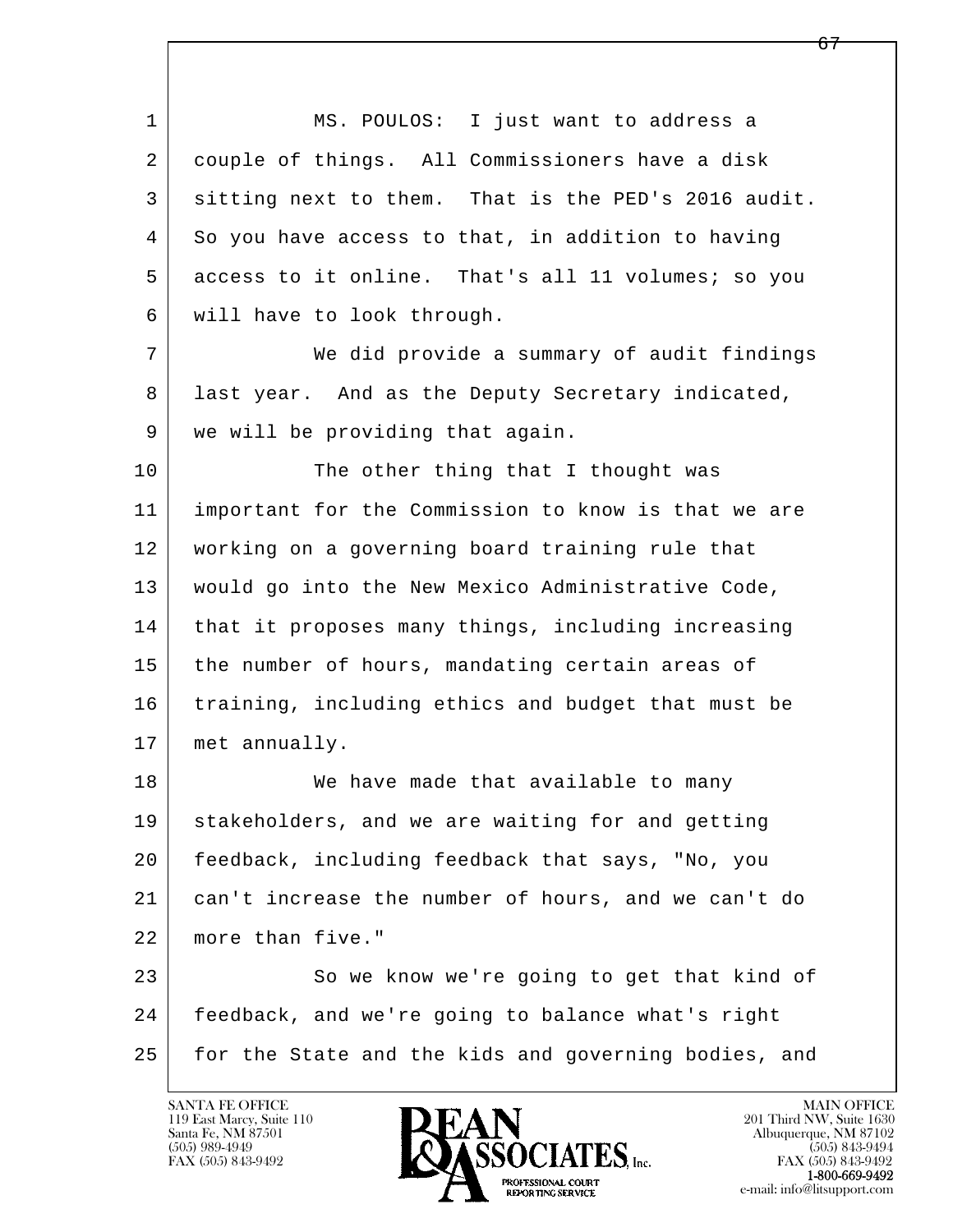l  $\overline{\phantom{a}}$  1 we will be providing that to you. We wanted to get 2 some feedback from our stakeholders as far as the 3 schools before we sent it to you so that we could 4 incorporate that feedback, and you could get a 5 second draft. 6 THE CHAIR: I would appreciate if we could 7 be part of that; because I think we're part of the 8 stakeholders in that. 9 MS. POULOS: Yeah. I wanted you to 10 have -- what I was hoping is you got a more 11 cleaned-up version, rather than spending your time 12 on the earlier version. But if you'd like for us to 13 send that to you now, we will do that. 14 THE CHAIR: Okay. Thank you. 15 Commissioner Caballero? 16 COMMISSIONER CABALLERO: I do agree we 17 need to see proposed policy changes as a Commission 18 prior to having it put out for approval and public 19 comment. I think that's part of our charge. 20 Let me -- let me start towards the end of 21 your presentation on some of the questions. 22 You mentioned the closure procedures being 23 very cumbersome. Do you foresee the Commission 24 being involved in drafting out and laying out that 25 procedure a little bit more clear?

119 East Marcy, Suite 110<br>Santa Fe, NM 87501

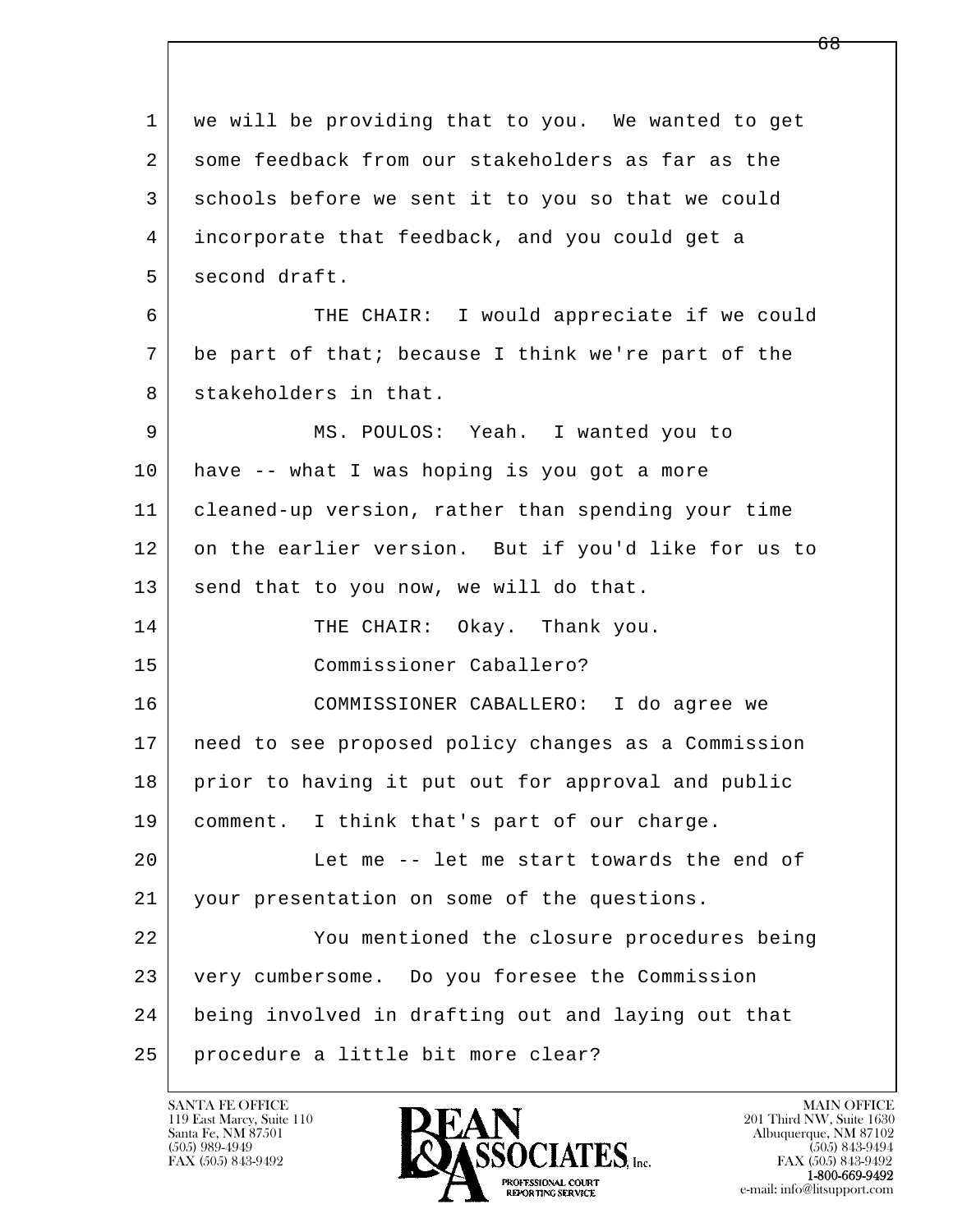l  $\overline{\phantom{a}}$  1 MR. DAVID CRAIG: Well, I'll just be 2 honest, Madam Chair, and Commissioner Caballero, I 3 hadn't thought about it. I've been so busy trying 4 to figure out how to do the process that I hadn't 5 given much thought as to who would be involved in 6 policy proposals and how they would be drafted. 7 I would encourage you to work with 8 Director Poulos if you have any concerns developing 9 policies around the closure process. There is some 10 quidelines in law. However, with regard to 11 finances, at least -- and I don't get as involved in 12 some of the elements that aren't finances -- those 13 are pretty strictly how you pay for outstanding 14 liabilities, pretty much mirror what we have to 15 follow in federal law anyhow. 16 As far -- I would be happy to work with 17 Director Poulos in giving her kind of a list of some 18 of the things that we have to do on my end that may 19 be considered for -- for future policies. But it's 20 not something I've spent a lot of time with, 21 Madam Chair, and Commissioner Caballero. 22 THE CHAIR: Great. And just so that 23 Commissioner Caballero knows, that when closure does 24 begin to take place, we get a detailed report of 25 what is being done, and we get a time line as to

119 East Marcy, Suite 110<br>Santa Fe, NM 87501

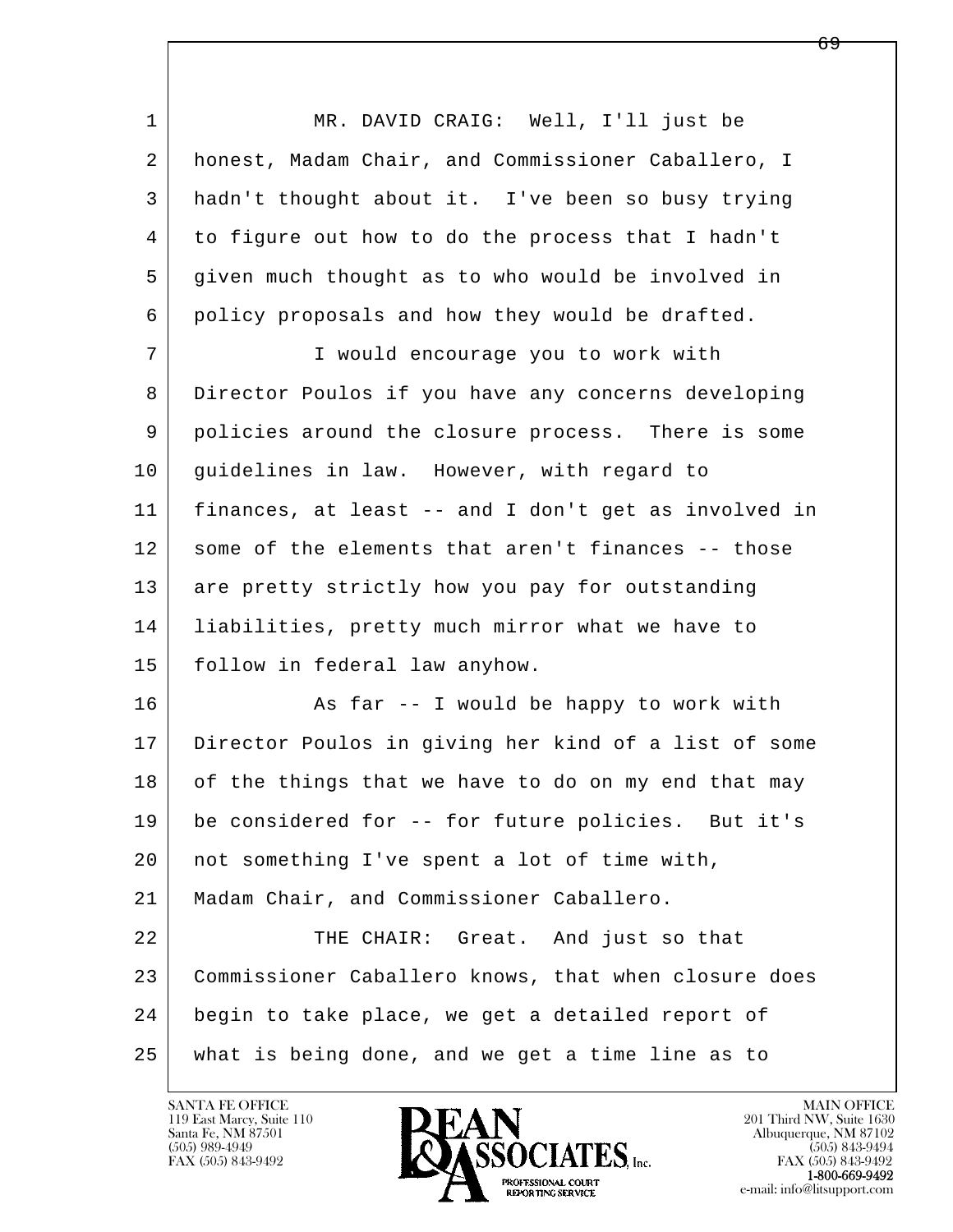l  $\overline{\phantom{a}}$  1 when it's going to be done, and the Director gives 2 us regular updates as to what has been completed, 3 what still needs to be completed. 4 And it covers a multitude of areas, like 5 the facilities, the records, the staffing, the 6 finances. So we do get regular updates about -- 7 about those. Director? 8 MS. POULOS: Madam Chairwoman, I do want 9 the Commission to know the planning year -- or 10 sorry, not planning year -- the closure checklist, 11 which is implemented and does govern the closure 12 process, not necessarily all of -- so there's the 13 balance. 14 But that actual document was created by 15 the Commission and approved by the Commission. And 16 it's on the Commission's website. If the Commission 17 would like to schedule a work session where we do 18 | that, I don't believe it's one of the items that 19 we've put on our schedule, it may be something the 20 Commission needs to discuss about whether that's -- 21 it's time to look at that and make revisions. 22 THE CHAIR: Right. So I would encourage 23 the Commissioners to take a look at that. And we 24 can look in the future if we feel that there's 25 something that -- that there are revisions. But as

119 East Marcy, Suite 110<br>Santa Fe, NM 87501

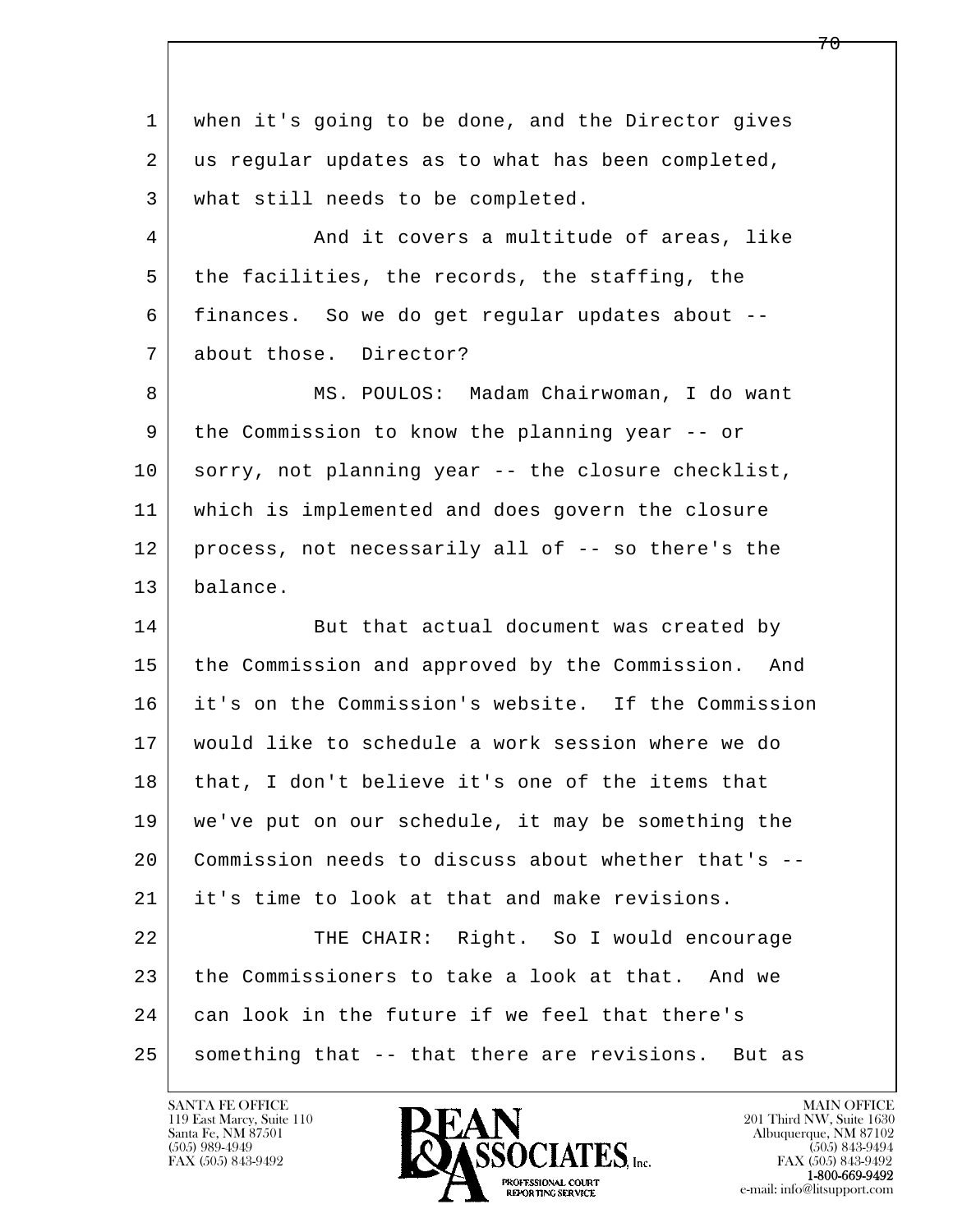l  $\overline{\phantom{a}}$  1 we've, you know, unfortunately had to go through 2 | closures, I don't recall recently any concerns 3 with -- with the checklist. But it's certainly 4 worth a review, and we can have a discussion about 5 that at a future date. 6 DEP. SEC. AGUILAR: Madam Chair, on that 7 point? 8 | THE CHAIR: Certainly. 9 DEP. SEC. AGUILAR: On that point, and to 10 your point, Mr. Caballero, the cumbersome nature 11 isn't with the pieces that are on the checklist. As 12 I noted, they're the financial pieces. 13 THE CHAIR: Right. 14 DEP. SEC. AGUILAR: So with CEPi as an 15 example, we had an IRS liability. Dealing with the 16 IRS is like pulling your own teeth out. And so that 17 became cumbersome. 18 The other thing that is really 19 cumbersome -- and we're working with our auditor to 20 deal with it -- is TLC. Do you remember TLC, The 21 Learning Community? It was closed three years 22 ago -- four years ago. It is only now coming off of  $23$  our books as a  $-$  as a component unit, because  $-$ 24 only because we finished the closure process. 25 We paid off the bills. We did all we

119 East Marcy, Suite 110<br>Santa Fe, NM 87501

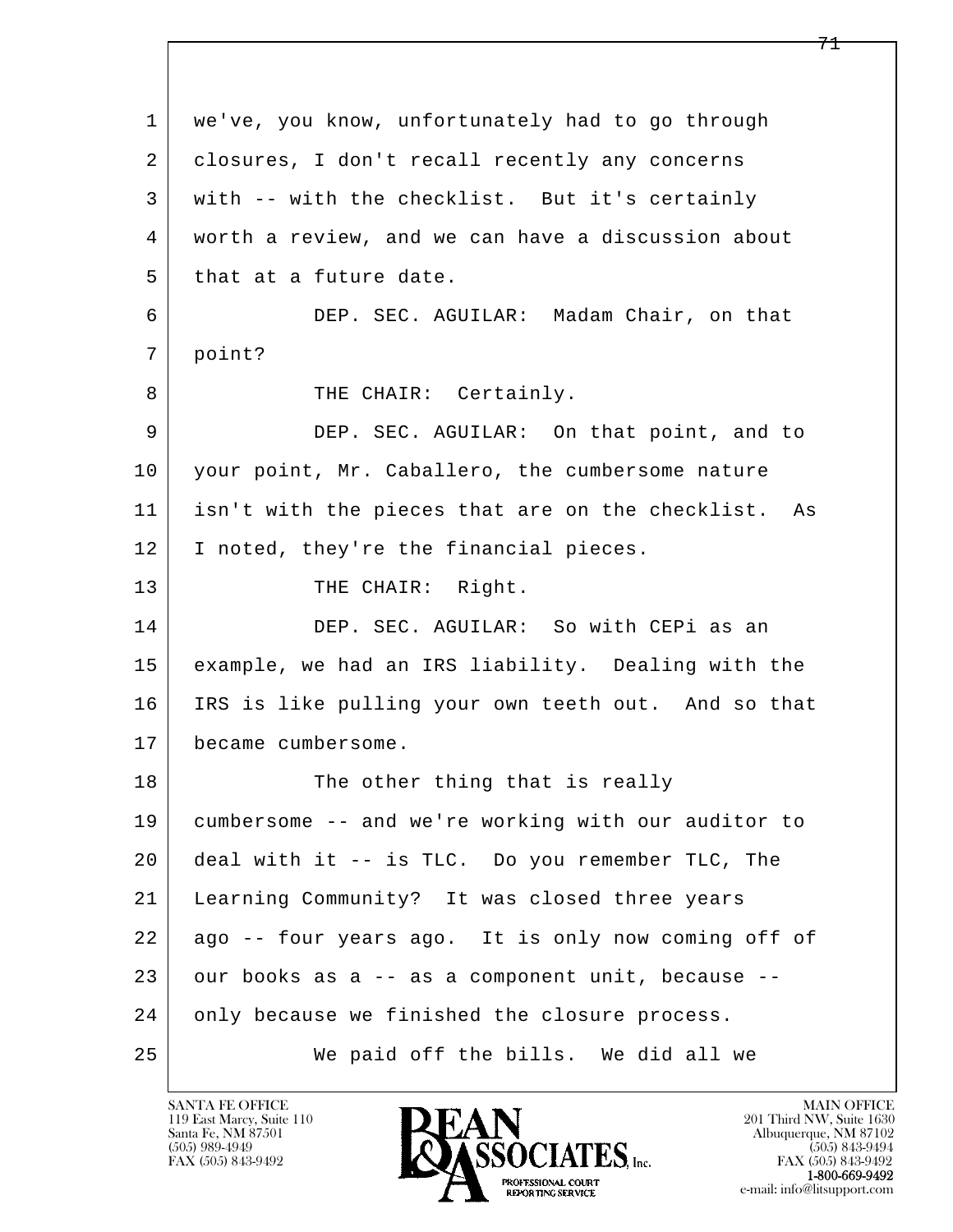l  $\overline{\phantom{a}}$  1 needed to do. We then paid the auditor for their 2 work. And now we had a financial transaction that 3 needed to be audited the following year. And this 4 was like -- and so then they audited their one 5 transaction. We paid them for that. 6 And then -- so finally, we got them to 7 admit, "Look, this is stupid." And it's now finally 8 coming off. So there are just some technical --9 | THE CHAIR: Right. 10 DEP. SEC. AGUILAR: -- accounting things 11 that are just amazingly cumbersome that just cause 12 problems. But the one thing -- if the Commission 13 wants to be thoughtful and helpful, the one thing 14 that we are having difficulties with is -- is the 15 | securing of -- of student records. 16 For example, CEPi was a school -- it was a 17 State-chartered charter school, physically located 18 in APS. However, APS has said, "We don't want the 19 records." 20 | And so what's happening now is we have the 21 records stored at the Department. But we're now the 22 custodians. So as a child transfers from -- I mean, 23 it's already happened -- but transfers to Rio Grande 24 or transfers to West Mesa or transfers to La Cueva, 25 now, APS is making records requests of us. And we

119 East Marcy, Suite 110<br>Santa Fe, NM 87501



FAX (505) 843-9492<br>**1-800-669-9492**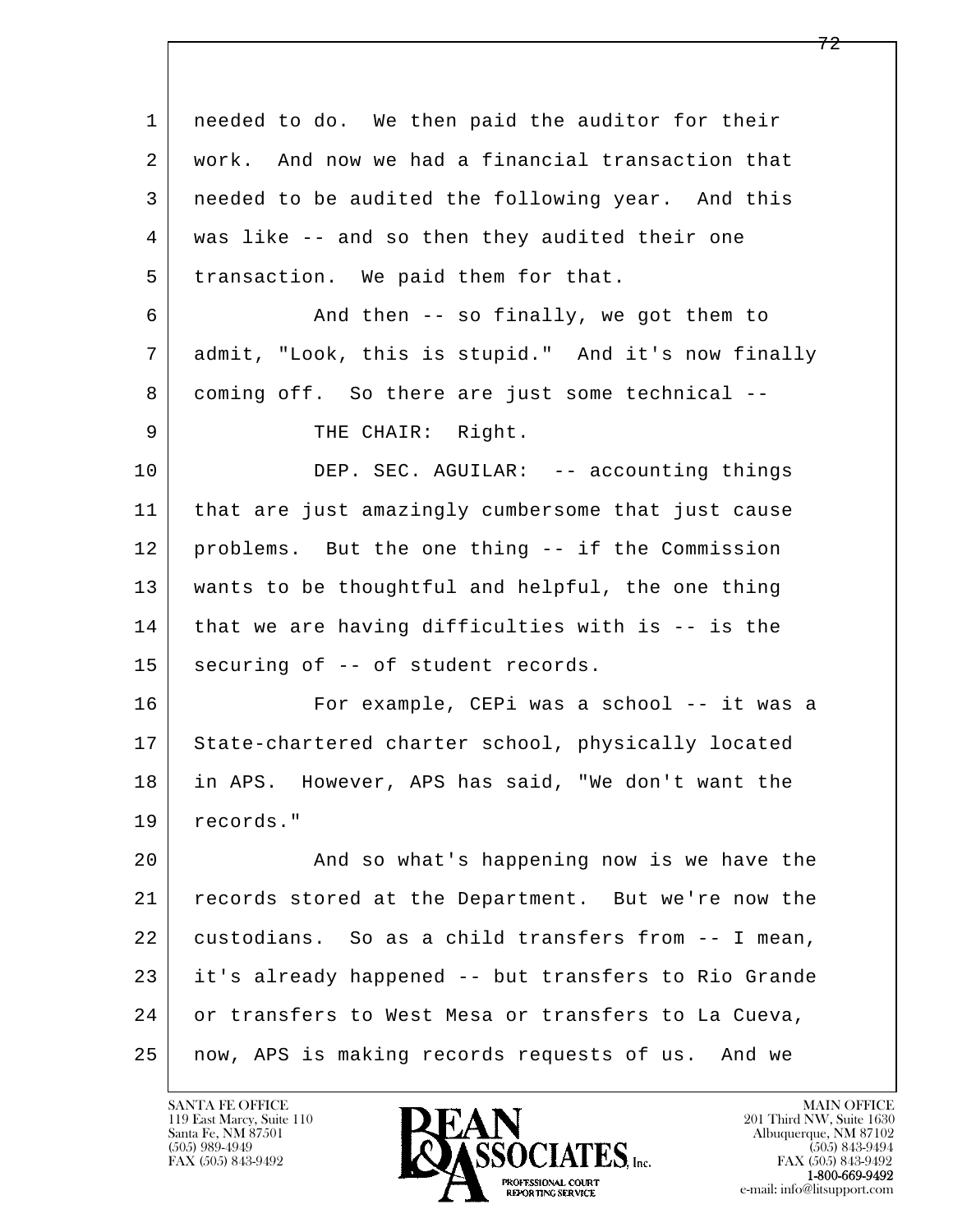l  $\overline{\phantom{a}}$ 1 have no staff assigned as a records, you know, 2 person. 3 And so it's just -- that's the singular 4 thing that -- that the Commission could be helpful 5 | with, if we modify the rule or statute. 6 But we would like to see that the school 7 district in which a charter school physically 8 resides shall be responsible for not the financial 9 records; we're okay with that. But the student 10 records. And those are significant records. I mean 11 they lead to graduation. There is just so much that 12 we believe that that should be the responsibility of 13 the local district. 14 So with that, Madam Chair, thank you. 15 COMMISSIONER TOULOUSE: Madam Chair? 16 COMMISSIONER CABALLERO: Let me -- let 17 me -- I had the permission -- 18 | THE CHAIR: I'm sorry. I'm sorry. I 19 wanted to ask other Commissioners if they had 20 questions first. 21 COMMISSIONER CABALLERO: Right. And I 22 think an issue that the Chair dominates at the 23 beginning, and then the rest of us are --24 THE CHAIR: I'm sorry. 25 COMMISSIONER CABALLERO: -- having to

119 East Marcy, Suite 110<br>Santa Fe, NM 87501

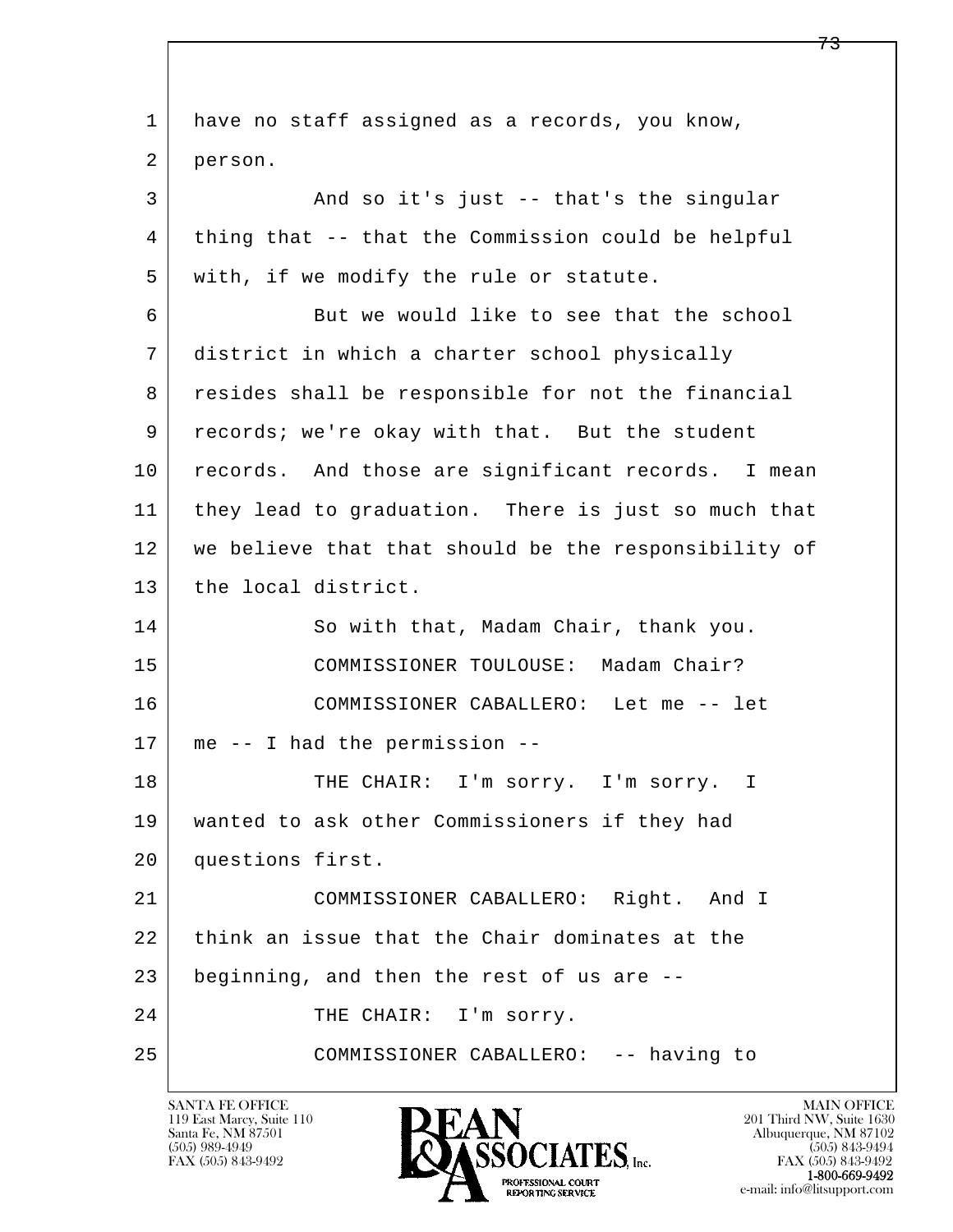l  $\overline{\phantom{a}}$ 1 compete for -- having to compete for -- for 2 questions. And so -- 3 THE CHAIR: Commissioner, we're not 4 competing for -- 5 COMMISSIONER CABALLERO: I didn't finish. 6 And, of course, she had to clarify -- he had to 7 clarify. Unless you're telling us that we can only 8 ask one question at a time --9 THE CHAIR: Correct. And then we can go 10 | back. But it is only fair for each Commissioner -- 11 COMMISSIONER CABALLERO: Right. And that 12 | should apply to Chair, also. You cannot dominate, 13 and then let the others just have one question. 14 THE CHAIR: I appreciate your thought. 15 COMMISSIONER CABALLERO: Go ahead. 16 THE CHAIR: Commissioner Johnston. 17 COMMISSIONER JOHNSTON: Thank you. This 18 is a white knuckle for me, because I'm so 19 passionate. I must first tell you how much I 20 appreciate, during all of my education history, the 21 support of PED and Budget, both in a traditional 22 school district, and as a charter school leader, and 23 a number of years in very, very unpleasant 24 circumstances. 25 It's definitely a partnership. It is

119 East Marcy, Suite 110<br>Santa Fe, NM 87501

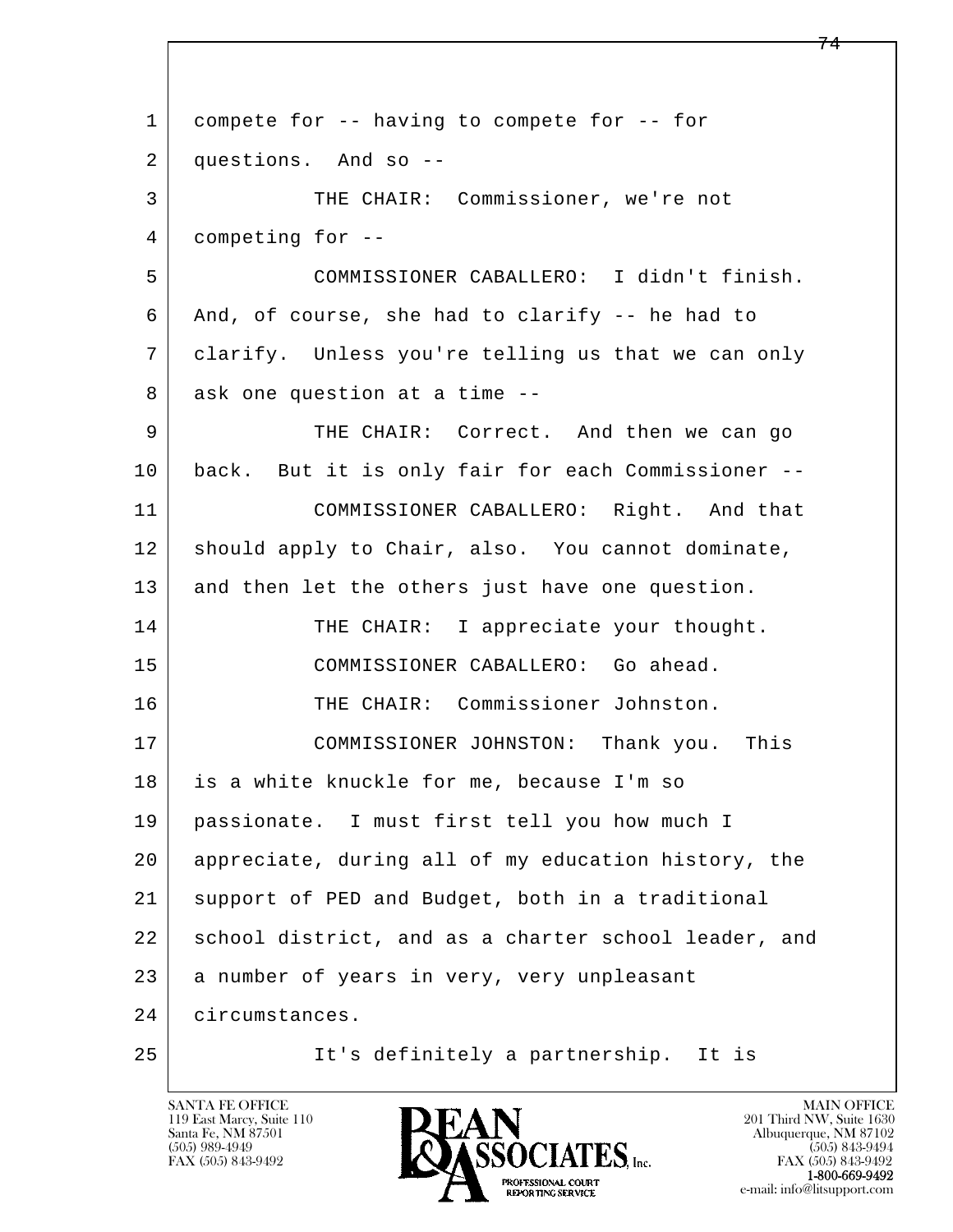| $\mathbf{1}$   | definitely a training process. I respect so the        |
|----------------|--------------------------------------------------------|
| 2              | requirements. And we talk about how cumbersome         |
| 3              | budget is. But at the bottom line, it is very          |
| $\overline{4}$ | elegant. And because of that, it's like playing a      |
| 5              | piece on the piano. Every key has to be hit at         |
| 6              | exactly the right moment. And you cannot skip a        |
| 7              | key, and you cannot take it $-$ it's just $-$ it's the |
| 8              | ground of our being in every district and charter      |
| 9              | school, because you cannot provide excellence to       |
| 10             | students if you don't understand where every penny     |
| 11             | goes and have planned for changes throughout the       |
| 12             | fiscal year; because we are dealing with other         |
| 13             | people's money and with State money. And that          |
| 14             | changes because of the budget.                         |
| 15             | So I really want you to note how much I                |
| 16             | appreciate and how much I understand. The passion      |
| 17             | that I feel as a member of this Commission, as we've   |
| 18             | talked a great deal about governing councils -- and    |
| 19             | we do need to train them. They need to understand      |
| 20             | the importance that the head of school understand      |
| 21             | budget.                                                |
| 22             | Budgets are all tight, and charter schools             |

l  $\overline{\phantom{a}}$ 23 are small. And so we form alliances with firms to 24 help us with school business management.

25 Personally, I do not feel that a head --

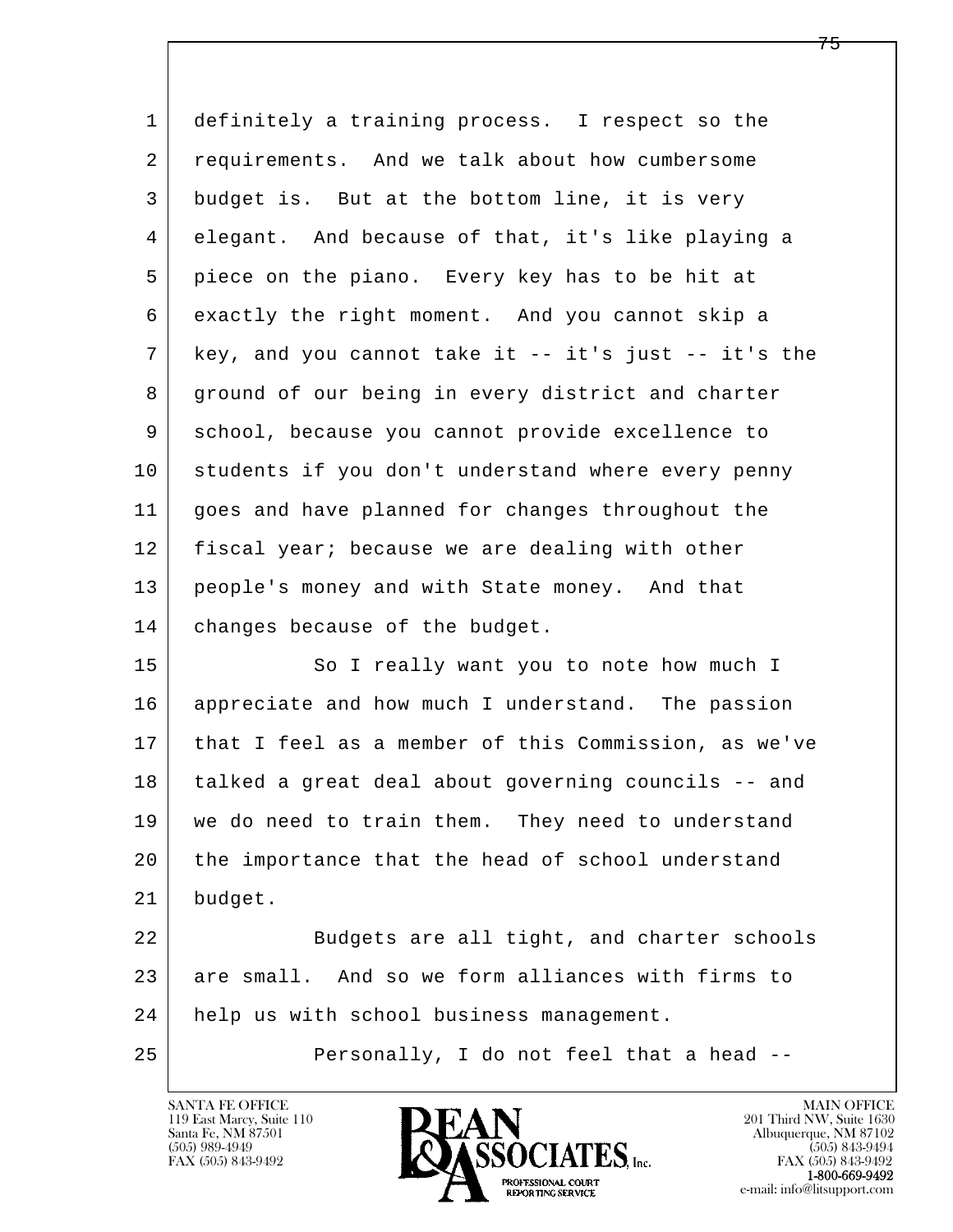l  $\overline{\phantom{a}}$  1 as a head of school, that that can ever be abdicated 2 to anyone else. Someone can help you with the 3 preparation; but as the head of school, you are the 4 person in charge. And every month, you present to 5 that governing council exactly where you are 6 budgetarily, which requires that you need the 7 records. 8 Gross mismanagement, to me, it's 9 unforgivable. And I know that charter schools who 10 have had difficulty historically want that second 11 chance to recover. But if you are in that 12 situation, as a Commissioner, I really am going to 13 question; because it -- it just catches up with you. 14 | And if you're not accountable to it every moment, to 15 | that budget, you cannot educate kids to the level 16 where we -- we're obligated, because you have to 17 | know where every dollar is. 18 The point I wanted to make, in addition to 19 appreciating, is that the governance council 20 training is imperative; because I feel that these 21 governing councils must, when they're looking for 22 heads of school, diligently research how much 23 information the applicants have about school budget 24 and how committed they are to this daily, everyday 25 work; because every day when you get up, you've got

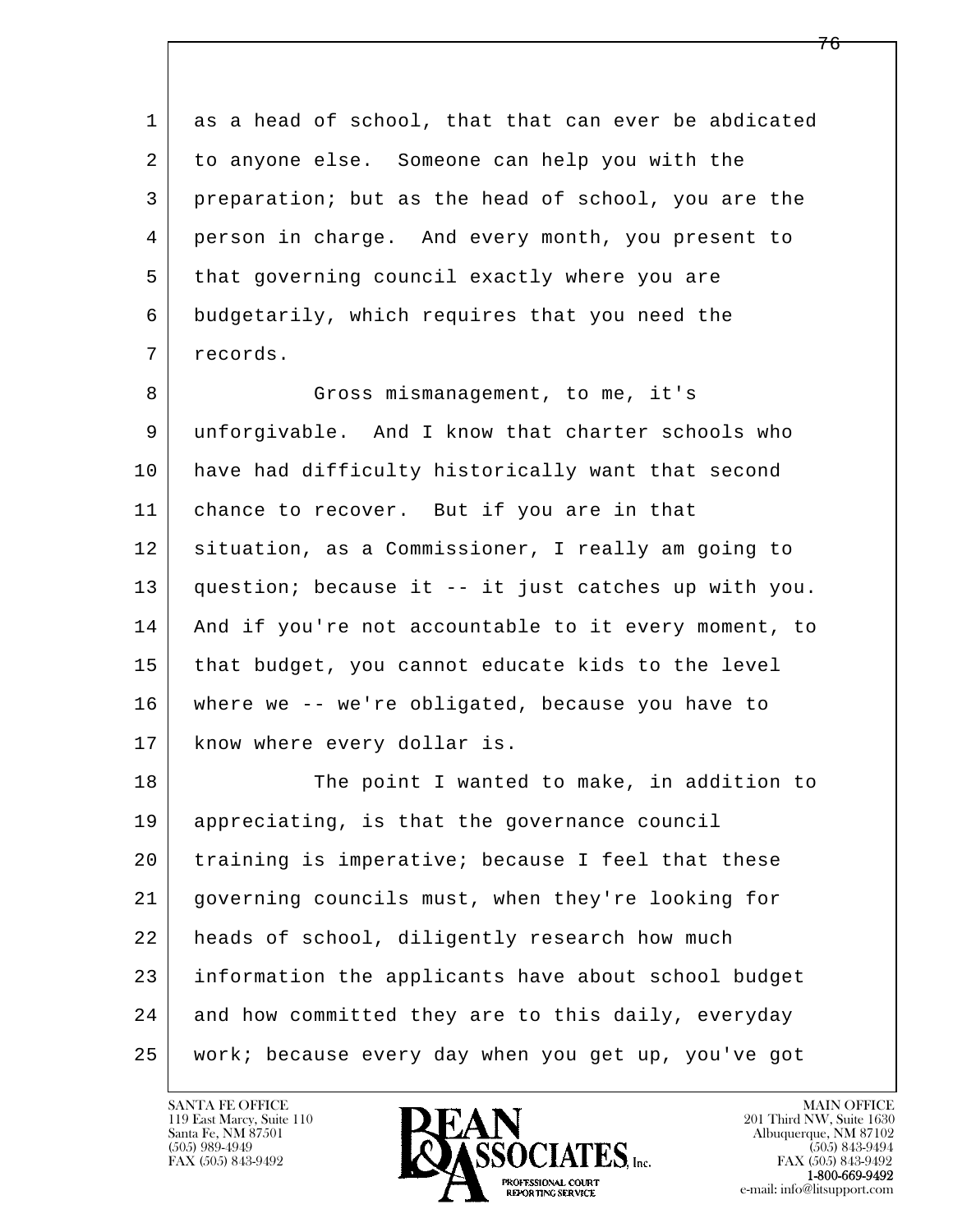l  $\overline{\phantom{a}}$  1 to look at that budget so you can provide a 2 sustainable educational environment for students, an 3 instructional environment. 4 I compliment you greatly. We have a great 5 deal to do. The School Budget Workshop, ASBO, your 6 commitment to supporting -- to supporting PED, I 7 thank you all, and I really appreciate what you do. 8 THE CHAIR: Commissioners, any other 9 questions? 10 Commissioner Armbruster? 11 COMMISSIONER ARMBRUSTER: Madam Chair. 12 First, let me thank you for putting this 13 in English. Some of us like that in English. 14 But I had a question, which is, is there a 15 place online where salaries and what people are 16 spending for various things are available for the 17 layperson, both for charter schools and traditional 18 | schools? Or is that kind of you have to ask for it. 19 MR. DAVID CRAIG: Madam Chair and 20 Commissioner Armbruster, there's actually two places 21 that that's available. One is on the Sunshine 22 Portal, which is the NM Sunshine Portal. We 23 upload -- we're required by law to upload our 24 financials and quarterly reports onto that, as we 25 have them available.

119 East Marcy, Suite 110<br>Santa Fe, NM 87501

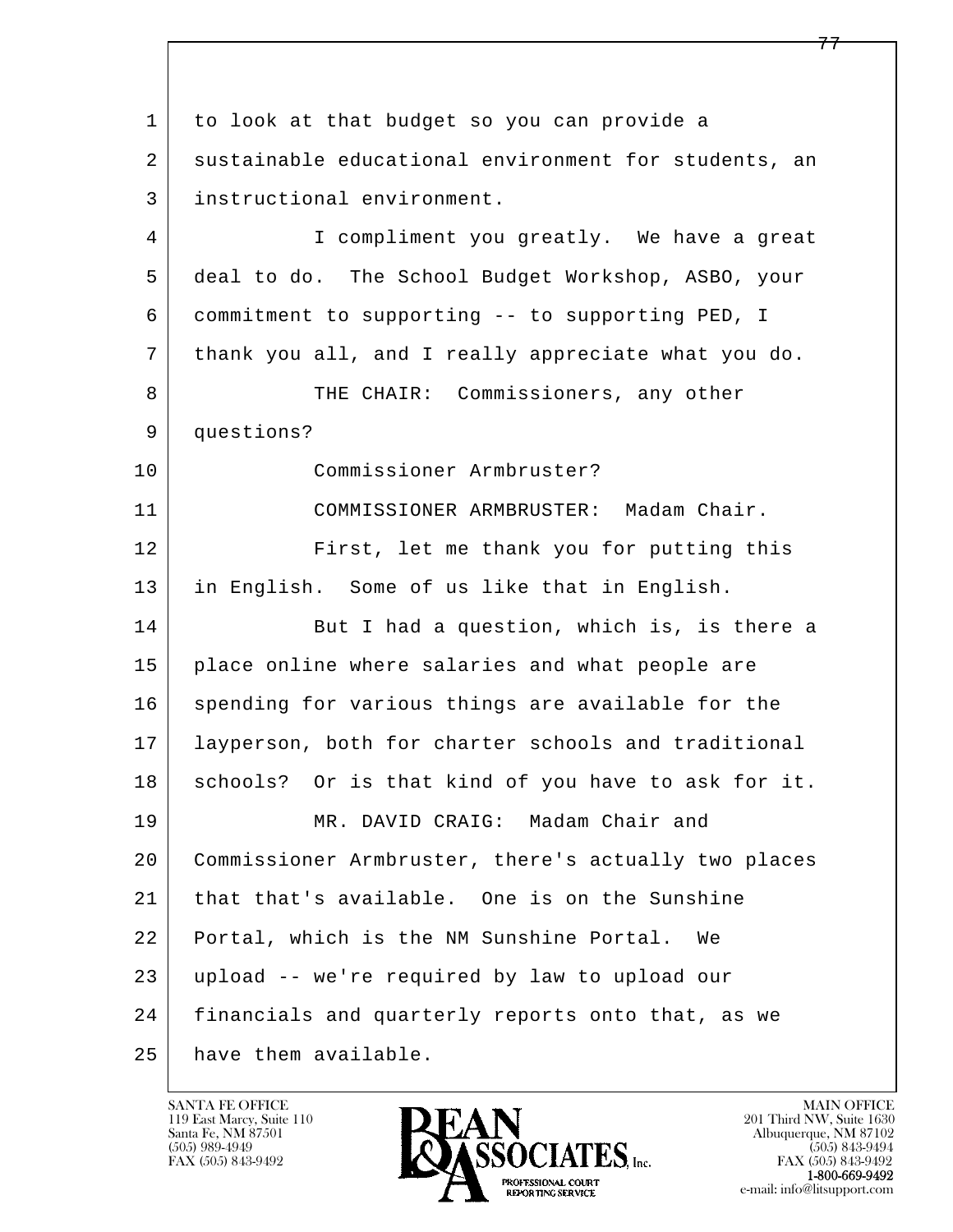l  $\overline{\phantom{a}}$ 1 The other time, if you're looking for 2 | historical data, is the Stat Books. If you go onto 3 the PED website and search the A-through-Z Index, 4 and you just look up "Stat Books," you'll be able to 5 pull up a list of financial information by state 6 fiscal year. And you can have a plethora of 7 financial information. And if you get into 8 headaches about navigating it, feel free to call me, 9 and I'll be happy to give you an idea of where you 10 | want to be looking for things. 11 | And that's not uncommon, by the way. 12 Stakeholders often use the Stat Books, and they 13 | often call my -- outside of the PEC, I get 14 superintendents, I get legislators, I get people 15 calling me saying, "David, where could I find this 16 on the Stat Books?" And I'll show them. Anytime, 17 | I'll be happy, Commissioner Armbruster, and 18 | Madam Chair Gipson. 19 COMMISSIONER CABALLERO: I still have 20 questions. 21 THE CHAIR: That's fine. Commissioner 22 Caballero. 23 COMMISSIONER CABALLERO: All right. Thank 24 you. 25 I have a -- just a question for either one

119 East Marcy, Suite 110<br>Santa Fe, NM 87501

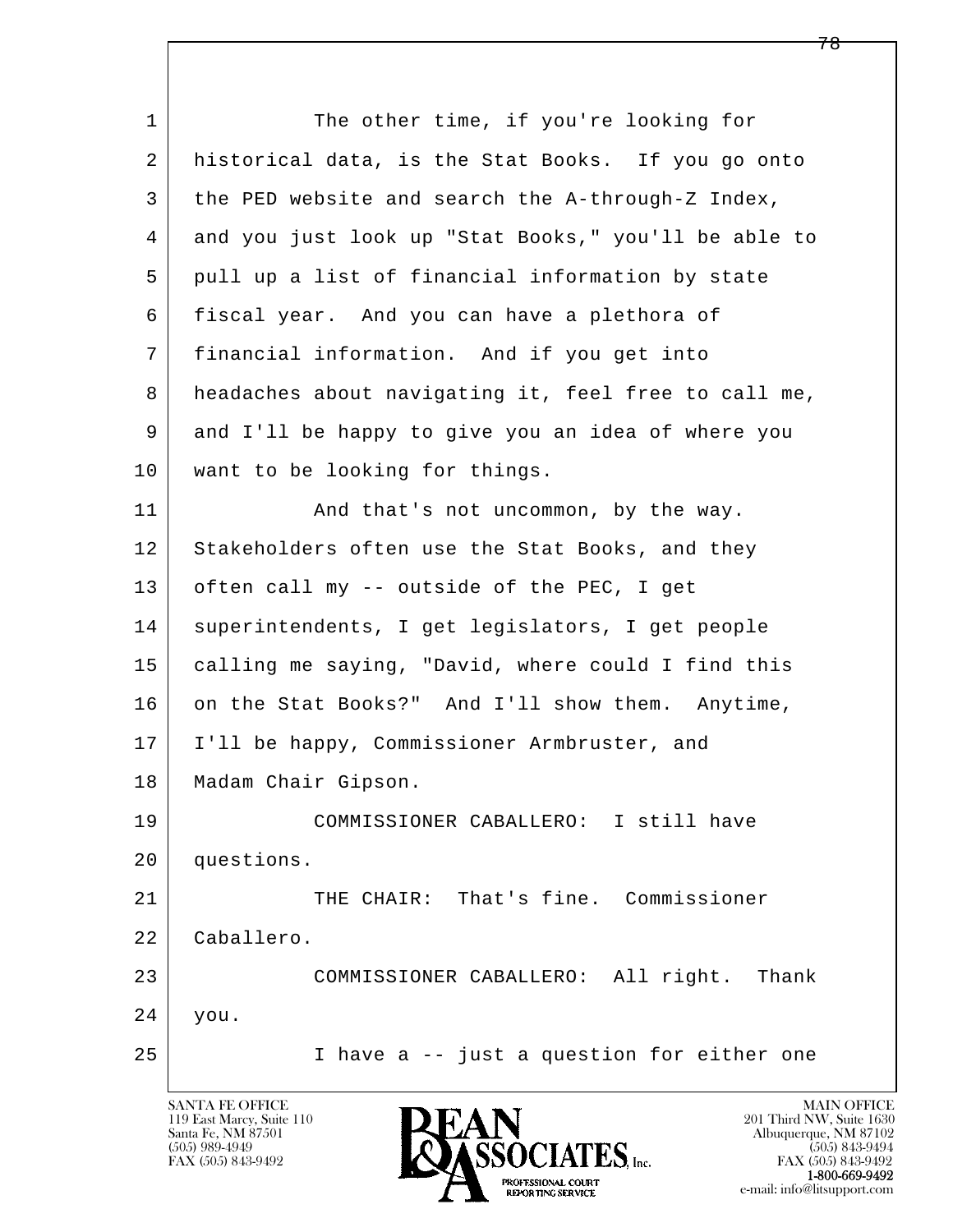| 1  | of you. In -- I'm beginning to feel that a lot of    |
|----|------------------------------------------------------|
| 2  | the problems lie at governing councils. And          |
| 3  | maybe -- do you have any correlation of when         |
| 4  | training is given, whether the schools that don't    |
| 5  | have all their governing councils -- or any of their |
| 6  | governing councils in training -- do they end up     |
| 7  | with having a lot of these problems that we're       |
| 8  | talking about?                                       |
| 9  | DEP. SEC. AGUILAR: Madam Chair and                   |
| 10 | Commissioner, actually, yes. One of the big pushes   |
| 11 | by the Director has been to improve the training for |
| 12 | board members, because the -- a few years ago, prior |
| 13 | to -- to 2010 -- but a few years ago, we ran into    |
| 14 | the trouble, like, with the Southwest Schools. They  |
| 15 | were -- that was a school -- a set of schools, four  |
| 16 | schools, that was dominated by a director who told   |
| 17 | people, "Don't worry about it. I'll take care of     |
| 18 | it. I've got it under control."                      |
| 19 | And the members of the board said, "Okay.            |
| 20 | Well, that's good. Don't bother us unless you have   |
| 21 | to."                                                 |
| 22 | And when the FBI showed up at their                  |
| 23 | doorstep, the board members were totally             |
| 24 | flabbergasted and said, "Oh, my gosh. What's going   |
| 25 | on?"                                                 |

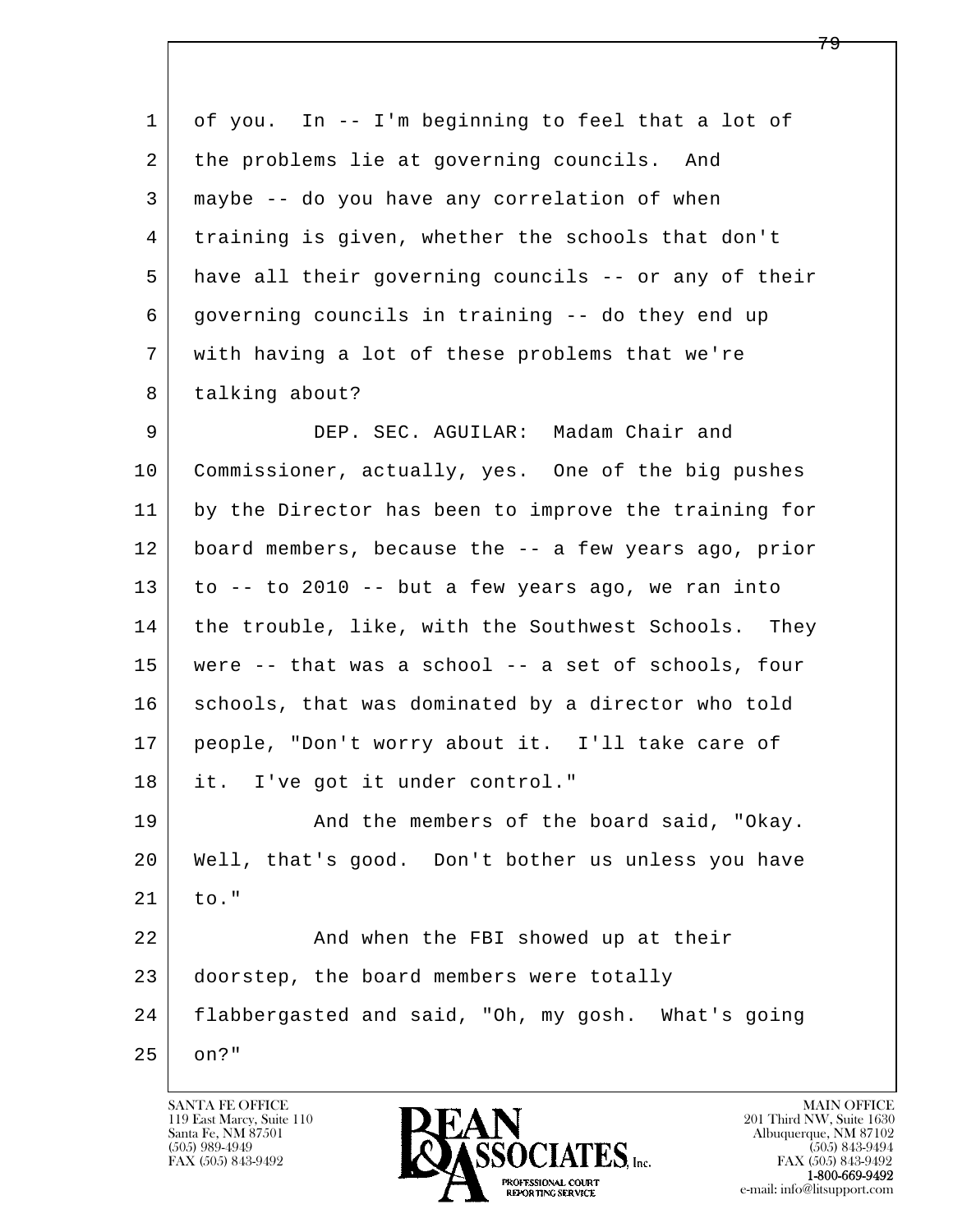1 and so -- and I've met every one of those 2 board members. And some have left, and some still 3 remain. All of them are committed parents, 4 committed community members, business people. But a 5 director said, "Don't worry about it. I'm -- if I 6 need you, I'll call you. Otherwise, you're going to 7 keep moving forward."

8 **From that, from those experiences, and**  9 from recent experiences in other schools, it's clear 10 | that board members -- because they're not elected; 11 they're appointed, and so -- and generally, the 12 initial appointment, or the initial governing board, 13 you get somebody that wants to start a charter 14 school. They're very committed to what they're 15 doing. They put a board together. And it's a board 16 of committed people that may not have the experience 17 | necessary.

18 | The Sand so what happens is they're not really 19 trained, and then there's not provisions to remove 20 bad board members. If a vacancy occurs, it's the 21 board that then appoints someone else that they 22 know. And it's not based on qualifications or 23 things of that nature.

l  $\overline{\phantom{a}}$ 24 So the need for more intensive training is 25 there. The Director has recognized it and is

119 East Marcy, Suite 110<br>Santa Fe, NM 87501



FAX (505) 843-9492<br>1-800-669-9492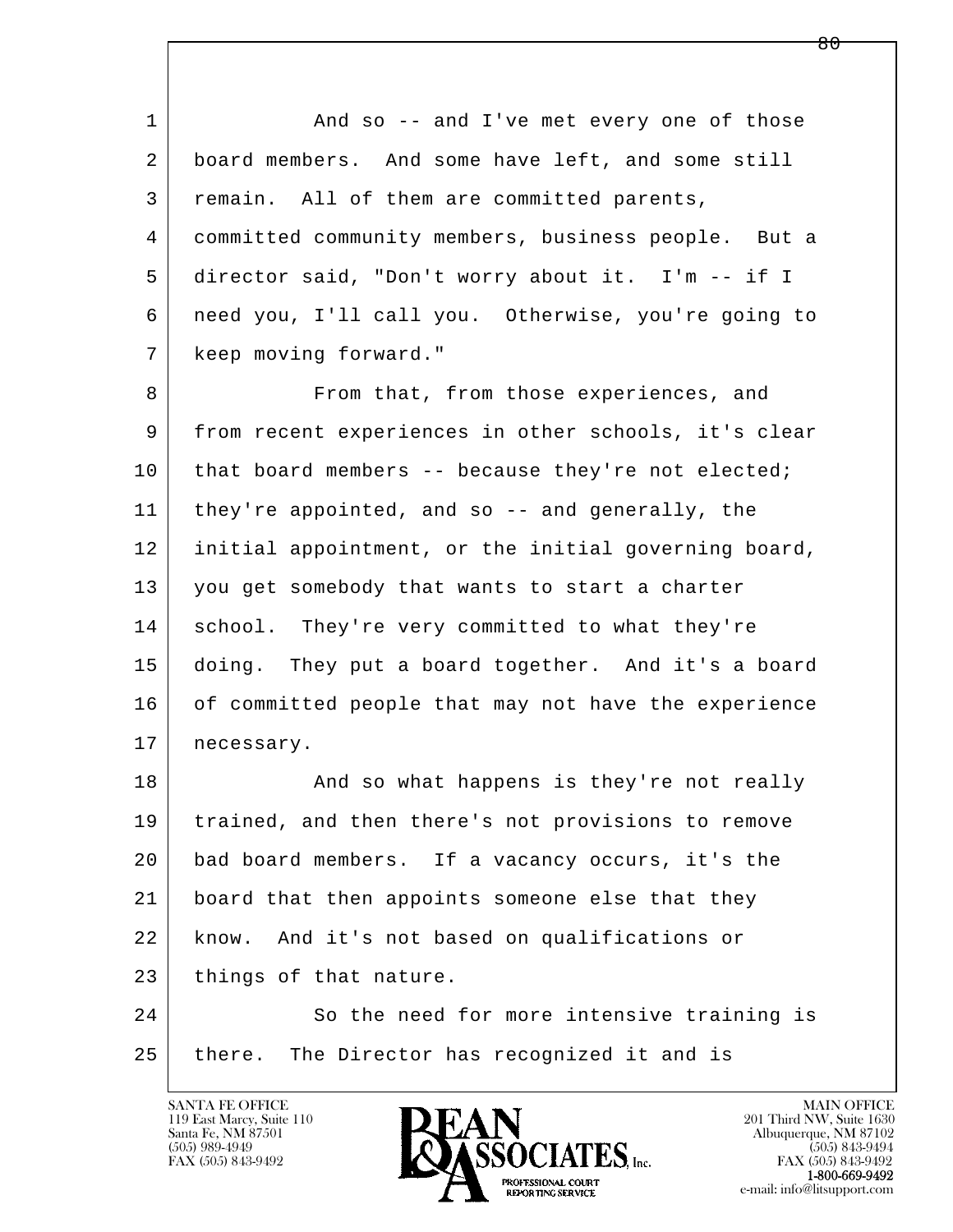1 putting those trainings together.

| $\overline{a}$ | The other thing is -- and I just wanted to          |
|----------------|-----------------------------------------------------|
| 3              | bring this -- I don't know that you're aware of     |
| 4              | this. But the Taos Academy Charter School in Taos,  |
| 5              | in their -- in their charter, or their contract     |
| 6              | or -- I'm not sure the exact document -- that a     |
| 7              | requirement that the board be made up of one        |
| 8              | attorney -- have at least one attorney on it, one   |
| 9              | public accountant on it, and then three parents or  |
| 10             | something of that nature.                           |
| 11             | And so there are professionals that can             |
| 12             | help quide the board in certain areas that seem to  |
| 13             | cause problems with charter schools.                |
| 14             | And so it's obviously not a legal                   |
| 15             | requirement; but it's something that might be       |
| 16             | considered by other founding bodies as they think   |
| 17             | about how they move forward.                        |
| 18             | COMMISSIONER CABALLERO: The other thing             |
| 19             | is in the audits of the charter schools, do you see |
| 20             | often enough line item for error and omissions      |
| 21             | insurance for board members? Or is that something   |
| 22             | that is not done at all?                            |
| 23             | DEP. SEC. AGUILAR: Madam Chair and                  |
| 24             | Commissioner, it doesn't show up as a line item.    |
| 25             | There's insurance; but it's not a singular item.    |

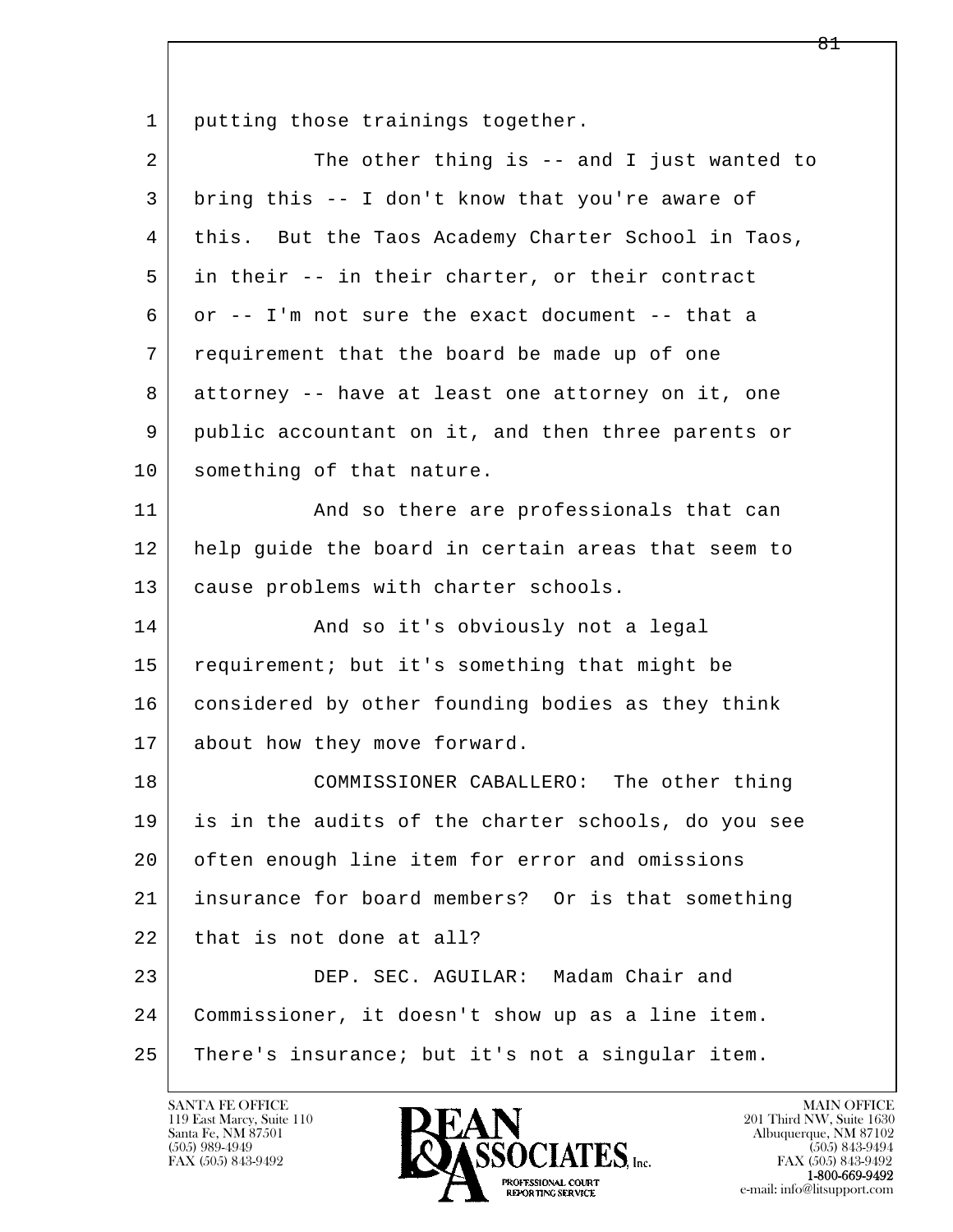l  $\overline{\phantom{a}}$ 1 But I would quess that based on the facial 2 expressions of -- of the new board members when I 3 gave the training earlier and made two comments -- 4 one is, "You're personally liable for this," their 5 eyes got this big (indicates). 6 And then the question is, "Do you have E&O 7 insurance?" And their eyes got this big (indicates) 8 because no one knew. 9 And so my guess is is that some charters, 10 do and some charters don't. I would recommend E&O 11 insurance for all boards, and then the training that 12 it is a personal liability. 13 COMMISSIONER CABALLERO: Okay. Thank you. 14 Thank you. 15 The other question that I'm a little 16 confused is -- and this would be my last one, and 17 I'll wait for another board to -- if they have 18 questions, and I have one more after this one -- is 19 the GoFundMe effort by the charter school, and it 20 was stopped. And I'm not quite sure why it was 21 stopped. 22 DEP. SEC. AGUILAR: So, Mr. -- Madam Chair 23 and Commissioner. So school -- school boards -- 24 boards of finance -- so school boards and 25 State-chartered charter schools that have their

119 East Marcy, Suite 110<br>Santa Fe, NM 87501

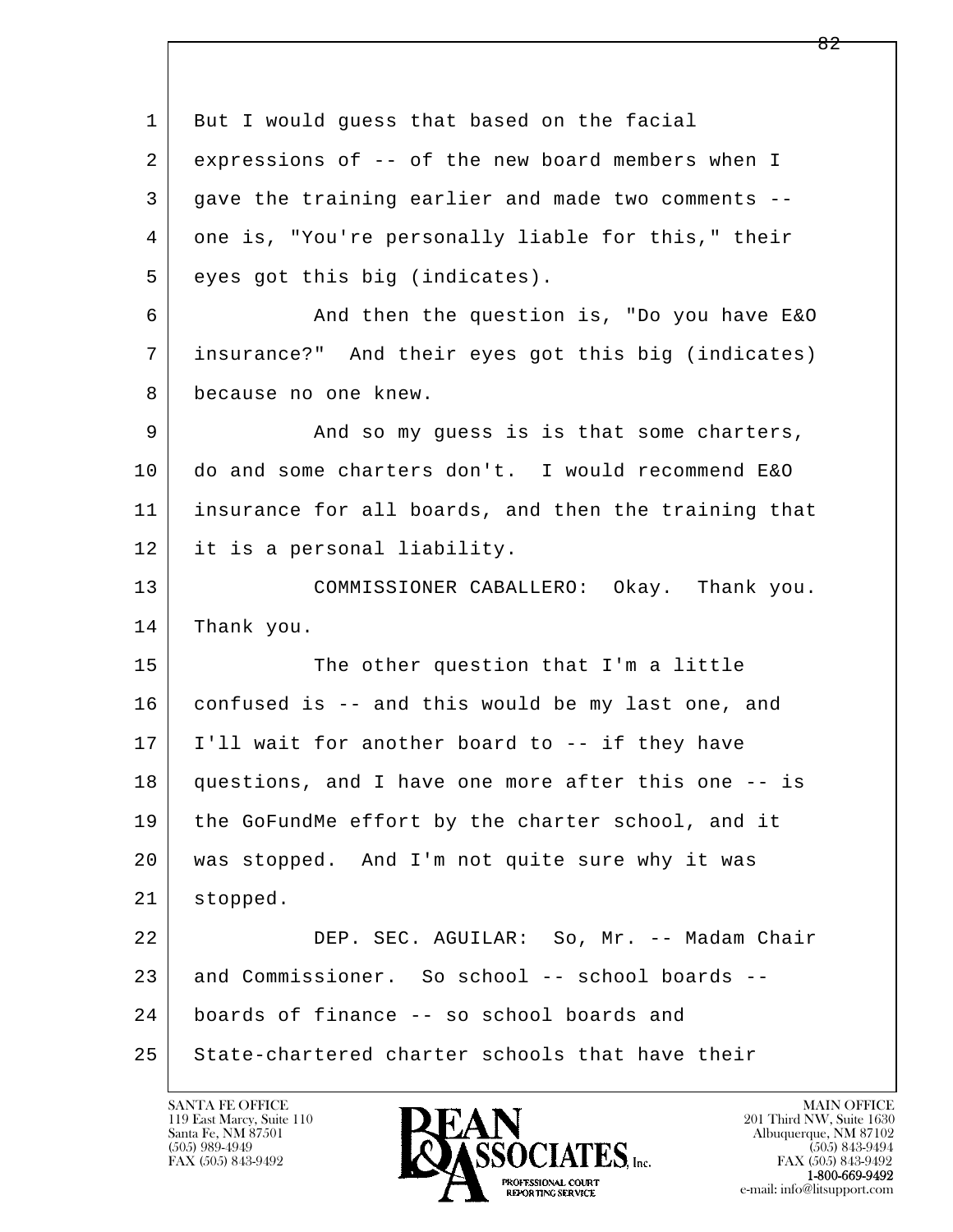1 boards of finances can accept donations. But those 2 donations cannot be budgeted into the operational 3 account. 4 This GoFundMe site was set up specifically

 5 to raise money to erase the \$200,000 deficit, which 6 meant that it would be going into the operational 7 account. And monies going into the operational 8 account are limited to four sources: The State SEG, 9 the Federal Impact Aid, the local mill levy, and any 10 forest reserve. That's what makes our formula 11 equalized.

12 So it wasn't that it was just a GoFundMe 13 account. It was a GoFundMe account to fix the 14 operational fund. And that's not allowable.

 15 COMMISSIONER CABALLERO: Okay. Thank you. 16 DEP. SEC. AGUILAR: Because, Mr. Chairman 17 [verabtim], I think I saw a GoFundMe site for APS 18 last week.

 19 COMMISSIONER CABALLERO: They're 20 everywhere.

l  $\overline{\phantom{a}}$ 21 THE CHAIR: Right. But they have to be 22 for extras; correct? 23 DEP. SEC. AGUILAR: Yes. 24 THE CHAIR: Trips and perhaps supplies. 25 DEP. SEC. AGUILAR: For non-operational

119 East Marcy, Suite 110<br>Santa Fe, NM 87501



FAX (505) 843-9492 FAX (505) 843-9492 e-mail: info@litsupport.com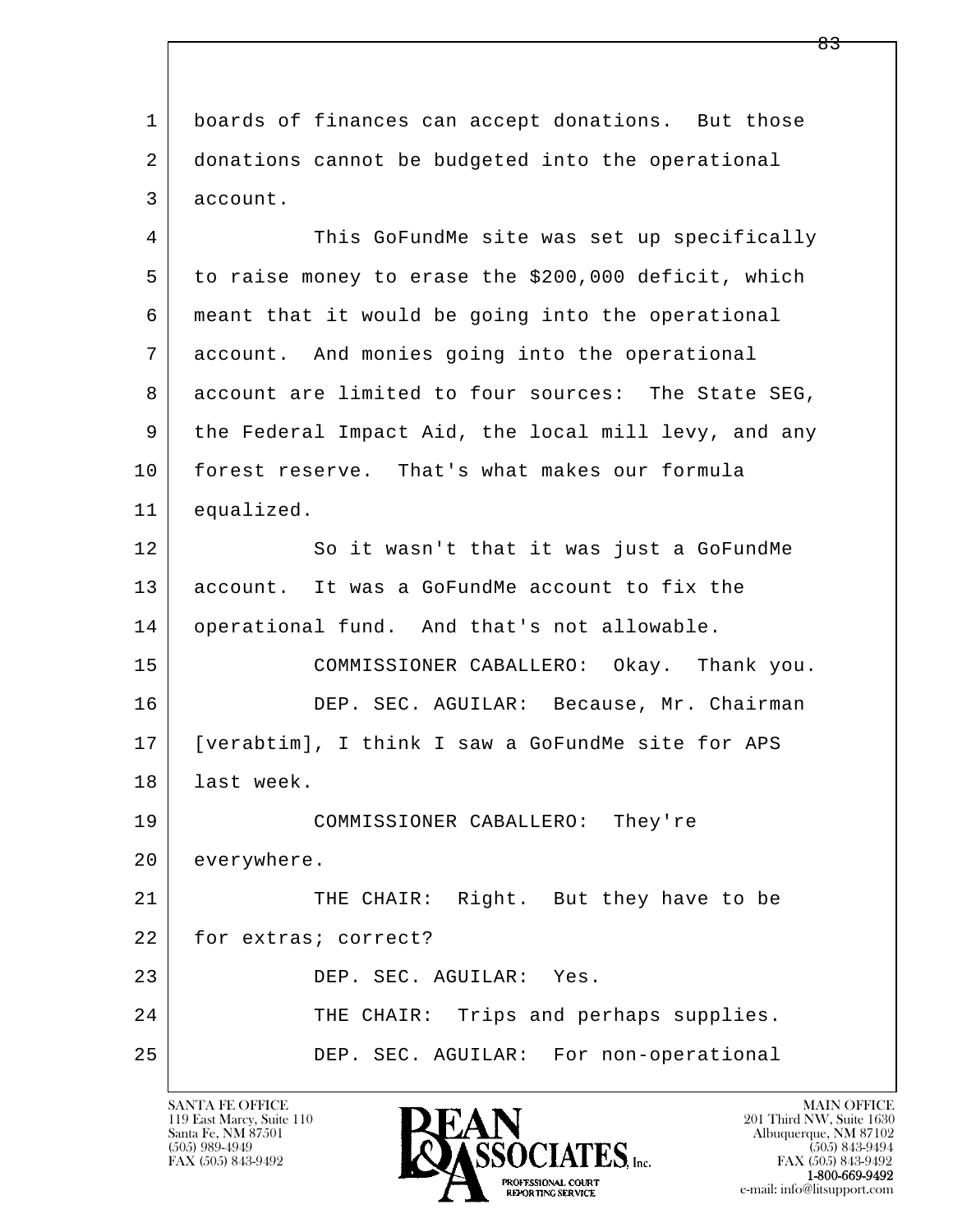l  $\overline{\phantom{a}}$ 1 | purposes, Madam Chair. 2 | THE CHAIR: Yes. Thank you. 3 Commissioners, any other questions? 4 Commissioner Toulouse? 5 COMMISSIONER TOULOUSE: Madam Chair, I'd 6 like to ask, how difficult would it be to come up 7 with a -- and have the Secretary promulgate a rule 8 that said any closed school's records have to go to 9 the district where the school resides; because it 10 makes no sense for them to be here. Because what do 11 they have to be? Held for 70 years or something 12 | like that? 13 THE CHAIR: It's a long time. 14 COMMISSIONER TOULOUSE: It's a huge amount 15 of time. And outside of putting them into State 16 | Archives, you know, it seems to me that there needs 17 to be -- that that ought to be able to be done 18 through rule-making, shouldn't it? 19 DEP. SEC. AGUILAR: Madam Chair and 20 Commissioner, I don't have the answer to that. But 21 we'll look into it. That would be a good way to do 22 it. And the time frame is for all eternity, not 23 70 years. 24 THE CHAIR: Oh, my goodness. 25 DEP. SEC. AGUILAR: Seriously. And the

119 East Marcy, Suite 110<br>Santa Fe, NM 87501



FAX (505) 843-9492<br>1-800-669-9492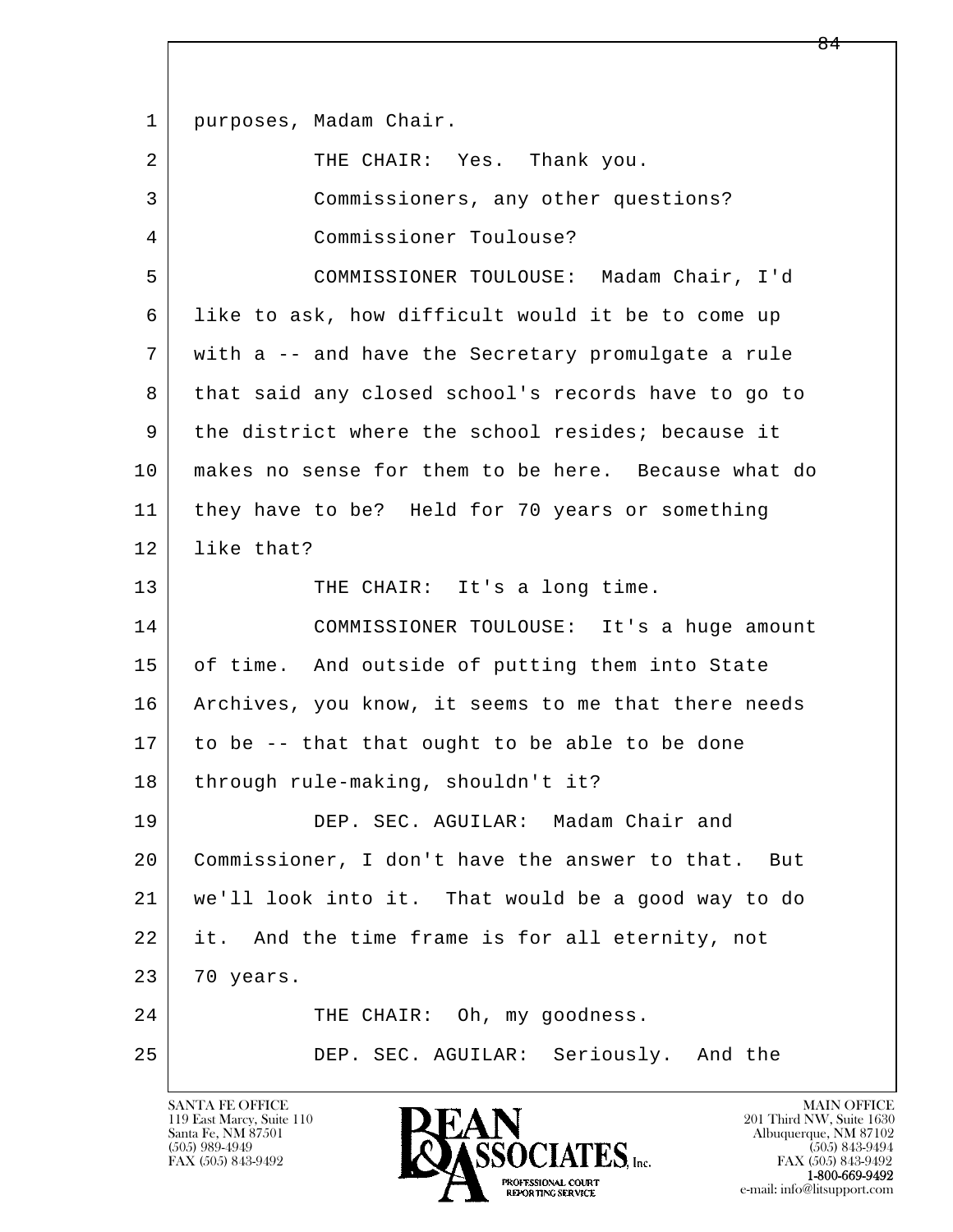| $\mathbf{1}$ | problem is -- and the problem with us having them is |
|--------------|------------------------------------------------------|
| 2            | if we were to store them in archives, the process of |
| 3            | sending someone over there, opening up the box,      |
| 4            | removing the document, and then recertifying the     |
| 5            | remainder of the contents gets -- gets cumbersome.   |
| 6            | And so -- but we'll look into that. And              |
| 7            | I'll ask the Director to report back next time, once |
| 8            | we look into that piece.                             |
| 9            | THE CHAIR: Commissioner Johnston?                    |
| 10           | COMMISSIONER JOHNSTON: Thank you,                    |
| 11           | Madam Chair. Just a brief observation.               |
| 12           | Director Craig, you said that you were               |
| 13           | working with the budget so that in the line item     |
| 14           | areas, that now, the salaries of the head            |
| 15           | administrators would have to show within the context |
| 16           | of the one line item; is that correct?               |
| 17           | MR. DAVID CRAIG: Madam Chair and                     |
| 18           | Commissioner Johnston, that's correct. That's going  |
| 19           | to be knew for FY '18. And I'm going to have a       |
| 20           | bunch of problems, probably, trying to get people to |
| 21           | conform to that. Because whenever we change a        |
| 22           | process -- and I'm just as big of a creature of      |
| 23           | habit as any business officer, I guarantee you.      |
| 24           | The operating budget process is almost a             |
| 25           | yearly calendar. And when you start throwing new     |

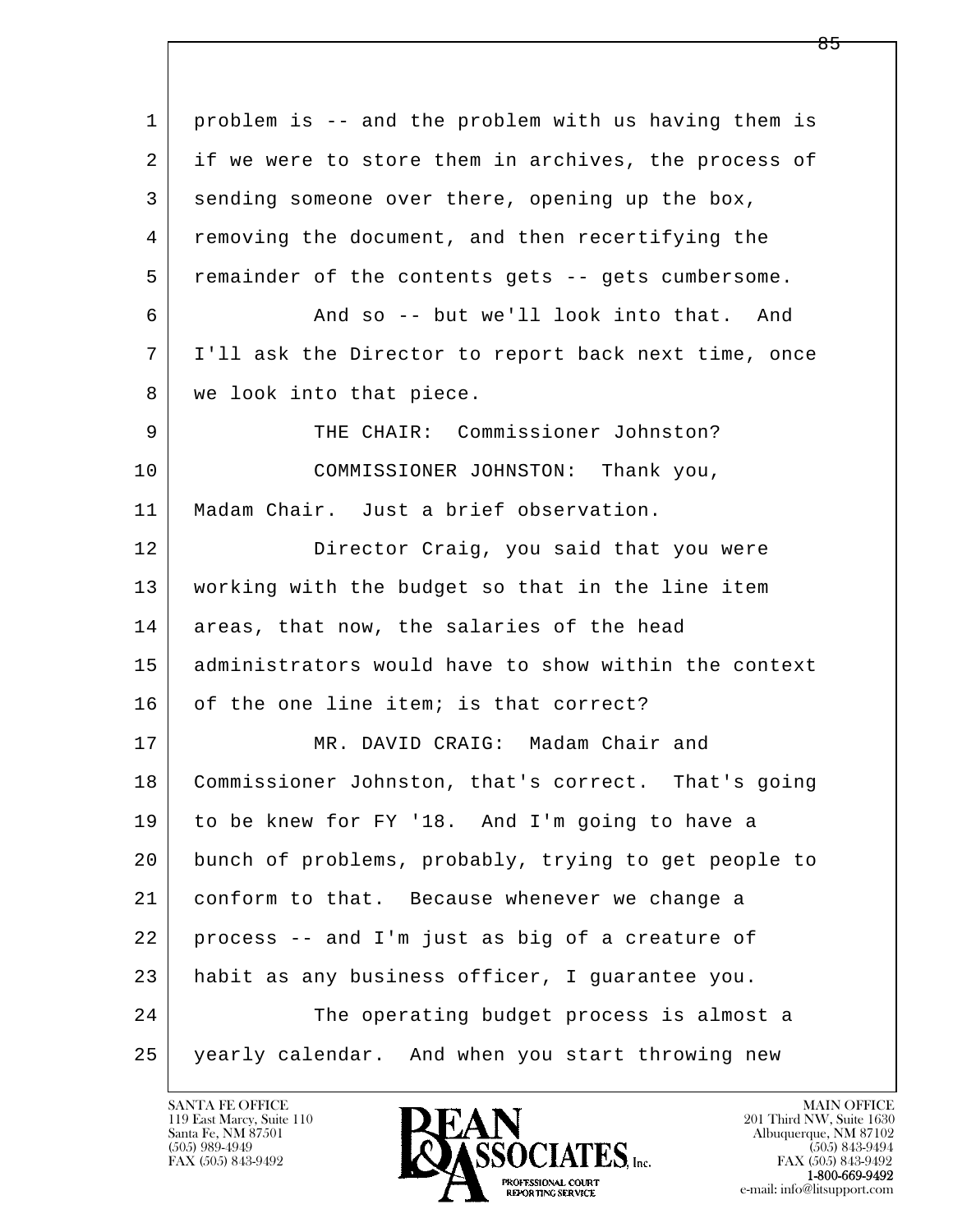| $\mathbf 1$ | things in there, people start getting a little bit  |
|-------------|-----------------------------------------------------|
| 2           | weary.                                              |
| 3           | So I'm getting in front of it now to                |
| 4           | communicate, "Yes, we're going to require you to    |
| 5           | budget, and I can provide you with a line item      |
| 6           | budget, if you would like it; but it's pretty       |
| 7           | detail-oriented."                                   |
| 8           | We do that on the superintendent side,              |
| 9           | too. There's never been a requirement, because      |
| 10          | frankly, we've never needed one. Superintendent has |
| 11          | always been budgeted in the Superintendent line     |
| 12          | item. We're going to require head administrators to |
| 13          | budget in that line item, too.                      |
| 14          | COMMISSIONER JOHNSTON: And I would thank            |
| 15          | That is long overdue. I appreciate that.<br>you.    |
| 16          | DEP. SEC. AGUILAR: Just a context, why is           |
| 17          | that important?                                     |
| 18          | We've received requests for the                     |
| 19          | Legislature, for example. "We would like to see the |
| 20          | salary of all head administrators."                 |
| 21          | And we can't go and push a button and it            |
| 22          | all comes out. We've got to have staff go and look, |
| 23          | because some of them are coded as principals; some  |
| 24          | of them are coded as superintendents; some of them  |
| 25          | are coded as something else. So it becomes a hand   |

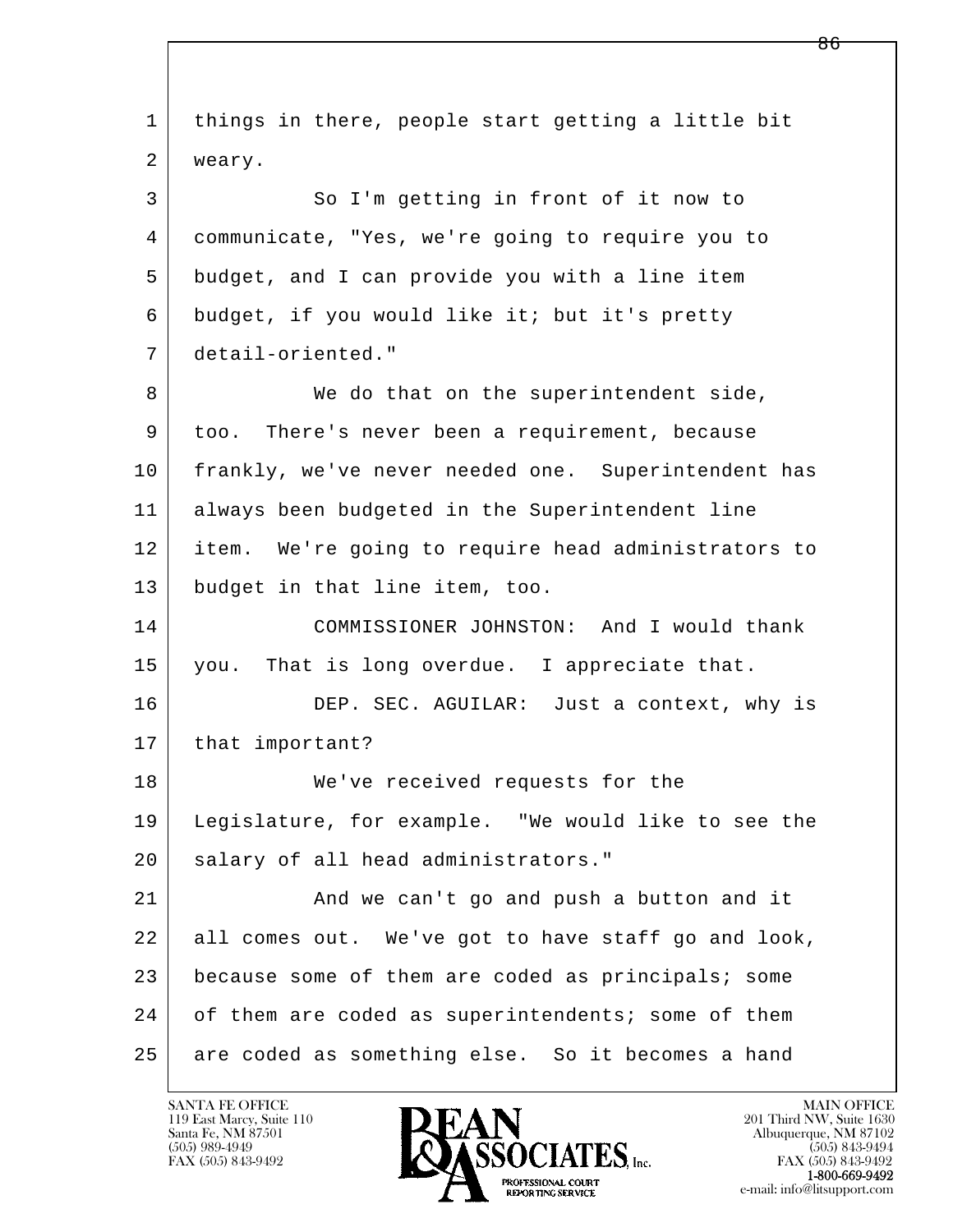| $\mathbf{1}$ | process. It's just -- it's an efficiency -- it's an  |
|--------------|------------------------------------------------------|
| 2            | efficiency measure.                                  |
| 3            | THE CHAIR: And I appreciate that; because            |
| 4            | I know I've been -- I've received questions from     |
| 5            | some GCs, when they're looking at trying to          |
| 6            | establish a -- a salary for a head administrator.    |
| 7            | "Where can I go to even see what other head          |
| 8            | administrators" -- so it might help with other       |
| 9            | charters in trying to figure out where -- how much   |
| 10           | they should place a particular administrator in a    |
| 11           | salary.                                              |
| 12           | DEP. SEC. AGUILAR: And, Madam Chair,                 |
| 13           | salary. I'm going to give David just a little more   |
| 14           | work that he didn't expect coming in. One of the     |
| 15           | things we do publish in the Stat Book that he        |
| 16           | mentioned are the salaries of all superintendents in |
| 17           | the state. This would then give us the opportunity   |
| 18           | very quickly to publish the salaries of all head     |
| 19           | administrators, as well, in the Stat Books.<br>This  |
| 20           | gives us -- that way, it's just a query. We print    |
| 21           | it out, and we get it published in there; so         |
| 22           | THE CHAIR: Thank you.<br>I appreciate that.          |
| 23           | COMMISSIONER JOHNSTON: Do those salaries             |
| 24           | that exist include stipends that these               |
| 25           | administrators receive?                              |

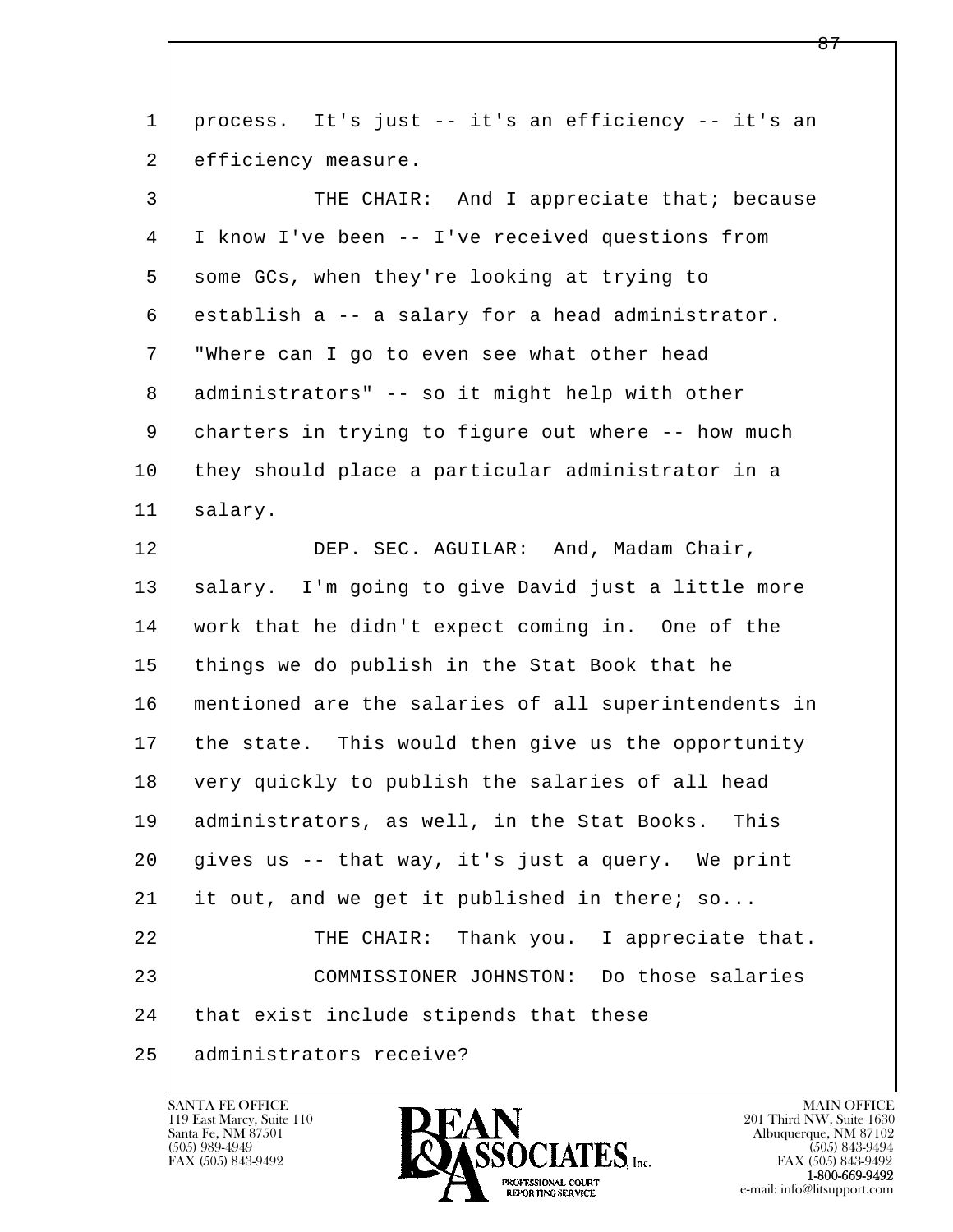l  $\overline{\phantom{a}}$ 1 DEP. SEC. AGUILAR: Madam Chair and 2 | Commissioner, no, they're the base salaries. 3 COMMISSIONER JOHNSTON: Thank you. 4 Transparency is important to me in that area, 5 because it's just important to me. So I appreciate 6 you working at that. 7 THE CHAIR: Commissioner Caballero? 8 COMMISSIONER CABALLERO: Thank you. There 9 was a mention in Page 4, Misconceptions of Financial 10 | Report Review Process, at what you do not tell 11 schools to do: How to spend their money, how to 12 hire and fire, and so forth. 13 My experience, from being in school 14 boards, is that budget -- breakdown budget 15 expenditure are policy-latent; they're policy 16 directions on the expenditure of budget. 17 So how would a school ensure that they're 18 | conforming to budget and continue to have their 19 flexibility? Because, obviously, there are ways 20 that they don't conform budget-wise, and you have to 21 step in. 22 But how do they manage to have the 23 flexibility that they want, but have to conform with 24 budget? 25 MR. DAVID CRAIG: Madam Chair and

119 East Marcy, Suite 110<br>Santa Fe, NM 87501

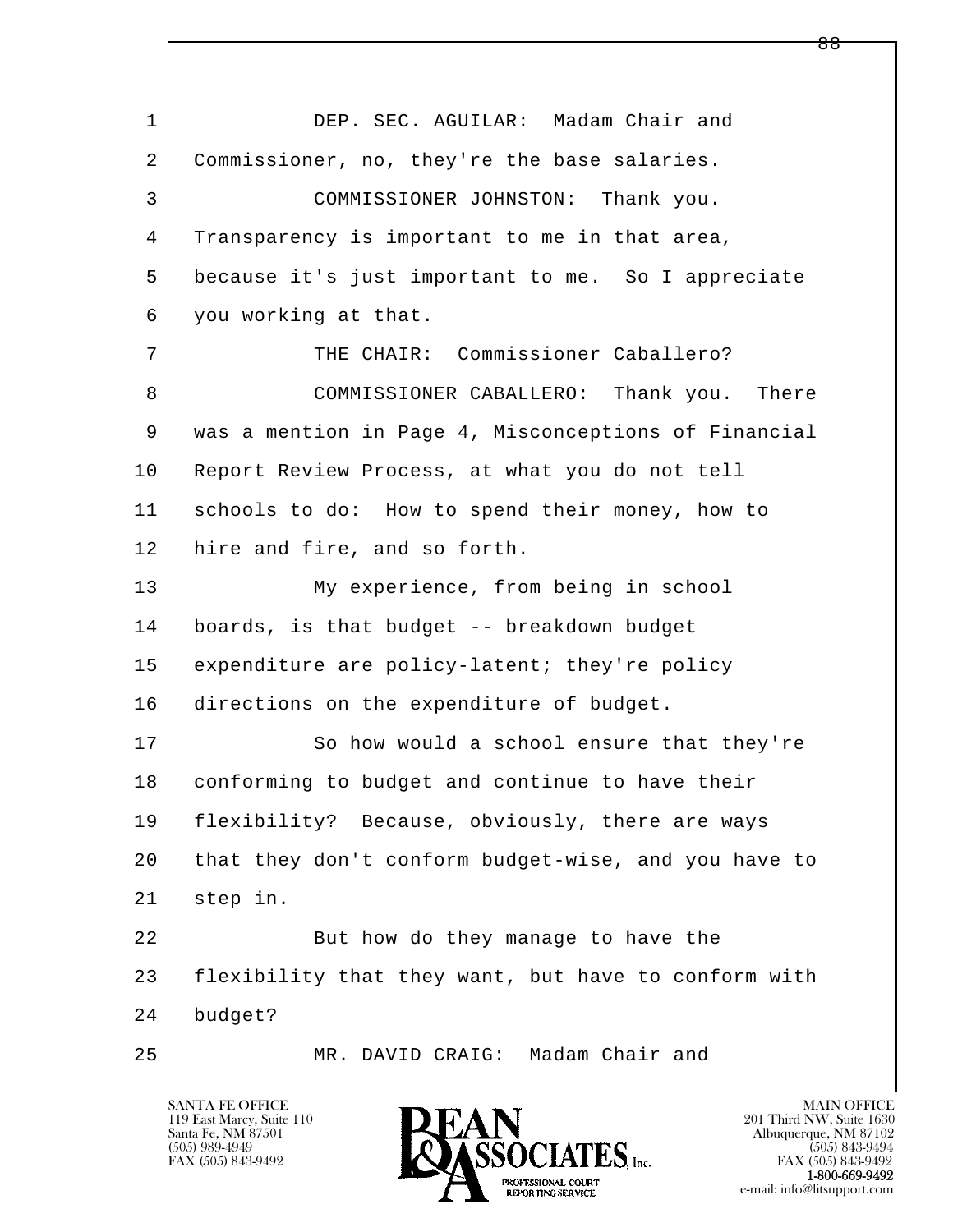l  $\overline{\phantom{a}}$ 1 Commissioner Caballero, that's an excellent 2 question. Thank you for that. 3 Because I was trying to keep this pretty 4 high-level. And, you know, my predilection is to 5 get very detail-oriented very quickly. And 6 consistently, was trying to say here is that what we 7 won't do is tell you what type of teacher you have 8 to hire or what type of ancillary service you have 9 to provide, or what instructional program or 10 instructional materials you have to do. 11 What we will do is go and take a look at 12 all of your fund codes and all of your function 13 codes and match that against federal grant criteria, 14 | statutes in law, administrative rule. 15 So if someone at a charter school is very 16 interested in what the budget requirements are, 17 there's three places I would point them. One is to 18 State statute, the Public School Finance Act. The 19 second is to the Section 6 of the Administrative 20 Code that has to do with elementary and secondary 21 education; it's particularly the budget and finances 22 of that. 23 all of these outline the legal 24 requirements of what is required to produce to my 25 bureau. And, Commissioner Caballero, I'll be happy

119 East Marcy, Suite 110<br>Santa Fe, NM 87501



FAX (505) 843-9492<br>**1-800-669-9492**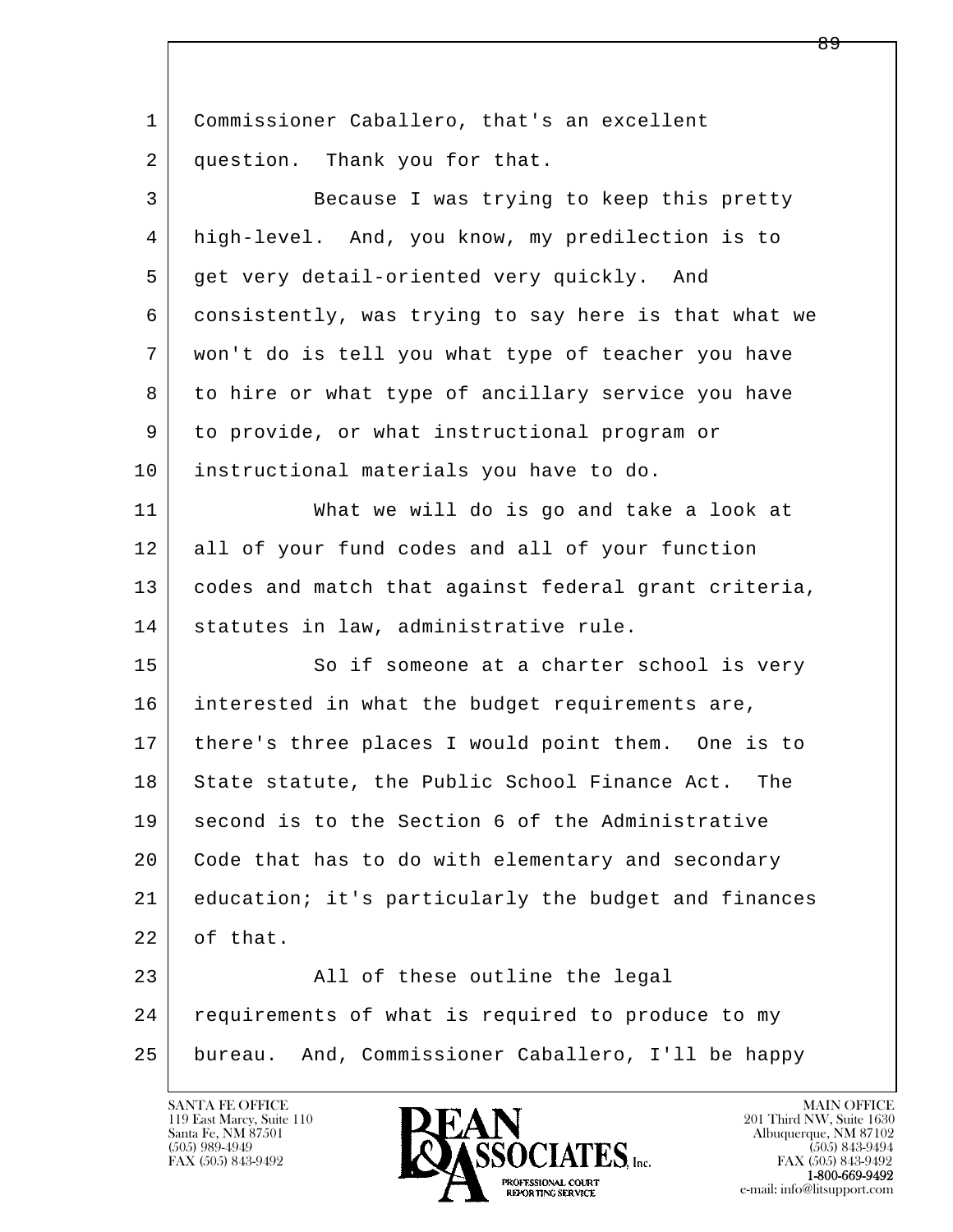l  $\overline{\phantom{a}}$ 1 to write this down for you to get you this. 2 And the other is -- I'll send you a 3 link -- is the Public School Budget and Accounting 4 Manual. That outlines all the requirements that we 5 expect from a business manager when they develop an 6 operating budget. 7 It's quite extensive. If I were to bring 8 it down here, it would be about this big, 9 Commissioner Caballero (indicates). It's a lot. 10 | And it's something we expect to have a professional 11 capacity to do. That's why we license business 12 officials. 13 And there's a licensure process by which 14 you have to prove that you have an understanding of 15 Generally Accepted Accounting Principles, as well as 16 understanding of operating budgets, particularly as 17 | they apply to education finances, okay? 18 It is -- it is by no means as easy as, you 19 know, "I can just conform to some basic set of 20 principles." 21 The list of requirements, to your point, 22 are very extensive, okay, and require extensive 23 knowledge to be able to understand. 24 COMMISSIONER CABALLERO: Thank you. 25 THE CHAIR: Thank you. I guess a concern

119 East Marcy, Suite 110<br>Santa Fe, NM 87501



ዓ A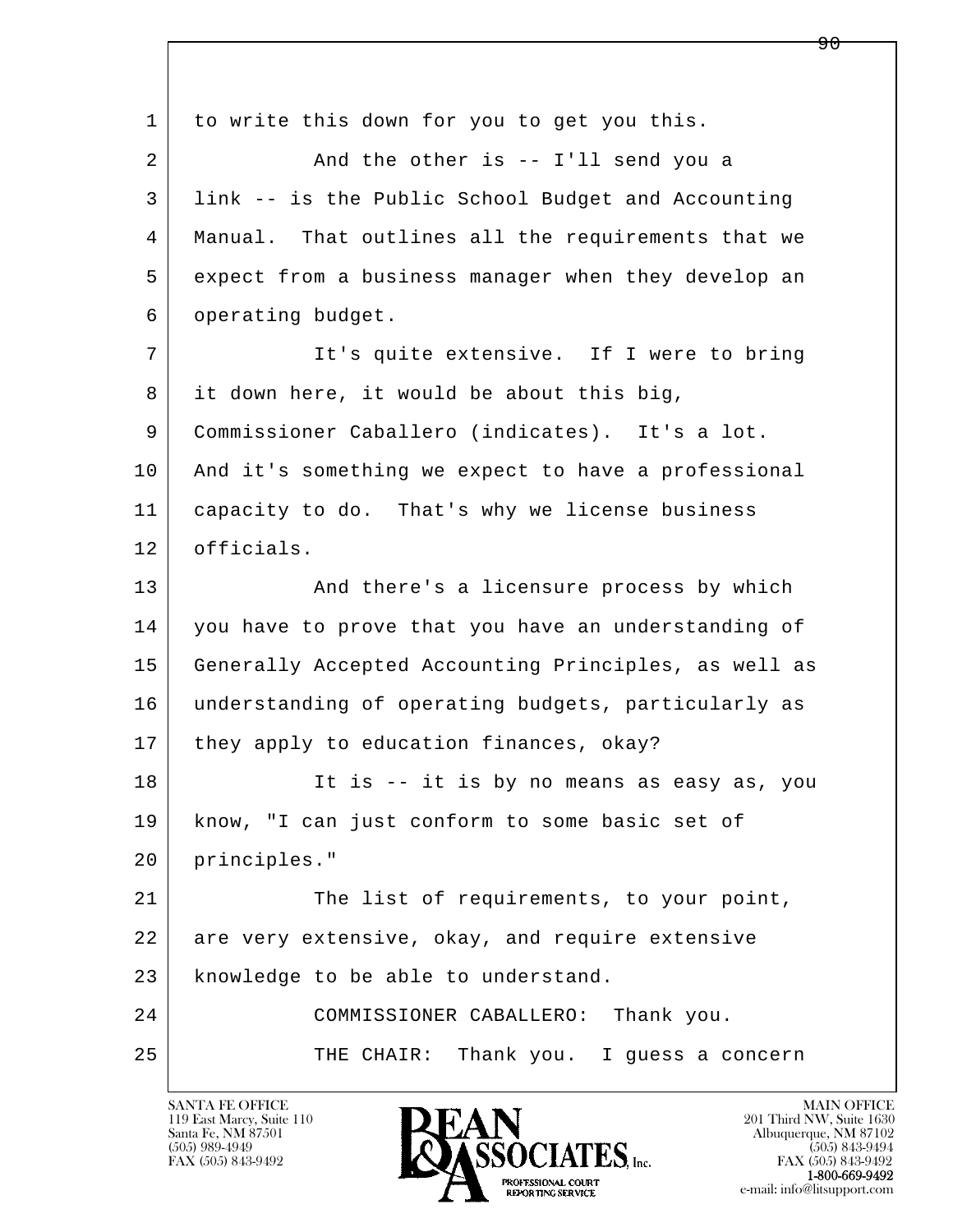l  $\overline{\phantom{a}}$ 1 | that many of us have is without actually 2 micromanaging things and not putting a burden on 3 your departments to have to report out, our concern 4 is how do we find out in a timely fashion, and what 5 we need to know, that a school is not -- the path is 6 not going to mesh at the end of the year, so that we 7 get a better handle on what needs to -- what needs 8 to be addressed and can be addressed in a more 9 timely fashion, perhaps by a little push from us, 10 you know, which may help. 11 DEP. SEC. AGUILAR: Right. So, 12 Madam Chair, so -- actually, that's a good -- thank 13 you for that. That's actually a good question. 14 I get a report from Mr. Craig; not every 15 week, but as -- as needed. But issues that are 16 | raised -- and they can be what might even appear to 17 be a pretty benign issue. 18 But issues are raised to me on probably a 19 weekly basis, that the analyst was talking with this 20 person, or the analyst noted, or the analyst was 21 looking at cash reports, or the analyst saw a budget 22 | adjustment come in that's a little odd. 23 We have those conversations all the time. 24 And then we determine if there are schools on that 25 list that are -- that should be put on a watch. We

119 East Marcy, Suite 110<br>Santa Fe, NM 87501

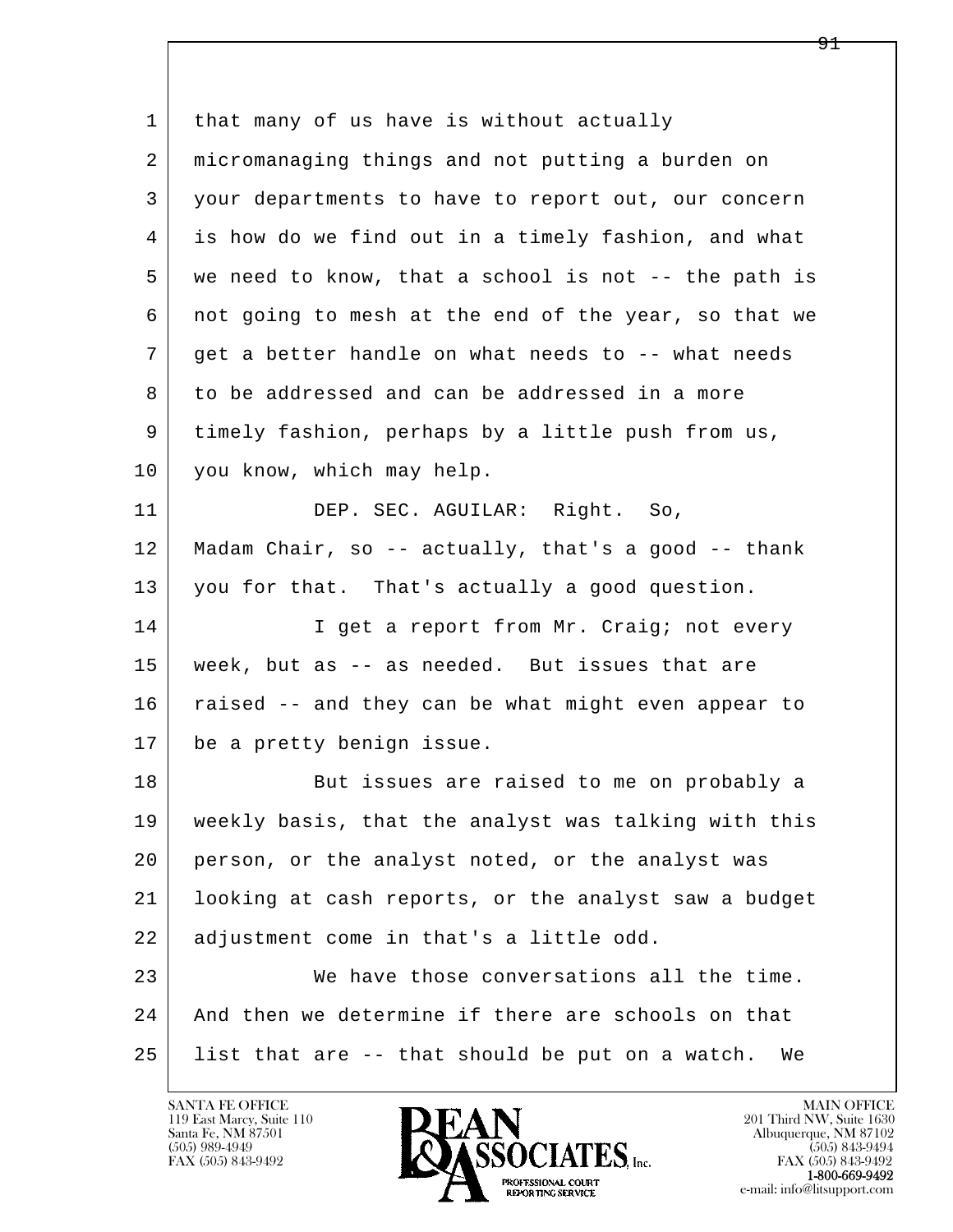| 1  | call it a "watch." It's not a formal list. It's      |
|----|------------------------------------------------------|
| 2  | not a big red paper on the wall.                     |
| 3  | But -- and then the analyst -- as                    |
| 4  | Mr. Craig mentioned earlier, we can put them on      |
| 5  | monthly reporting. We can work, in some cases --     |
| 6  | and this goes -- this is a little contrary to what   |
| 7  | David said. We can't really force them to do         |
| 8  | things.                                              |
| 9  | The one thing that we do and will force a            |
| 10 | district or charter school to do is to hire a        |
| 11 | different -- a different contract business manager,  |
| 12 | if we don't feel that -- that their current business |
| 13 | manager is being able to attend to the -- to the     |
| 14 | budgets.                                             |
| 15 | And so -- and they could probably say no,            |
| 16 | absent us taking over their Board of Finance. But    |
| 17 | no one's done it yet. Because if I have to call      |
| 18 | them about it, there's a problem -- I mean, it's a   |
| 19 | serious problem. And so -- and I don't -- I really   |
| 20 | take -- it's a serious responsibility that I take.   |
| 21 | And so -- and then we notify Katie.                  |
| 22 | Katie, also, as her staff goes out, might say, "We   |
| 23 | saw this. Do you think it's important? Or is it      |
| 24 | kind of something we just don't need to worry        |
| 25 | about?"                                              |

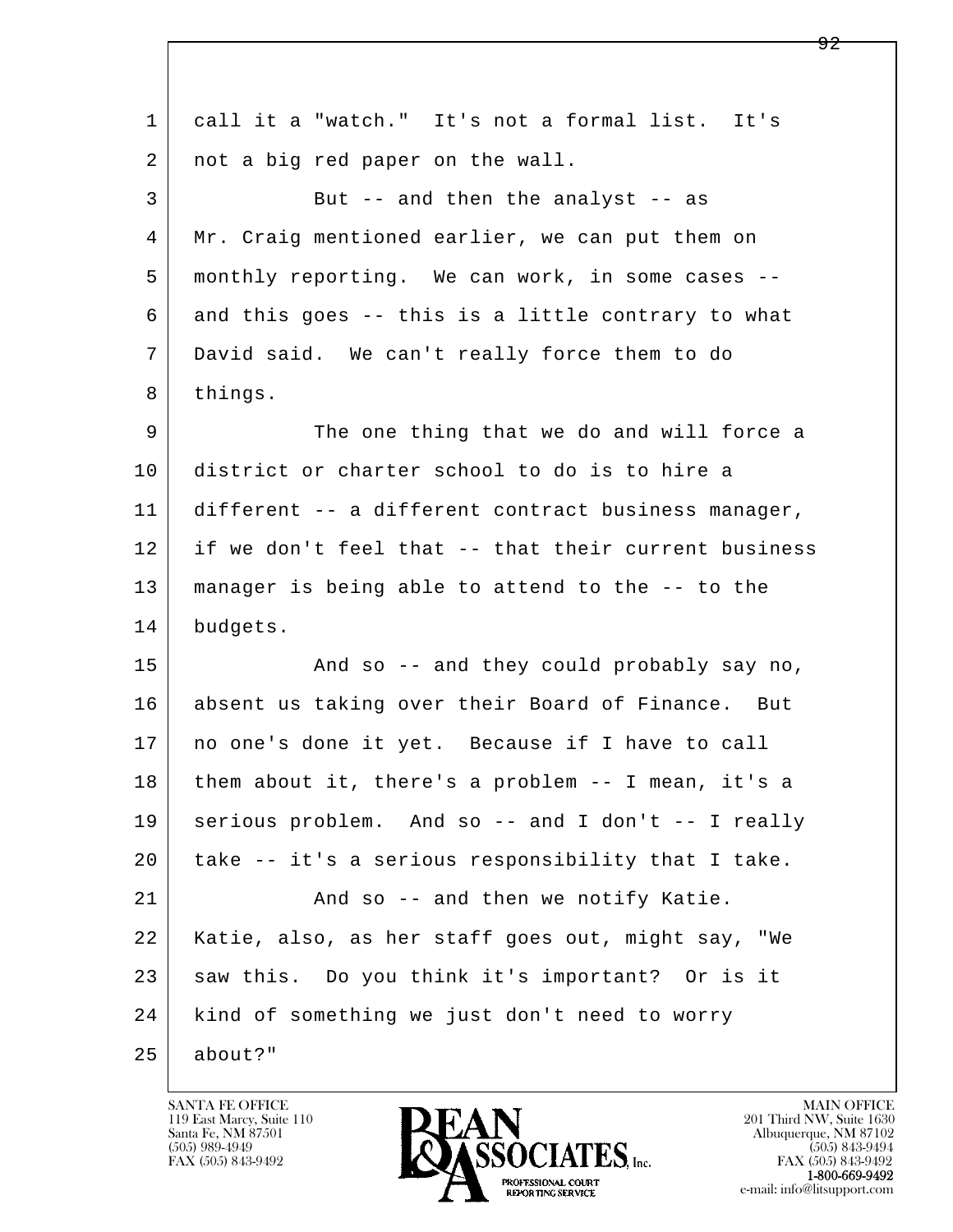| $\mathbf{1}$ | David's staff can take a look at it really           |
|--------------|------------------------------------------------------|
| 2            | quickly and say, "No, I think we're okay with that." |
| 3            | Or, "Huh, we hadn't noticed that." That goes to      |
| 4            | looking at their budget, looking at the cash         |
| 5            | reports, looking at their audit, looking at the site |
| 6            | visits from the CSD staff, sort of a broad-based,    |
| 7            | are there indicators there that are problematic or   |
| 8            | not? And so -- and then how do we move forward on    |
| 9            | that?                                                |
| 10           | THE CHAIR: So I guess I still have that              |
| 11           | question in terms of what can we ask in terms of a   |
| 12           | report out to us so that we can get -- without       |
| 13           | overburdening your departments in terms of requests, |
| 14           | so that we can see and hopefully help address those  |
| 15           | concerns before we get to an end of a year, and      |
| 16           | you're now coming to us because we need to look at   |
| 17           | possibly revoking.                                   |
| 18           | DEP. SEC. AGUILAR: That's a fair                     |
| 19           | question. And I don't want to answer it just off     |
| 20           | the top of my head, because I may give you an overly |
| 21           | broad idea, or something that's so specific that     |
| 22           | it's not going to be attainable. So let us work on   |
| 23           | that. And we'll work with the Director to get on     |
| 24           | your next work session.                              |
| 25           | THE CHAIR:<br>Okay.                                  |

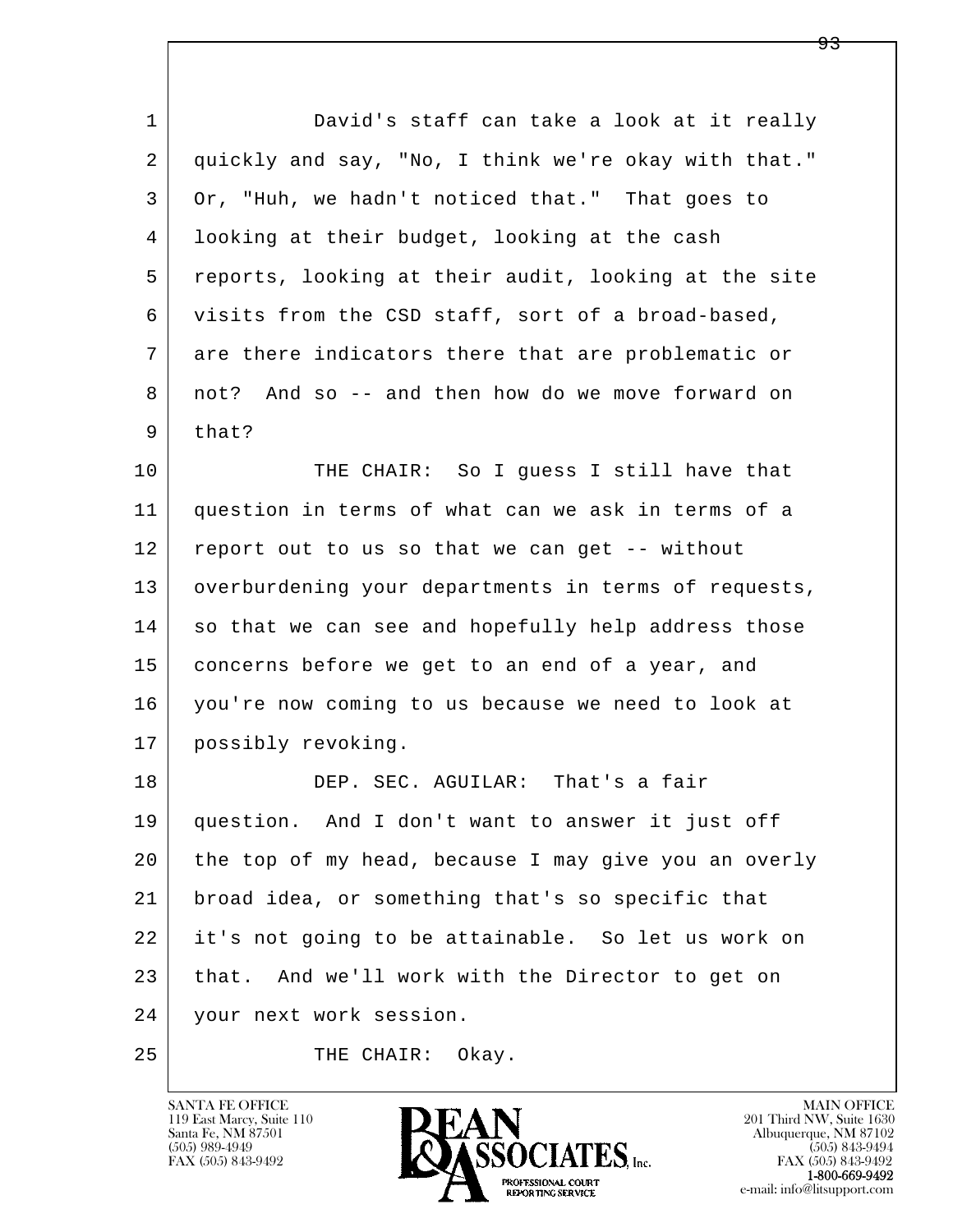l  $\overline{\phantom{a}}$  1 DEP. SEC. AGUILAR: And I think it's going 2 to take some time sitting around the table and 3 talking about it. And then we can come up with what 4 that might look like. 5 THE CHAIR: All right. Thank you. I 6 appreciate it. 7 Commissioner Toulouse? 8 COMMISSIONER TOULOUSE: Madam Chair, I 9 know we're taking up time. What hit me, how many 10 schools do you have on monthly reporting at any one 11 time? And how long does it take to come off? 12 Because that might be a point at which we would want 13 to know if you've put somebody on, so they could 14 also go on our list of Schools of Concern; because I 15 | know that gets attention pretty quickly if our 16 agenda comes out and the school name -- as a School 17 of Concern. You know, people pay attention. 18 | So I'm just curious as to how many at any 19 one time and how long? 20 MR. DAVID CRAIG: Madam Chair and 21 Commissioner Toulouse, currently, I believe we have  $22$  about  $-$  I would say  $-$  I would have to look at my 23 report. So what I can do is generate a report that 24 | shows me exactly who's on of school districts. But 25 I would say we have about, including school

119 East Marcy, Suite 110<br>Santa Fe, NM 87501

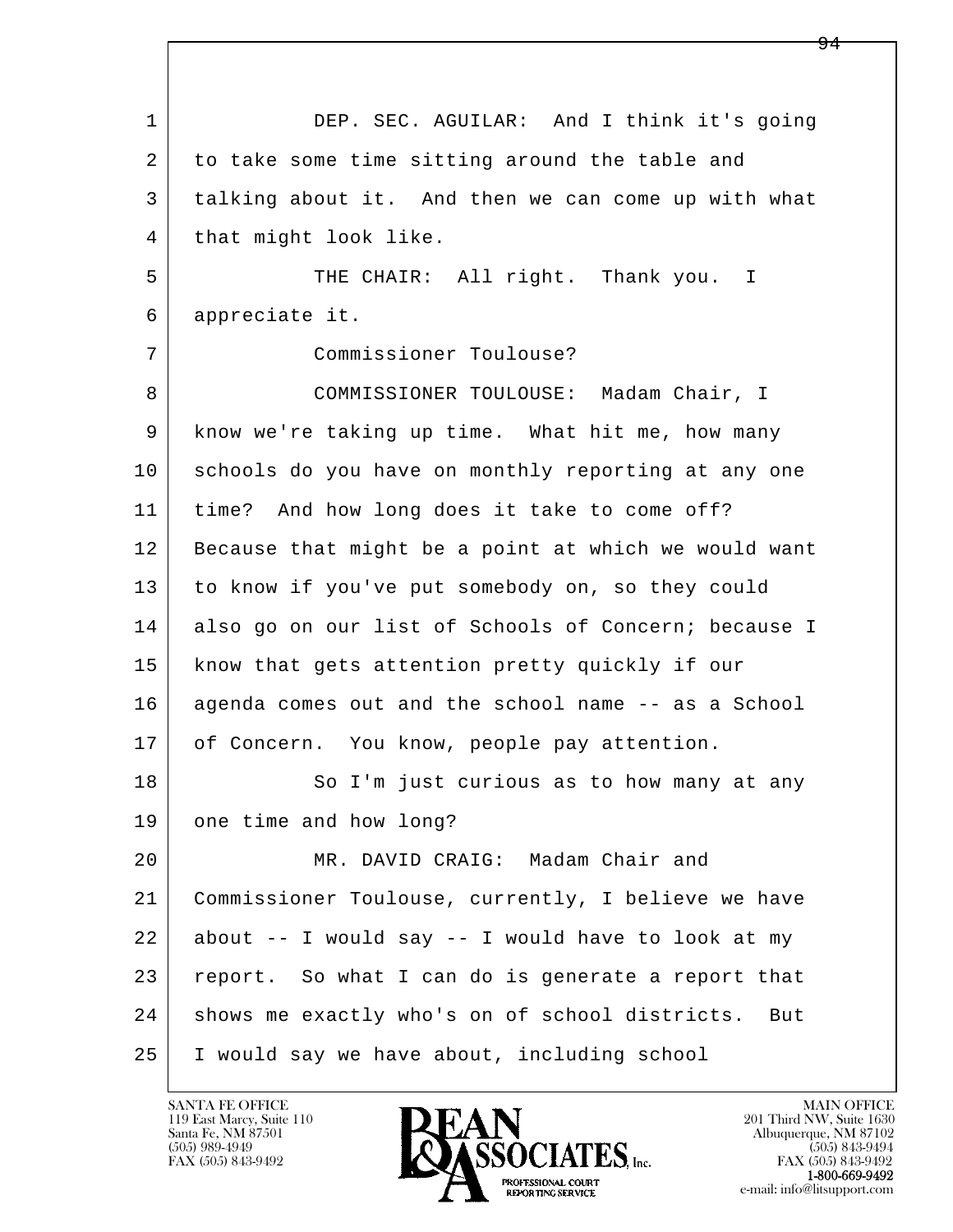| 1  | districts, anywhere from 10 to 20 school districts   |
|----|------------------------------------------------------|
| 2  | and charter schools on monthly reporting.            |
| 3  | It's a lever that I don't pull as much as            |
| 4  | I probably -- I could pull it more often if I needed |
| 5  | to. Again, I kind of use it the same way that the    |
| 6  | Deputy Secretary uses the Board of Finance           |
| 7  | suspension, which is, you know, you're going to get  |
| 8  | on monthly if we don't start getting compliance and  |
| 9  | responsiveness.                                      |
| 10 | So it's not the best measure; but it is a            |
| 11 | measure of people we're concerned about. What I      |
| 12 | will caution you with is the second part of your     |
| 13 | question. How long are they on monthly? Until they   |
| 14 | can get it right.                                    |
| 15 | I've had some school districts that have             |
| 16 | been on monthly my entire tenure. And it's possible  |
| 17 | they may be there after I retire. I mean, if you     |
| 18 | can't get it straight -- and, well, at some point in |
| 19 | time, if you -- if you're on monthly for that long,  |
| 20 | we're going to talk about what you need to do to     |
| 21 | improve and put you on a Corrective Action Plan or   |
| 22 | something to escalate the situation.                 |
| 23 | So I should -- I'm being facetious a                 |
| 24 | little. But there are people that have been on       |
| 25 | there a while that do just the bear minimum to stay  |
|    |                                                      |

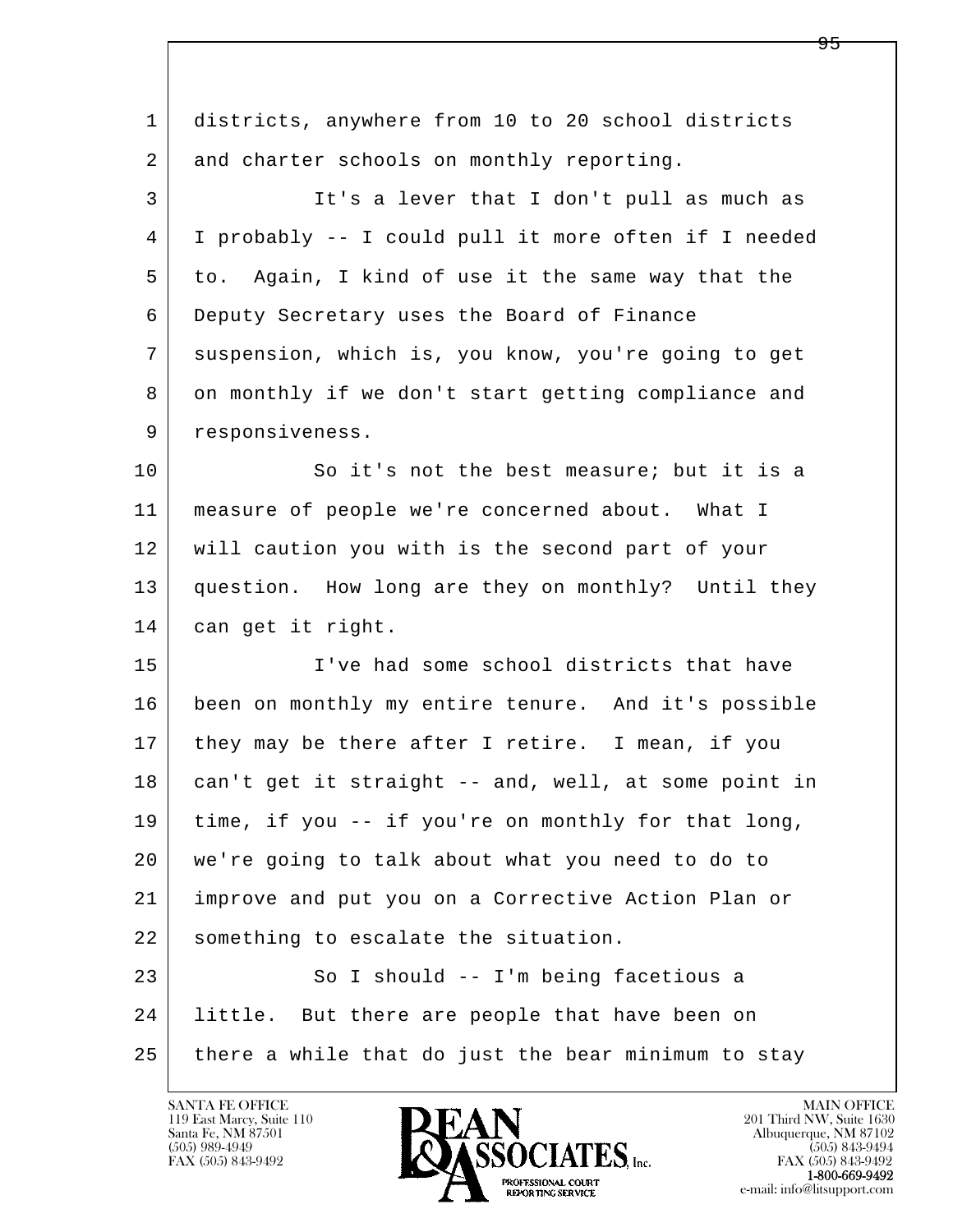l  $\overline{\phantom{a}}$  1 out of trouble with me, but not enough to get off of 2 monthly. And we have to push those people sometimes 3 to get them to do it. 4 But I would be very hesitant to kind of  $5$  set time lines by which, "Oh, well, you could..." 6 it's sort of like a Board of Finance suspension. 7 Until I get it right, we're not going to give it 8 back. I'm sorry. 9 COMMISSIONER TOULOUSE: I was just curious 10 with the idea of get people to get off it more 11 quickly or not. I mean, to me, it sounds like a lot 12 of what you're doing is what you do when you're a 13 supervisor, and you have an employee that's barely 14 making it. And you write them up and they give them 15 | a six-month correction plan. And they get back up 16 to just bear minimum at six months, and they 17 maintain it just long enough to get off that plan, 18 and then they drop right back down, and then you 19 have to start again. 20 So I just wondered. Those are the ones we 21 need to look at, too. 22 MR. DAVID CRAIG: That helps. 23 Madam Chair, and, Commissioner Toulouse, 24 what a great analogy. But, yeah, I would like to be 25 part of the discussion to come in and we'll have you

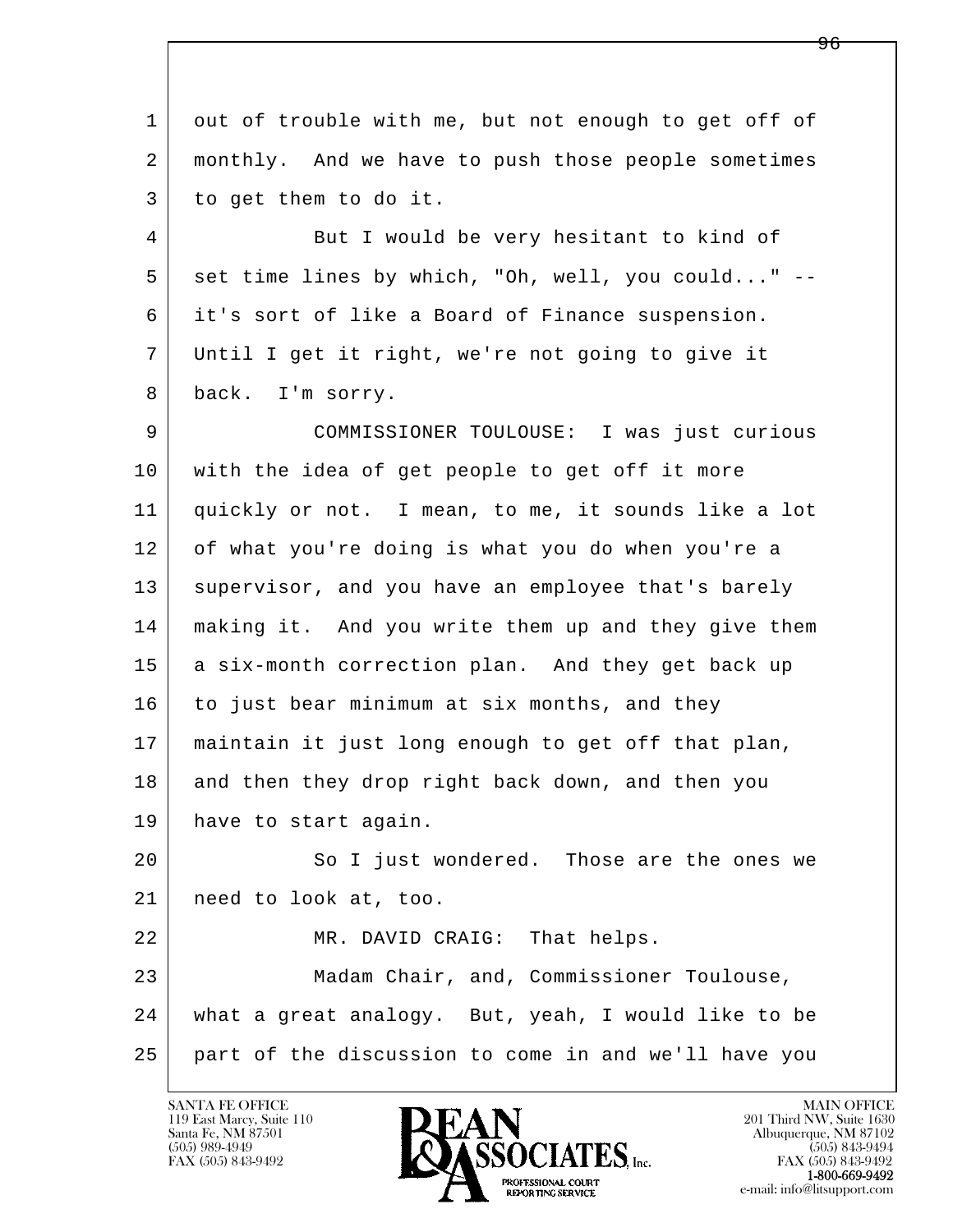l  $\overline{\phantom{a}}$  1 talk about that. I believe that can be a tool. I 2 don't think giving a list of monthlies would give 3 you the complete picture to the point of trying to 4 get multiple data sources to inform decision making. 5 Okay. I'll just leave it at that. 6 THE CHAIR: Commissioner Johnston? 7 COMMISSIONER JOHNSTON: Thank you, 8 Madam Chair. Perhaps it's because I'm so passionate 9 about finance. But I feel like the vehicle we have 10 in place right now, with Charter Schools Division, 11 of concerns that are brought to us, I have -- I have 12 been following any financials that have come out. 13 | And I appreciate what's happening now. 14 I think training, like we were talking 15 about, of our group would perhaps help us see those 16 more quickly. But we do have a mechanism now. And 17 I'm right, aren't I, Director? You give us that 18 information about budget, with our -- when there's a 19 | concern that comes up, just generally. 20 MS. POULOS: When I have the information, 21 I absolutely bring that and share it with the 22 Commission. 23 COMMISSIONER JOHNSTON: So I appreciate 24 it. But training, I think is -- thank you. 25 THE CHAIR: Commissioners, any other

119 East Marcy, Suite 110<br>Santa Fe, NM 87501



FAX (505) 843-9492<br>1-800-669-9492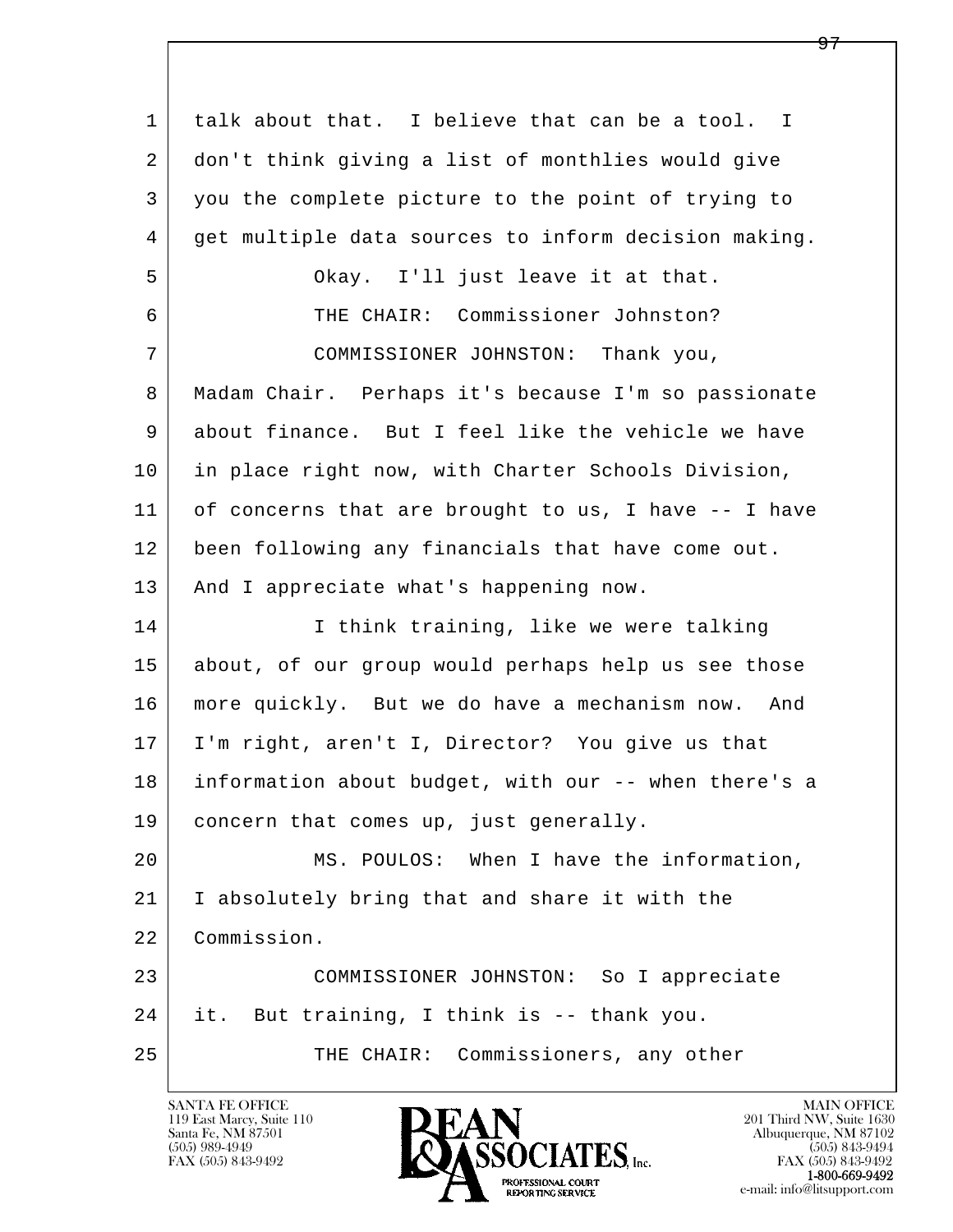l  $\overline{\phantom{a}}$  1 questions? Comments? Thank you so much for this 2 extended time. We appreciate the -- your 3 willingness to keep this conversation going forward, 4 and I look forward to further conversation about  $5$  this. 6 Thank you very much. 7 With that, Commissioners, if we could take 8 a 10-minute break? Thanks. 9 (Recess taken, 10:43 a.m. to 11:02 a.m.) 10 THE CHAIR: So I will call us back to 11 order. And we are now on Agenda Item No. 7, 12 Discussion and Possible Action, PED Recommendation 13 to Commence Revocation Proceedings Against 14 | La Promesa Early Learning Center. 15 So I will ask those from La Promesa who 16 wish to come down, please do so, and remind you to 17 | please identify yourself for the record. 18 | The Rand I will also remind, or let people know 19 in the audience, that Ms. McKee is here from the 20 Attorney General's Office. She is not a 21 Commissioner. She is not a voting member. And when 22 we are seen talking, we are not talking about a 23 vote. She is not influencing a vote. We are 24 | talking about Open Meetings Act and general 25 procedures.

119 East Marcy, Suite 110<br>Santa Fe, NM 87501



FAX (505) 843-9492<br>1-800-669-9492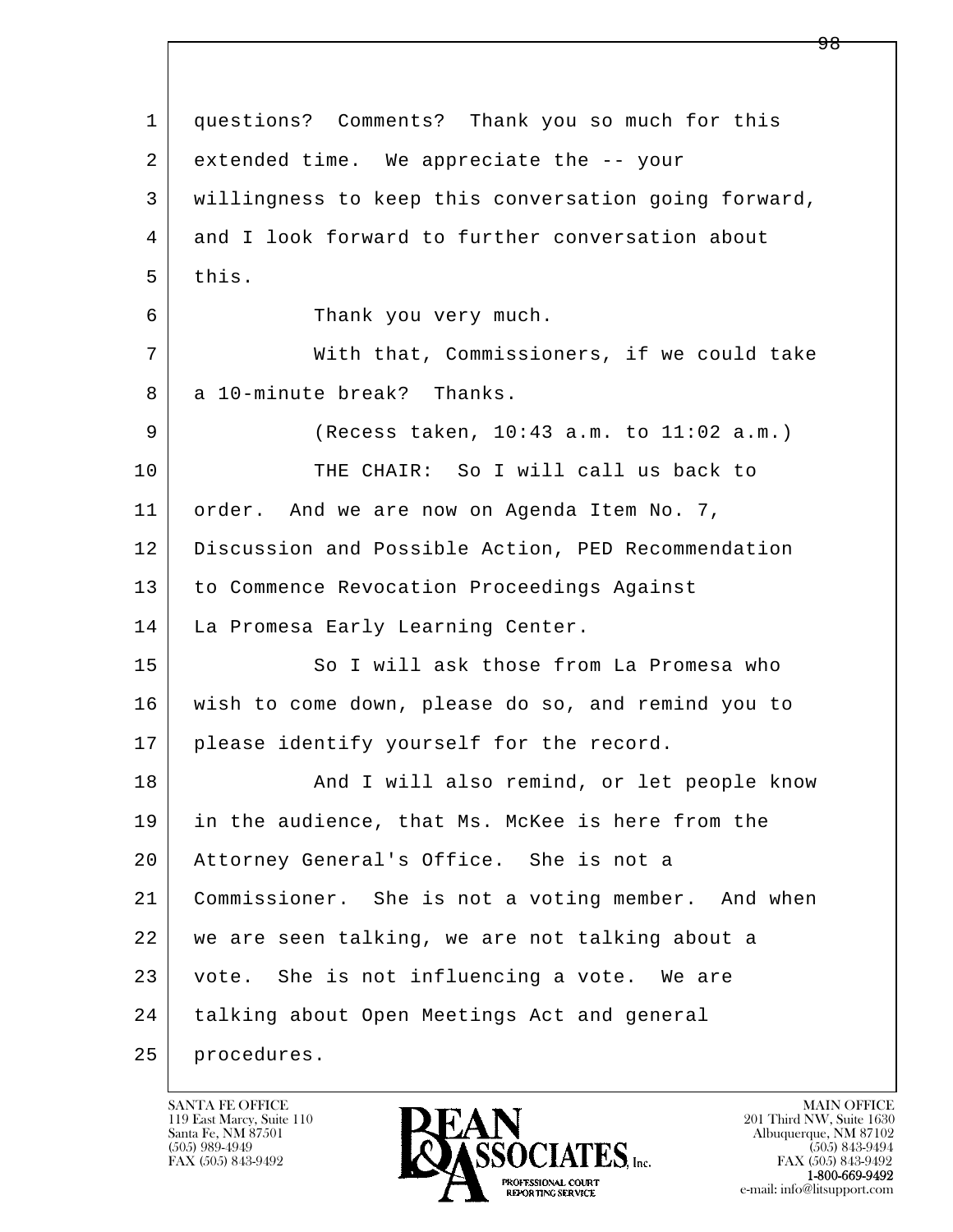l  $\overline{\phantom{a}}$ 1 Director? 2 (A discussion was held off the record 3 due to audio technical difficulties.) 4 THE CHAIR: Director? 5 | MS. POULOS: Madam Chairwoman, 6 Commissioners, today, the Public Education 7 Department is recommending that the Public Education 8 Commission commence revocation proceedings against 9 | La Promesa Early Learning Center. 10 As the Commission knows, the Board of 11 Finance of La Promesa Early Learning Center was 12 suspended back in August. And as you also know from 13 the materials that we've provided, both this month 14 and last month, NMSA 22-8B-39G, does indicate that 15 when a governing body of a State-chartered charter 16 school is suspended from acting as a Board of 17 Finance, the Department shall consider commencing 18 proceedings before the Commission to revoke the 19 charter of the State-chartered charter school in the 20 case of a State-chartered charter school that has 21 engaged in serious or repeated mismanagement, 22 improper recording or improper reporting of public 23 funds under its control. 24 The Fiscal Year 2016 audit was made public 25 on Wednesday, the 8th. In that audit, we learned



FAX (505) 843-9492<br>1-800-669-9492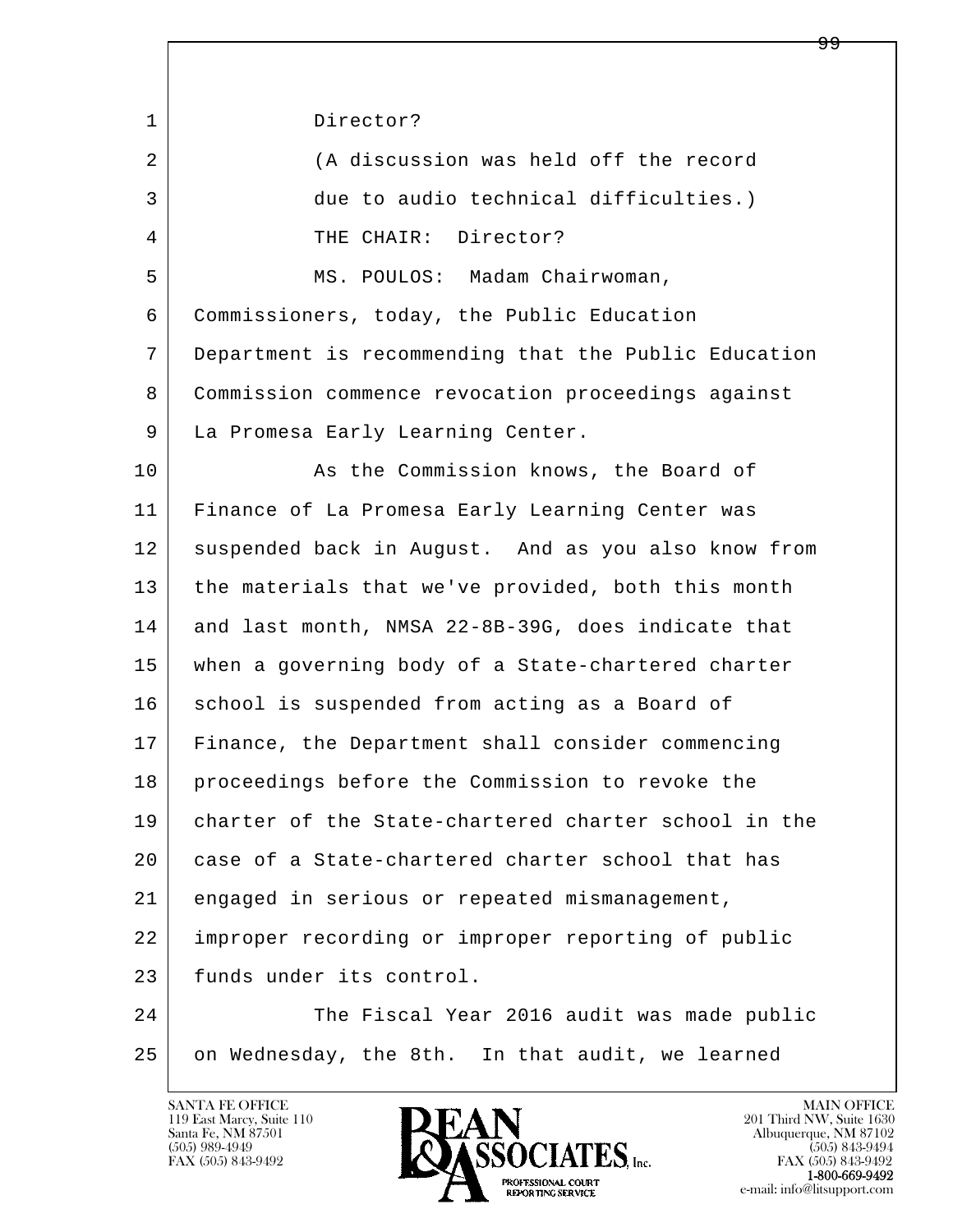l  $\overline{\phantom{a}}$  1 that the school has received a disclaimed audit. 2 While the school indicated it would take steps to 3 correct the 2015 audit findings, the school had 4 | multiple repeat findings, and the auditors noted 5 throughout that the school made no progress on 6 correcting prior year audit findings. 7 The school's audit findings included a 8 material weakness for the internal control 9 structure. The school's audit found two significant 10 deficiencies, including purchase orders and internal 11 control over cash disbursements. 12 The purchase order significant deficiency 13 is a multi-year repeat finding, which the auditor 14 noted, the school did not make any progress in 15 addressing. 16 In the school's Fiscal Year 2016 reporting 17 for the PEC for the financial performance framework, 18 the school noted that it had no invoices that were 19 pending for more than 90 days in the current year. 20 However, the audit did note a substantial number of 21 invoices that were past due and incurred substantial 22 late fees and fines. 23 The school's audit also found six issues 24 of non-compliance, including travel and per diem, 25 | chief procurement officer, budgetary conditions,

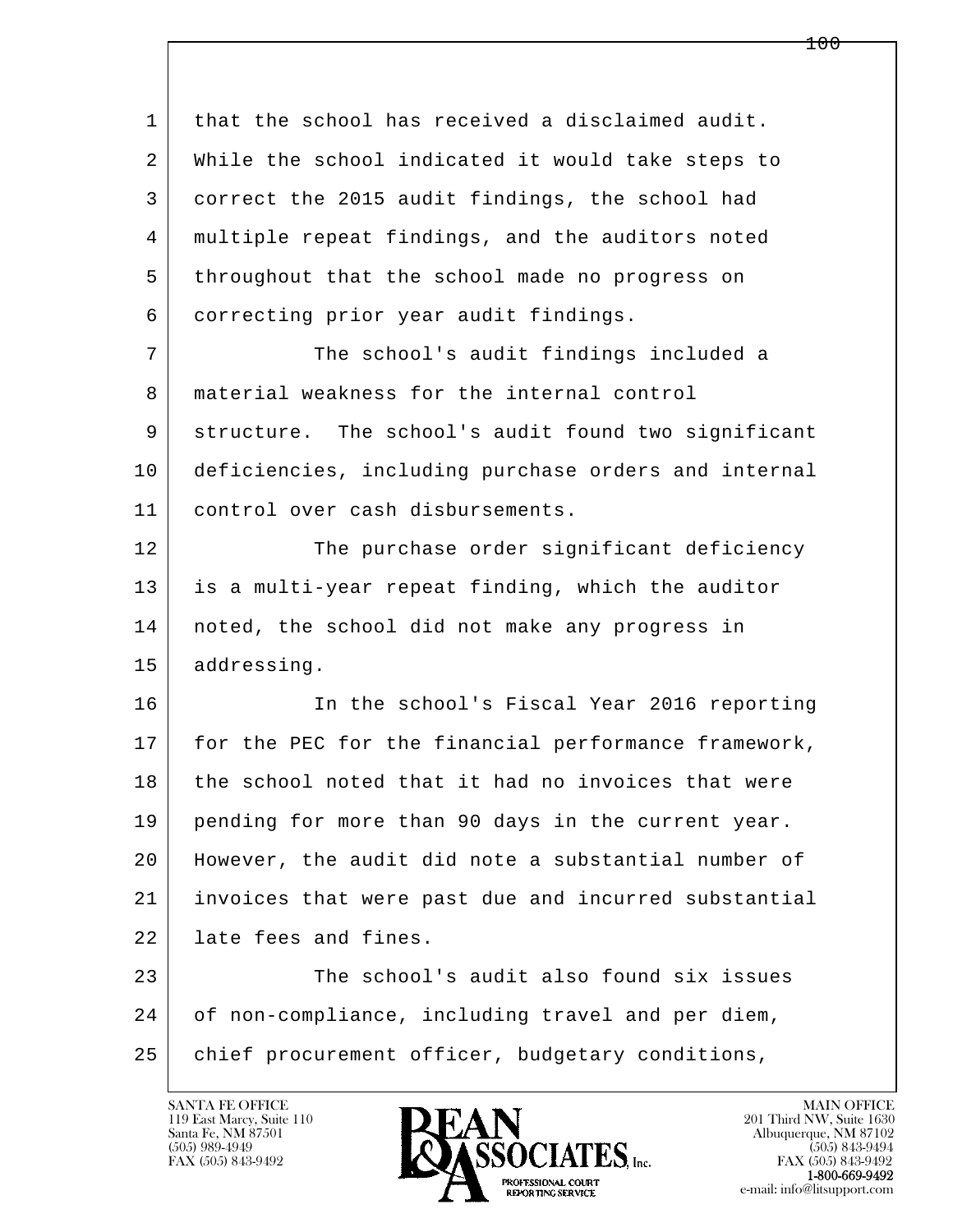| $\mathbf{1}$ | personnel files, cash management, and audit          |
|--------------|------------------------------------------------------|
| 2            | committee membership.                                |
| 3            | The travel and per diem is a multi-year              |
| 4            | repeat finding which the auditor noted the school    |
| 5            | has not implemented policies to resolve this finding |
| 6            | in the current year.                                 |
| 7            | The auditor also -- I'm sorry, I                     |
| 8            | apologize. In the school's Fiscal Year '16           |
| 9            | financial reporting to the PEC for the financial     |
| 10           | framework, the school noted that it had not exceeded |
| 11           | budgetary authority; however, in the audit, it was   |
| 12           | indicated that the school did exceed its budgetary   |
| 13           | authority.                                           |
| 14           | The issues identified in the audit appear            |
| 15           | to be significant and point to the inability of the  |
| 16           | school to manage themselves. PED believes there is   |
| 17           | adequate information to demonstrate that the school  |
| 18           | has failed to meet generally accepted standards of   |
| 19           | fiscal management and has violated provisions of law |
| 20           | from which the charter school was not specifically   |
| 21           | exempted.                                            |
| 22           | As a result, PED is making the                       |
|              |                                                      |
| 23           | recommendation today that the Commission schedule    |
| 24           | and hold a hearing to determine whether revocation   |

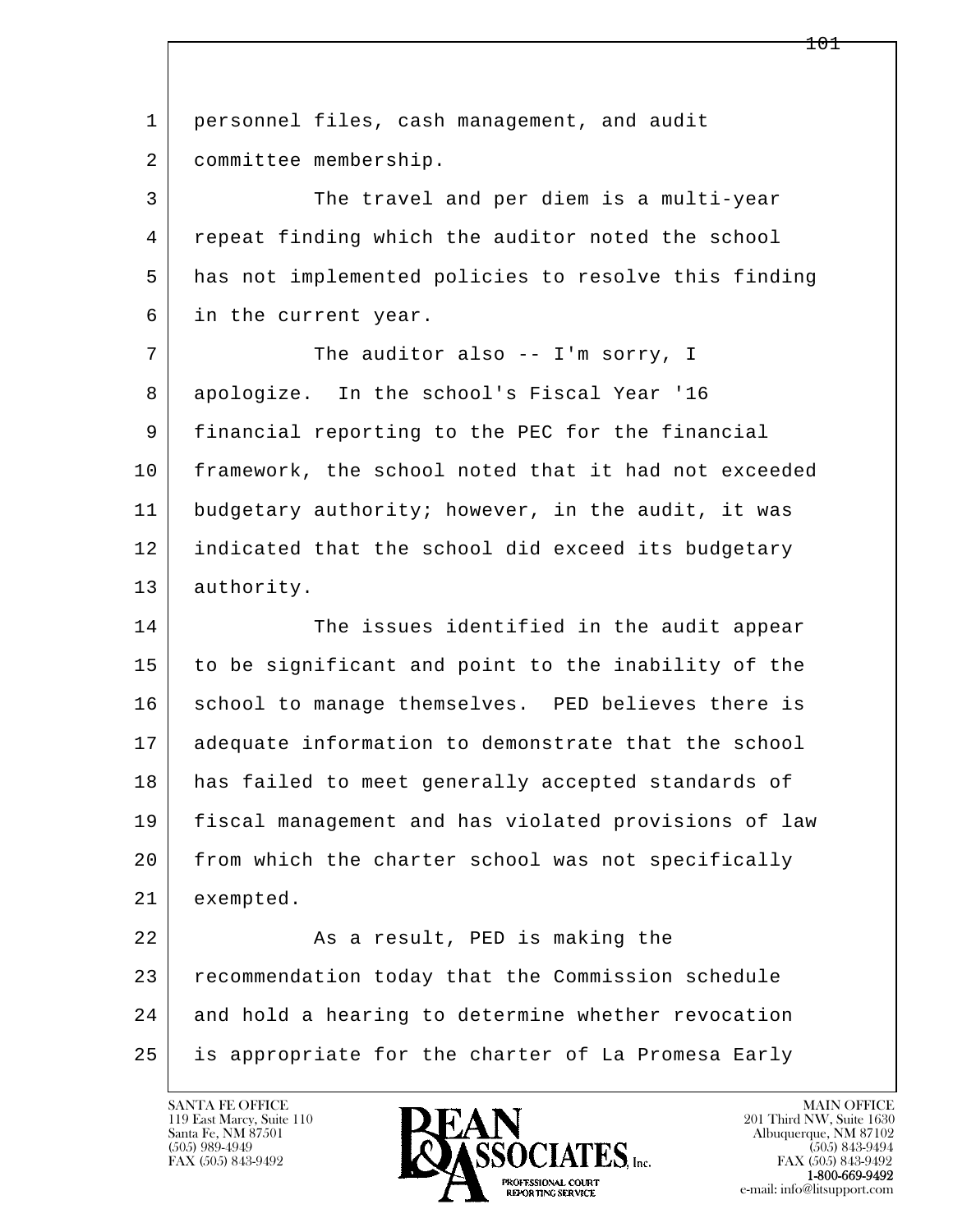1 Learning Center.

| $\overline{a}$ | THE CHAIR: Thank you. And before the                  |
|----------------|-------------------------------------------------------|
| 3              | school begins, I'll ask the Deputy Secretary, are     |
| 4              | you here to address some of these issues? And is      |
| 5              | there something that you would like to say now?       |
| 6              | DEP. SEC. AGUILAR: Madam Chair, it can be             |
| 7              | now or later at your convenience; but, yes, the       |
| 8              | answer is, "Yes."                                     |
| 9              | THE CHAIR: Commissioners, I'll ask.                   |
| 10             | Would you like to hear from the Deputy Secretary      |
| 11             | prior to the school, or --                            |
| 12             | COMMISSIONER ARMBRUSTER: I think after.               |
| 13             | COMMISSIONER CABALLERO: I would prefer                |
|                |                                                       |
| 14             | after.                                                |
| 15             | THE CHAIR: Okay. Thank you.                           |
| 16             | Good morning.                                         |
| 17             | MS. PATRICIA MATTHEWS: Good morning,                  |
| 18             | Madam Chair, members of the Commission. My name is    |
| 19             | Patricia Matthews of Matthews Fox, the law firm       |
| 20             | representing La Promesa.                              |
| 21             | MR. CHRIS JONES: Good morning,                        |
| 22             | Madam Chair, members of the Commission.<br>My name is |
| 23             | Chris Jones. I'm the head administrator at            |
| 24             | La Promesa Early Learning Center.                     |

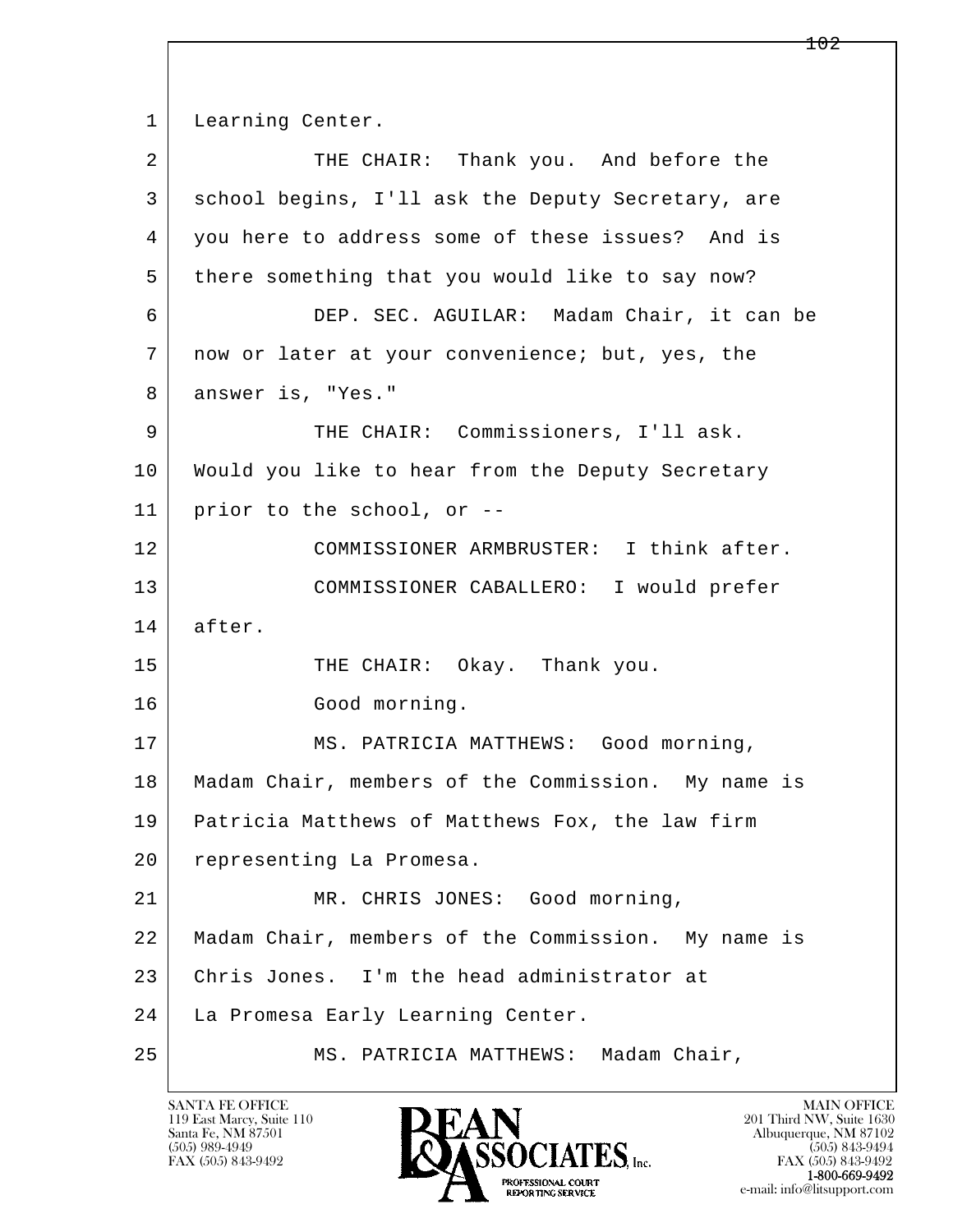| 1  | members of the Commission, thank you for the         |
|----|------------------------------------------------------|
| 2  | opportunity to give a statement this morning before  |
| 3  | you make a decision or move forward with the         |
| 4  | recommendation that's on the agenda today.           |
| 5  | Before you vote, La Promesa asks that the            |
| 6  | Public Education Commission consider a report that   |
| 7  | was in the Albuquerque Journal this morning          |
| 8  | regarding the FY 2016 audit report from the Public   |
| 9  | Education Department. In response to the number of   |
| 10 | charter schools' audit findings, Deputy Secretary -- |
| 11 | and Secretary Aguilar's comment that they are on the |
| 12 | increase, the Journal reports the State Auditor,     |
| 13 | Keller, commented that closing low performing        |
| 14 | schools is costly, so PED should invest more on      |
| 15 | properly training those schools and their governing  |
| 16 | councilss and provide more support on the front end. |
| 17 | I think it's interesting that the                    |
| 18 | presentation that I just sat through, and you all    |
| 19 | just sat through for almost an hour and a half       |
| 20 | actually rang home that that's exactly what is       |
| 21 | happening, that apparently, it's coming to fruition  |
| 22 | that, in fact, more training needs to be provided,   |
| 23 | more oversight needs to be provided, and on a timely |
| 24 | basis.                                               |
| 25 | I think that Commissioner Gipson's                   |

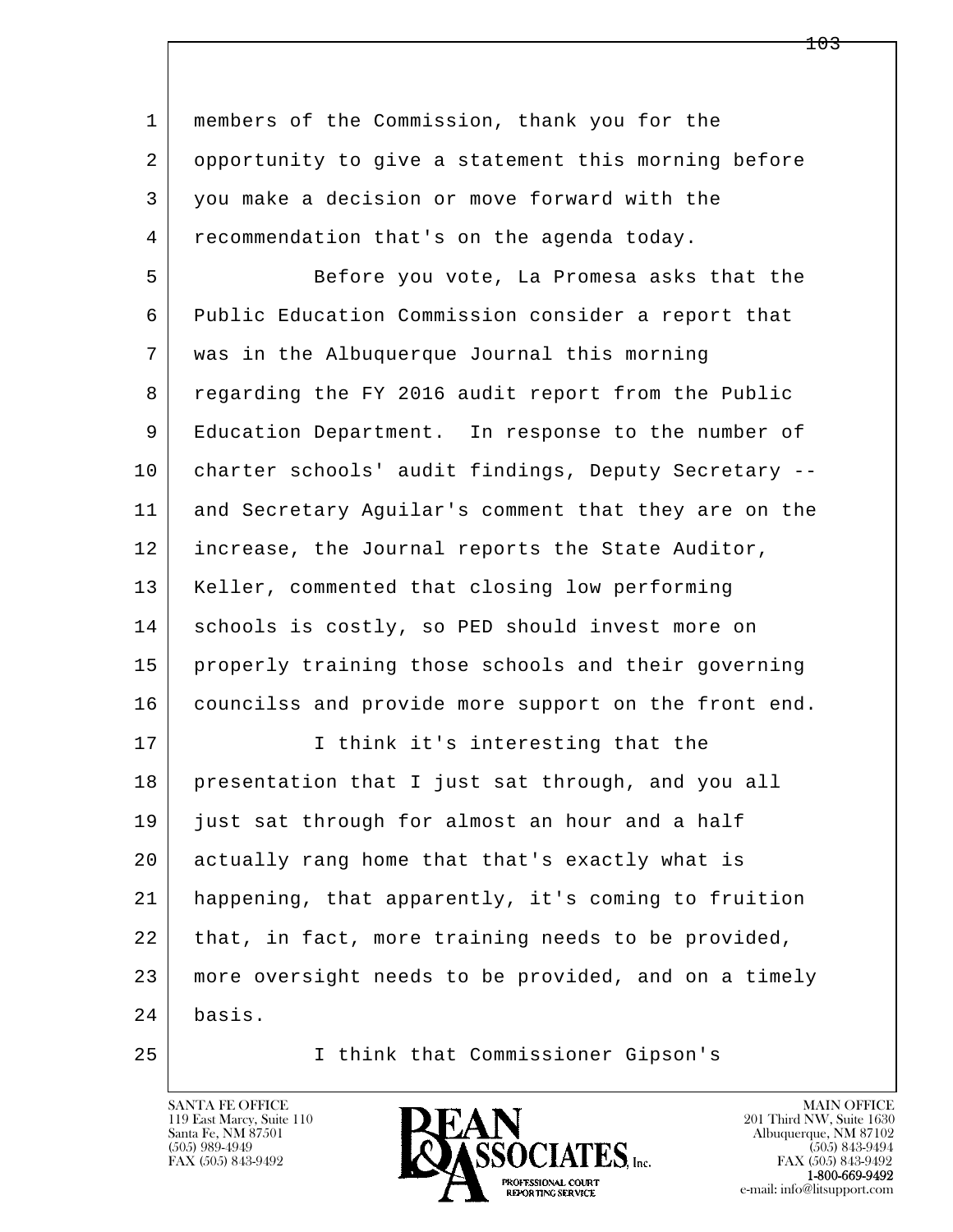l  $\overline{\phantom{a}}$  1 questions at the tail end of the investigation hit 2 home. We still don't even have an answer on how the 3 Commission will get timely information about when 4 schools are not performing financially, et cetera, 5 and how does that process work. 6 | So I think that the presentation I heard 7 this morning sort of plays into where La Promesa is 8 today, based on some of its history. 9 Now, we agree with the statement and 10 suggest that the Commission -- that if the PED and 11 CSD invested more time in implementing all the rules 12 and regulations it continues to promulgate, there 13 would likely be better outcomes for students. 14 | Specifically, PEC imposed a condition on this 15 particular charter requiring that the Charter School 16 Division conduct two audits per year. That has not 17 happened. 18 | Last year, there was only one audit, and 19 that was in the spring. And there were no findings 20 by the Charter Schools Division regarding their 21 financial condition, which is hard to understand  $22$  when the FY  $-$  and you all recall that the FY '14 23 and '15 audits came out practically simultaneously. 24 Those are the audits that Ms. Poulos brought to your

25 attention where those repeat findings came from.

119 East Marcy, Suite 110<br>Santa Fe, NM 87501



FAX (505) 843-9492<br>**1-800-669-9492**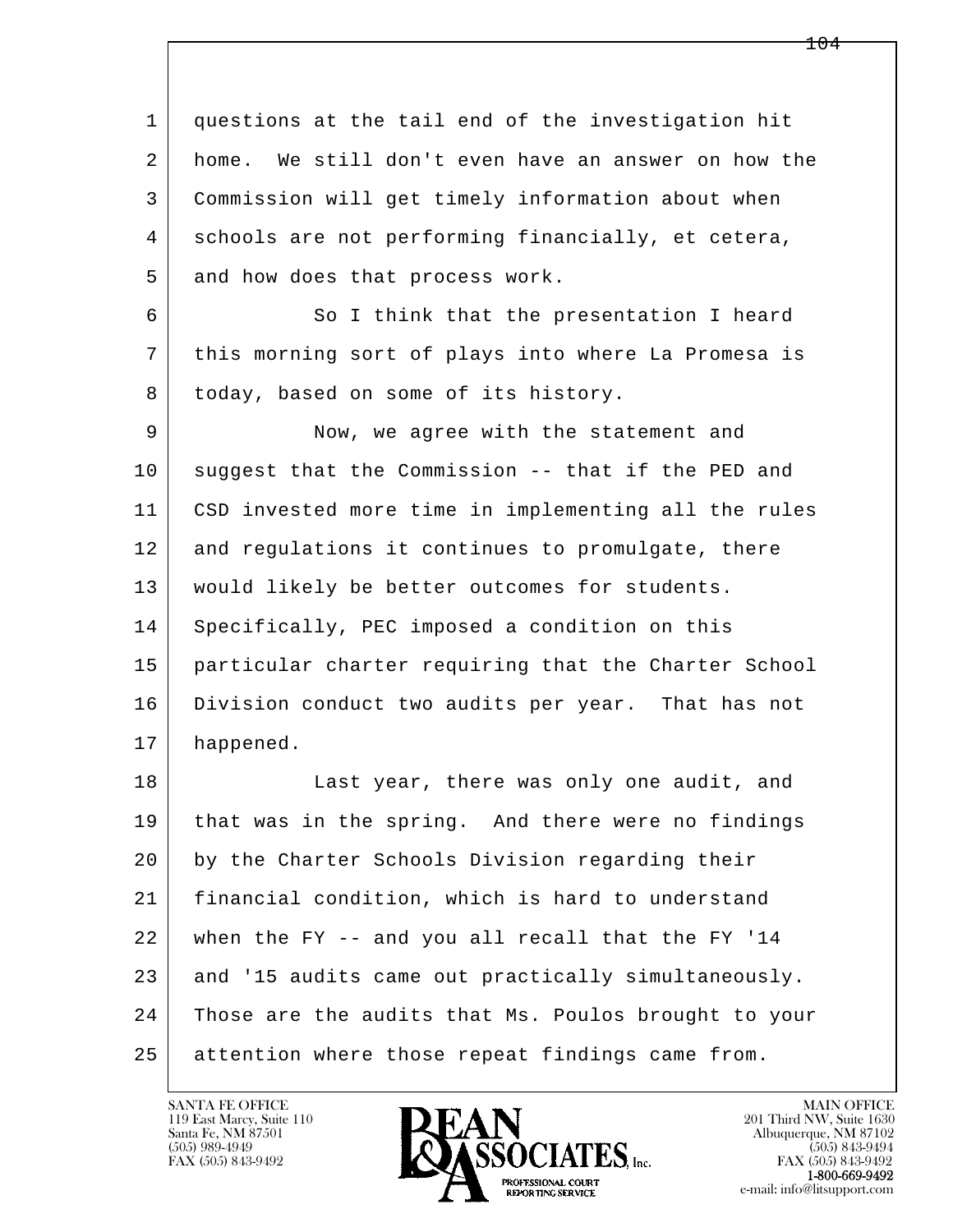l  $\overline{\phantom{a}}$ 1 The repeat findings came from a period of 2 time where two audit years came out together. I 3 don't think I need -- maybe for the new 4 Commissioners, that's helpful to know. 5 But the FY '14 and '15 audit came out 6 together. And so because the audit findings of '14 7 weren't released until sometime in '15, and '15 was 8 | released sometime in '16, making changes -- or 9 corrections -- to the school's internal procedures 10 perhaps were delayed. We'll just say it that way. 11 So it's important to understand that that backdrop 12 exists for this school. 13 So even after the audit findings for 14 FY 2014 and '15 were released, the Charter Schools 15 Division didn't bring anything to the Commission's 16 attention. At that point in time, why wasn't there 17 | a Corrective Action Plan or some significant steps 18 toward bringing to light concerns with the school's 19 financials brought to the Commission's concern? 20 | The Rand, that's -- again, it's this -- the lag 21 and the implementation of the actual requirements  $22$  that are out there that I think is  $-$  it's not just 23 affecting this school; but I think it affects 24 | schools, charter schools, probably districts, 25 statewide. There's a lag; there's not follow-up,

119 East Marcy, Suite 110<br>Santa Fe, NM 87501

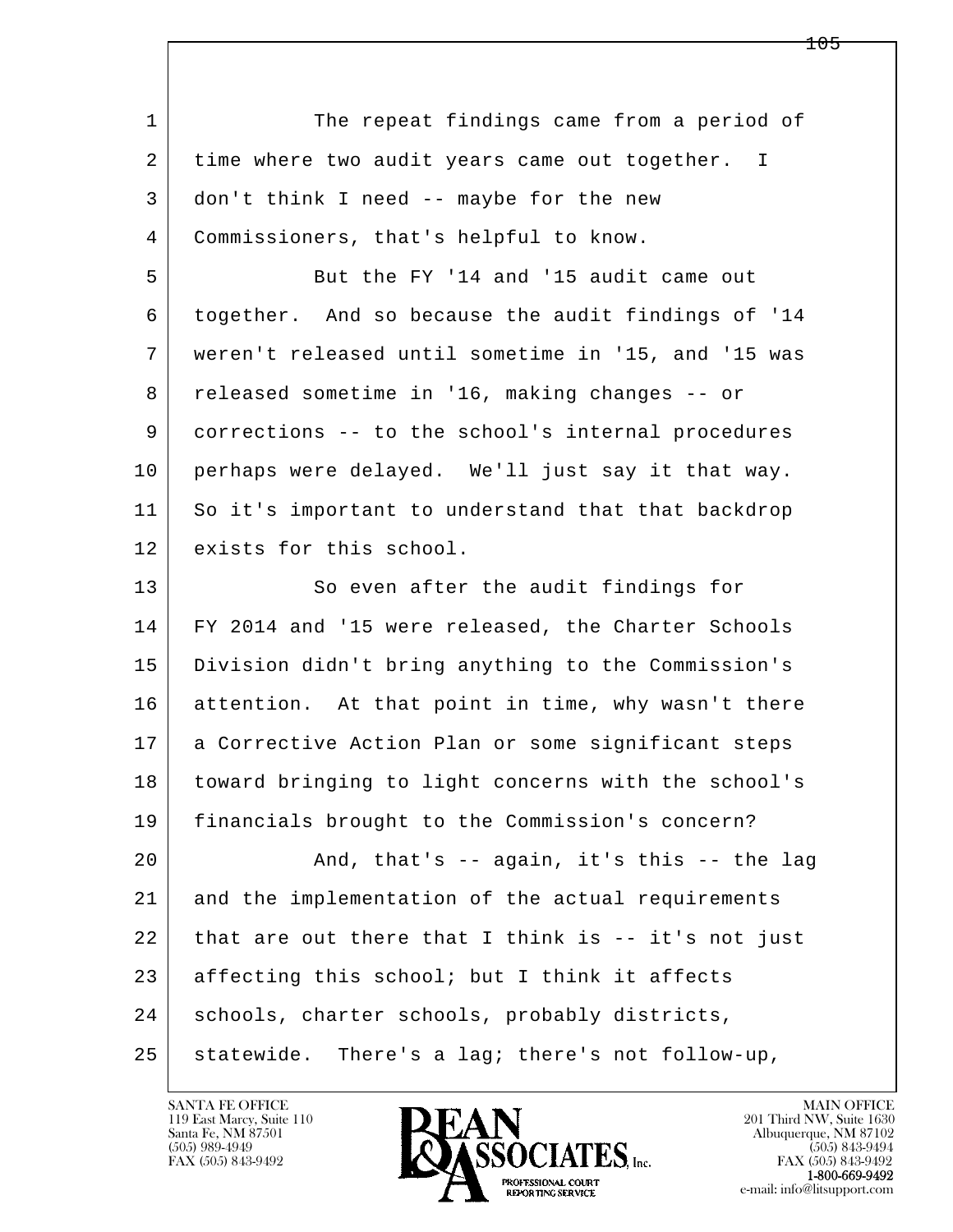| $\mathbf{1}$ | et cetera. And some of these schools are getting    |
|--------------|-----------------------------------------------------|
| 2            | caught up in that.                                  |
| 3            | This year, the Charter Schools Division             |
| 4            | hasn't even yet conducted a site visit at this      |
| 5            | school, despite the audit that happened in August,  |
| 6            | which seems kind of remarkable, given that they're  |
| 7            | the ones who should be providing you, their         |
| 8            | authorizer, with information about their financial  |
| 9            | situation.                                          |
| 10           | So, certainly, there is precedence by this          |
| 11           | Commission, and your vote today is to consider      |
| 12           | whether or not to go forward with the revocation    |
| 13           | proceeding.                                         |
| 14           | And I think there's some confusion about            |
| 15           | the technicality about what that means. We're not   |
| 16           | voting to revoke; but we're voting to revoke to go  |
| 17           | to a hearing. I think that's a difference without a |
| 18           | difference. I don't think that's the right --       |
| 19           | whatever that thing is called.                      |
| 20           | I think that, certainly, when you -- what           |
| 21           | your action will cause today is effectively going   |
| 22           | forward on a revocation.                            |
| 23           | So, certainly, I just want to make sure             |
| 24           | that, you know, why are we doing this today is the  |
| 25           | question? This school had its Board of Finance      |
|              |                                                     |

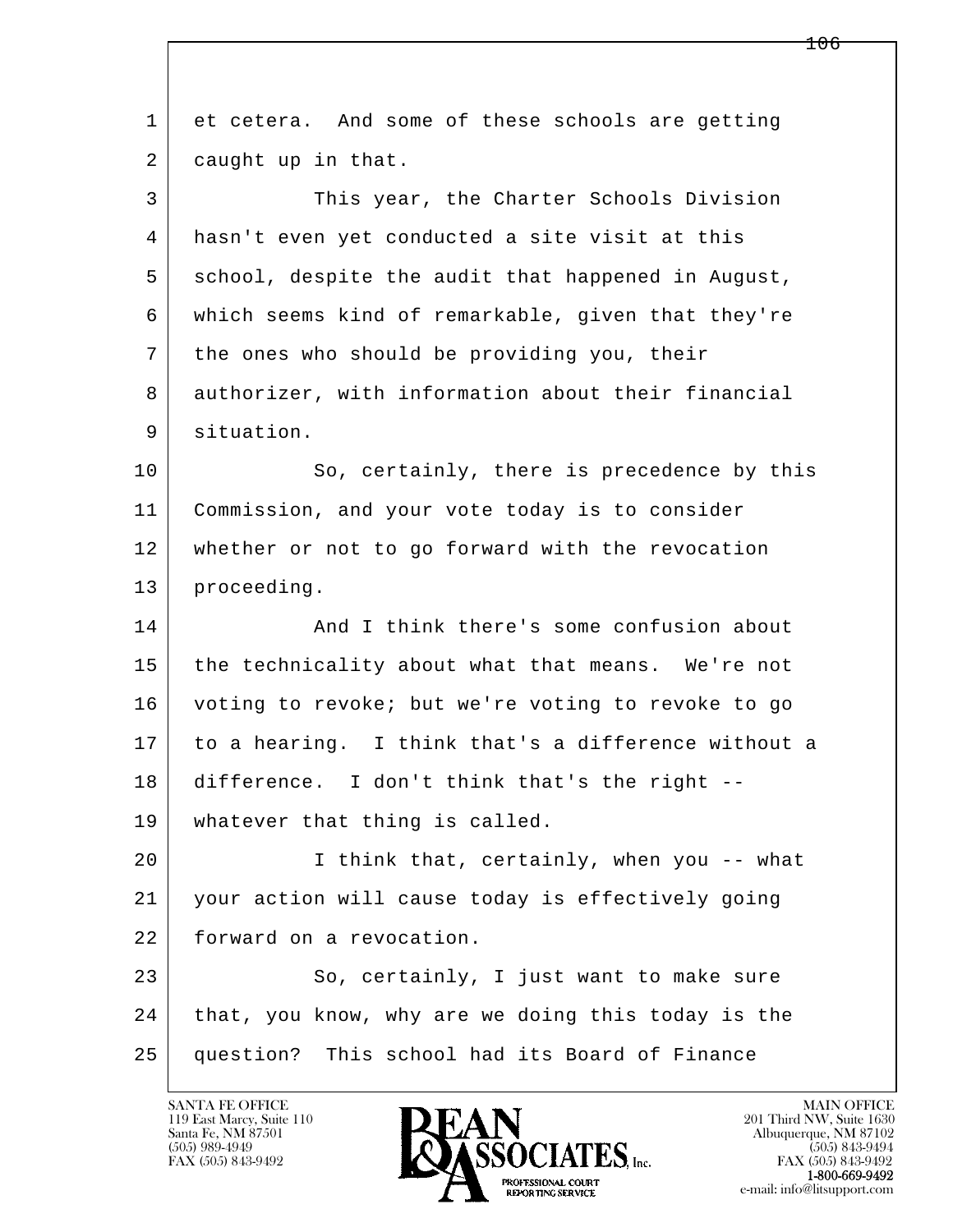| $\mathbf{1}$ | suspended in August. So why are we moving forward    |
|--------------|------------------------------------------------------|
| 2            | today? Why did the audit change the decision of the  |
| 3            | Public Education Department? And I'm sure            |
| 4            | Mr. Aguilar will -- would like to speak to that.     |
| 5            | But, certainly, there's precedence by this           |
| 6            | Commission -- and I'm giving this for the benefit of |
| 7            | the new Commissioners -- that charter schools who    |
| 8            | had had their Boards of Finance suspended exist      |
| 9            | today. And those charter schools, frankly, if you    |
| 10           | look at their audit findings and the level of        |
| 11           | significance of those findings, are far more         |
| 12           | substantial, in my opinion. And we can debate that   |
| 13           | at a later date. And that's not my point here.       |
| 14           | But the point is that they have been                 |
| 15           | allowed to go through a corrective action process.   |
| 16           | And, in fact, those schools have not only been       |
| 17           | allowed to do that, because there was effectively no |
| 18           | immediacy, I suppose, on the part of the Department  |
| 19           | to move forward on a revocation; but they were       |
| 20           | allowed to complete their Corrective Action Plans    |
| 21           | and been renewed.                                    |
| 22           | And I think that's significant.<br>And               |
| 23           | during the presentation by Mr. Craig and             |
| 24           | Mr. Aguilar, those schools -- McCurdy, and the       |
| 25           | Southwest Schools -- they were brought to your       |

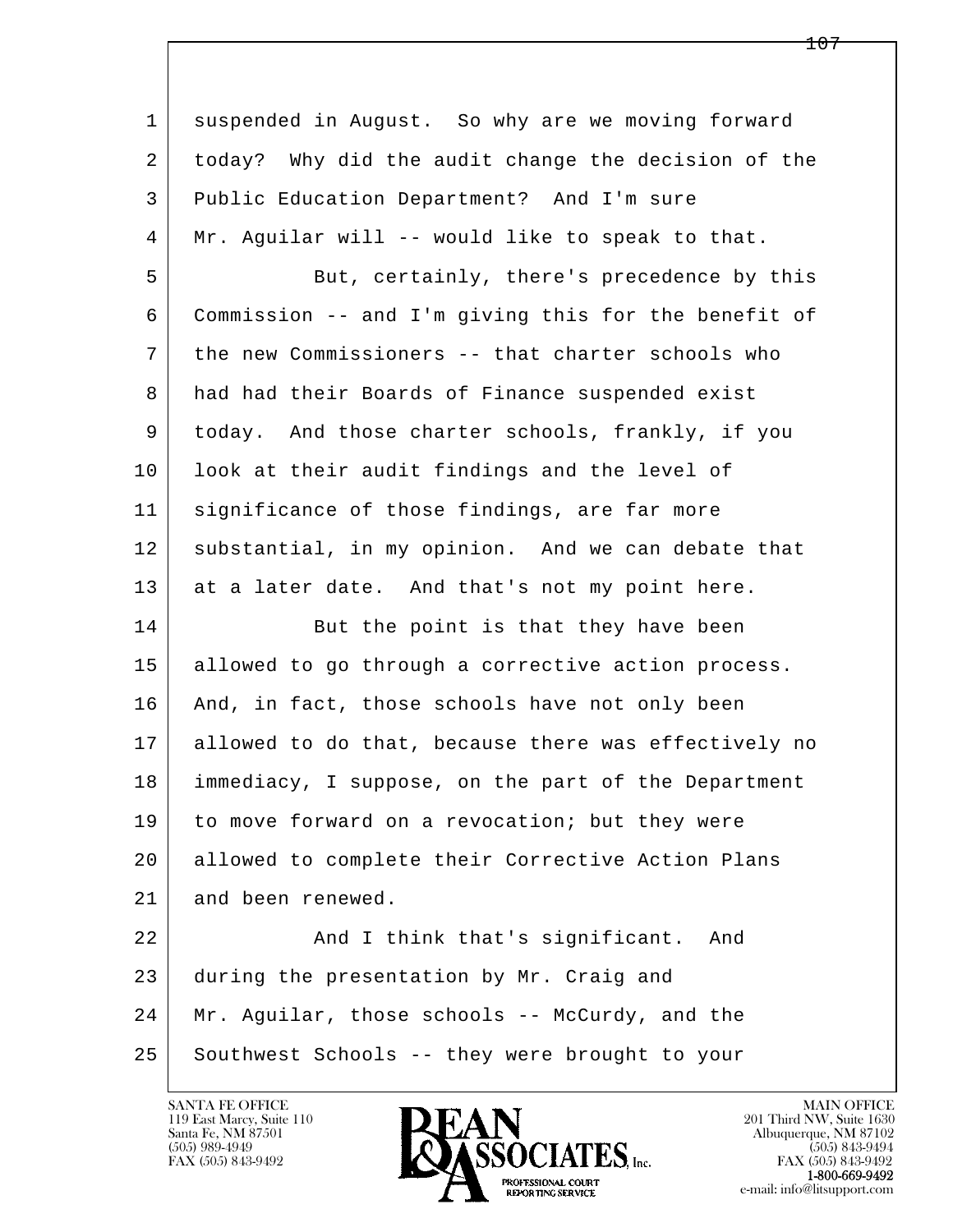1 attention. Those schools still exist today, even 2 with the fact that the FBI came in and took records 3 from a particular school. That school is still open 4 and operating today. And they haven't recommended 5 | revocations for that particular school.

 6 Now, although there's not -- this is not 7 the sa- -- the PEC has not offered any -- or the PED 8 has not offered any information to suggest that the 9 circumstances giving rise to the audit findings in 10 FY '16, that they are continuing today. That audit 11 was for 2016. You don't have information before you 12 today to indicate whether or not -- and Mr. Craig, 13 and maybe Mr. Aguilar will say so -- but we 14 certainly received no -- and Mr. Craig said this 15 during his discussion, that he would call the 16 school. He would make sure that they knew that they 17 were in trouble, and they weren't doing what they 18 were doing to be doing.

l  $\overline{\phantom{a}}$ 19 That hasn't happened. Since this school 20 was suspended in August of 20- -- of last year, they 21 have not been notified by the Department, Mr. Craig 22 or other -- that they are not complying with the 23 Department's corrective action requirements. So 24 there's no truth to the fact that these issues that 25 the auditor saw in the FY '16 audit are necessarily

119 East Marcy, Suite 110<br>Santa Fe, NM 87501

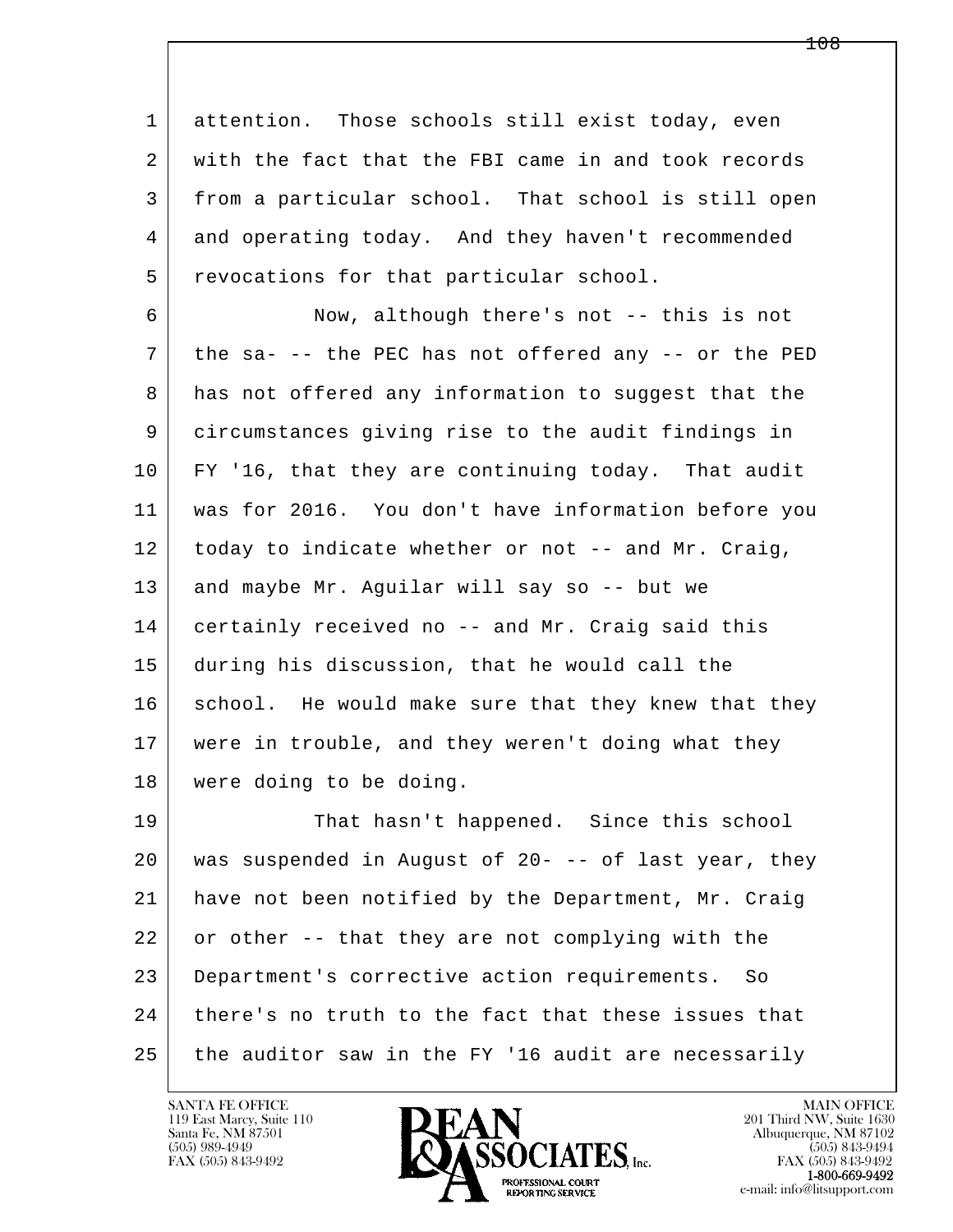l  $\overline{\phantom{a}}$  1 continuing in FY '17. And I think that's important 2 for the Commissioners to consider. 3 So according to the -- and now, I want to 4 move to the procedural place where we are today, 5 because we don't -- we're not here to argue the 6 merits. We have audit findings. That is not 7 something we can dispute. 8 | But what we're talking about is 9 procedurally, where should this be before the 10 Commission? Should we be revoking -- or moving to 11 revoke today? Or is there some other process that's 12 been applied to other charter schools in similar 13 situations? 14 And the answer is, "Yes." 15 If you look at your charter -- the 16 contract, that's where we have to start, because 17 according to the charter school contract, the 18 threshold question before the Commission today is -- 19 before they respond to the Public Education 20 Department's recommendation, is whether or not there 21 are exigent circumstances to close this school 22 immediately. 23 So before you take the step of voting to 24 commence that revocation proceeding, we're asking 25 you to review and consider some of the relevant

119 East Marcy, Suite 110<br>Santa Fe, NM 87501



FAX (505) 843-9492<br>1-800-669-9492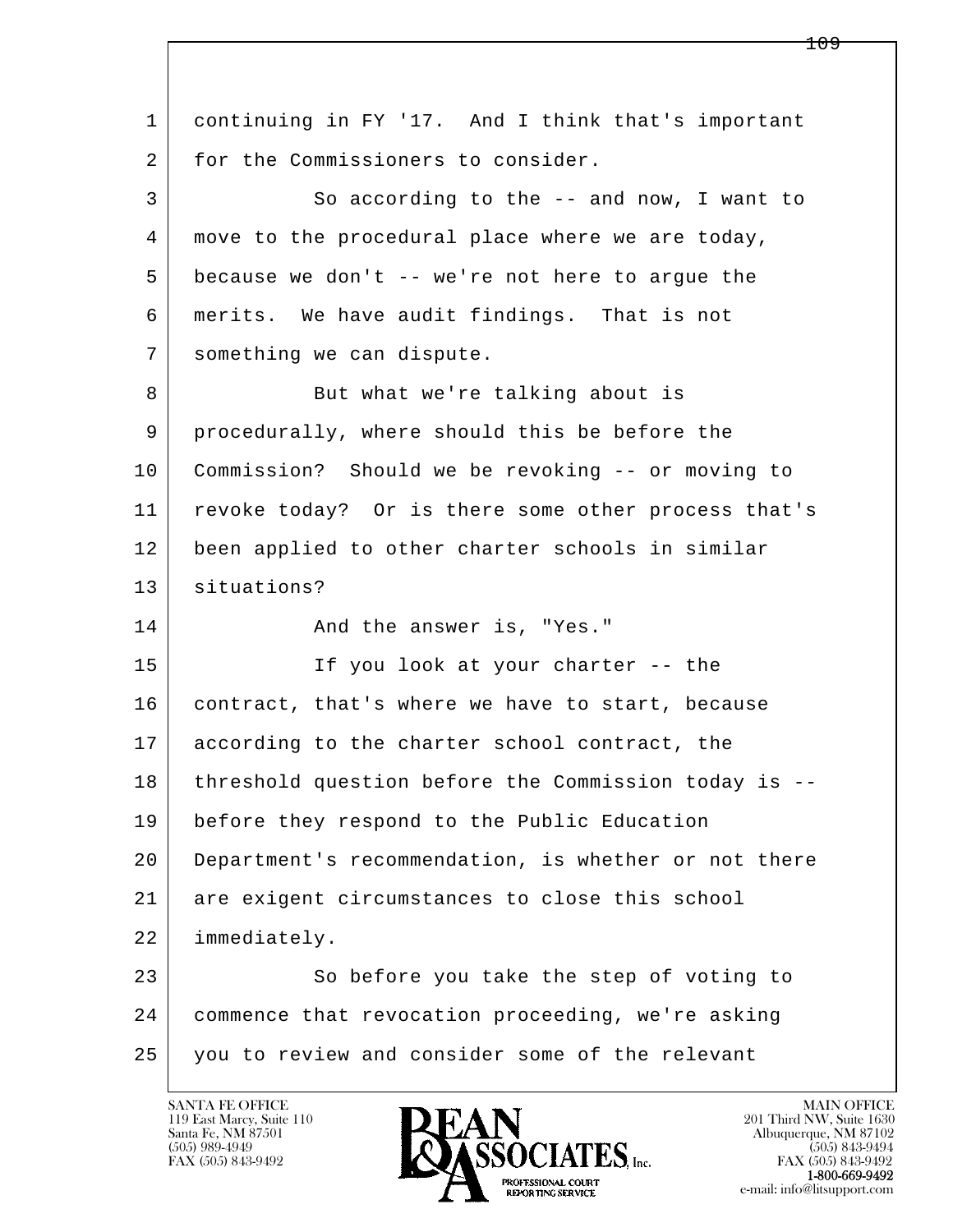| $\mathbf{1}$ | provisions of your contract with this school.        |
|--------------|------------------------------------------------------|
| 2            | The following provisions govern                      |
| 3            | circumstances giving rise to a decision to revoke.   |
| 4            | And that is in Section 4.03, subparagraph A, of your |
| 5            | contract with La Promesa.                            |
| 6            | It provides that the Authorizer is                   |
| 7            | required by the Charter Schools Act to maintain      |
| 8            | criteria, processes, and procedures that the         |
| 9            | Authorizer and its designee will use for ongoing     |
| 10           | oversight of organizational, financial, and academic |
| 11           | performance of the school.                           |
| 12           | According to these criteria, processes,              |
| 13           | and procedures -- or, accordingly, these processes   |
| 14           | are set forth in Article 7 -- or I'm sorry --        |
| 15           | Article 4, Article 5, and Article 8 below, and,      |
| 16           | actually, in Article 11, primarily.                  |
| 17           | If you look at Article -- so that is --              |
| 18           | how the PEC proceeds today when deciding to revoke,  |
| 19           | even with PED's recommendation, is governed by the   |
| 20           | terms of the -- of -- the processes and procedures   |
| 21           | that are outlined in the contract.                   |
| 22           | And so those processes and procedures are            |
| 23           | governed under Article 11 of your contract with the  |
| 24           | school.<br>And they mirror, or they incorporate, the |
| 25           | requirements of the Charter Schools Act at           |

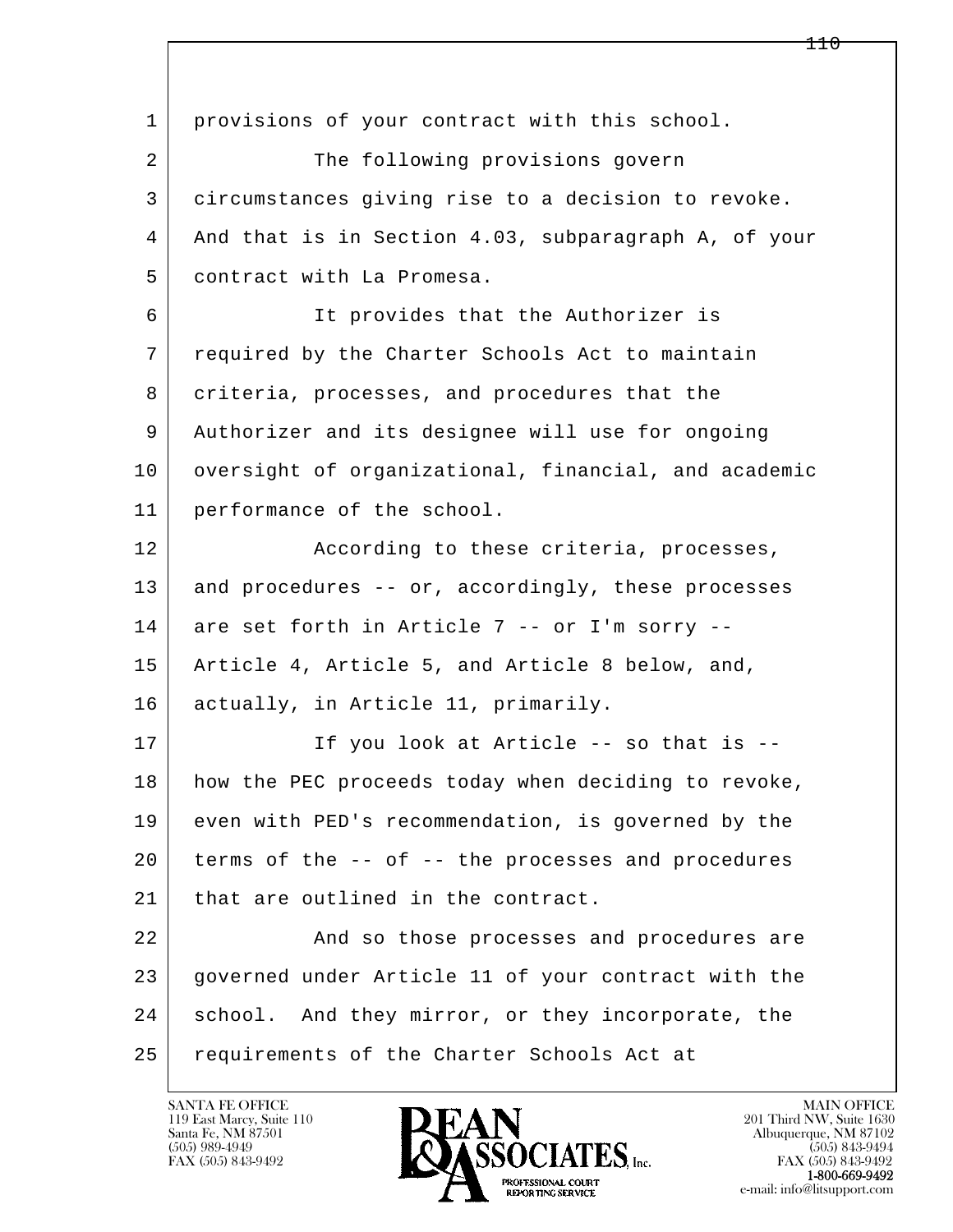l  $\overline{\phantom{a}}$ 1 Section 22-8B-12, subparagraph L. 2 | Riticle 11 says -- Article 11.01 3 specifically does say that the Commission is not 4 required to allow a Corrective Action Plan if an 5 unsatisfactory review warrants revocation. 6 And we recognize that. But the contract 7 and the Charter Schools Act delineate between when 8 the Commission should act exigently and when other 9 steps to ensure full due process should be 10 implemented. 11 Section 11.02 of the contract provides for 12 imposition of a Corrective Action Plan, unless the 13 Authorizer determines that the circumstances require 14 immediate revocation. 15 | The Sand so I'd like to give you some facts to 16 ponder when you decide whether or not immediate 17 revocation for this school would be appropriate. 18 First of all, we contend that there are 19 neither exigent circumstances, nor reasons for 20 immediate revocation. And we ask the Commission to 21 consider the following: 22 Immediate closure would suggest that 23 there's something that's ongoing at the school 24 evidencing recalcitrance or defiance to follow the 25 Department's directives on correcting the problems

119 East Marcy, Suite 110<br>Santa Fe, NM 87501

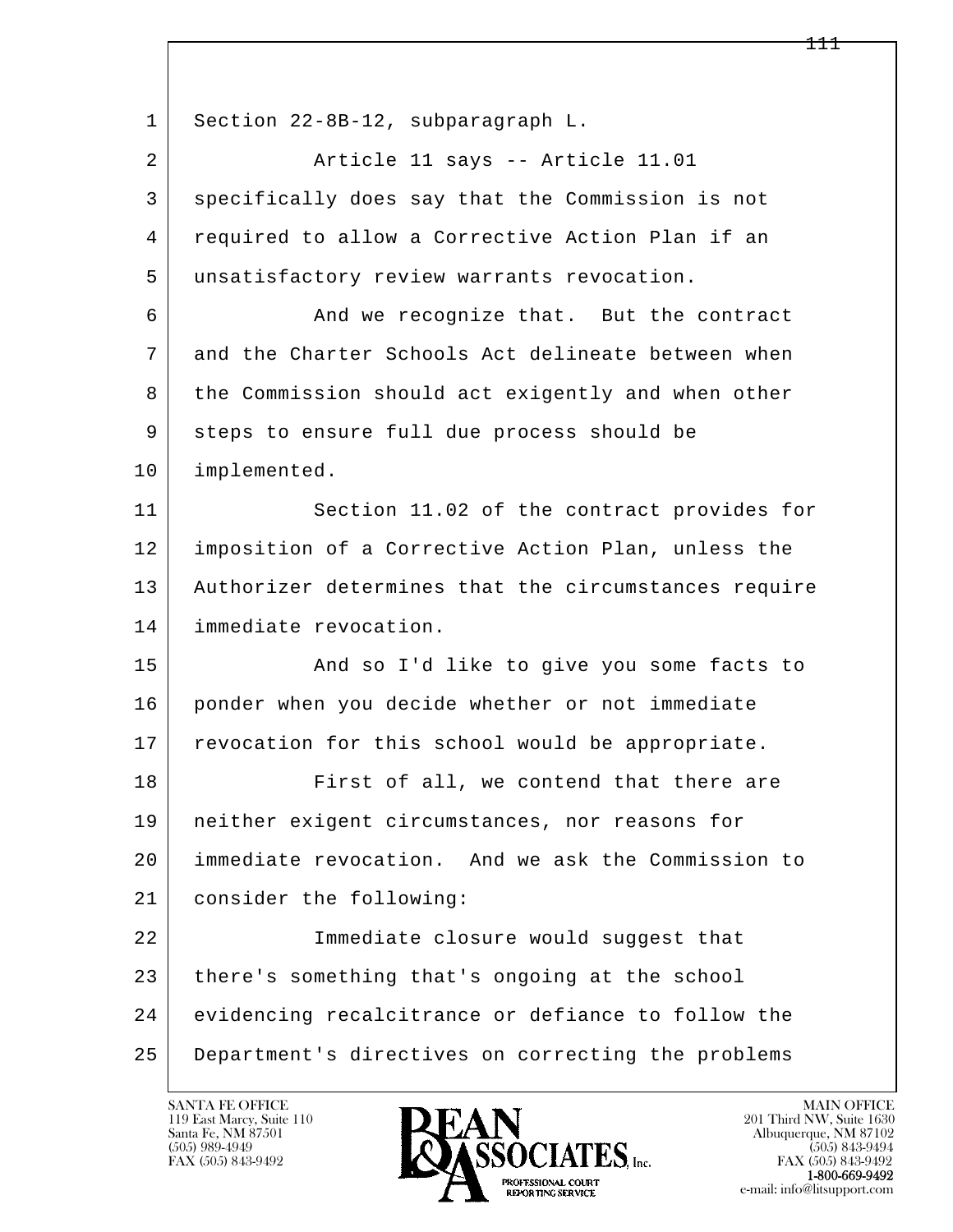l  $\overline{\phantom{a}}$  1 that were identified in August and in this audit 2 finding. 3 Moreover, the Department has not 4 identified anything that -- with regard to the 2017 5 fiscal year, where we're doing -- where these issues 6 of the current audit -- or the audit before you 7 today -- are continuing. 8 Currently, the PED is in control of the 9 school's finances; so they're under control of the 10 PED. They have protec- -- the public dollars are 11 being protected by that oversight. 12 The Department has directed the school to 13 hire its current business manager, which is the 14 Vigil Group. I believe most of the Commissioners 15 are aware of the Vigil Group as well-respected. In 16 fact, they were hired at the direction of the 17 Department for this school. 18 There should be no concerns currently that 19 the public funds that are spent by this school are 20 at risk, because the Department is signing the 21 checks. The Department directs the school's 22 finances through the business manager. So any 23 assertions of continued mismanagement or failure to 24 follow general accounting standards is seemingly the 25 responsibility of the Department.

119 East Marcy, Suite 110<br>Santa Fe, NM 87501

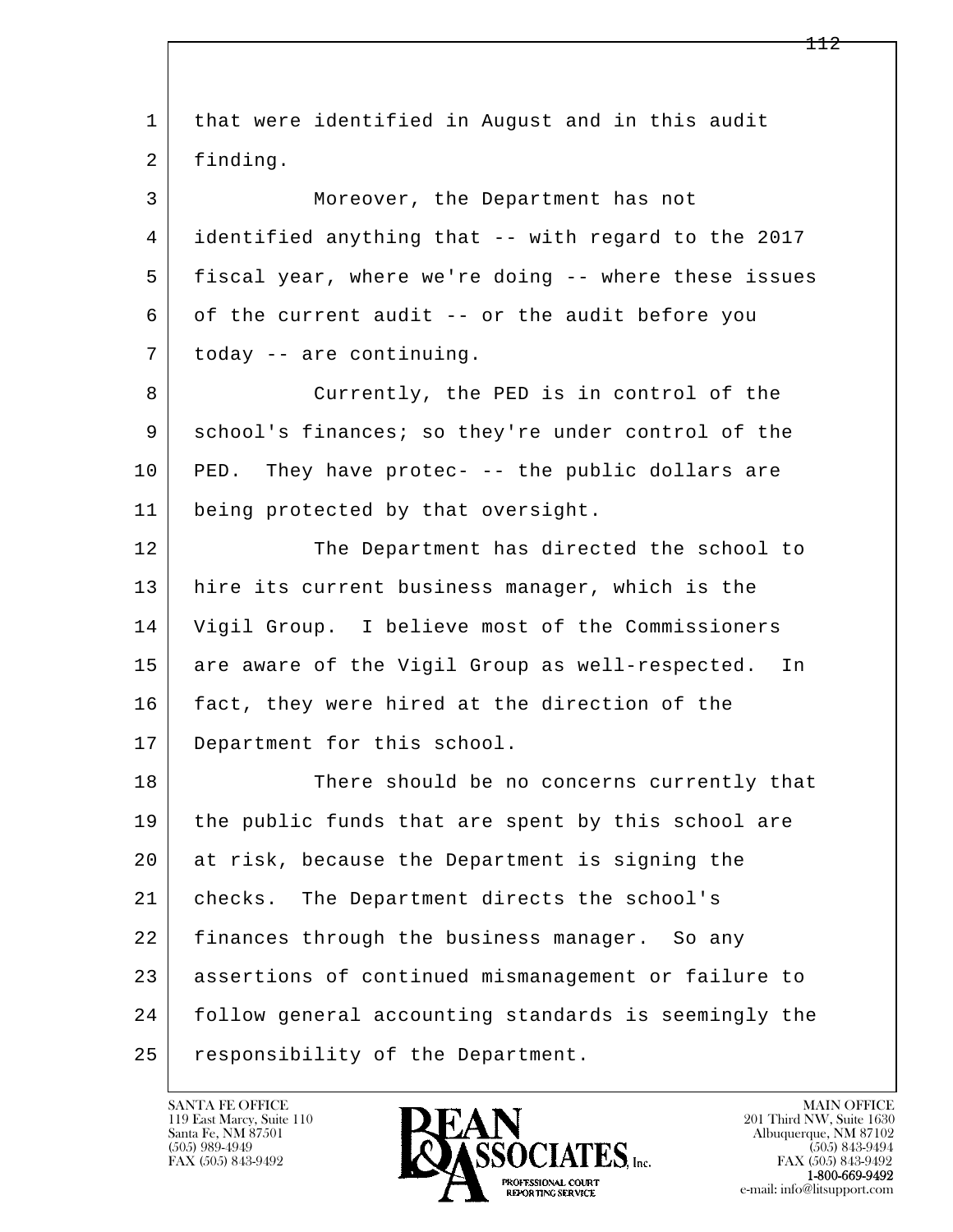1 A substantial number of the findings that 2 were apparent to the PED in August -- a substantial 3 number of the findings that you see right now were 4 apparent to the Department in August. And they 5 didn't choose to close the school; they chose to 6 suspend the Board and to put the school on a 7 Corrective Action Plan.

8 And I think it's very important to 9 understand, and for the new Commissioners on the 10 Commission, that the personnel responsible for the 11 prior year audit issues are no longer at the school. 12 | That is the head administrator, the business 13 officer, and the business manager. As of this -- as 14 of late last year, they were terminated and/or 15 resigned from their positions.

l  $\overline{\phantom{a}}$ 16 The school has recruited new board members 17 with experience relevant to financial management. 18 One of those is a retired brigadier general. 19 Another one is an auditor. We have done training 20 with that school to make sure that they understand 21 the immediacy and the importance of what's going on 22 with the school. They continued to hang in there, 23 understanding how significant their particular 24 situation is currently and how precarious it is. 25 They're not shirking the responsibilities or trying

119 East Marcy, Suite 110<br>Santa Fe, NM 87501

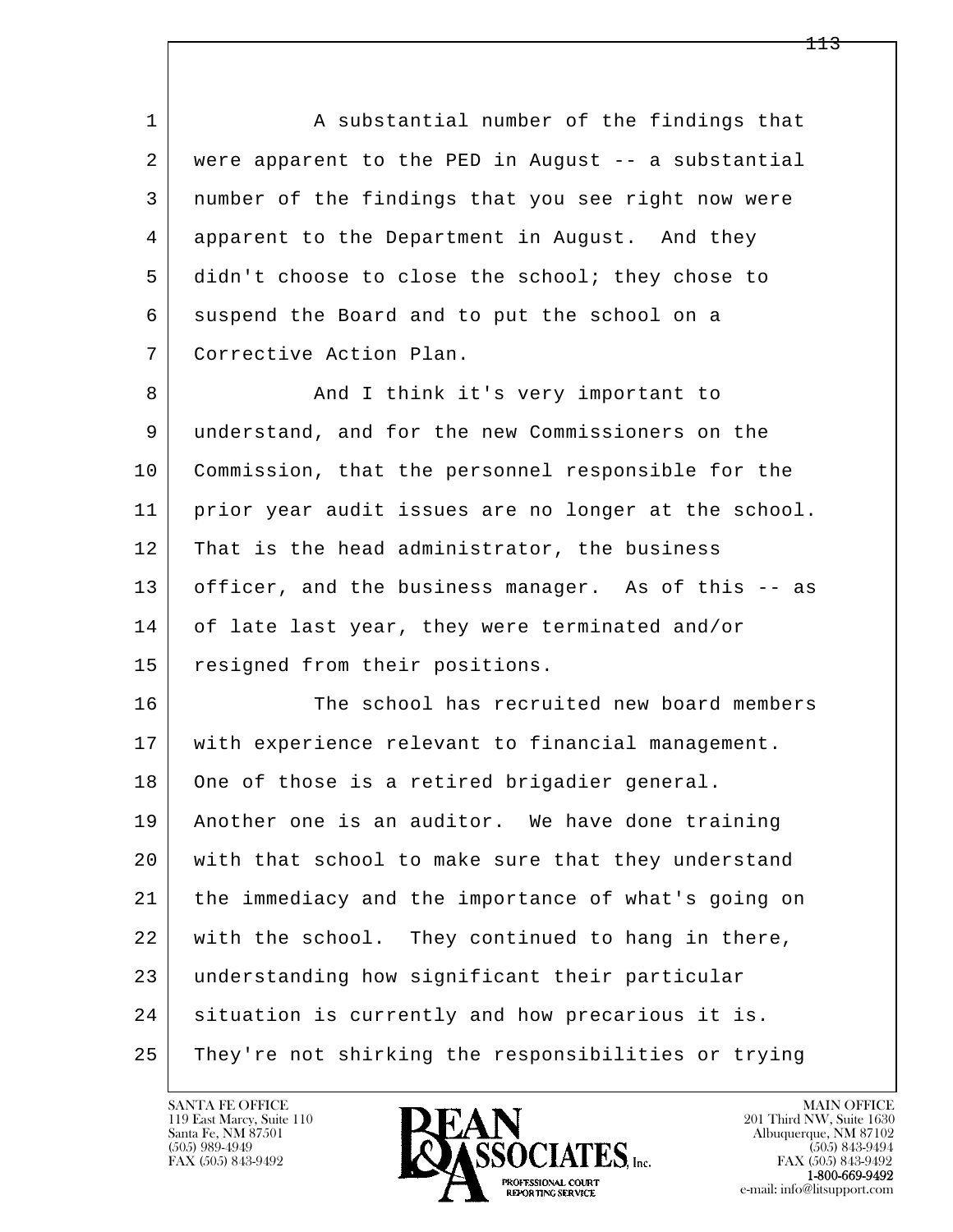| 1  | to argue they're not responsible for the findings.    |
|----|-------------------------------------------------------|
| 2  | They are taking it very seriously.                    |
| 3  | The Head Administrator has been working,              |
| 4  | since they took over the Board of Finance, with the   |
| 5  | PED cooperatively and with the Vigil Group. We have   |
| 6  | developed -- and the school has developed and passed  |
| 7  | new internal controls and financial policies.<br>They |
| 8  | were passed by the governing board this last          |
| 9  | meeting. Many of the audit findings have already      |
| 10 | been addressed, and a Corrective Action Plan has      |
| 11 | been in place.                                        |
| 12 | And I think it's important, during this               |
| 13 | period of time, the Department has not raised any     |
| 14 | concerns that what we're doing is out of line.        |
| 15 | And Mr. Craig even noted to you during his            |
| 16 | discussion that if there was a problem with the       |
| 17 | school not responding to his directives, he would     |
| 18 | make sure they knew he was serious. And this just     |
| 19 | hasn't come up.                                       |
| 20 | And what is most confusing about where                |
| 21 | this recommendation came from is as early as          |
| 22 | January 27th of this year, Mr. Craig sent an e-mail   |
| 23 | to Mr. Jones, which is in your packet, saying,        |
| 24 | "Here's the things that you need to fix, and we look  |
| 25 | forward to working forward -- working with you on a   |

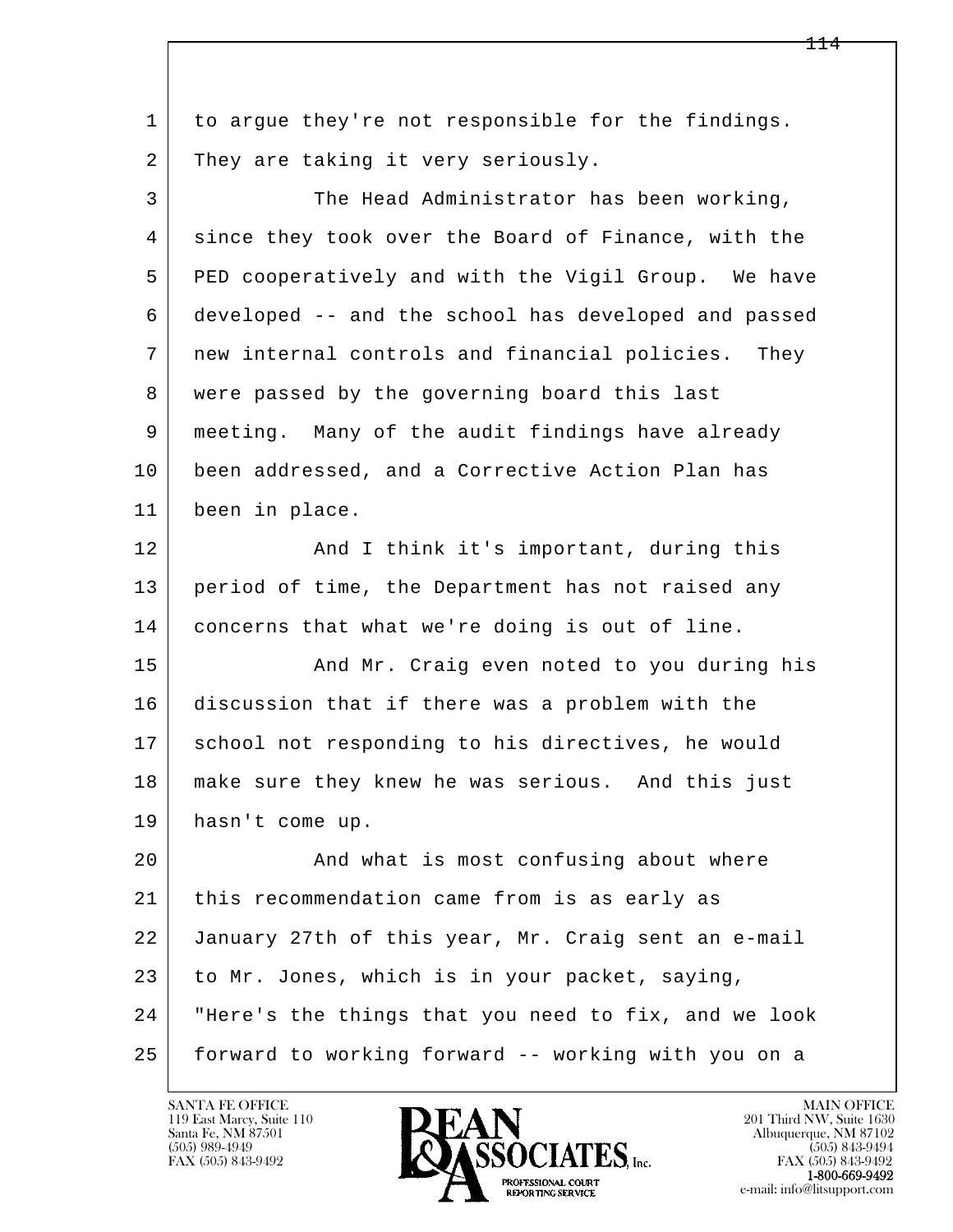l  $\overline{\phantom{a}}$ 1 | plan to reinstate your Board of Finance." 2 If the Department thought that there was 3 exigent circumstances to close this school, why 4 would the Director, who just sat before you, say, 5 "We're looking forward to putting you on a plan to 6 get this school going forward"? 7 And he knew full well all of the audit 8 | findings that are before you are in this 9 current-year audit. 10 The PED's recommendation does not 11 articulate an urgent situation, where it's 12 appropriate to immediately revoke. So according to 13 the contract, the process for imposing a corrective 14 action today should be to put the school -- give the 15 | school notice of unsatisfactory performance, give 16 them the opportunity to respond, as -- as is forth 17 | in Section 11.02A through D with a Corrective Action 18 Plan within ten days. 19 | And, in fact, Mr. Jones has already, on 20 his own, instituted a Corrective Action Plan and is 21 in -- if I understand, currently in the process with 22 the Division Director working on a further 23 Corrective Action Plan, now that the audit findings 24 are out, to respond. 25 And so you would have that in front of

119 East Marcy, Suite 110<br>Santa Fe, NM 87501

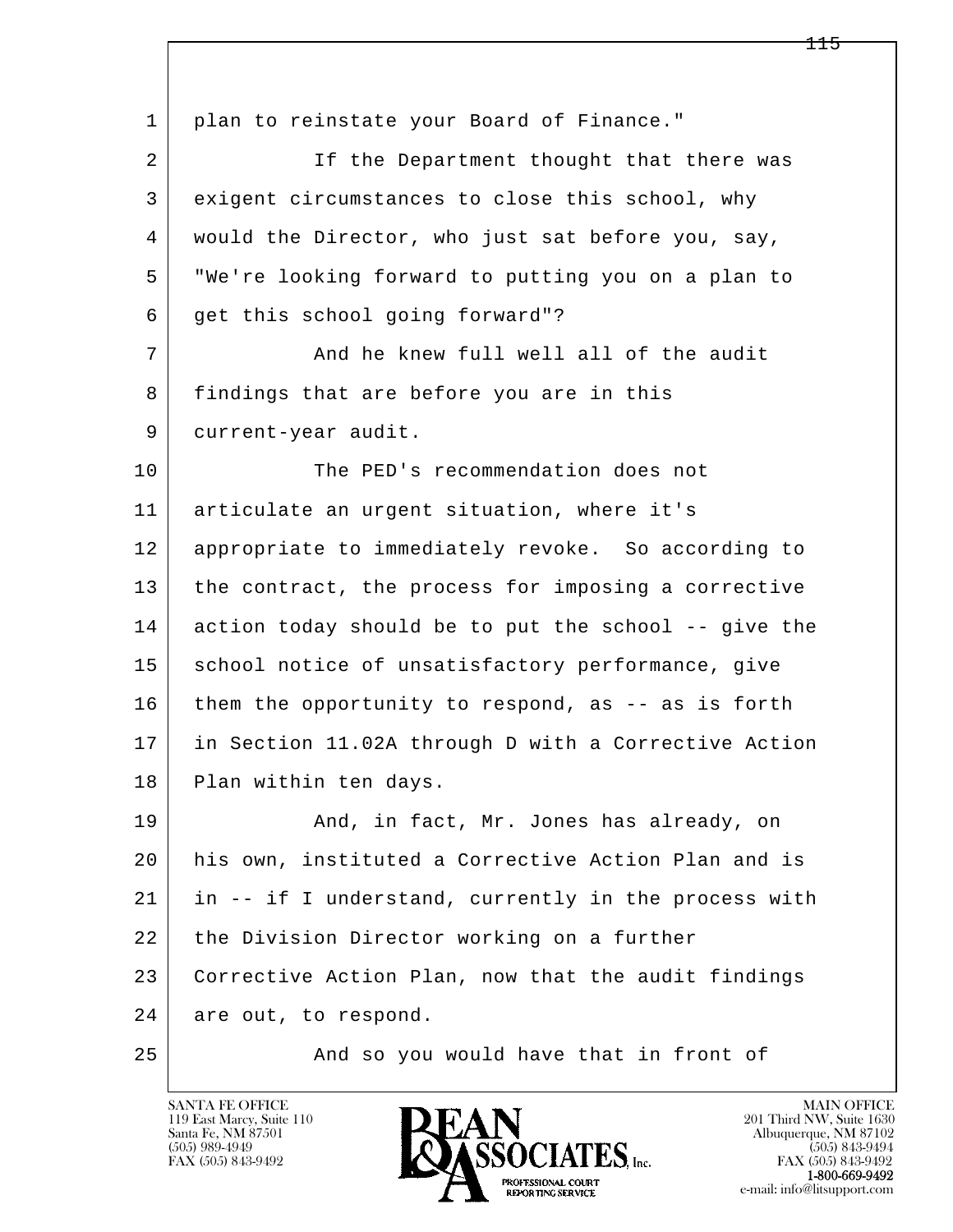| 1  | you. And then from that point, you can either        |
|----|------------------------------------------------------|
| 2  | decide the school is not taking this seriously, or   |
| 3  | that's not sufficient, and then move to revoke, or   |
| 4  | require the school to complete the Action Plan.      |
| 5  | And then at that point, if they don't                |
| 6  | follow the Corrective Action Plan and fix -- get     |
| 7  | their Board of Finance back within the time line     |
| 8  | presented, or do whatever conditions you deem        |
| 9  | appropriate on that action plan, then it would be    |
| 10 | appropriate to move to revoke.                       |
| 11 | And I believe that is what you have done             |
| 12 | in other circumstances where the Department has      |
| 13 | suspended a Board of Finance with significant audit  |
| 14 | findings.                                            |
| 15 | So in conclusion, we ask -- and I'm going            |
| 16 | to let Mr. Jones speak. And maybe you don't want me  |
| 17 | to talk anymore, and maybe you have questions for    |
| 18 | Because I do recall at the last meeting,<br>him.     |
| 19 | Commissioner Toulouse did request information about  |
| 20 | the school's academics. And Mr. Jones is certainly   |
| 21 | here today to prepare to speak with you about that,  |
| 22 | if that's something the Commission would like to     |
| 23 | talk about.                                          |
| 24 | So I'll pause here, get direction from the           |
| 25 | Commission as to how you would like for the school's |

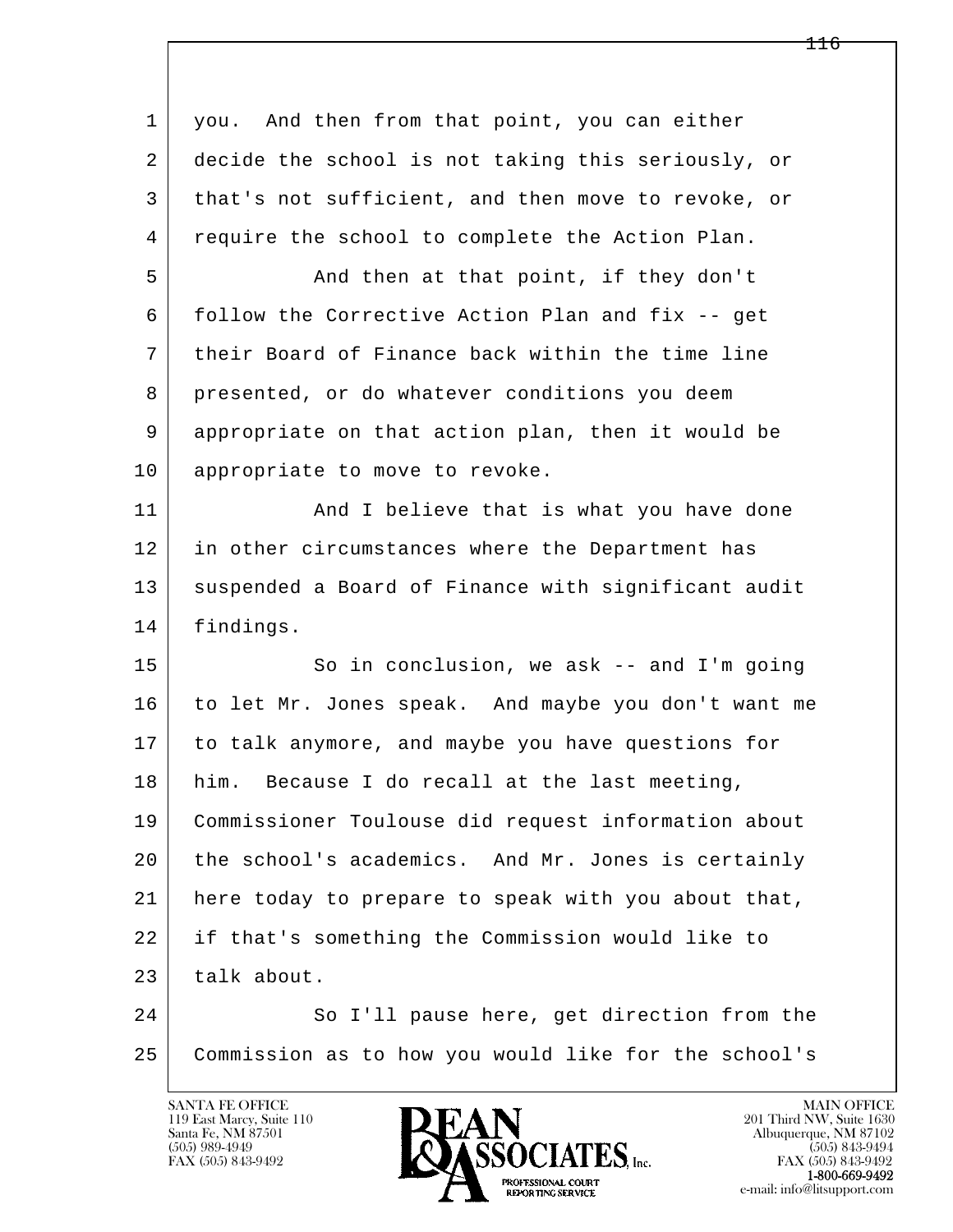| $\mathbf{1}$ | presentation to proceed, or if you have questions    |
|--------------|------------------------------------------------------|
| 2            | for me.                                              |
| 3            | THE CHAIR: Commissioners, does anyone                |
| 4            | have any questions directly to Ms. Matthews at this  |
| 5            | point?                                               |
| 6            | Okay. Seeing none, Mr. Jones, certainly              |
| 7            | continue.                                            |
| 8            | MR. CHRIS JONES: Good morning,                       |
| 9            | Madam Chair, members of the Commission. Let me       |
| 10           | apologize. I'm suffering from a sinus infection.     |
| 11           | So if you cannot understand what I'm saying or if my |
| 12           | words are muffled, please forgive me. I will try to  |
| 13           | enunciate to the best of my ability, considering my  |
| 14           | nasal passages are a bit congested at this time.     |
| 15           | I just want to reiterate that we have                |
| 16           | taken this situation very seriously. On              |
| 17           | August 12th, we were given an initial financial      |
| 18           | oversight plan. We have abided by that oversight     |
| 19           | plan. We have worked very closely with the Vigil     |
| 20           | Group, as well as Mr. Craig, to ensure that we are   |
| 21           | compliant. There has not been resistance from the    |
| 22           | school when it comes to the management of finances.  |
| 23           | We have followed the processes put forth.<br>And I   |
| 24           | truly do believe that the actions that we have taken |
| 25           | have definitely demonstrated our knowledge of the    |

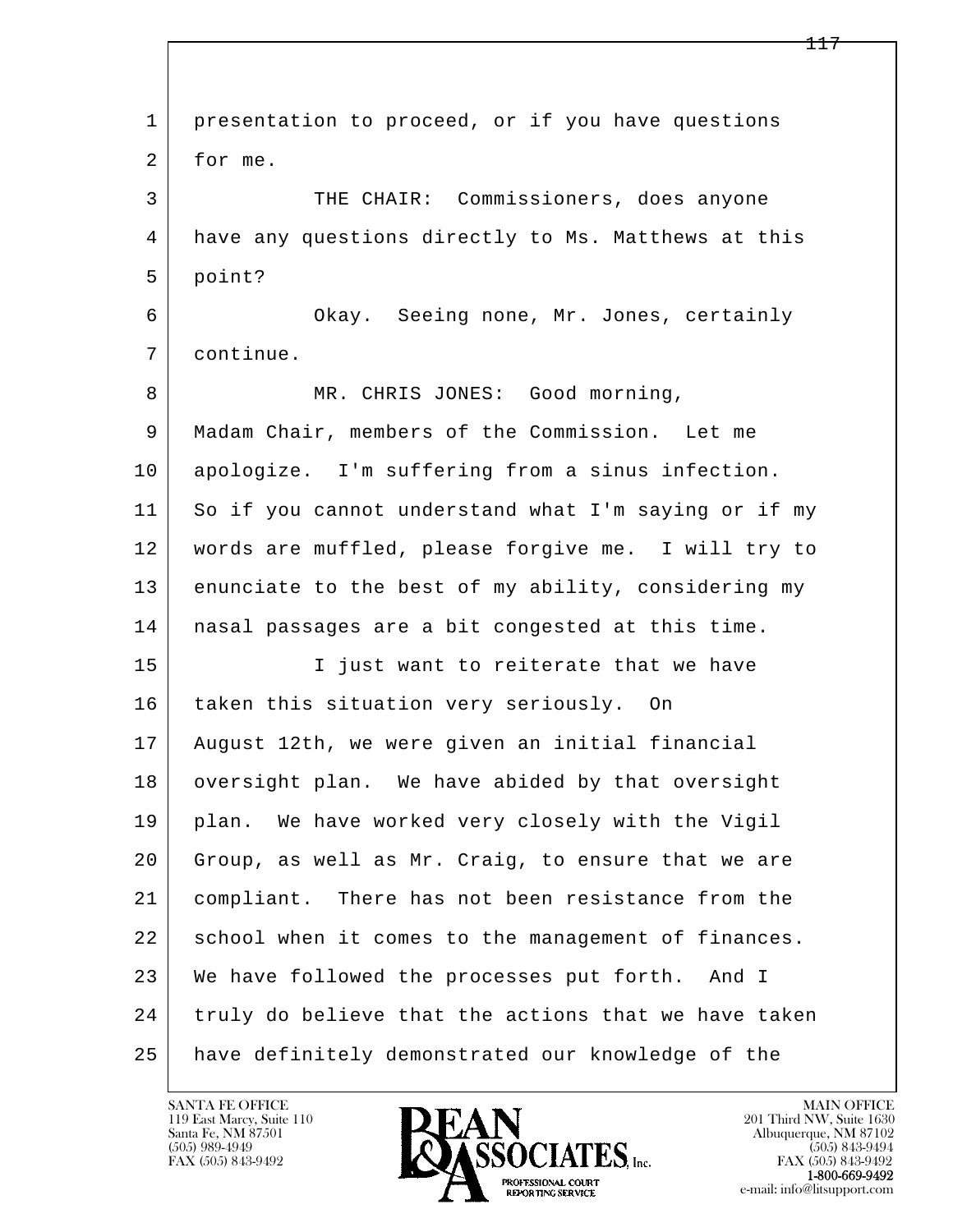l  $\overline{\phantom{a}}$ 1 seriousness of the situation; and, not only that, 2 but the fact that we want to work to correct the 3 problems that were found. 4 To this date, we still do not have a 5 formal Corrective Action Plan. However, we did take 6 it upon ourselves to develop one, because we did 7 note the urgency of the matter, and we wanted to act 8 very quickly to ensure that the things that happened 9 in the past did not continue. 10 | T do want to say, also, that we have 11 management actions that are associated with the 12 current audit, with the FY '16 audit. Our 13 management responses had dates. And those dates for 14 completion were June 2017. 15 However, understanding the severity of the 16 situation of those findings, we have acted more 17 expediently to ensure that we have policies in place 18 to ensure that we are getting the required training. 19 So I do feel that we have made a good-faith effort 20 to go above and beyond what is required of us at 21 this time. 22 I also would just ask, before I touch on 23 the academics, that you give us a fair opportunity 24 to address some of these issues that have been noted 25 and been presented to you by Director Poulos.

119 East Marcy, Suite 110<br>Santa Fe, NM 87501

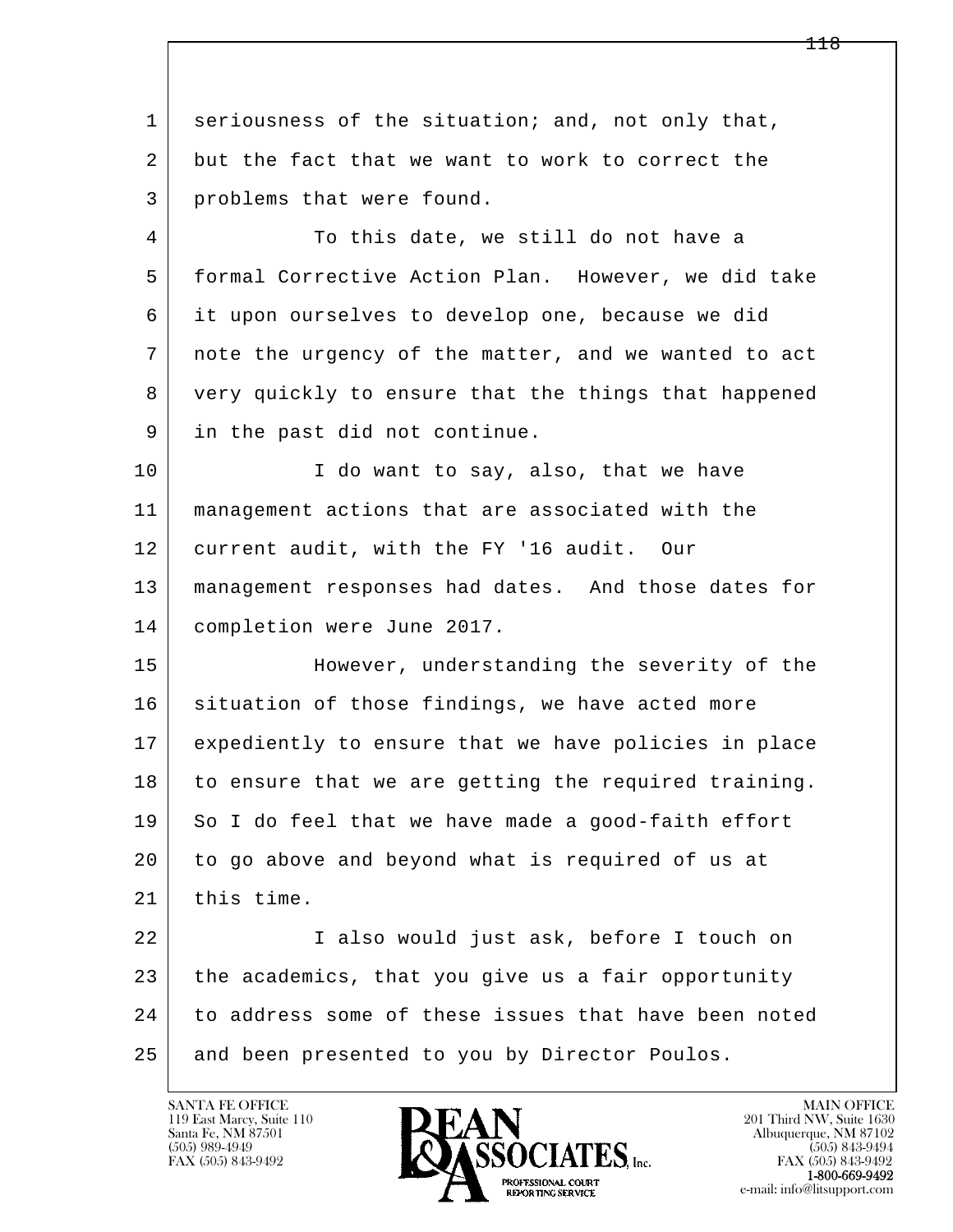l  $\overline{\phantom{a}}$ 1 In terms of academics, if it's okay if I 2 can speak to that at this time, I do want to 3 reiterate that we have met our performance framework 4 indicators. And I did provide you with a packet 5 that will demonstrate that our students, in the 6 first two short-cycle assessments, were able to meet 7 | their performance framework indicators. 8 I do also want to remind members of the 9 Commission that these indicators were negotiated 10 with the Public Education Commission when we were 11 reauthorized. And the point of these indicators is 12 for the school to go ahead and prove that our 13 | students are growing and making substantial growth. 14 And I do believe that we've demonstrated that. 15 Last year, as well, our ACCESS scores will 16 provide information that our English Language 17 Learners, which our school does have over 70 percent 18 English Language Learners population; over 19 100 percent economically disadvantaged population is 20 what we serve -- they have also met their English 21 language development goals in the previous school 22 year. 23 So I do feel that the efforts of myself 24 and my administrative team, as well as my staff, who 25 has worked diligently to address the needs of our

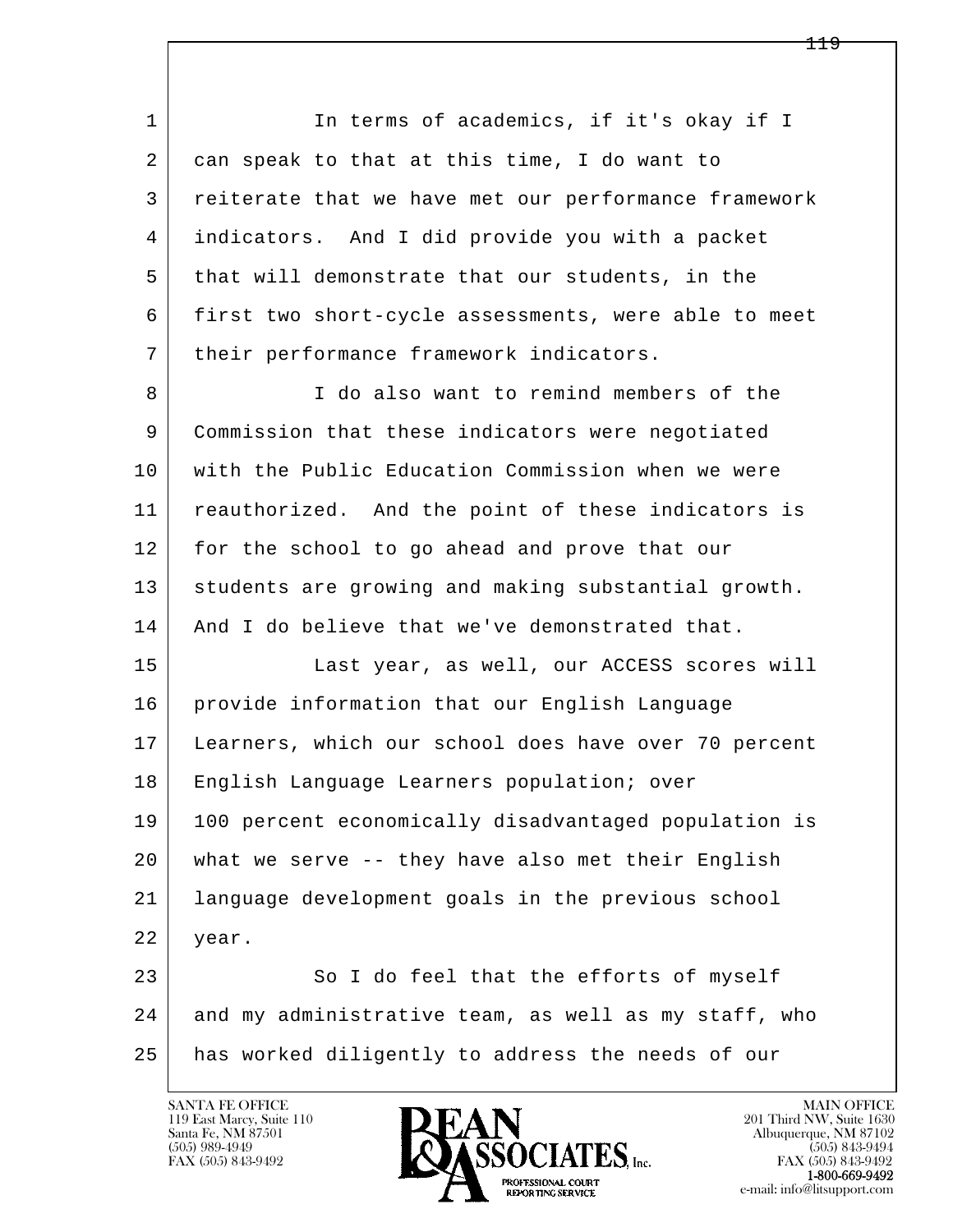| $\mathbf 1$ | students in these tough times for our school, I do   |
|-------------|------------------------------------------------------|
| 2           | feel that we are getting ourselves back on track,    |
| 3           | and I do ask that you review what I have submitted,  |
| 4           | and I do ask that you allow for additional time to   |
| 5           | prove that we are a school who is not only           |
| 6           | compliant, but are serving our students at a high    |
| 7           | level.                                               |
| 8           | THE CHAIR: Commissioners, any questions              |
| 9           | at this time?                                        |
| 10          | COMMISSIONER CABALLERO: Yes. Can you                 |
| 11          | tell me a little bit more on the improvement of      |
| 12          | student performance?                                 |
| 13          | MR. CHRIS JONES: Sure. Yes, sir.                     |
| 14          | MS. PATRICIA MATTHEWS: Do you want to go             |
| 15          | through the documents?                               |
| 16          | MR. CHRIS JONES: Yes, Commissioner                   |
| 17          | Caballero. I would like to, if you would give me an  |
| 18          | opportunity to pull up my documents, I would like to |
| 19          | summarize the document that was provided to you.     |
| 20          | I apologize, members of the Commission.              |
| 21          | Sometimes technology can be your best friend, or it  |
| 22          | can be one of your worst enemies.                    |
| 23          | MS. PATRICIA MATTHEWS: Katie, did you                |
| 24          | happen to have a copy of the packet? I apologize;    |
| 25          | but I did not print it out. That's why I didn't      |

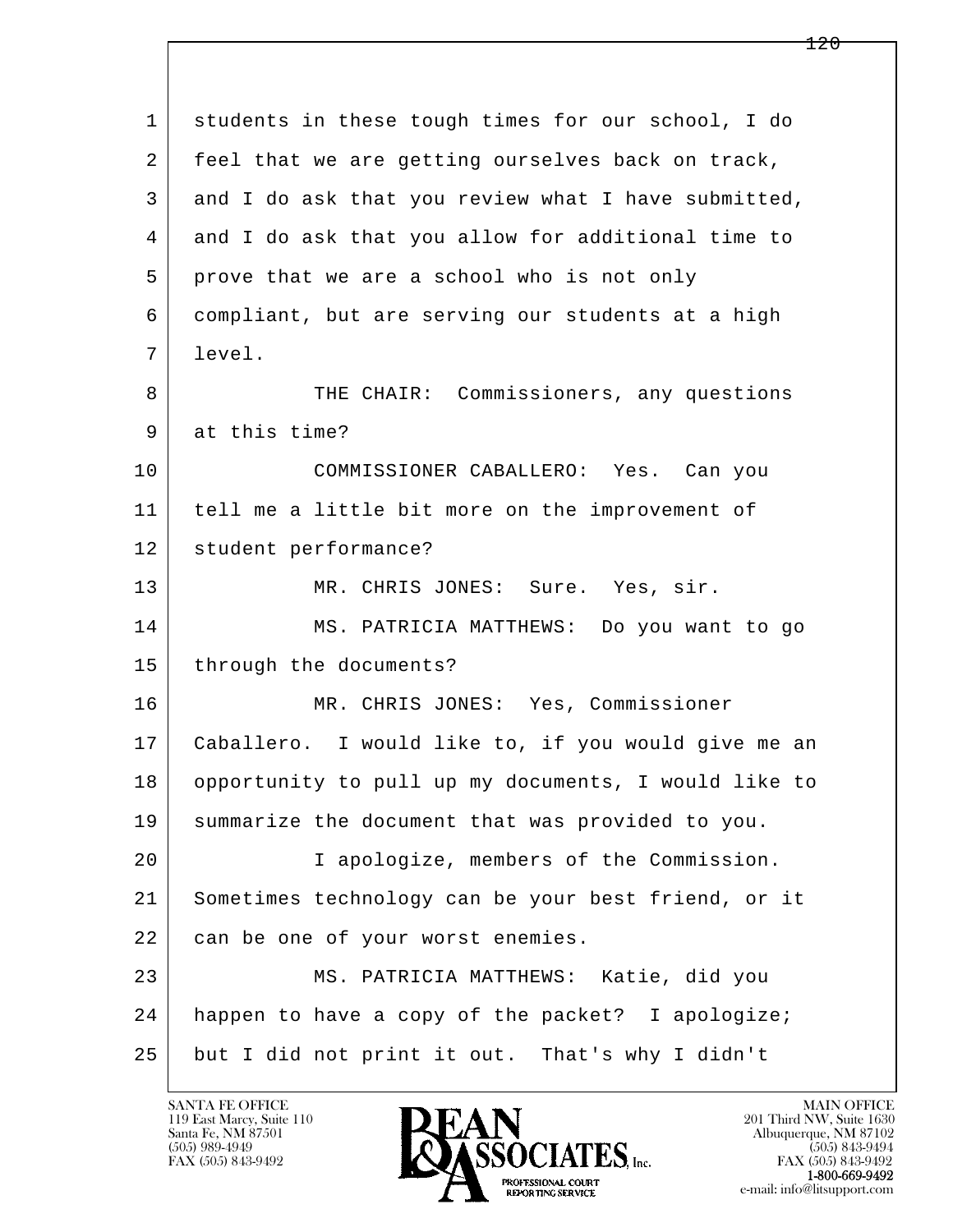1 print it out.

2 MR. CHRIS JONES: Thank you, Director. 3 Thanks.

 4 THE CHAIR: Can I just tail into that 5 particular point? While you're addressing the 6 student assessment, to expedite things, if you could 7 also address the significant decrease in student 8 growth, lowest performing students, between last -- 9 '14 and '15 school year, when you're -- when you're 10 talking about assessment? I'd appreciate it.

11 MR. CHRIS JONES: Sure. If I may -- 12 Madam Chair, members of the Commission, if I may 13 invite my assistant principal to join us. I do want 14 to mention and put on record that I did accept this 15 position. In September, I was named permanent 16 director. I was not at La Promesa in the previous 17 | school year. So for me, I can only address what 18 we're doing currently, and I could not personally 19 speak to the performance of students in the previous 20 school year.

l  $\overline{\phantom{a}}$ 21 THE CHAIR: Thank you. And let me just 22 remind you to identify yourself for the record. 23 MS. JACKIE RODRIGUEZ: Good morning. My 24 name is Jackie Rodriguez. I'm the assistant 25 principal at La Promesa. I'm in my second year as

119 East Marcy, Suite 110<br>Santa Fe, NM 87501

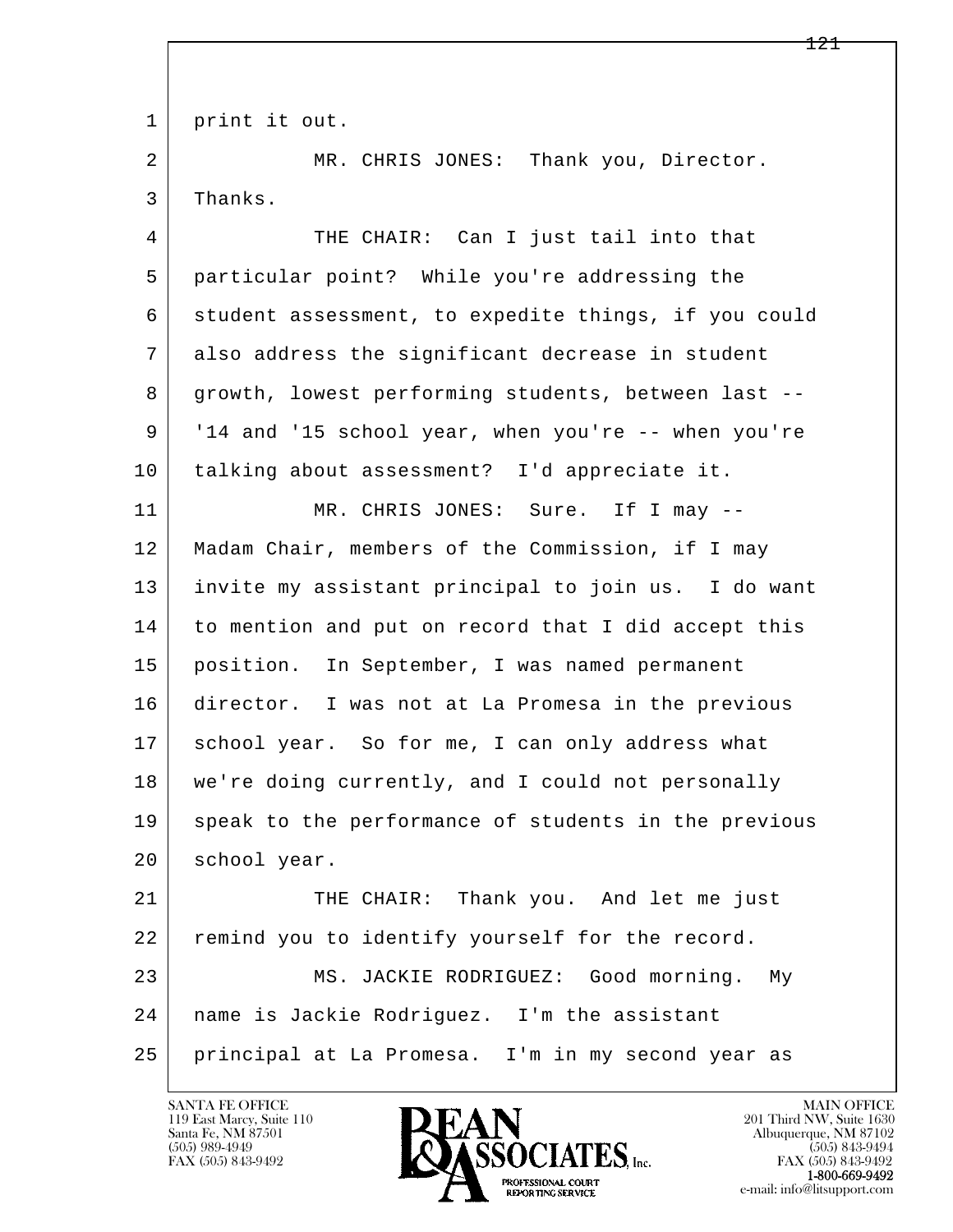l  $\overline{\phantom{a}}$  1 the assistant principal of La Promesa Early Learning 2 | Center. 3 MR. CHRIS JONES: They're at the end. 4 This is quite the packet, Members of the Commission. 5 THE CHAIR: It was. 6 MR. CHRIS JONES: It was, wasn't it? I'm 7 looking for the overall student performance. 8 COMMISSIONER CABALLERO: I could share my 9 packet with you, if you'd like. 10 MS. POULOS: I have another one. 11 COMMISSIONER CABALLERO: You have another 12 one? 13 MS. POULOS: Yeah. 14 MR. CHRIS JONES: What I'm looking for is 15 | the pie charts and the bar graphs. 16 THE CHAIR: Page 68 and 69? Are those the 17 charts you're looking for? 18 MR. CHRIS JONES: The bar graphs will give 19 us an overall snapshot of school performance. 20 THE CHAIR: Because there are some on 69, 21 as well. So I don't know which pie charts you're 22 looking for. 23 MS. POULOS: Bar graphs. Those are in the 24 140s. So looking at 144, I think is what you're 25 looking for.

119 East Marcy, Suite 110<br>Santa Fe, NM 87501

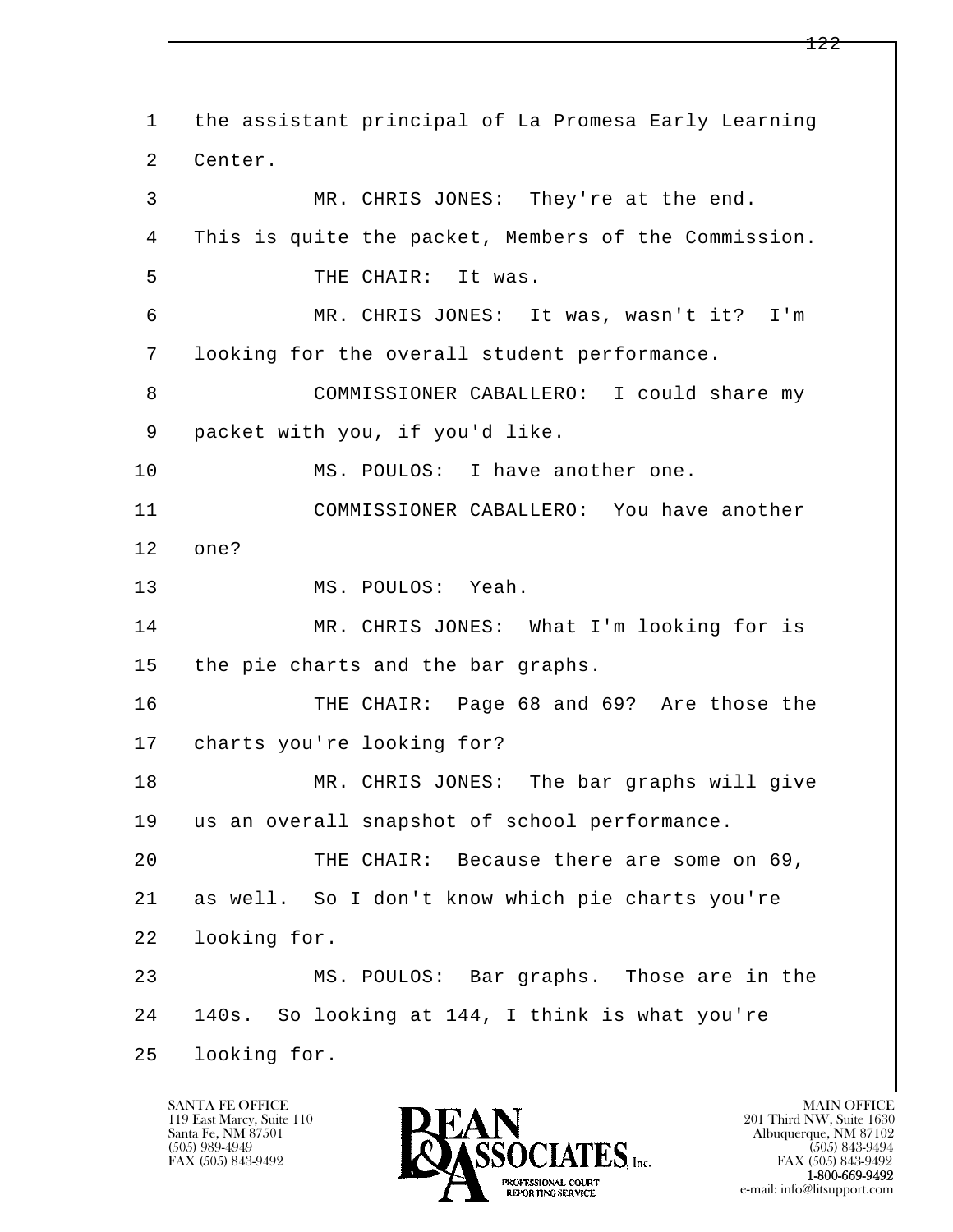| $\mathbf{1}$ | MR. CHRIS JONES: 144. Thank you.                     |
|--------------|------------------------------------------------------|
| 2            | Okay. I apologize. So what we're looking             |
| 3            | at on Page 144 is where we go ahead and -- we're     |
| 4            | looking at the reading comparative growth of our     |
| 5            | students. And with that in mind, we also have --     |
| 6            | below the bar graphs that you're looking at, we have |
| 7            | our performance indicator goals.                     |
| 8            | Right below, you'll see that there is a              |
| 9            | Does Not Meet standard, a Meets standard, and an     |
| 10           | Exceeds standard.                                    |
| 11           | In bold for you, you have the Meets                  |
| 12           | standard, which calls for between 75 to 89 percent   |
| 13           | of students to show growth in reading. The same      |
| 14           | goal holds true for mathematics.                     |
| 15           | The way this is calculated is by looking             |
| 16           | at one of our reports from Discovery Education. And  |
| 17           | within that comparative growth report, students are  |
| 18           | identified as making average growth, above average   |
| 19           | growth, or below average growth, which is indicative |
| 20           | of a school year in the amount of growth that takes  |
| 21           | place in one school year.                            |
| 22           | Now, what you're seeing in front of you,             |
| 23           | with our average and above average growth, is an     |
| 24           | 85 percentage rate for reading, which shows that     |
| 25           | between Test A and Test B, 85 percent of our         |

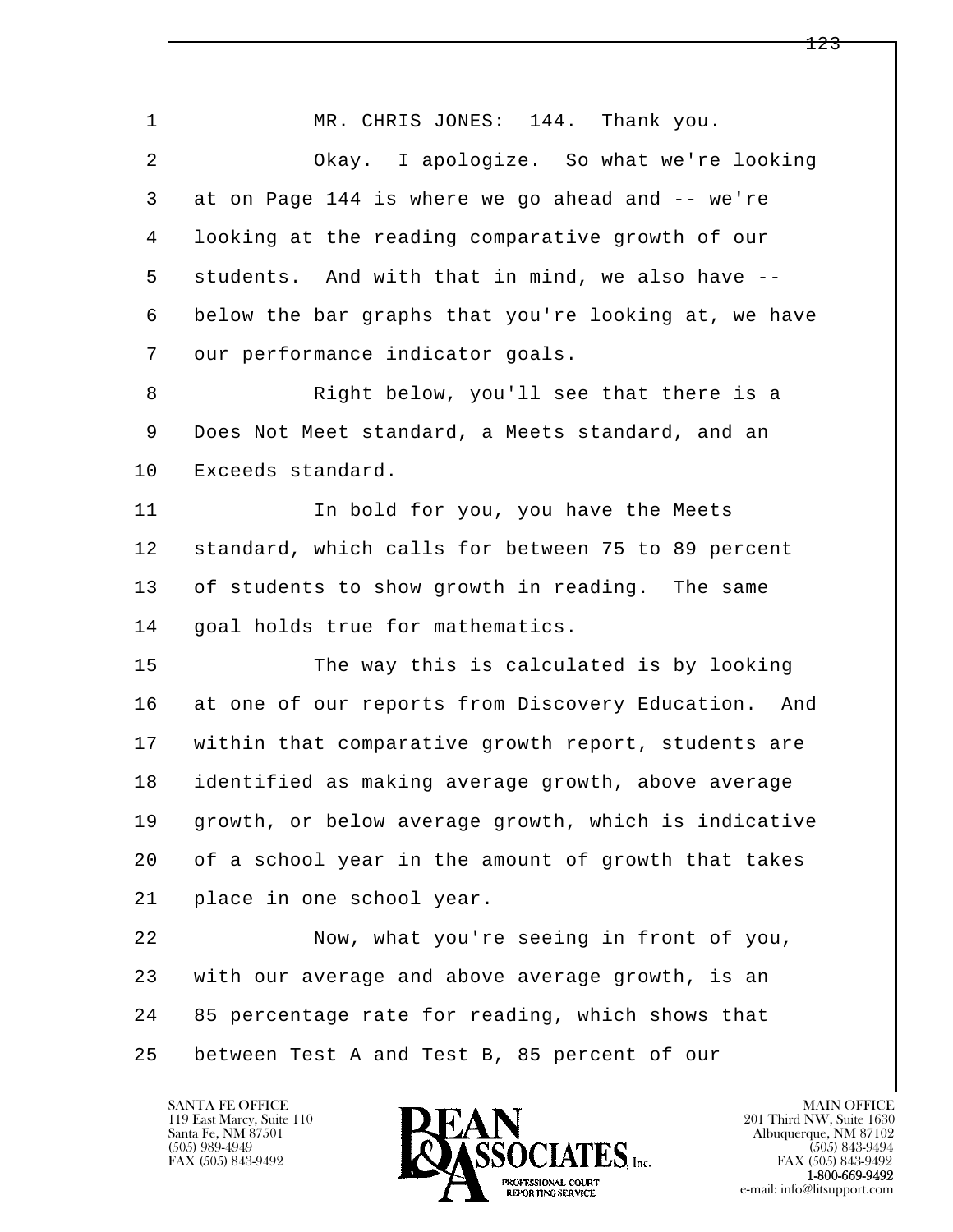l  $\overline{\phantom{a}}$  1 students, according to the negotiated agreement with 2 the Public Education Commission and the reports from 3 Discovery Education, show that our students had 4 already made one year's growth within that short 5 time frame. 6 So that is the first graph that I wanted 7 to bring to your attention. And, again, it does 8 show that 85 percent of La Promesa students between 9 kindergarten and eighth grade made average or above 10 average growth. 11 The next would be mathematics, and that is 12 on Page 147. Now, the same standards do apply in 13 | this instance. And in this case, it does show that 14 between Test A, which was administered in September 15 of 2016, and November of 2016, when Test B was 16 administered, it shows that 86 percent of La Promesa 17 students made average or above average growth in 18 mathematics. 19 So what we are looking at and what we have 20 in front of us is evidence that our students have 21 already met the negotiated performance indicators. 22 That packet was also provided to you at one point in 23 the past. It was sent directly to Chairwoman 24 Gipson, especially for the new Commissioners to 25 review.

119 East Marcy, Suite 110<br>Santa Fe, NM 87501

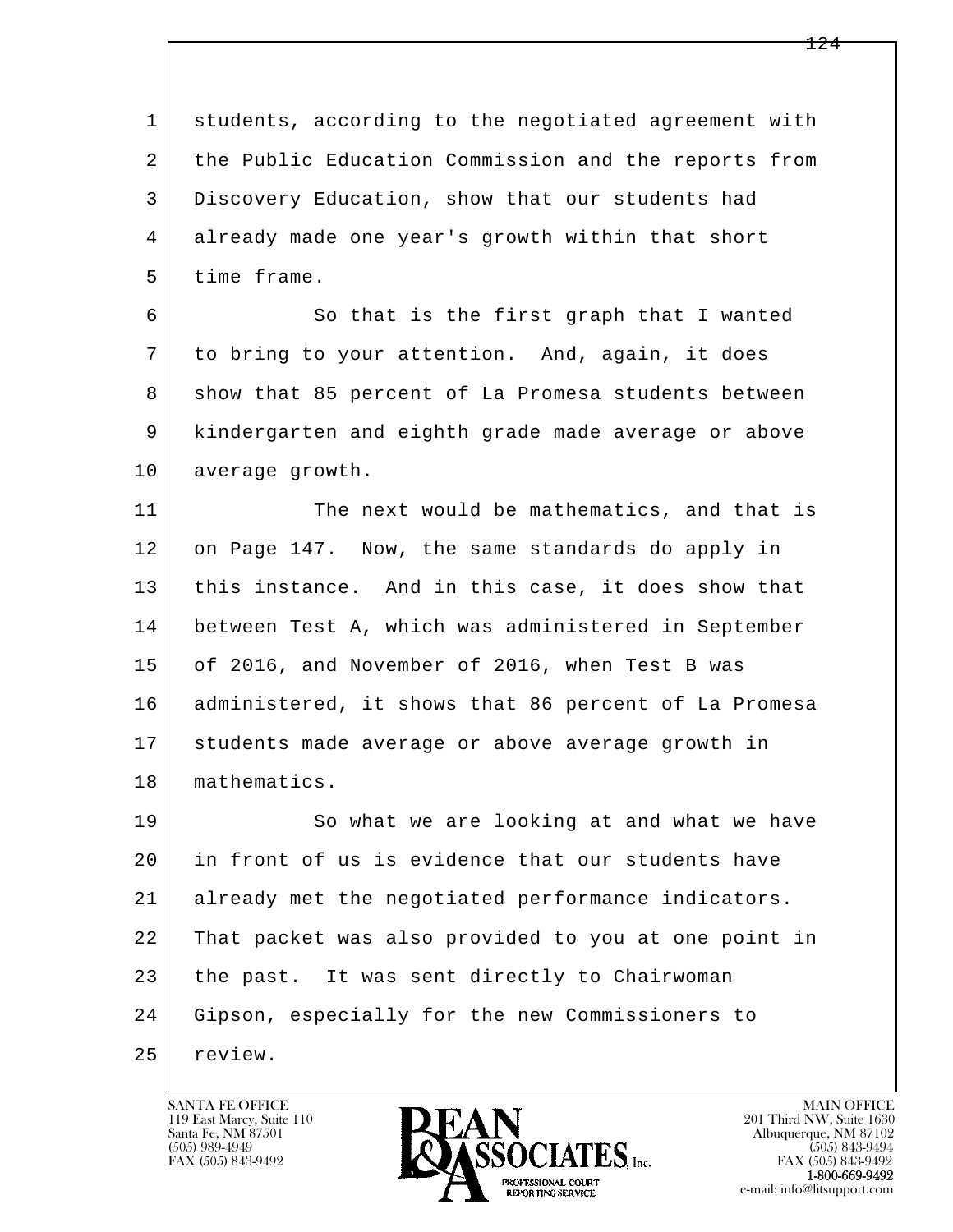l  $\overline{\phantom{a}}$ 1 However, right below, you will see the 2 standards that we were to meet, and you will also 3 note, through these bar graphs, that we have met our 4 goals in both reading and mathematics. 5 MS. JACKIE RODRIGUEZ: I don't have the 6 reports in front of me; but thinking -- and I do 7 know the report you were referring to is the D to F 8 grade -- or C grade to F grade for this school year. 9 I don't have it in front of me. But what I do 10 remember, if you look at the school percentage of 11 proficient students, we did make gains from one year 12 to the next. 13 THE CHAIR: Okay. From what I'm reading, 14 there was a significant drop in the growth of the 15 lowest percent from the year before last and last 16 year. So that's what I was asking to address. 17 So there didn't appear to be -- there was 18 a decrease in the number of students -- 19 MS. JACKIE RODRIGUEZ: And you're looking 20 at the school growth in this report? 21 THE CHAIR: Correct. 22 MS. JACKIE RODRIGUEZ: Okay. So I can't 23 | speak from -- as I told you, I was only here last 24 year. But from this report from last year moving 25 forward, we have taken steps to identify and

119 East Marcy, Suite 110<br>Santa Fe, NM 87501

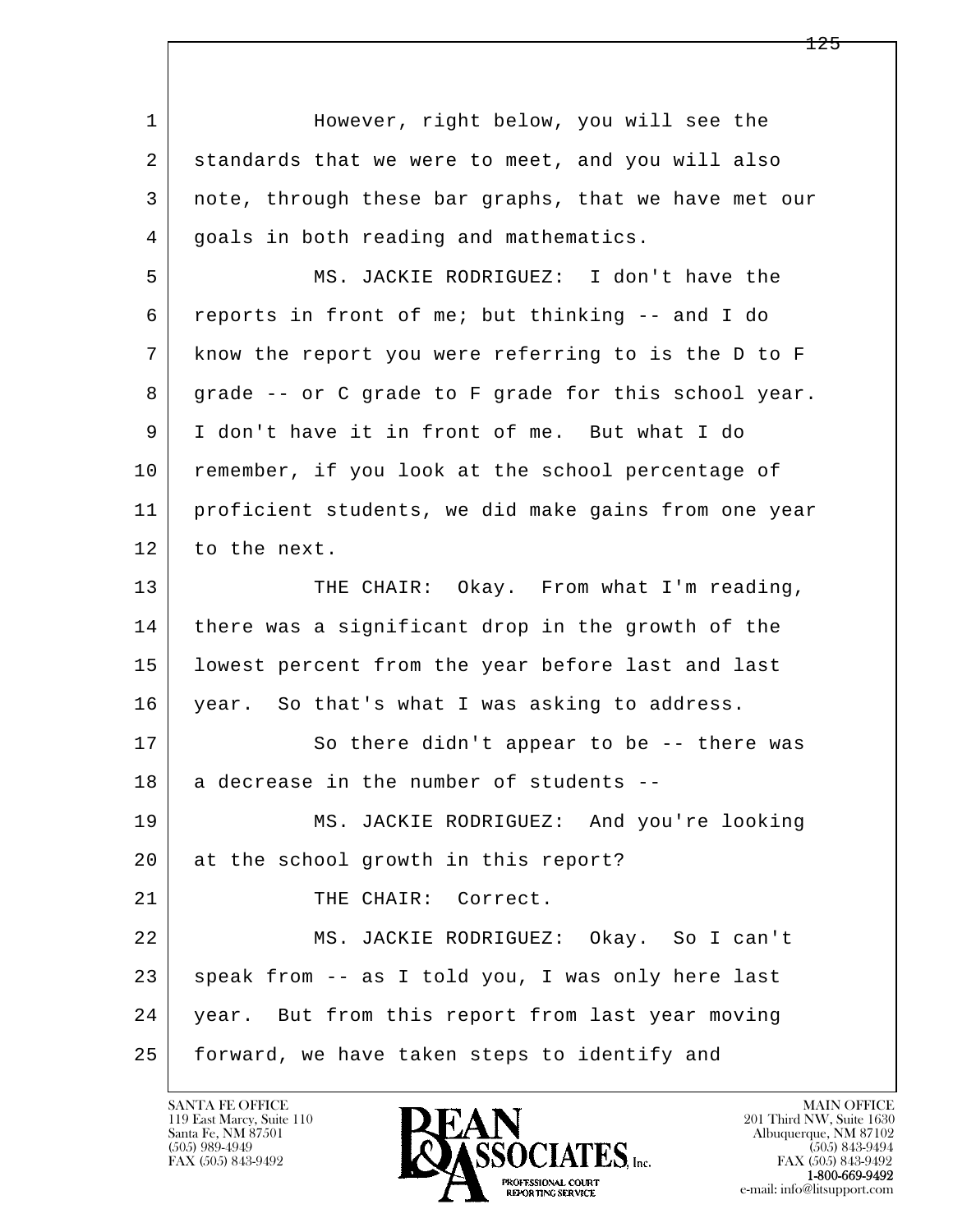1 readdress data and look at our lowest performing 2 students in a different way than we did last year -- 3 and I could speak to that -- in identifying and 4 establishing early interventions and providing 5 resources in the hands of our teachers that they 6 didn't have prior to that.

 7 I see that there will be a significant 8 increase in our Quartile 1 students, which are our 9 lowest performing students. We not only looked at 10 PARCC, which is the only data that's pulled into 11 this report; we looked at our Discovery Education 12 assessments from both Test A, Test B; and we're 13 currently in the process of doing data analysis for 14 Test C, which just completed this week, as well as 15 our Istation, which is another test we have with our 16 | kinder through third grade students.

17 So our teachers are looking at many pieces 18 of data to identify the Quartile 1 students to help 19 increase that performance indicator within that 20 grade reporting.

 21 MR. CHRIS JONES: Madam Chair, members of 22 the Commission, might I also touch on something else 23 that is in your packet, as well?

l  $\overline{\phantom{a}}$ 24 | A School Improvement Plan was approved by 25 | our governance council, and is included in your

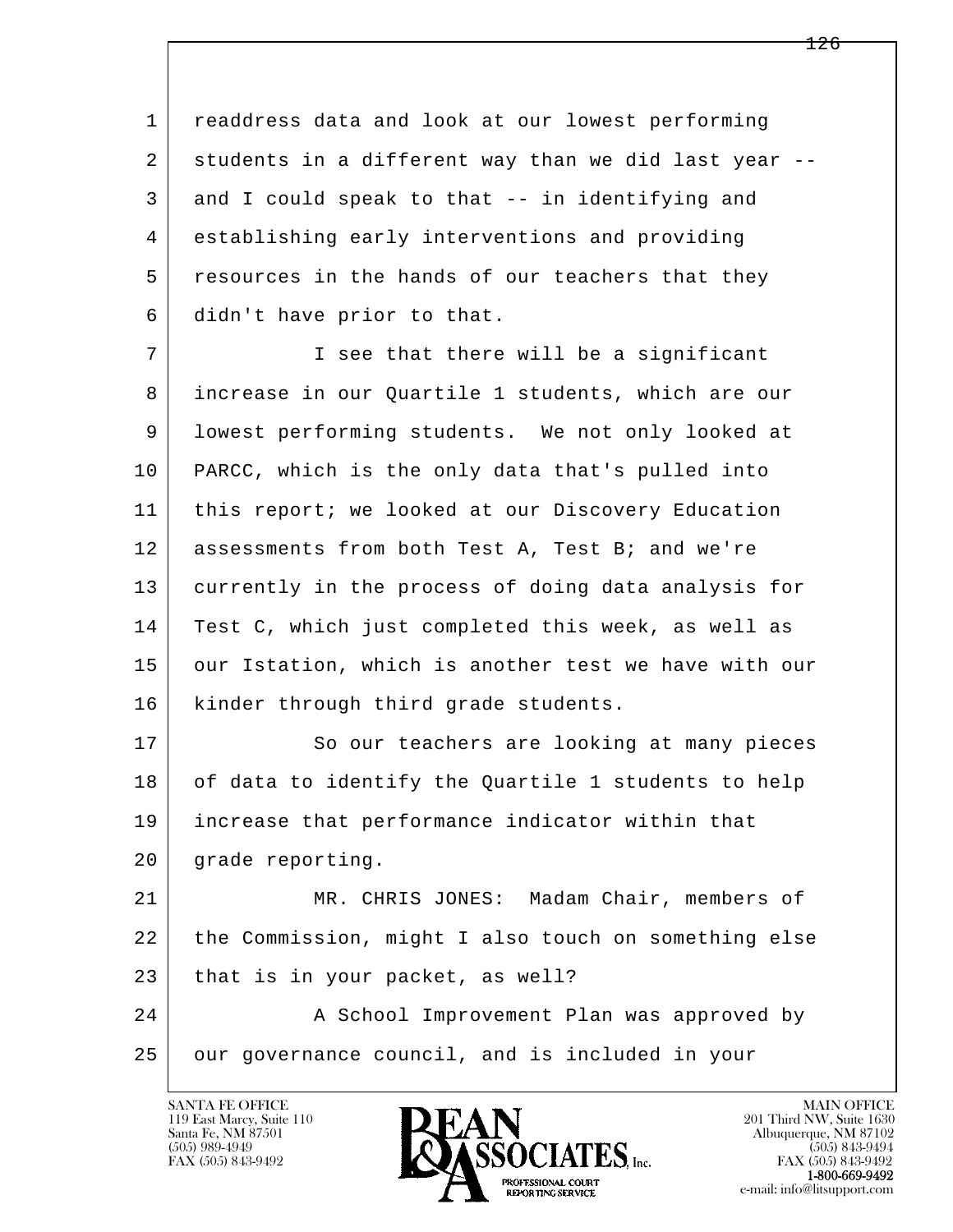1 | packet beginning on Page 212. 212. 2 What you will see in front of you with our 3 School Improvement Plan is the fact that the school 4 acknowledges the growth, or lack thereof, when it 5 comes to Q1 students, which are our lowest 6 performers, as well as our Q3 students. 7 What we have determined as a school is 8 that it was very important for us to focus a lot of 9 our energy, a lot of our professional development, a 10 | lot of what we do in terms of resources, on 11 identifying the needs of our Q1 students and Q3 12 students. However, that does begin with identifying 13 these students. 14 And it's important that our teachers --15 and many of you who are educators do understand that 16 there's a lot of data available. There are a lot of 17 reports; but it's a skill to read those reports. 18 Having data in front of you does not mean that it's 19 going to influence your instruction. 20 Now, with that in mind, what we have done 21 is we focused a lot on understanding those reports, 22 so our teachers can identify who are your lowest

23 performing students, who are truly your Q1 students,

l  $\overline{\phantom{a}}$ 24 and who are your Q3 students; from that point,

25 creating a plan of action to address the needs of

119 East Marcy, Suite 110<br>Santa Fe, NM 87501

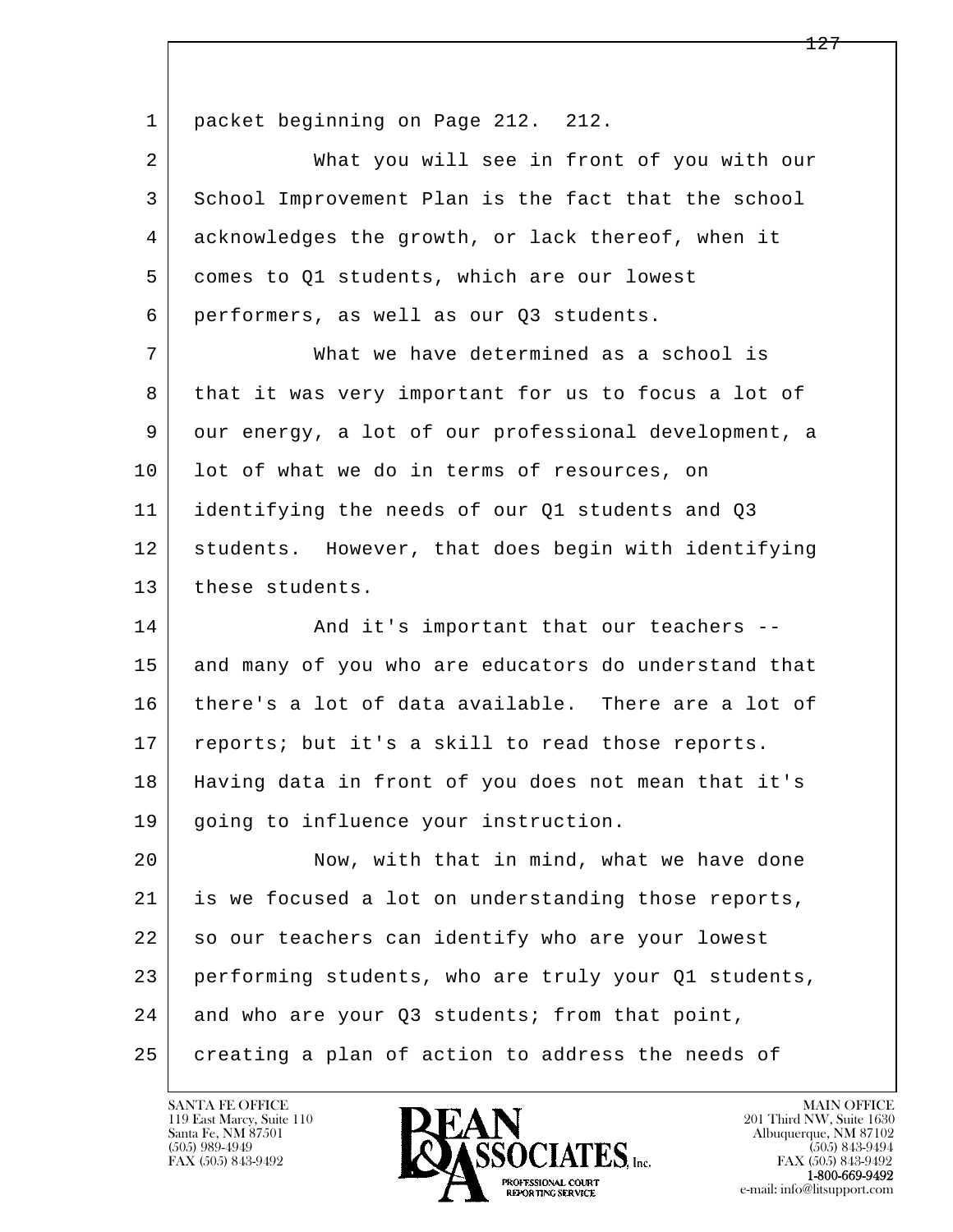| 1  | these students through early interventions, through  |
|----|------------------------------------------------------|
| 2  | differentiated instruction.                          |
| 3  | And so as opposed to looking at the                  |
| 4  | overall picture of student proficiency, we have      |
| 5  | isolated these students to ensure we're meeting      |
| 6  | their individual needs. By that, we have more        |
| 7  | referrals to our SAT team to make sure we're putting |
| 8  | our brains together and working on these             |
| 9  | interventions.                                       |
| 10 | That is a Student Assistance Team, for               |
| 11 | those of you who aren't familiar with the SAT        |
| 12 | process. That is a series of interventions between   |
| 13 | four to six weeks, in which we really do focus in on |
| 14 | the growth of our kids, and we monitor it through    |
| 15 | progress monitoring.                                 |
| 16 | That's one instance. And not only that,              |
| 17 | but with our Q3 students, we have utilized a lot of  |
| 18 | our technology-based programs, project-based         |
| 19 | learning, other things that we've instituted this    |
| 20 | current school year to make sure that our students   |
| 21 | who are capable are getting their needs met, as      |
| 22 | well. So we're helping them to accelerate instead    |
| 23 | of stagnate.                                         |
| 24 | And we understand the importance of                  |
| 25 | meeting their needs. And so we have focused, as I    |

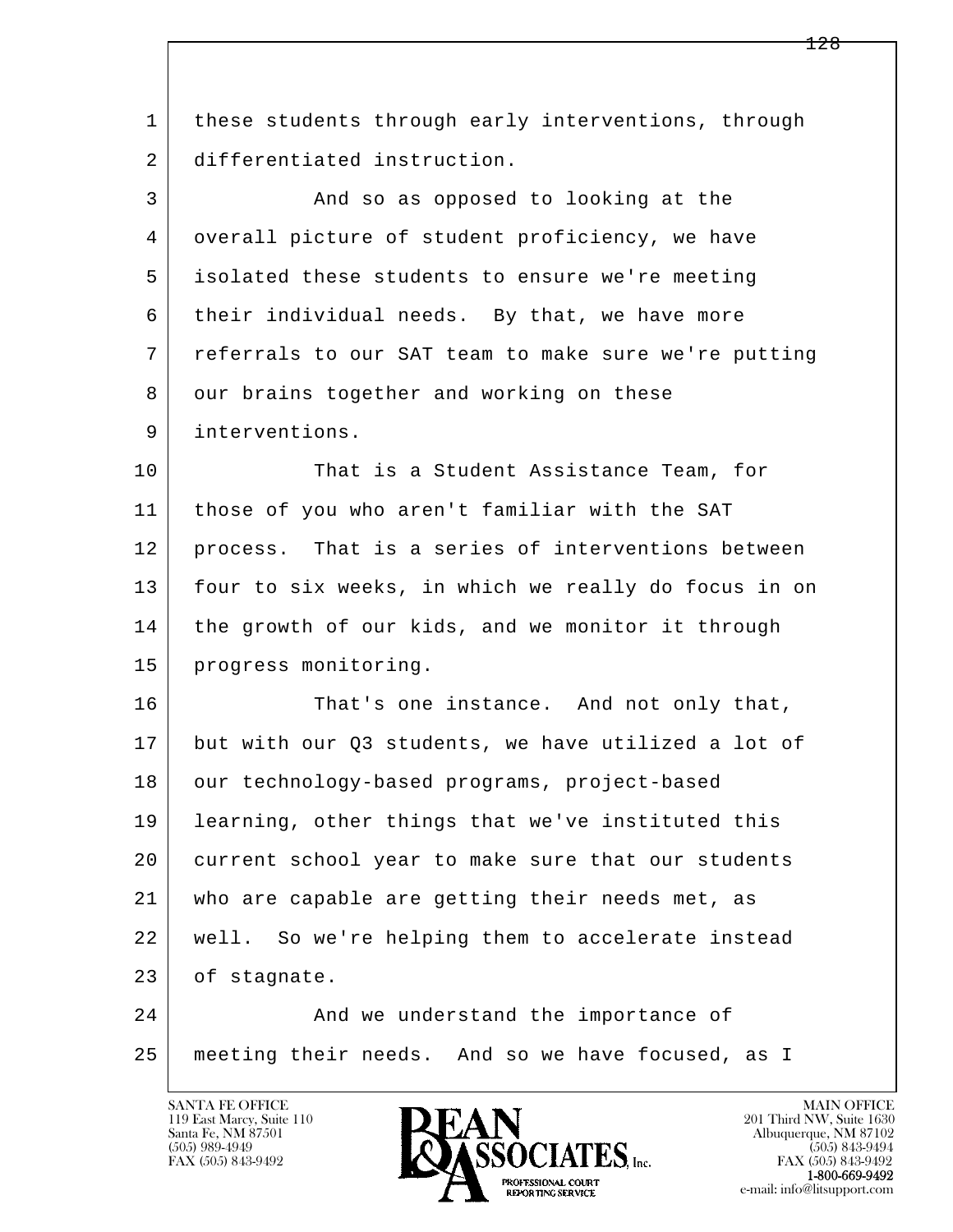1 mentioned previously, our energy and our efforts on 2 identifying these kids and making sure that we are 3 serving them at a high level, as well.

 4 We, like you, want all of our students to 5 succeed. Regardless of our demographic, we want to 6 ensure that all of our kids have a chance to make 7 it. We want our kids reading at grade level. We 8 want all of our kids to either find a really stable 9 and suitable career or enter college. We want the 10 same thing, and we are going to work diligently to 11 make sure we identify these kids, work with their 12 families, and give them the education that they, of 13 course, deserve.

l  $\overline{\phantom{a}}$ 14 But it is, of course, an ongoing process, 15 and it's a challenge. And when you're in the 16 classroom on a daily basis, it's a very difficult 17 job. However, we are accountable to our students 18 and to our families. We have held our enrollment. 19 Our families have not been deterred by the media 20 coverage. They have not been deterred by our 21 "F" letter grade. Our families are very much in 22 tune with the programs that we offer. And they come 23 to our Parent Connection nights on a monthly basis, 24 and they participate in workshops along with other 25 highly qualified teachers who are instructing them

119 East Marcy, Suite 110<br>Santa Fe, NM 87501

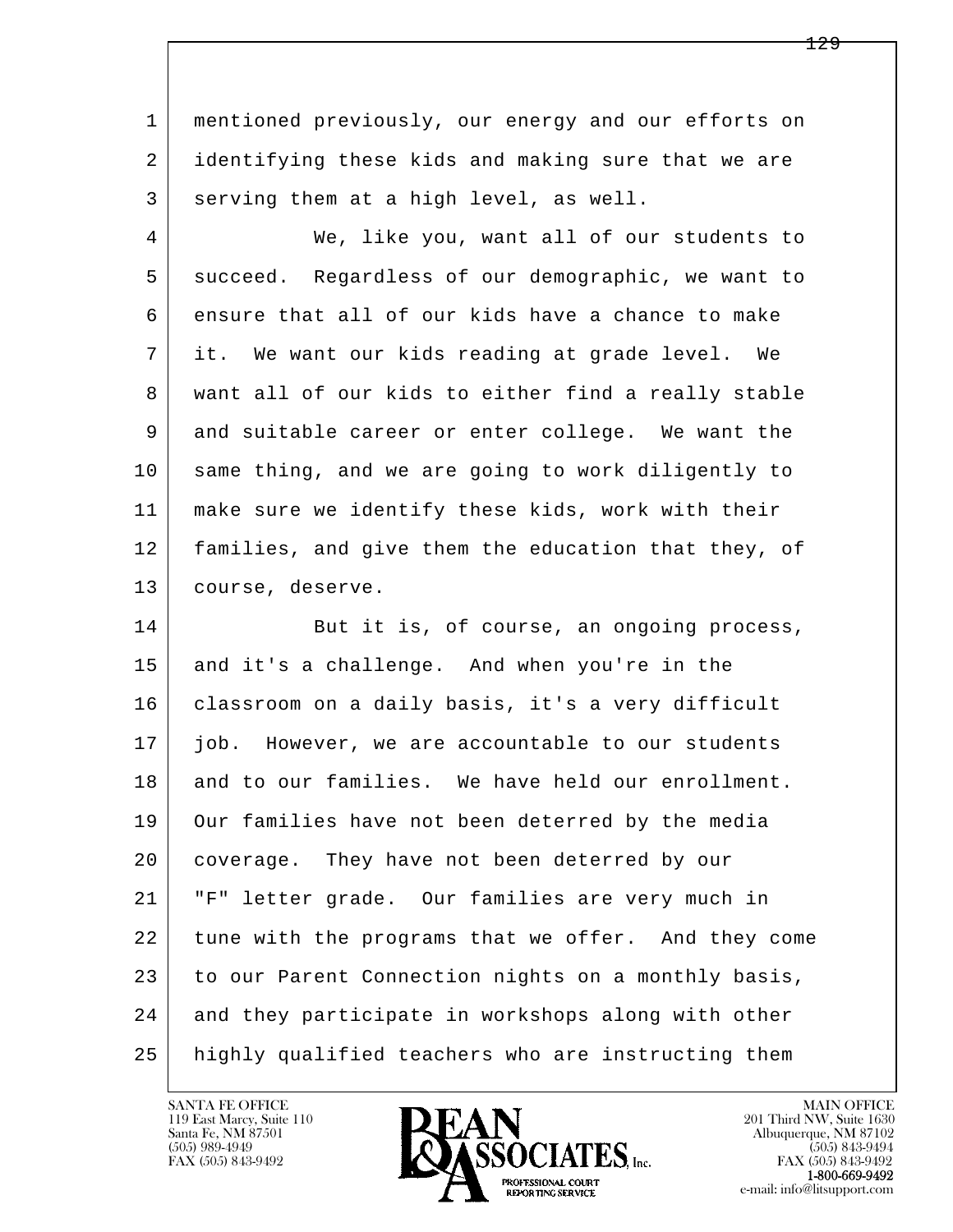| $\mathbf 1$ | on ways in which they can support their students at  |
|-------------|------------------------------------------------------|
| 2           | home, because it does take a community.              |
| 3           | So we're aware of the Q1 and Q3 growth.              |
| 4           | And we are -- through the School Improvement Plan,   |
| 5           | you will find we are addressing those things.        |
| 6           | THE CHAIR: Commissioner Caballero?                   |
| 7           | COMMISSIONER CABALLERO: One question.                |
| 8           | You mentioned the percentage of Hispanic students    |
| 9           | you have in your school. What is that percentage     |
| 10          | again?                                               |
| 11          | MR. CHRIS JONES: Right now, according to             |
| 12          | our data, and if you were to look at our district    |
| 13          | report card, it is above 70 percent of students who  |
| 14          | are English Language Learners.                       |
| 15          | COMMISSIONER CABALLERO: Oh. And you did              |
| 16          | mention you have 100 percent low-income?             |
| 17          | MR. CHRIS JONES: We have 100 percent of              |
| 18          | our students classify, or qualify, as economically   |
| 19          | disadvantaged or low-income.                         |
| 20          | COMMISSIONER CABALLERO: Do you have a                |
| 21          | handle of how many of those low-income students,     |
| 22          | Hispanic, fit into your assessment of needing        |
| 23          | individual help?                                     |
| 24          | MR. CHRIS JONES: Sure. And, Commissioner             |
| 25          | Caballero, we do serve -- I would say -- and I would |
|             |                                                      |

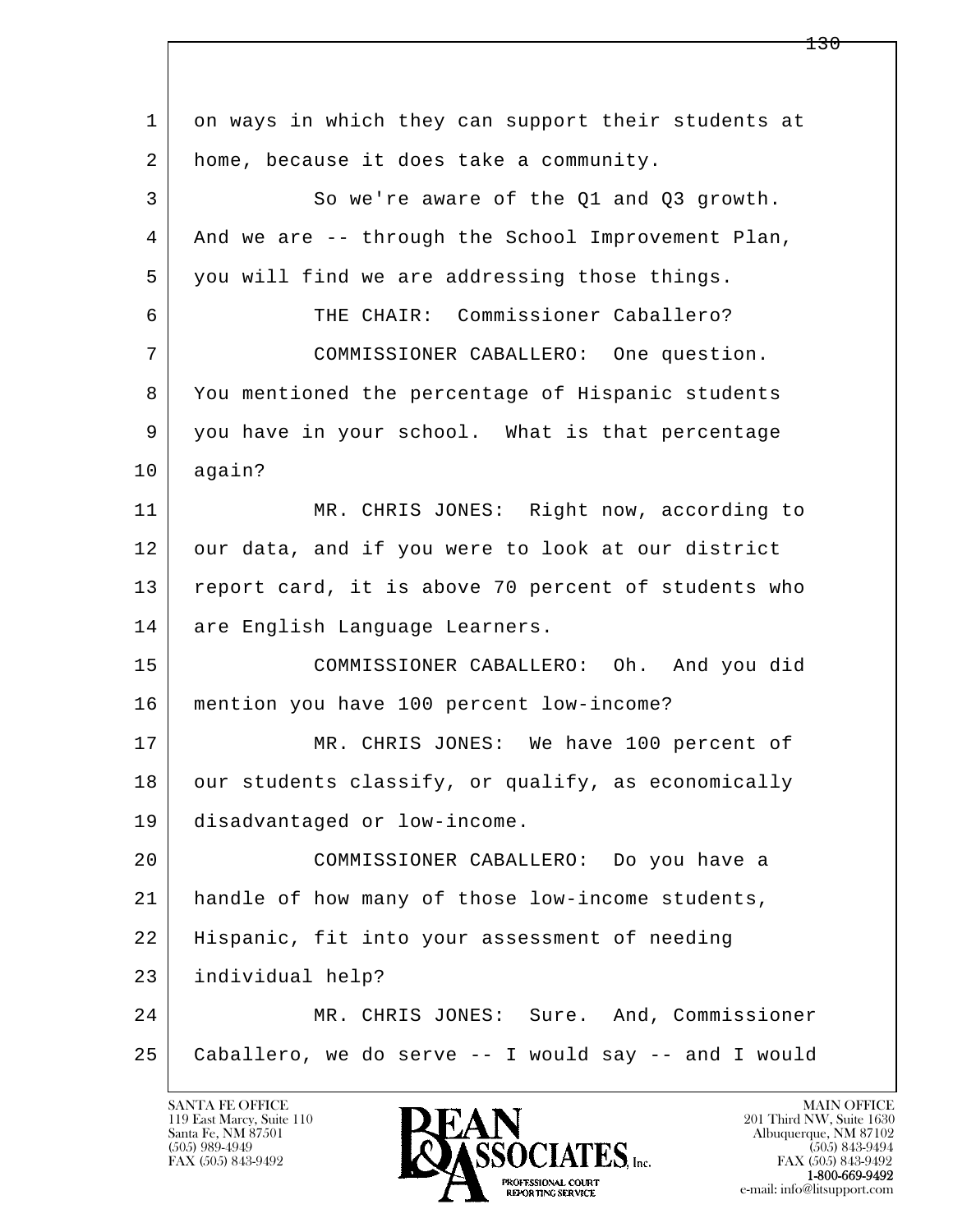l  $\overline{\phantom{a}}$ 1 have to look, so please forgive me -- the majority 2 of our students are Hispanic. So we have about a 3 97 percent Hispanic population. 4 So when we look at those numbers, they all 5 fall into either Q1, Q3. So the majority of our 6 students are Hispanic. And so for us, it is 7 important to look at the ethnicity of our students. 8 But the majority of them who are Q1 students are 9 Hispanic; because that's the institution that we 10 are, and that's the population that we serve. 11 COMMISSIONER CABALLERO: And I understand 12 you're new in your position. What -- what has been 13 your challenge in faculty, having known that you 14 have these challenges? And if you can elaborate a 15 | little bit on that, and maybe give me a sense of 16 what your parents' involvement in the school is? 17 | MR. CHRIS JONES: Commissioner Caballero, 18 that is a really good question and an important 19 question to consider. 20 When our Board of Finance was suspended, 21 of course, we had many issues. And let me just 22 revert back to finance and say we had to work 23 through some very immediate issues with payroll. 24 And we did that with David Craig and the Vigil 25 Group.

119 East Marcy, Suite 110<br>Santa Fe, NM 87501

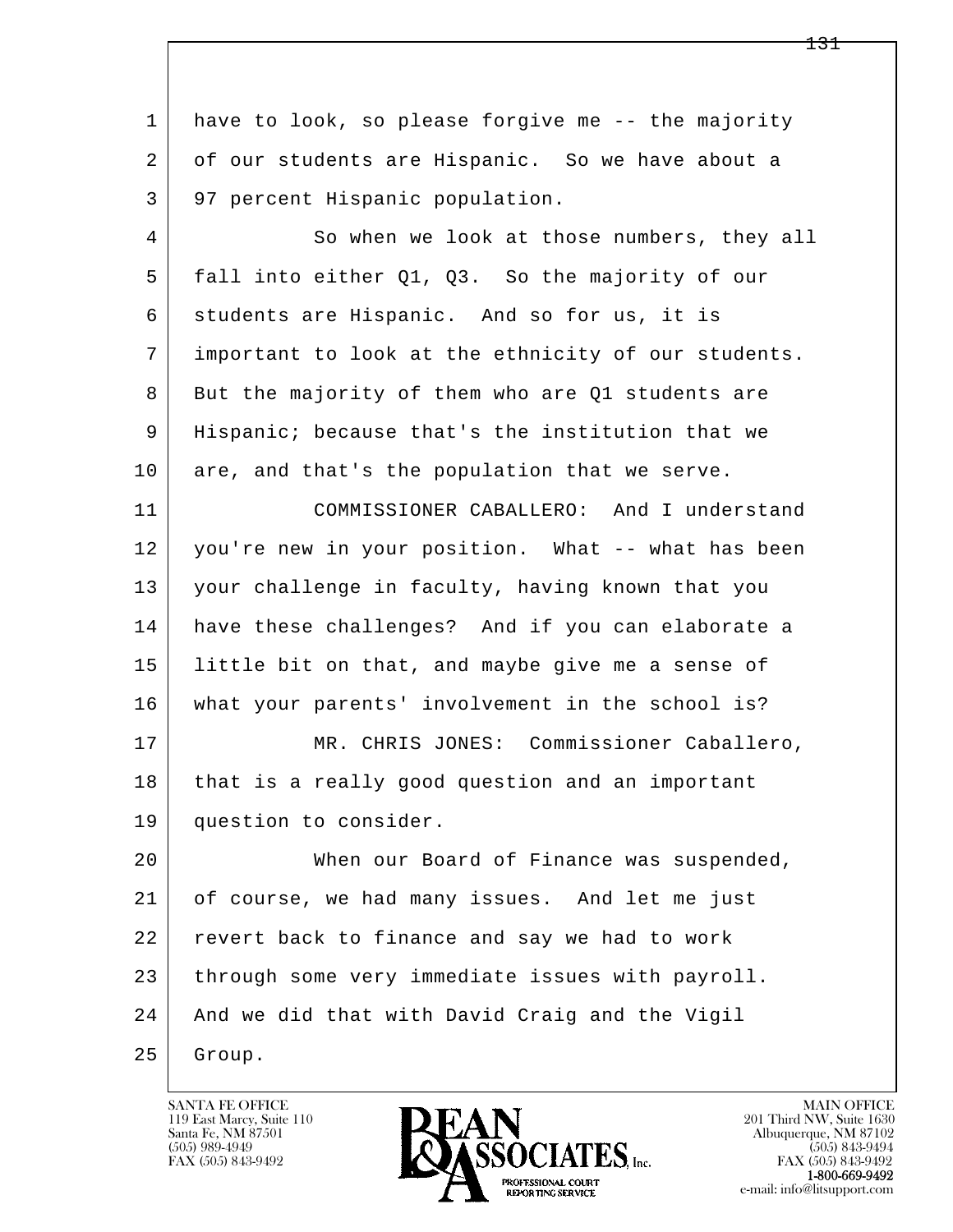l  $\overline{\phantom{a}}$  1 We actually prioritized our list. Our 2 teachers received payment up to five days late of -- 3 our Board of Finance was suspended. And for all of 4 us, you can only imagine how difficult it is to 5 maintain morale when not only you see your school on 6 the news, and there's a possibility that your school 7 is in jeopardy of closing. At that time, that 8 | wasn't the conversation; but one can only infer. 9 However, our staff, we were able to rally 10 back, and we were able to really focus on the needs 11 of our kids. And what we did is we were very 12 transparent. Myself, as a new head administrator, I 13 called many meetings with my staff, and I let them 14 know exactly what was going on. 15 When we had issues with delayed payments, 16 I also let them know exactly what had happened. So 17 | for me, the biggest challenge was maintaining 18 morale; because it's a difficult job to be in there 19 on the front lines every single day with students, 20 and you cannot afford to take days off when you are 21 in that position, mentally or physically. You have 22 to be present. 23 So for me, that was the biggest challenge. 24 After that came trying to change the 25 culture and making sure that we all understand where



FAX (505) 843-9492<br>1-800-669-9492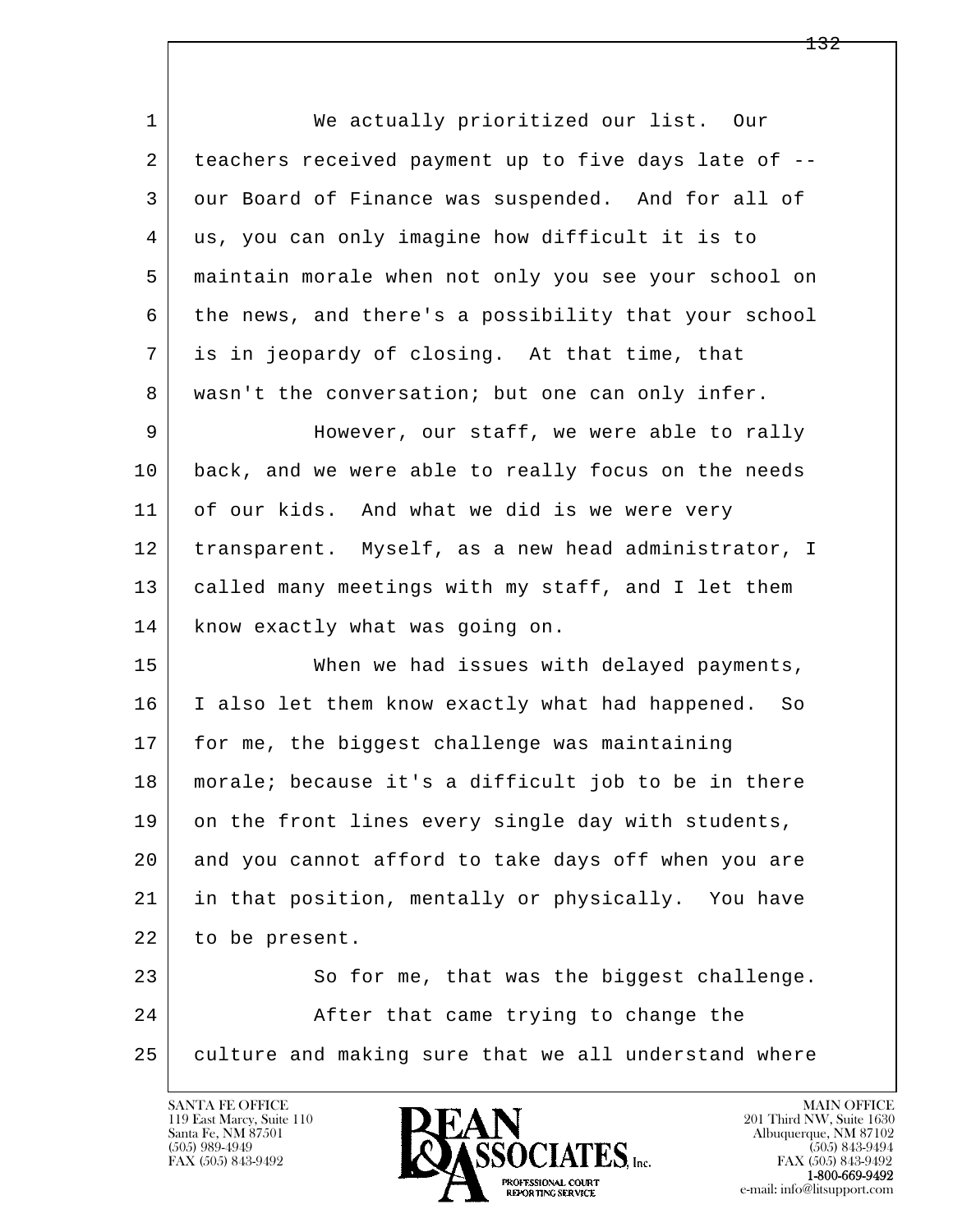l  $\overline{\phantom{a}}$ 1 our students are when it comes to their performance, 2 understanding how to read the data, and 3 understanding how to influence our instruction based 4 on the data that we had in front of us. 5 So that would definitely be the most 6 difficult thing that we dealt with, that I dealt 7 with as head administrator. 8 | I did lose one teacher. We lost a 9 second-grade teacher. And as you can only imagine, 10 trying to replenish that position -- considering all 11 of our media coverage, that was very difficult. 12 We are a dual-language, 50/50 immersion 13 program. It is very difficult to find bilingual 14 teachers who are highly qualified. And I will tell 15 you I am proud to say we are fully staffed. We are 16 fully staffed with highly qualified individuals that 17 possess the qualifications. That's difficult to do. 18 For us, morale was the biggest issue. 19 As far as parent involvement is concerned, 20 members of the Commission, you can tell by our 21 previous turnout at the previous meeting, by some of 22 the media coverage, if you have sat back and 23 watched, our parents are fully committed to what 24 we're doing. They come. We have a really good 25 turnout at every single one of our Parent Connection

119 East Marcy, Suite 110<br>Santa Fe, NM 87501

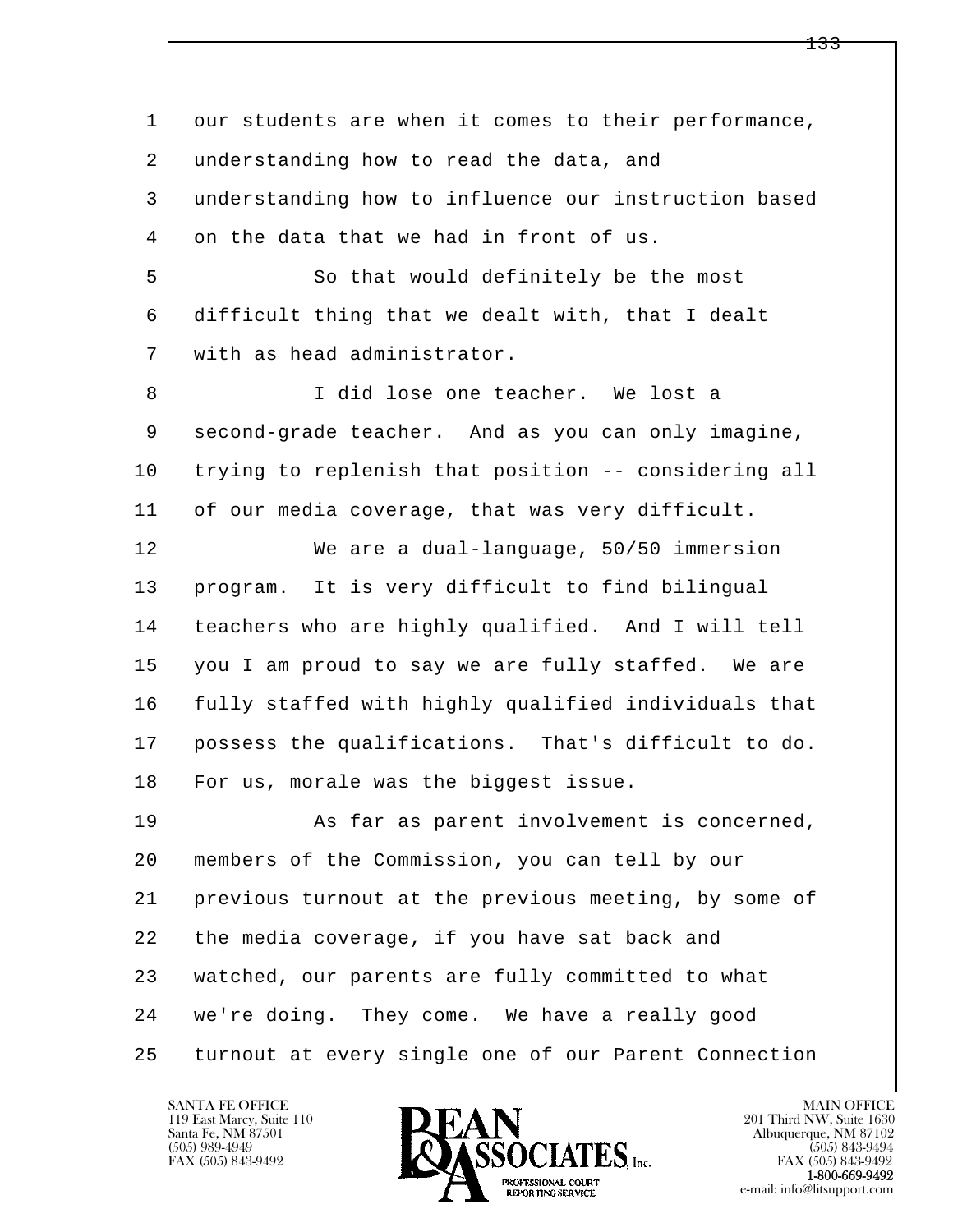l  $\overline{\phantom{a}}$ 1 events. They come out; they contribute; they come 2 out to learn as much as they can. They support the 3 school in many, many ways, from joining our PTA, to 4 assisting with these functions that we have at 5 school, to volunteering. We have a really good 6 commitment when it comes to our parents. 7 and, yes, they are well aware that we have 8 an "F" letter grade. However, many of our students 9 have been with us for years and years. And they 10 have a complete understanding of the academic 11 program. They have a complete understanding of our 12 staff, of our administration, and they understand 13 our commitment. So for us, that has been our number 14 one asset, which is our community, which is our 15 families, also. 16 THE CHAIR: Commissioners, any other 17 questions? I have a question, going back to 18 assessment. 19 You -- when you mentioned your Discovery 20 scores and that each -- or 85 percent, about, had 21 achieved a year's growth, my question is, can you 22 give me any sense of how far below grade level your 23 students were? 24 Because we've all had this discussion that  $25$  just a year's growth  $-$  if you are five years

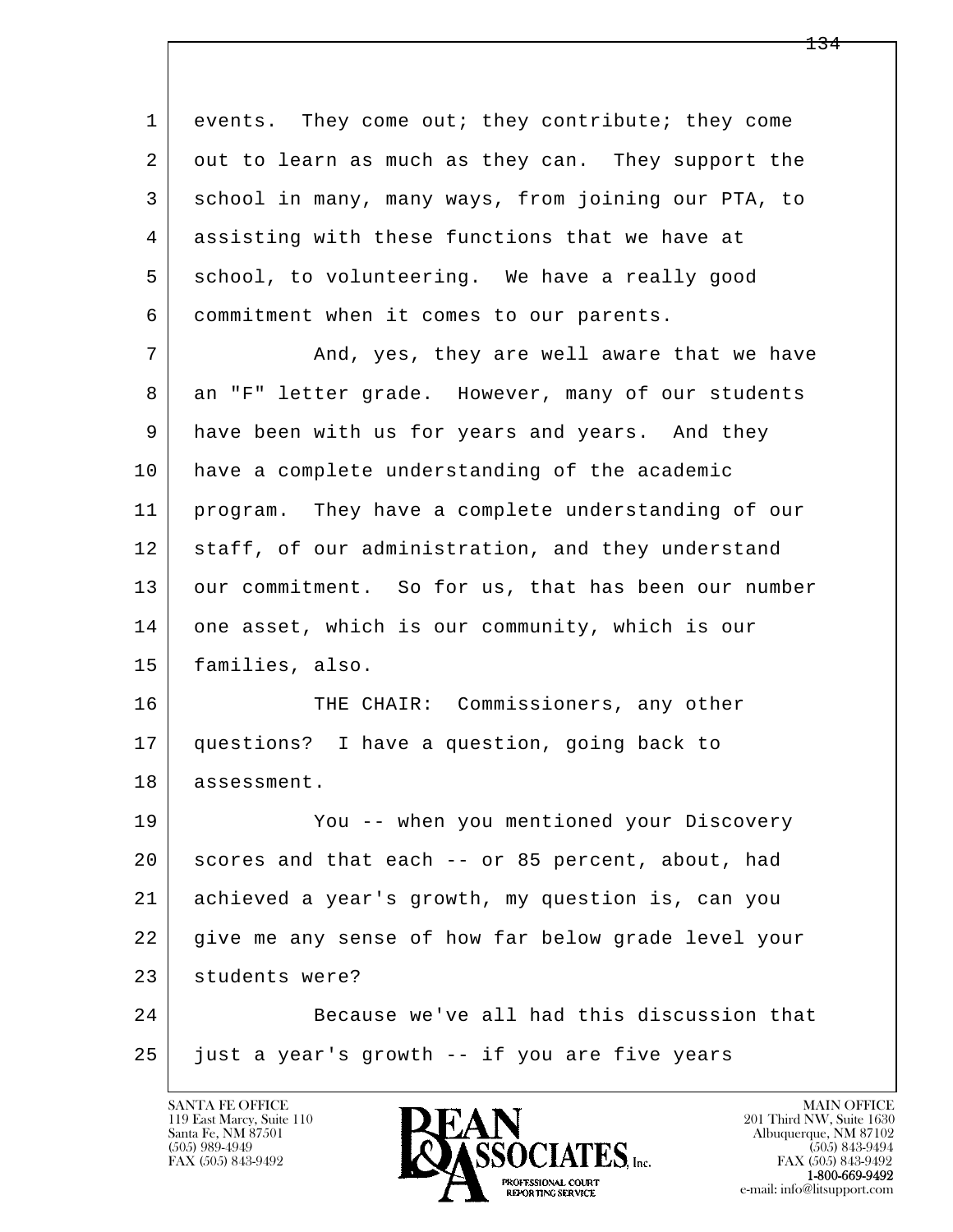| $\mathbf 1$ | behind, a year's growth is applaudable; but it's not |
|-------------|------------------------------------------------------|
| 2           | moving us in the direction that we want.             |
| 3           | So can you give me any sense of how far              |
| 4           | below your -- what was your average below grade      |
| 5           | level?                                               |
| 6           | MR. CHRIS JONES: Madam Chair, members of             |
| 7           | the Commission, the Discovery Education assessment   |
| 8           | does not provide grade-level equivalents. So one     |
| 9           | thing we cannot do is we cannot determine the exact  |
| 10          | grade level in which our students are functioning.   |
| 11          | What we can do is we can also determine              |
| 12          | proficiency rates of our students. So when you look  |
| 13          | at overall proficiency, you can determine who's at   |
| 14          | grade level when it comes to meeting those           |
| 15          | particular standards at that particular moment in    |
| 16          | time.                                                |
| 17          | In addition to grade-level proficiency, we           |
| 18          | have this growth. And I think the importance of      |
| 19          | understanding why this was agreed upon was because   |
| 20          | of our institution, the population that we serve.    |
| 21          | They learn for half of the day in Spanish,           |
| 22          | half of the day in English. So we have many goals.   |
| 23          | Biliterate and bilingual students, that's one of our |
| 24          | goals, and that's part of our mission.               |
| 25          | As far as giving you raw data of the                 |

 $\overline{\phantom{a}}$ 

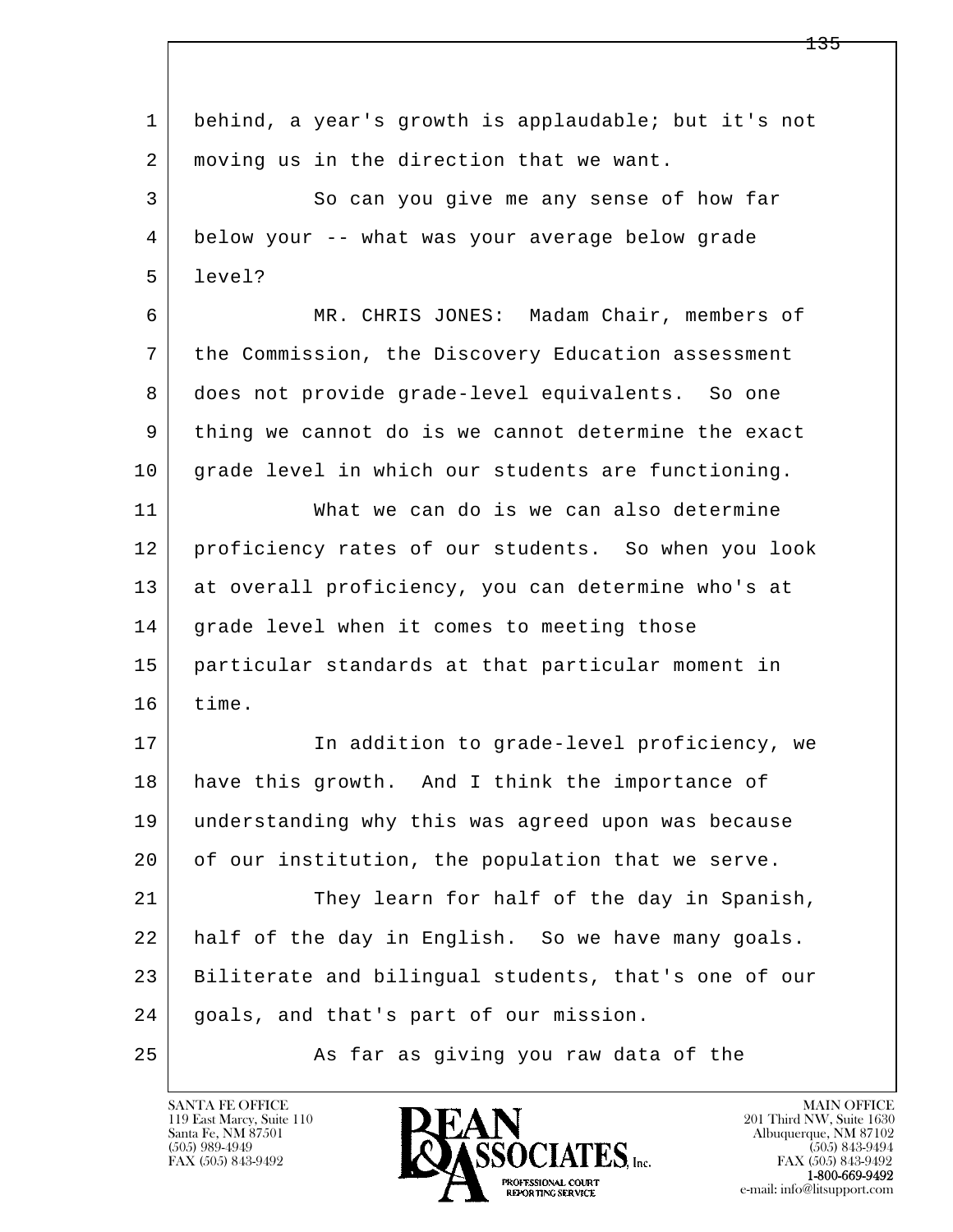| $\mathbf{1}$ | number of students who are at a second-grade level  |
|--------------|-----------------------------------------------------|
| 2            | or a third-grade level, the only thing we can       |
| 3            | provide you -- and I would be happy to provide you  |
| 4            | with -- are separate graphs that indicate the level |
| 5            | of proficiency at each grade level.                 |
| 6            | However, that is not a part of the                  |
| 7            | agreed-upon goal that was a part of the             |
| 8            | reauthorization process. We are very cognizant of   |
| 9            | the fact that some of our students are below grade  |
| 10           | level, and we are addressing that. We want          |
| 11           | 100 percent proficiency for all of our students.    |
| 12           | Please understand that.                             |
| 13           | Now, all we can do is make strides toward           |
| 14           | reaching that goal, which, based on my              |
| 15           | understanding -- and I'll be the first to admit to  |
| 16           | you that I, like many other head administrators,    |
| 17           | don't know the formula when it comes to the         |
| 18           | value-added model. I could not compute that for     |
| 19           | you; I could not speak to that.                     |
| 20           | However, that's often dangled when it               |
| 21           | comes to public -- public information. When we      |
| 22           | share, we hold up a value-added score, and we say,  |
| 23           | "You're an 'F.'" But that isn't realistic.<br>That  |
| 24           | isn't a realistic picture.                          |
| 25           | I can tell you that we do want all our              |

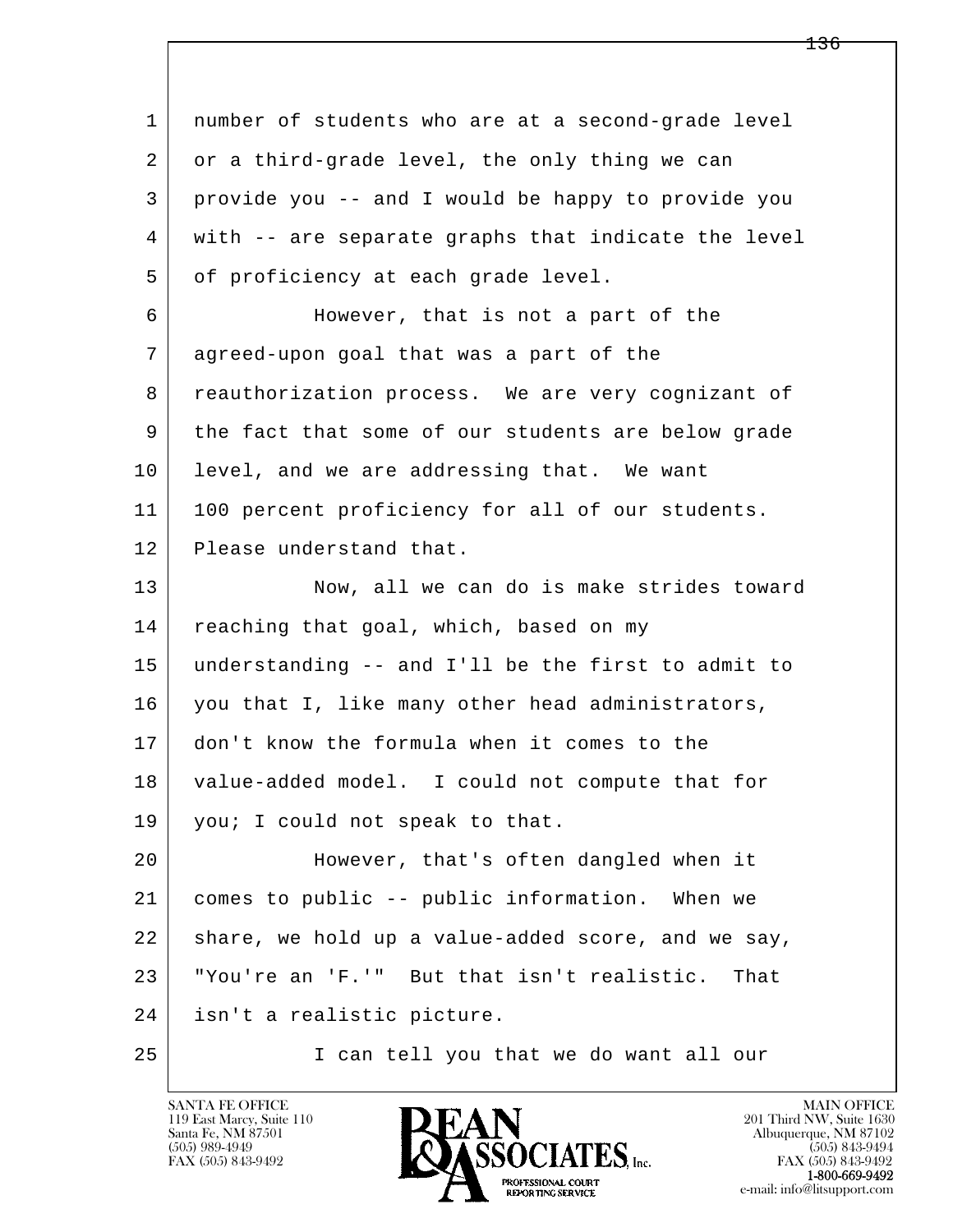l  $\overline{\phantom{a}}$  1 students to become proficient. And I would be more 2 than happy to share with you the growth our students 3 have made when it comes to proving they're at 4 Achievement Level 3, which means they are 5 proficient, or Achievement Level 4, which means 6 above proficiency, that they have exceeded 7 expectations. And I would be happy to share that 8 information with you at this time -- at a later 9 date. 10 THE CHAIR: At a later date. 11 MR. CHRIS JONES: Excuse me. 12 THE CHAIR: Commissioner Toulouse? 13 | COMMISSIONER TOULOUSE: Madam Chair, I 14 know with the switch from the younger students to 15 "Ice" this year, it's a whole different kind of 16 | test. Are you able to compare previous results from 17 DIBELS to the "Ice"? And are you finding, with 18 these students who are English Language Learners and 19 whatever, you are having a harder time administering 20 that test? 21 MS. JACKIE RODRIGUEZ: The benefit of 22 Istation is we do have it both in English and 23 Spanish. So when we make decisions based on our 24 Quartile 1, we make our decisions based on their 25 language proficiency or their primary language at

119 East Marcy, Suite 110<br>Santa Fe, NM 87501

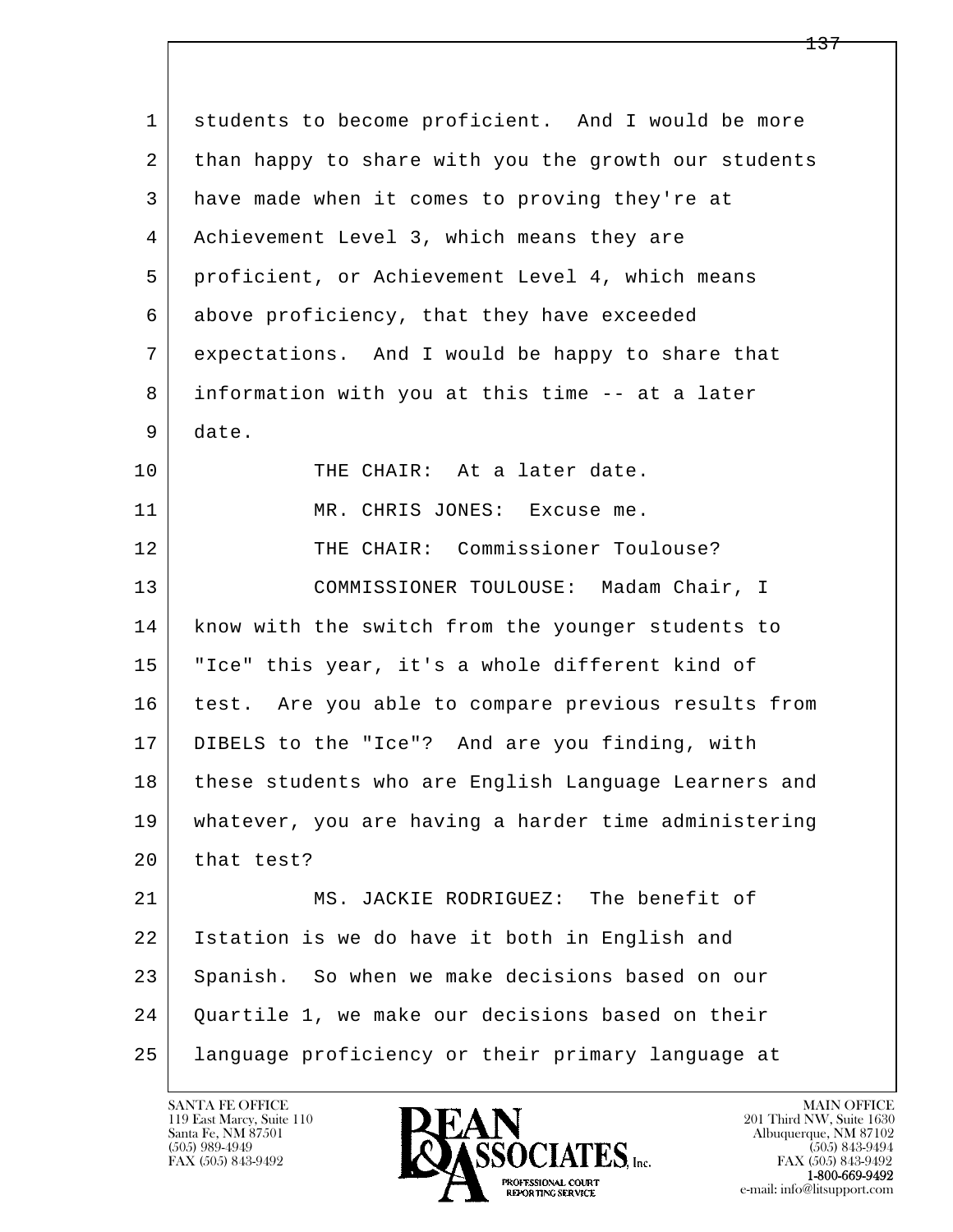l  $\overline{\phantom{a}}$  1 home. 2 | We are identifying quartile in two 3 different ways. So to address both the bilingualism 4 and the biliteracy piece, as well as looking at 5 Quartile 1 and research with language acquisition, 6 we play with all those factors to ensure we're 7 giving them the quality instruction. 8 So Istation has been a great tool. I 9 don't know, off the top of my head -- we can provide 10 graphs and provide that, as well, and look at the 11 growth from the end of the year till now, because 12 our teachers are using it consistently. 13 But we definitely look at Istation in both 14 the English development and Spanish development and 15 their biliteracy and identify the students for the 16 SAT process in using those tools to make sure we're 17 identifying the students appropriately, as well. 18 | A student that is bilingual typically 19 takes five to eight years to acquire a second 20 language. So those are some of the factors we take 21 into account when we're making the SAT referrals and 22 looking at and ruling out the fact that they have 23 | not yet acquired the language. 24 So we do look at Istation. In comparison 25 to DIBELS, we haven't looked at it from year to

119 East Marcy, Suite 110<br>Santa Fe, NM 87501

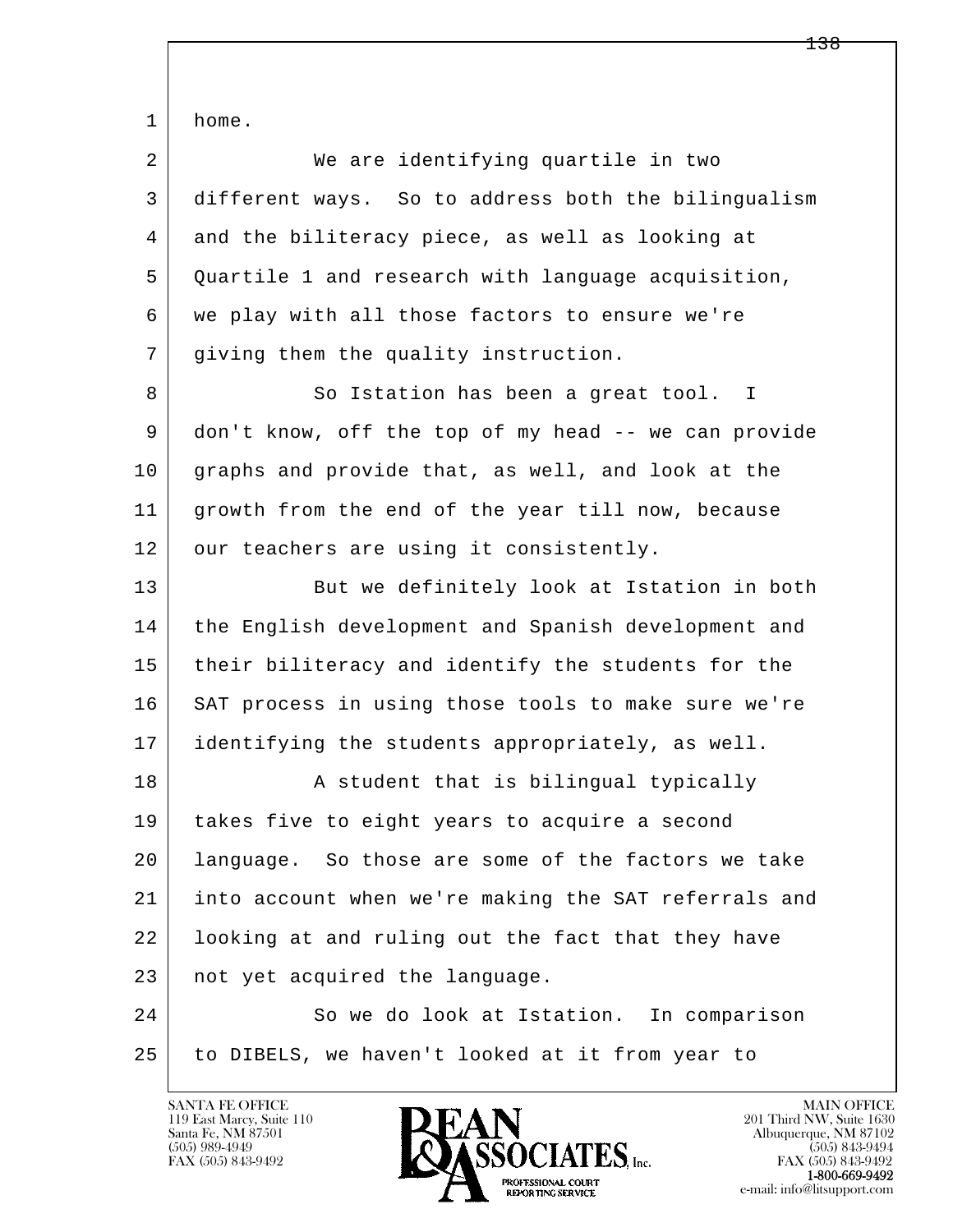| $\mathbf 1$ | year. However, we are looking at Istation            |
|-------------|------------------------------------------------------|
| 2           | consistently for --                                  |
| 3           | COMMISSIONER TOULOUSE: Oh. I was                     |
| 4           | thinking for our purpose, for us to see that there's |
| 5           | been growth, we sort of need to figure out a way to  |
| 6           | see it.                                              |
| 7           | The other part I was thinking about -- not           |
| 8           | necessarily the bilingual; and I know you do it once |
| 9           | a month, I guess -- is the technology aspect for     |
| 10          | many of our young students who are either not        |
| 11          | technically literate or it's the first time they get |
| 12          | to play on a computer. I was wondering about the     |
| 13          | time it takes to do that.                            |
| 14          | MR. CHRIS JONES: Commissioner Toulouse?              |
| 15          | May I also inject that it was very difficult for us  |
| 16          | to implement Istation. It was rolled out maybe a     |
| 17          | month prior to the school year beginning.<br>It      |
| 18          | required a lot of training, and it was really a      |
| 19          | tough time for our teachers to make the transition.  |
| 20          | It is a technology-based assessment. They            |
| 21          | do recommend that you take it whole-group, similar   |
| 22          | to the way that the PARCC assessment is              |
| 23          | administered. So it's a change for our students.     |
| 24          | Discovery Education is the same type of              |
| 25          | test, and it does require certain technology skills; |

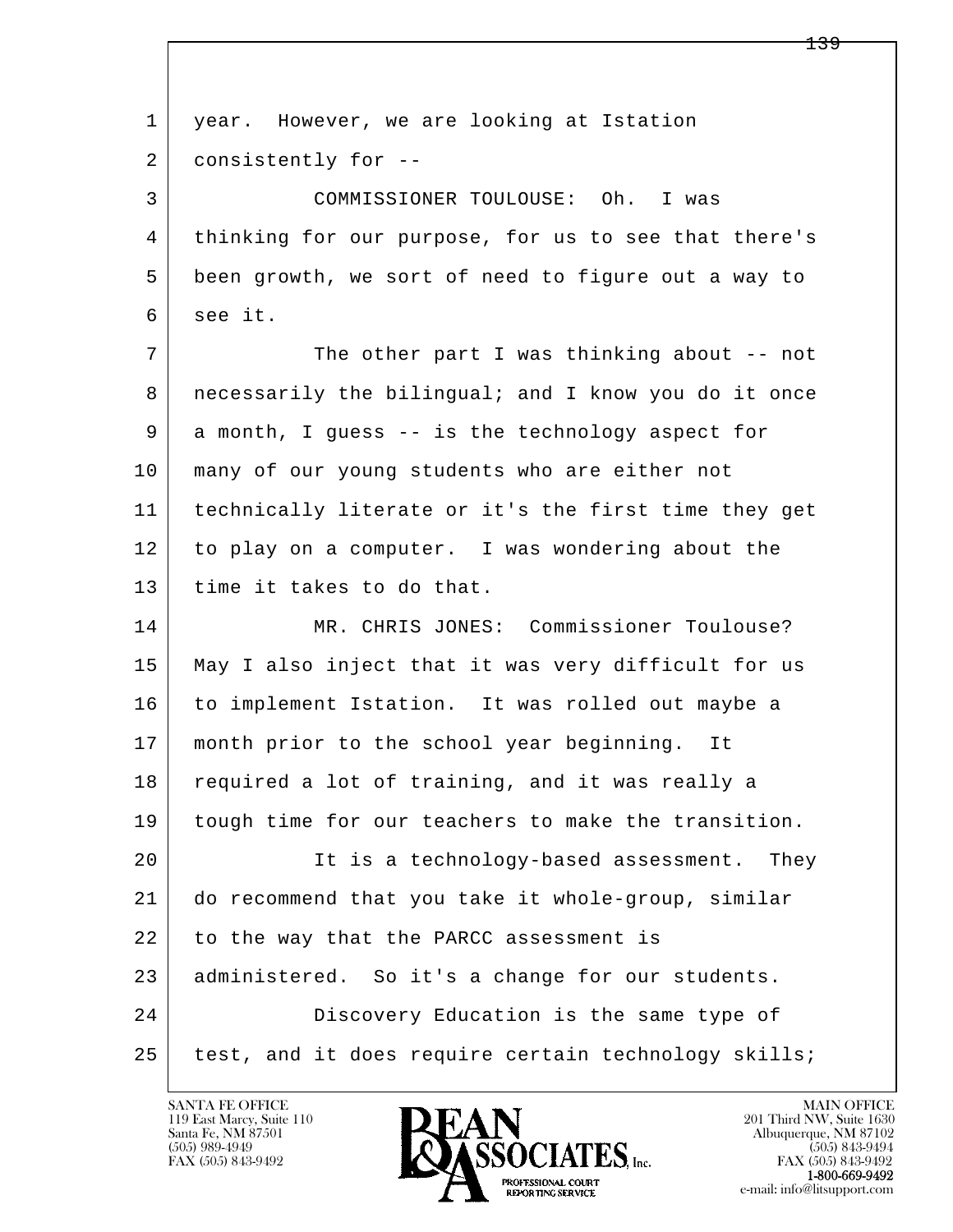l  $\overline{\phantom{a}}$ 1 not only that, but perseverance and staring at a 2 screen for that period of time. 3 I will tell you one of the things that 4 we've done is we have also implemented other blended 5 learning components to ensure our students have 6 screen time and can adjust their eyes and persevere 7 | through these tests. 8 PARCC is a long assessment that's very 9 difficult, very rigorous. If you do not know how to 10 operate the mouse and use the tools on the screen, 11 you have very little chance of performing well. 12 With us, we have implemented, Grades 5 13 through 8, a blended learning component that calls 14 for a lab rotation model. And students have learned 15 both face-to-face from teachers, as well as through 16 the online curriculum. 17 So we're trying to expose them to the 18 trend in education, which is to embed technology. 19 So, Commissioner Toulouse, I would 20 reinforce that it is a difficult fete. It's a 21 challenge for our students. 22 COMMISSIONER TOULOUSE: I'm speaking from 23 experience in that I have a niece who is a 24 first-grade teacher in one of the schools whose 25 turnover is basically, she doesn't have the same

119 East Marcy, Suite 110<br>Santa Fe, NM 87501



FAX (505) 843-9492<br>**1-800-669-9492** 

<u> 140</u>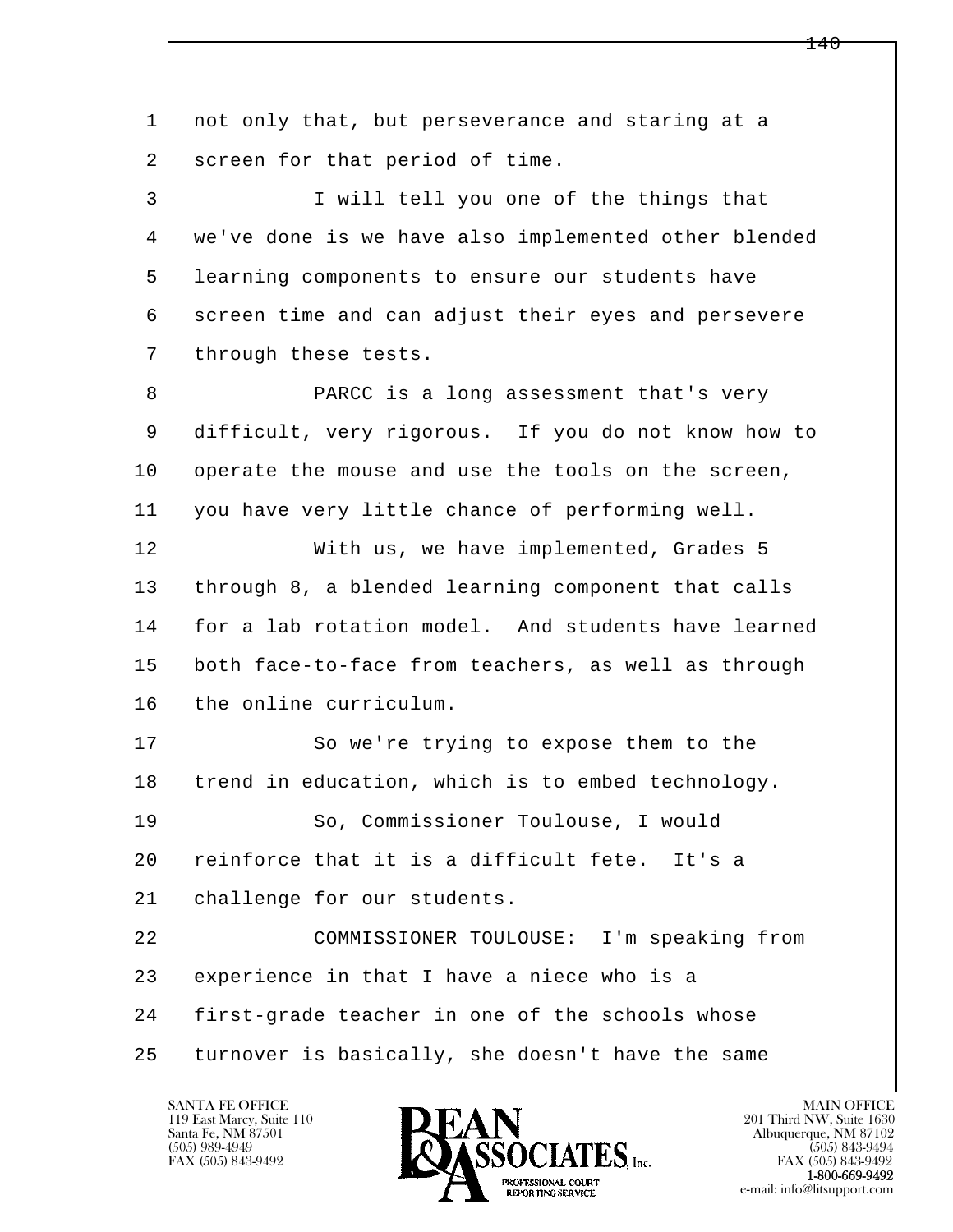l  $\overline{\phantom{a}}$ 1 kids now she had at the first of the year, and 2 probably won't at the end, that they can't do it as 3 a group. She's having to do it individually, and 4 the time it is taking with each of these students to 5 do the assessment. 6 And -- but my other concern here, as 7 administrator, is being able to compare progress 8 from year to year, which when they change like that, 9 you can't. 10 I'm aware -- by the time they get to 11 Discover, they should know more. But I'm also 12 thinking about a five-year-old grandson who I'm not 13 sure has the attention span to sit in a group and do 14 it, as opposed to sitting there with somebody 15 saying, "Okay, do it, do it, do it." 16 And so I do have a certain knowledge I'm 17 | speaking from; because I'm interested in us really 18 knowing where the kids are, and not whether they've 19 developed certain skills that may help them later, 20 but it's not necessarily what they're learning up 21 here. 22 So, thank you very much. 23 THE CHAIR: Commissioners, any other 24 questions? 25 If not, I'll ask the Deputy Secretary to

119 East Marcy, Suite 110<br>Santa Fe, NM 87501

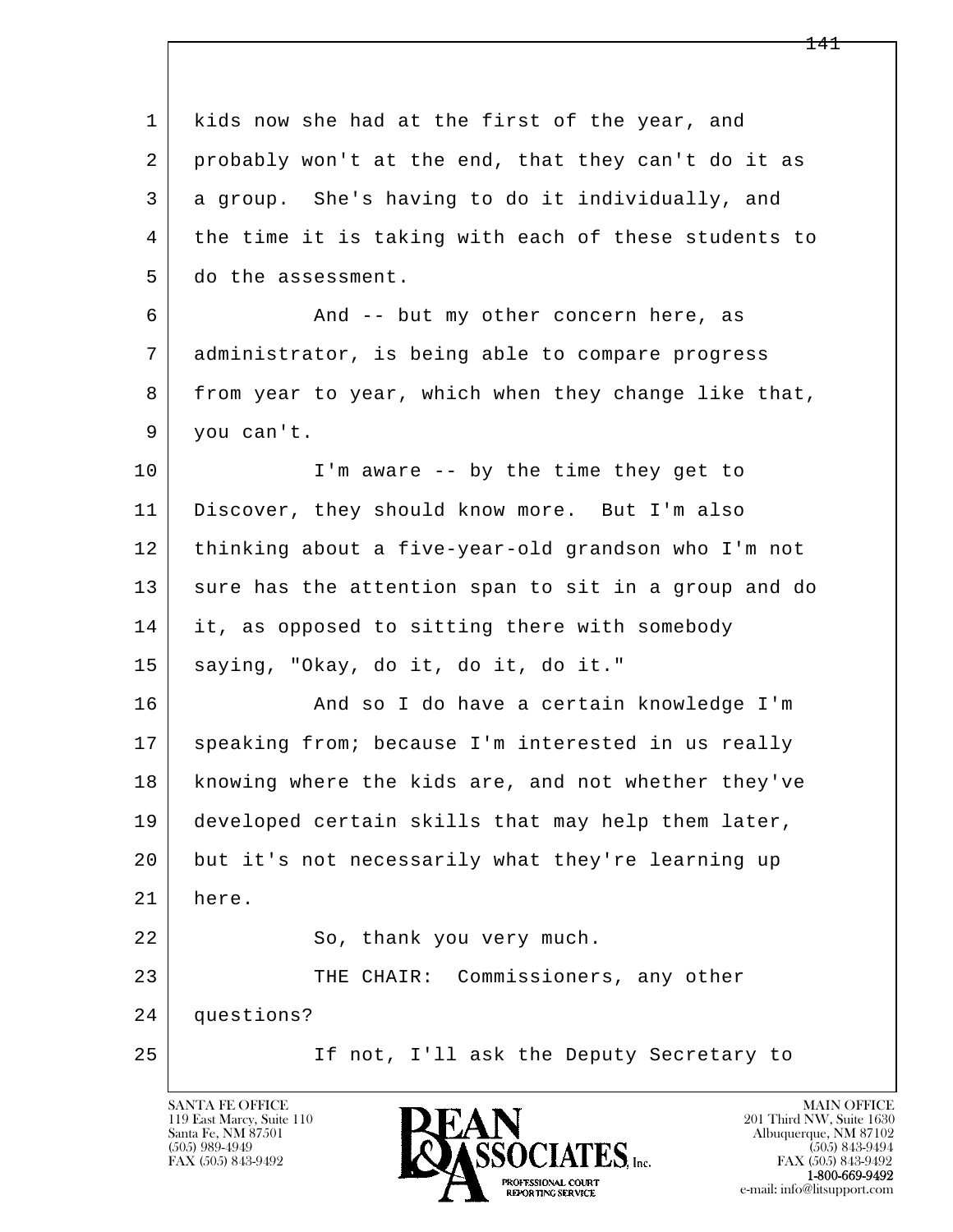l  $\overline{\phantom{a}}$  1 provide the information he's here to -- 2 DEP. SEC. AGUILAR: Thank you, 3 Madam Chair. 4 I want to address a number of issues that 5 the Public Education Department has raised. And 6 then I want to respond to a couple of comments that 7 were made. 8 The first thing I want to talk about a 9 little bit is -- and we had a little bit of a 10 presentation earlier -- is are the responsibilities 11 of the Public Education Department. It's not a 12 | singular-focus department. And so the different 13 components, the Secretary under her broad provisions 14 under the law, and the responsibilities of the 15 Department under its broad provisions of the law, 16 oversee all of public education in the State of New 17 Mexico. 18 | The Sand those components are varied. You've 19 had the opportunity -- you've worked with one 20 division all the time, the Charter Schools Division. 21 And they have a set of responsibilities that's 22 focused on the charter school law and the 23 implementation of those provisions. 24 The School Budget and Finance Analysis 25 | Bureau that you heard from this morning, Mr. Craig,

119 East Marcy, Suite 110<br>Santa Fe, NM 87501

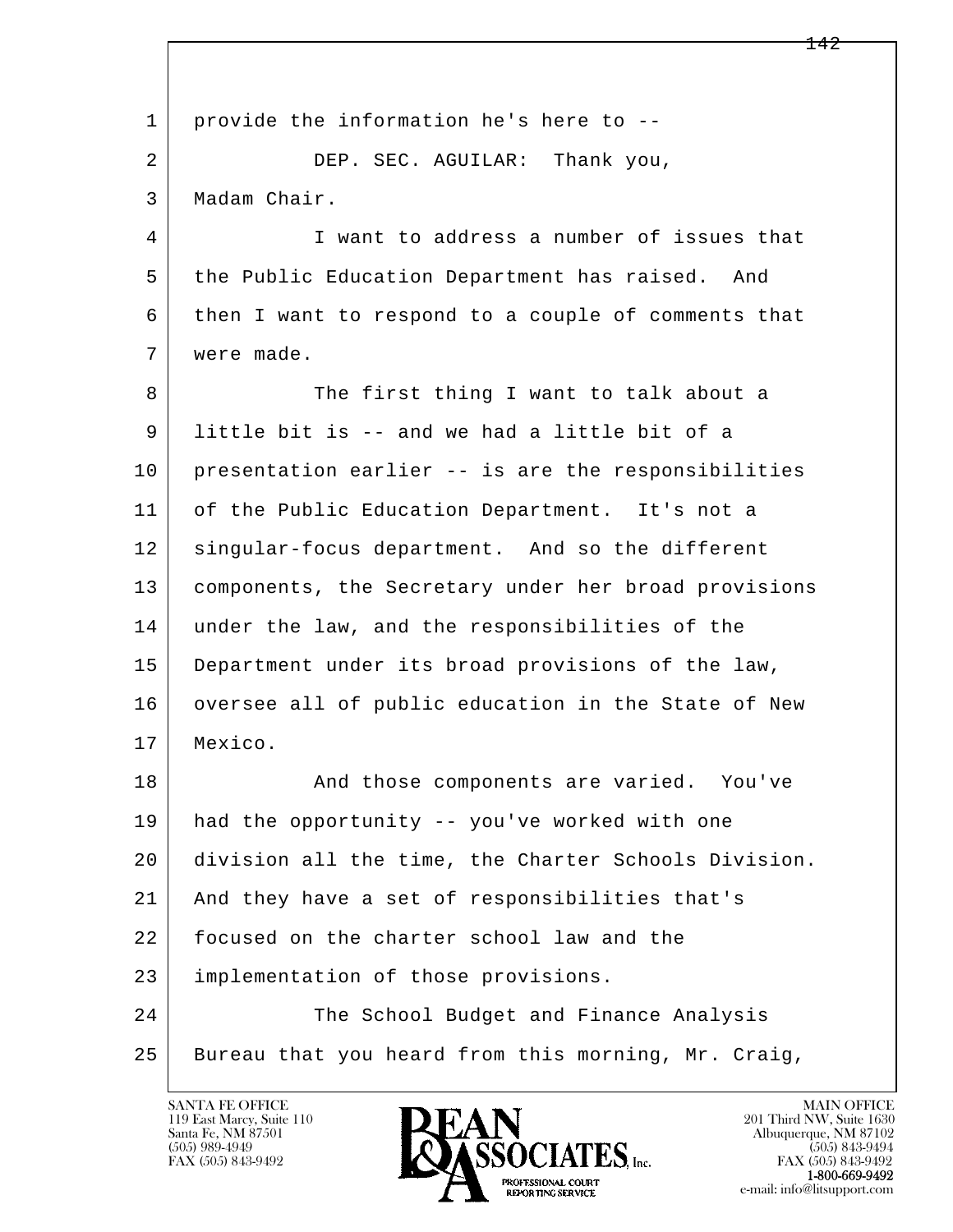1 is focused on a different point.

2 And so it's easy to conflate comments and 3 discussions and e-mails that are made over time as 4 saying, "Well, the Department is speaking out of 5 both sides of its mouth."

6 Actually, the Department has different 7 responsibilities. The group that responds to me -- 8 and Mr. Craig is part of that group -- has a 9 responsibility for fiscal oversight of all public 10 education in the State to ensure that the public 11 | trust is preserved and that dollars are spent 12 appropriately.

 13 It would be a breach of that 14 responsibility for us to have taken over the 15 La Promesa Charter School and then allowed 16 everything to continue to degrade, just so we could 17 | get to a revocation situation.

l  $\overline{\phantom{a}}$ 18 So the nature of that part of the 19 Department is to, in fact, identify problems. It's 20 to work with the school and to make recommendations. 21 And so the idea that -- that Mr. Craig 22 would communicate to the -- to the -- the school  $23$  that, "We want to work to get you off of  $-$  off 24 of -- Board of Finance back to you," that's 25 absolutely true. We're not in the business of

119 East Marcy, Suite 110<br>Santa Fe, NM 87501

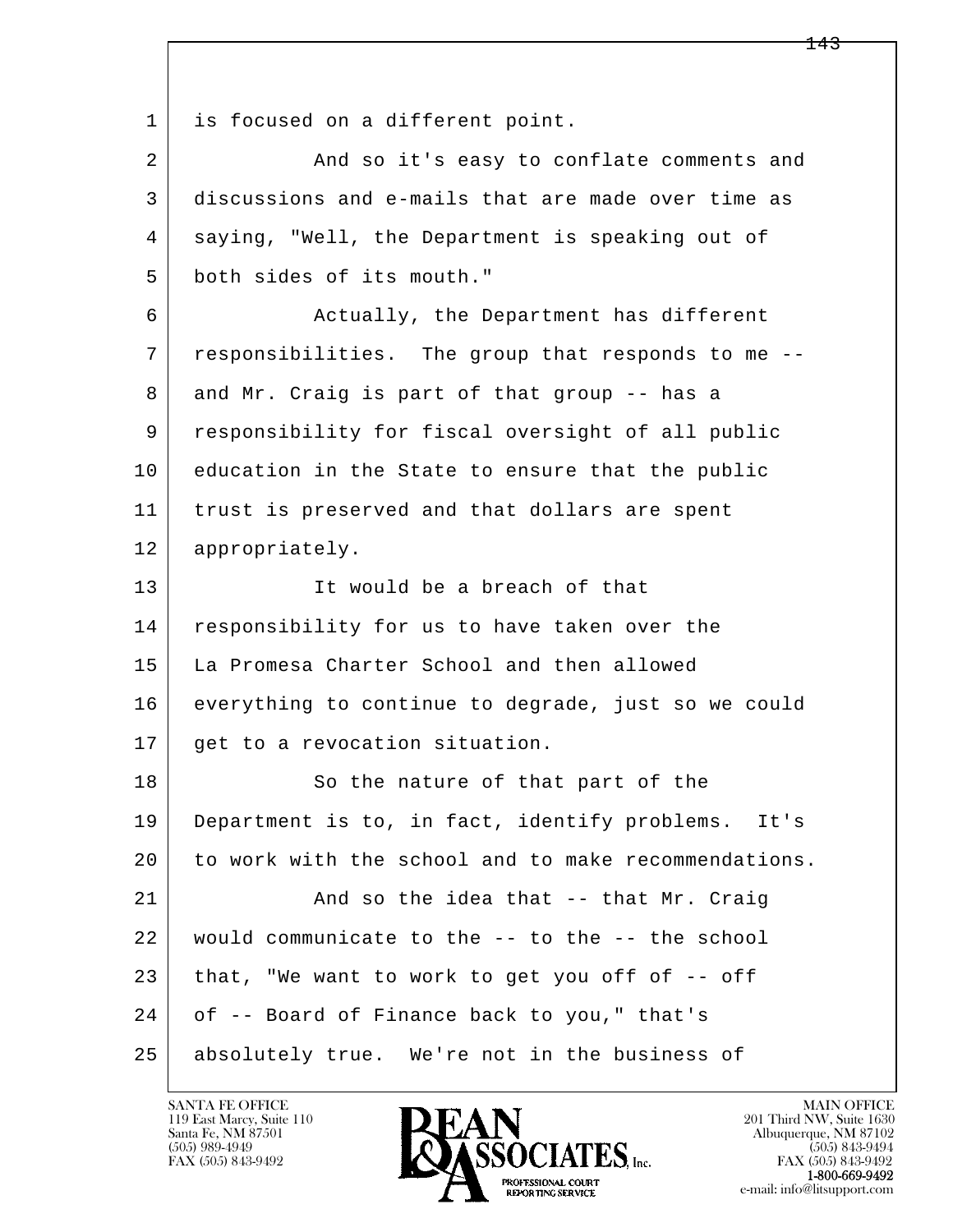l  $\overline{\phantom{a}}$  1 running schools. And so the work that he does is to 2 get the school back on a solid footing. 3 And it's also the job of the Charter 4 Schools Division to implement the provisions of the 5 Charter School Act, which are different. And so 6 it's not either/or; it's both. 7 | The Mand so I think that's really an important 8 component to think about as we have this discussion 9 today. 10 | A number of comments were made by both 11 Ms. Matthews and the director of the school that are 12 interesting and, I think, need some clarification 13 and some response. 14 And so let's be clear, Madam Chair. 15 The -- what we're talking about in front of us now 16 are the information that you're considering to make 17 your decision has a lot to do with the charter 18 school audit that was released on Wednesday. And 19 that audit is a disaster. And there's no other word  $20$  for it. 21 | The idea that a public entity of any level 22 and of any size would have a disclaimed audit, 23 which, in layman's terms, means that the books are 24 in such bad condition that an auditor cannot make -- 25 cannot form an opinion, either a good opinion or a

119 East Marcy, Suite 110<br>Santa Fe, NM 87501

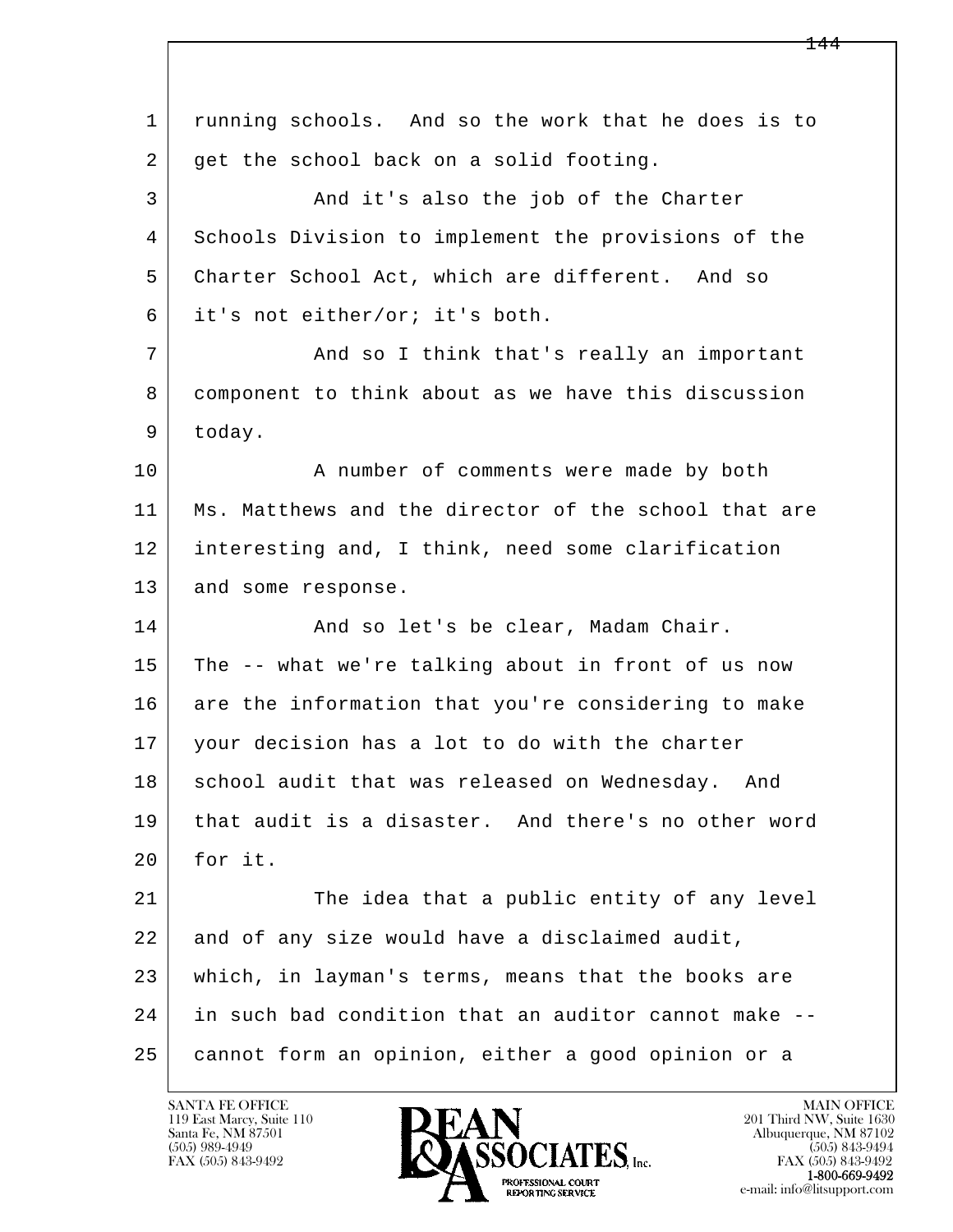| 1              | bad opinion, because the information is not there.  |
|----------------|-----------------------------------------------------|
| $\overline{a}$ | And so does that go back to FY '16? Yes.            |
| 3              | Did the takeover of the Board of Finance            |
| 4              | take place in FY '17, about a month and 12 days     |
| 5              | later? Yes.                                         |
| 6              | But does that mitigate the fact that                |
| 7              | actions have not been taken? Or actions that        |
| 8              | were -- have been -- have been taken, or            |
| 9              | thereabouts, were the -- on the initiative of the   |
| 10             | school, or were they out of the initiative of the   |
| 11             | Public Education Department? And that is a key      |
| 12             | component.                                          |
| 13             | I saw some e-mails go back and forth over           |
| 14             | the last few months that -- over the last few days, |
| 15             | actually -- that would suggest that, well, the --   |
| 16             | you know, Mr. Craig has -- has told the school that |
| 17             | they have been responsive to his requests.          |
| 18             | That's true. But the school has not acted           |
| 19             | on their own initiative to solve these problems.    |
| 20             | Let's be clear. The idea of hiring a new            |
| 21             | business manager was not the idea of the school; it |
| 22             | was a directive by the Public Education Department. |
| 23             | The idea of getting payroll under control           |
|                |                                                     |
| 24             | was not the initiative of the school; it was as a   |

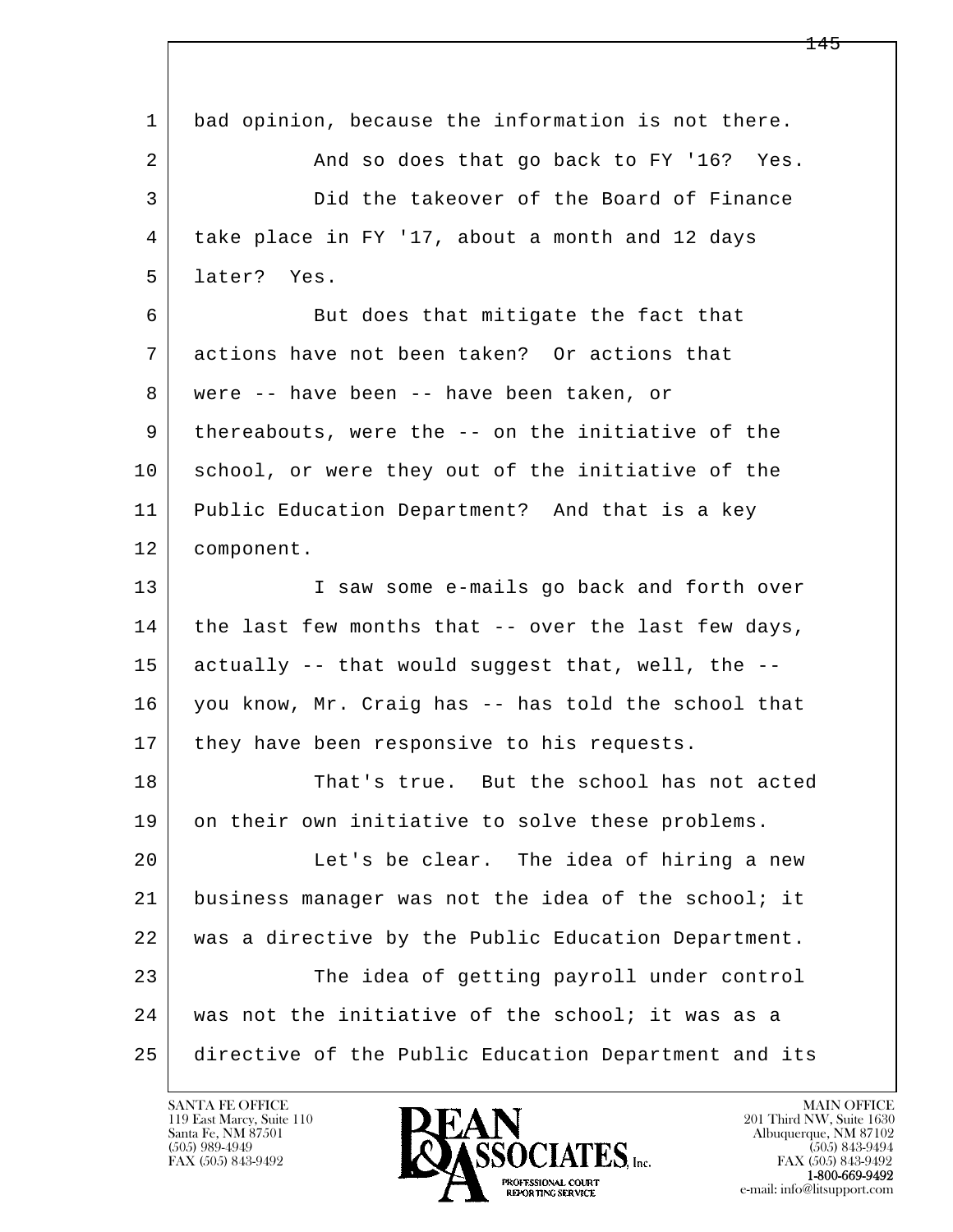1 oversight.

| $\overline{a}$ | Those are key components. The idea that              |
|----------------|------------------------------------------------------|
| 3              | you were just told that the school felt so compelled |
| 4              | to get to implement the -- their Corrective Action   |
| 5              | Plan in response to this in -- in January of this    |
| 6              | year, because they felt the imperative, one month    |
| 7              | earlier, when this audit was submitted to -- to the  |
| 8              | State Auditor for his consideration as part of the   |
| 9              | overall audit, reflects a number of comments that    |
| 10             | talk about the school has taken no action to         |
| 11             | accomplish this goal in this year.                   |
| 12             | And when you look at the management                  |
| 13             | responses -- and they're -- I'm going to point to    |
| 14             | just a couple. But they're -- I'm sorry. I have      |
| 15             | the same problem as Mr. Craig.                       |
| 16             | When we look at $--$ this is not the right           |
| 17             | audit. If you can find the right one for me? This    |
| 18             | is the Health Sciences.                              |
| 19             | So when you think about -- and I can                 |
| 20             | paraphrase from memory, because I read this thing.   |
| 21             | When you think about $--$ as the management          |
| 22             | response, "Management is aware of the situation.     |
| 23             | Management is working with the -- management is      |
| 24             | working -- management is aware."                     |
| 25             | Let's go with purchase orders, which is              |

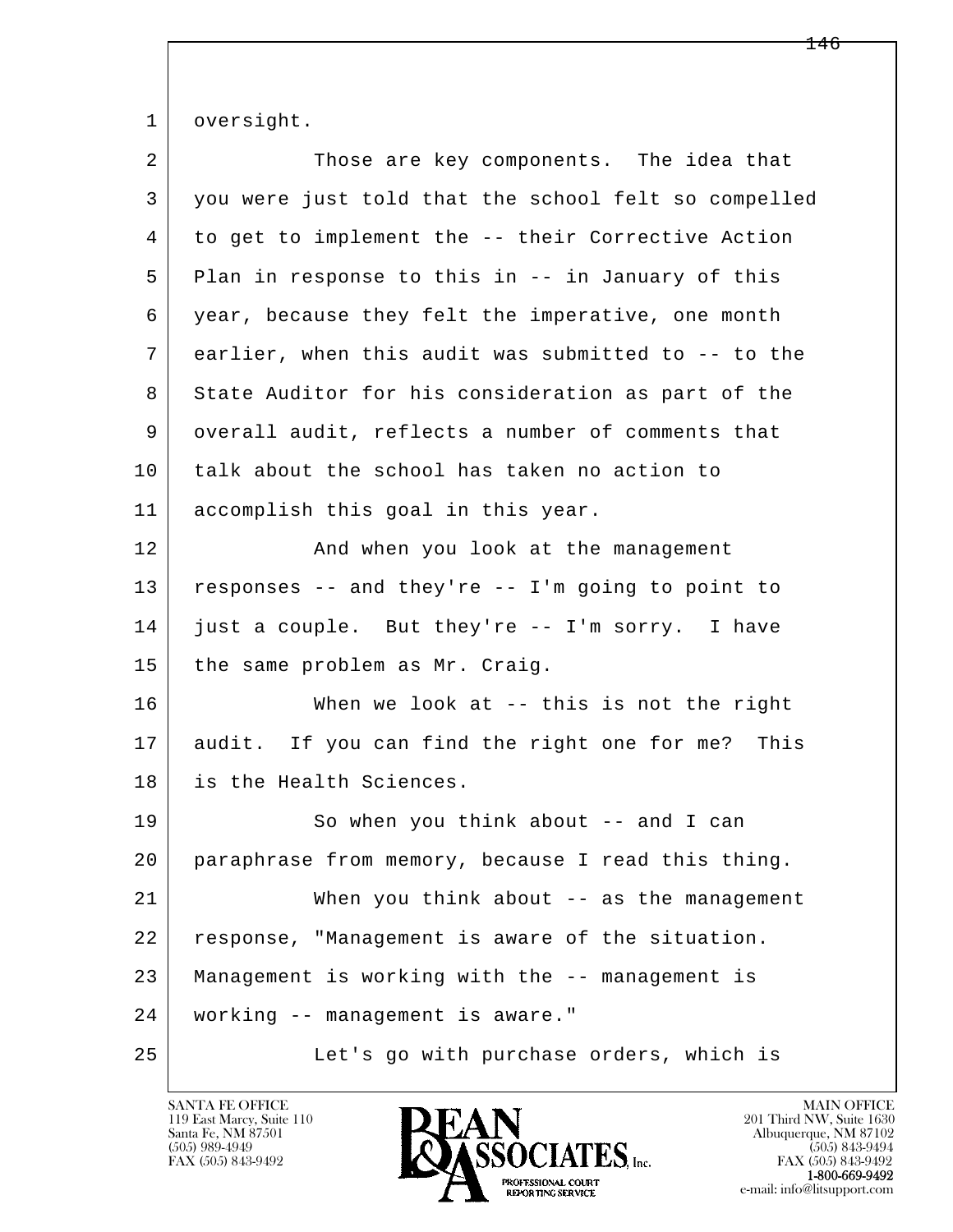| $\mathbf 1$ | purchasing -- that's what -- that's what started     |
|-------------|------------------------------------------------------|
| 2           | this whole problem. There's a condition; there's a   |
| 3           | criteria; there's a recommendation.                  |
| 4           | Management response. "Management is aware            |
| 5           | of the issues concerning the issuance of purchase    |
| 6           | orders prior to ordering goods and services.         |
| 7           | Currently, management is working alongside the       |
| 8           | governance council to review policies and procedures |
| 9           | in place. Once this review is completed, the         |
| 10          | school's current director and contracted business    |
| 11          | manager will take responsibility for the             |
| 12          | implementation of any new policies or revisions of   |
| 13          | policies, as well as responsibility for reinforcing  |
| 14          | current policies and procedures that do not need     |
| 15          | revision."                                           |
| 16          | The anticipated completion of this process           |
| 17          | is June 2017, one full fiscal year gone without any  |
| 18          | action.                                              |
| 19          | Now, was action taken? I haven't seen the            |
| 20          | board minutes. I would assume that there was;        |
| 21          | because I don't expect that folks are going to       |
| 22          | testify to you that things happen. [Verbatim.]       |
| 23          | But this wasn't done in December, when the           |
| 24          | Public Education Department made their first         |
| 25          | recommendation that you should consider a revocation |

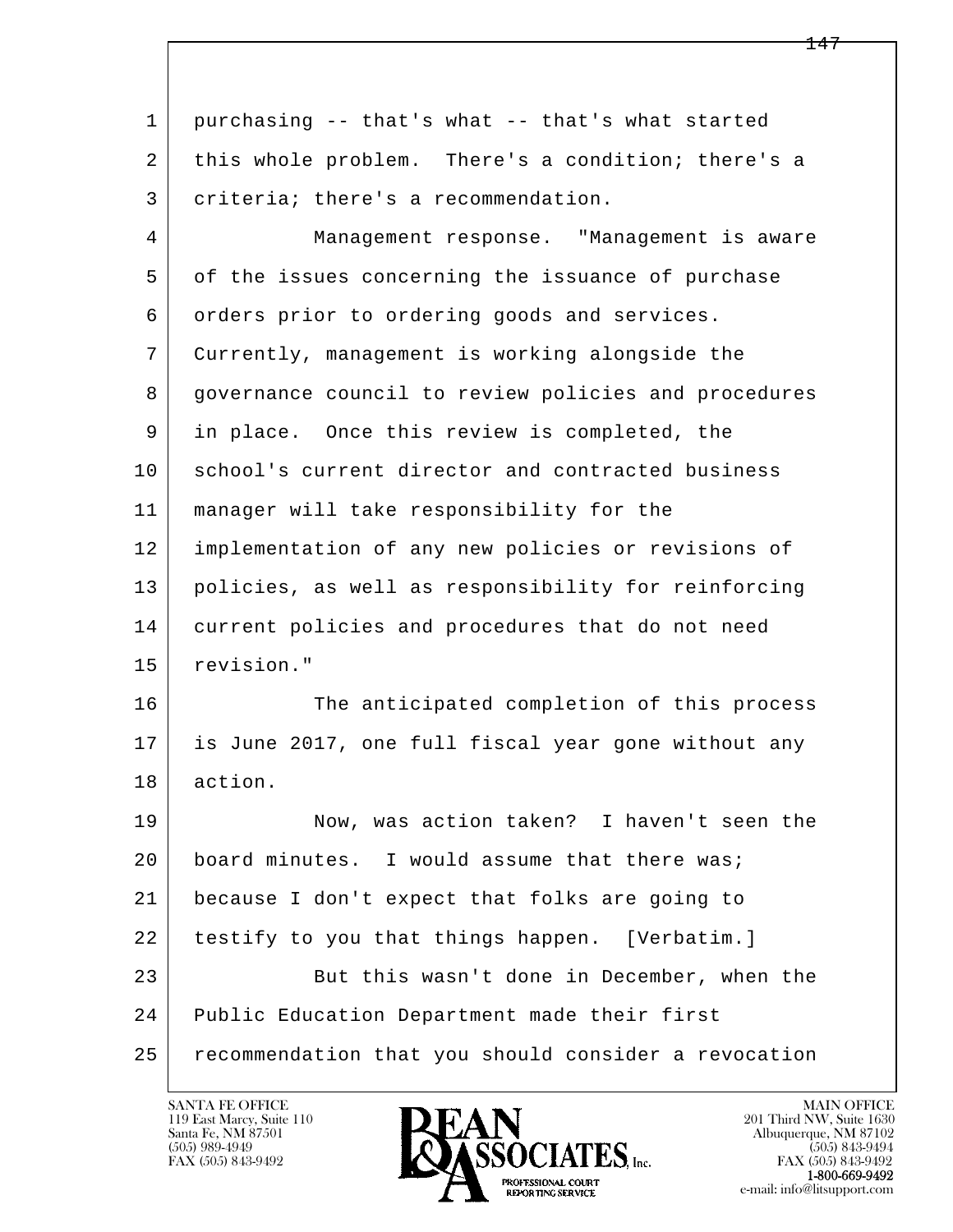1 hearing for this school.

| 2  | A month ago, the time line -- and only a             |
|----|------------------------------------------------------|
| 3  | month ago -- the time line was the end of the fiscal |
| 4  | year. Now, a month later, because of under threat    |
| 5  | for this, "Oh, by the way, we got it taken care of." |
| 6  | We look at other findings regarding travel           |
| 7  | and per diem compliance. The school personnel did    |
| 8  | not follow established procedures.                   |
| 9  | Internal control structures. This is --              |
| 10 | this is the main finding that caused the disclaimed  |
| 11 | audit. Journal entries and associated supporting     |
| 12 | documentation could not be located. Bank             |
| 13 | reconciliations were done outside of the accounting  |
| 14 | software.                                            |
| 15 | You talk about the possibility of fraud,             |
| 16 | waste, and abuse when you don't reconcile within     |
| 17 | your accounting software.                            |
| 18 | Now, I'm not saying that's not being done            |
| 19 | now; but it's being done because the Public          |
| 20 | Education Department has mandated that it be done.   |
| 21 | So when you think about the ongoing                  |
| 22 | situation, I just -- and we talk about corrective    |
| 23 | action, because the comment was made that the Public |
| 24 | Education Department has not asked for corrective    |
| 25 | action.                                              |

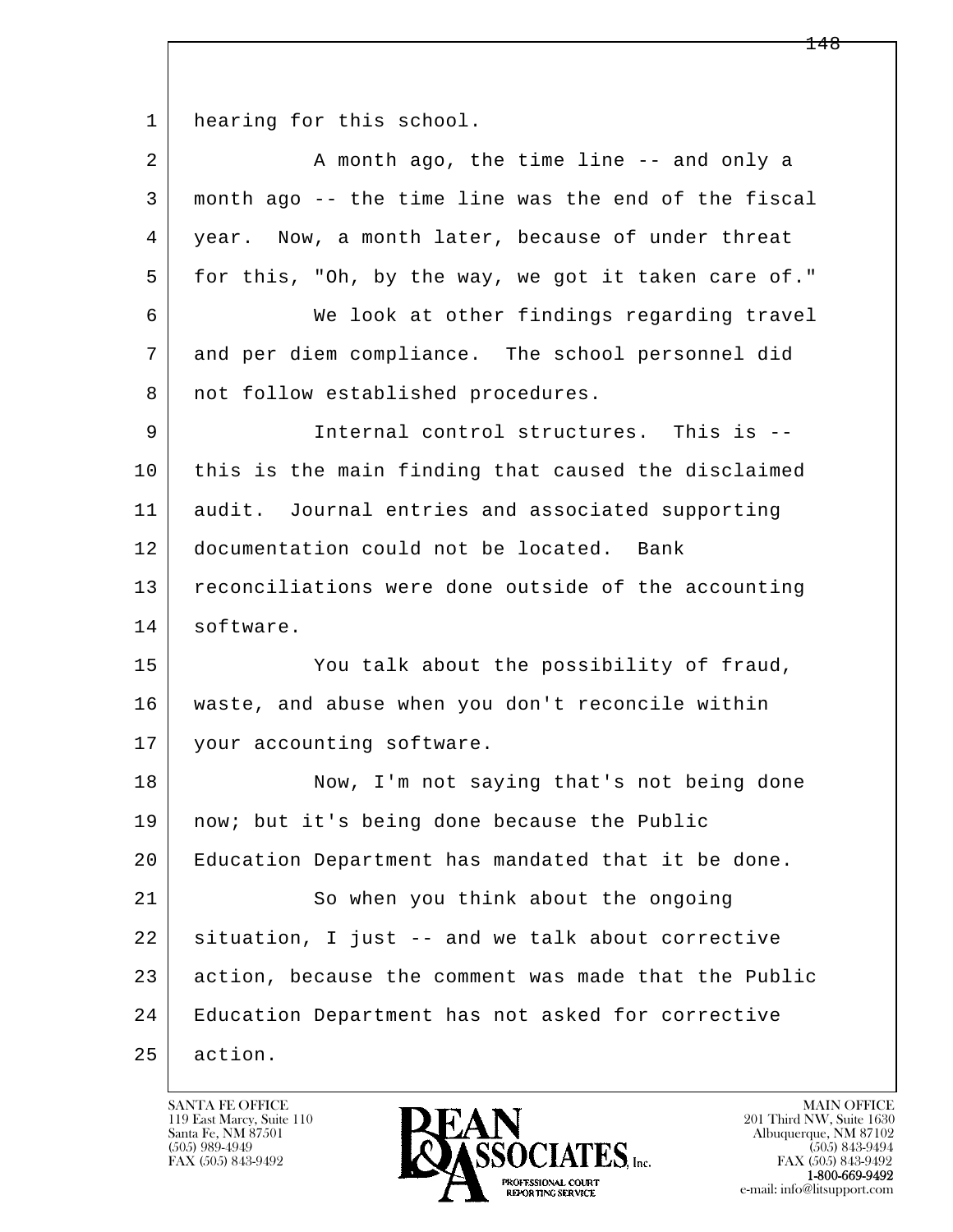| $\mathbf{1}$ | When the FY '15 audit came out last year,            |
|--------------|------------------------------------------------------|
| 2            | the Public Education Department contacted every      |
| 3            | single charter school to ask them to create a        |
| 4            | Corrective Action Plan to deal with their individual |
| 5            | audits -- audit findings. Those are submitted.       |
| 6            | La Promesa's has not -- did not submit a             |
| 7            | Corrective Action Plan. I can't tell you why. They   |
| 8            | chose not to -- not to submit a Corrective Action    |
| 9            | Plan.                                                |
| 10           | Does that look like it's taking things               |
| 11           | seriously? It does not.                              |
| 12           | We talk about -- new governing boards.               |
| 13           | I'm glad they have a new governing board. I'm glad   |
| 14           | they have new people in place. But the fact of the   |
| 15           | matter is that -- what's the word? -- if not -- if   |
| 16           | not for the actions of the Public Education          |
| 17           | Department, it's unclear to me that the school has   |
| 18           | the capacity to take its own initiatives to get      |
| 19           | things done.                                         |
| 20           | And even under our -- even under our                 |
| 21           | watch, payroll is one of the most significant pieces |
| 22           | of activity that needs to take place on a daily      |
| 23           | basis. And although the school is under a contract   |
| 24           | business manager, the head of school is still        |
| 25           | responsible for payroll. And just yesterday, two     |

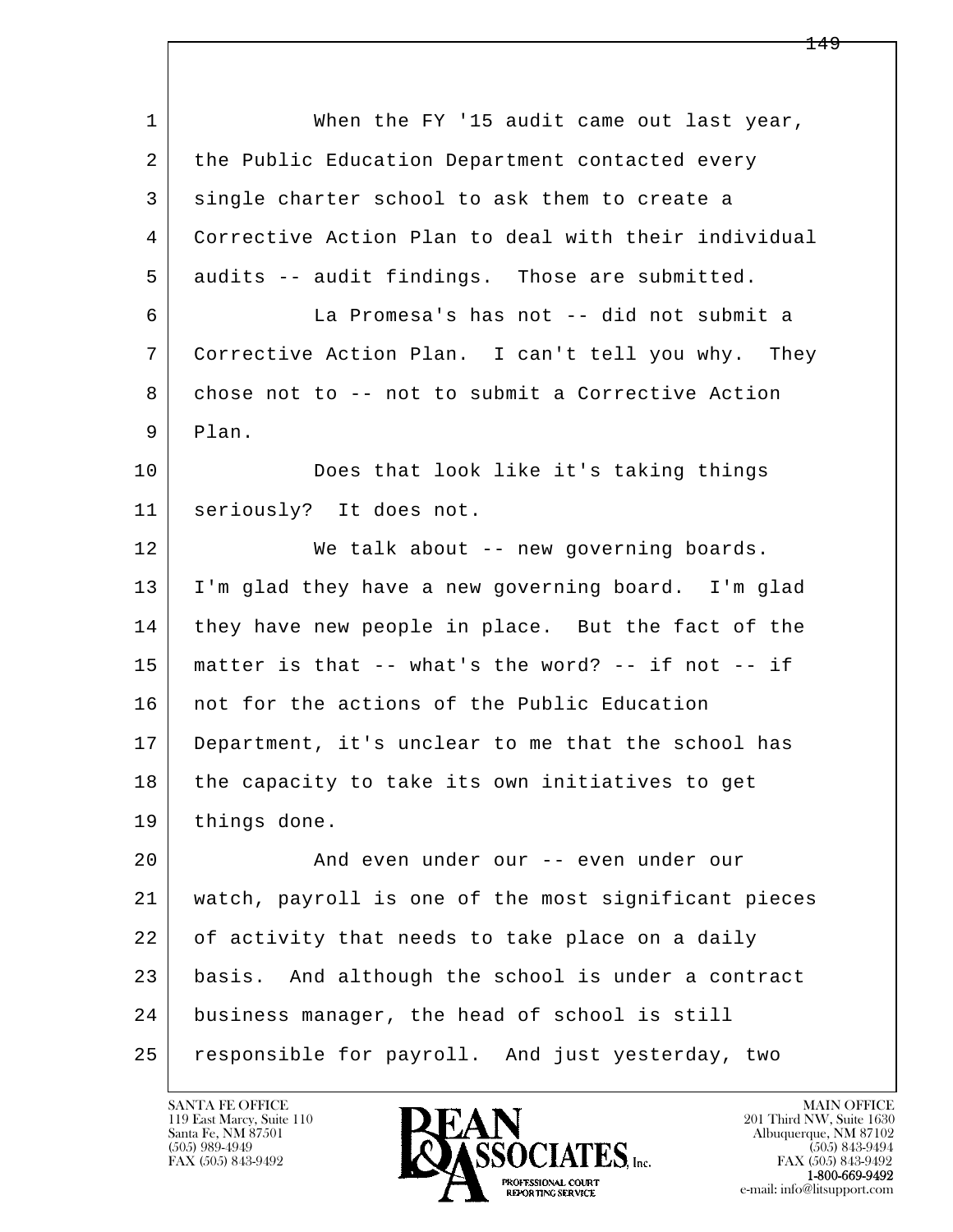l  $\overline{\phantom{a}}$  1 teachers did not receive their direct deposit. 2 So what's going on? Right? And the 3 business manager may stand up and say, "That's my 4 fault. Making payroll is the responsibility of the 5 head of the school." 6 And so it is just -- I used this in the  $7$  paper the other day  $-$ - I didn't mean to  $-$ - I meant 8 to -- it's breathtaking that there's a thought that 9 improvement is taking place. 10 So, Madam Chair and members, under the 11 provisions of the Charter School Act, it's not clear 12 to me that -- it's clear to me that the public trust 13 in the expenditures of money at this moment are 14 being -- are being held; but it's being held because 15 of the work of the Public Education Department, not 16 because of the school. 17 I want to talk about two other things that 18 are really important. I'm not just a finance guy; 19 I'm a teacher. This -- so when I taught, we used 20 the -- what was called "Star" interim assessments. 21 It was on a computer. It was the state of the art 22 at the time. This is 20 years ago. 23 | And so as I sat with my colleagues and we 24 looked at the results of assessments -- and we were 25 doing it beginning of the year, middle of the year,

119 East Marcy, Suite 110<br>Santa Fe, NM 87501



FAX (505) 843-9492<br>**1-800-669-9492**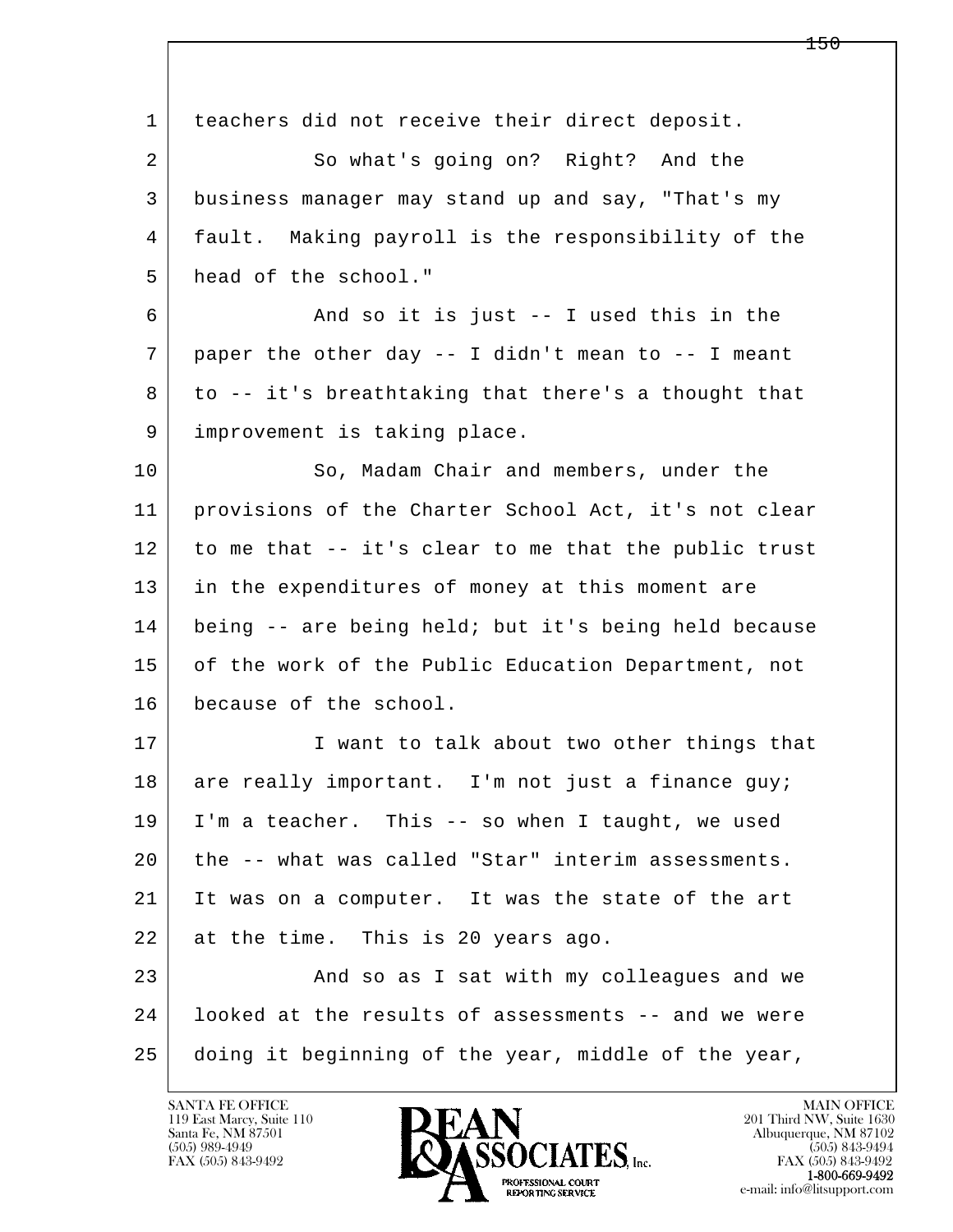| $\mathbf 1$ | end of the year -- we were looking for growth. And   |
|-------------|------------------------------------------------------|
| 2           | we were sitting around saying, "I don't understand   |
| 3           | how these interim assessments can result in children |
| 4           | being proficient."                                   |
| 5           | And then when the SBA -- that was the test           |
| 6           | being given at the time -- that so many of them were |
| 7           | below proficiency, and some not even approaching     |
| 8           | proficiency, it's because those -- some of those     |
| 9           | assessments are not necessarily aligned with the     |
| 10          | assessment.                                          |
| 11          | And so it's unclear to me, as an educator,           |
| 12          | how a school that has been chronically failing can   |
| 13          | say, in one year, "All of our students are now       |
| 14          | proficient because of our interim assessment," when  |
| 15          | that has not proven out when they take the Standards |
| 16          | Based Assessment, now the PARCC. It's unclear to me  |
| 17          | how that gets -- how that argument can be made.      |
| 18          | And then, secondly, it's easy to show a              |
| 19          | couple of graphs. Staff tells me that there's no     |
| 20          | background -- no supporting documentation for those  |
| 21          | graphs that said there's movement.                   |
| 22          | The other thing that I found a little                |
| 23          | concerning -- and this -- for a moment, I'm going to |
| 24          | step aside as the Deputy Secretary of Public         |
| 25          | Education, and I'm going to talk as a Hispanic       |

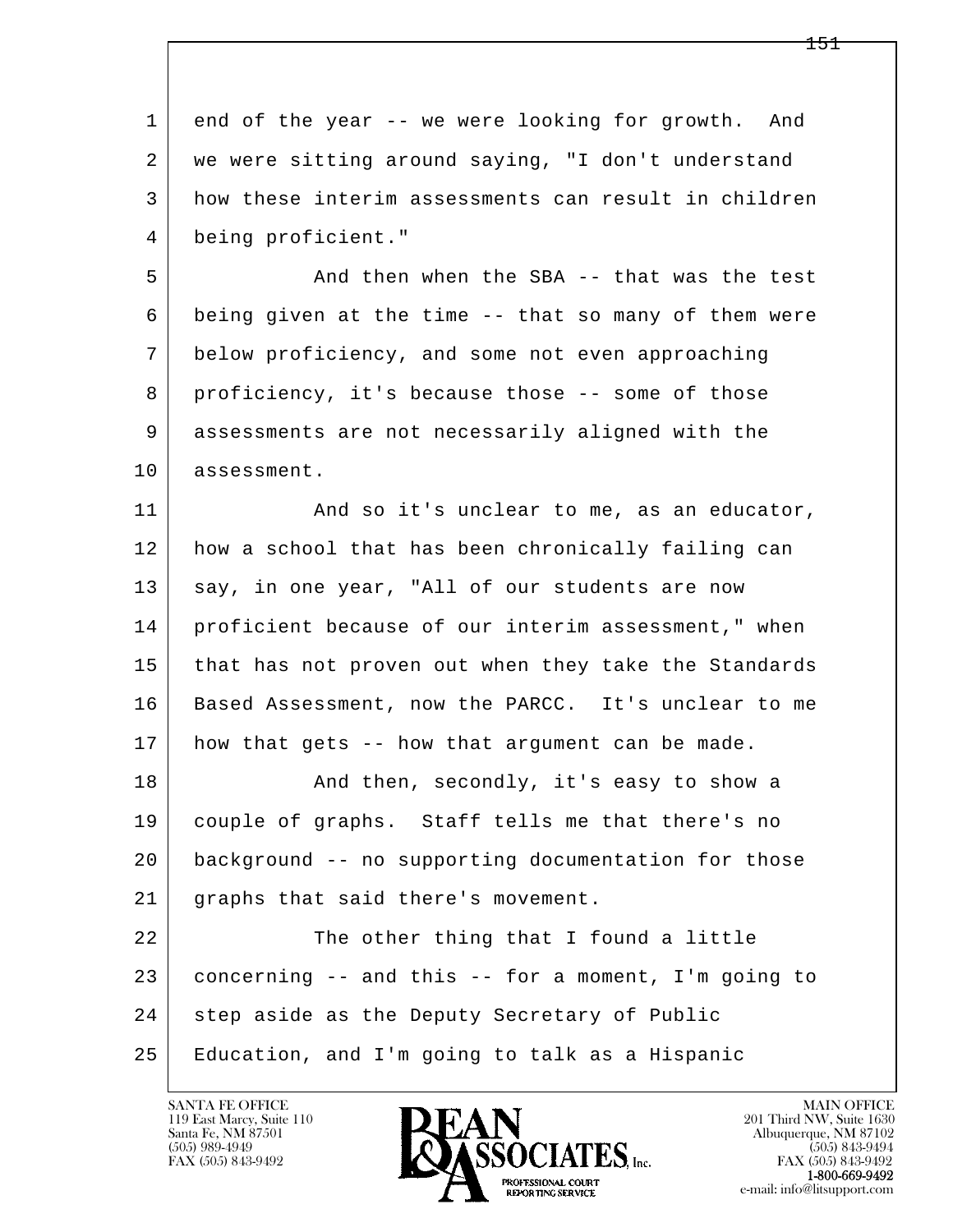l  $\overline{\phantom{a}}$ 1 New Mexican. 2 The comment was made we have high Q1 and 3 Q3 because we have a high Hispanic population. I 4 take offense to that. 5 That's the only comment I'm going to make 6 on that, Madam. And I'm going to step back into my 7 Deputy Secretary's role. 8 Okay. I have a problem with that comment 9 | that was made. 10 Now, finally, Madam Chair -- and this is a 11 big one; it's going to take a couple of minutes, 12 because I really want the Commission to understand 13 it. 14 VAM is not dangling out there, the 15 value-added model. The core -- the core structure 16 of the school grading system, as it looks at things, 17 is it looks at the performance of a demographic of 18 | children as it's compared to similar cohorts in 19 differing parts of the state, and it compares the 20 | growth of those cohorts. 21 And so if you -- if you have a group of -- 22 of ELL, high-poverty students, and you have that 23 demographic, and you're moving them from A to B, and 24 | there's a teacher in Deming with the same population  $25$  and moving them from A to B, but there's a

119 East Marcy, Suite 110<br>Santa Fe, NM 87501

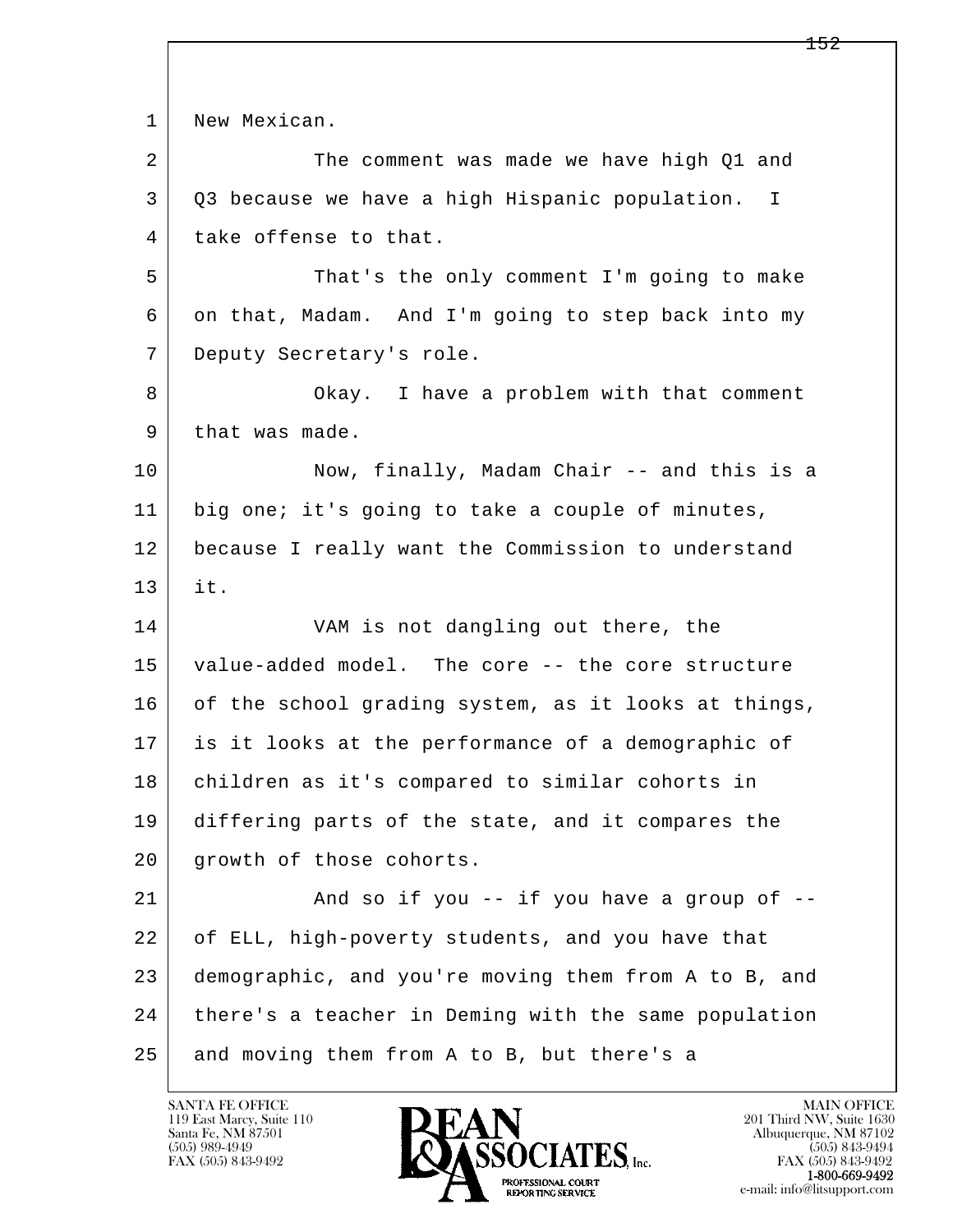| 1  | difference, your school grade is -- accounts for     |
|----|------------------------------------------------------|
| 2  | that.                                                |
| 3  | And so it's not just a static measure --             |
| 4  | well, growth isn't a static measure. But it's not    |
| 5  | just a measure of growth in and of your own little   |
| 6  | community; it's compared to how you're doing         |
| 7  | compared with students around the state.             |
| 8  | So if you're growing; but compared to that           |
| 9  | same kid, same type of kid in other parts of the     |
| 10 | state that's growing more, your grade will reflect   |
| 11 | that.                                                |
| 12 | And so the idea that we have interim                 |
| 13 | assessments that are -- that are showing growth and  |
| 14 | proficiency, and we don't understand -- and our      |
| 15 | parents, some who have been with us for seven years, |
| 16 | are still with us, because they see the value to the |
| 17 | academics that we're providing -- and I'm            |
| 18 | paraphrasing a little bit; I didn't write the        |
| 19 | whole -- but that was just said.                     |
| 20 | If you're not improving the academic                 |
| 21 | proficiency of your students over a seven-year       |
| 22 | period, and the last three years are up and down, a  |
| 23 | "D," a "C," and now an "F," it's unclear to me that  |
| 24 | this school is meeting the needs of the kids, which  |
| 25 | is the primary goal, and, from a fiscal perspective, |

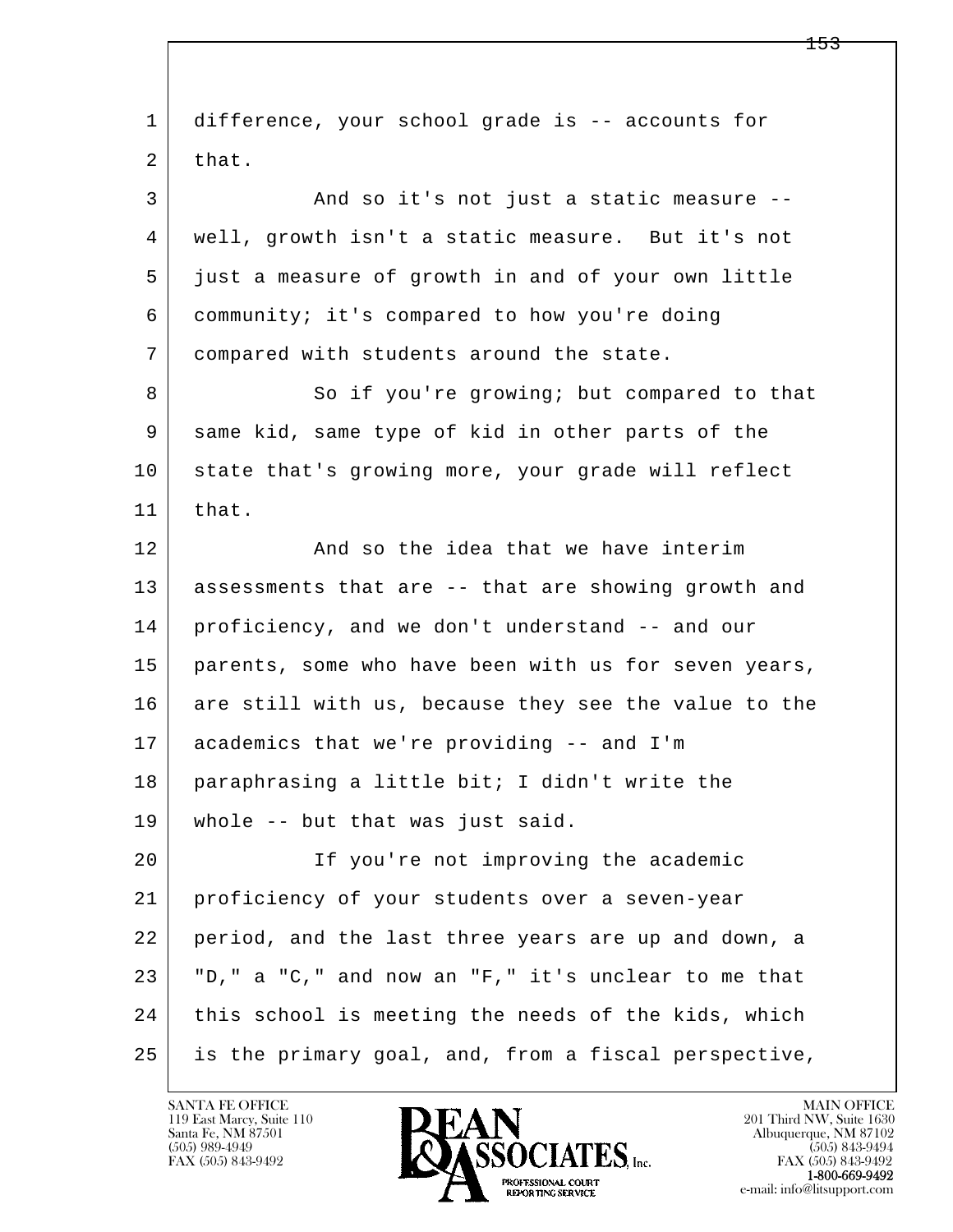l  $\overline{\phantom{a}}$  1 is meeting the needs of the citizenry of New Mexico. 2 | And so based on that, Madam Chair, those 3 are my comments. But based on that, I would urge 4 that this Commission consider revoking the charter  $5$  of this  $-$  of this school. 6 Thank you, Madam Chair. 7 | THE CHAIR: Thank you. And I believe 8 Commissioner Caballero had a question earlier; so -- 9 COMMISSIONER CABALLERO: Right. And I'll 10 start off with you may feel an affront to this whole 11 notion of "Hispanic" and the needs that they have -- 12 and low-income, because you may be Hispanic, but you 13 may not have come from a low-income family. 14 There is a big difference in the challenge 15 in the schools on how to teach these kids. That 16 school is teaching bilingual, dual-language, which 17 adds another challenge. 18 Now, when they finish school, they're 19 going to be much better off than the New Mexicans 20 that do not know how to speak Spanish. And I can 21 tell you that what we speak in New Mexico is not 22 Spanish. It's another -- it's another -- a 23 linguistically derived of Spanish. And so there is 24 a challenge. There is a challenge. 25 And you may be looking at the school that

119 East Marcy, Suite 110<br>Santa Fe, NM 87501

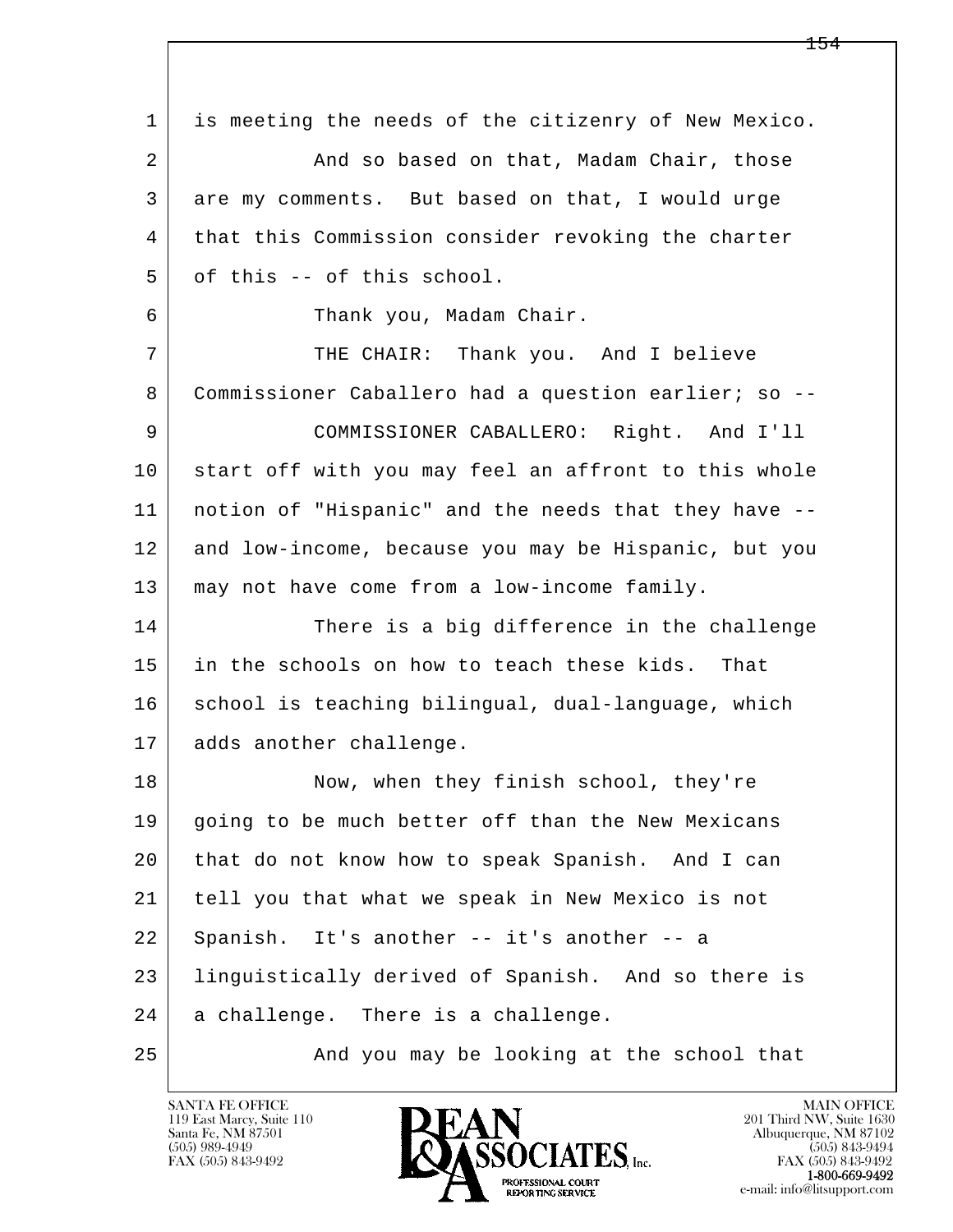l  $\overline{\phantom{a}}$  1 PED has to follow. But I'm looking at the purpose 2 of charter schools, where they talk about at-risk 3 students. We're trying to create something new that 4 will help at-risk students. And that's their 5 | challenge. 6 And to come and say, "Well, all the 7 initiatives have come from PED," but we're here 8 listening to the grievance -- or the purpose of a 9 probable revocation -- because PED is involved. In 10 other words, every single review we have is because 11 of a review and exceptions. But not every review 12 and exceptions that we consider go through a 13 revocation. 14 But your position is that no initiative 15 | from the school, because this was done by PED. 16 Well, of course, we wouldn't be here if it wasn't 17 done by PED. 18 So I take that as -- as trying to convince 19 us for no evidence-based. 20 | T want to hear from the Department what 21 you did since August, since you dissolved the 22 financial council. If they have been negligent, 23 fraudulent, since you took over the school and its 24 finances, I will listen. 25 | And the purpose why I asked about the

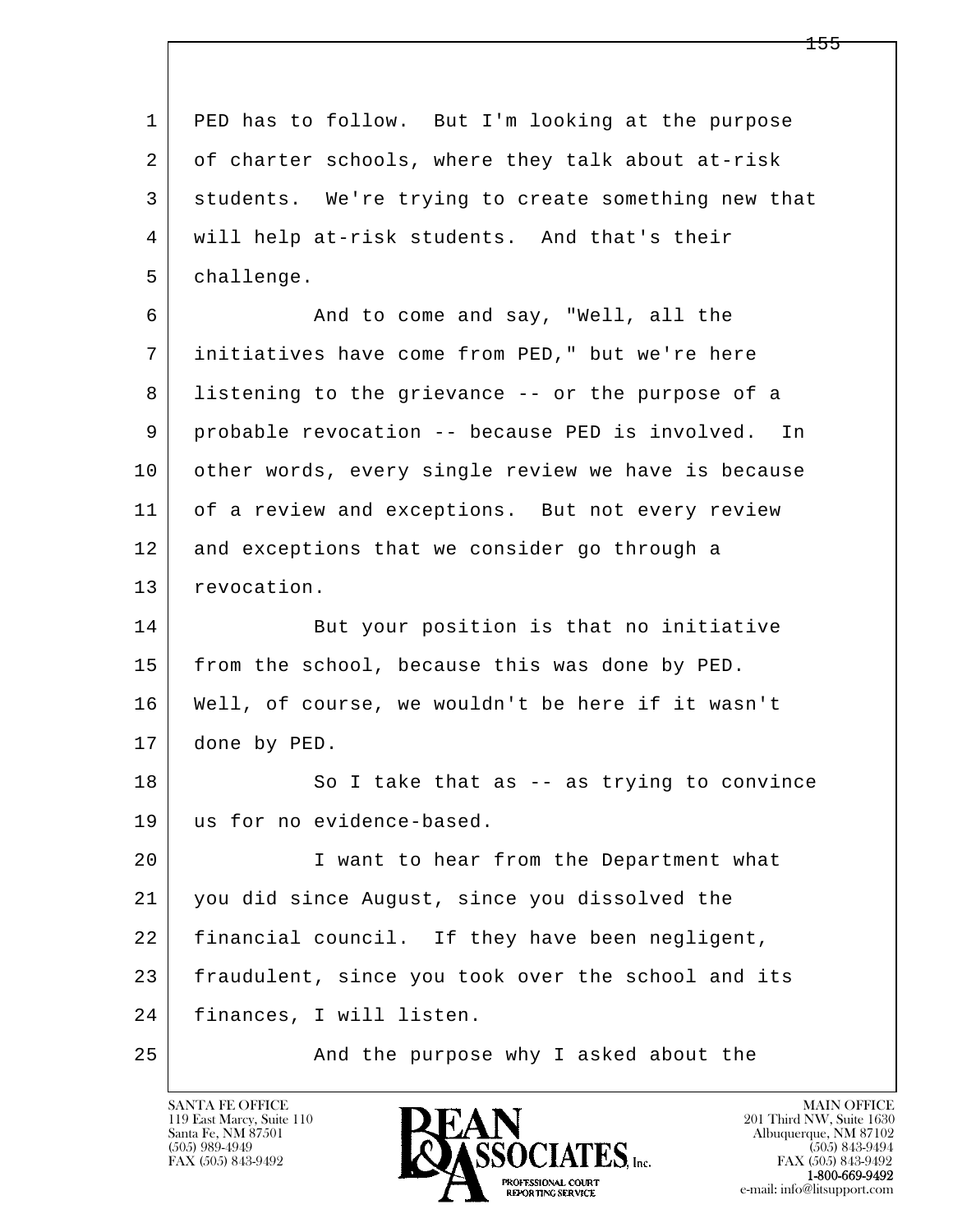l  $\overline{\phantom{a}}$  1 student performance is that I look at the purpose of 2 charter schools, and I take that to heart. I'm 3 supposed to adhere to that. 4 You may be adhering to something bigger in 5 the public schools. But here in the Commission, 6 we're looking at this, which is very -- very 7 precise. 8 | And so my other question is, okay, that 9 audit was released on Wednesday. And then what did 10 you do since December? You just mentioned since 11 | December. But nothing concrete, nothing 12 evidence-based of how all the problems that 13 persisted prior to a new director -- because if 14 you -- if the problems were the director, the 15 problems were the financial office, and there has 16 been some changes, then what new can you say since 17 | the new director, the new financial office, the new 18 board, that can tell you that we should continue on 19 another hearing to revoke? 20 DEP. SEC. AGUILAR: So, Madam Chair and 21 Commissioner Caballero, thank you for that. A 22 couple of things. You addressed two specific 23 issues. I want to address the first one. 24 The first one is yes, I'm Hispanic. And, 25 yes, I was born into poverty. And I was born into a

119 East Marcy, Suite 110<br>Santa Fe, NM 87501

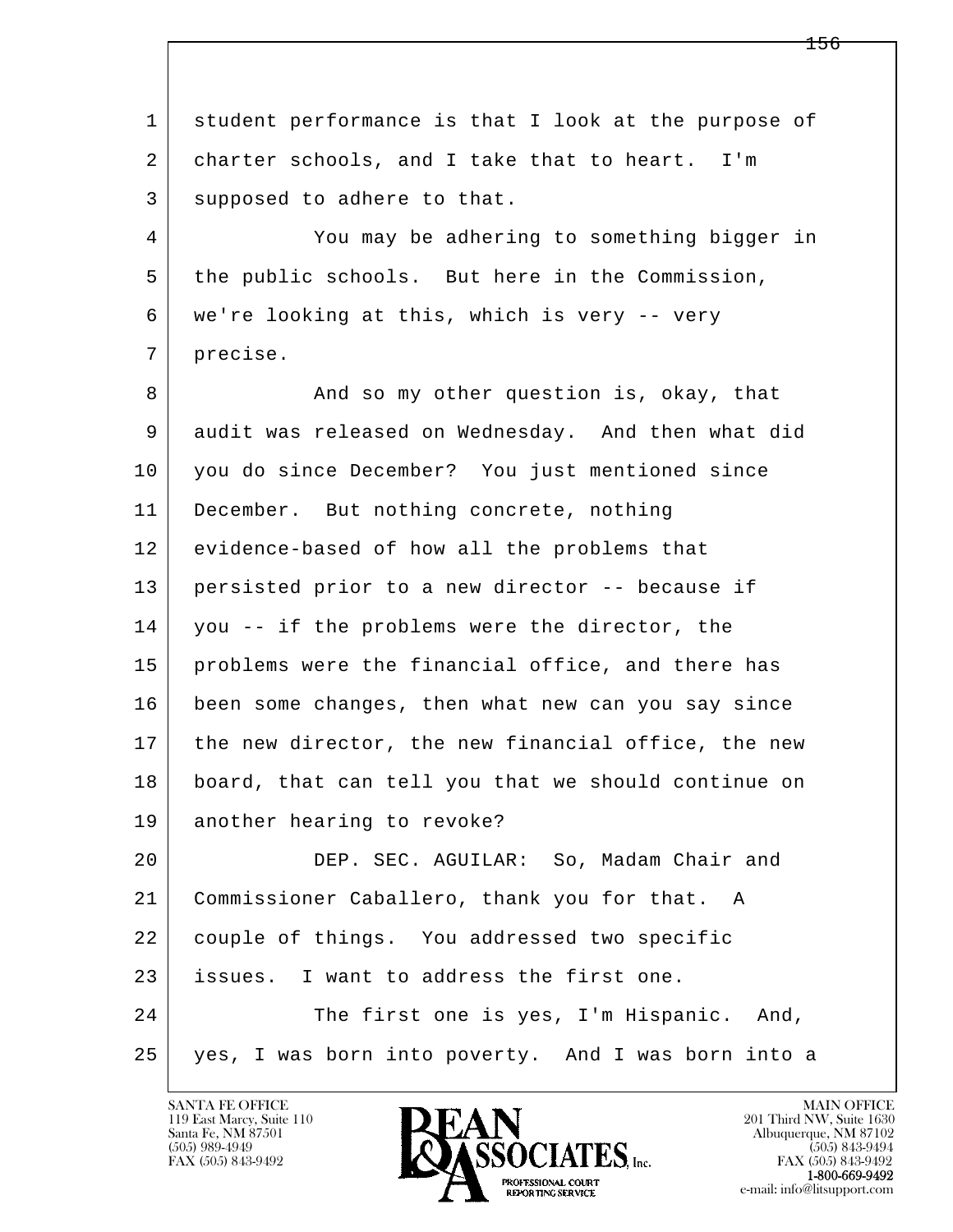l  $\overline{\phantom{a}}$  1 pretty severe situation in Bernalillo, New Mexico. 2 I taught in Bernalillo, New Mexico. I understand 3 mobility. I understand at-risk. I understand 4 dual-language instruction. And I understand the 5 issues that are raised with that. 6 | So it wasn't said flippantly. It was said 7 because I believe that our kids need to learn, as 8 | well. So don't take that -- it wasn't said as being 9 flippant, and it wasn't being said as a Hispanic 10 who's had a silver spoon in his mouth. I ate the 11 beans and chile every day with papas, just like 12 everybody else. Please understand that's where I 13 come from. 14 The second thing I want to talk to you 15 about is it's important to understand, you're asking 16 for evidence about mismanagement. What I -- the 17 point that I was trying to make is, is that at the 18 | direction of the Public Education Department, 19 changes have been made. A new business manager was 20 | hired, following the procurement codes. 21 The points that I'm trying to make is that 22 as -- a month ago, in December, when -- prior to the 23 conversation about potentially having the Commission 24 consider revocation, the -- the written responses -- 25 they're not my responses; they're not PED's

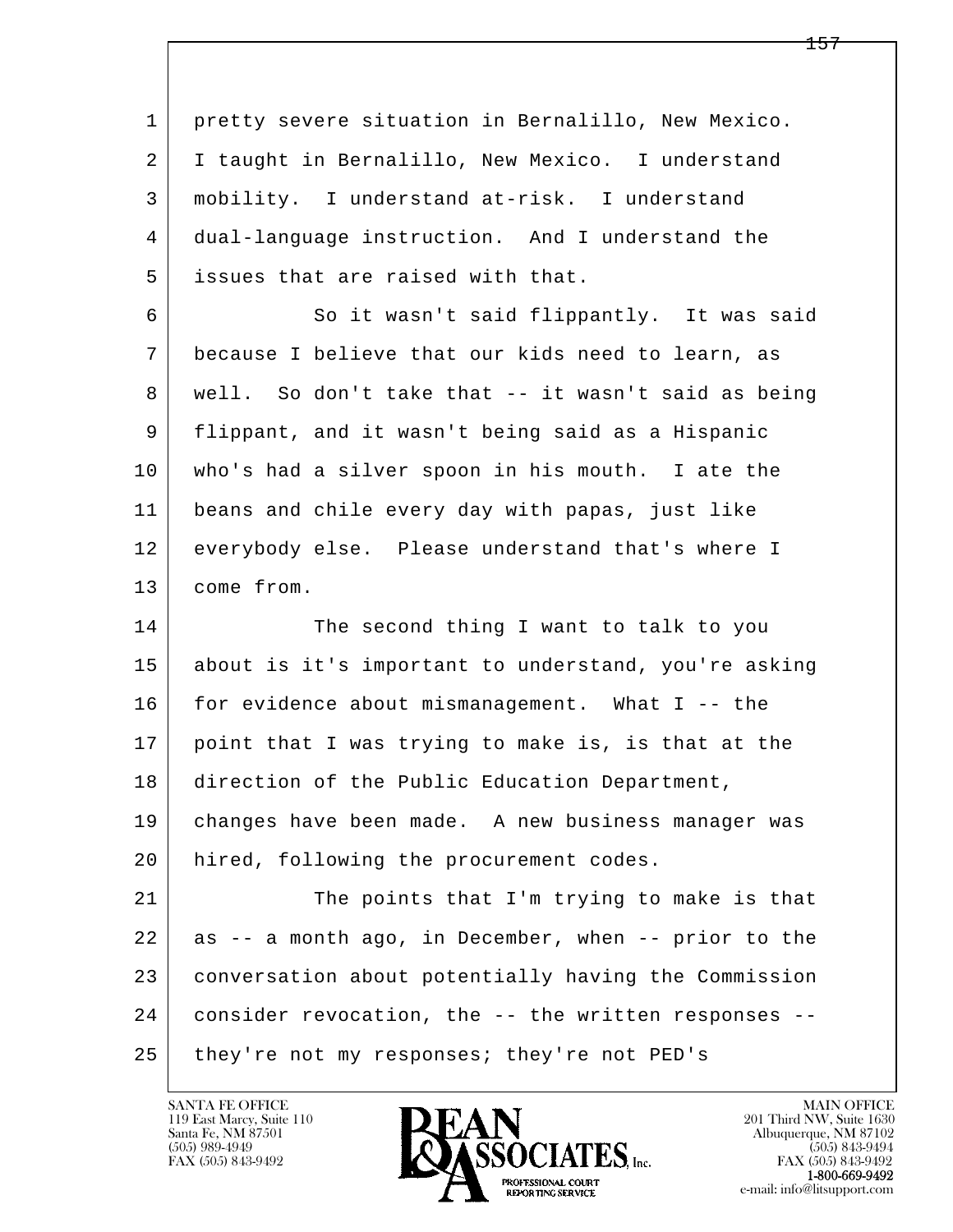l  $\overline{\phantom{a}}$  1 responses; they're the response of management -- is, 2 "Yes, we're aware of it. We're going to work with 3 it; and six months from now, we'll have a solution." 4 The point that I was trying to make is 5 now, under the threat of a revocation hearing,  $6$  these -- these actions were then done. 7 And so it's not an indicator to me that 8 they were done because -- and I can only look at 9 what I have in front of me -- that they were done in 10 response to extraordinary concern about getting 11 | things done right; but, rather, "Oh, we have a 12 hearing in front of the Commission next month. 13 Maybe we should hurry up and get them done." 14 And so it's just an indication that -- and 15 also the other thing. If something gets done for 16 you, there's no initiative that you take. And that 17 appears to be what's happening. 18 The head of school, when we call and say, 19 "We need a meeting, something's not going right," 20 he's actually very responsive. But he's responsive 21 to our requests. There's no initiatives coming. 22 "Hey, I'm seeing this happening. I'm seeing this 23 happening. Why don't we get together and improve 24 some things?" 25 COMMISSIONER CABALLERO: Isn't that the

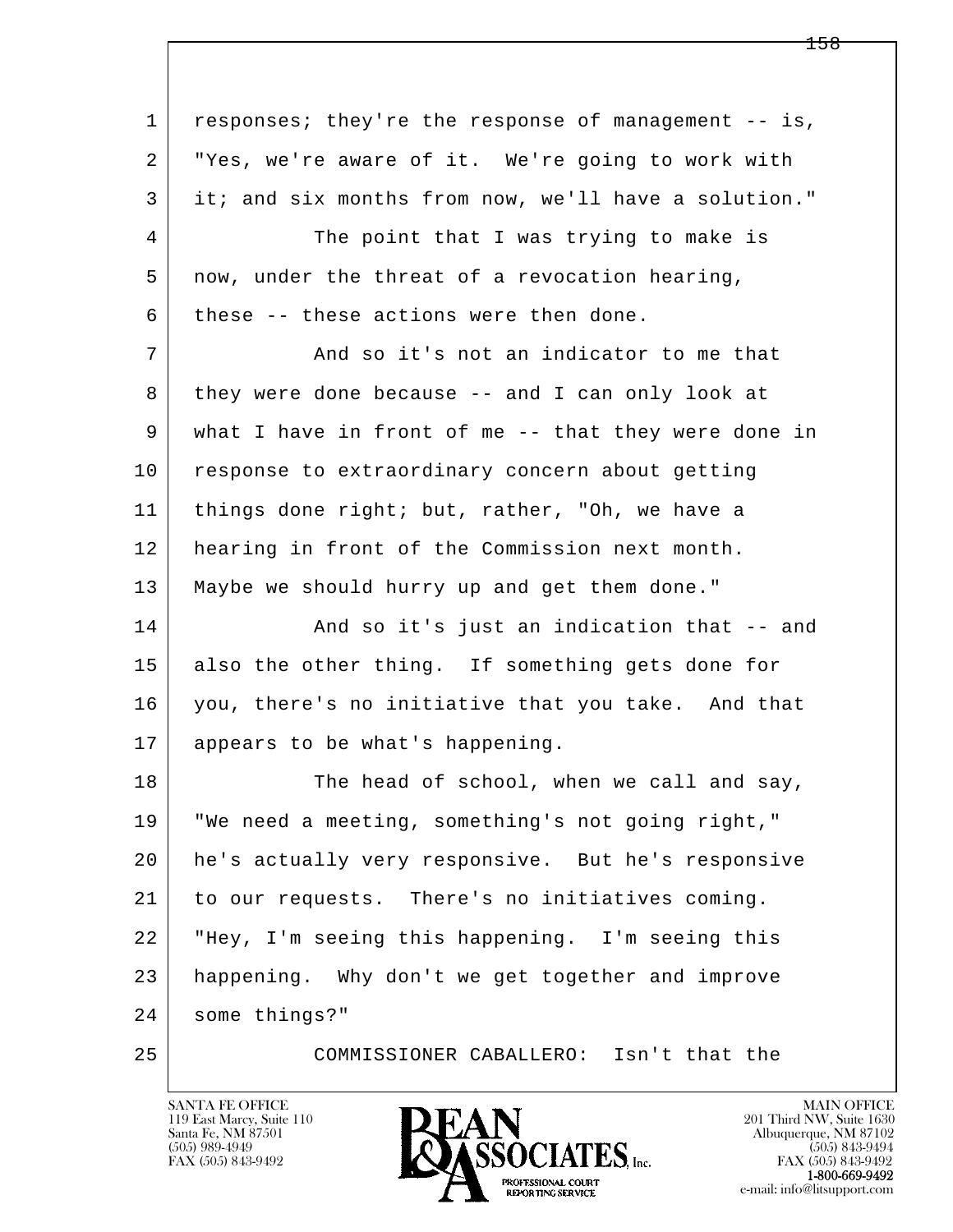| 1  | fact -- with every school that comes here and that   |
|----|------------------------------------------------------|
| 2  | we're reviewing, isn't that the fact that they're    |
| 3  | responding to your requests as PED, which is your    |
| 4  | job to do?                                           |
| 5  | DEP. SEC. AGUILAR: Madam Chair and                   |
| 6  | Commissioner, no, I don't think so. There's -- as    |
| 7  | Mr. -- as Mr. Craig testified earlier today, there's |
| 8  | law and statute, and generally accounting -- you     |
| 9  | know, all that stuff, General Accounting Principles, |
| 10 | and all that sort of thing. Those are the            |
| 11 | requirements that everyone should have and should be |
| 12 | followed. And most of our school districts and       |
| 13 | charter schools do that.                             |
| 14 | When things go so awry that they need                |
| 15 | extraordinary intervention, that's when we have to   |
| 16 | step in.                                             |
| 17 | So, yes, at that moment, it's in a                   |
| 18 | response to PED; but it's a function of -- of a      |
| 19 | greater ongoing problem.                             |
| 20 | COMMISSIONER CABALLERO: I do believe                 |
| 21 | that -- that you can say I have this attitude        |
| 22 | towards their lack of responsiveness when we talk    |
| 23 | about the prior administrator, when we talk about    |
| 24 | the prior office of finance. I can say I agree with  |
| 25 | you.                                                 |

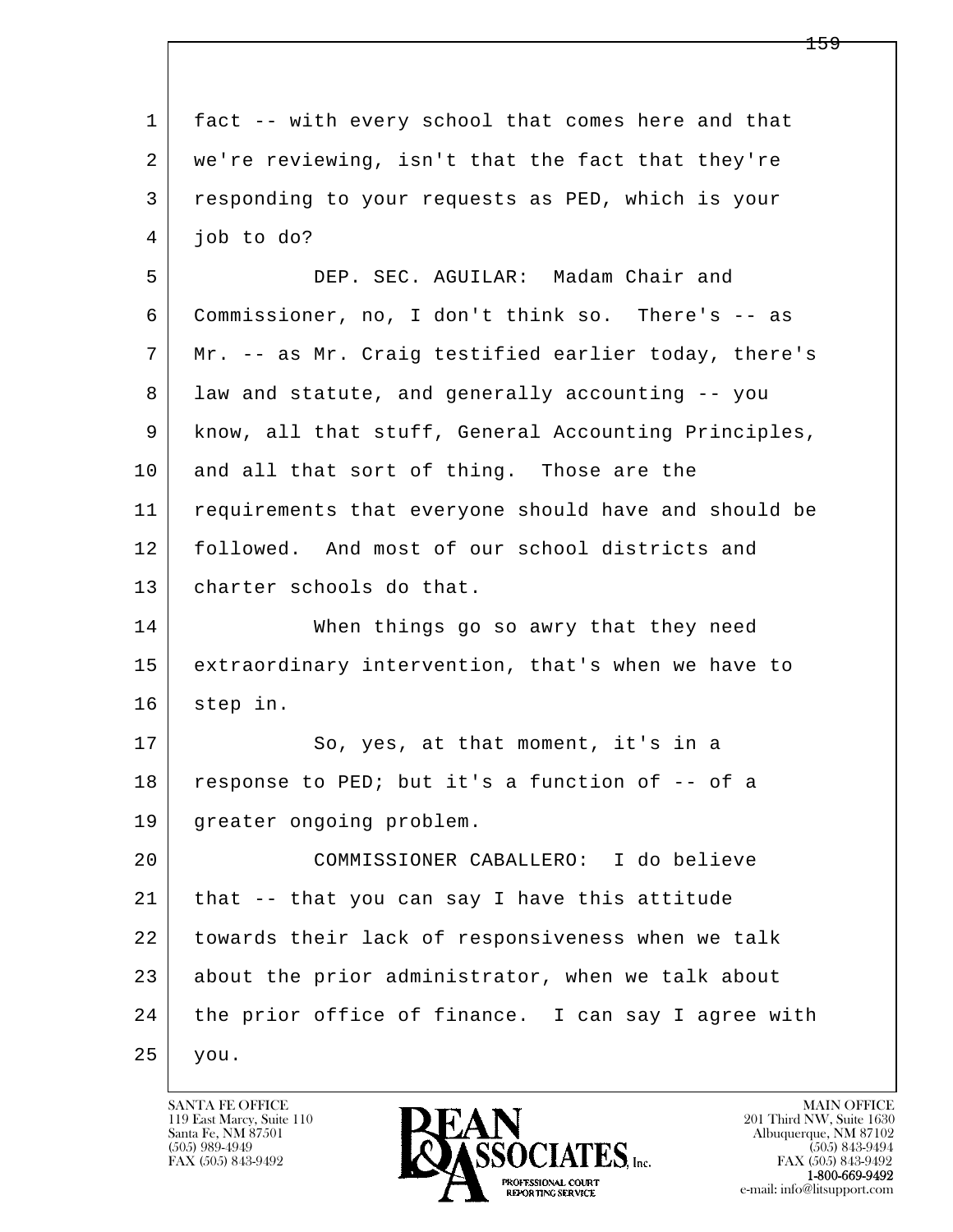l  $\overline{\phantom{a}}$ 1 But to say that everything that has been 2 done is only done out of coercion from you to them, 3 I think is overstating. It's a personal opinion on 4 your part. But to back that up, I don't see 5 anything that they have been non-responsive, and the 6 only reason why they respond is because they have 7 the gun to their head. 8 But let me tell you, every single charter 9 school has a gun to their head, because they all 10 have to comply with standards, all of them. So you 11 cannot, unless we talk about the ones that are gone, 12 say that those were non-responsive, because they 13 were non-responsive. 14 And I read the exceptions. And all of 15 those are prior to this new administration. 16 So you show me, besides your attitude on 17 how you feel their acting coercively, you show me 18 how they're not being responsive and responsible. 19 DEP. SEC. AGUILAR: Well -- and, 20 Madam Chair and Commissioner, thank you. I actually 21 gave you an example. 22 At the end of FY '16, July 1, June 30th, 23 when the  $-$  in fact, prior to that, the  $-$  our audit 24 group, as part of our responsibility to help -- to 25 oversee and assist school districts and charter

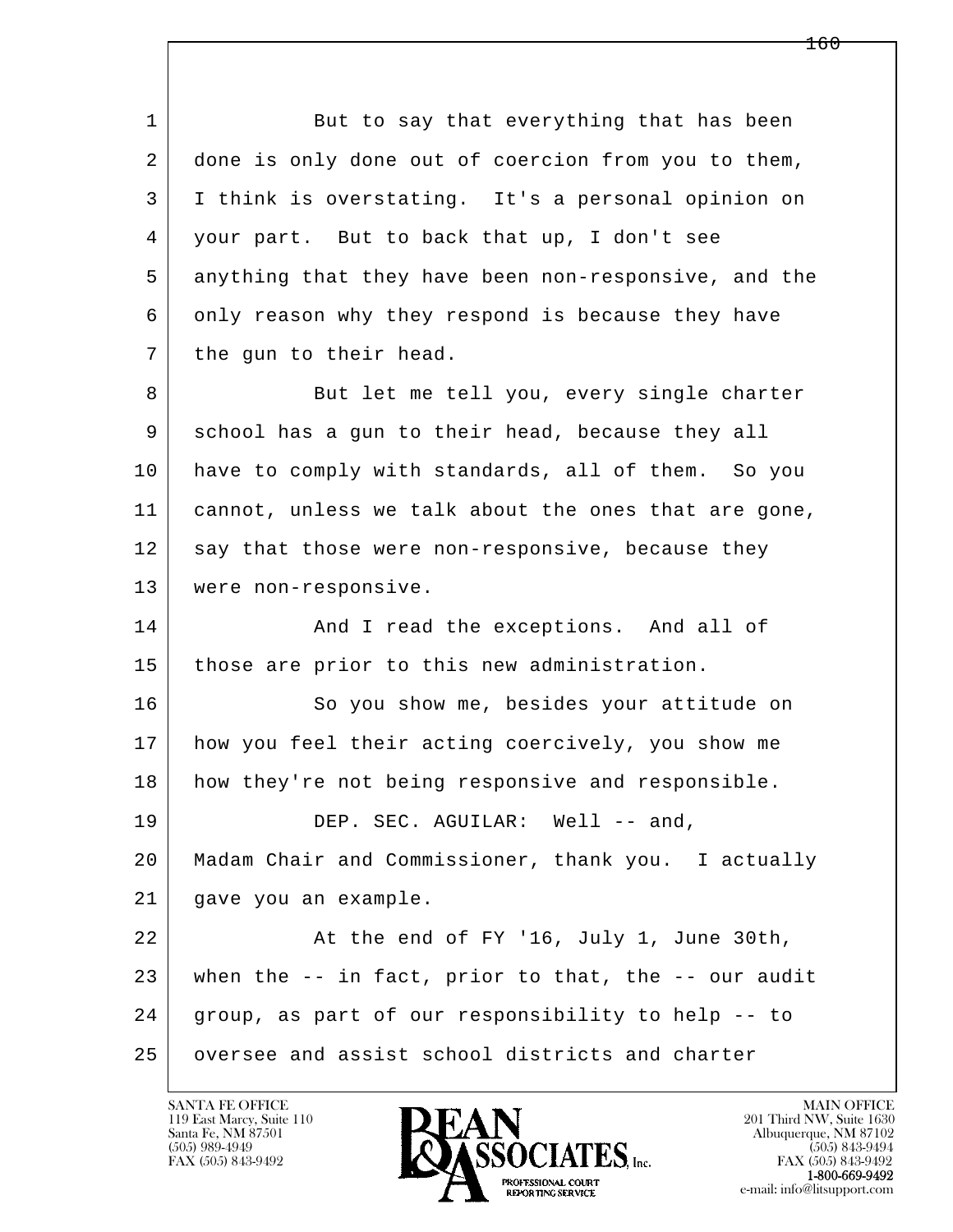l  $\overline{\phantom{a}}$  1 schools with audit findings and whatnot, requested a 2 Corrective Action Plan from all of our charter 3 schools. 4 This was a charter school with some pretty 5 severe problems in its '15 audit. And they chose 6 not to submit a Corrective Action Plan, and, under a 7 new administrator, still has not. So I think 8 | that -- I don't have a laundry list; but I think 9 | that's one pretty significant example. 10 COMMISSIONER CABALLERO: So the new 11 administrator came in when? 12 DEP. SEC. AGUILAR: I don't know, 13 Madam Chair and Commissioner. He was there -- 14 COMMISSIONER CABALLERO: So to me, it is 15 | key to show if, in fact, the school has taken 16 corrective measures. 17 You know, I understand that the school --18 and it's been admitted they were doing very bad. 19 | But when they say, "We're doing corrective 20 measures," and you sit there and say, "No, they're 21 not, because my attitude is that we forced them" -- 22 which I don't think is valid. I think you need to 23 put some meat behind that attitude. 24 And so from the time the administrator, 25 new administrator, came in, the new board, the new

119 East Marcy, Suite 110<br>Santa Fe, NM 87501



FAX (505) 843-9492 FAX (505) 843-9492 e-mail: info@litsupport.com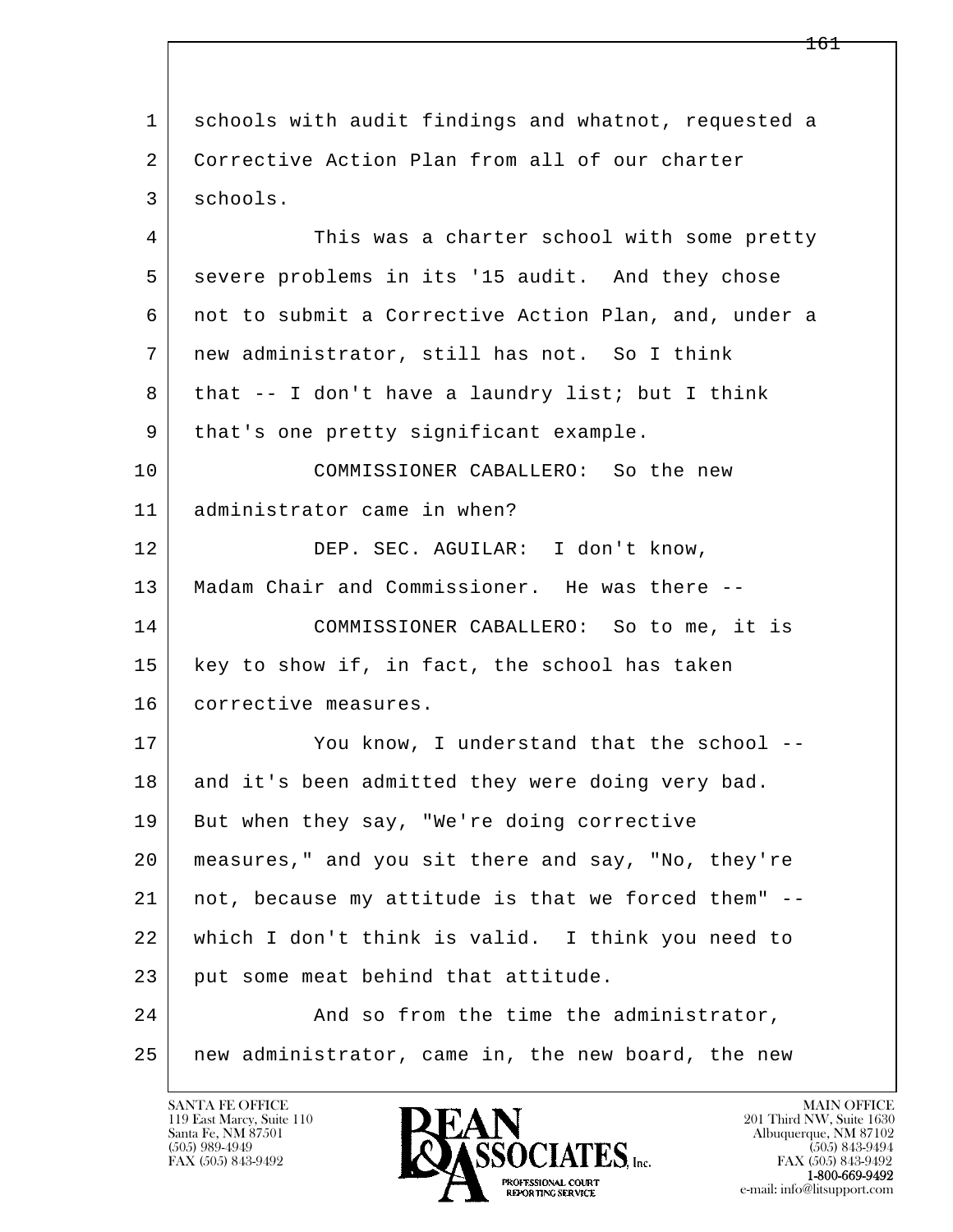l  $\overline{\phantom{a}}$  1 financial officer, I don't see anything that would 2 indicate that they're doing the same dumb stuff they 3 were doing before. 4 DEP. SEC. AGUILAR: And, Madam Chair and 5 Commissioner -- so we'll prolong this conversation. 6 I'm okay with it. I'm having fun in visiting with 7 you. 8 But the idea of hiring a new business 9 manager, this is -- first of all, it's not an 10 attitude. It's something that I believe in. 11 But second of all, the idea of hiring a 12 new business manager was a requirement that was put  $13$  on the  $-$  on the  $-$  on the school. They had a 14 contract business manager in place when we took them 15 over on August the 12th. They had a second business 16 manager or assistant business manager on staff. And 17 they were moving forward for a short period of time. 18 But they were moving forward with those 19 two people. And as we got more and more into  $20$  their -- into their finances and the activities 21 after August the 12th, it became clear to us that we 22 needed to require that they hire a -- a different 23 business manager. 24 And that's when -- to Ms. Matthews' 25 comments, that's when the Vigil Group -- the Vigil

119 East Marcy, Suite 110<br>Santa Fe, NM 87501



FAX (505) 843-9492<br>**1-800-669-9492**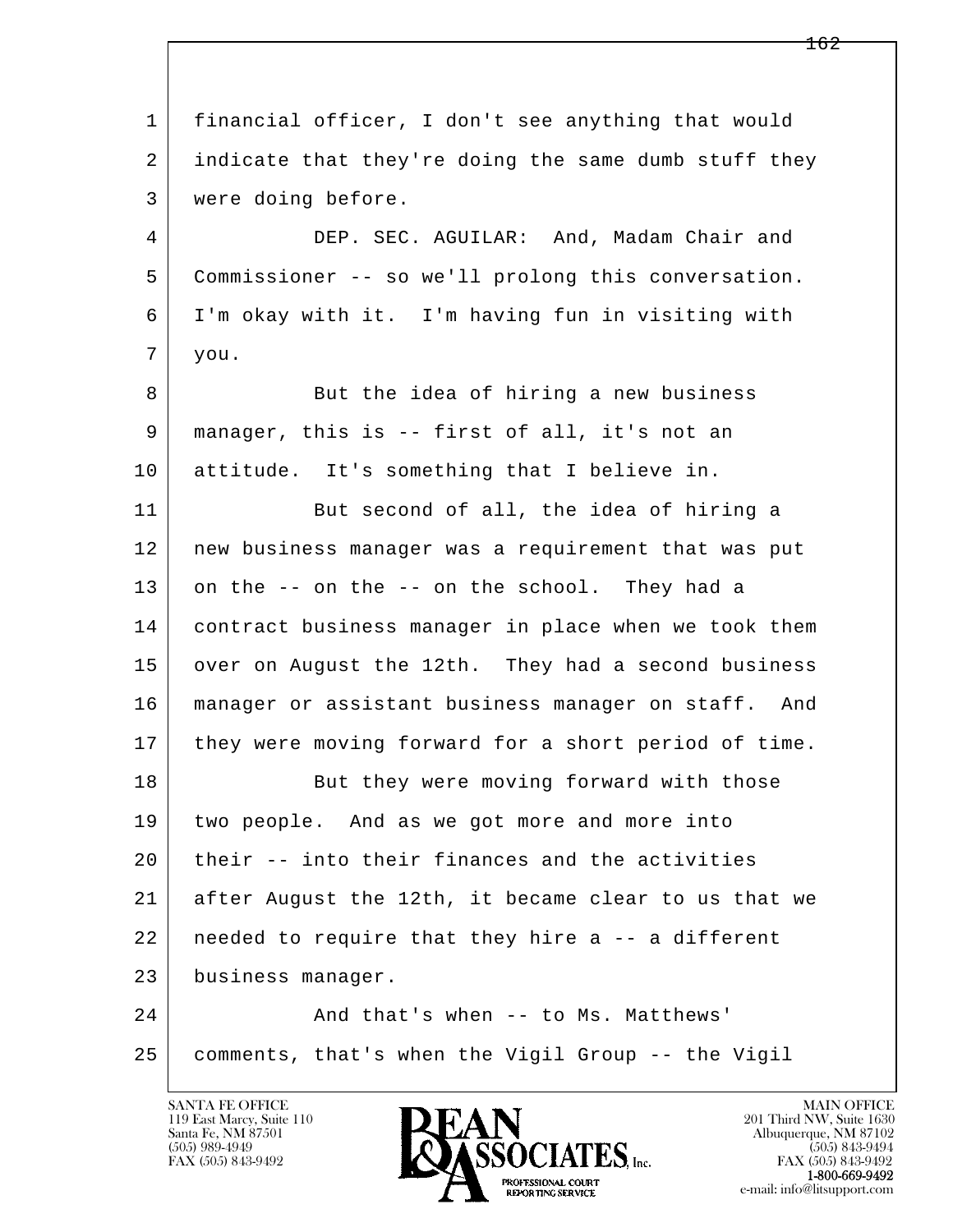l  $\overline{\phantom{a}}$  1 Group does a lot of work for us and with us. So at 2 that point in time, because the contract business 3 manager that they had hired before we took them 4 over, and the business manager that was on staff in 5 their business office at the time we took them over, 6 as we went forward, couldn't get the work done. And 7 at that point in time, we asked that they hire a 8 | contract business manager. 9 So it's not a gun to their head. It's 10 things weren't being done, and we needed to get it 11 taken care of, and so that's what we did. 12 We've done the same thing with Española. 13 Their business manager, after we took them over, 14 couldn't get things done. And so we hired a 15 contract business manager. 16 We did the same thing with the Southwest 17 Charter Schools. Their business manager they had in 18 place really couldn't get it done. We hired a 19 contract -- we had the school hire a contract 20 business manager. 21 So it's a common practice, because, 22 generally, schools don't get into these situations 23 because they have the capacity; it's because they 24 don't have the capacity. 25 And when we take them over, even if they

119 East Marcy, Suite 110<br>Santa Fe, NM 87501



<del>163</del>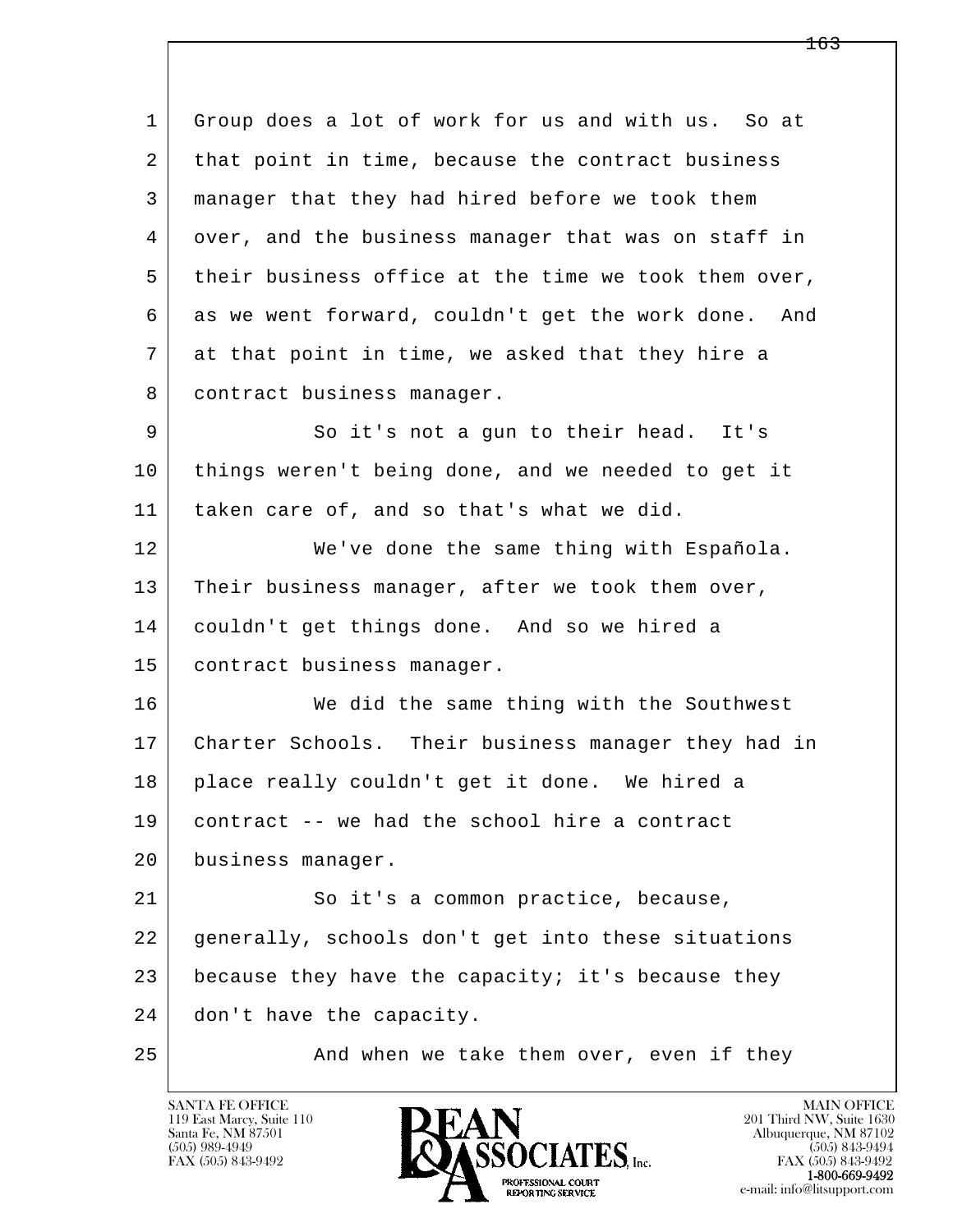| $\mathbf 1$ | have a new head of school or whatever, if it's      |
|-------------|-----------------------------------------------------|
| 2           | progressing in such a way that it doesn't get done, |
| 3           | then that's one of the requirements we do. So       |
| 4           | $it's$ --                                           |
| 5           | COMMISSIONER CABALLERO: Madam Chair, I              |
| 6           | know you're going through an explanation of your    |
| 7           | process. And I'm kind of familiar with the process. |
| 8           | But, Madam Chair, I don't know if you               |
| 9           | would want -- I see a lot of disagreements on -- on |
| 10          | what's just being said; because I'm trying to -- to |
| 11          | narrow -- narrow down the issues on whether the     |
| 12          | school has been non-responsive and still negligent  |
| 13          | since they embarked with the new administration.    |
| 14          | And there's, in the back, a disagreement,           |
| 15          | I don't know, Madam Chair, if you want to hear from |
| 16          | them and have that information given to the         |
| 17          | Commissioners.                                      |
| 18          | THE CHAIR: I want to remind the                     |
| 19          | Commissioners that this was -- this part of the     |
| 20          | meeting was to determine whether we should have an  |
| 21          | in-depth hearing, whether there was enough          |
| 22          | information to have that in-depth hearing. This is  |
| 23          | not the revocation hearing.                         |
| 24          | So I think at this point in time, that              |
| 25          | additional information would come in if we          |

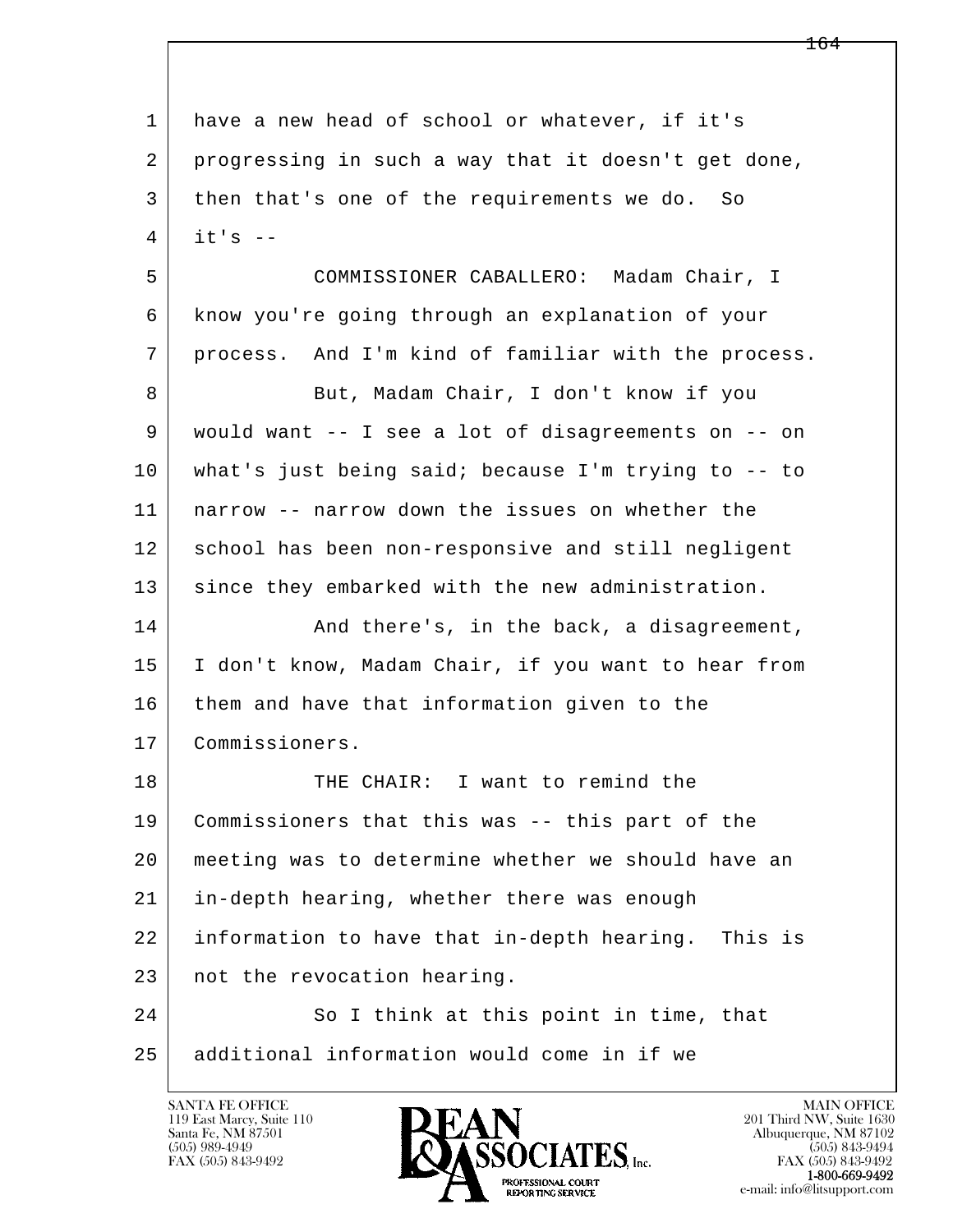l  $\overline{\phantom{a}}$ 1 determined that there would be a revocation hearing. 2 And I know there's other Commissioners that do have 3 questions. 4 Commissioner Johnston? 5 COMMISSIONER JOHNSTON: I think 6 Commissioner Armbruster was first. She went -- 7 THE CHAIR: I thought Danielle was. 8 Sorry. 9 COMMISSIONER ARMBRUSTER: That's okay. I 10 had two questions I wanted to ask the CSD Director, 11 and then just wanted to make a comment after that. 12 My two questions, Katie, are does the CSD 13 or PED know whether the school met its goals last 14 year? And, secondly, were the ELL students' 15 proficiency goals met? 16 | MS. POULOS: Madam Chairwoman, 17 Commissioner Armbruster, when you say were the ELL 18 proficiency goals met, are you talking about the 19 | school-specific indicators? 'Cause they have both 20 the math, the reading, and the ELL. 21 COMMISSIONER ARMBRUSTER: Perhaps all. 22 MS. POULOS: Okay. Then I do have the 23 information that the school self-reported at the end 24 of last year. As the Commission knows, we've 25 | struggled to ultimately get -- from most of our

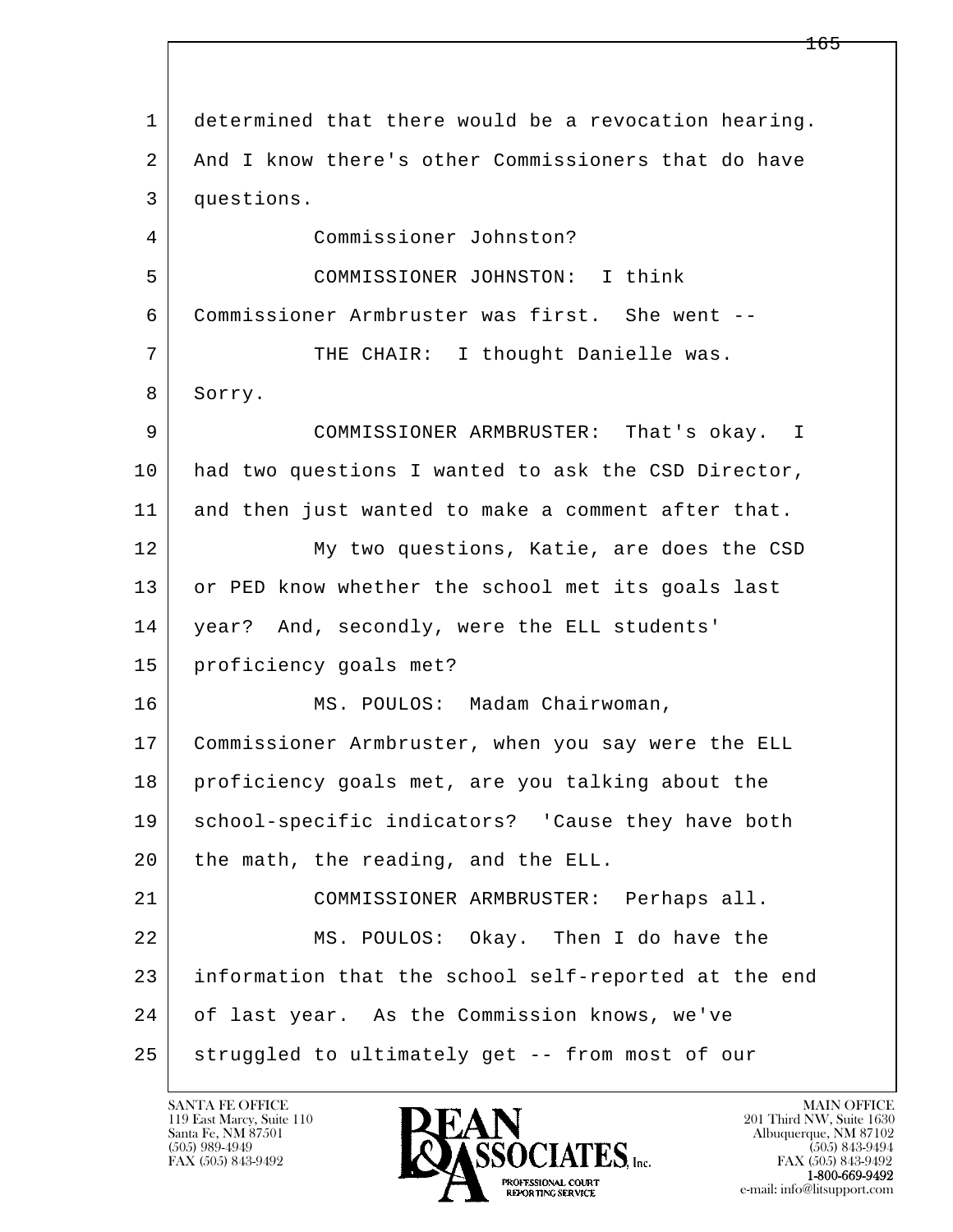| $\mathbf 1$ | schools -- the support documentation.                 |
|-------------|-------------------------------------------------------|
| 2           | So, again, this is the school's                       |
| 3           | self-reported information, that 87 percent of         |
| 4           | La Promesa Early Learning students met the            |
| 5           | schoolwide math goal. And the benchmark for meeting   |
| 6           | the standard was 75 to 89 percent.                    |
| 7           | So, again, that was 87 percent for the                |
| 8           | schoolwide math goal last year on their short cycle.  |
| 9           | And then 85 percent for their short-cycle reading     |
| 10          | goal last year met the growth or proficiency          |
| 11          | targets. So both of those would have been marked as   |
| 12          | meeting their standards.                              |
| 13          | The other goal that the school has is a               |
| 14          | goal related to students obtaining at least one full  |
| 15          | year's growth in English language proficiency.<br>The |
| 16          | school did indicate that they did not meet that       |
| 17          | standard. I don't know the exact numbers; but it      |
| 18          | was -- it was somewhere between 60 and 69 percent of  |
| 19          | the students met their full year's growth or their    |
| 20          | proficiency level on ELL standards, which led the     |
| 21          | school to be a Does Not Meet for their overall goal.  |
| 22          | MR. CHRIS JONES: That's incorrect.                    |
| 23          | THE CHAIR:<br>Excuse me?                              |
| 24          | COMMISSIONER CABALLERO: Do we have the                |
| 25          | documentation?                                        |

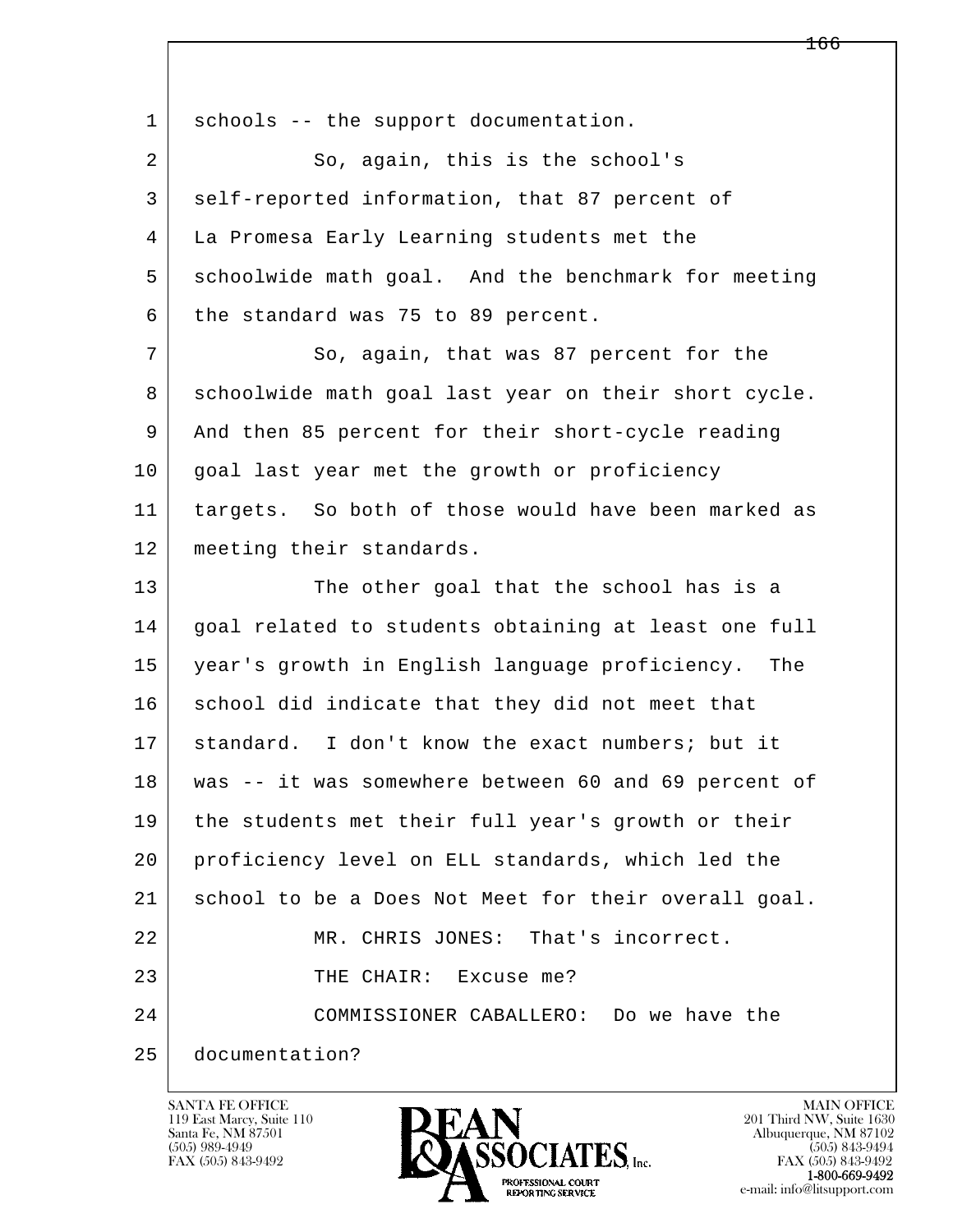l  $\overline{\phantom{a}}$ 1 THE CHAIR: Excuse me. But I recognized 2 Commissioner Johnston for a next question. 3 COMMISSIONER JOHNSTON: Thank you, 4 Madam Chair. Are the results of this audit public 5 information? May I speak to the audit findings? 6 DEP. SEC. AGUILAR: Madam Chair, they are 7 on that disk. 8 COMMISSIONER JOHNSTON: So I may speak to 9 them. I feel it's important, because we are here 10 today because we are looking at considering 11 "commence revocation" proceedings. And the reason 12 for this is because the school has failed to meet 13 generally accepted standards of fiscal management 14 and violated provisions of the law for which the --15 | from which the school was not specifically exempted.  $16$  I -- I told -- I said earlier that budget 17 is sacred to me. And I'm looking at this audit, and 18 I'm trying to be objective. But I think that the -- 19 the folks who were in attendance today need to see 20 that findings of this audit -- these are samples. 21 And the amounts of money that were handled that are 22 either non-accounted for or were handled in a -- in 23 a sloppy way: 24 24 disbursements to administrators, total 25 of \$342.

119 East Marcy, Suite 110<br>Santa Fe, NM 87501



FAX (505) 843-9492<br>**1-800-669-9492**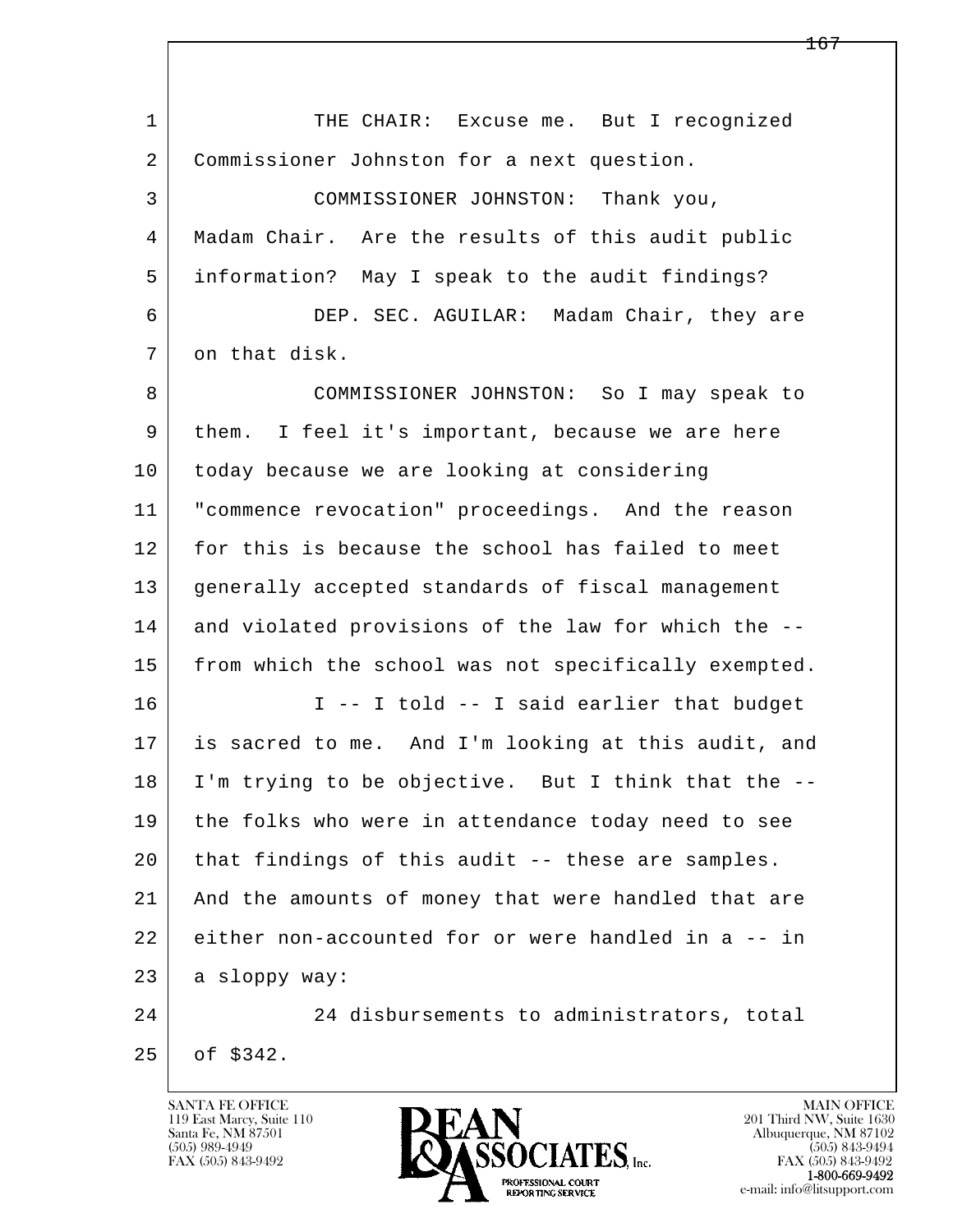l  $\overline{\phantom{a}}$ 1 One payment for \$150 paid late, in which 2 case there was a \$10 late fee. 3 Reimbursement overpaid by \$8. 4 Three purchase requisitions totaling  $5 \mid $55,000$  that were not signed off on. 6 Three purchase requisitions totaling  $7$   $\frac{1}{2}$  \$4,000, dated after the purchase. 8 Four disbursements totaling \$86,000, where 9 | there was no evidence of quotes. 10 | Two disbursements totaling \$21,000 paid to 11 vendors that did not agree to amounts stated in the 12 contracts. 13 | \$105,000, where there was not a contract 14 available to determine if the payments were valid. 15 I'm still on Page 1. 16 Travel and per diem: 12 travel and per 17 diem disbursements, one overpaid by \$29. 18 Two disbursements totaling \$2,000. There 19 was no documentation to determine. 20 Internal controls. 21 Journal entries could not be located. 22 Bank reconciliations done outside of the 23 accounting software. 24 The Federal Form 941 for quarters in 2016 25 could not be located.

119 East Marcy, Suite 110<br>Santa Fe, NM 87501



FAX (505) 843-9492 FAX (505) 843-9492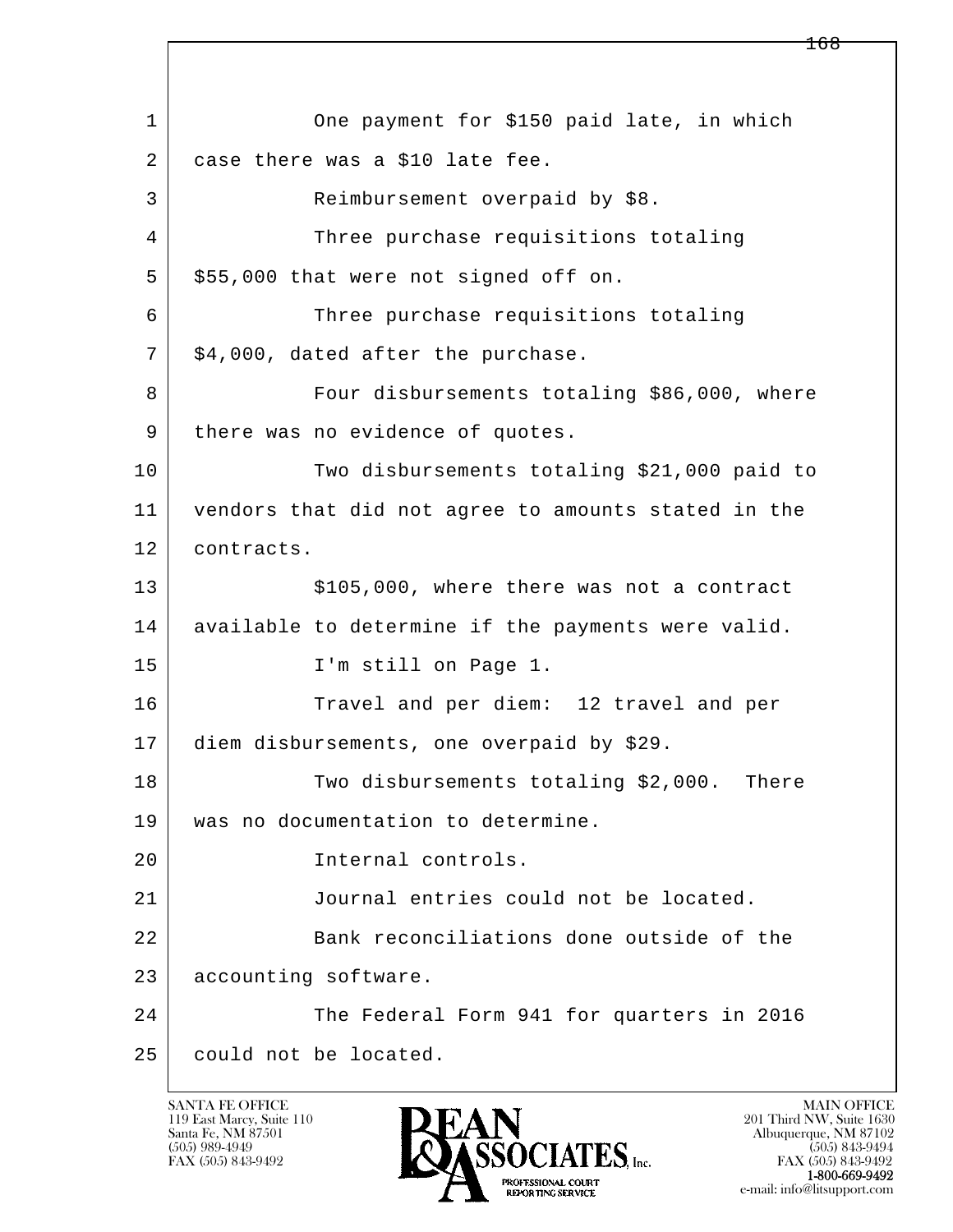l  $\overline{\phantom{a}}$ 1 | Education retirement -- this is teachers. 2 Education Retirement Board contribution forms for 3 June and July could not be located. 4 24 disbursements, \$9,000, \$2,000, \$36,000, 5 where there was not documentation. \$152,000, where 6 there was no supporting documentation. 7 Personnel files of teachers. Three 8 | personnel files were missing authorizations for 9 payroll deductions. 10 Three personnel files missing a signed 11 employment contract. 12 Two missing evidence of certification, one 13 with a Form I-9 was missing, one with a W-4 missing, 14 three -- three were not available. No file. 15 | From a budgetary standpoint, this lack of 16 attention to detail over a period of time. 17 Your mission is absolutely imperative. 18 Dual-language proficiency and dual-language literacy 19 is an absolute necessity. And with this, you are at 20 risk of not providing a concrete, excellent program 21 to students, because you're not -- you know. And 22 we're here today looking at proceeding to that 23 hearing because of these. 24 And I have not listed everything. This --25 this is significant budgetary. And that's what

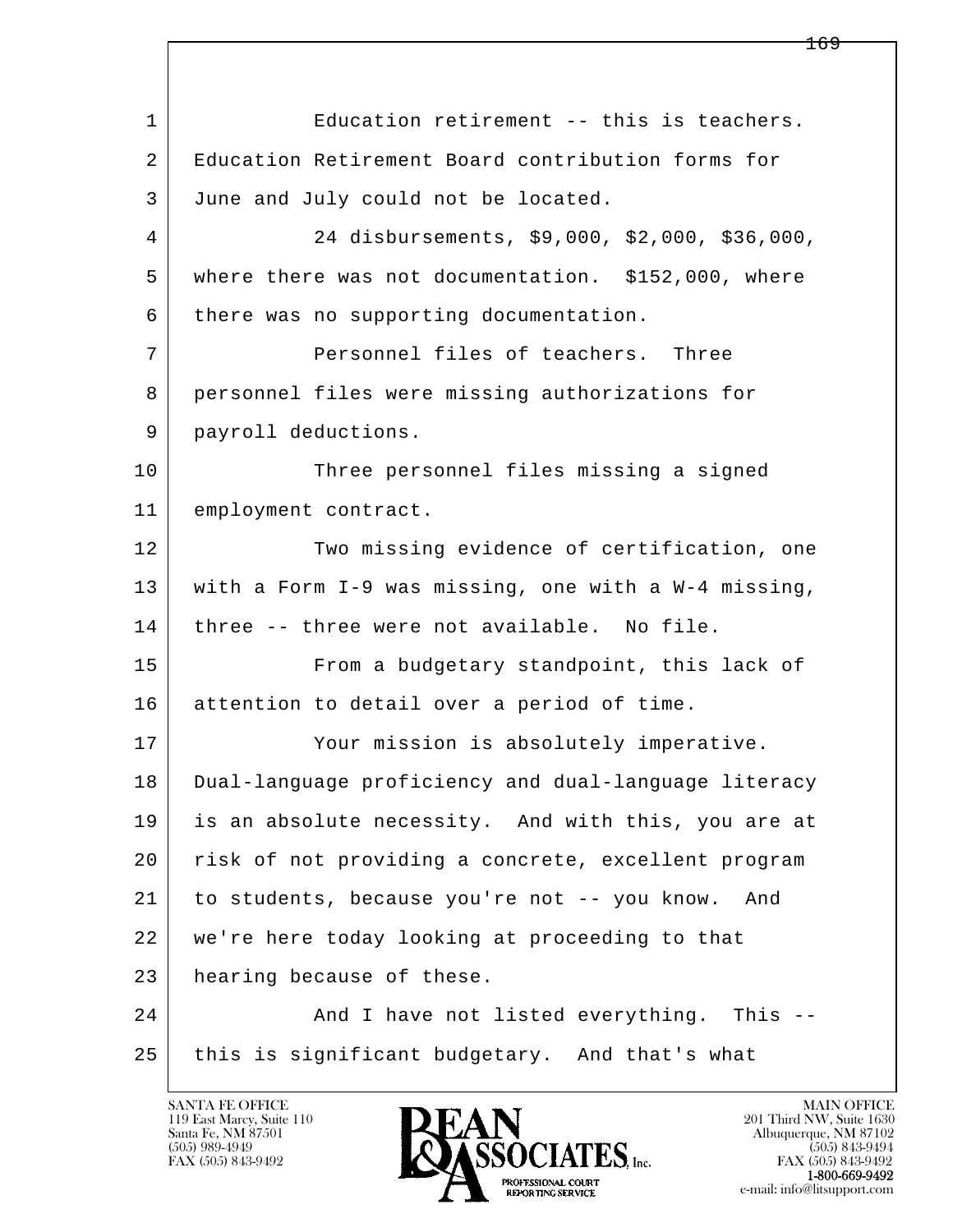| $\mathbf{1}$ | we're here about. So I thought it was important      |
|--------------|------------------------------------------------------|
| 2            | that these amounts be read.                          |
| 3            | THE CHAIR: Thank you.                                |
| 4            | Commissioner Armbruster?                             |
| 5            | COMMISSIONER ARMBRUSTER: Thank you,                  |
| 6            | Madam Chair. I think that the school's not had a     |
| 7            | good structure for a very long time. And it's not a  |
| 8            | new charter school. It's not, like, two or three     |
| 9            | years old.                                           |
| 10           | And I think it's nice that they have a new           |
| 11           | administrator; but that administrator may leave next |
| 12           | year, if his charter school is approved. But the     |
| 13           | overall charge to the PEC is that charter            |
| 14           | authorizing is about the past performance and not    |
| 15           | promises of the future. And we've gone through this  |
| 16           | on the renewal factor, as well.                      |
| 17           | So those are my concerns. I didn't have              |
| 18           | to say them, because, thank you, Director Aquilar,   |
| 19           | for saying all the things I was going to say. So --  |
| 20           | but that's my concern is what is our -- our charge.  |
| 21           | COMMISSIONER JOHNSTON: And, Madam Chair,             |
| 22           | my conclusion is, is every one of those dollars that |
| 23           | I mentioned was placed in that budget to support     |
| 24           | students. And all of that, as a total, was not able  |
| 25           | to get to students. And that's a concern.            |

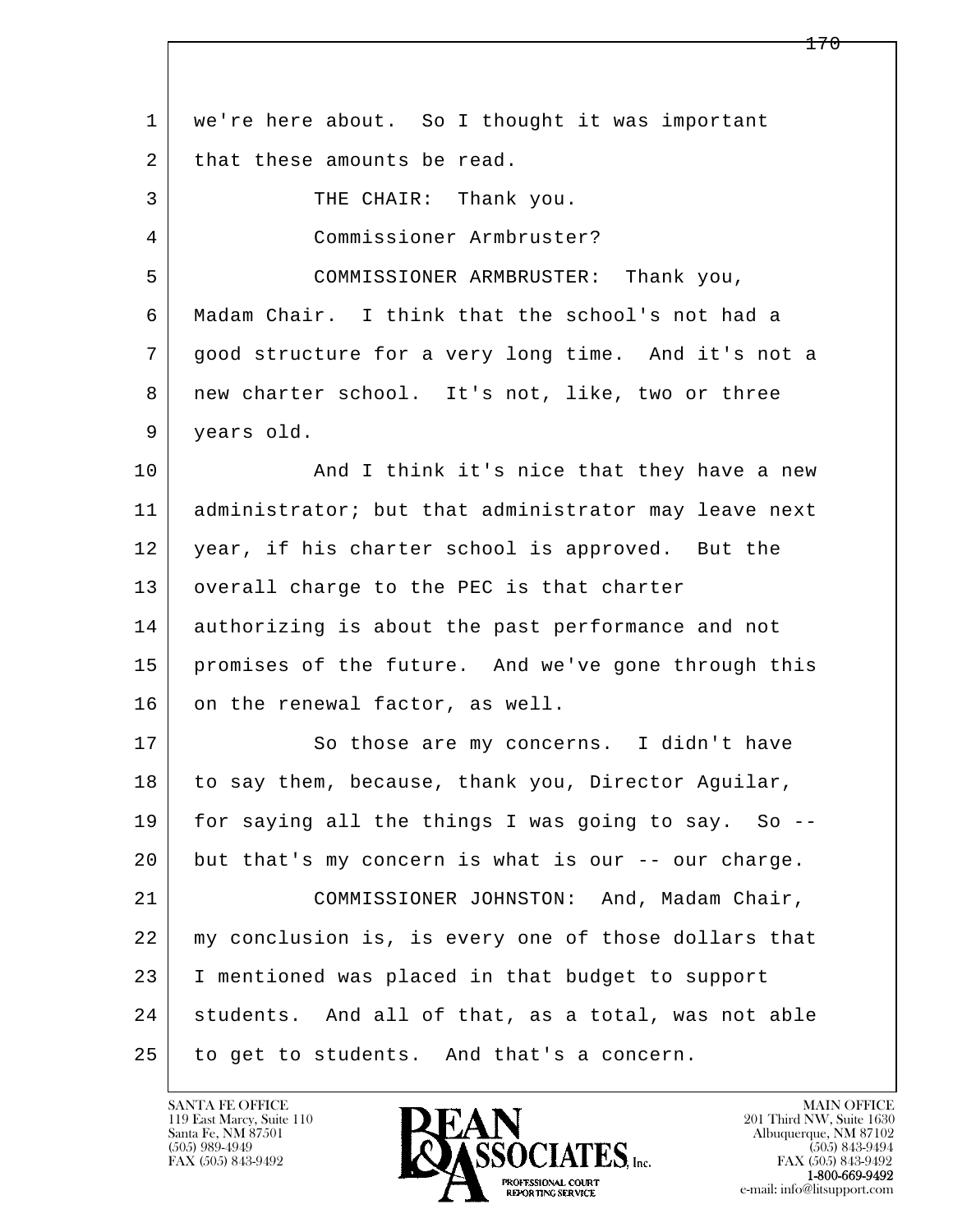l  $\overline{\phantom{a}}$ 1 THE CHAIR: Commissioners, are we ready 2 for a motion? 3 Oh. Commissioner Conyers. Sorry. 4 COMMISSIONER CONYERS: I just have a few 5 comments. 6 As often happens, I'm conflicted on these 7 situations. But when I first heard the report from 8 | the director, I'm thinking, "Well, that's not good." 9 And so then the school people talk, and 10 they say, "Well, we're taking care of things." 11 | And I think, "Oh, well, okay. That sounds 12 good." 13 | And then I hear Deputy Aguilar -- Deputy 14 Director Aguilar say, "Well, not so much," you know, 15 on that. And so it makes it difficult. 16 And so I guess my question to you, Deputy, 17 is you used the term "capacity." Are you -- is it 18 your feeling that the school does not have the 19 administration and the governing body does not  $20$  really have the capacity to  $-$  to do the things that 21 they really need to do to -- to make it better or to 22 make it okay? 23 DEP. SEC. AGUILAR: Madam Chair and 24 Commissioner, I don't know the governing board 25 members. And as I mentioned, the director of the

119 East Marcy, Suite 110<br>Santa Fe, NM 87501



FAX (505) 843-9492<br>1-800-669-9492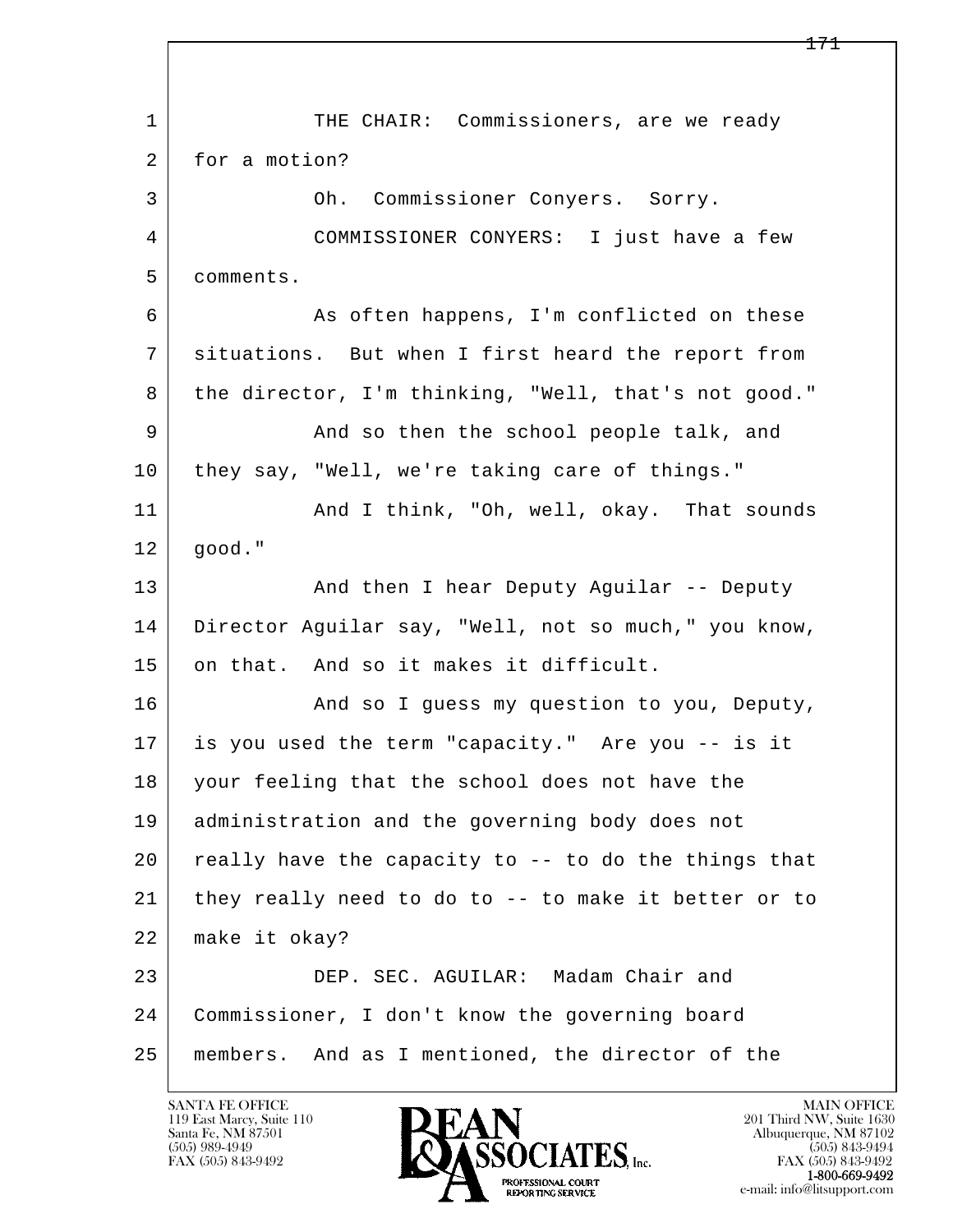l  $\overline{\phantom{a}}$  1 school has been -- has been cooperative and, I 2 think, has some very good interests of the children 3 at heart. 4 But, again, the -- over the last few 5 months, there seems to be a lack of initiative to 6 get these done. There's been good responsiveness to 7 Mr. Craig and others when we ask -- when the Public 8 | Ed asks for things to be done. But there seems to 9 be a lack of initiative on moving this forward. 10 | And so I can't speak about the governing 11 board body. I do have some concerns, again, 12 about -- about the capacity of the administration, 13 in general, to take care of all of these issues. 14 And I know that there's -- that they're numerous. 15 There are instructional issues; there's financial 16 issues. There's a number of things. 17 | The Mand I can't speak to the capacity of the 18 instructional component. But with regard to the 19 financial component, I'm not left with a sense of 20 the confidence that -- that left to their own 21 devices, that we wouldn't be in a similar situation. 22 COMMISSIONER CONYERS: Thank you. 23 MS. PATRICIA MATTHEWS: Madam Chair, I 24 just feel like that last comment, that particular 25 line of comment -- and I understand the board is

119 East Marcy, Suite 110<br>Santa Fe, NM 87501



FAX (505) 843-9492<br>**1-800-669-9492**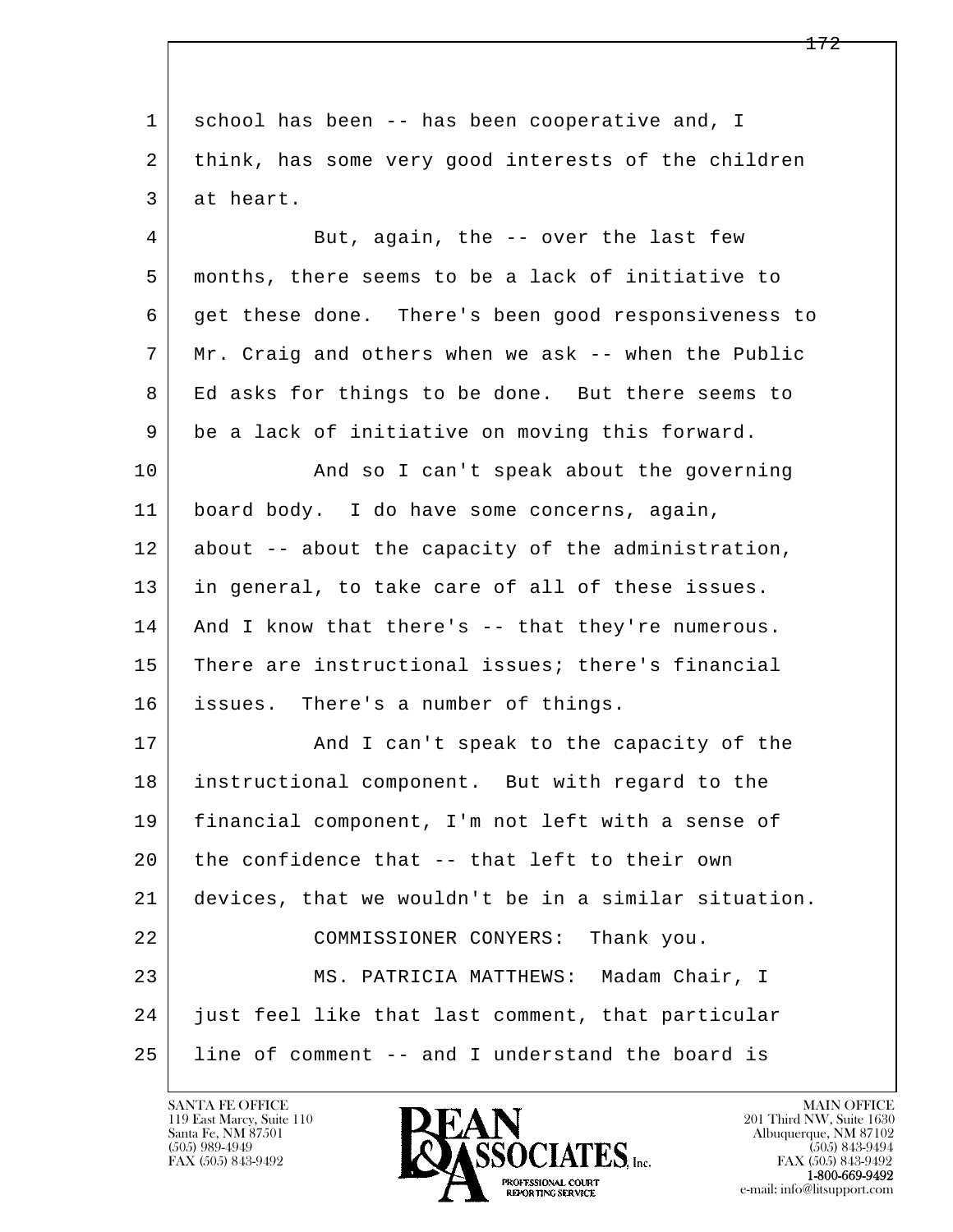l  $\overline{\phantom{a}}$  1 ready -- or the Commission -- is ready to vote -- 2 | but that is an absolute fallacy. And I think that 3 the school needs to have the opportunity to respond 4 to that particular question. It may not make one 5 bit of difference to the rest of you. But it's out 6 there on camera. 7 | The Mand everyone is sitting here listening to 8 it and assuming what Mr. Aguilar is saying about the 9 lack of interest or initiative by Mr. Jones and the 10 governing body is the truth. And I feel like that's 11 unfair. It's disparaging. And I think at a 12 minimum, he ought to be able to respond to that 13 before the vote is taken. 14 But that's -- I'm asking for your 15 indulgence on that particular issue, 'cause I do 16 | think it's very unfair. 17 THE CHAIR: I appreciate the comment. But 18 | at this point in time, I think we're ready to make 19 the motion. 20 COMMISSIONER RUIZ: Madam Chairwoman, I 21 move to commence revocation proceedings against 22 La Promesa Early Learning Center and schedule a 23 revocation hearing for a date no later than March 24 the 15th, 2017. 25 The revocation proceeding shall determine

119 East Marcy, Suite 110<br>Santa Fe, NM 87501

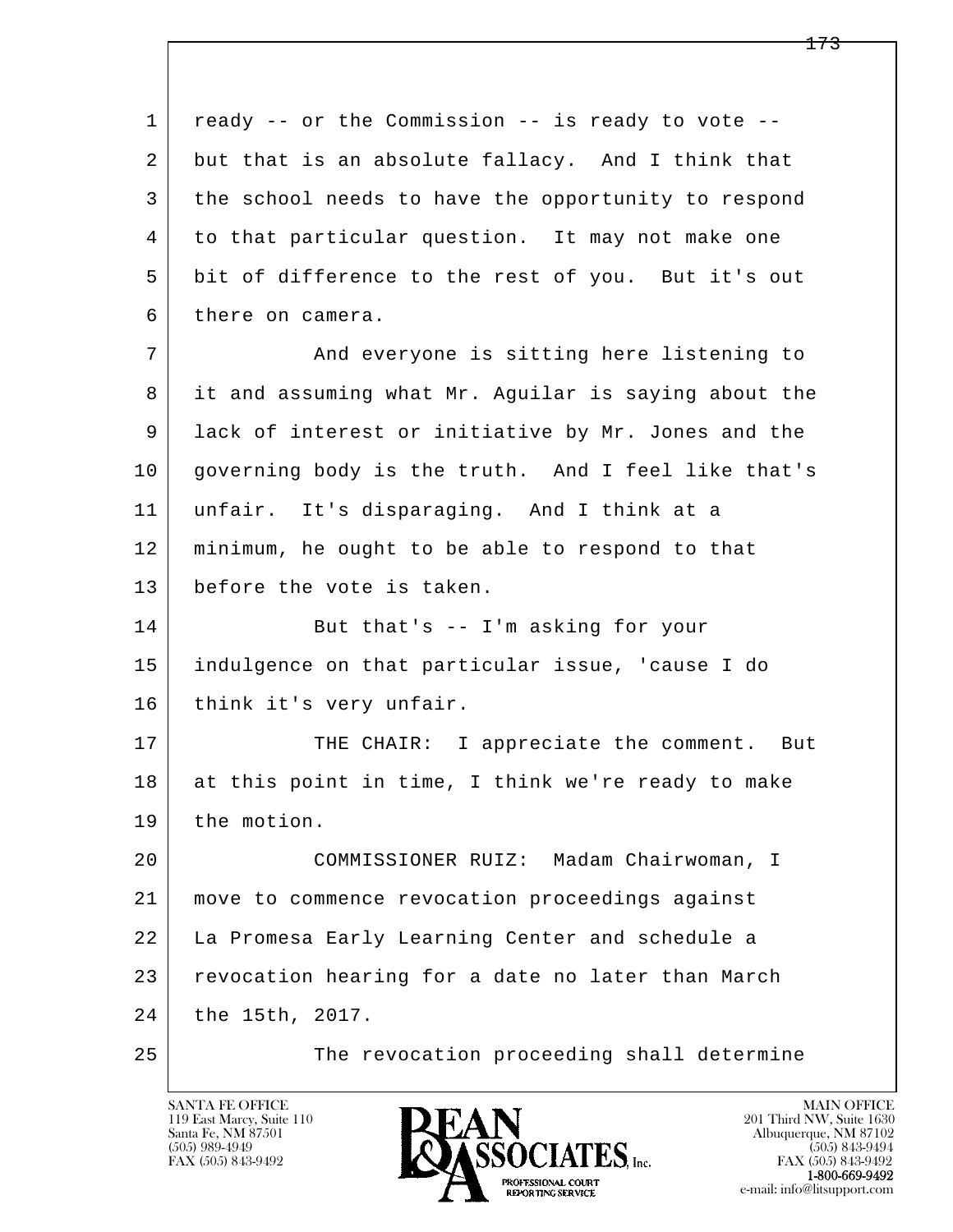l  $\overline{\phantom{a}}$ 1 whether there is sufficient evidence to demonstrate 2 the charter should be revoked because the school 3 failed to meet generally accepted standards of 4 fiscal management and/or has violated provisions of 5 law from which the charter school is not 6 specifically exempted, and/or engaged in serious or 7 repeated mismanagement, improper recording, or 8 improper reporting of public school funds under its 9 control, and whether the school has failed to make 10 sufficient academic growth. 11 COMMISSIONER ARMBRUSTER: Second. 12 THE CHAIR: There's a motion by 13 Commissioner Ruiz and a second by Commissioner 14 Armbruster. 15 Commissioners, discussion on the question 16 of revocation? Seeing no --17 | COMMISSIONER TOULOUSE: Madam Chair, I 18 think the question is not on revocation, but to hold 19 a hearing. 20 THE CHAIR: To hold a hearing. I stand 21 corrected, yes. 22 Seeing no further comments, Commissioner 23 Armbruster, roll-call vote, please. 24 COMMISSIONER ARMBRUSTER: Commissioner  $25$  Ruiz?

119 East Marcy, Suite 110<br>Santa Fe, NM 87501

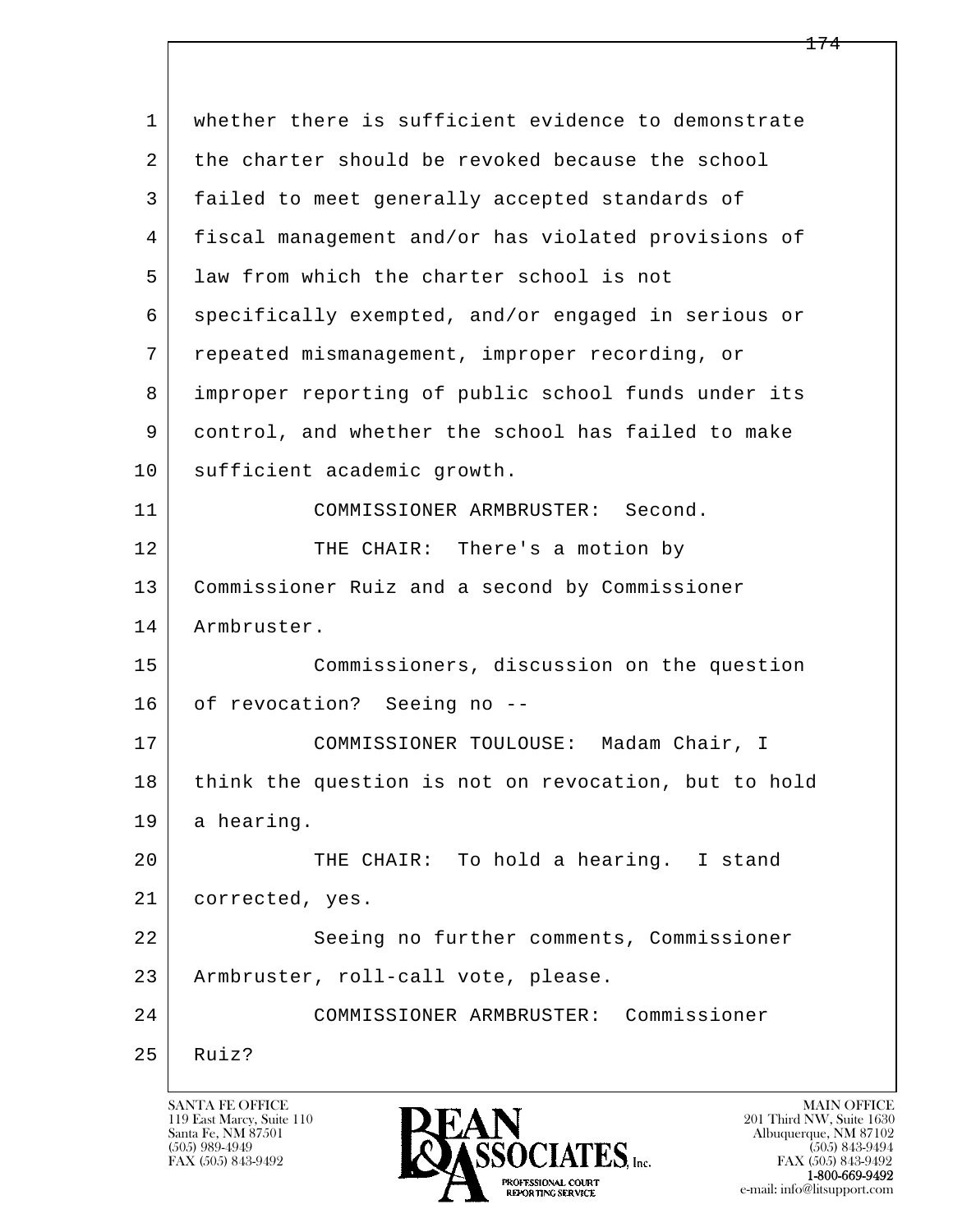l  $\overline{\phantom{a}}$ 1 COMMISSIONER RUIZ: Yes. 2 COMMISSIONER ARMBRUSTER: Commissioner 3 Toulouse? 4 COMMISSIONER TOULOUSE: No. 5 COMMISSIONER ARMBRUSTER: Commissioner 6 Conyers? 7 COMMISSIONER CONYERS: No. 8 COMMISSIONER ARMBRUSTER: Commissioner 9 Gipson? 10 THE CHAIR: Yes. 11 COMMISSIONER ARMBRUSTER: Commissioner 12 Johnston? 13 COMMISSIONER JOHNSTON: Yes. 14 COMMISSIONER ARMBRUSTER: Commissioner 15 Crone? 16 COMMISSIONER CRONE: Yes. 17 COMMISSIONER ARMBRUSTER: Commissioner 18 Armbruster votes "Yes." 19 Commissioner Caballero? 20 COMMISSIONER CABALLERO: No. 21 COMMISSIONER ARMBRUSTER: We have five 22 votes for and three votes against. The quorum is 23 | five. I mean, the majority is five. 24 THE CHAIR: So the motion passes with a 25 five-four vote?

119 East Marcy, Suite 110<br>Santa Fe, NM 87501



FAX (505) 843-9492<br>**1-800-669-9492** e-mail: info@litsupport.com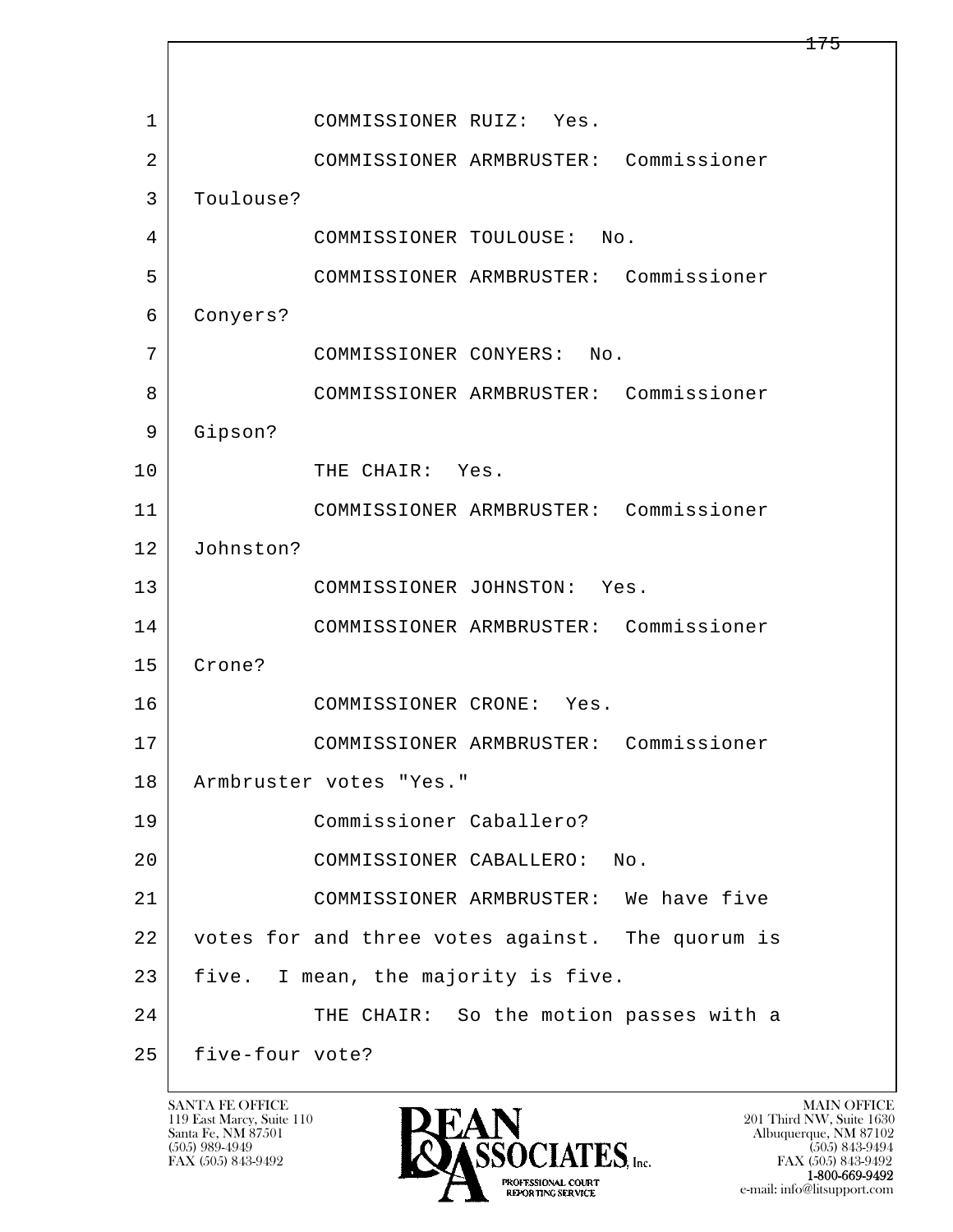l  $\overline{\phantom{a}}$  1 COMMISSIONER ARMBRUSTER: Five-three. 2 | THE CHAIR: Five-three vote. 3 Thank you for the correction. Thank you 4 very much. We appreciate it. 5 Commissioners, we have one, I think, short 6 amendment request. But it is 12:40. So I will 7 entertain your desires on whether you want to hear 8 that amendment before we break for lunch, or you 9 would like to break for lunch. 10 | COMMISSIONER TOULOUSE: Madam Chair, I 11 would like to hear the amendment. That school also 12 returns. 13 THE CHAIR: Commissioner Johnston? 14 COMMISSIONER JOHNSTON: Yes. 15 THE CHAIR: So I think we're good with 16 this. I think the school appreciates it, as well. 17 So we are now on to Item 8. We are on to 18 Item No. 8, Discussion of Possible Action on Charter 19 School Amendments. 20 And this is Tierra Adentro. Good 21 afternoon. 22 MS. POULOS: Madam Chairwoman, 23 Commissioners, Tierra Adentro of New Mexico is 24 requesting to amend Section 8.01A(i), little "i," 25 "one," operational structure of its contract.

119 East Marcy, Suite 110<br>Santa Fe, NM 87501



FAX (505) 843-9492<br>1-800-669-9492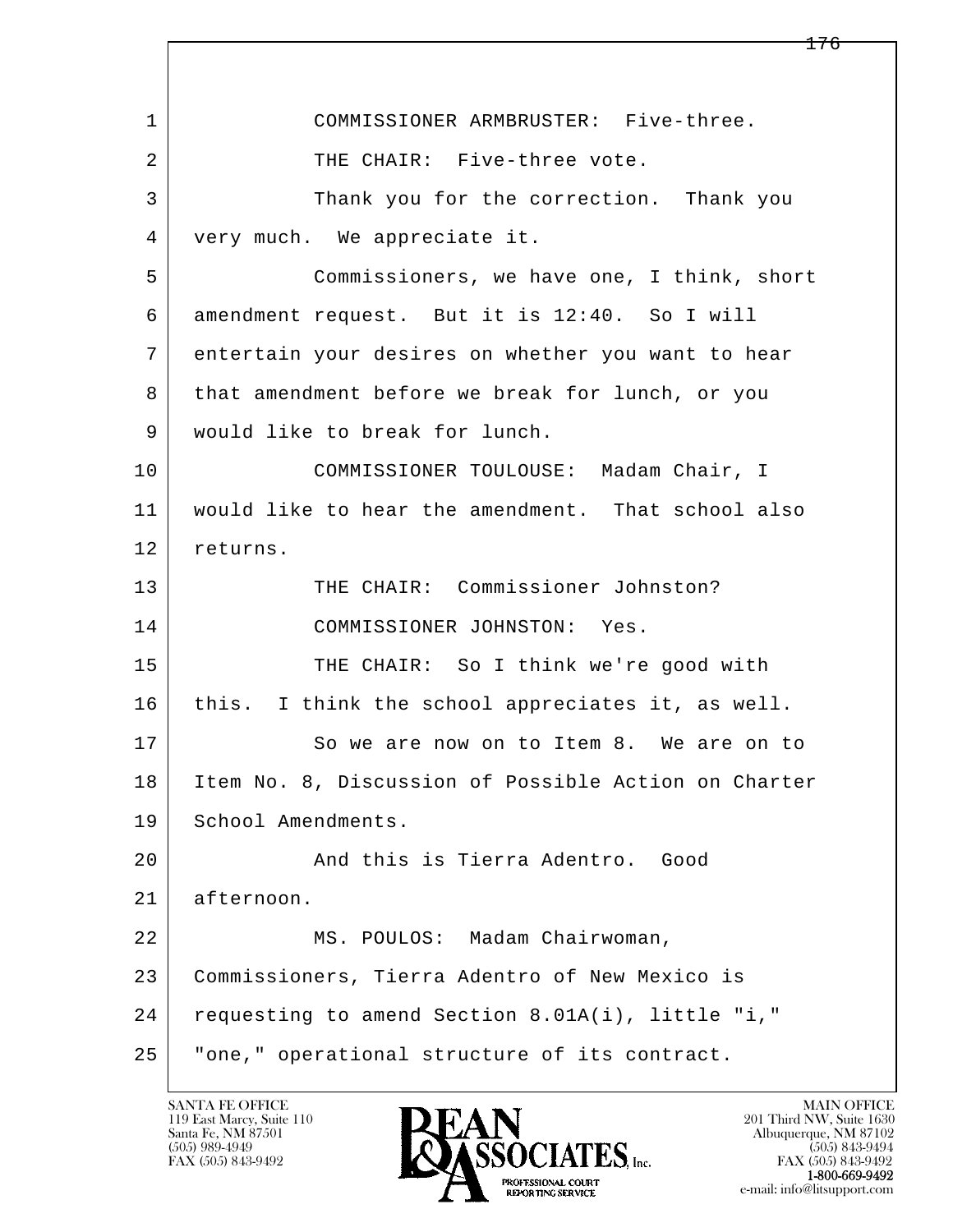l  $\overline{\phantom{a}}$ 1 The school is asking to conditionally 2 increase the enrollment cap to 550. The school has 3 requested that the cap be increased on a conditional 4 basis, that condition being that the school is able 5 to obtain a facility approved for occupancy of 550. 6 The school notes the rationale for this is 7 that they are working with the investor -- with 8 investors -- to prepare, obtain a permanent 9 | facility. 10 The challenge with that relationship is 11 the investors want to see that the school is already 12 approved to have the enrollment that would sustain 13 that facility. The challenge, obviously, from your 14 end is we -- we do have some schools that have been 15 grandfathered in under enrollment caps that exceed 16 the building capacity; but this Commission has been 17 working to have enrollment -- enrollment caps that 18 are based on the building capacity. 19 So we find ourselves in a challenging 20 situation. Certainly understand it from the 21 school's position; also understand why we would want 22 | that limit from the Commission's position. 23 You will note that the school has 24 academically performed well. They, over the last 25 three years, received two "B's" and a "C" letter

119 East Marcy, Suite 110<br>Santa Fe, NM 87501



FAX (505) 843-9492<br>**1-800-669-9492**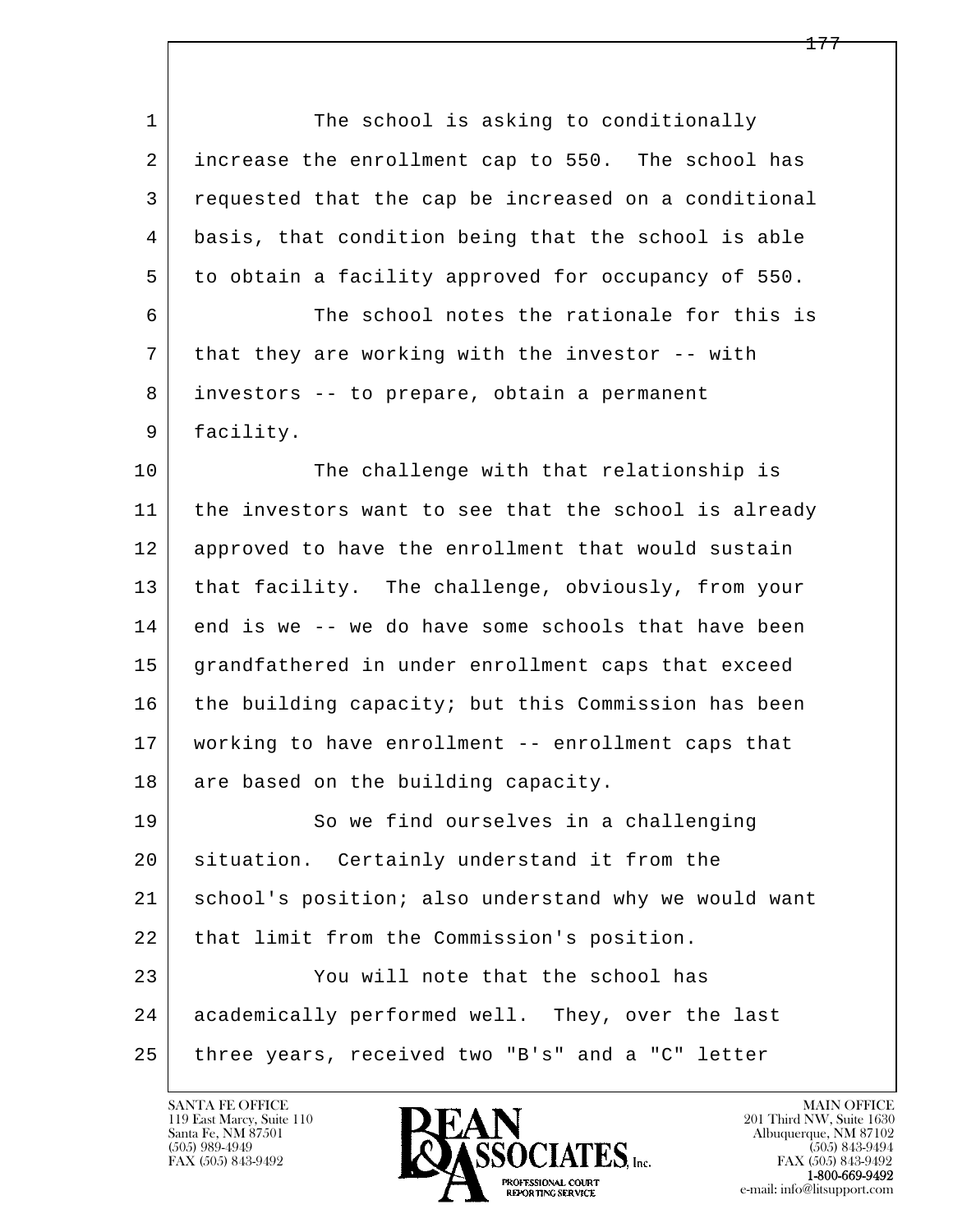| 1  | grade. And we've certainly provided information      |
|----|------------------------------------------------------|
| 2  | about the demographics, which are pretty comparative |
| 3  | to the local school district. And you do have in     |
| 4  | your materials their amendment request, as well as   |
| 5  | the minutes from their governing board.              |
| 6  | COMMISSIONER TOULOUSE: And, Madam Chair,             |
| 7  | I need to be recused from this vote, as I have a     |
| 8  | conflict of interest.                                |
| 9  | THE CHAIR: Thank you. We all understand.             |
| 10 | Good afternoon. Thank you for coming.                |
| 11 | MS. VERONICA TORRES: Good afternoon,                 |
| 12 | Madam Chair, members of the Commission. My name is   |
| 13 | Veronica Torres, if you don't remember me. And I am  |
| 14 | from Tierra Adentro Charter School. And I am the     |
| 15 | Executive Director.                                  |
| 16 | MS. TERESA ARCHULETA: Good afternoon,                |
| 17 | Madam Chair, members of the Commission. I am Teresa  |
| 18 | Archuleta, principal of Tierra Adentro. We also      |
| 19 | have here our business manager, Michael Vigil, and   |
| 20 | our lawyer, Andy Sanchez.                            |
| 21 | MS. VERONICA TORRES: So as Director                  |
| 22 | Poulos was stating, it's kind of the                 |
| 23 | chicken-and-the-egg thing that we're at right now.   |
| 24 | We are looking to move into a permanent site that    |
| 25 | would be approximately 42,000 square feet in the     |

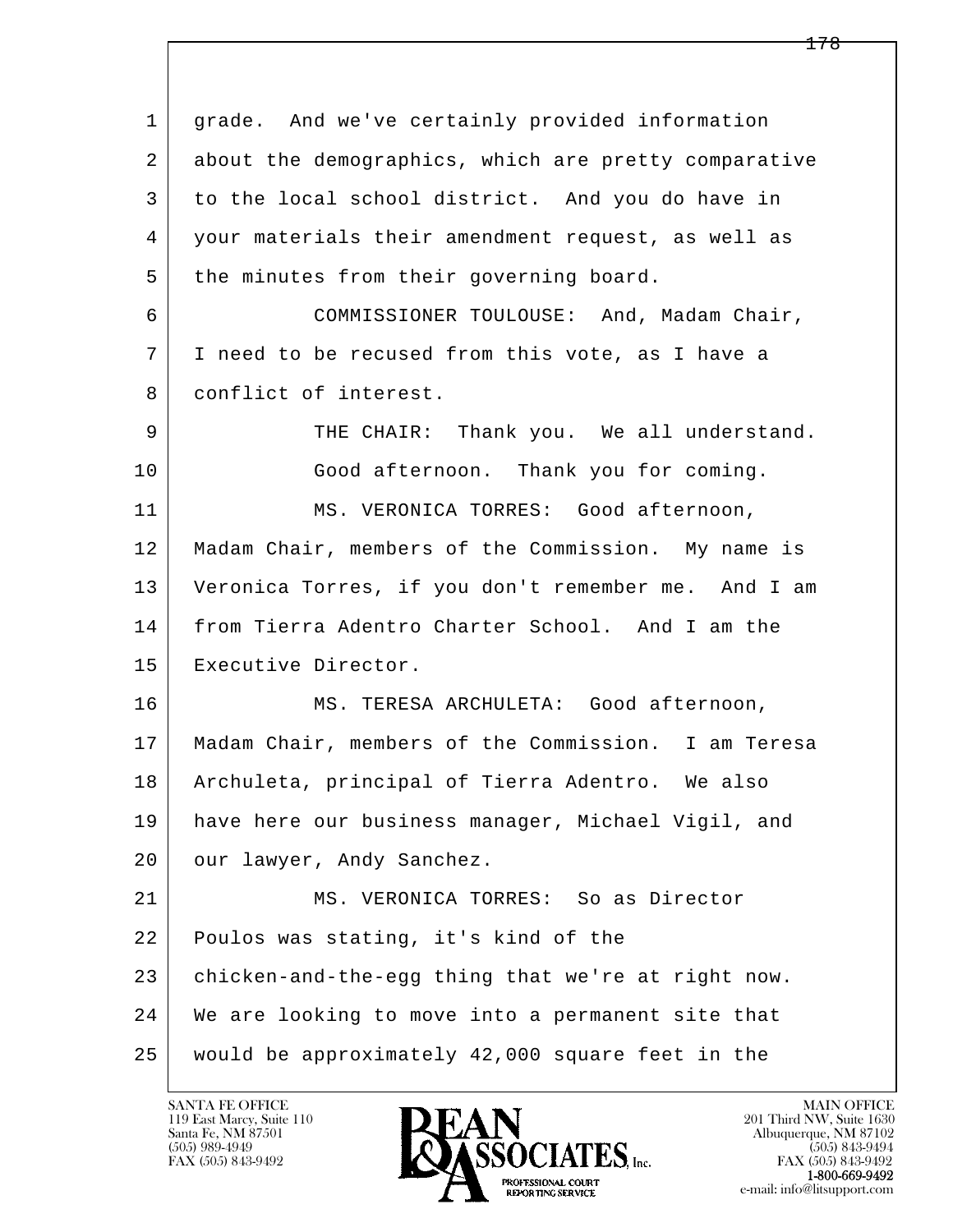l  $\overline{\phantom{a}}$  1 Sawmill/Old Town area of Albuquerque, New Mexico, 2 which as you know our mission in cultural 3 preservation would be a great location for us. We 4 have, in the past, already notified all of you of 5 that move, of course. 6 We are working right now with investors. 7 And like Director Poulos was stating, from an 8 investor's point of view, they want to make sure 9 that our performance contract has that capacity of 10 | 550, knowing that going to this new site, they 11 won't -- they won't give us money unless we have 12 | that in place in our performance contract. 13 That's why we are here today. What we do 14 want to say is on the condition -- let's say Plan B, 15 it all falls through. We go back to the original 16 enrollment cap that you have in our performance 17 contract right now, which is 430. 18 That's what we're asking you to do, is 19 vote on the condition that we do obtain this new 20 facility, and on that condition, we could have that 21 | 550 enrollment cap. 22 | THE CHAIR: Thank you. And I would just 23 like to add that I was part of a conversation with 24 the investors. And they did indicate their concern 25 that they would not be able to financially support

119 East Marcy, Suite 110<br>Santa Fe, NM 87501



FAX (505) 843-9492<br>1-800-669-9492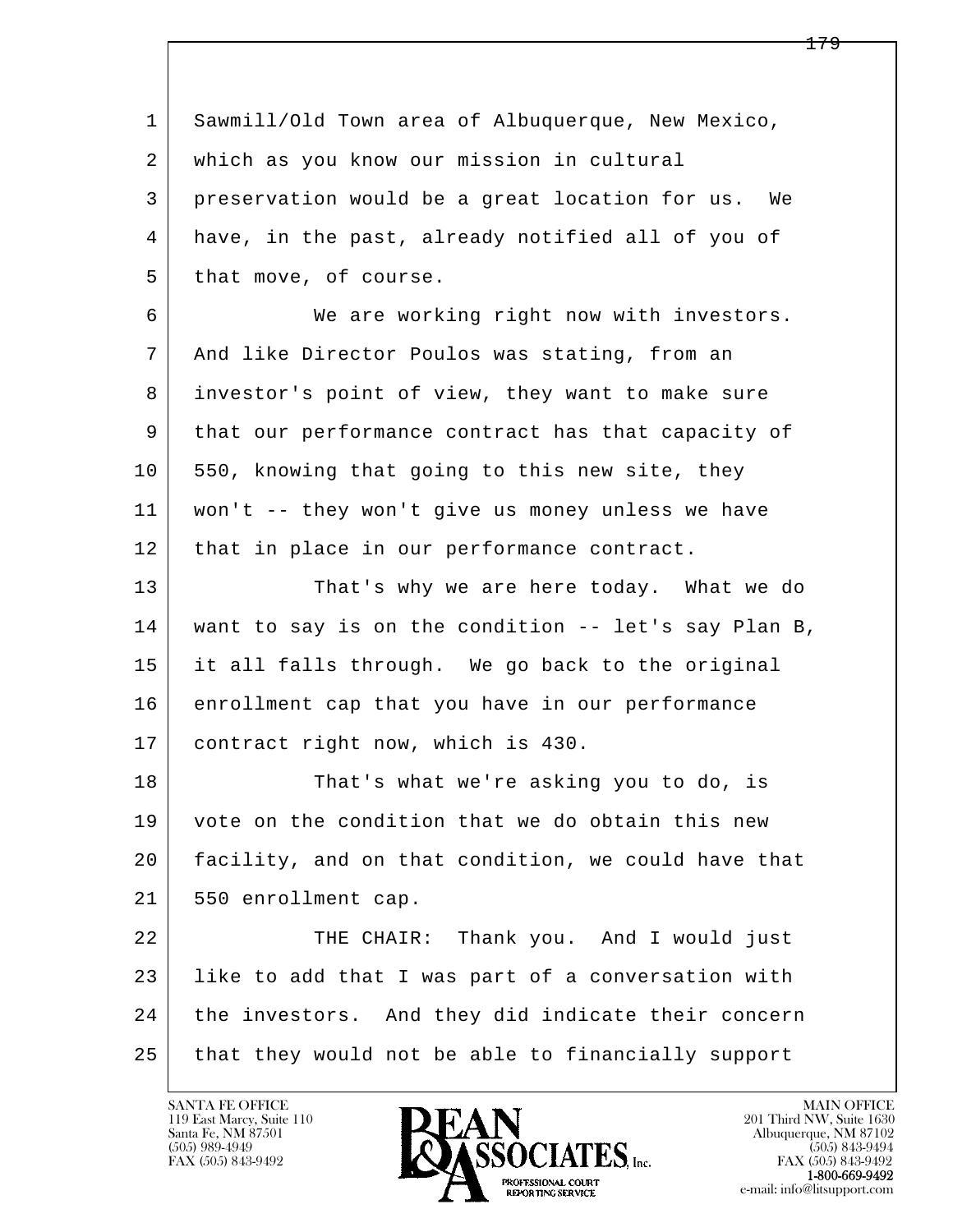l  $\overline{\phantom{a}}$  1 this without them being able to show that they could 2 | meet that 550 capacity. 3 So with that, are there any questions by 4 the Commissioners? 5 COMMISSIONER TOULOUSE: Madam Chair? 6 Now, as I understand it, this would -- if 7 you got the facility and the increase, this would 8 allow you to lower the -- the age grades? Would 9 this let you go lower? It would not. It would just 10 | increase your sixth through twelfth? 11 | MS. VERONICA TORRES: Yes, Commissioner. 12 COMMISSIONER TOULOUSE: So you would not 13 | have the lower grades. 14 MS. VERONICA TORRES: No. 15 MS. TERESA ARCHULETA: Commissioner 16 Toulouse, members of the Commission, that would be 17 another amendment, or a new process that we would 18 follow. We will talk about that in the future for 19 adding on grades. But at this time, this enrollment 20 cap is just for Grades 6th through 12th. 21 THE CHAIR: Commissioner Caballero? 22 COMMISSIONER CABALLERO: Yes. Is this a 23 proposed lease or buying of property? 24 THE CHAIR: I think it's a purchase, is it 25 not?

119 East Marcy, Suite 110<br>Santa Fe, NM 87501

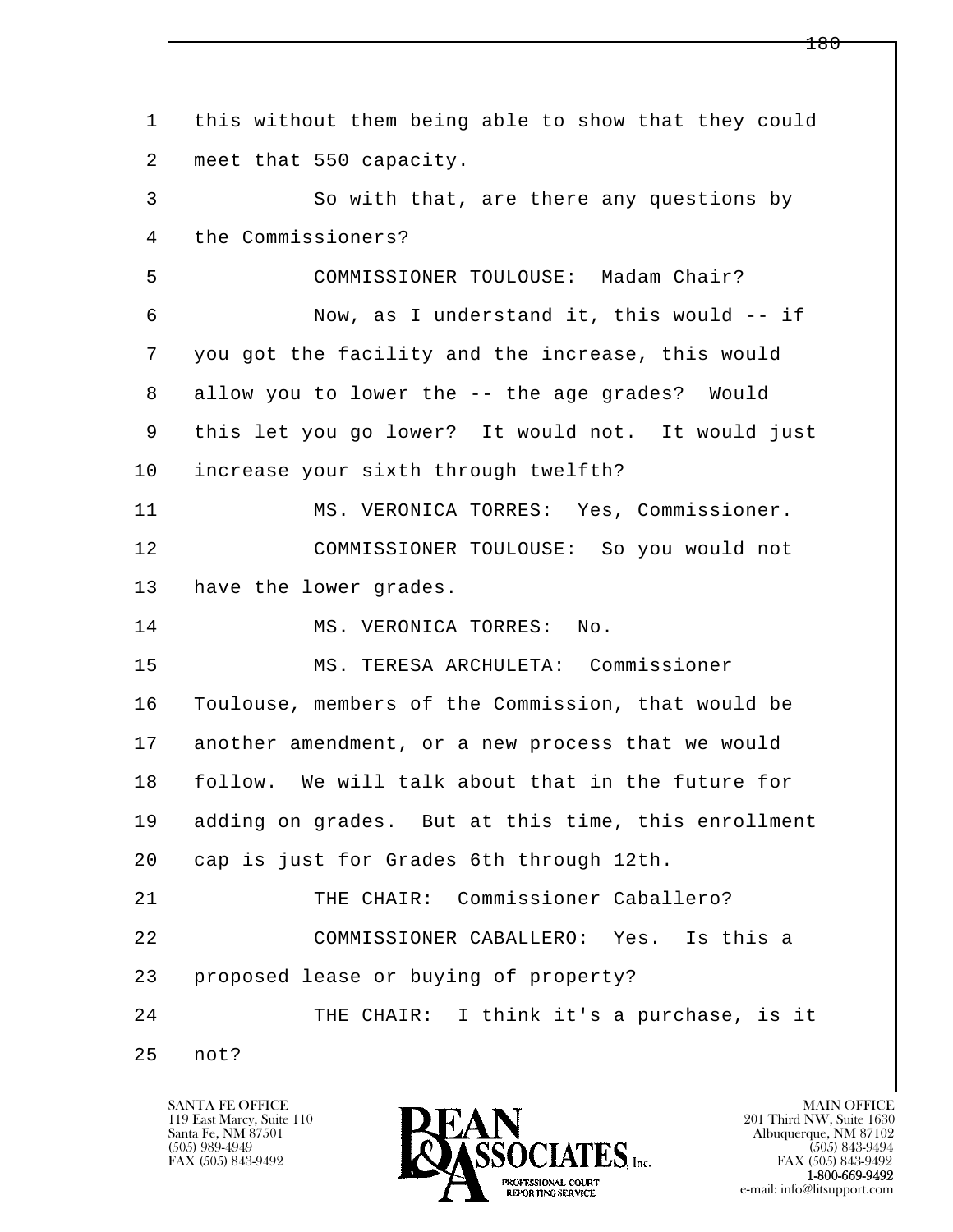l  $\overline{\phantom{a}}$  1 MS. TERESA ARCHULETA: Yes, it is for a 2 purchase. Yes. 3 THE CHAIR: Right. And currently, you're 4 leasing. 5 MS. TERESA ARCHULETA: Yes. Yes, we are 6 leasing right now. 7 THE CHAIR: All right. Commissioner 8 Johnston? 9 COMMISSIONER JOHNSTON: Thank you, 10 Madam Chair. What was your 40-day enrollment? 11 MS. VERONICA TORRES: 288. 12 COMMISSIONER JOHNSTON: And your 80-day 13 enrollment was the same? 14 MS. VERONICA TORRES: Yes, I believe so. 15 COMMISSIONER JOHNSTON: And your cap is 16 currently 430. 17 MS. VERONICA TORRES: 430. And, 18 | Commissioner, if you'd like, we do have our growth 19 plan. And we brought copies for everyone. If you'd 20 like to see it, we worked with the Vigil Group. 21 | May I approach and pass them out? 22 THE CHAIR: Sure. While you're doing 23 | that, can -- what does your building currently allow 24 for? So is there a reason why you're at the 280 25 number, and your cap -- you're significantly below

119 East Marcy, Suite 110<br>Santa Fe, NM 87501

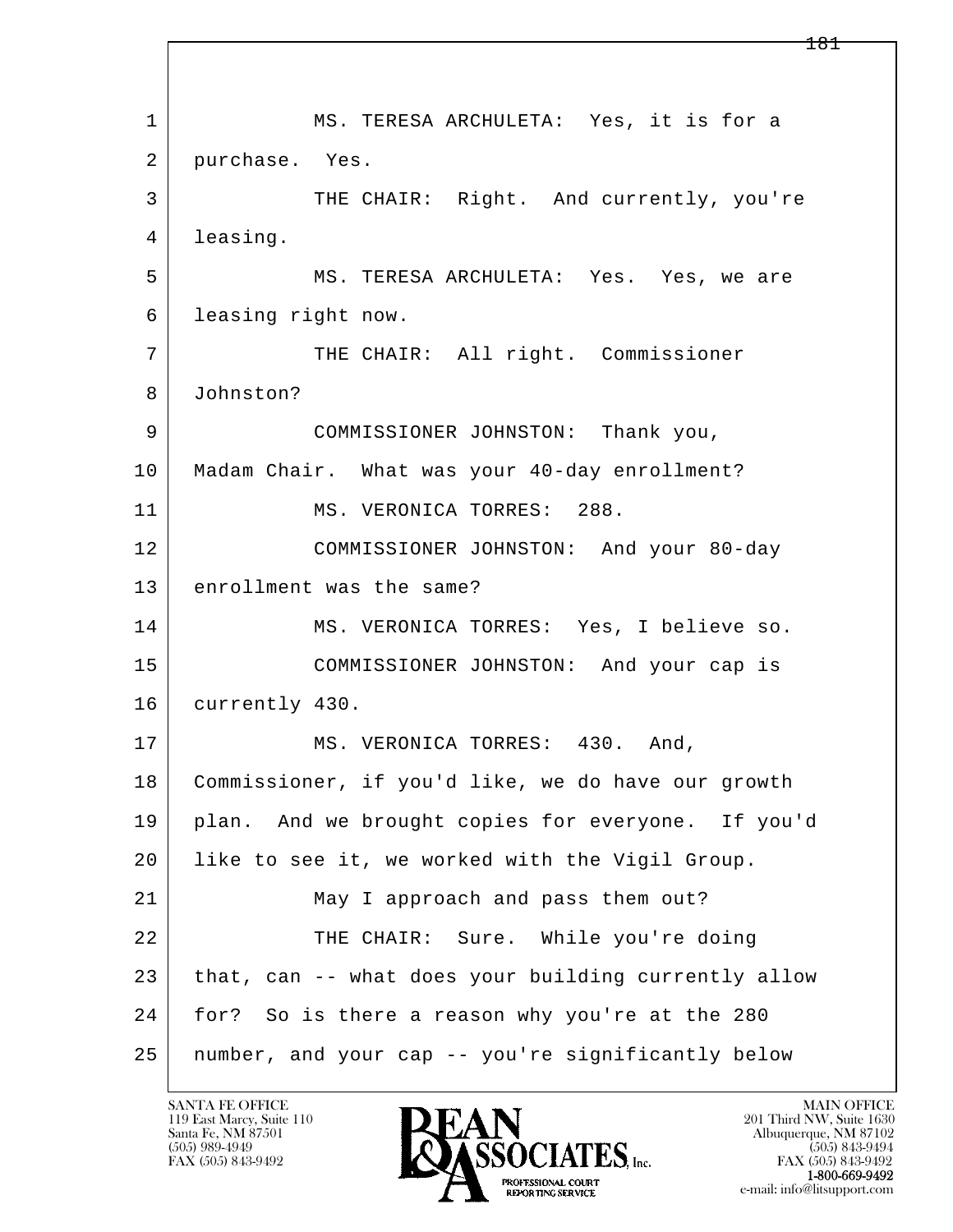l  $\overline{\phantom{a}}$  1 your cap now? Is that because of building 2 constraints? 3 MS. TERESA ARCHULETA: I'm going to ask 4 our budget manager to come up and explain how we've 5 been working with building our program; because as 6 we are also looking for funding for building and 7 growing our students, we also don't want to 8 overwhelm our program and not do well by our 9 students. 10 So, Michael Vigil, please come to --11 | MR. MICHAEL VIGIL: Good afternoon, 12 Madam Chair, members of the Commission. I'll answer 13 the question that you've asked. 14 So currently, we are rather strapped 15 because of the facility. We're not able to grow. 16 It is packed. And so this would allow us to grow. 17 | Twould point out in the past five years, 18 the school has exceeded its projection that we've 19 | submitted to the PED. And in the two years we 20 didn't meet the projection, one year, we were under 21 by two students, and one year, we were under by 22 seven students. 23 So when it comes to projecting the number 24 of students at this school, the school has been very 25 accurate in actual projecting the number of kids



FAX (505) 843-9492<br>1-800-669-9492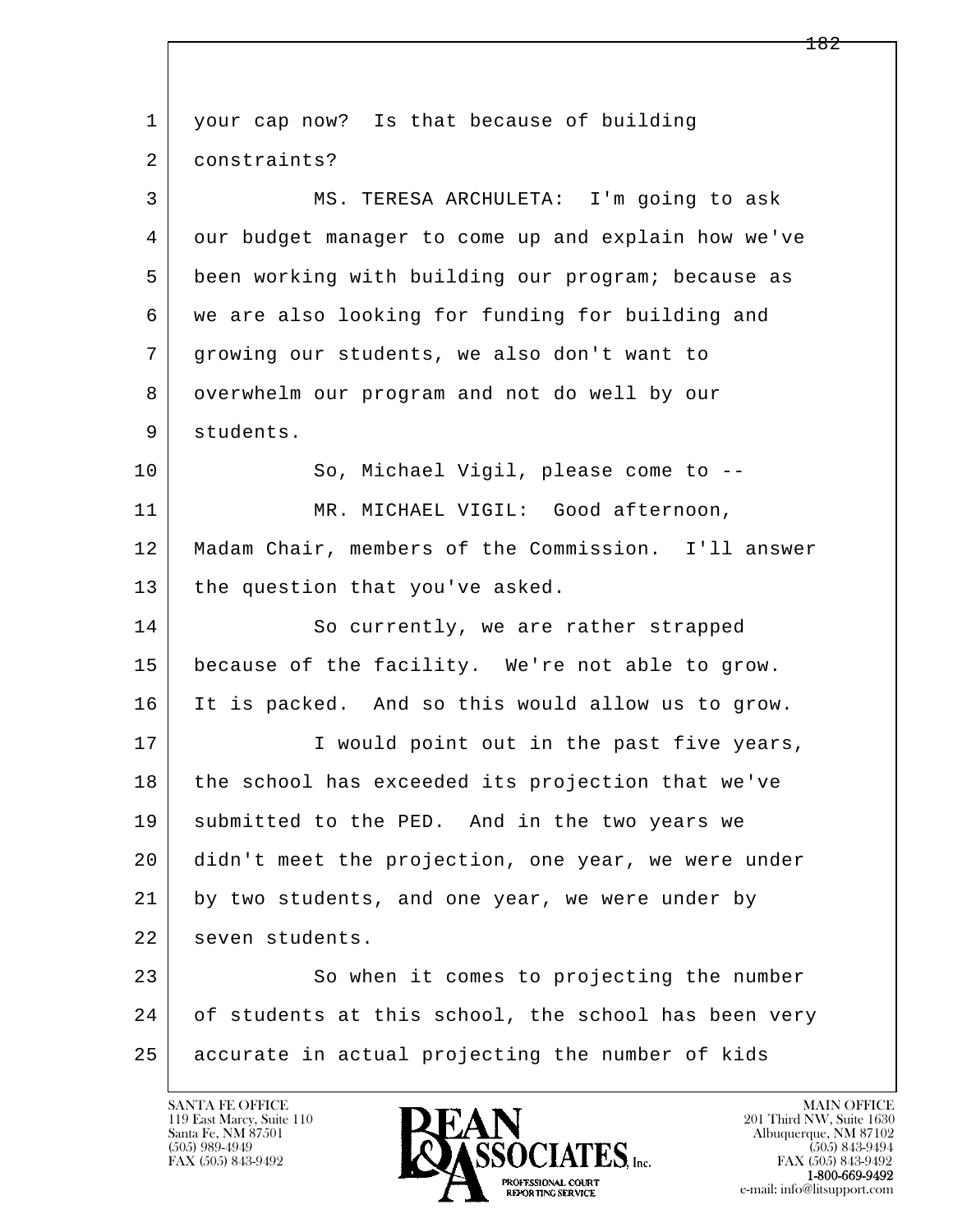l  $\overline{\phantom{a}}$ 1 | that it  $-$  it accepts into the school. 2 The plan that was handed out to you is a 3 strategic plan that we provided to the investors 4 that would finance the new facility. Basically, 5 what it would do is it would take the school to a 6 larger size, but gradually. 7 I believe it's very important. I use the 8 | same -- when I used to work for Albuquerque Public 9 Schools many years ago, I used to say, "We don't 10 plan a budget. We budget our plan." 11 Going back to our instructional plan, our 12 educational plan that's there, we built this budget 13 among -- to meet the needs of the instructional 14 program that the school offers. And so we want to 15 grow it slowly, so we can get the right teachers in 16 place. We want to grow it so that we can provide 17 the correct program for our students and not hurt 18 it, at the same time meet the requirements of the 19 investors and get the facility that the school so 20 desperately needs. 21 THE CHAIR: Well, does anyone else have a 22 first question? 23 Commissioner Caballero? 24 COMMISSIONER CABALLERO: Madam Chair. 25 How do you -- just it may be a dumb

119 East Marcy, Suite 110<br>Santa Fe, NM 87501



FAX (505) 843-9492<br>**1-800-669-9492**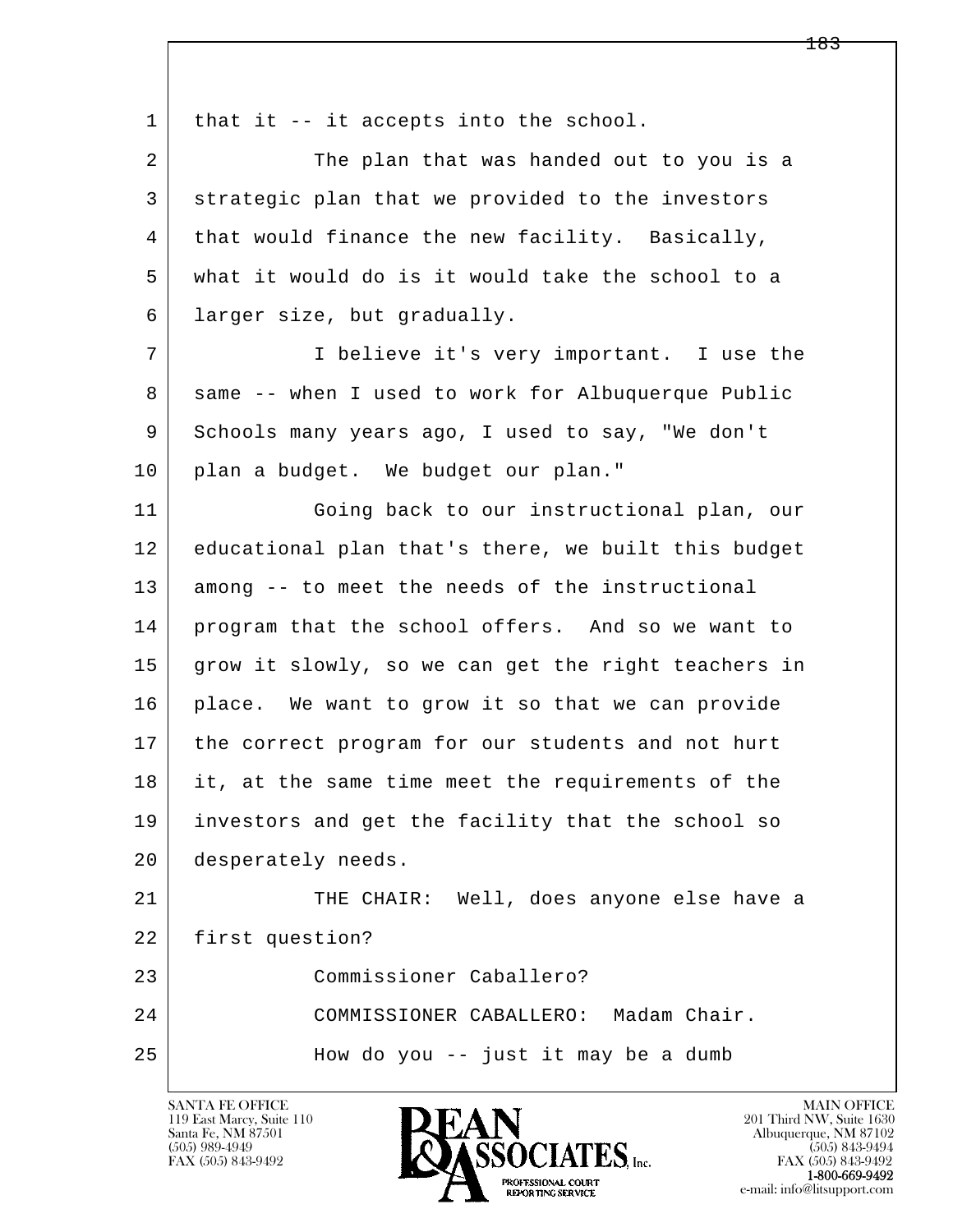l  $\overline{\phantom{a}}$  1 question. But how do you grow your facility as you 2 | grow your enrollment? 3 | MS. VERONICA TORRES: No. Go ahead. 4 MR. MICHAEL VIGIL: So, 5 Commissioner Caballero, what we would do is as we've 6 done with many of the other schools, that we phase 7 in grades, grow as we grow. It would include having 8 a comprehensive marketing plan for the school. The 9 school currently provides performances all over. 10 And, I mean, we're at schools; we're at functions; 11 just all of these type of things. So it's getting 12 the word out that we will be accepting more 13 students. 14 Currently -- that's number one. 15 | Number two, when people find out that 16 we're going to have a new facility that isn't right 17 off Central, in the building it's located, I believe 18 the students are going to want to say, "Hey, we have 19 this new facility. We have" -- it's marketing our 20 plan, and it's maintaining the fidelity to the 21 program. 22 So people will say, "Not only are you 23 going to have this new facility, you are still going 24 to have the same program you have there, and I've 25 seen what it does, so I want to start coming to your

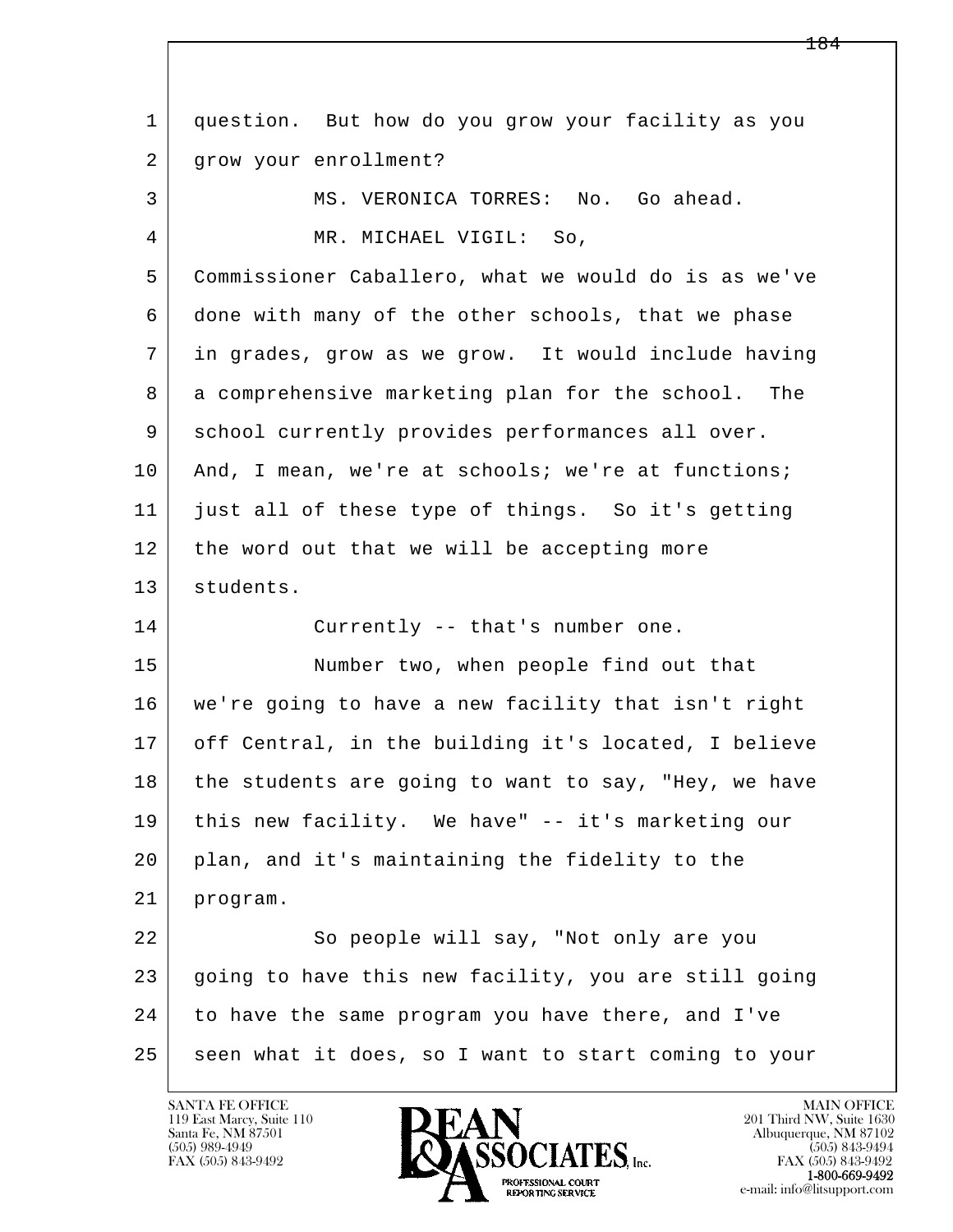1 school."

| $\overline{2}$ | COMMISSIONER CABALLERO: So as you go, as             |
|----------------|------------------------------------------------------|
| 3              | your enrollment grows -- Madam Chair -- do you build |
| 4              | on? Or you just take over more -- more property?     |
| 5              | MS. VERONICA TORRES: Madam Chair, members            |
| 6              | of the Commission, good question. Yes and yes.       |
| 7              | So as programming grows -- so you know as            |
| 8              | educators and as students grow, we do hire more      |
| 9              | teachers. Because we're so concentrated in the       |
| 10             | flamenco arts, currently, we house pretty much every |
| 11             | licensed flamenco teacher there is, with the         |
| 12             | exception of myself being an administrator now.      |
| 13             | But we are currently growing in the                  |
| 14             | community as far as the arts is concerned, and then, |
| 15             | obviously, academically.                             |
| 16             | So yes, your question is as we grow                  |
| 17             | programming and the building is built, we'll start   |
| 18             | to fill up those numbers. If we exceed that,         |
| 19             | obviously, that's where wait lists occur and all     |
| 20             | those things. And, obviously, we'd love to build in  |
| 21             | numbers; but we want to be respectful of the cap.    |
| 22             | MR. MICHAEL VIGIL: Madam Commissioner and            |
| 23             | Commissioner Caballero. So we would grow grade       |
| 24             | levels. We're going to come up with a master         |
| 25             | schedule. And we will fill all the spaces. We will   |

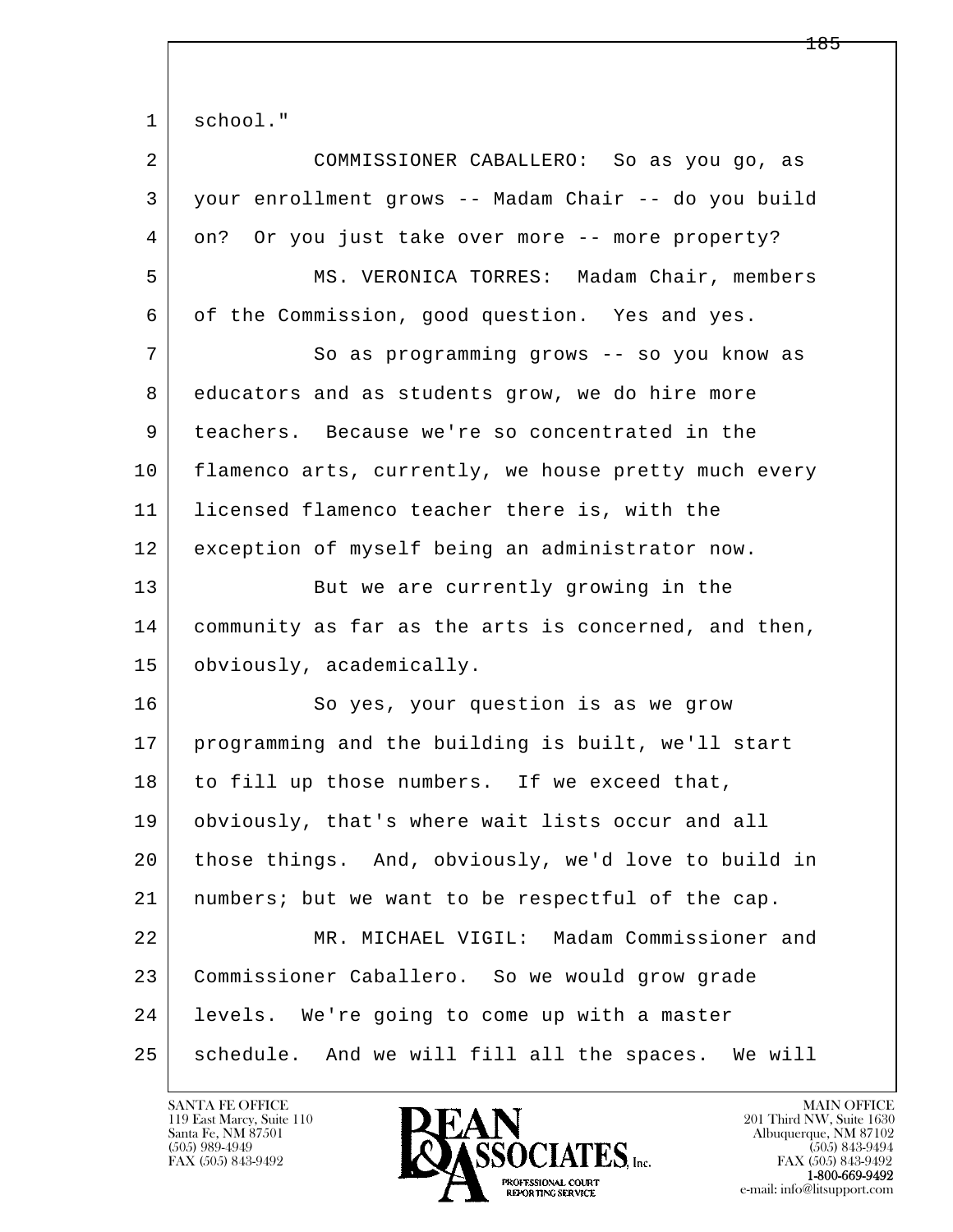l  $\overline{\phantom{a}}$  1 take the current facility to its max capacity. 2 And then, as we move into the new 3 facility, we're going to fill in those spaces to 4 where we're at max capacity there, so that we use 5 all the facility. We don't want to just rush in and 6 fill it up in one year, because it may hurt the 7 program. 8 | THE CHAIR: And just remind me. When 9 is -- what is your anticipated move-in? 10 | MS. VERONICA TORRES: Fall of 2018. 11 | THE CHAIR: '18. So that you're looking 12 to build to the max where you are while you're 13 building? 14 MR. VIGIL: Right. 15 THE CHAIR: Commissioner Johnston? 16 | MS. TERESA ARCHULETA: Madam Commissioner, 17 members of the Commission, if you refer to that 18 projection sheet on the years, for each year, we are 19 going to go to that -- that cap number. And we do 20 want to go to the highest capacity in the current 21 building we're at. It wouldn't be 550 in this 22 building that we're in right now.  $23$  But we do  $-$  we do want to move to  $-$  24 that's so we have a huge -- and I do want to give 25 public recognition to Albuquerque Public Schools.

119 East Marcy, Suite 110<br>Santa Fe, NM 87501

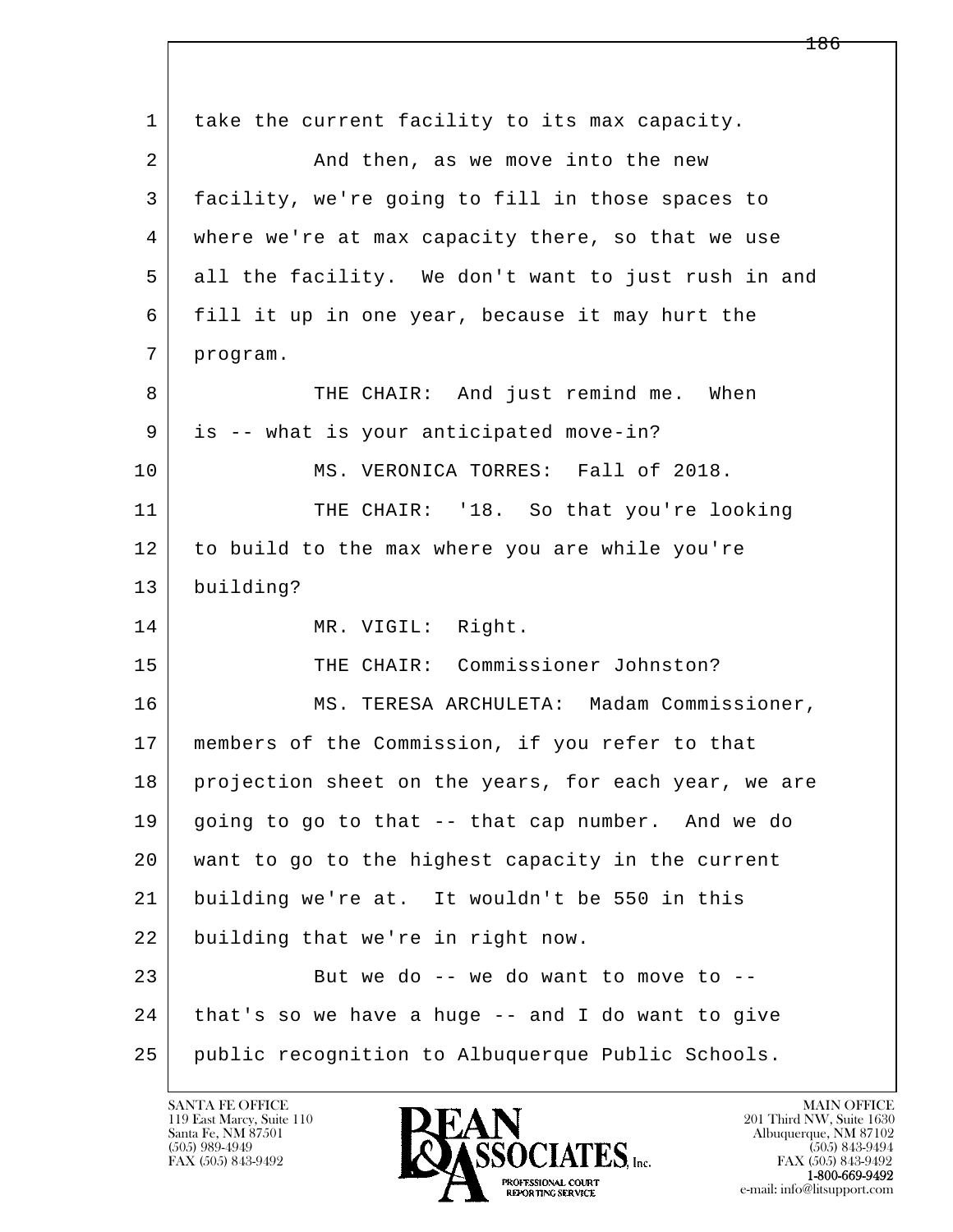| $\mathbf 1$ | We have worked with them in terms of they have        |
|-------------|-------------------------------------------------------|
| 2           | allowed us to recruit from elementary schools from    |
| 3           | the APS area. So that for students that do really     |
| 4           | find that commitment to art and need art to           |
| 5           | encourage them, they have also supported us, as       |
| 6           | well.                                                 |
| 7           | So that -- right now, I believe we have               |
| 8           | 30 lottery applications in our inbox, for next year.  |
| 9           | And so that's the most we've ever had as of           |
| 10          | February. So we're feeling pretty confident that we   |
| 11          | will meet those numbers.                              |
| 12          | THE CHAIR: Okay. Thank you.                           |
| 13          | Commissioner Johnston?                                |
| 14          | COMMISSIONER JOHNSTON: Thank you,                     |
| 15          | Madam Chair.                                          |
| 16          | What is the current building's maximum                |
| 17          | capacity?                                             |
| 18          | MS. VERONICA TORRES: Madam Chair, members             |
| 19          | of the Commission, I don't know if you know this,     |
| 20          | Commissioner. We -- we house three main buildings.    |
| 21          | We have our main academic building. We have a dance   |
| 22          | annex and music and art. In adding those all          |
| 23          | together, we can reach that capacity of the 430.      |
| 24          | When we opened, we only had that main                 |
| 25          | building, which I think capacity would be 287.<br>But |

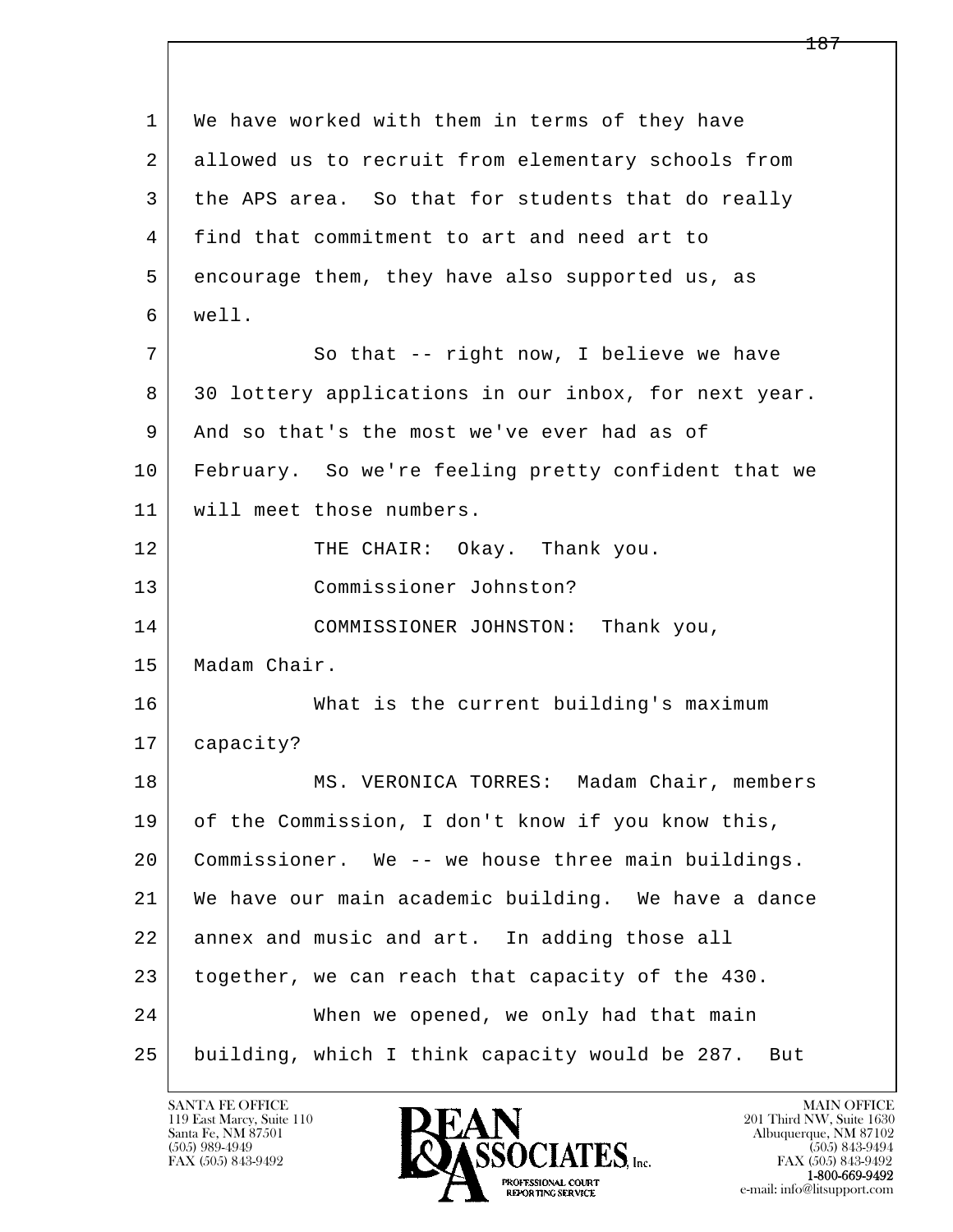l  $\overline{\phantom{a}}$  1 at any given time, we don't have 287 kids in that 2 building. They're spread through the three annex 3 buildings. 4 MS. TERESA ARCHULETA: Commissioner 5 Johnston, we also have the online evening program 6 you all know so well. Because it's at a different 7 time, we definitely can have the safety of the 8 numbers, not going over capacity in that area, too. 9 So that helps us with the different scheduling. 10 COMMISSIONER JOHNSTON: And that was my 11 next question. And, of course, I've -- let's see. 12 The first one was -- you answered. That's the 13 | maximum capacity. 14 Oh. Are you currently at a standstill, 15 | then, with accepting? Do you have a waiting list? 16 For this year. Or are you -- 17 | MS. VERONICA TORRES: Madam Chair, members 18 of the Commission, this year, we've exhausted our 19 wait list. But as Principal Archuleta was stating, 20 we're already getting a new wait list for next year, 21 with new lottery apps coming in. 22 COMMISSIONER JOHNSTON: But if somebody  $23$  came to you this year --24 | MS. VERONICA TORRES: We would accept  $25$  them.

119 East Marcy, Suite 110<br>Santa Fe, NM 87501

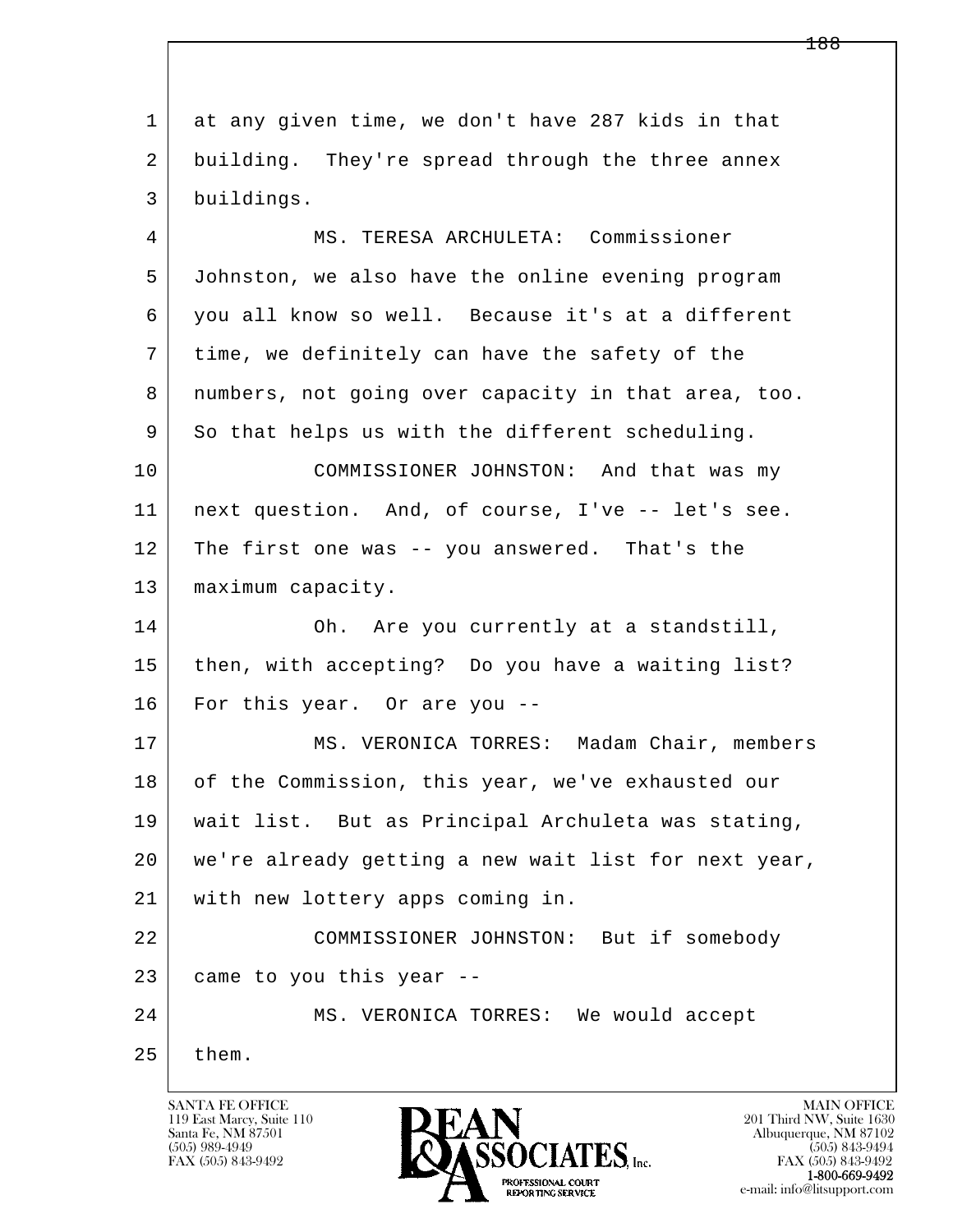l  $\overline{\phantom{a}}$  1 COMMISSIONER JOHNSTON: You have room for 2 them. So you are not just packed right now; but you 3 are getting there. 4 MS. TERESA ARCHULETA: Commissioner 5 Johnston, members of the Commission, what we do is, 6 because we also have turnover in our community, as 7 well. So our spaces do -- and we do feel that it 8 also shows commitment to the student if we accept 9 them now, that we will keep them probably the 10 following year. And so we have made that 11 commitment. 12 COMMISSIONER JOHNSTON: So you do have 13 room. Thank you. 14 THE CHAIR: Commissioner Armbruster? 15 COMMISSIONER ARMBRUSTER: Yeah. I just 16 want to understand this. I think it's involving 17 math. 18 So right now, you could have 400 and, say, 19 30, but you don't because -- why? 20 MS. VERONICA TORRES: So when we opened in 21 2010, we started with 150 students. And 22 incrementally, with our business office, we have 23 gone up anywhere between 20 and 30 students. We did 24 that on purpose to not hurt our programming. We 25 didn't want to, all of a sudden, shoot up to 430,

119 East Marcy, Suite 110<br>Santa Fe, NM 87501

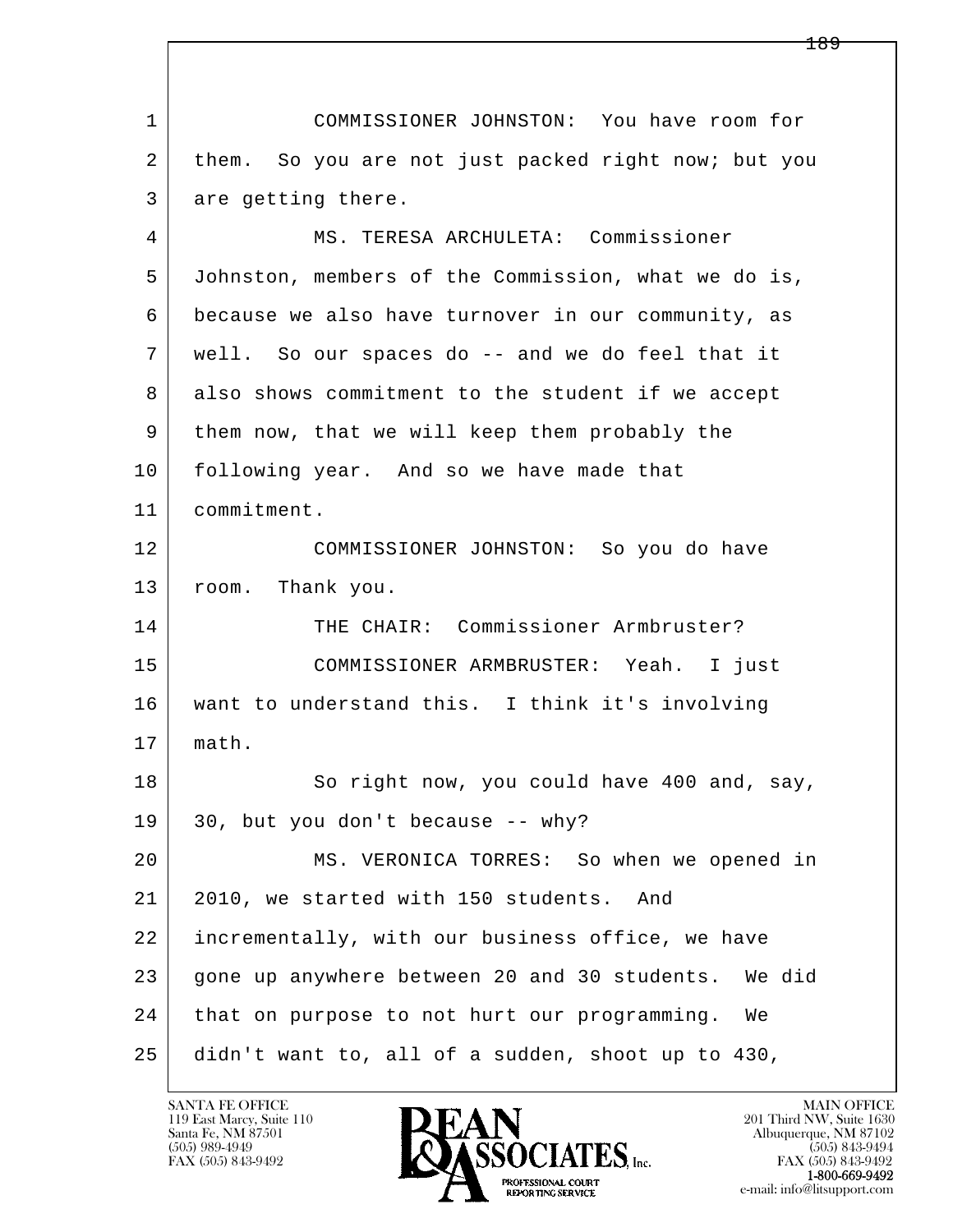l  $\overline{\phantom{a}}$  1 just 'cause we could. We felt that would have hurt 2 our programming. 3 So we did a gradual increase that mirrors 4 somewhat what you're seeing there, to the 550. 5 COMMISSIONER ARMBRUSTER: And the reason 6 we want to go up to 550 in a sense is that it's 7 financially better so that you can build this 8 school, and then you -- and you need sort of that 9 crucial cutoff point of SEG funds or whatever. Does 10 | that sound right? 11 MS. TERESA ARCHULETA: Commissioner 12 Armbruster, members of the Commission, yes. What we 13 have found in talking with our governance council, 14 | we still want to remain small, because that is one 15 of the attractions to our school and to a charter 16 school. But we also recognize that there's -- a lot 17 of the community is really wanting us to grow a lot 18 bigger. 19 | The Rand as you heard from Commissioner 20 Toulouse, we need to get an elementary going in 21 | there, as well. And so that comes not from us; that 22 comes from the community. 23 And so, definitely. But we definitely, in 24 listening to all the conversations that we've been 25 here quite a bit, you can hear when schools do move

119 East Marcy, Suite 110<br>Santa Fe, NM 87501

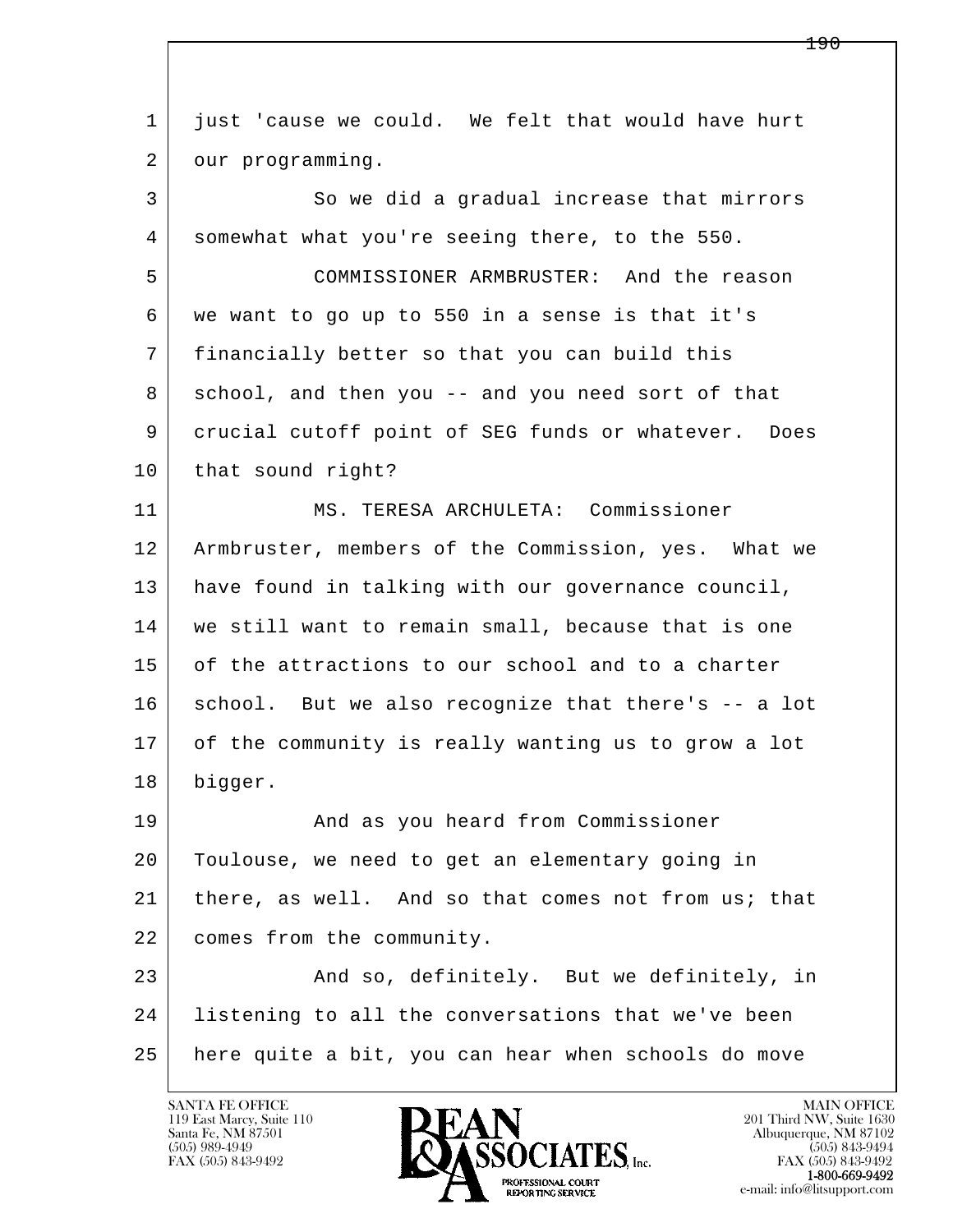l  $\overline{\phantom{a}}$  1 fast, there are repercussions. And so we want to 2 | make sure that we're thoughtful. Our governance 3 council, our foundation, our community are all on 4 board, the PEC, Charter School Division, we've got 5 to move kind of -- I always believe the tortoise 6 wins the race. 7 So that's where we are. We do want to 8 move to 550, because that's how we moved from 430. 9 And also, you know the bill that's out 10 there right now will affect us, is the small school 11 | size adjustment. So we want to get out from under 12 that, as well. 13 COMMISSIONER ARMBRUSTER: And so the new 14 building will maximize the amount of students you 15 have at 550? Like, it's not built for 610 or 16 something like that? Is that correct? 17 MS. VERONICA TORRES: That is correct, 18 | Madam Chair. 19 THE CHAIR: Commissioners, any other 20 questions? 21 | With that, I'll stand for a motion. If 22 not, I'll propose it. 23 Okay. Here we go. I move to approve the 24 amendment request presented by Tierra Adentro of 25 New Mexico Charter School to increase its enrollment

119 East Marcy, Suite 110<br>Santa Fe, NM 87501



e-mail: info@litsupport.com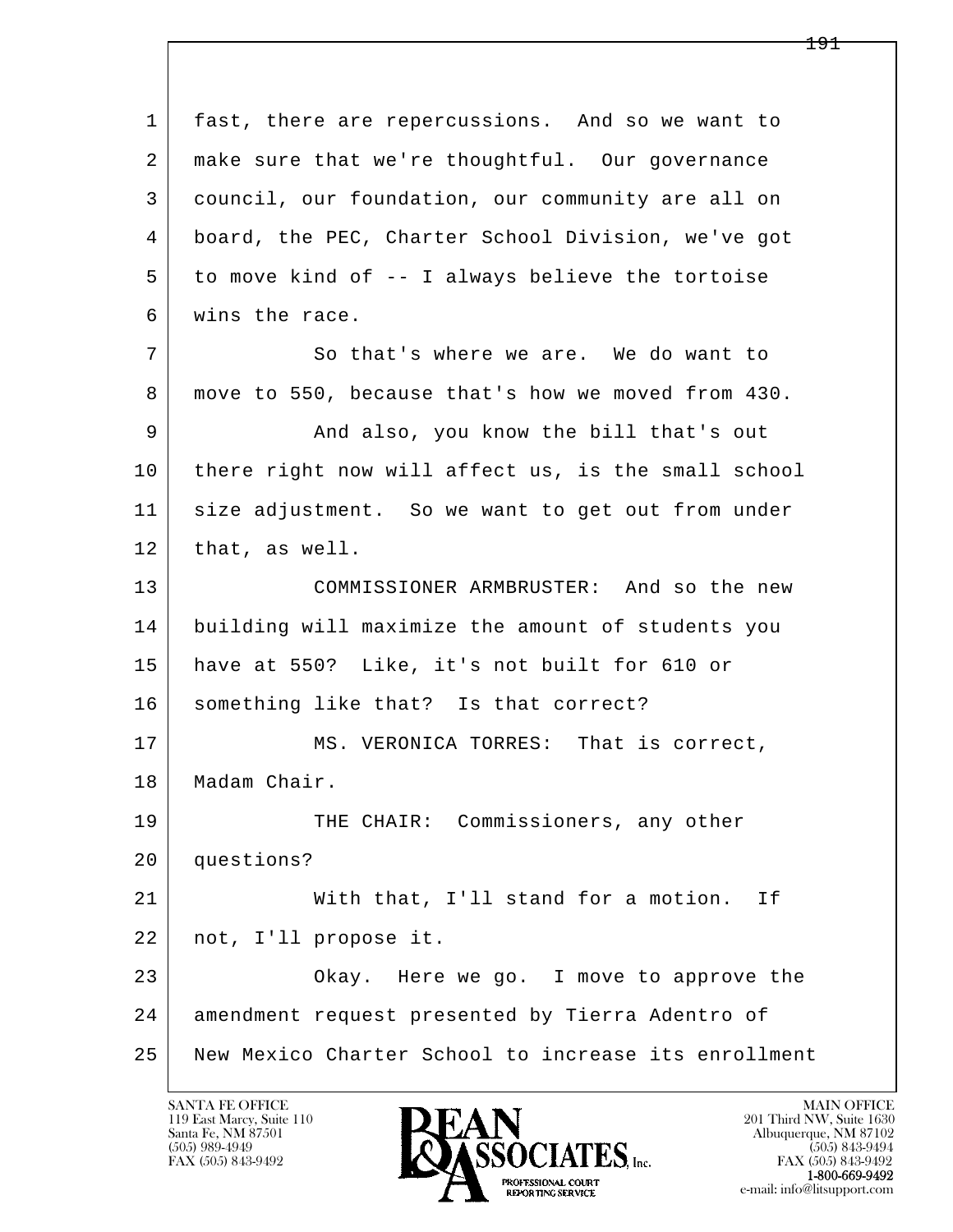| $\mathbf{1}$ | cap conditioned on the school's ability to obtain a  |
|--------------|------------------------------------------------------|
| 2            | facility to its approved, for up -- to --            |
| 3            | facility -- that is -- it should be "that is"        |
| 4            | approved for occupancy of 550.                       |
| 5            | COMMISSIONER RUIZ: (Indicates.)                      |
| 6            | THE CHAIR: And there's a second by                   |
| 7            | Commissioner Ruiz. So I will stand for a roll-call   |
| 8            | vote in favor of granting the Tierra Adentro Charter |
| 9            | Amendment.                                           |
| 10           | COMMISSIONER ARMBRUSTER: Commissioner                |
| 11           | Caballero?                                           |
| 12           | COMMISSIONER CABALLERO: Yes.                         |
| 13           | COMMISSIONER ARMBRUSTER: Commissioner                |
| 14           | Gipson?                                              |
| 15           | THE CHAIR: Yes.                                      |
| 16           | COMMISSIONER ARMBRUSTER: Commissioner                |
| 17           | Armbruster votes "Yes."                              |
| 18           | Commissioner Conyers?                                |
| 19           | COMMISSIONER CONYERS: Yes.                           |
| 20           | COMMISSIONER ARMBRUSTER: Commissioner                |
| 21           | Johnston?                                            |
| 22           | COMMISSIONER JOHNSTON:<br>Yes.                       |
| 23           | COMMISSIONER PERALTA: Commissioner Ruiz?             |
| 24           | COMMISSIONER RUIZ:<br>Yes.                           |
| 25           | Commissioner<br>COMMISSIONER ARMBRUSTER:             |
|              |                                                      |

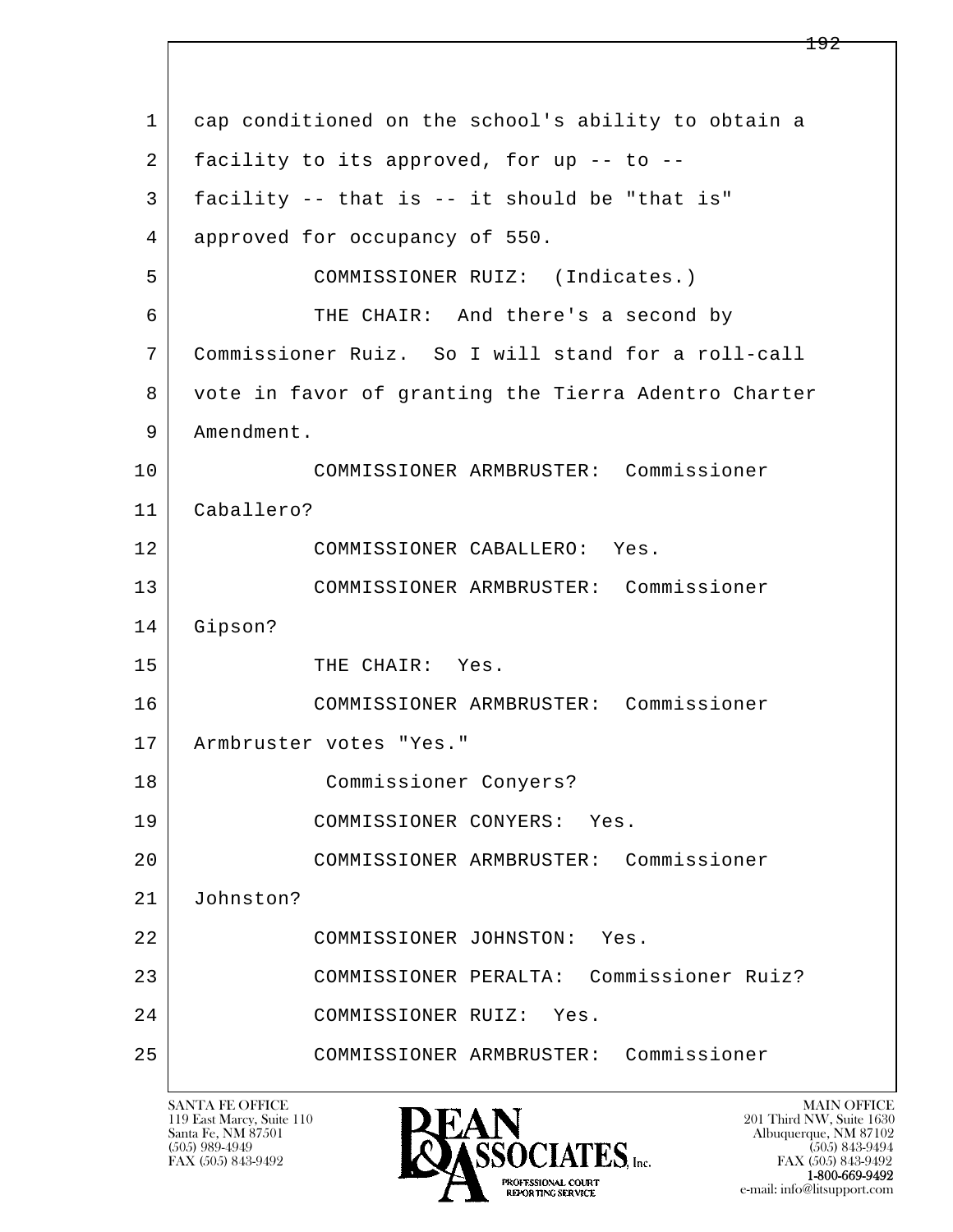l  $\overline{\phantom{a}}$  1 Crone? 2 COMMISSIONER CRONE: Yes. 3 THE CHAIR: Okay. That is seven votes 4 for, and zero votes against. The motion passes. 5 Thank you so much. Have a great 6 afternoon. 7 | MS. VERONICA TORRES: Thank you so much. 8 THE CHAIR: Commissioners, we will adjourn 9 | for lunch. Shall we say -- try for 1:45? 10 COMMISSIONER ARMBRUSTER: Sure. 11 THE CHAIR: Thank you. 12 (A recess was taken at 1:00 p.m., and 13 reconvened at 2:20 p.m., as follows:) 14 THE CHAIR: Okay. I'm going to call back 15 into session this PEC meeting. 16 And we are on to Item No. 9, Report from 17 Options for Parents, Charter School Division, 18 Discussion of Possible Action with, first, the 19 Charter School Division Update. 20 MS. POULOS: Madam Chairwoman, 21 Commissioners, just want to start with an update on 22 our staffing. We are very excited. On March 1st, 23 we have someone who will be starting with us who has 24 previous administrative experience in a 25 district-authorized charter school and just comes

119 East Marcy, Suite 110<br>Santa Fe, NM 87501

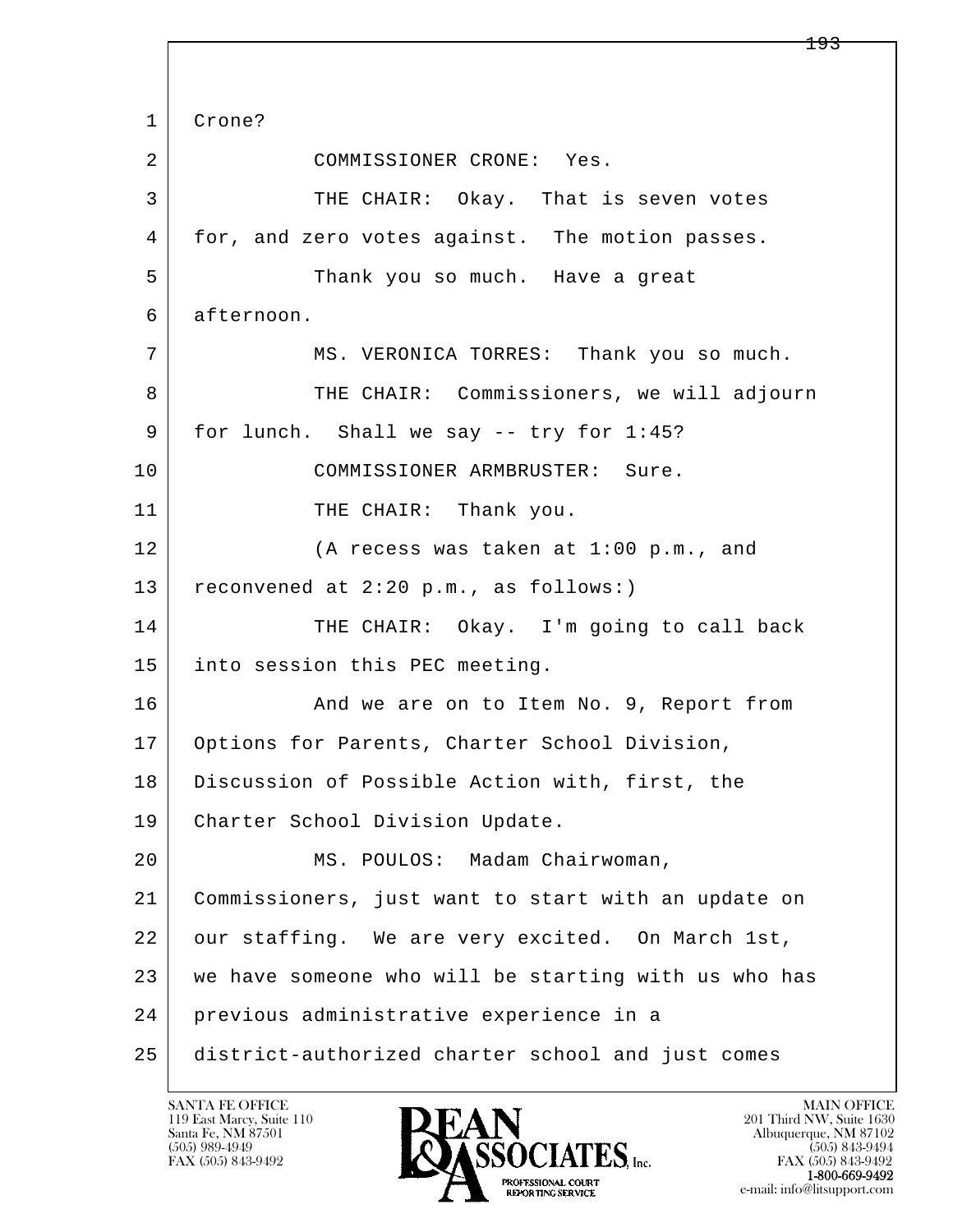l  $\overline{\phantom{a}}$  1 with glowing recommendations. So we are 2 super-excited and wish that it was a March 1st 3 already. 4 We also are on the verge of being ready to 5 make an offer to fill the General Manager position. 6 I think we've found the right candidate for that. 7 Just have a few pieces of work I have to do this 8 | weekend to make that happen. 9 We have one more position that we will be 10 opening that's with DFA waiting to be posted. And 11 that will fill all of our vacancies. That -- for 12 that reason, we are working to transition Phillip 13 and Marc over to primarily working on the training, 14 technical support, and assistance. 15 | The Mand so yesterday morning, before I met 16 with you, I spent time with them going over a 17 30-item list of things that they now need to have 18 big project plans for and get going to support our 19 charter schools, our governing boards, our school 20 leaders, our parents, all of it. 21 So we're really excited that that's work 22 | that we can now get really focused on. 23 The team has been in the middle of their 24 | site visits. And we do continue to have support 25 throughout PED on doing those site visits, which is

119 East Marcy, Suite 110<br>Santa Fe, NM 87501



FAX (505) 843-9492<br>**1-800-669-9492**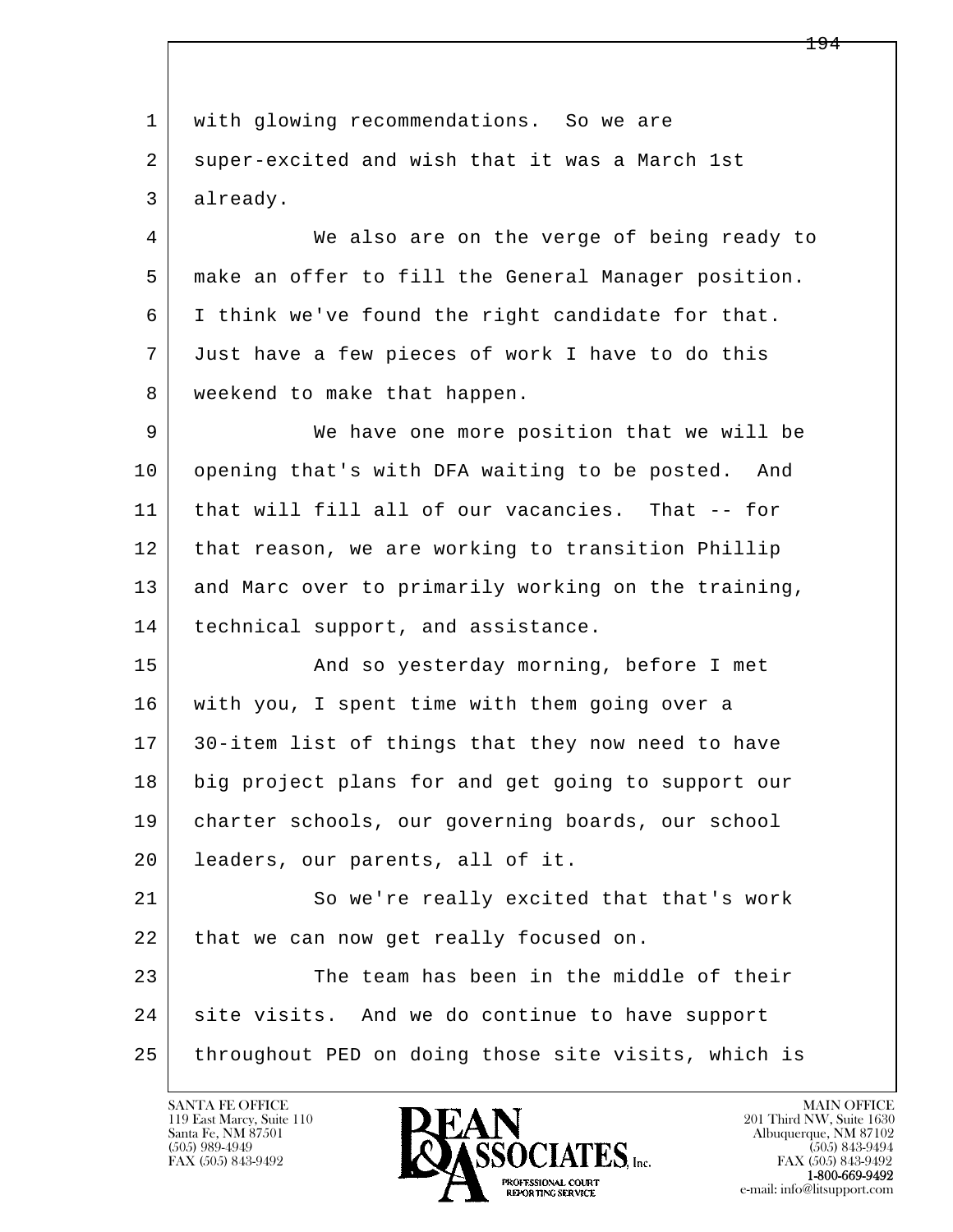l  $\overline{\phantom{a}}$  1 really exciting that we're getting comprehensive 2 teams going out with us. We have made some changes 3 to how we're conducting the site visit that have 4 been very positive. We're hearing that feedback 5 | from the schools, and it's also just making it much 6 easier for us to do the job. 7 So first and foremost, before we go, we 8 are gathering a lot of data and getting that put 9 together. Laurel, who's been supporting us on the 10 administrative side, has been doing all of that 11 work. 12 And so we go knowing what we should see or 13 | where we think there are problems. Staff files, 14 teacher salaries, licensure, all of those -- those 15 | pieces. Student attendance, truancy, any of those 16 issues. And we get really targeted. 17 So if it's a school that appears to have 18 some attendance and truancy issues, because of the 19 data and numbers that we have, we really dig into 20 that section. 21 If it's a school that we're not too 22 worried because the numbers don't indicate a 23 problem, we're not digging in as deeply. We're 24 | really focusing our time. 25 But we're also starting out every site

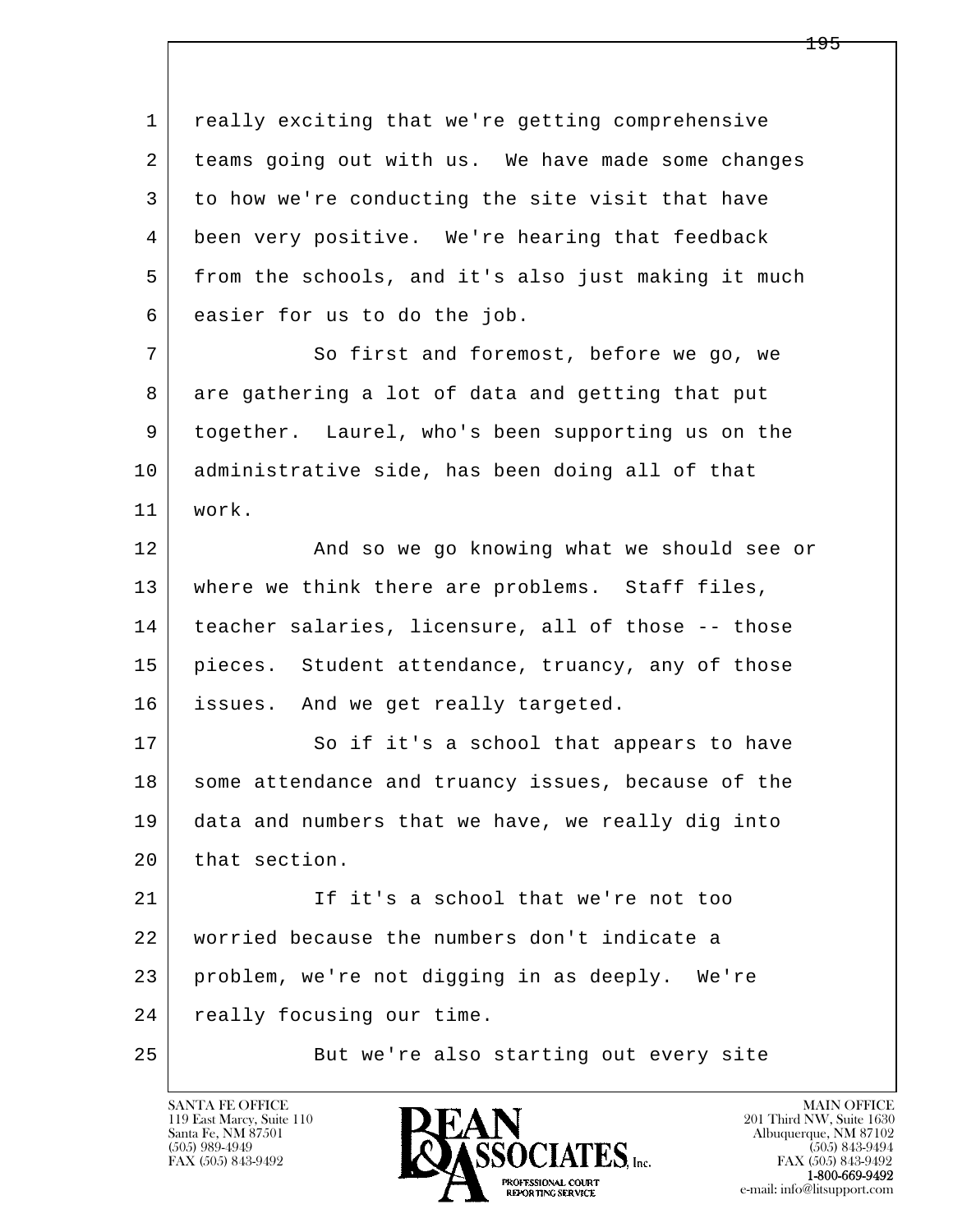l  $\overline{\phantom{a}}$  1 visit with an entrance interview, where we go ahead 2 and let them know, "Here are issues that show up in 3 our data as areas that might be of concerns for us." 4 We ask them to tell us what we should see, 5 where we should see it, you know, give them the 6 flags and let them know we're going to look more 7 heavily into those staff files to see, you know, if 8 | we can resolve the issues. 9 We're finding sometimes it's just an issue 10 with reporting into STARS; and sometimes it's an 11 issue that they didn't realize. And so we're 12 working to get those fixed. 13 So I think, all in all, it's been a really 14 positive experience. And we're providing both the 15 technical assistance and the monitoring. 16 And I think it's -- as far as I've heard, 17 really meaningful, both on our end and on the end of 18 the schools. 19 So lots of the great stuff going on. I 20 think that's it. Is there anything else, Phillip? 21 | MR. PHILLIP GLOUDEMANS: Just I will 22 reflect the fact, members of the Commission, that 23 we've received lots of positive feedback from the 24 schools. And, in fact, we've had -- you know, some 25 schools that are migrating to the districts have

119 East Marcy, Suite 110<br>Santa Fe, NM 87501

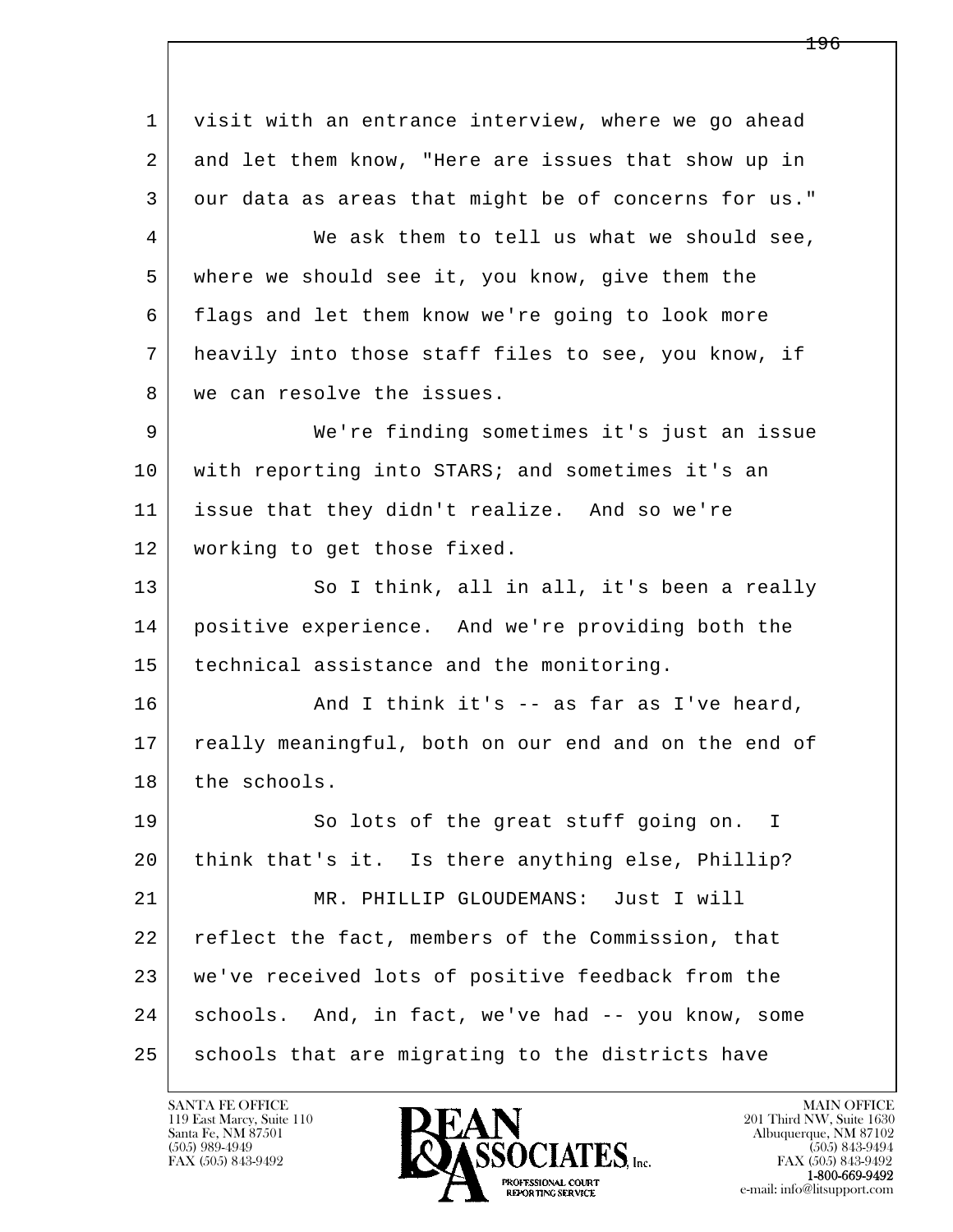l  $\overline{\phantom{a}}$  1 told us that if this was the process for the past, 2 they probably would not have migrated; they would 3 have stayed with us. And some schools would like us 4 to continue this process in the future. 5 THE CHAIR: Thank you. Appreciate that. 6 MS. POULOS: So if you don't mind, I'll go 7 on. 8 | THE CHAIR: Absolutely. 9 MS. POULOS: So the next piece that we 10 have is the report on governing body changes. We 11 have two schools here: Monte del Sol Charter School 12 and Cariños -- actually, before I do that, if you 13 don't mind, in your binder, as always, there is the 14 kind of ongoing monitoring document. You will 15 | see -- it looks like it's in gray; if you were 16 looking at the colored document, it would be in 17 | red -- updates, specifically updates in relation to 18 the recent non-renewal decisions. 19 So on Sage Montessori Charter School, the 20 school did submit a Notice of Appeal. And the -- 21 that hearing has not been scheduled yet, as far as I 22 | know. Sage. I'll check my calendar. 23 THE CHAIR: No, it has -- we do -- yes. 24 MS. POULOS: We do? Okay. 25 THE CHAIR: The signed document hasn't

119 East Marcy, Suite 110<br>Santa Fe, NM 87501



FAX (505) 843-9492<br>**1-800-669-9492**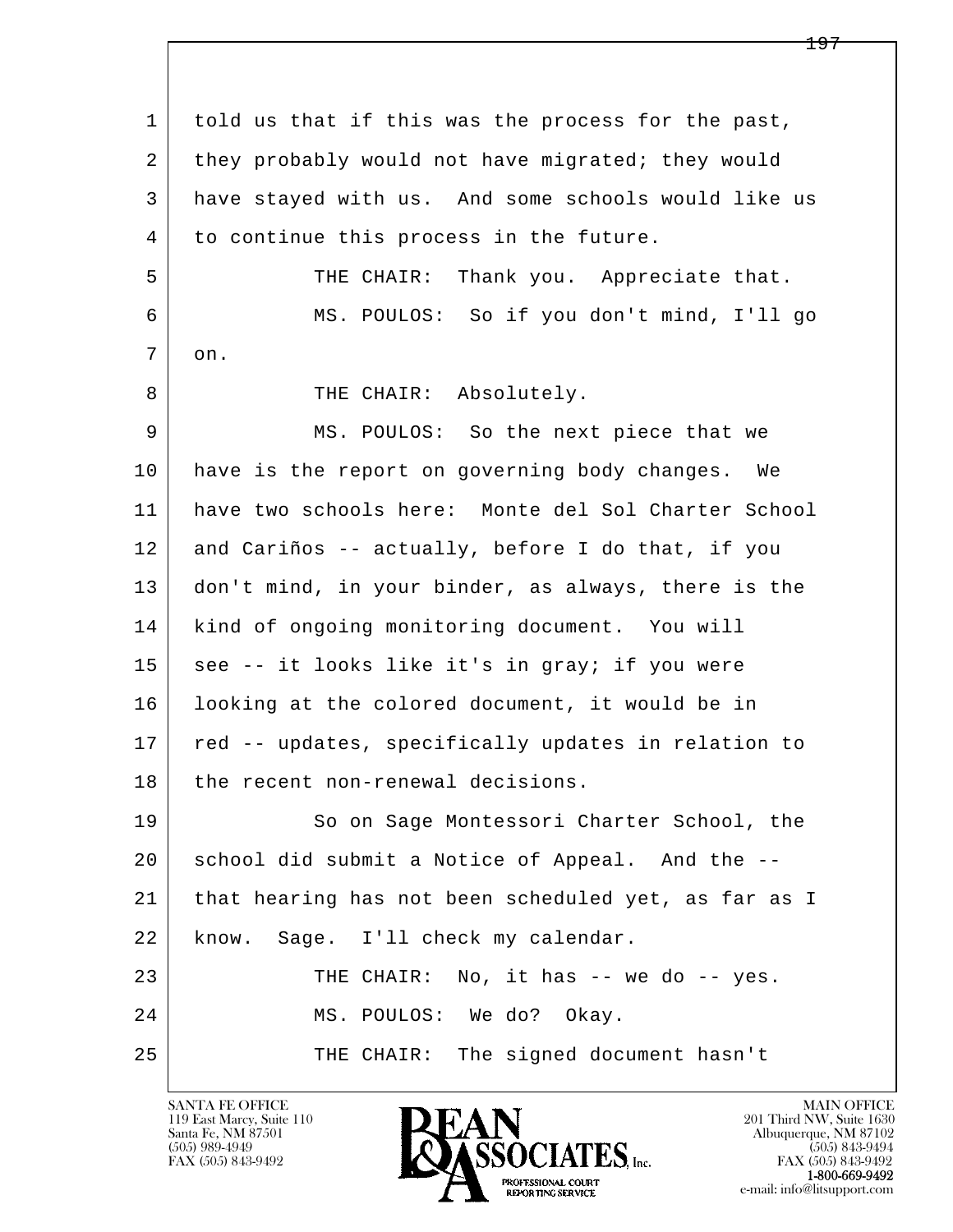| $\mathbf{1}$ | gone out. So I received a preliminary e-mail for --  |
|--------------|------------------------------------------------------|
| 2            | but the official documents have not gone out to the  |
| 3            | school or to the PEC. But it is -- it has been set   |
| 4            | for, I want to say, March 30th.                      |
| 5            | MS. POULOS: Okay.                                    |
| 6            | THE CHAIR: Okay.                                     |
| 7            | MS. POULOS: With Estancia Valley                     |
| 8            | Classical Academy, that appeal hearing had been set  |
| 9            | for February 16th, but has been continued to March   |
| 10           | 2nd at 1:30 p.m.                                     |
| 11           | And you will note, with all these                    |
| 12           | schools -- and we'll go over that in a few           |
| 13           | minutes -- the PED has entered into a contract to go |
| 14           | through -- for support through the closure process   |
| 15           | for each of the schools.                             |
| 16           | And so Sandy Beery is doing that work                |
| 17           | under contract to go through that closure checklist  |
| 18           | to guide the schools through that.                   |
| 19           | Uplift Community School has chosen not to            |
| 20           | appeal. So that school will be closing at the end    |
| 21           | of this fiscal year.                                 |
| 22           | And, again, Sandy Beery is working                   |
| 23           | directly with them to support them. And we are       |
| 24           | getting information from that school.<br>They're     |
| 25           | following the closure protocols, and they're being   |

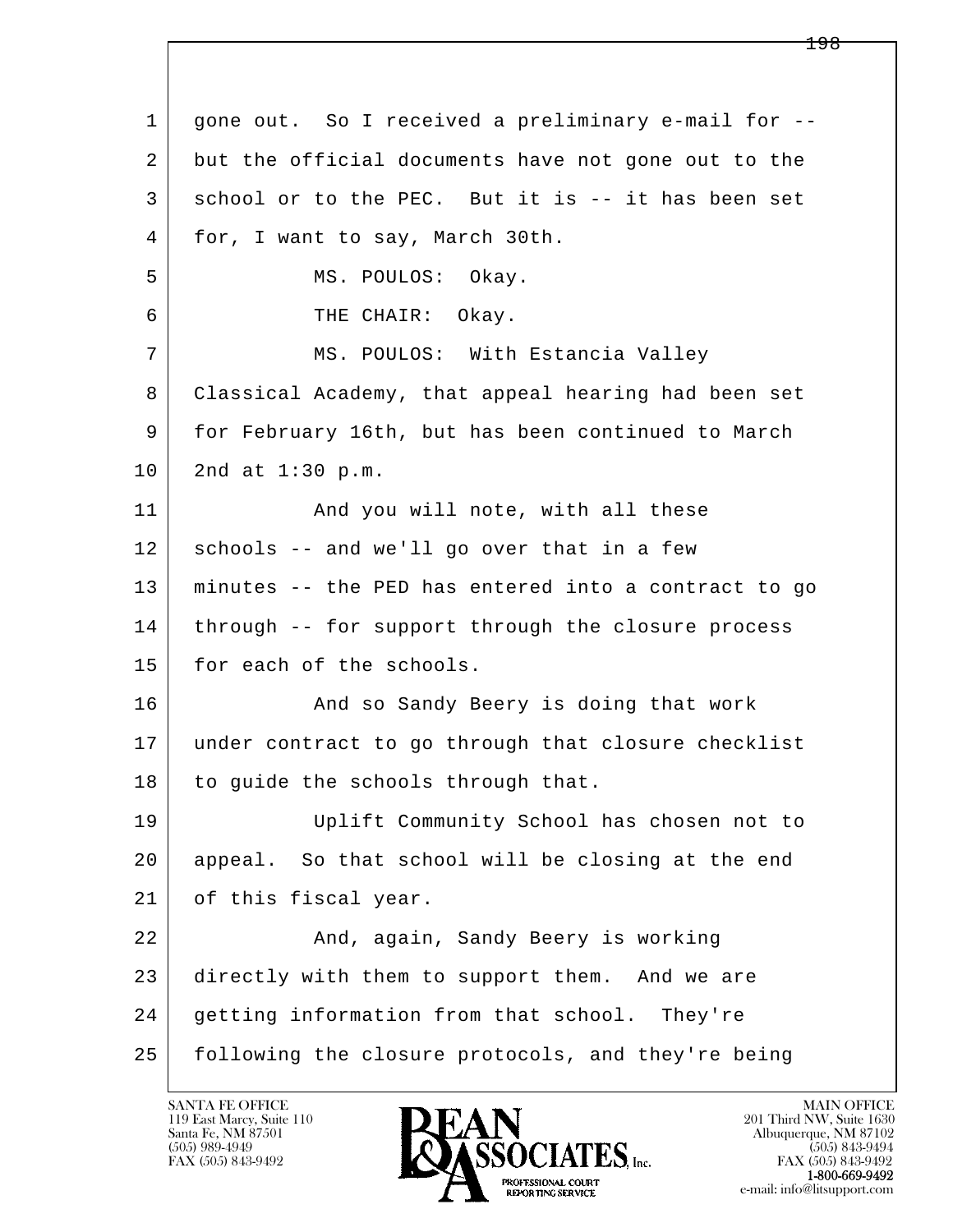l  $\overline{\phantom{a}}$ 1 responsive. 2 La Resolana Leadership Academy, as you 3 know we've discussed, was authorized by you, is 4 still authorized by you through the end of this 5 fiscal year, applied for renewal with APS and was 6 denied. 7 They have also filed an appeal, and I 8 believe that we -- we do not have a hearing date for 9 | that one yet, either. 10 Just on other notes, we also have an 11 appeal from New Mexico Virtual Academy, which is 12 | authorized by Farmington. 13 So there's definitely a lot going on in 14 | the charter appeals front. 15 We do also have, just for the schools that 16 were recently renewed, the ones that you put 17 conditions on, we are looking for those schools to 18 have reported on kind of the Corrective Action 19 | Plans. With this most recent reporting, we are 20 going to look at those in Web EPSS. That was two 21 days ago, and just follow up with those. If you 22 would like, we can add an item to next month's 23 agenda to report on that. But we can discuss that 24 and see if that's what you want. 25 THE CHAIR: Okay.

119 East Marcy, Suite 110<br>Santa Fe, NM 87501



FAX (505) 843-9492<br>**1-800-669-9492**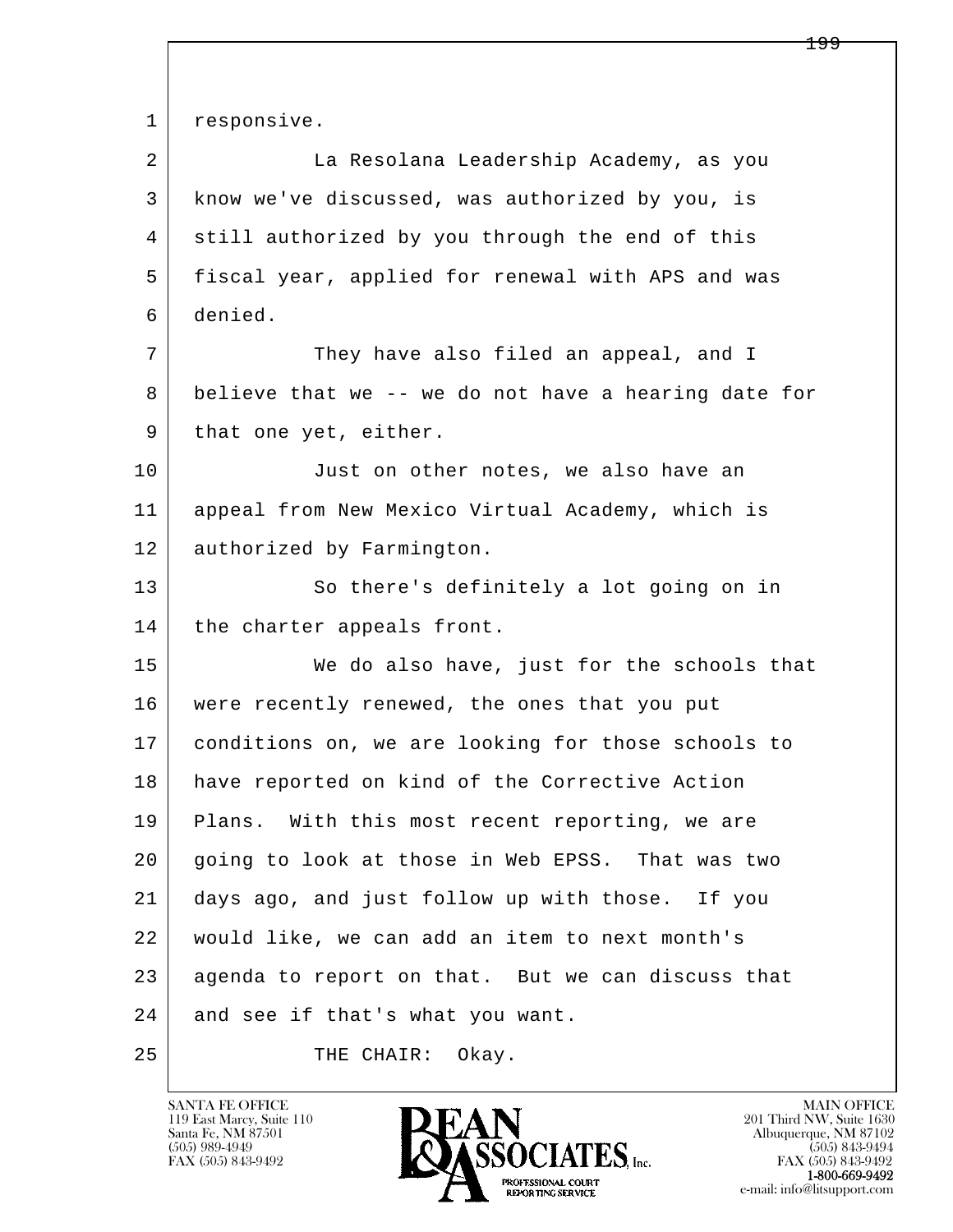l  $\overline{\phantom{a}}$ 1 MS. POULOS: So then you will see -- and 2 we're going to try to -- we're still playing 3 catch-up. But now that we have Laurel on our team, 4 she's doing an awesome job of the governing body 5 resignations. One of the items that you will see 6 appearing is any school that has a governing body 7 vacancy, because we've received notification of a 8 vacancy, either a resignation or a removal, then 9 you'll see the number that we have currently of 10 their board members, and then you'll see the 11 deadline for filing the vacancy based on that  $12$  45-day. 13 What we're going to try to do is make sure 14 this is kept up-to-date for you, so that you can see 15 any concerns. And so this is a good time for me to 16 transition, which is we do have some concerns with  $17$  the two schools that are on the agenda today. 18 Both of those are below their statutory 19 required five board members. Both -- or at least 20 Monte del Sol -- I feel like "Stranger Things" is 21 happening here. 22 THE CHAIR: Could it possibly be the 23 wireless one? 24 MS. POULOS: Try that. We'll keep trying.  $25$  So I'm going to  $-$ - you can hear me; right? And



FAX (505) 843-9492<br>**1-800-669-9492**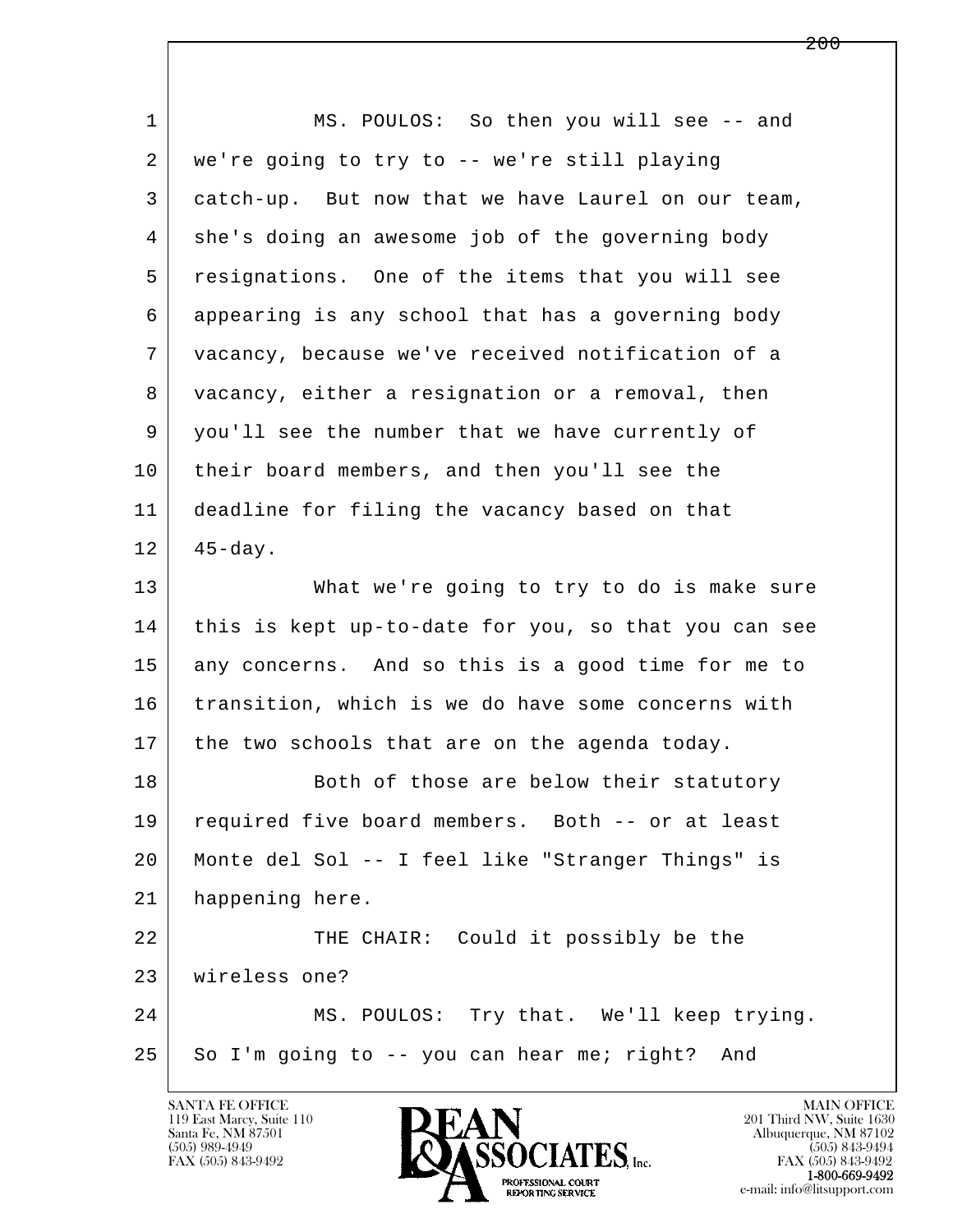l  $\overline{\phantom{a}}$  1 Cindy? 2 THE REPORTER: Oh, yes. Thank you. 3 MS. POULOS: So Monte del Sol does have a 4 vacancy that's extended beyond the 45 days. 5 | THE CHAIR: Right. 6 MS. POULOS: So if you look at -- then if 7 we move on to those materials that are the next 8 item, Monte del Sol, you know, we've had several 9 vacancies. I won't go through all of them, because 10 you've had the materials. But we do have the 11 outstanding ones. 12 I did want to point out to the Commission 13 that as I read these letters, they raised some 14 concerns for me. And so I thought it would be 15 prudent for the Commission to ensure that they look 16 at these. And it may be that they want to add this 17 | school to next month's agenda to have some 18 conversations with them. 19 | THE CHAIR: I'm -- I'm definitely 20 concerned with the -- with the migration off, the 21 necessity to remove -- 22 MS. POULOS: This is fun. 23 COMMISSIONER RUIZ: I don't have a foot. 24 COMMISSIONER JOHNSTON: Excuses, excuses, 25 excuses.

119 East Marcy, Suite 110<br>Santa Fe, NM 87501

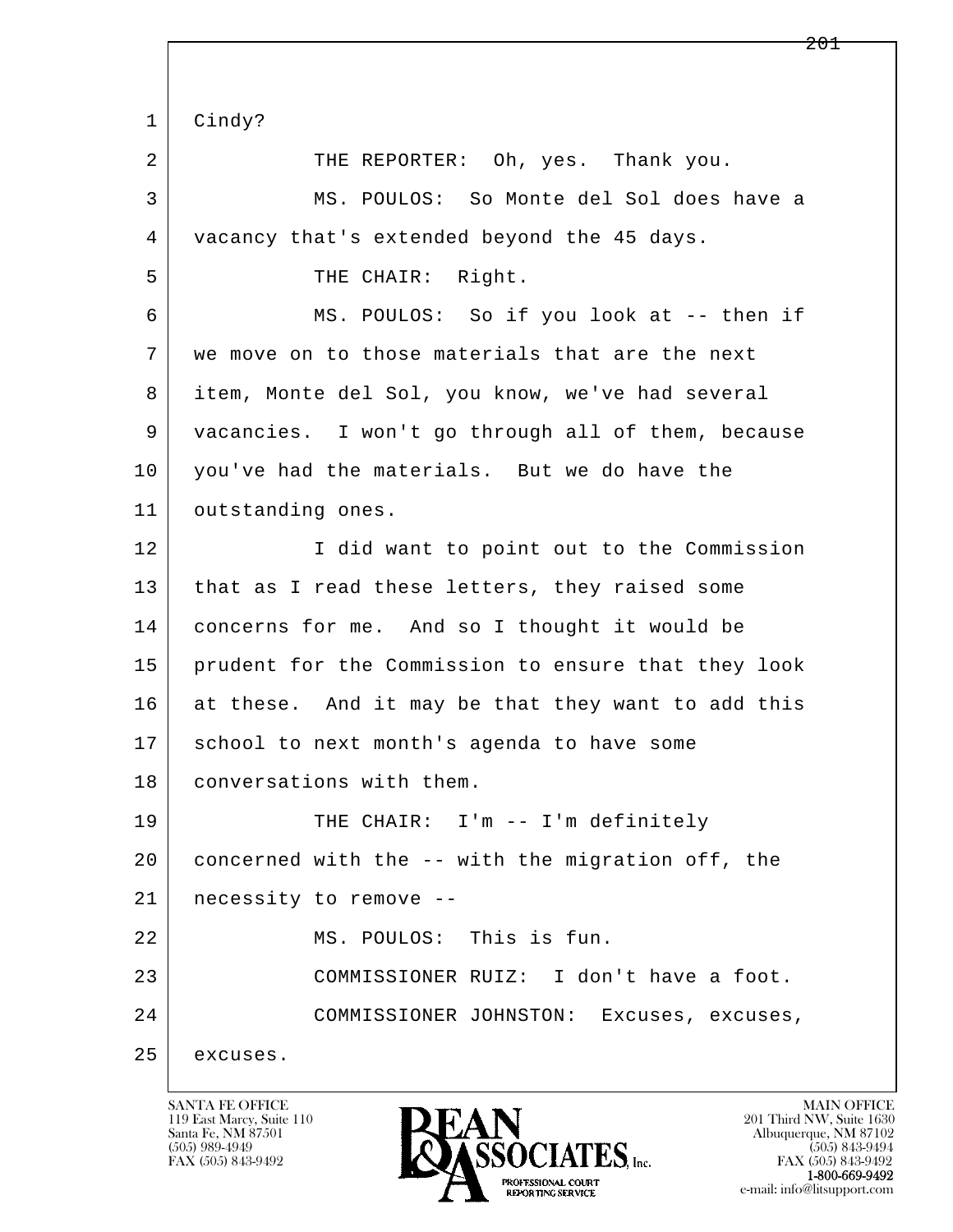l  $\overline{\phantom{a}}$ 1 THE CHAIR: We should not be laughing.  $2$  That being said  $-$  3 COMMISSIONER JOHNSTON: Continuing. 4 THE CHAIR: -- I think I'm comfortable 5 with putting them on and having a conversation with 6 them next month. 7 COMMISSIONER JOHNSTON: And may I ask a 8 question, just for clarification? 9 | THE CHAIR: Sure. 10 COMMISSIONER JOHNSTON: What I was 11 | reading, the entire board is being replaced. And we 12 had three resignations at the same time; am I 13 correct? 14 MS. POULOS: On Monte del Sol? 15 COMMISSIONER JOHNSTON: Yes. 16 MS. POULOS: Yes. As far as we know, 17 there were three at the same time. They failed to 18 fill those by the required due date. Two new board 19 members were designated in early January, which left 20 one vacancy remaining. That vacancy -- sorry -- an 21 additional vacancy occurred in January with the 22 removal. So then there were two: One that was 23 overdue to be filled, one that was just vacant. 24 THE CHAIR: I think, if I do my math 25 correctly, there may be one person still standing

119 East Marcy, Suite 110<br>Santa Fe, NM 87501



FAX (505) 843-9492<br>1-800-669-9492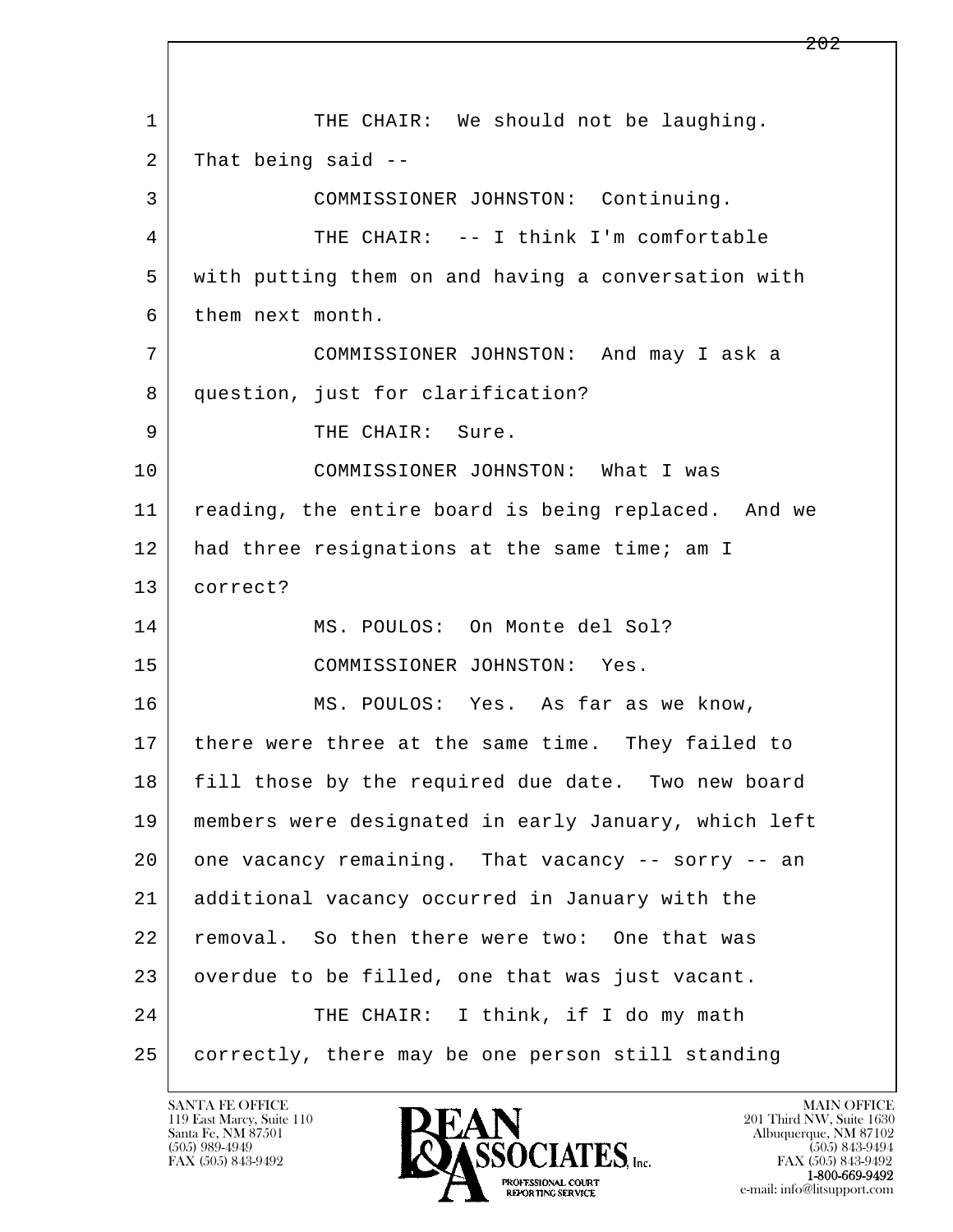l  $\overline{\phantom{a}}$  1 from the original. I think. 2 COMMISSIONER JOHNSTON: Because that -- it 3 looked to me like it was all new, and the letters 4 | were concerning. 5 THE CHAIR: I think we had three off. I 6 think it's -- I was never good with word problems. 7 I think -- I think there might be one person that is  $8$  still  $-$  9 COMMISSIONER JOHNSTON: Okay, thank you. 10 THE CHAIR: -- the same. But that would 11 be the most. 12 COMMISSIONER JOHNSTON: Yeah. 13 THE CHAIR: So I think it merits a 14 conversation. So -- 15 COMMISSIONER TOULOUSE: Well, if you look 16 at these -- Madam Chair, if you look at the letters 17 from the people who were withdrawing there, it shows 18 concerns. And I think -- 19 THE CHAIR: Right, it does. Yeah. 20 COMMISSIONER TOULOUSE: -- we need to get  $21$  on top of  $-$  22 COMMISSIONER JOHNSTON: Yes. 23 THE CHAIR: Yeah. Yeah, you're absolutely 24 | correct. So I appreciate that. 25 COMMISSIONER ARMBRUSTER: What if we don't

119 East Marcy, Suite 110<br>Santa Fe, NM 87501

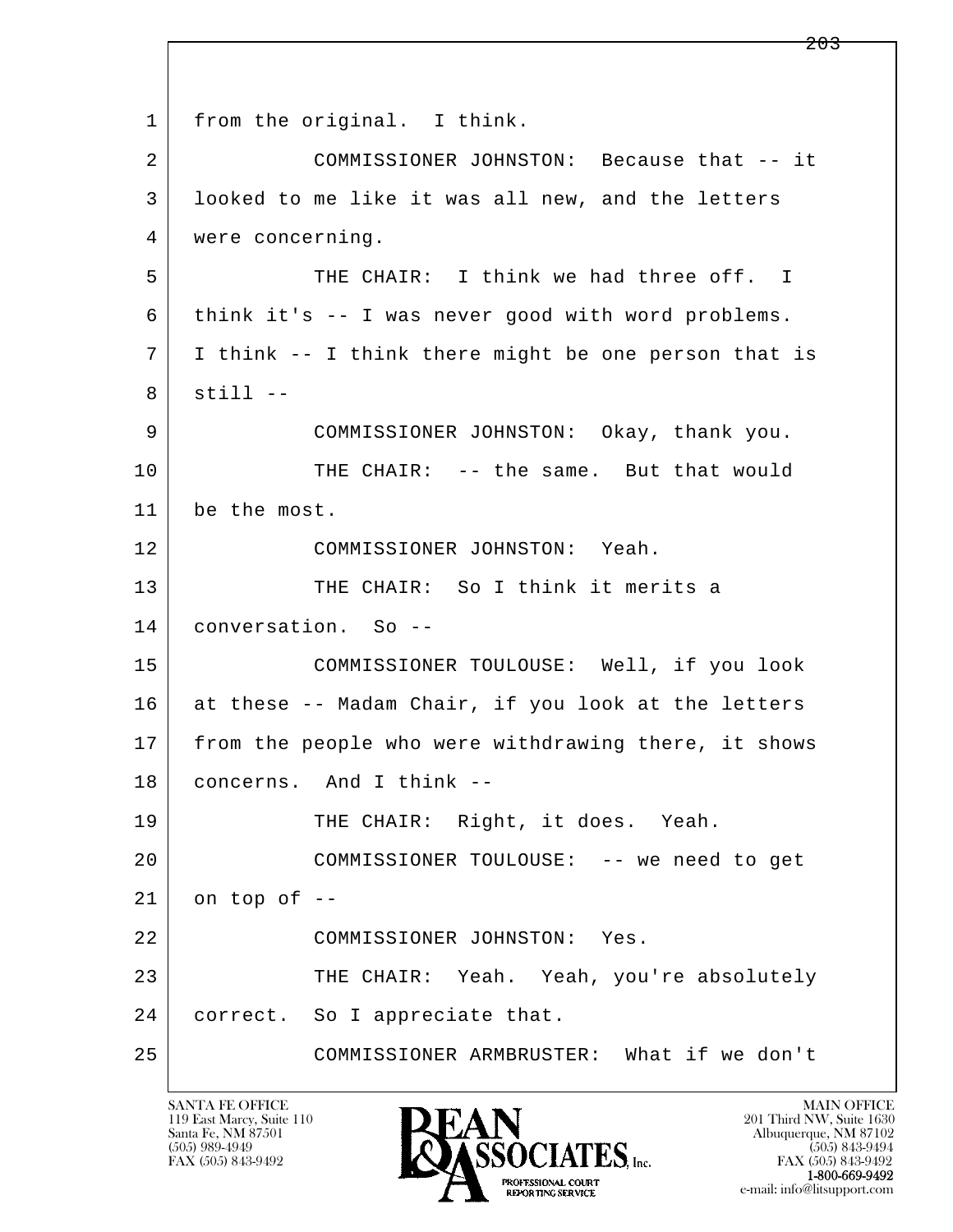l  $\overline{\phantom{a}}$ 1 use these at all and just turn them off? 2 THE CHAIR: Mine's not on. Let's try 3 again. 4 MS. POULOS: Okay. So for Cariños 5 governing -- so for Cariños Charter School governing 6 body, again, we have concerns because they are under 7 | the statutorily required number. 8 In August, they had one vacancy. They've 9 failed to fill that by the required date. They 10 also -- and we're really trying to get schools to 11 get in the habit of, you know, following this 12 | process. We're not there yet. 13 They did designate a new member on 14 November 9th. Then we have not received the 15 | necessary documentation. So one of the concerns 16 this raises is whether they continue to be, you 17 know, qualified as a Board of Finance, because they 18 | haven't completed all of the right assurances. 19 On October 24th, another vacancy was 20 created. And then a new board member was designated 21 on the 9th. So they were kind of even. 22 And, again, the documentation has been 23 | submitted. On January 11th, we received 24 notification of a new vacancy. Another new vacancy 25 was created on January 26th, because a board member

119 East Marcy, Suite 110<br>Santa Fe, NM 87501

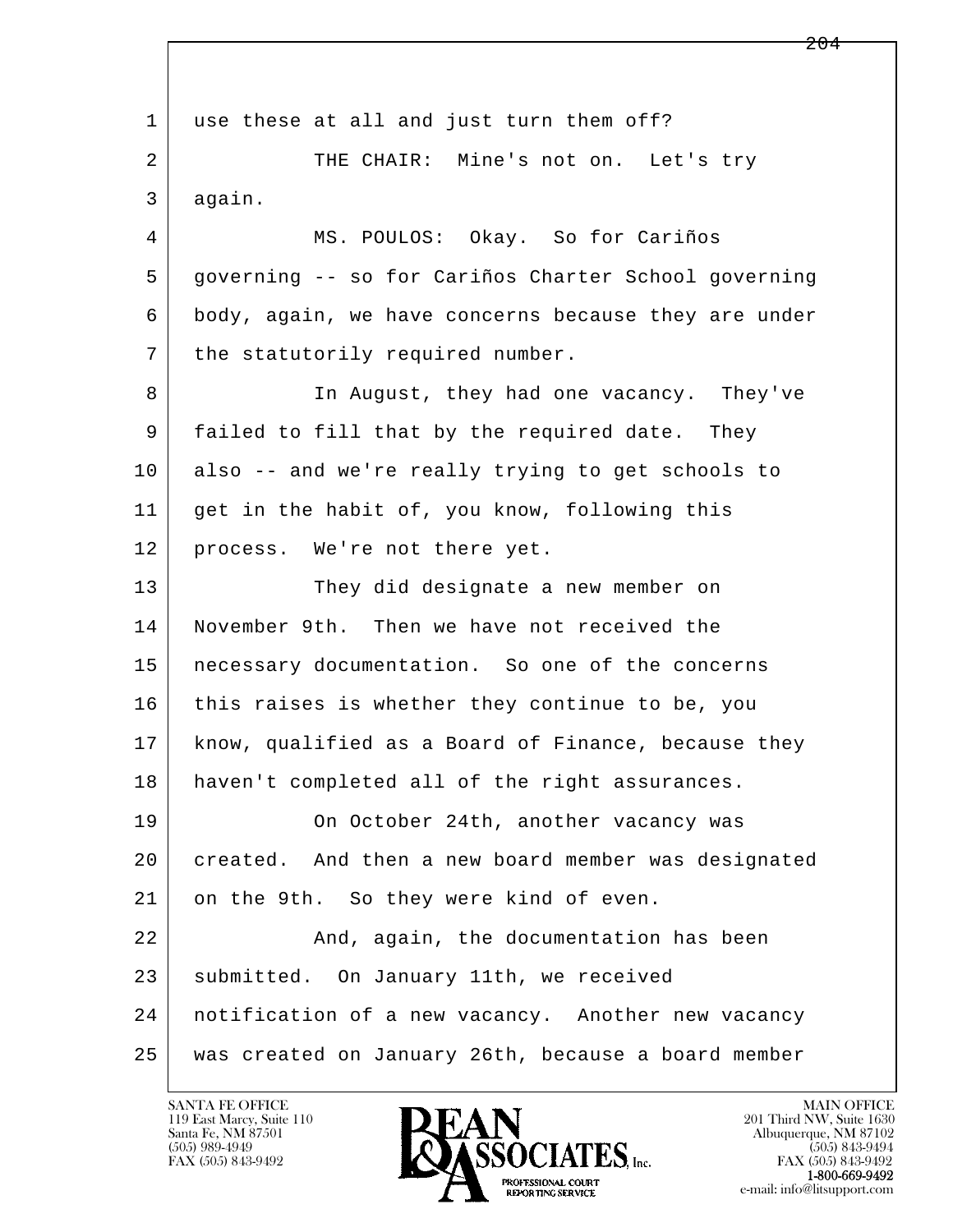l  $\overline{\phantom{a}}$  1 was removed. And so they're not necessarily out of 2 compliance on the time line, the 45 days, for -- for 3 filling those vacancies. 4 But certainly, there's a lot of turnover. 5 It is concerning. And, again, there's also some 6 concerns of how the board is governing itself in the 7 communications that are being provided. 8 THE CHAIR: Correct. There -- you're 9 absolutely right. At least one letter indicates 10 that there's -- there's a little bit of disorder 11 | there. So there is a concern that they're not 12 | acting appropriately as a board. 13 So I think that also deserves a 14 conversation. 15 COMMISSIONER TOULOUSE: Madam Chair, that 16 was also a school that it came to us recently -- 17 THE CHAIR: Correct. 18 COMMISSIONER TOULOUSE: -- who had had 19 absolutely no attention from the school district for 20 their years of operation. So I think there's 21 probably some getting used to us, too. And we 22 actually have requirements of the governance 23 council. 24 THE CHAIR: For those new to the 25 Commission, they had been a district-authorized

119 East Marcy, Suite 110<br>Santa Fe, NM 87501



FAX (505) 843-9492<br>1-800-669-9492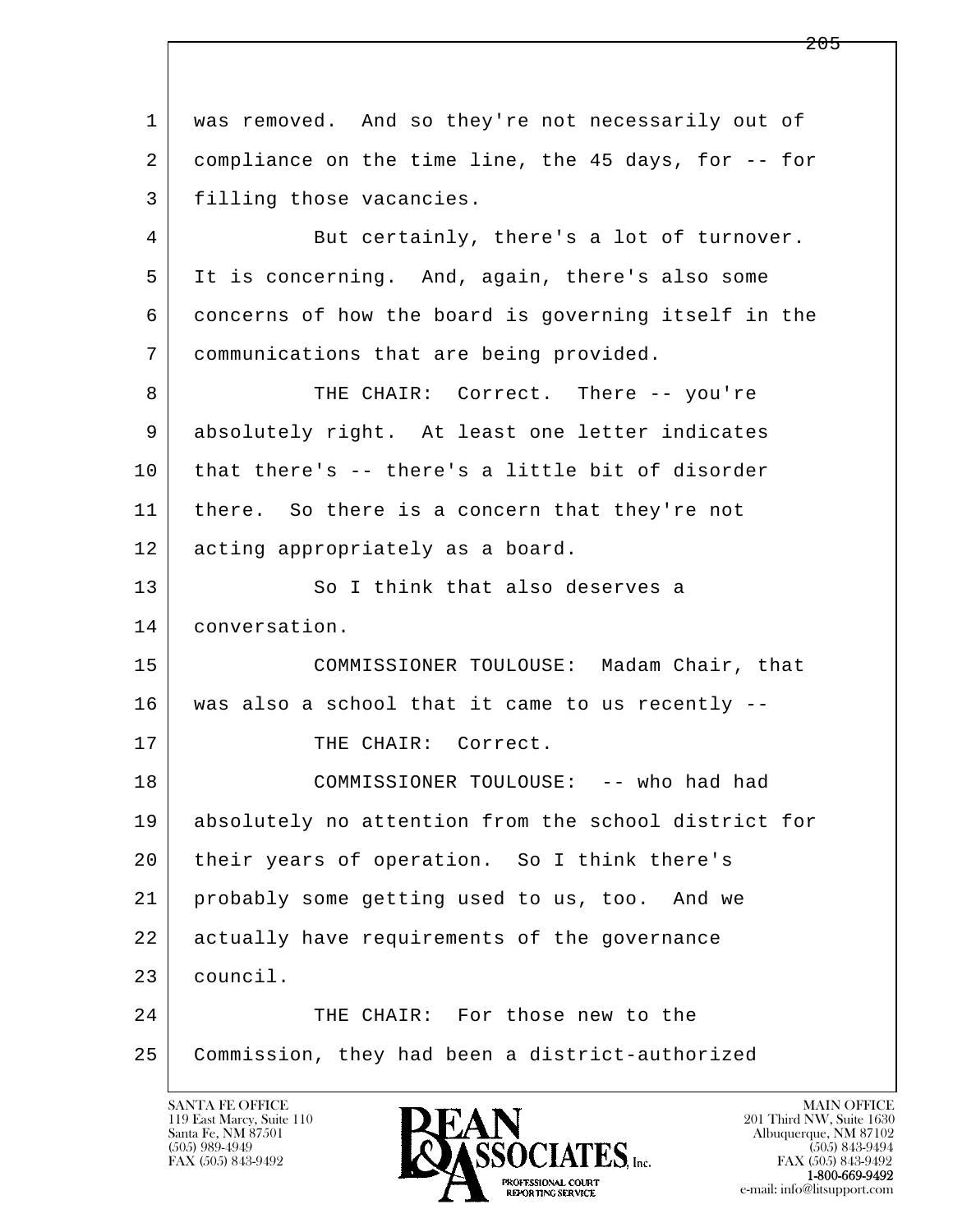l  $\overline{\phantom{a}}$  1 school, came to us last year to renew with us. And 2 one of the difficulties we had was that there was 3 very little monitoring. We had very little 4 information on the school, because they had just 5 kind of been left to be on their own. 6 So they -- we kind of appreciated the fact 7 that they were looking for help. But it's apparent 8 that they still need quite a bit of direction. So I 9 think it's -- it's a conversation well worth having. 10 Thank you. 11 MS. POULOS: So that -- it's turned off. 12 Okay. So, Madam Chair and Commissioners, 13 the next report is the report of school closures. 14 So I did provide you kind of a little update on 15 those schools as non-renewals.  $16$  I -- as I stated with all of these 17 | schools, we have contracted with Sandy Beery, who 18 has quite a bit of experience with helping schools 19 | through the closure process. And so she is 20 continuing to do that with these four schools. 21 Obviously, with the schools that are in 22 the appeals process, probably moving a little more 23 Slowly. But I do have, from Sandy, the -- just a 24 write-up of each one. I don't know if you want me 25 to share that, or at the next meeting, we will have

119 East Marcy, Suite 110<br>Santa Fe, NM 87501



FAX (505) 843-9492<br>**1-800-669-9492**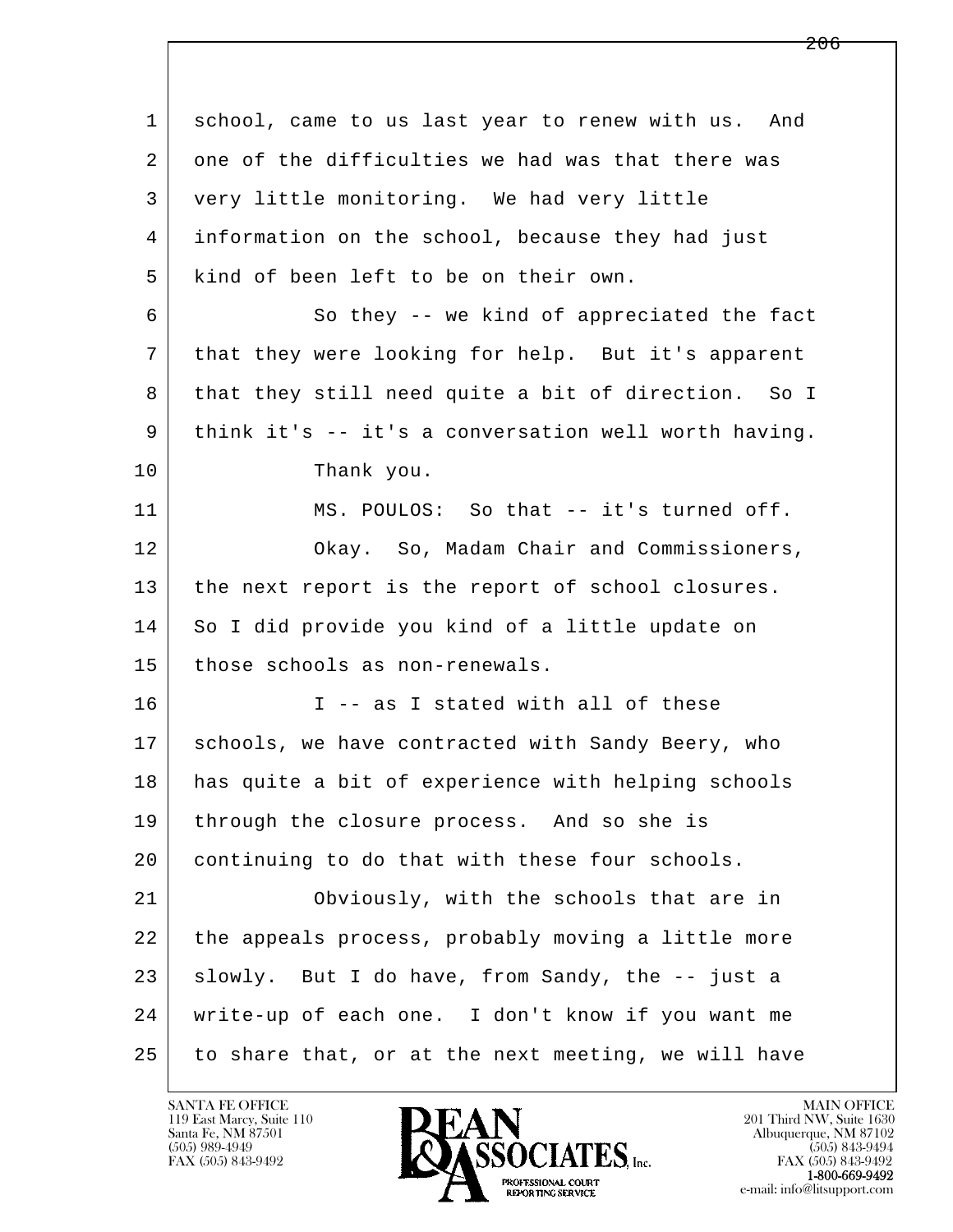l  $\overline{\phantom{a}}$  1 the checklist, and we'll start going through that. 2 But right now, she met with them over the 3 past two weeks and just kind of started explaining 4 to them the checklist and what they need to do. So 5 we don't have the completed checklist yet; but if 6 you'd like, I can read through the little blurbs she 7 wrote for me about where they are. 8 THE CHAIR: I think we're good with the 9 checklist next month, aren't we? 10 MS. POULOS: Okay. Great. 11 | THE CHAIR: That's fine. 12 MS. POULOS: So, Madam Chair and 13 Commissioners, the report on the implementation of 14 the monitoring cycle. 15 | So a few months ago, we voted to kind of 16 | go through this cycle. The intent of this was to be 17 | much more formative in nature; so earlier 18 communications, communications across the PED, so 19 | that as concerns are coming up, they're getting 20 addressed. 21 I will say our rollout has been a little 22 bit challenged. We are still struggling to get our 23 tool, our communication tool that we thought would 24 work well, for this to work. We thought when we put 25 information in, the schools could see it. We

119 East Marcy, Suite 110<br>Santa Fe, NM 87501

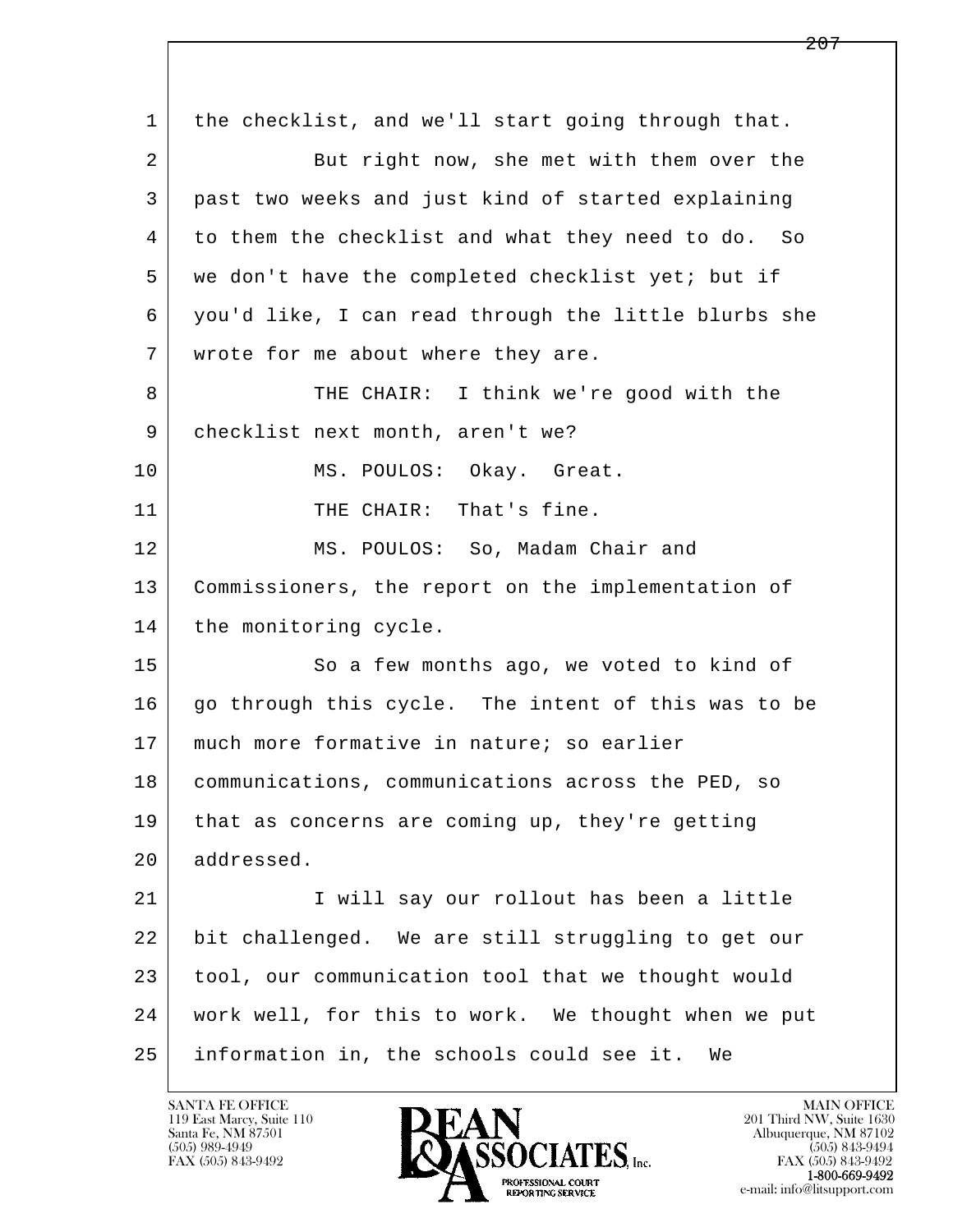l  $\overline{\phantom{a}}$  1 learned that was not the case. Then we had to send 2 it out manually. It got out later than we would 3 like. 4 One of the things -- I know some schools 5 are expressing concerns. We are getting concerns 6 from throughout PED. 7 So I'll use licensure as an example. And 8 so we got data from Licensure about their 40-day 9 reviews and how many discrepancies there were, and 10 their 80-day reviews, and whether any of those were 11 repeats. 12 We communicated that out to the schools 13 with a statement that said that they should look at 14 | that information. There was the initial struggle 15 there, where they tried to and they couldn't -- and 16 we weren't aware of that -- and use that information 17 as a tool to identify -- or to self-assess their 18 performance and necessary corrective actions. 19 Some of them felt, "Well, we already fixed 20 our discrepancies, so we don't have to worry about  $21$  that." 22 But what we were trying to get schools to 23 do is actually plan more ahead. So we see, year 24 after year, the same discrepancies. 25 So by 40-day, they have teachers that

119 East Marcy, Suite 110<br>Santa Fe, NM 87501



FAX (505) 843-9492<br>1-800-669-9492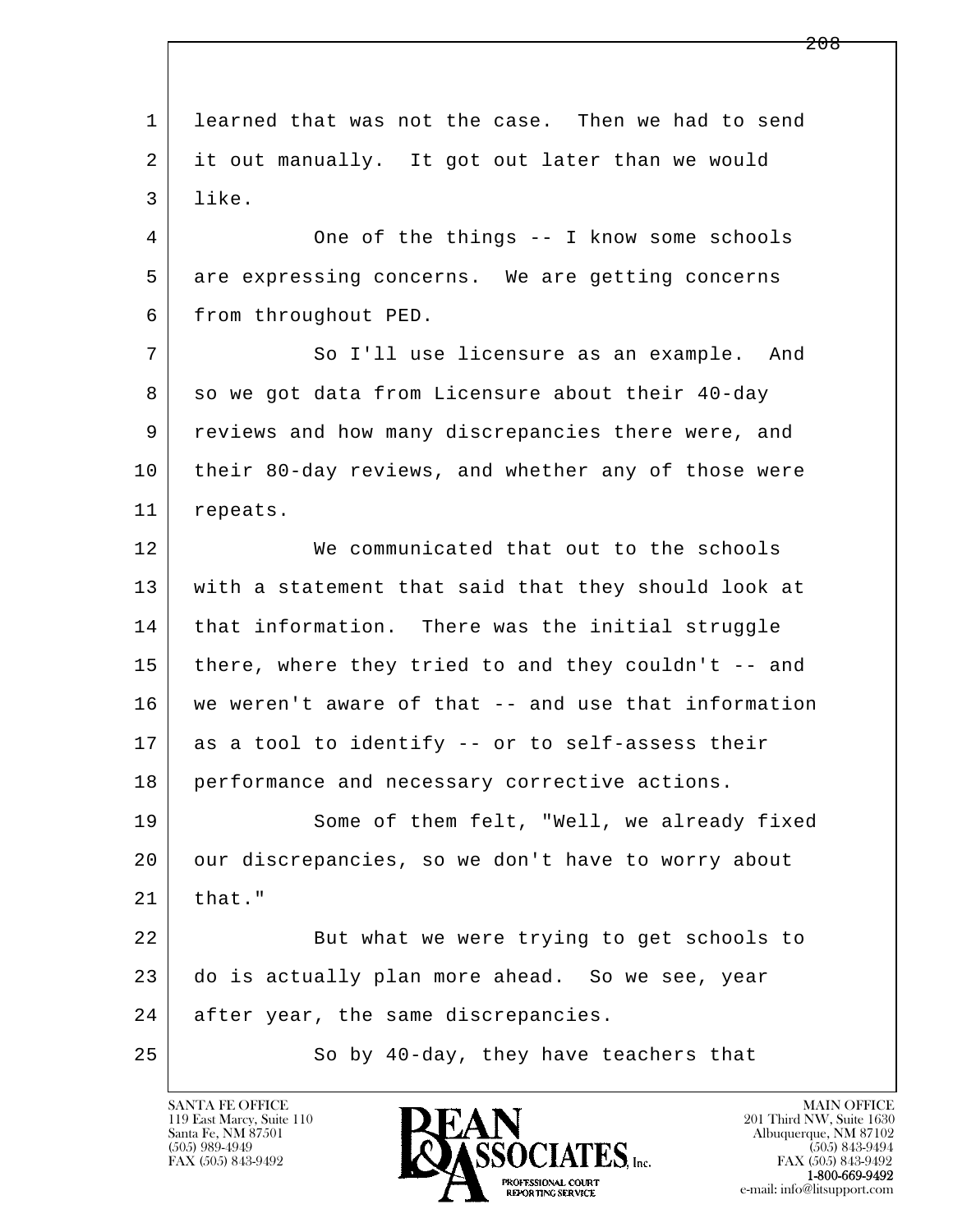l  $\overline{\phantom{a}}$  1 still haven't applied for licensure. So they're 2 hiring teachers that don't have the proper 3 licensure, and they're not implementing processes 4 internally to make sure that they take the steps to 5 get the licensure applications in, to get the 6 waivers in, and to do all the things that would 7 prevent there from being a discrepancy at the 80-day 8 or the 40-day. 9 And so we're really looking for them to 10 self-assess in that way of what protocols and 11 procedures do we need to put in place so that this 12 doesn't continue to be something that we see or 13 something that we see at 40- and 80-day. 14 We are, too, struggling with some of the 15 information in-house. So we thought we had gotten 16 information; but I think there was miscommunication 17 or a misunderstanding. And so we were getting 18 information that said they were out of compliance. 19 They were getting different information. And so we 20 are working on clearing that up. 21 | Think, certainly, as the bureaus 22 increase communication, which hasn't really been a 23 great skill of ours in the past, we have to work out 24 these kinks and make sure one another understands 25 what we're doing and what we're looking for.

119 East Marcy, Suite 110<br>Santa Fe, NM 87501

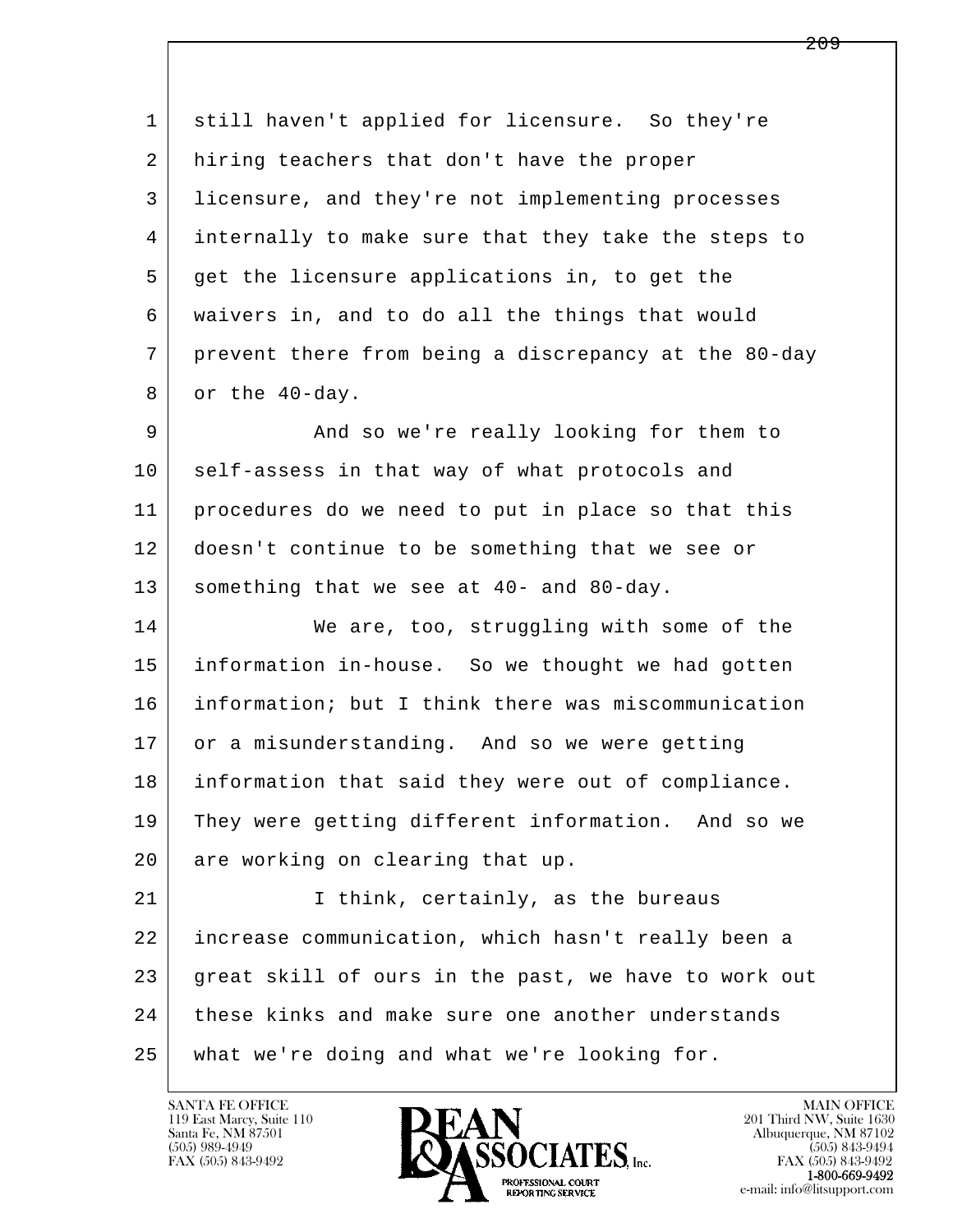1 So that's kind of the update on that 2 initial piece. As I said, we are using the STARS 3 data and all the information that schools supply to 4 help us in our site visits. We've done quite a few 5 at this point. I think we're probably up to around 6 20 or so.

7 And we are working to, in real time, get 8 that information and data and concerns into their 9 Web EPSS. So, again, as soon as we fix the kink of 10 them not being able to see what we put in, they're 11 able to see it. Again, what we encourage them to 12 do, and hope they're doing, is self-assess. Why did 13 this concern -- why did the CSD or the other PED 14 bureaus walk away with this concern, and what can we 15 do to address that?

16 I think we have had some positive feedback 17 from schools. We've had schools who, you know, are 18 struggling to agree with us or want to implement 19 what we're -- what we're encouraging.

 20 And so, certainly, there's going to be 21 those communications. And we are working to make 22 sure that those communications get in within the 23 45 days of the visit.

l  $\overline{\phantom{a}}$ 24 We have not been able to go to many 25 governing board meetings, just because we've been so

119 East Marcy, Suite 110<br>Santa Fe, NM 87501



FAX (505) 843-9492<br>1-800-669-9492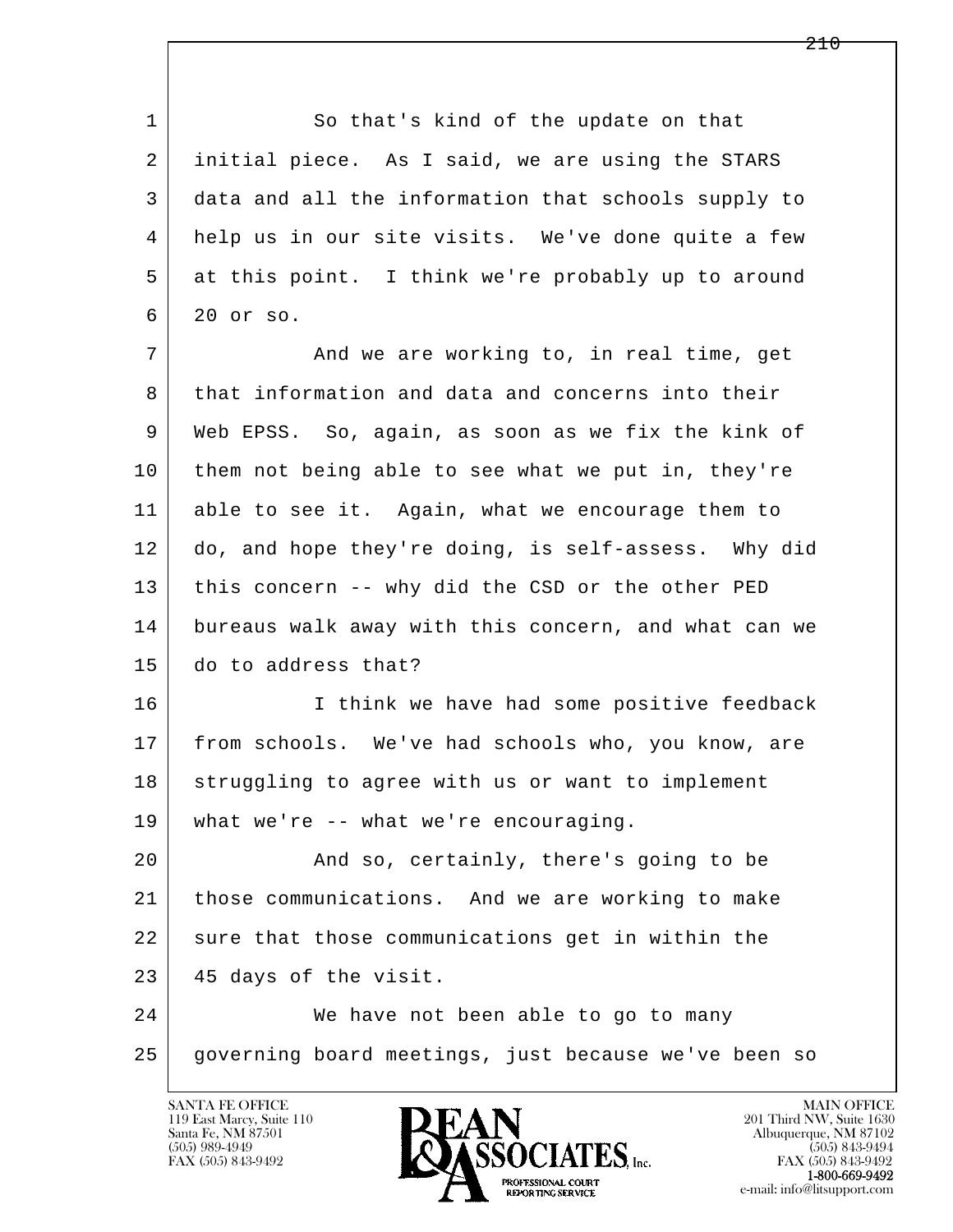l  $\overline{\phantom{a}}$  1 focused on the site visits; but we are trying to 2 work those in, especially when we're traveling. 3 And, lastly, we are working with the 4 schools and communicating with the schools to ensure 5 that they are putting their performance data for 6 their school-specific goals in Web EPSS now, at the 7 semester, because we were going to have two 8 reporting times: One in the midyear, one at the end 9 of the year, so that they were keeping up with that. 10 We have found at least a few of our 11 schools may not be implementing their performance 12 goals. They may not be implementing the 13 assessments. And so that's something that we're 14 | going to follow up with in maybe bringing that 15 information to you at the next meeting. 16 THE CHAIR: Okay. Thanks. 17 | MS. POULOS: Any questions? 18 THE CHAIR: I don't think so. Any 19 questions? 20 Okay. We're good. 21 MS. POULOS: All right. I think the last 22 one I have is Notices of Intent. 23 So we have received nine notices of 24 intent. One, I believe, was just a -- a courtesy 25 copy for an application that's going to be going to

119 East Marcy, Suite 110<br>Santa Fe, NM 87501



FAX (505) 843-9492<br>**1-800-669-9492**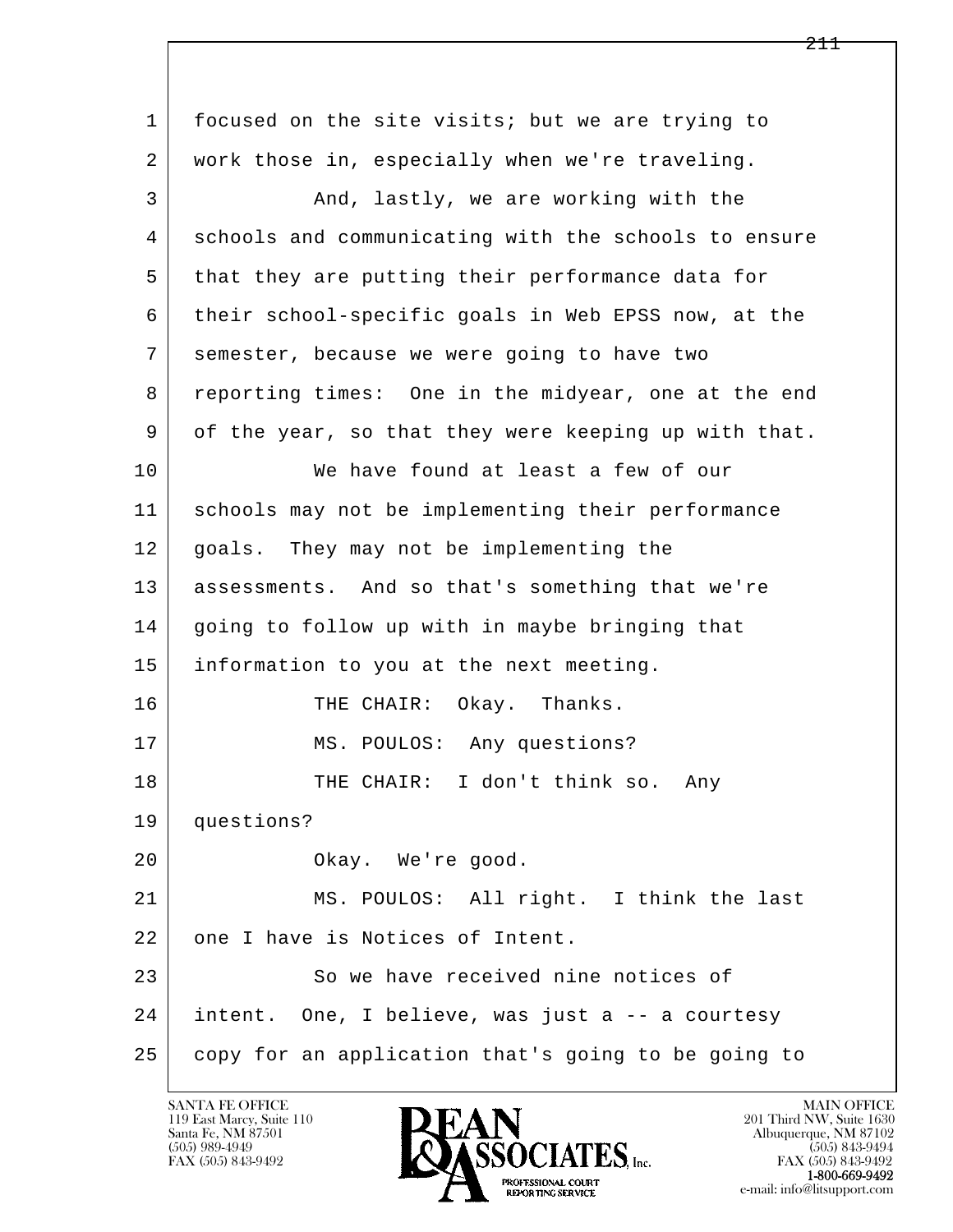l  $\overline{\phantom{a}}$  1 a school district. I believe that is the Torreon 2 Chapter Early College Charter High School. I 3 believe they are intending to submit that to the 4 local school district. 5 THE CHAIR: Oh, it does say Cuba, yeah. 6 MS. POULOS: And I did not receive it on 7 our form. So that's another indication of that. 8 | T do want to talk briefly about two of 9 them. Those are the last two that are intended to 10 be located in Gallup. 11 So we did receive those on the 12th, 12 notified the individual, and they notified us that 13 they had looked at the public notice explaining the 14 deadline for the Notice of Intent that was on the 15 Charter School's Public Notice section. 16 The Charter Schools Public Notice section 17 has not been updated in years. So all of those 18 public notices are going to the PED public notices. 19 They didn't see them there. 20 Thank goodness Phillip and Marc will now 21 be working on our website, and all of those notices 22 will be going to both places. 23 So they saw a notice. They didn't see 24 that the date was from 2015, I guess, or '14, or 25 some other year. So they believed, based on that

119 East Marcy, Suite 110<br>Santa Fe, NM 87501



FAX (505) 843-9492<br>1-800-669-9492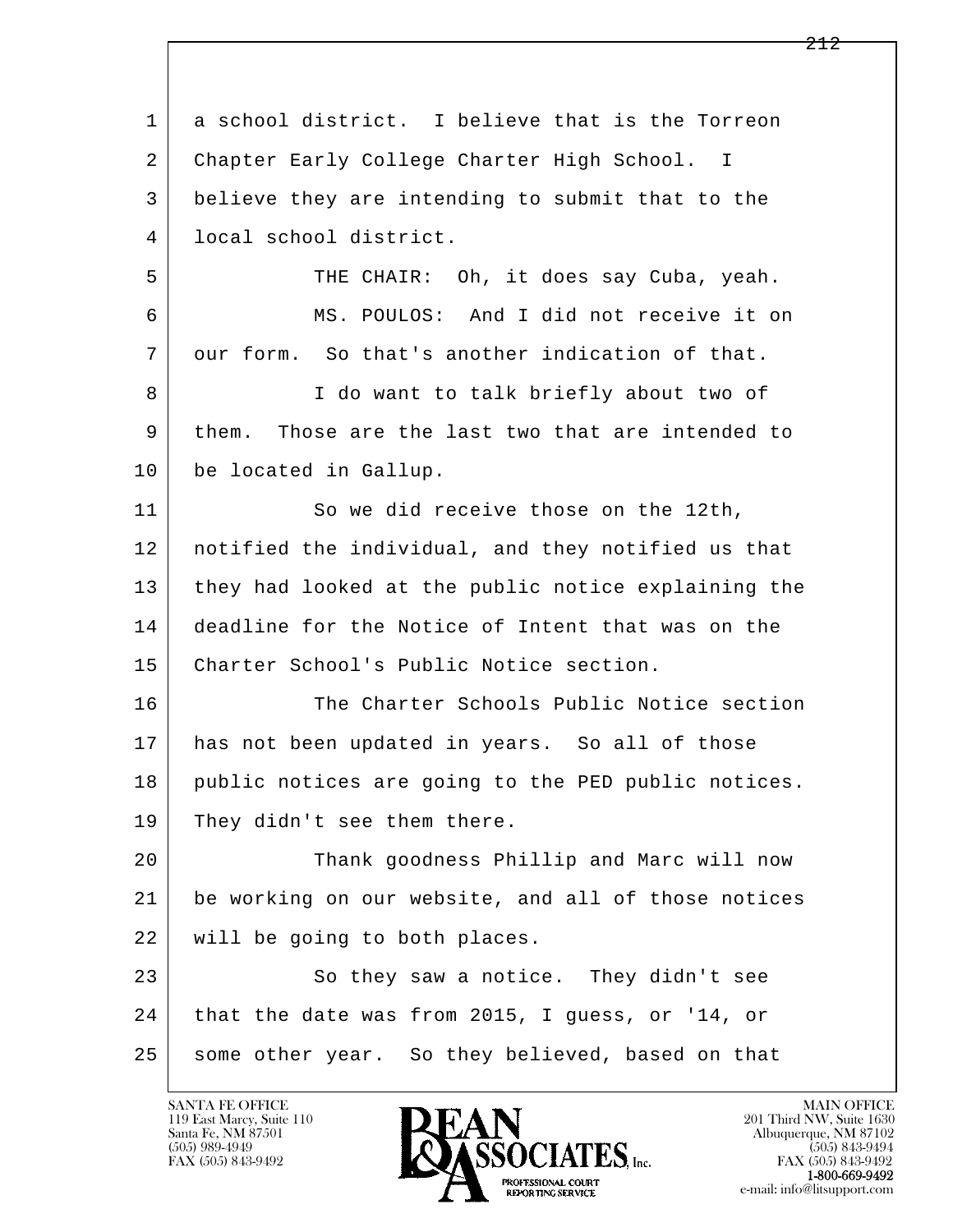| 1  | public notice, that the deadline was the 12th.      |
|----|-----------------------------------------------------|
| 2  | So I don't know what the Commission wants           |
| 3  | to do about that. One thing to note is that         |
| 4  | applicant is the superintendent of the local school |
| 5  | district. So the local school district did have     |
| 6  | notice. I don't know -- at this point, I know that  |
| 7  | applicant -- I mean, if -- I think it would be      |
| 8  | helpful for that applicant to know what the         |
| 9  | Commission's position may be on those applications, |
| 10 | so that they don't spend a substantial amount of    |
| 11 | time if the Commission is not -- the statute, just  |
| 12 | to kind of help you -- and I know we've gone        |
| 13 | through $--$                                        |
| 14 | THE CHAIR: It says "may."                           |
| 15 | MS. POULOS: -- says "may." So it states             |
| 16 | that the application may not be accepted if the     |
| 17 | notice was not received by the deadline.            |
| 18 | THE CHAIR: Excuse me?                               |
| 19 | COMMISSIONER ARMBRUSTER: When was the               |
| 20 | deadline again?                                     |
| 21 | THE CHAIR: The 10th.                                |
| 22 | COMMISSIONER ARMBRUSTER: And this is the            |
| 23 | 12th.                                               |
| 24 | THE CHAIR: I know the only other time --            |
| 25 | and it wasn't a date issue. It was the notice       |

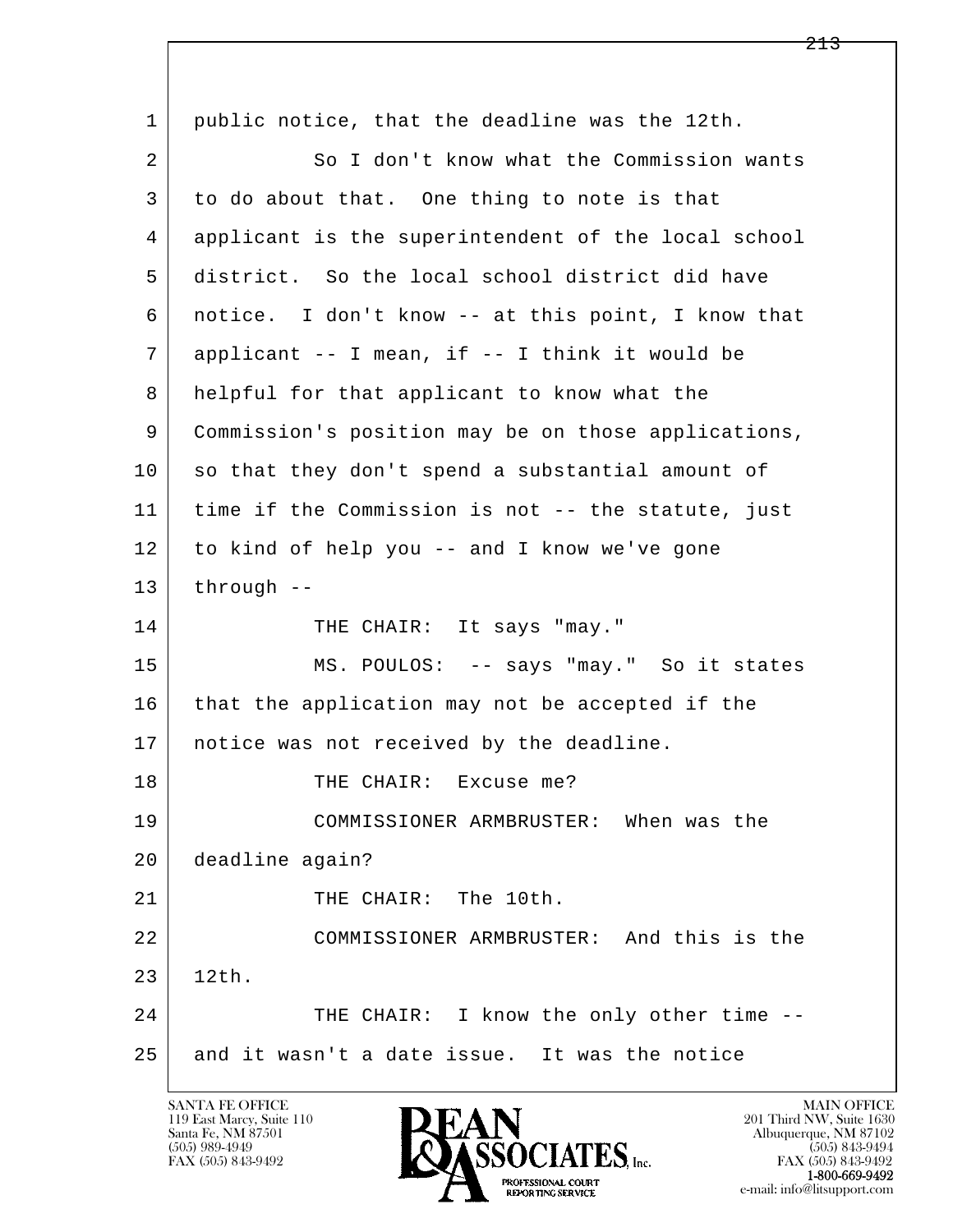l  $\overline{\phantom{a}}$  1 didn't go to the superintendent. That issue came to 2 | us, and we certainly said no. 3 I think if -- personally, I think if there 4 was the possibility of a confusion because the 5 website had not been updated, I think it's fair and  $6$  reasonable to let the  $-$ - let the two days go; 7 because it's not necessarily the school's fault, the 8 individuals involved fault, that -- you know, it 9 hadn't been updated, so that they did do some due 10 diligence and looked. It just -- 11 COMMISSIONER TOULOUSE: Didn't notice the 12 year? 13 THE CHAIR: Well, I don't know. I can't 14 | answer whether they noticed the year or not. I 15 don't want to speak for them. I'm trying to be 16 unusually kind and reasonable. So take it while you 17 can. 18 So does any other Commissioner have any 19 comment or question about it? 20 Commissioner Caballero? 21 COMMISSIONER CABALLERO: I agree with you. 22 The Commission has a responsibility to put out good 23 information. They relied on the information that we 24 provided. 25 Yes, it's not a date; but we have to be

119 East Marcy, Suite 110<br>Santa Fe, NM 87501

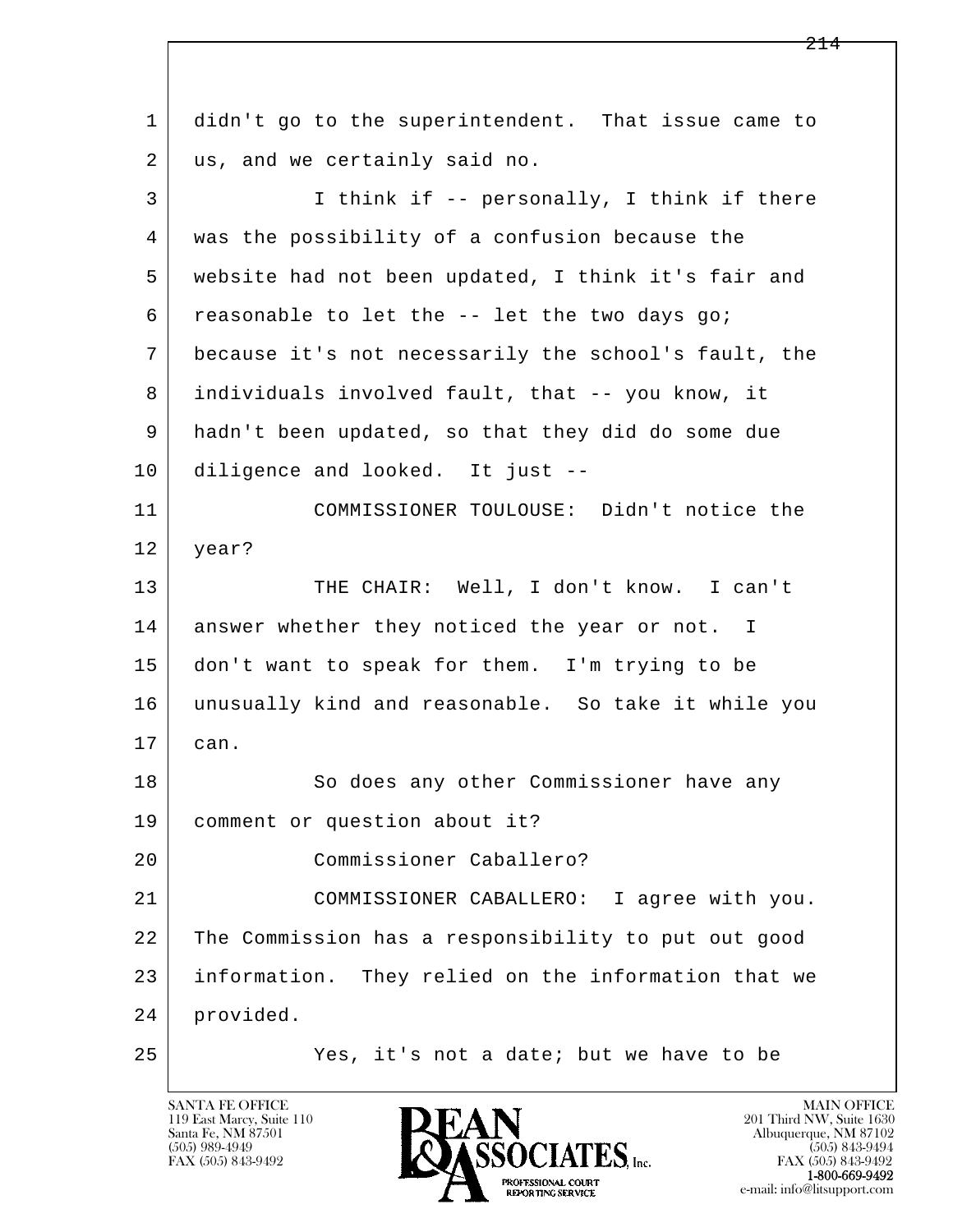l  $\overline{\phantom{a}}$  1 responsible and let them come in. It's not like 2 they're a week or a month late. And they were going 3 with -- with our information. 4 THE CHAIR: Right. I will -- I will let 5 the Commissioner know that when I taught, I didn't 6 take things late. The word didn't exist in my 7 vocabulary. But I fully agree that this was not -- 8 there was a miscommunication somewhere. And I think 9 it's only -- it's fair. 10 Commissioner Toulouse? 11 COMMISSIONER TOULOUSE: Madam Chair, I 12 would normally agree -- and I will agree with the 13 group on this, that we can take it. But I think if 14 somebody is a superintendent of schools and doesn't 15 bother to check what the year is or what website  $16$  he's actually looking at, I have certain concerns, 17 especially when I also know that this is a 18 superintendent of schools, who has not been 19 particularly positive about charter schools when 20 we've held hearings in that district, that if -- you 21 | know, I have some concerns about this. 22 But if we want to let him have the two 23 days, I would let him have them. But I would worry 24 about the quality of the applications. 25 Thank you.

119 East Marcy, Suite 110<br>Santa Fe, NM 87501

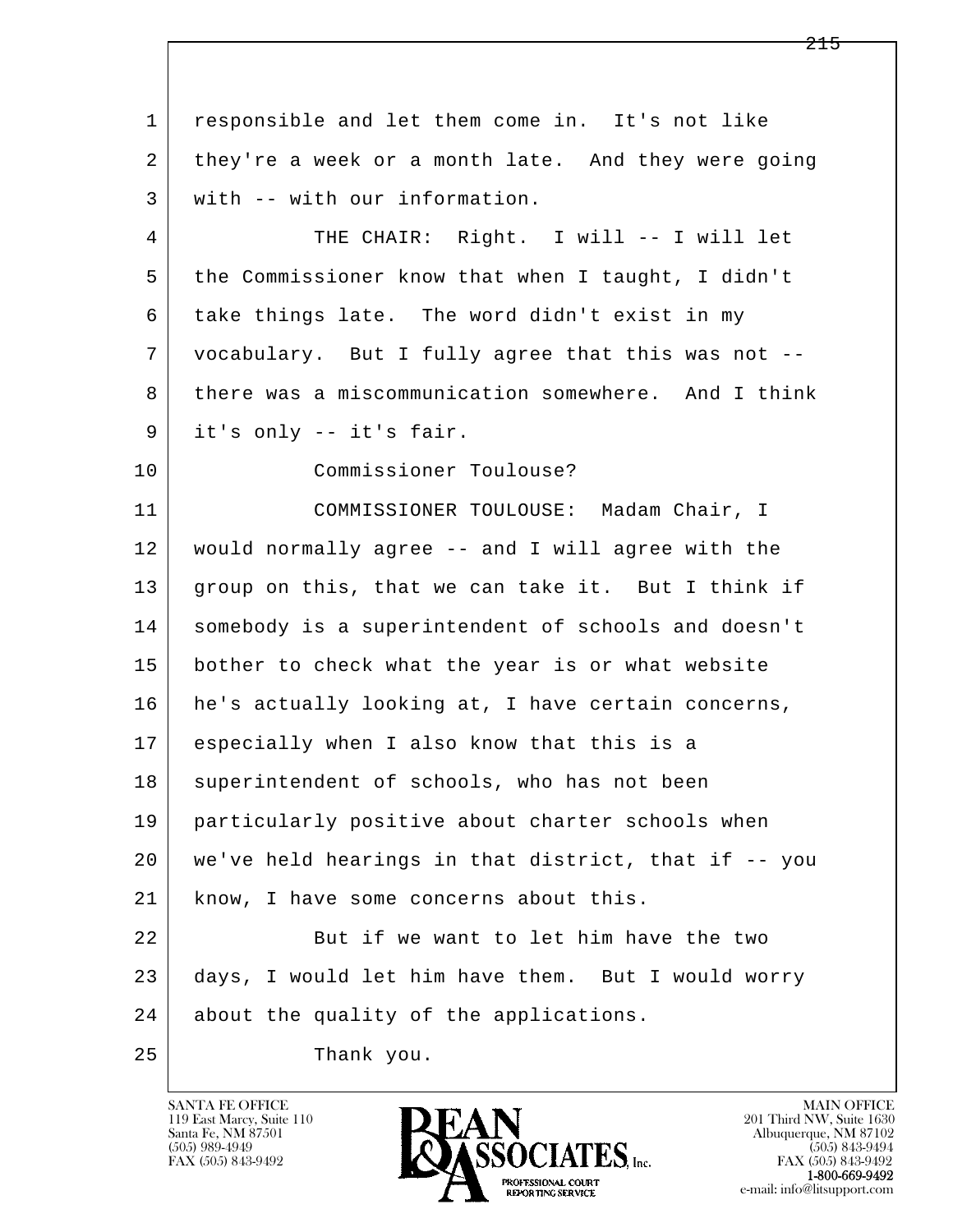l  $\overline{\phantom{a}}$ 1 THE CHAIR: Okay. I don't -- I quess we 2 should take a vote on this, yes or no. 3 MS. McKEE: Well, I don't think it's a -- 4 THE CHAIR: It hasn't been proposed as a 5 motion; but I think you can communicate our -- 6 MS. POULOS: It's discussion and possible 7 action. Item 9 says, "Discussion and Possible 8 Action." 9 THE CHAIR: And possible action. But I -- 10 is -- I don't think it's something we really have  $11$  to  $-$  12 COMMISSIONER CABALLERO: Madam Chair, you 13 can ask if there's any opposition to that and let it 14 | go by, and that should resolve it for you. 15 THE CHAIR: And we can note it. 16 Do we have any opposition to allowing 17 | the -- these two schools to proceed? 18 COMMISSIONER JOHNSTON: May I just add a 19 comment to that? 20 THE CHAIR: Sure. 21 COMMISSIONER JOHNSTON: I'm very 22 opinionated about charter schools. But if I -- my 23 knowledge tells me that he is a good superintendent. 24 He's a strong superintendent. Am I correct? 25 THE CHAIR: I don't think we want to enter

119 East Marcy, Suite 110<br>Santa Fe, NM 87501

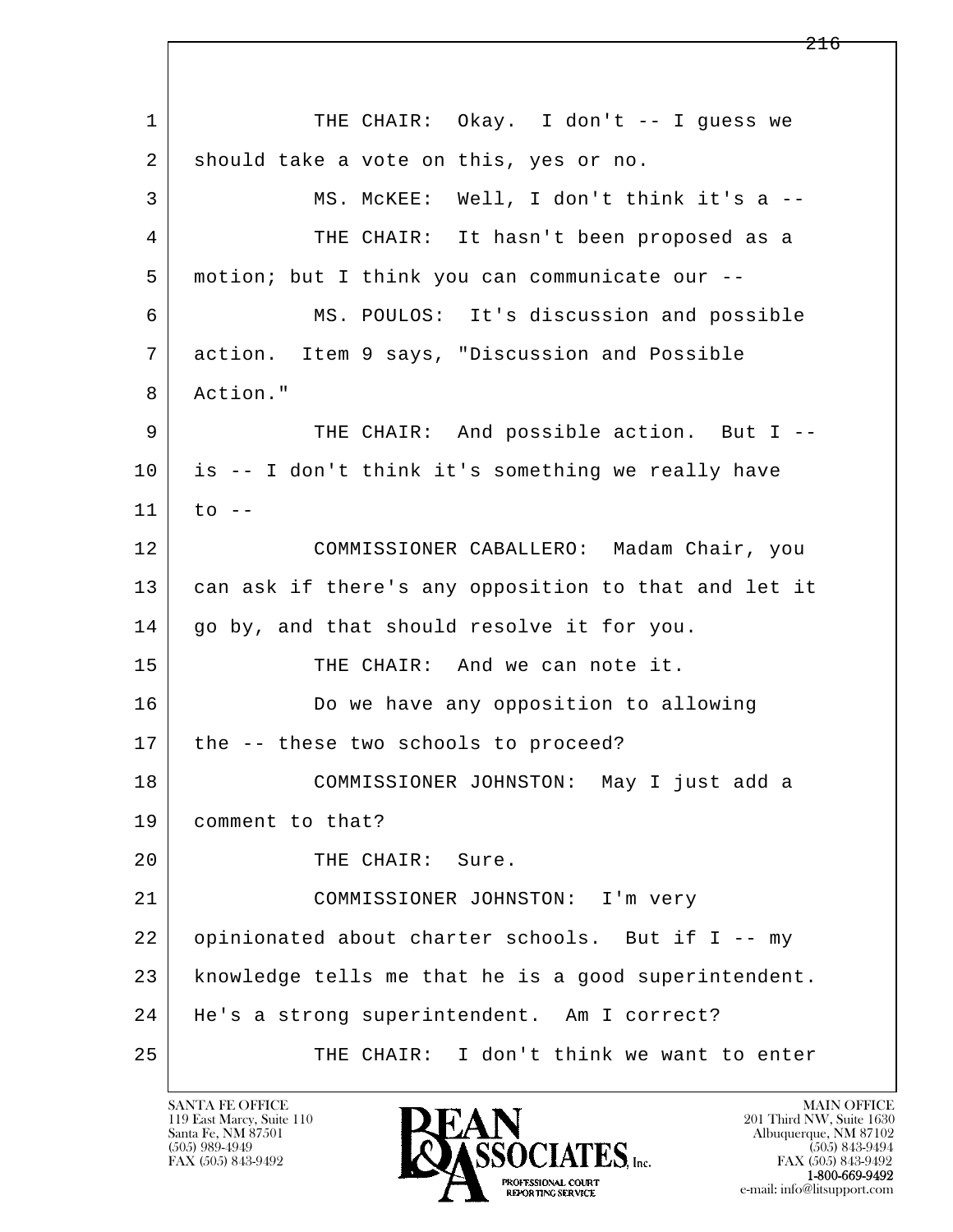l  $\overline{\phantom{a}}$ 1 | into that conversation. 2 COMMISSIONER JOHNSTON: Okay. Well, 3 | that's just a positive. 4 THE CHAIR: I don't think we want to enter 5 into that conversation. 6 COMMISSIONER JOHNSTON: All right? No? 7 No conversation? 8 THE CHAIR: Okay. Seeing no opposition to 9 the school proceeding in the application process, 10 you can communicate that to them. And it -- I'll 11 just express a challenge to try to open two schools 12 at the same time. 13 | COMMISSIONER ARMBRUSTER: Right. 14 THE CHAIR: You know -- but that's -- 15 we'll see. Okay. Thank you. 16 We are on to, now, Item No. 10. And thank 17 you for all of that. And thank you for the work 18 with the monitoring process. I know it's -- it's 19 | always difficult to deal with a new baby. 20 MS. POULOS: You know, we want to increase 21 communication. 22 | THE CHAIR: Right. Exactly. 23 MS. POULOS: And it improves school 24 performance. 25 THE CHAIR: So we are on to Item No. 10,

119 East Marcy, Suite 110<br>Santa Fe, NM 87501

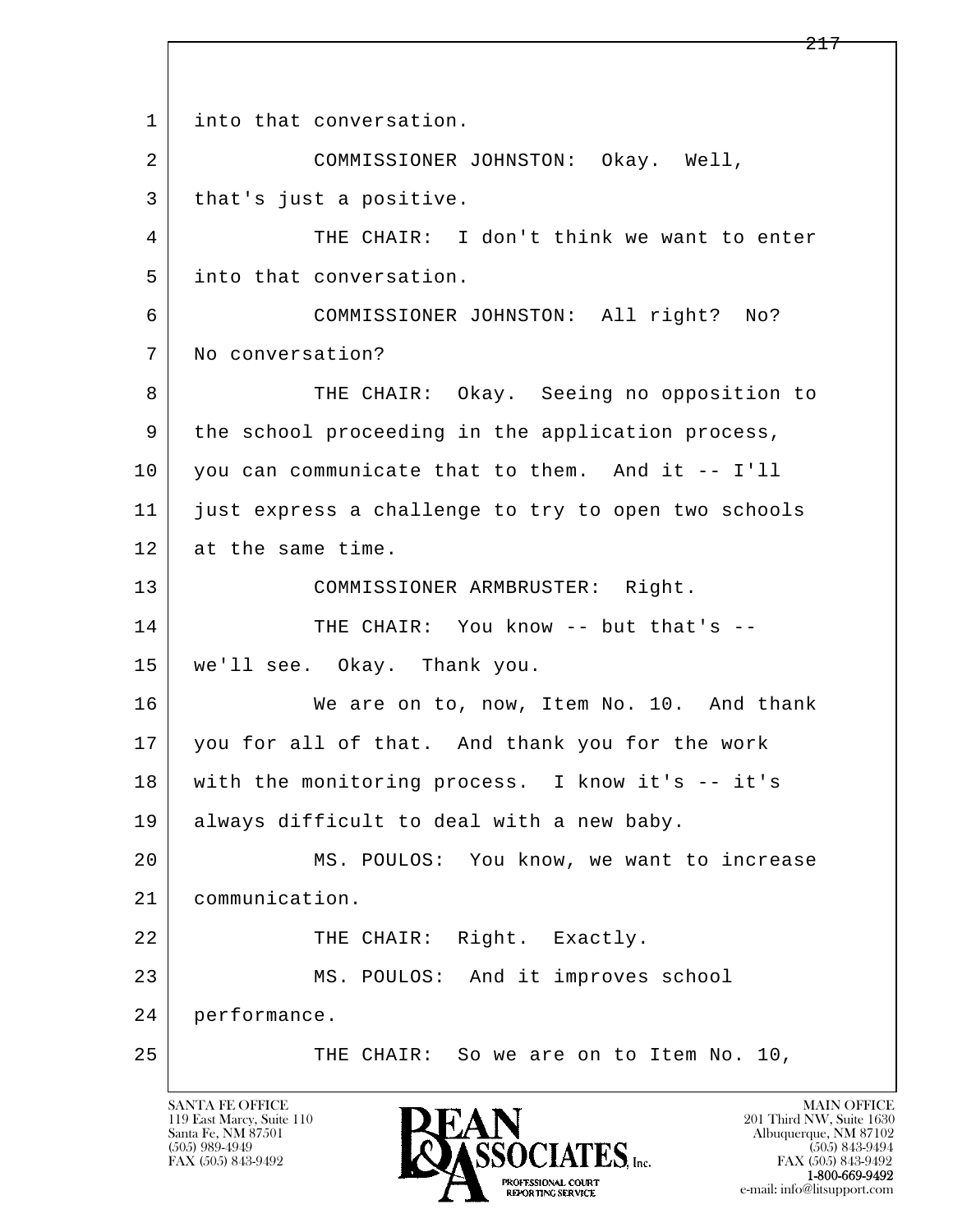l  $\overline{\phantom{a}}$  1 Discussion of Possible Action to Commence Operations 2 for SAHQ Academy and vote on the contract and 3 performance frameworks for SAHQ Academy. 4 Good afternoon. 5 Director, whenever you're ready. 6 MS. POULOS: Madam Chairwoman, 7 Commissioners. So for those of you that are new and 8 aren't as familiar with the circumstances, SAHQ 9 Academy was approved as a new applicant in 2014, in 10 September of 2014. The school continued through the 11 planning year process. And at the end of the first 12 planning year, the CSD recommended that the 13 Commission suspend the charter for that school for 14 one year to give them an additional year of planning 15 to be prepared to open the school. 16 The Commission did that. We have 17 continued to work with this applicant team, this 18 school team, through this year, since the meeting of 19 the Commission. And we have been working back and 20 forth quite a bit and -- to address concerns. 21 The school has resolved a number of the 22 concerns that CSD had and that were related to 23 conditions that the Commission imposed when they 24 approved the new application. 25 So we have worked with the school, and we

119 East Marcy, Suite 110<br>Santa Fe, NM 87501

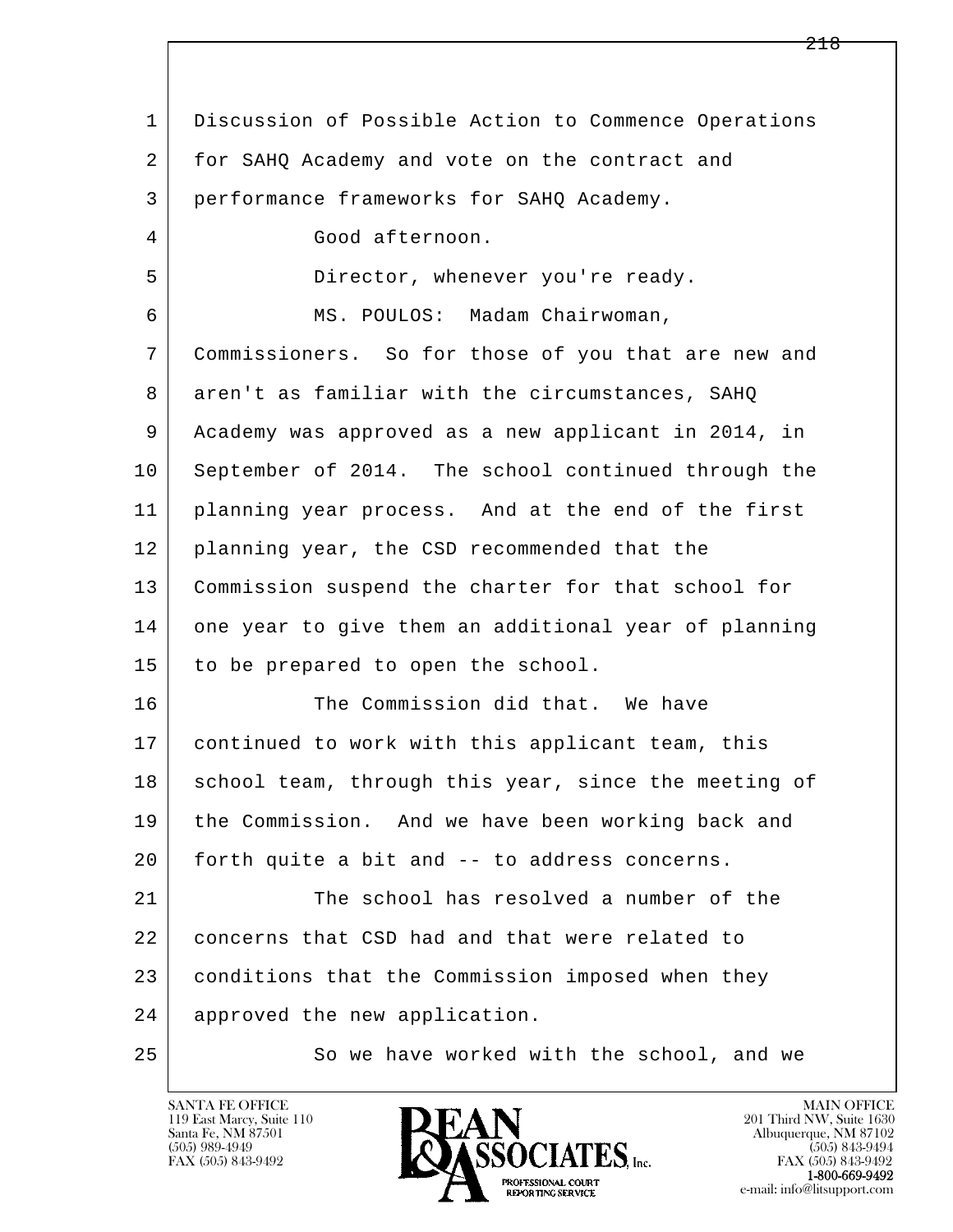l  $\overline{\phantom{a}}$ 1 believe they have provided legally compliant 2 policies, that they have provided a school schedule 3 that does align with the program that was outlined 4 in the new application, that they have taken steps 5 to help us understand the relationship, and to, I 6 think, formalize the relationship between SAHQ 7 Academy, SAHQ Backers and SAHQ. 8 However, CSD does continue to have some 9 outstanding concerns that we have expressed to the 10 applicant team. They have provided examples of 11 similar facility use arrangements between 12 nonprofits. And we are not contesting that. We're 13 | simply continuing to express concerns because of the 14 | close relationship between those three 15 organizations. 16 We do continue to have concerns about the 17 lease amount. The initially proposed lease had a 18 base amount, and then it had, on top of that, the 19 | lease reimbursement payments for the number of 20 students that were enrolled. 21 The lease has now been changed. And the 22 lease that's been put in front has a lease amount 23 that is -- financial amount that's not based on any 24 number of students. But it does increase year after 25 year.

119 East Marcy, Suite 110<br>Santa Fe, NM 87501



FAX (505) 843-9492<br>1-800-669-9492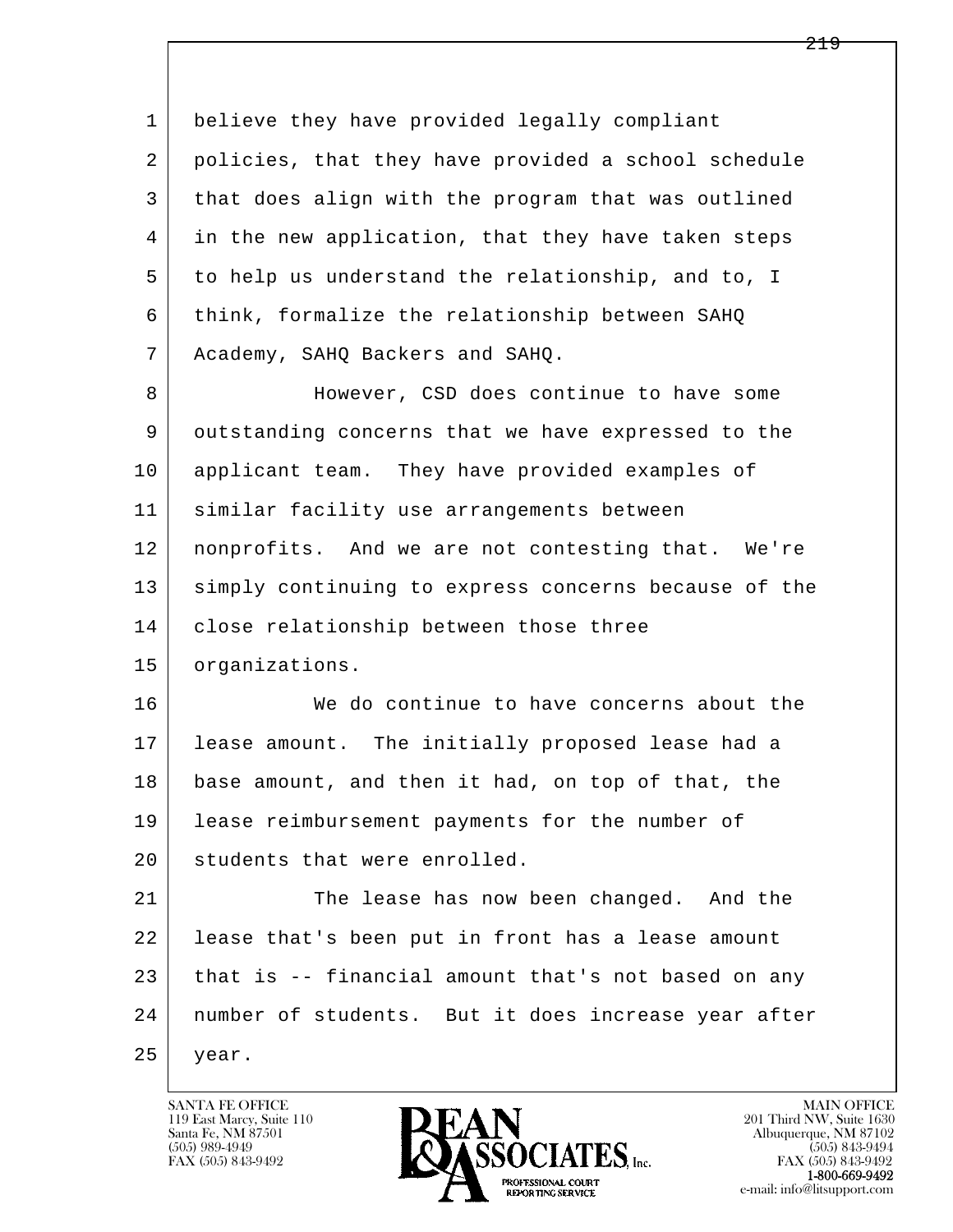l  $\overline{\phantom{a}}$ 1 However, the lease seems to indicate that 2 the square footage use and amount remains the same. 3 And so it's pretty substantial increases year after 4 year after year. 5 Subsequent That raised concerns for us. 6 There is one difference in the program as 7 compared to what was proposed in the application; 8 and that is the application did not indicate 9 half-day Fridays. But the school's program does 10 indicate that they will have half-day Fridays. But 11 at this point, they have put forth and committed to 12 a program that does indicate it will meet minimum 13 instructional hours. 14 So at this point, you know, CSD believes 15 that the school can be adequately prepared by the 16 opening date. Certainly, if the Commission chooses 17 to vote to commence operations at this time, CSD 18 does recommend that we use some specific conditions; 19 that is, that they meet the checklist items that are 20 on the Planning Year Checklist that need to be 21 completed two years prior to the date of opening, 22 that they have a signed contract with a licensed 23 head administrator beginning full-time employment by 24 July 1st, that their governing body meet the 25 governing body training requirements for Fiscal

119 East Marcy, Suite 110<br>Santa Fe, NM 87501

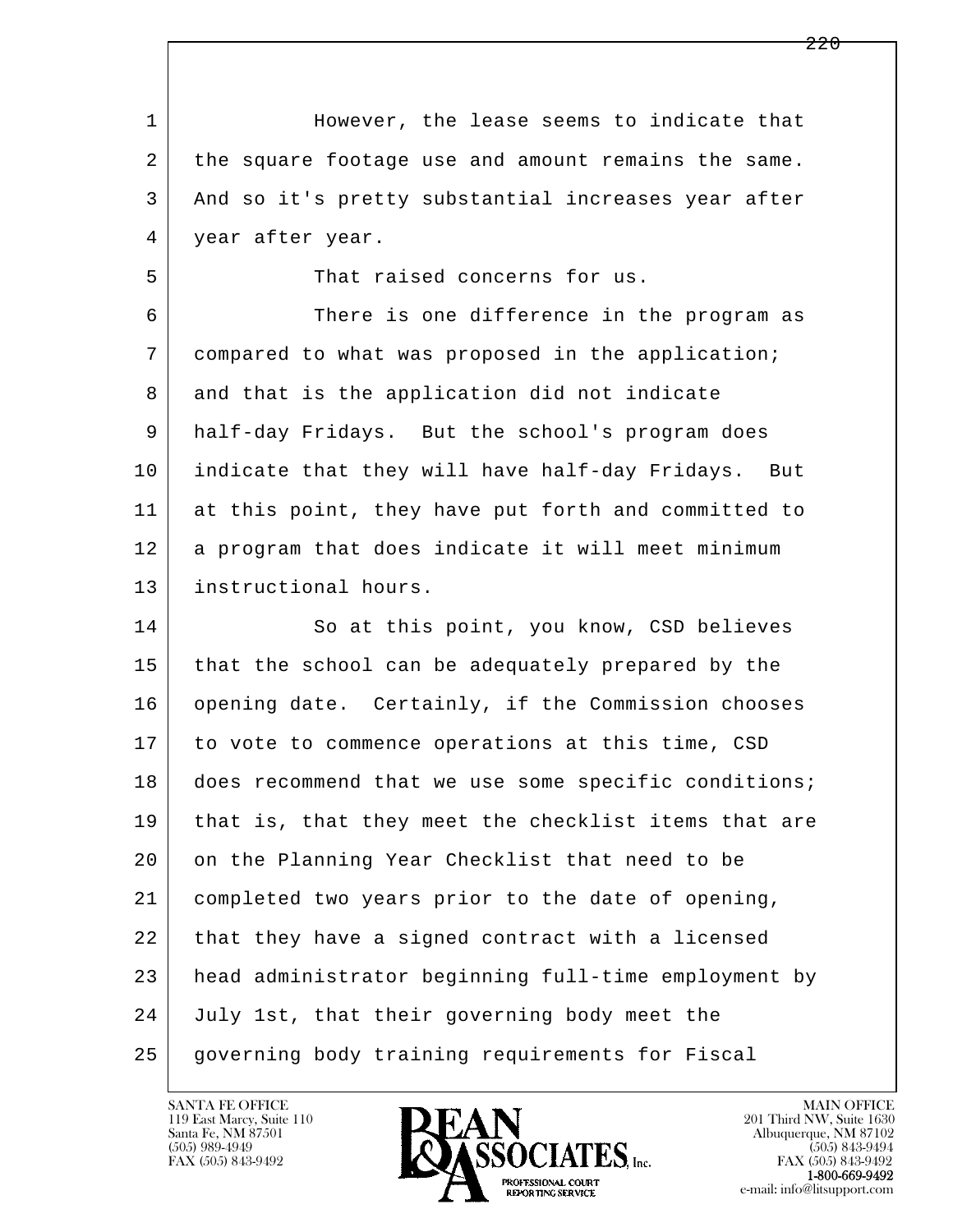|  | v<br>'ear<br>-<br>$ -$ | ٦ |
|--|------------------------|---|
|--|------------------------|---|

| $\overline{2}$ | I will say that their governing body comes          |
|----------------|-----------------------------------------------------|
| 3              | to almost all of the trainings that the CSD offers. |
| 4              | So they are certainly working on that, and probably |
| 5              | already meet those requirements. That they would    |
| 6              | submit projected membership with documentation to   |
| 7              | support those projections by March 31st, that they  |
| 8              | submit the budget by May 1st, and that if they are  |
| 9              | finding that their projections are not coming to    |
| 10             | light, that they submit a budget that will align    |
| 11             | with those actuals, or closer to those actuals,     |
| 12             | again, because we have seen many of our schools     |
| 13             | struggle in the first year because they think       |
| 14             | they're going to get 140. They get 70, and it       |
| 15             | really challenges the schools.                      |
| 16             | And then by the 120th day of the school             |
| 17             | year, that they get approval of their               |
| 18             | health-and-wellness plan.                           |
| 19             | That's one piece. I don't know if you               |
| 20             | want us to stop at that point. Or do you --         |
| 21             | THE CHAIR: Can I just ask? Did I not see            |
| 22             | a health-and-wellness plan?                         |
| 23             | MS. POULOS: It has not been approved by             |
| 24             | the Coordinated School Health and Wellness Bureau.  |
| 25             | Okay.<br>THE CHAIR:                                 |

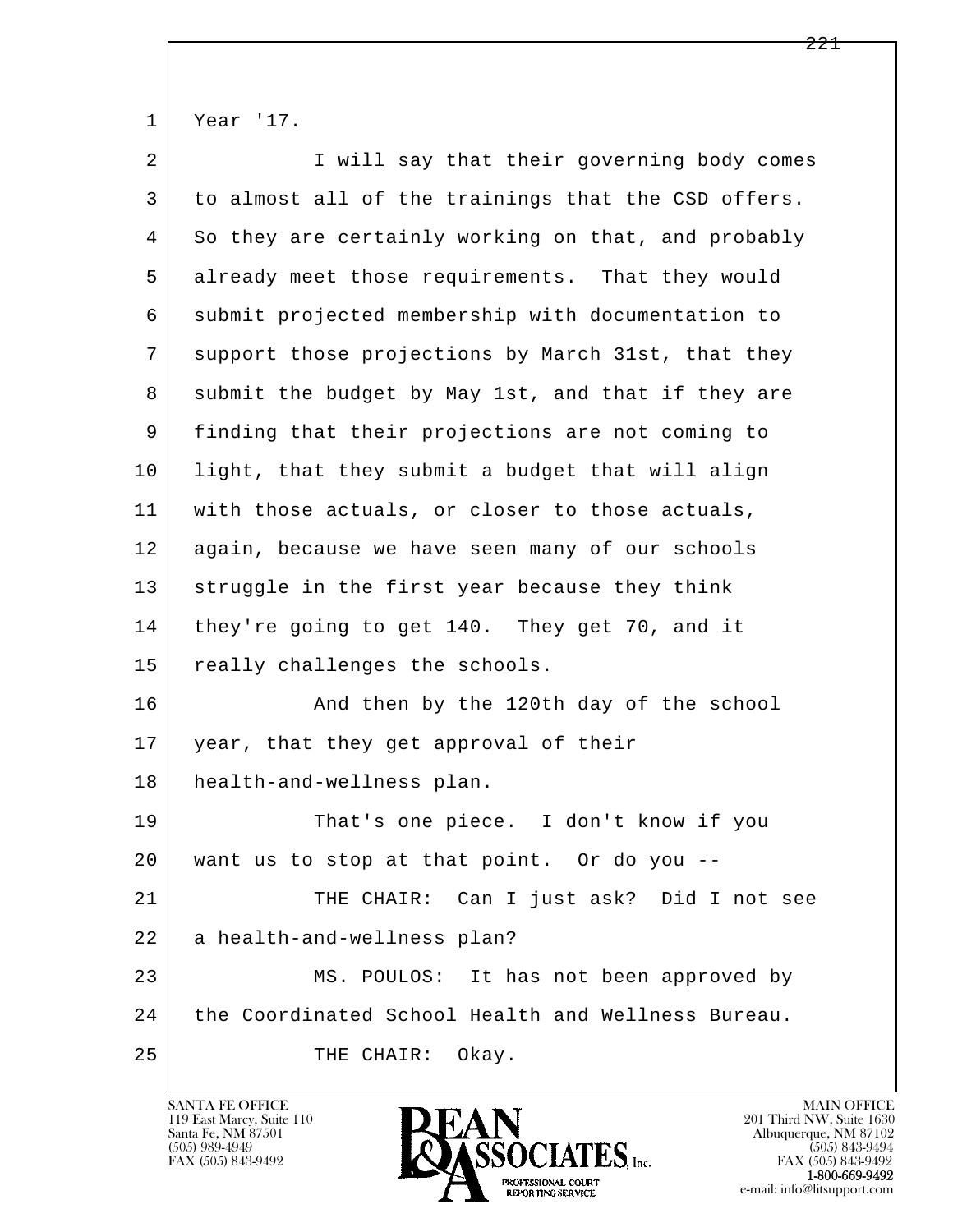l  $\overline{\phantom{a}}$  1 MS. POULOS: And they have a process that 2 they go through with schools to do back and forth 3 and get those. So they've been working on it. 4 THE CHAIR: So there has been a 5 submission. 6 MS. POULOS: Yes. 7 THE CHAIR: I thought that was part of the 8 materials that we received, that one had been 9 submitted. 10 | MS. POULOS: Submitted. Yes, absolutely. 11 | THE CHAIR: But it just hasn't been 12 approved on this end. 13 MS. POULOS: On the Coordinated School 14 | Health and Wellness Bureau. 15 | THE CHAIR: Okay. All right. Just so I'm 16 clear. 17 MS. POULOS: I'll just go ahead and touch 18 on the next piece, which is the contract. 19 So you'll see in the materials that CSD 20 was -- felt that they were unable to recommend 21 approval of the material terms of the contract, as 22 written, because those continued to contain language 23 that conflicted with the academic program, and then, 24 also, because based on a suspension, the term should 25 have been moved to expand from 2017 to 2022.

119 East Marcy, Suite 110<br>Santa Fe, NM 87501

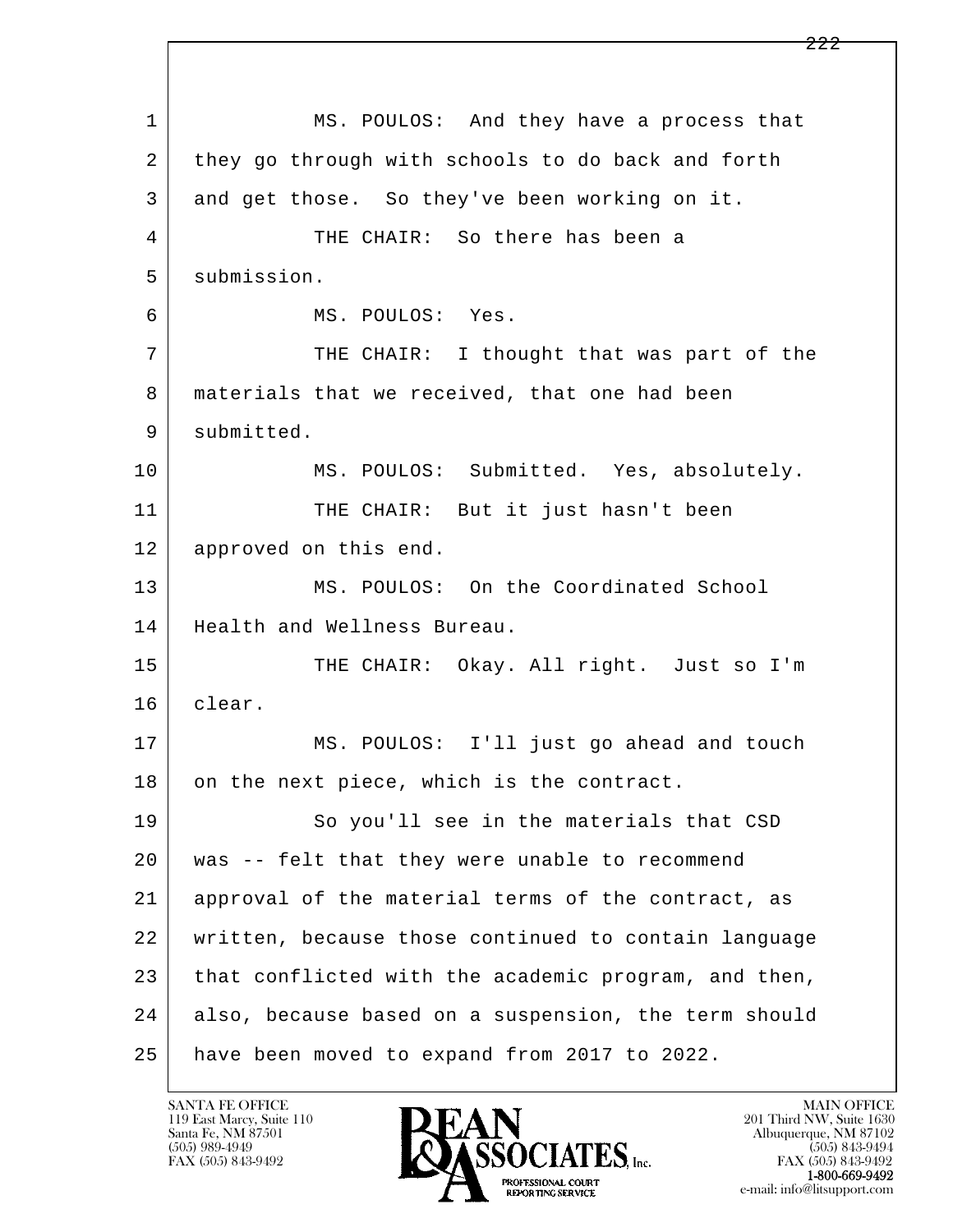| $\mathbf{1}$ | The school has, after conversations this             |
|--------------|------------------------------------------------------|
| 2            | week -- and you'll see those materials at the very   |
| 3            | back of this tab, right in front of the Tab 11 --    |
| 4            | provided a proposed charter school contract          |
| 5            | amendment that would address those concerns, and     |
| 6            | then if you so choose, motion language that could    |
| 7            | address that.                                        |
| 8            | Again, that's right in front of, not                 |
| 9            | behind, Tab 11. Right in front of, not behind.       |
| 10           | FROM THE FLOOR: We brought copies, if --             |
| 11           | THE CHAIR: We have it. We did find it.               |
| 12           | FROM THE FLOOR: Okay.                                |
| 13           | THE CHAIR: But I think we'll take a look             |
| 14           | at that after -- because I think -- especially       |
| 15           | Ms. McKee will have to be given a little bit of time |
| 16           | to take a look at it.                                |
| 17           | But that's a separate item. So we'll just            |
| 18           | address the commencement of operations at this point |
| 19           | in time, okay?                                       |
| 20           | With that being said, please, I'll remind            |
| 21           | you to introduce yourself -- identify yourself for   |
| 22           | the court record.                                    |
| 23           | MS. ANN MCCOLLUM: I'm Ann McCollum.<br>I'm           |
| 24           | an attorney with Matthews Fox.                       |
| 25           | MS. CHARLOTTE RODE: Charlotte Rode,                  |

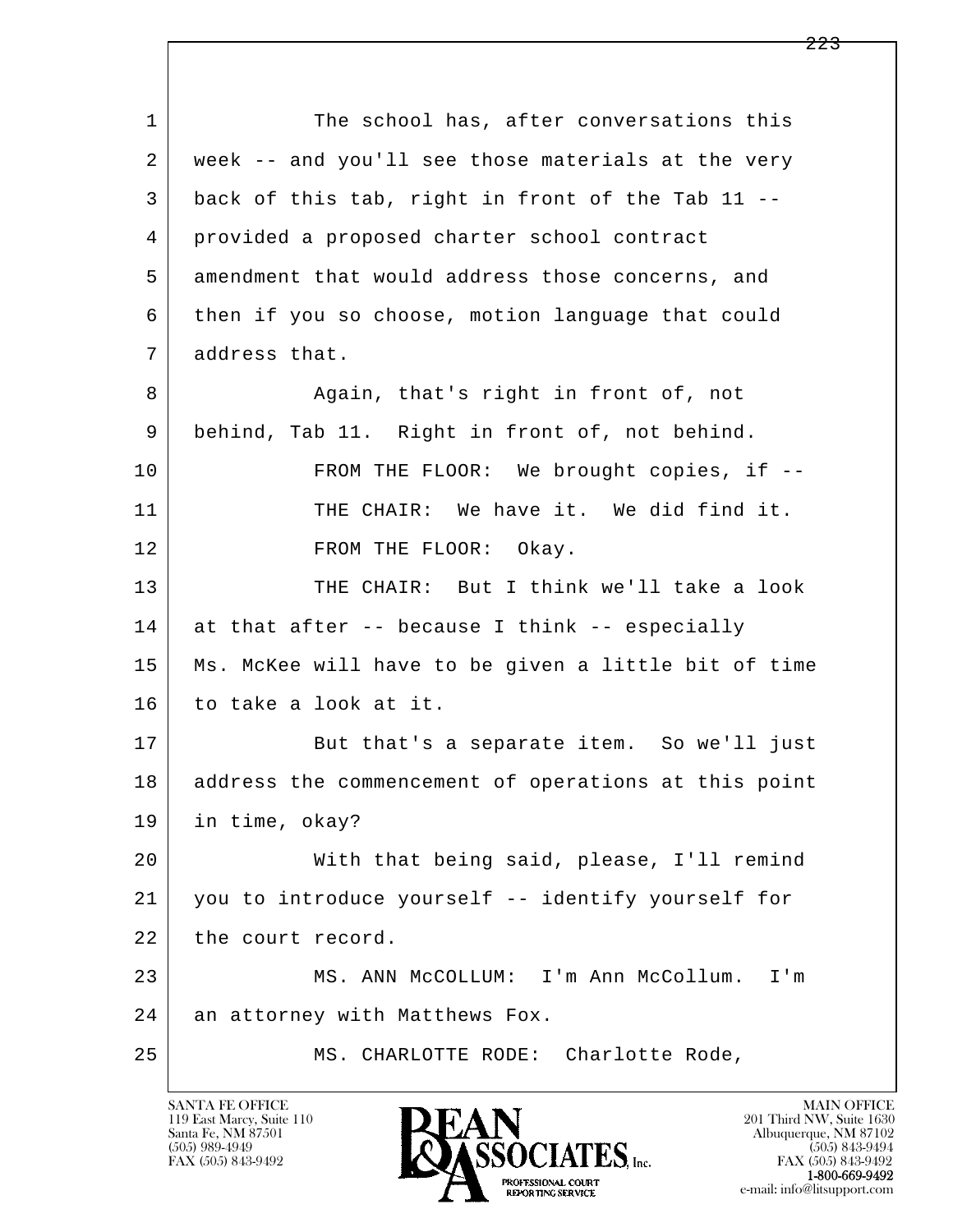l  $\overline{\phantom{a}}$  1 Founder, one of the founders of SAHQ Academy. 2 MR. DAVID BEACH: David Beach. I am Chair 3 of the Governing Council. 4 | MS. PATRICIA MATTHEWS: Patricia Matthews, 5 Matthews Fox. 6 MS. ANN McCOLLUM: We're prepared to 7 respond to the outstanding concerns, and also, we 8 | have some comments or questions about the 9 conditions. Is that something that you'd like for 10 us to do? 11 MS. PATRICIA MATTHEWS: Madam Chair, if 12 you don't think we need to respond to the comments, 13 unless it's important to the rest of the 14 Commissioners, we will; but --15 | THE CHAIR: I don't -- but let's put on 16 the back burner the conditions, just to see whether 17 | they're going to become conditions. So, you know, 18 let's -- we'll -- we'll hold onto that for a second. 19 But I would like for you to address, if you could, 20 some of the concerns which brought us here again  $21$  today  $-$ 22 | MS. ANN McCOLLUM: Okay. Okay. 23 THE CHAIR: -- because there are obviously  $24$  | those questions that related to the -- the -- I 25 always -- I get confused with Backers/Founders --

119 East Marcy, Suite 110<br>Santa Fe, NM 87501

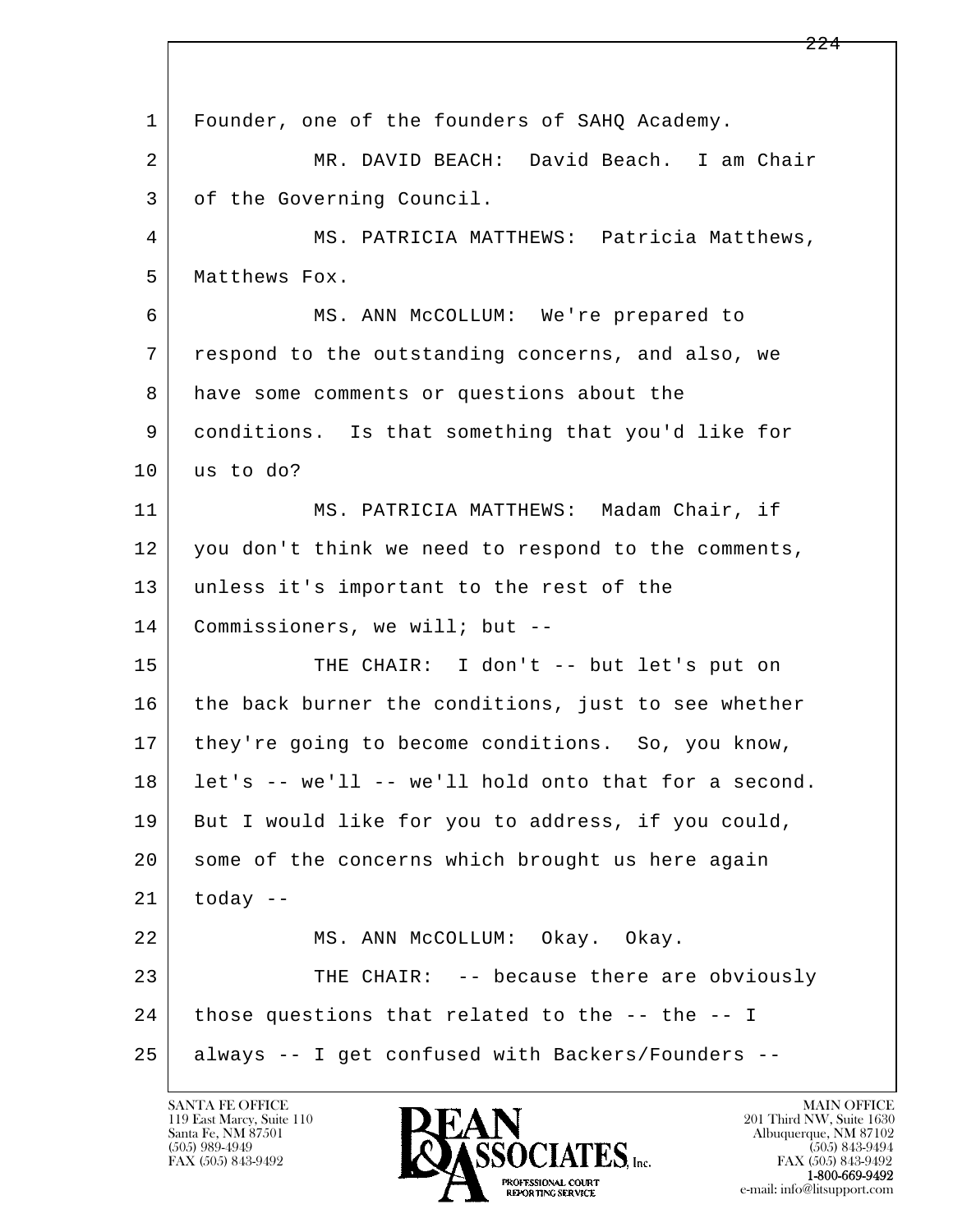l  $\overline{\phantom{a}}$ 1 but that separation of --2 MS. ANN McCOLLUM: Okay. 3 THE CHAIR: -- entities. There was that 4 concern that was addressed. And there may still be 5 some academic questions. 6 MS. ANN McCOLLUM: All right. 7 THE CHAIR: -- that are there. So... 8 MS. ANN McCOLLUM: Madam Chair, we are 9 | happy to address those. What we have is brief. 10 | The Movid Cherton Control over the meeting in January, we 11 met with Mr. Gloudemans and Mr. Duske and 12 Ms. Poulos, and -- for several hours to -- and it 13 was actually a very productive meeting -- to go 14 through the concerns that were in your packet in 15 January. 16 And -- and the -- and one of the things, 17 of course, was the -- what has been characterized as 18 a conflict-of-interest concern. To that point, 19 Ms. Rode has resigned from the governing council.  $20$  | She has submitted -- the school has submitted 21 documentation that we have put that -- changes to 22 the board of the foundation through the Secretary of 23 State. 24 That happened last May, or -- right? It 25 was in May at a -- at a GC -- at a governing council

119 East Marcy, Suite 110<br>Santa Fe, NM 87501

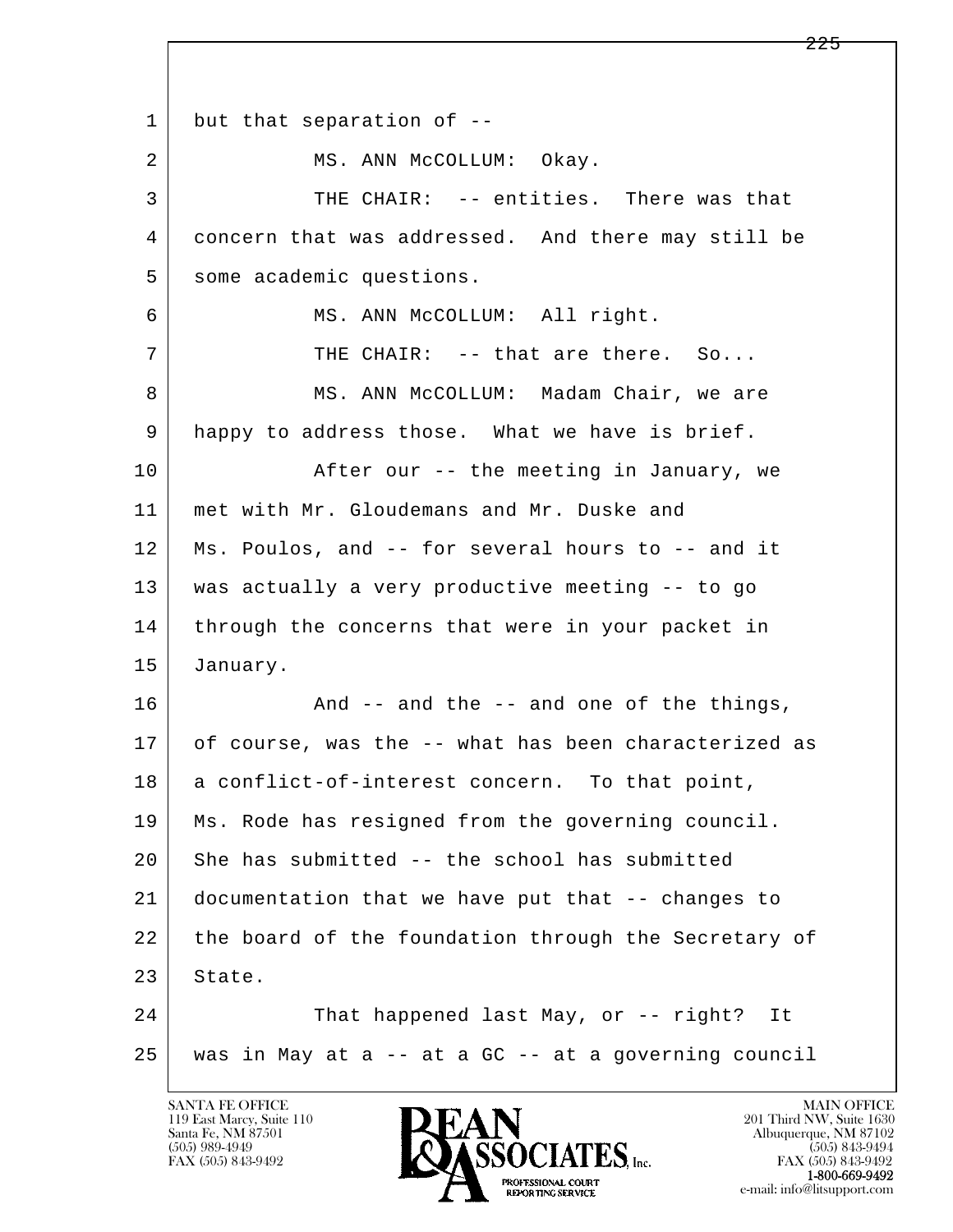l  $\overline{\phantom{a}}$  1 meeting, where the board was -- was changed; in 2 other words, any conflict was erased. But they 3 wanted us to show that we had submitted it to the 4 Secretary of State. So -- 5 THE CHAIR: Can I just ask -- because -- 6 are you talking the governing council of the school?  $7 \text{ Or } -$ 8 MS. ANN McCOLLUM: No, the foundation 9 board. 10 THE CHAIR: Or the foundation. Right. 11 Okay. 12 MS. ANN McCOLLUM: So -- so Ms. Rode was 13 on the governing council board and submitted her 14 resignation. There was an appearance of a conflict 15 of interest. We didn't think there was; but that's 16 fine. 17 So, you know, we did that. And then for 18 the foundation board, the names that were registered 19 originally had changed. The leadership of the board 20 of the foundation has changed. 21 So we submitted -- and that was changed 22 back in May. So we submitted to the CSD 23 documentation that we had also submitted that to the 24 Secretary of State. 25 We provided a description of the entities,

119 East Marcy, Suite 110<br>Santa Fe, NM 87501

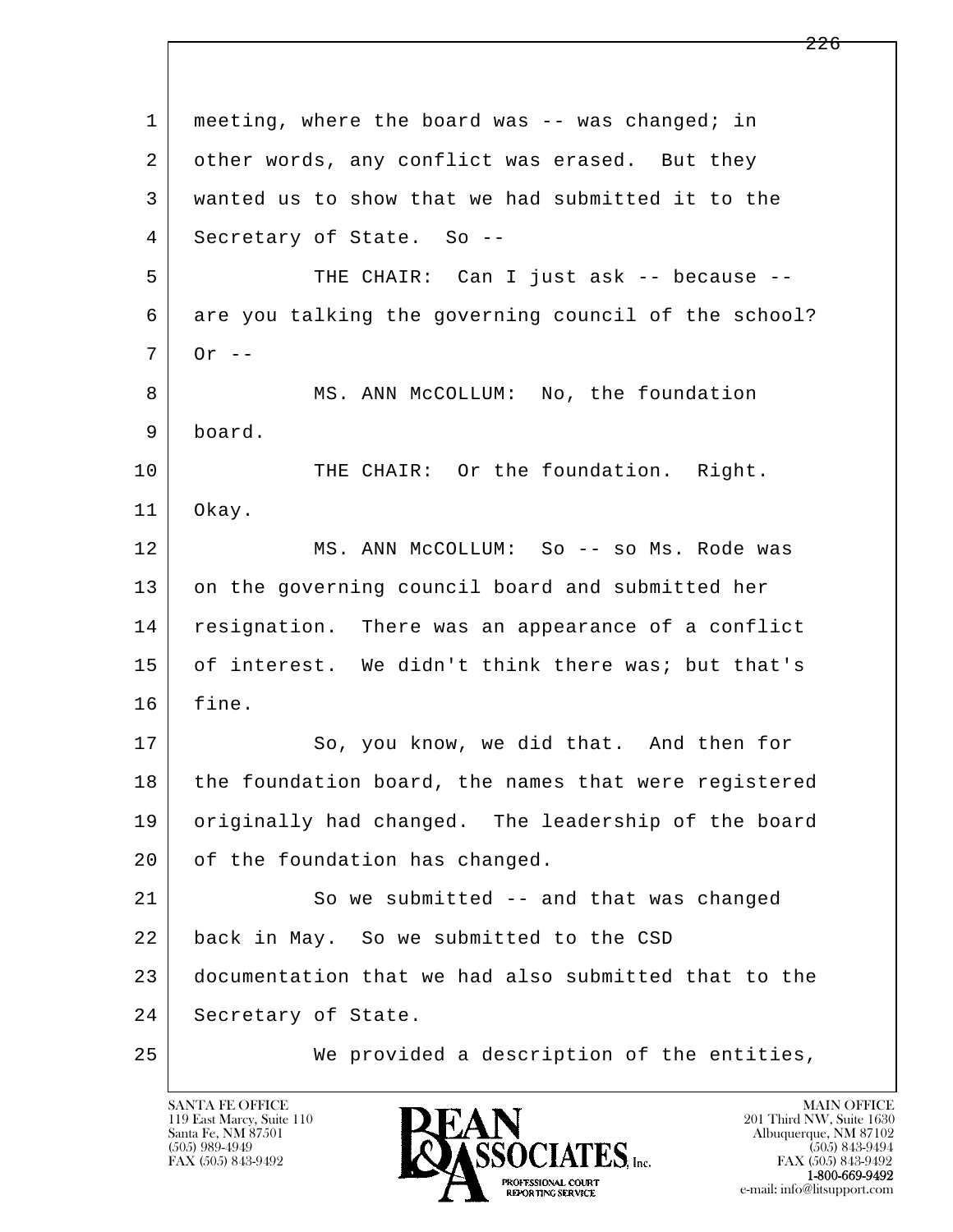l  $\overline{\phantom{a}}$ 1 which I want to review very briefly. But before I 2 do, we also provided a signed, executed MOU to -- 3 that defines the relationships between the 4 foundation and the school. 5 In the description of the entities, I  $6$  just  $-$  I want to make clear that  $-$  because I  $-$  7 you know, that's been confusion. 8 There's really two entities. There's the 9 foundation, which is registered with the Secretary 10 of State, as SAHQ Backers. And I note why there's 11 confusion. So -- but we need to clarify that. 12 And then there's the school, which is SAHQ 13 Academy, which is the school. So we can say the 14 school and the foundation. 15 The foundation owns the building, and the 16 foundation runs a program for kids after school, a 17 sports program that they've been doing for how many 18 years? 19 MS. CHARLOTTE RODE: Since 2011. 20 MS. ANN McCOLLUM: Okay. So what's called 21 "SAHQ," alone, or "SAHQ Gym," that's actually a 22 program of the foundation in the building that the 23 foundation owns. 24 And then -- so the agreements -- the legal 25 agreements for those relationships are the lease.

119 East Marcy, Suite 110<br>Santa Fe, NM 87501

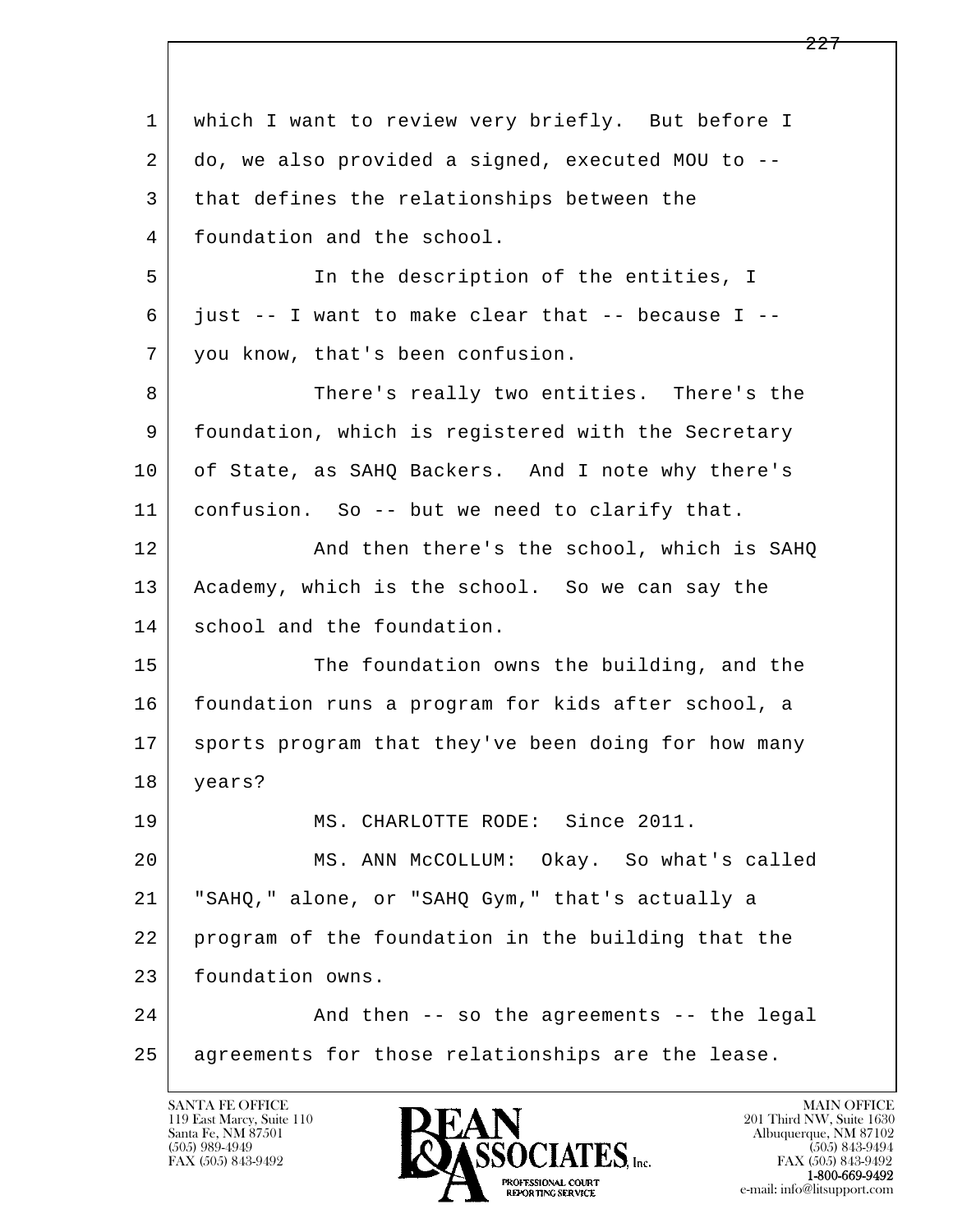l  $\overline{\phantom{a}}$  1 The school will lease from the foundation the space 2 in the building. 3 And I'm going to let you describe that, 4 actually, before I -- 5 MS. PATRICIA MATTHEWS: Just the lease? 6 MS. ANN McCOLLUM: The lease and the 7 facilities use agreement. 8 MS. PATRICIA MATTHEWS: There's a lease 9 between the charter school and the foundation. And 10 that's the lease that I'll talk about in just a 11 second that Katie -- or Ms. Poulos -- was referring  $12$  to. 13 And then there's a facilities use 14 agreement, which is a way for the nonprofit to use 15 the facility for after-school programs -- and 16 before-school programs? 17 | The Mondu when we developed the facilities use 18 program, we used what APS does. So we used the 19 rates. We looked at -- you know, we looked at other 20 contracts. We wanted to ensure that what the 21 foundation was paying was not an anti-donation 22 issue. And so that's why we used the APS documents, 23 and we used their rate. 24 So that defines that relationship, which 25 is a leaseback from the nonprofit from the charter

119 East Marcy, Suite 110<br>Santa Fe, NM 87501

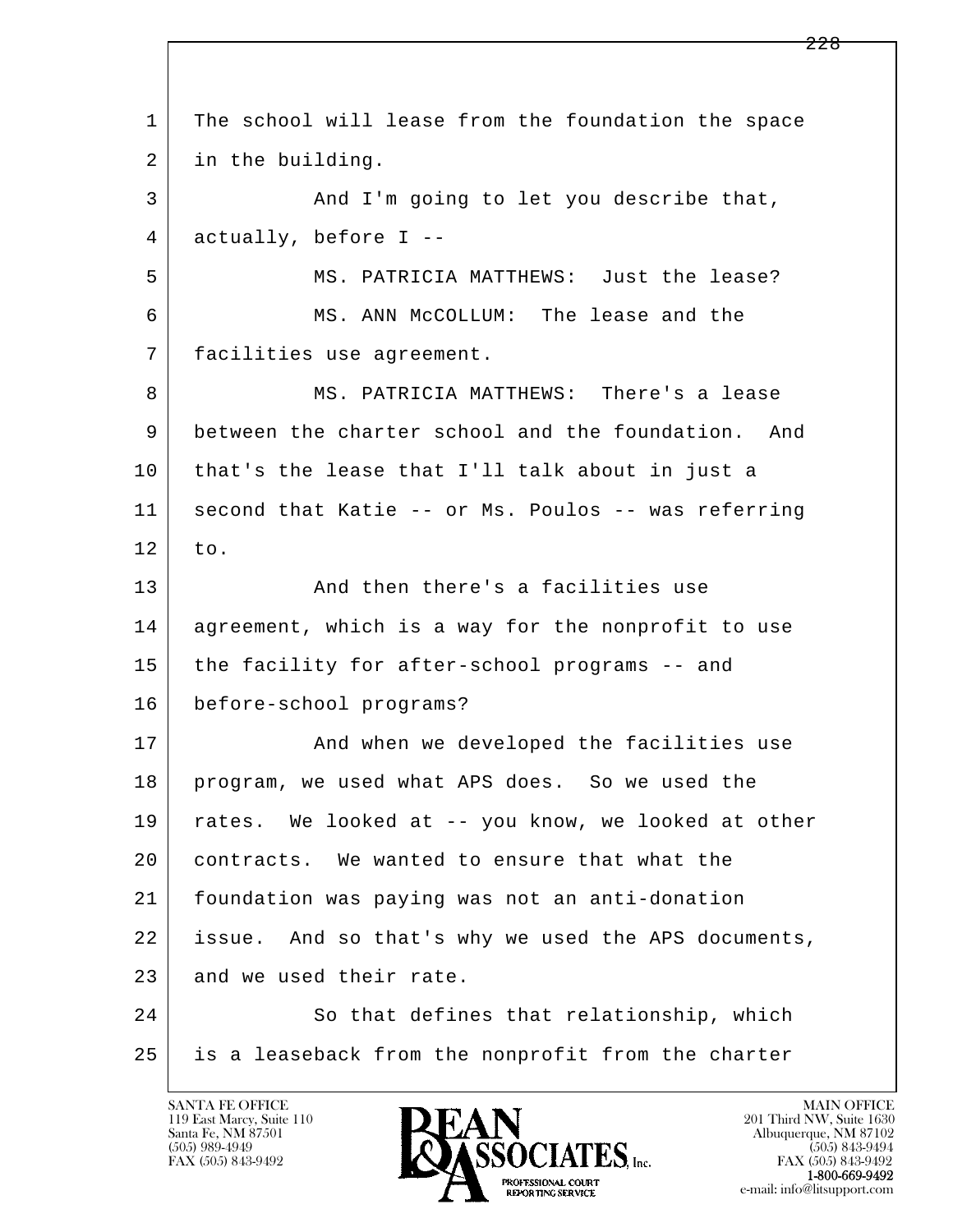1 school.

2 So there's two legal documents that govern 3 contractual relationships, which is the facilities 4 use agreement from the -- from the foundation to the 5 school -- or from the school to the foundation -- 6 and then the foundation and the school have an 7 underlying lease.

8 and that was the easiest way to do it. We 9 wanted to make sure the legal identity of what they 10 were using was kept separate so that we avoided 11 issues of the anti-donation clause. So that's why 12 we structured it the way we did.

13 Then, of course, as Ms. McCollum has 14 already stated, that we entered into a document 15 which is called a Memorandum of Agreement, which 16 documents what these two parties are going to do 17 | together.

l  $\overline{\phantom{a}}$ 18 Then it also incorporated a provision from 19 | the charter -- the charter itself, the application, 20 what the foundation will be doing for the school on 21 a cooperative basis voluntarily. And Ms. Poulos 22 asked us to put that into this agreement. 23 So I believe, from my perspective as their 24 attorney, that we have made sure that the 25 separateness of the entities are defined

119 East Marcy, Suite 110<br>Santa Fe, NM 87501

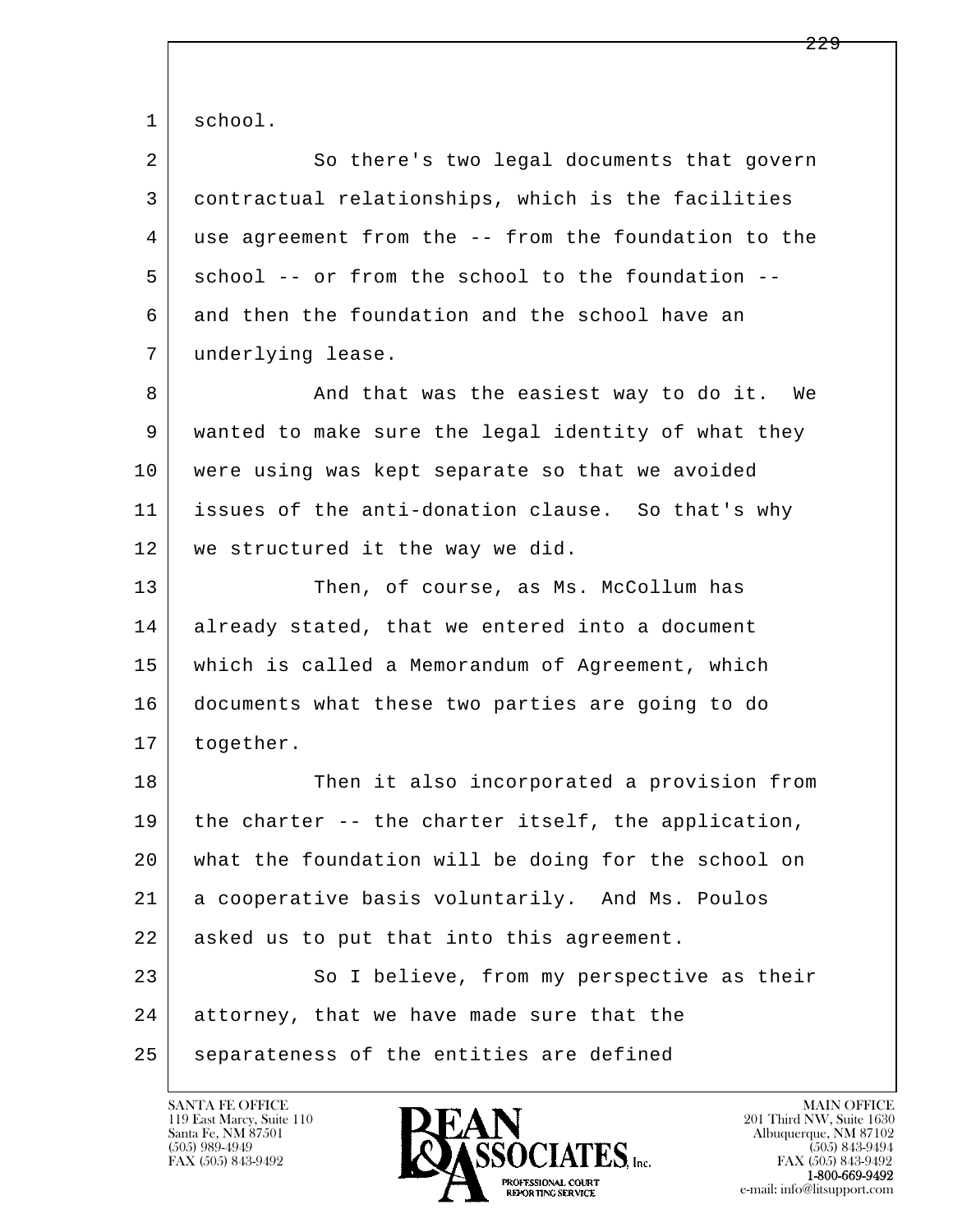l  $\overline{\phantom{a}}$ 1 contractually. 2 If you'd like for me to speak about the 3 lease issues and concerns, I will be happy to do 4 that at this time. 5 THE CHAIR: Yeah. I -- 6 MS. PATRICIA MATTHEWS: Maybe it's not a 7 concern. 8 | THE CHAIR: It's normally not --9 MS. PATRICIA MATTHEWS: I agree. 10 THE CHAIR: -- within our purview that we 11 look at the dollar amount. In fact, this is, I 12 | think -- in fact, in the short term I've been here, 13 this is the first time it's ever been questioned 14 what the amount was. I -- you know. 15 So it's -- it's a new conversation that 16 I'm having. And I don't -- you know, I don't even 17 know if that's the conversation we're supposed to be 18 having, to be perfectly honest; because we've never 19 looked at the -- the dollar amount that a school is 20 paying. That, to me, has also been the purview  $21$  of  $-$  22 MS. PATRICIA MATTHEWS: I think the  $23$  suggestion  $-$  and CSD can jump in, if they'd like  $-$  24 is that for some reason, the rates look like they do 25 because of a particular relationship. And so I want

119 East Marcy, Suite 110<br>Santa Fe, NM 87501

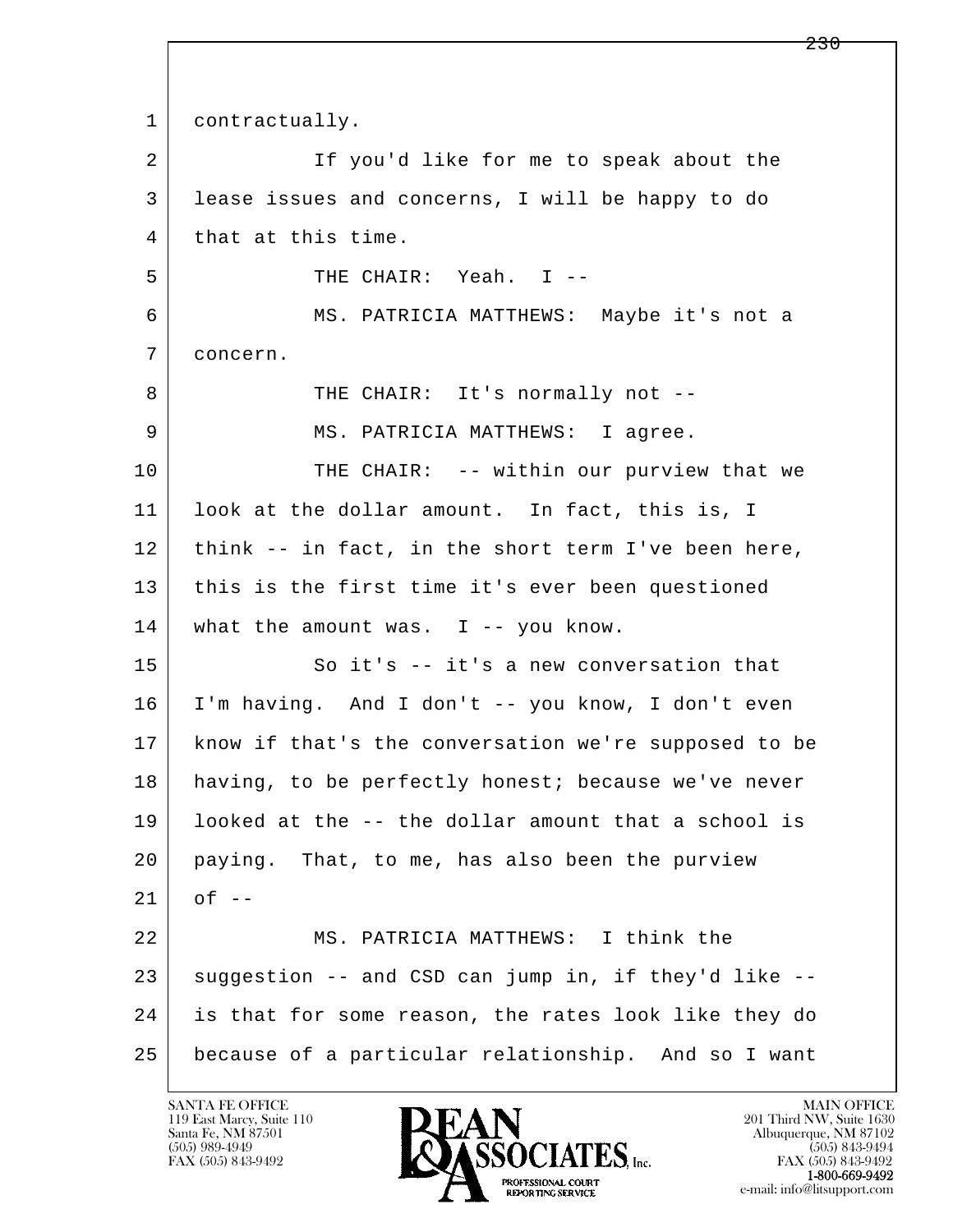| 1  | to explain where those numbers come from, because I  |
|----|------------------------------------------------------|
| 2  | think that would be helpful for the Commission to    |
| 3  | understand how we set the rate for the rents.        |
| 4  | One of the things that we've seen in the             |
| 5  | past -- and I've been doing this since 1999 and      |
| 6  | working with charter schools on leases for that      |
| 7  | long. But what happened in the past is some schools  |
| 8  | would look at, "Okay, we're going to have this       |
| 9  | number of kids, your 1, your 2, your 3"; so the      |
| 10 | landlord was willing to tie lease payments to the    |
| 11 | per mem generated funding for the school in order to |
| 12 | give the school sort of a kick-up. And it's just     |
| 13 | been fairly recently that the Capital Outlay council |
| 14 | has viewed that as scamming, versus helping.         |
| 15 | And so unbeknownst to the folks who put              |
| 16 | this lease together, which was -- I did not          |
| 17 | participate in it. In fact, I believe the lease      |
| 18 | probably came largely off of the PSFA's website and  |
| 19 | looks like the form lease that was used on the       |
| 20 | website; most of the terms came from there.<br>The   |
| 21 | structure of the rent was tied -- they tried to tie  |
| 22 | it to a base rent, plus the number of kiddos that    |
| 23 | the school would roll in.                            |
| 24 | Well, that was looked askance at. I don't            |

25 even know if it was the Division; it might have been

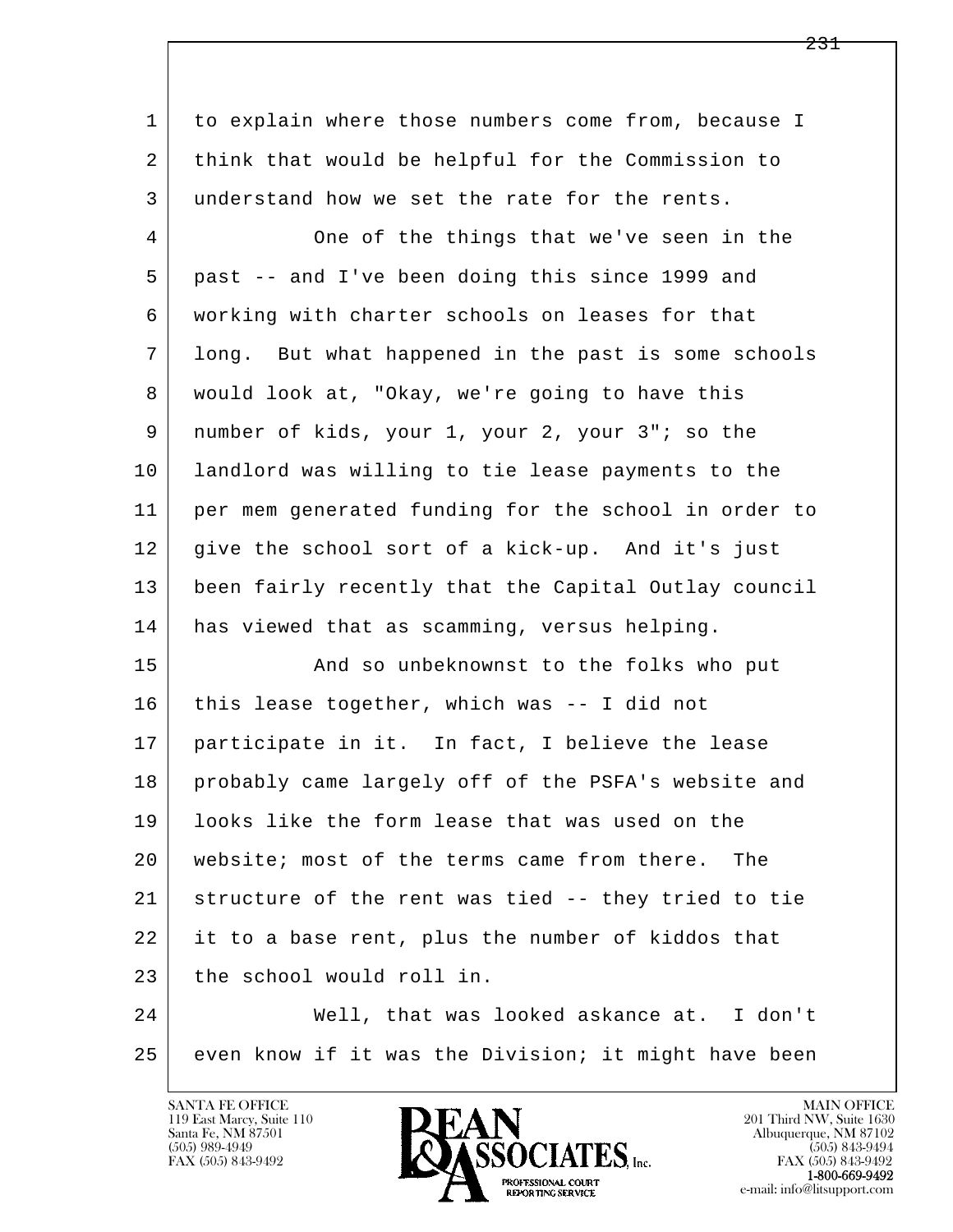1 folks up the chain.

| 2  | So all I did was take those numbers and              |
|----|------------------------------------------------------|
| 3  | calculate it into a rent, okay? And so what happens  |
| 4  | is it does escalate. But when you look at the        |
| 5  | rent -- so the base rent of this school, for the     |
| 6  | very first year, is below -- and I'm going to call   |
| 7  | it "market rate," for charter schools in             |
| 8  | Albuquerque.                                         |
| 9  | And where did I get that number? I got               |
| 10 | that number from the Public School Facilities        |
| 11 | Authority. And they have calculated the annual       |
| 12 | square footage rates for every charter school in     |
| 13 | Albuquerque, and they've come up with a mean and an  |
| 14 | average. And so the \$8 per-square-foot that you see |
| 15 | the first year is below average. And then by the     |
| 16 | time you get to the fifth year, they're about market |
| 17 | rate. And so that's how we translated that.          |
| 18 | Now, that said, the primary impetus for              |
| 19 | the lease itself was to convey the relationship and  |
| 20 | making sure there is a contractual relationship so   |
| 21 | that you all knew what was going on here.            |
| 22 | The board has not approved this lease yet.           |
| 23 | So we are having to take back the concerns about the |
| 24 | rate and maybe take another look at how the rent     |
| 25 | escalates and have those conversations with the      |

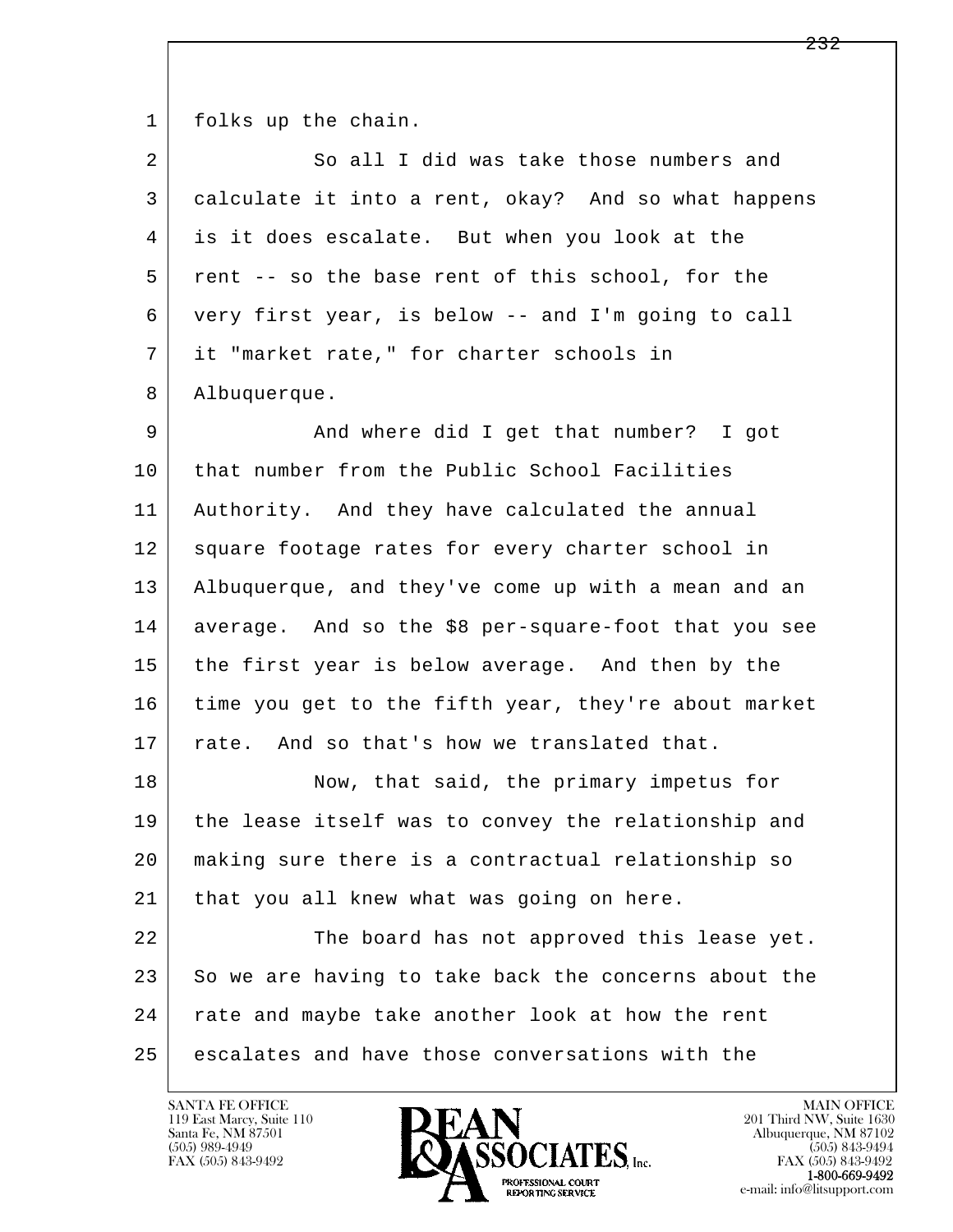l  $\overline{\phantom{a}}$ 1 board; because Mr. Beach and his board have not 2 voted on this. 3 Obviously, they can't sign it until July 4 1, anyway, or make it effective. So if that's a 5 concern, we can make that representation. But the 6 primary purpose -- and you're right, we don't 7 normally have lease rates as an issue. But I think 8 that was the concern of the Division, and that's why 9 | the rent was brought up. 10 But I wanted to satisfy you with what 11 information I know and how the lease rate was 12 justified and determined. We came up with a number 13 based on a market rate. 14 THE CHAIR: I quess my concern was, was 15 the issue partly that the budget's not going to be 16 able to meet that rate, and was that one of the 17 | reasons why the concern was -- there was a concern  $18$  that the  $-$  it's a budg-  $-$  it will be a budgetary 19 issue as time goes on. 20 MS. POULOS: Madam Chairwoman, 21 Commissioners, no. 22 THE CHAIR: Okay. 23 MS. POULOS: Again, I think it's -- from 24 what Ms. Matthews said, it is the base rate, plus 25 the number of kids they anticipate having in that

119 East Marcy, Suite 110<br>Santa Fe, NM 87501

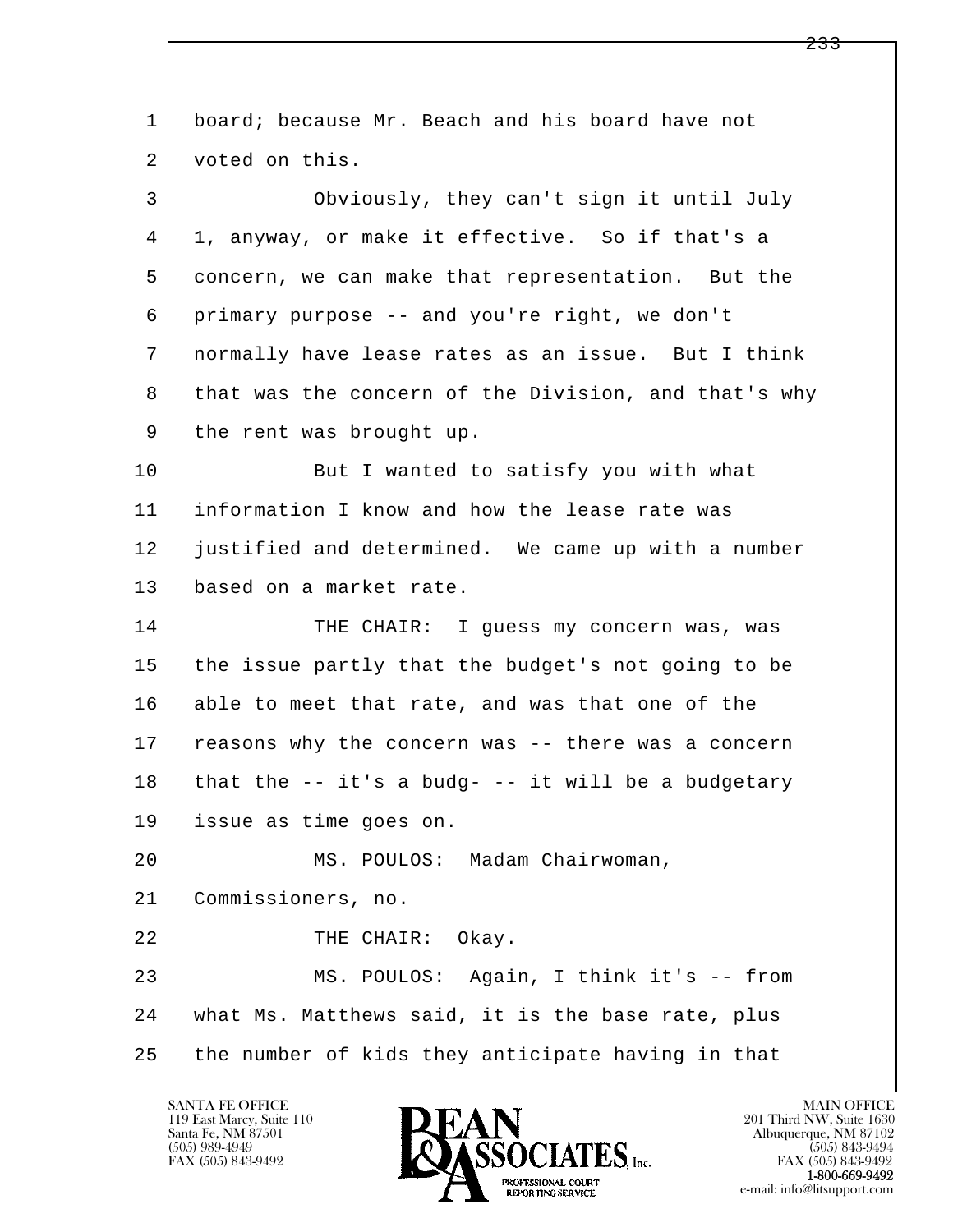| $\mathbf{1}$ | lease reimbursement payment. I will say that raises  |
|--------------|------------------------------------------------------|
| 2            | concerns to the CSD -- and, I believe, to PED, I     |
| 3            | believe, because I had the conversations -- where    |
| 4            | rates -- and this comes from some conversations that |
| 5            | are bigger -- right? -- which is are charter         |
| 6            | schools -- so as everybody knows, there was lots of  |
| 7            | discussion about the lease reimbursement payments    |
| 8            | this year.                                           |
| 9            | If our charter schools are getting into              |
| 10           | leases that are based on the lease reimbursement     |
| 11           | payments, rather than leases that are based on a     |
| 12           | nexus to the market value of the property, it raises |
| 13           | concerns, especially as you think about the state of |
| 14           | our finances as a government and the availability of |
| 15           | money.                                               |
| 16           | And that's where the concern comes from,             |
| 17           | and that the rate is being based on what we          |
| 18           | anticipate we're getting as the lease reimbursement, |
| 19           | versus the value of the property. This is part of    |
| 20           | what we feel like our boards need to be savvy enough |
| 21           | to -- to be able to properly negotiate leases and do |
| 22           | those types of things.                               |
| 23           | We also -- you know, certainly, with this            |
| 24           | one in particular, had concerns which, again, I      |
| 25           | think, have been addressed, about the relationship   |
|              |                                                      |

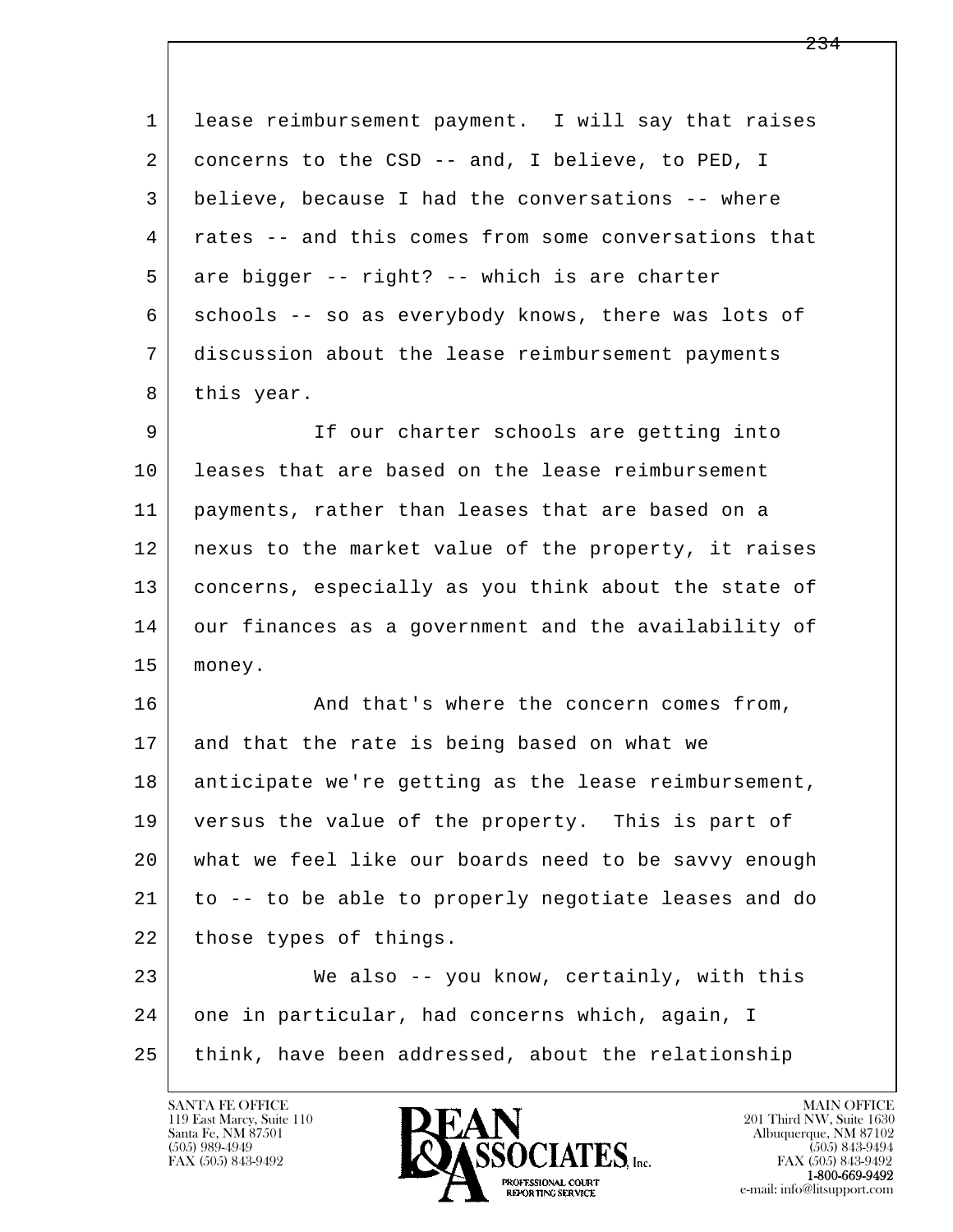1 between those entities.

| 2  | MS. PATRICIA MATTHEWS: And, Madam --                 |
|----|------------------------------------------------------|
| 3  | THE CHAIR: So I guess my question would              |
| 4  | be, do you have an idea of what the difference would |
| 5  | be with the lease if it was based on not the lease   |
| 6  | reimbursement, but on the market value? Or are they  |
| 7  | close? Or --                                         |
| 8  | MS. PATRICIA MATTHEWS: It is based on                |
| 9  | market value. It is a fallacy to argue that rent is  |
| 10 | set by the value of the building. It's a complete    |
| 11 | fallacy. I can have a piece of garbage in Santa Fe   |
| 12 | and set my rent at whatever I want to set it for;    |
| 13 | but it has no basis to what the value of that        |
| 14 | building is. It's per-square-foot, whether or not    |
| 15 | it meets code, does it meet Educational Occupancy,   |
| 16 | does it meet the adequacy standards.                 |
| 17 | I'm happy to provide the documentation to            |
| 18 | you. This is the PSFA's -- they don't go, at all,    |
| 19 | anywhere in this document from the PSFA to the       |
| 20 | PSCOC, and look at the overall value of the building |
| 21 | It is the lease -- it's what a market --<br>leased.  |
| 22 | buyer will lease it for or a renter will lease it    |
| 23 | for, not what the building is valued at. And so I    |
| 24 | want to be -- this was provided to the Charter       |
| 25 | Schools Division.                                    |

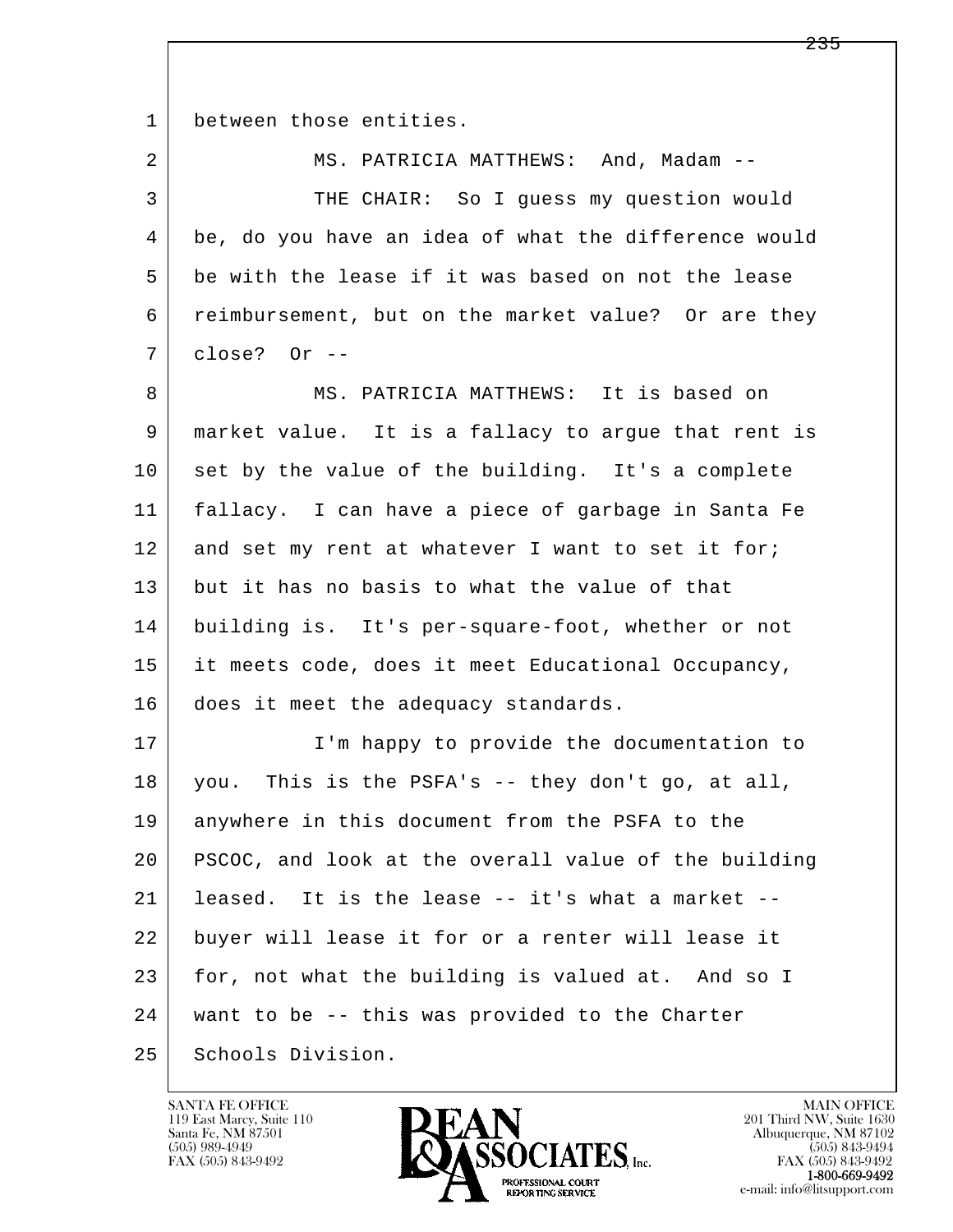l  $\overline{\phantom{a}}$ 1 So I appreciate that. I think what --2 they're, in good conscience, wanting to say we've 3 got to start looking at leases and what charter 4 schools have been paying. That's PSFA's purview and 5 PSCOC's purview. Whether or not we're going to make 6 changes to this lease program is a bigger question. 7 I think your question, is it fair, is it 8 | market rate, our answer is it meets what PSFA 9 determines is the median -- right now, it's below, 10 and it will go up to about average for overall by 11 | the last year. 12 So I -- I appreciate -- I appreciate this 13 conversation; but I think it's a bigger conversation 14 and not necessarily something the Commission has 15 traditionally been involved in. 16 THE CHAIR: Right, right. 17 Commissioners, are there any other 18 questions on the lease? 19 Okay. Is there anything else you wish to  $20$  add before we have  $-$ 21 | MS. PATRICIA MATTHEWS: I want to make  $22$  sure the Commission has -- can articulate, or if 23 they have an articulated concern about a conflict, 24 please bring it up. Because we feel like, a little 25 bit, we're shooting in the dark about what is the

119 East Marcy, Suite 110<br>Santa Fe, NM 87501

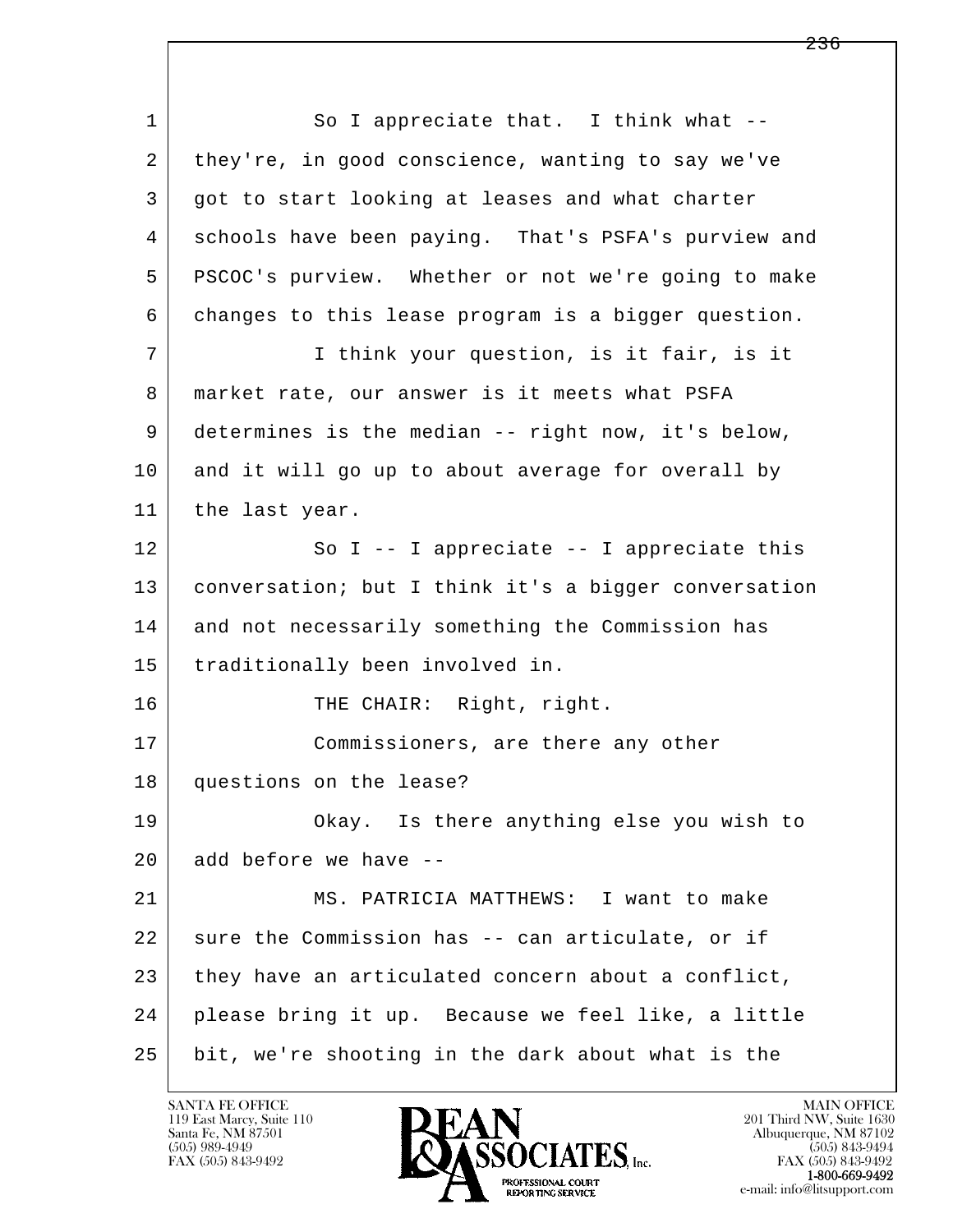| 1  | problem; because we've done what we thought the      |
|----|------------------------------------------------------|
| 2  | school was required to do. And they have two         |
| 3  | attorneys right now. And I will tell them if they    |
| 4  | have a conflict.                                     |
| 5  | THE CHAIR: Commissioner Caballero?                   |
| 6  | COMMISSIONER CABALLERO: This is not                  |
| 7  | working?                                             |
| 8  | THE CHAIR: It's not.                                 |
| 9  | COMMISSIONER CABALLERO: Okay, we'll                  |
| 10 | project. My only question is, will you have the      |
| 11 | ability to pay those lease rates -- I understand     |
| 12 | they'll be going up as the enrollment goes up.       |
| 13 | That's one question. I have two.                     |
| 14 | MR. VIGIL: So my name is Michael Vigil.              |
| 15 | Madam Chairman, Mr. Caballero.                       |
| 16 | So we built the tentative budget during              |
| 17 | the application, so that we will be able to cover.   |
| 18 | So as any charter school or any school district will |
| 19 | do, we're going to get the rules that they give us   |
| 20 | now at the Spring Budget Workshop. And we'll         |
| 21 | balance the budget. And in that budget will be not   |
| 22 | only the State Equalization Guarantee, but there's   |
| 23 | going to be instructional materials, assistance,     |
| 24 | IDEA B, Title I; you're getting a bunch of funds.    |
| 25 | So we'll build the budget so that we will            |

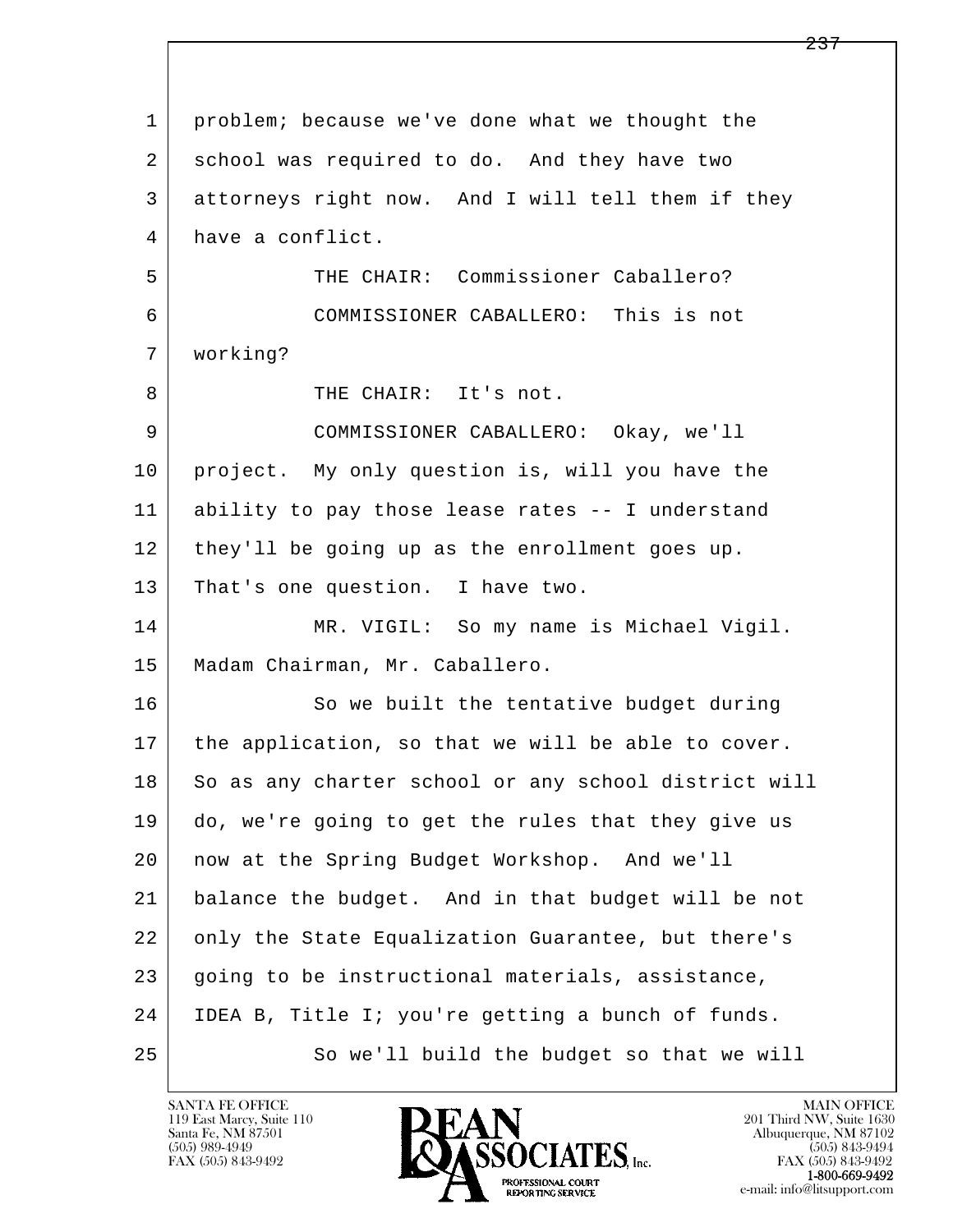l  $\overline{\phantom{a}}$ 1 be able to afford the facility. I don't see a 2 problem in doing that. And, you know, as indicated 3 earlier, this is a lower rate -- as you know, 4 Mr. Aguilar said, we work with the PED for a number 5 of schools. So we have over 30 schools. And this 6 will be one of the lowest rates we're paying of all 7 of the schools we pay lease on. 8 | Res itself, just as an example, on the 9 schools that they're lending their old facilities to 10 charge per-student lease reimbursement. Your deal 11 with them is if you use their facility, you give 12 | them 100 percent of the lease reimbursement, 13 whatever it is. And it's a fluctuating rate based 14 on membership, not based on any market rate. 15 So the biggest school district in the 16 state is doing it based on membership. So what 17 we're trying to do is make it market rate. And we 18 did contact a local realtor and ask, "What is the 19 going square footage of that area for commercial 20 property or for a school?" Because it was a school 21 in the past. 22 And what they told us, it was \$12 to \$13 a 23 square foot, currently. We're at \$8, substantially 24 less. So I don't understand the concern of the CSD 25 when we did talk to the people, we did look at APS,

119 East Marcy, Suite 110<br>Santa Fe, NM 87501

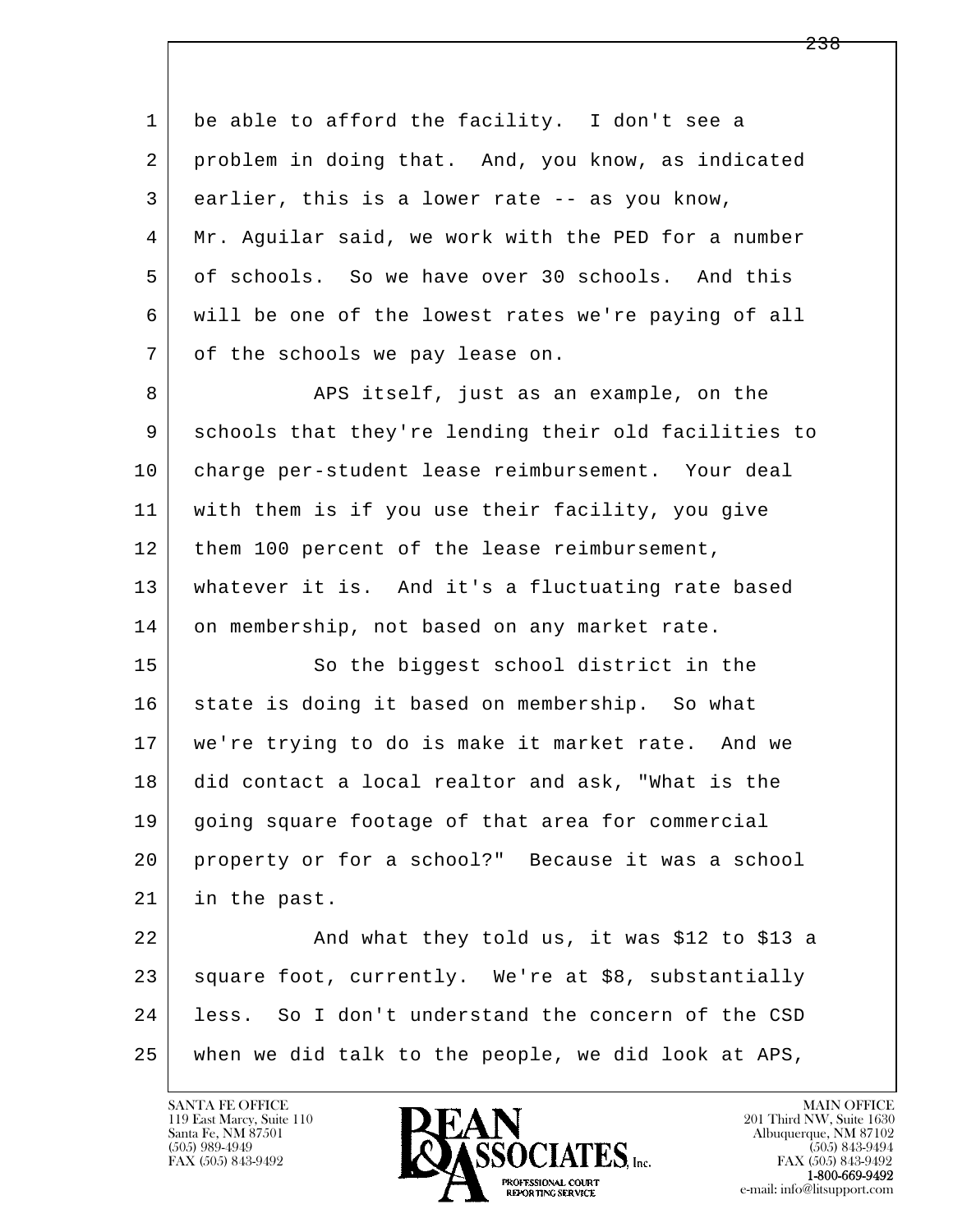l  $\overline{\phantom{a}}$  1 we did look at PSFA. So we did look to the experts 2 to give us numbers. And the budget -- in five years 3 from now, it would be my hope that the State does 4 recover, and we get the SEG and everything moving up 5 again, so that the rates are going to probably be 6 much greater than what they are now if, just, the 7 economy improves a little bit. 8 So I can give you all my confidence that 9 the budget will be built and balanced based on 10 enrollment increases. 11 COMMISSIONER CABALLERO: And my second 12 question is, do you feel that your team, both the 13 attorneys on board and the governing board, have 14 done their due diligence in the leasing 15 relationships with -- between the entities? -- I 16 | think there's two -- and what the contracts that are 17 being proposed? Those have been handled, and you 18 feel secure that you've done all the due diligence 19 | that needs to be done? 20 MR. VIGIL: Madam Chair, Commissioner 21 Caballero, my personal opinion is yes. You know, 22 I've worked with charters for a number of years. 23 There aren't too many facilities in Albuquerque that 24 you can get a building. So you can go get a 25 warehouse and start building walls, or you can go to

119 East Marcy, Suite 110<br>Santa Fe, NM 87501



FAX (505) 843-9492<br>1-800-669-9492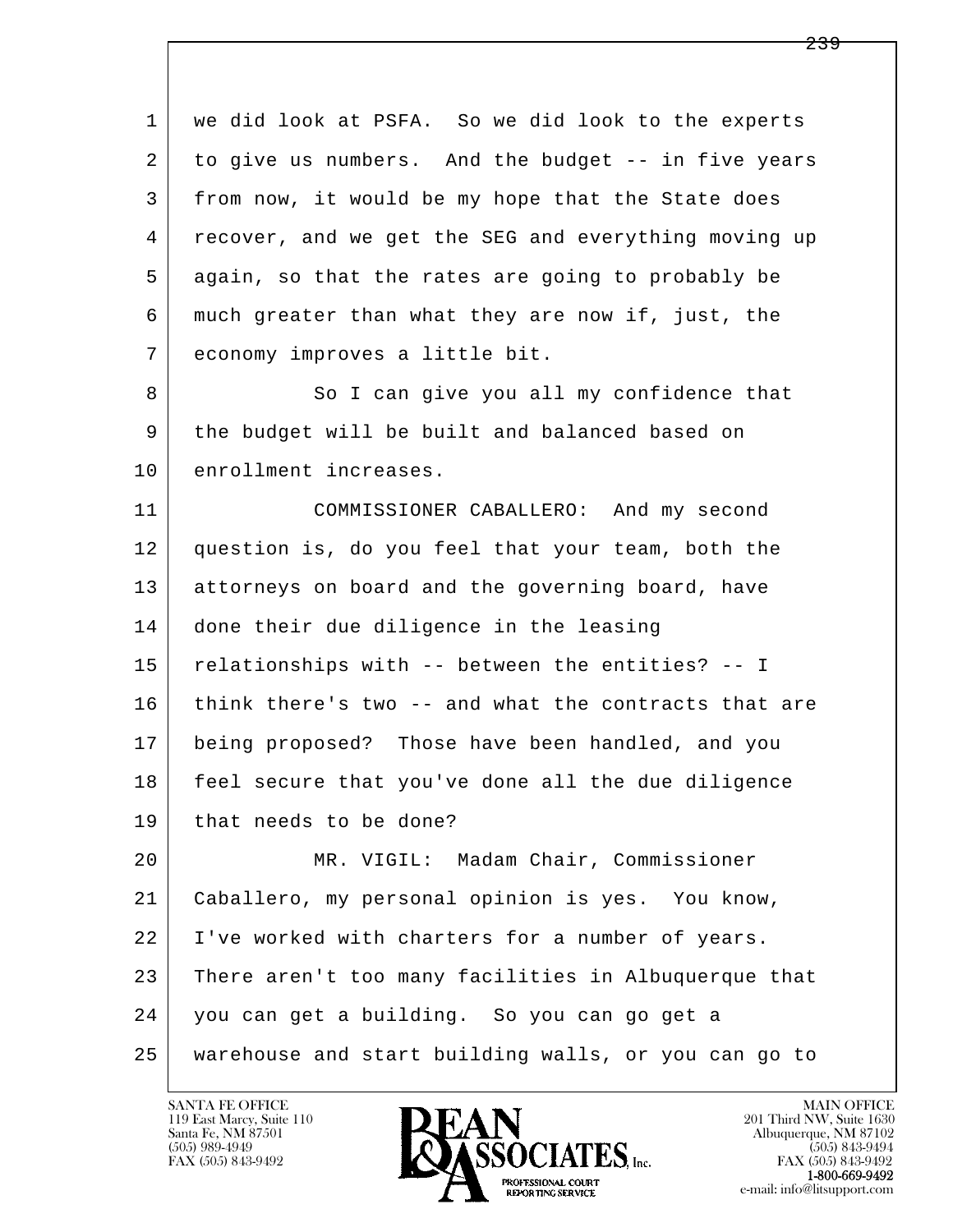1 an existing school.

2 But APS will not give you any schools. 3 They have told us, "You're a State charter. You're 4 not going to get one." I know. I hired the guy 5 that is in charge of facilities master plans in 6 Albuquerque. He has told me direct, "We do not have 7 schools available for you." 8 We found a facility that was a school. 9 And it's lower, it's cheaper than what the other 10 schools are paying. So I feel that they -- we've 11 done as much as we can. I know schools that are 12 currently in leased facilities looking for permanent 13 facilities, just like Tierra Adentro that just sat 14 here. They can't find a building to lease; they're 15 going to have to build their own building. That's 16 the problem we're running into in Albuquerque. 17 | The sounds like an easy problem. Go get a 18 commercial property. It doesn't work that easily. 19 People are misled if they think you can get a 20 commercial property and make a school. 21 So, yes, my professional opinion is we've 22 done the due diligence that's necessary. 23 COMMISSIONER CABALLERO: One little

l  $\overline{\phantom{a}}$ 

25 straight lease?

119 East Marcy, Suite 110<br>Santa Fe, NM 87501



24 question. Is this a lease option to buy, or just a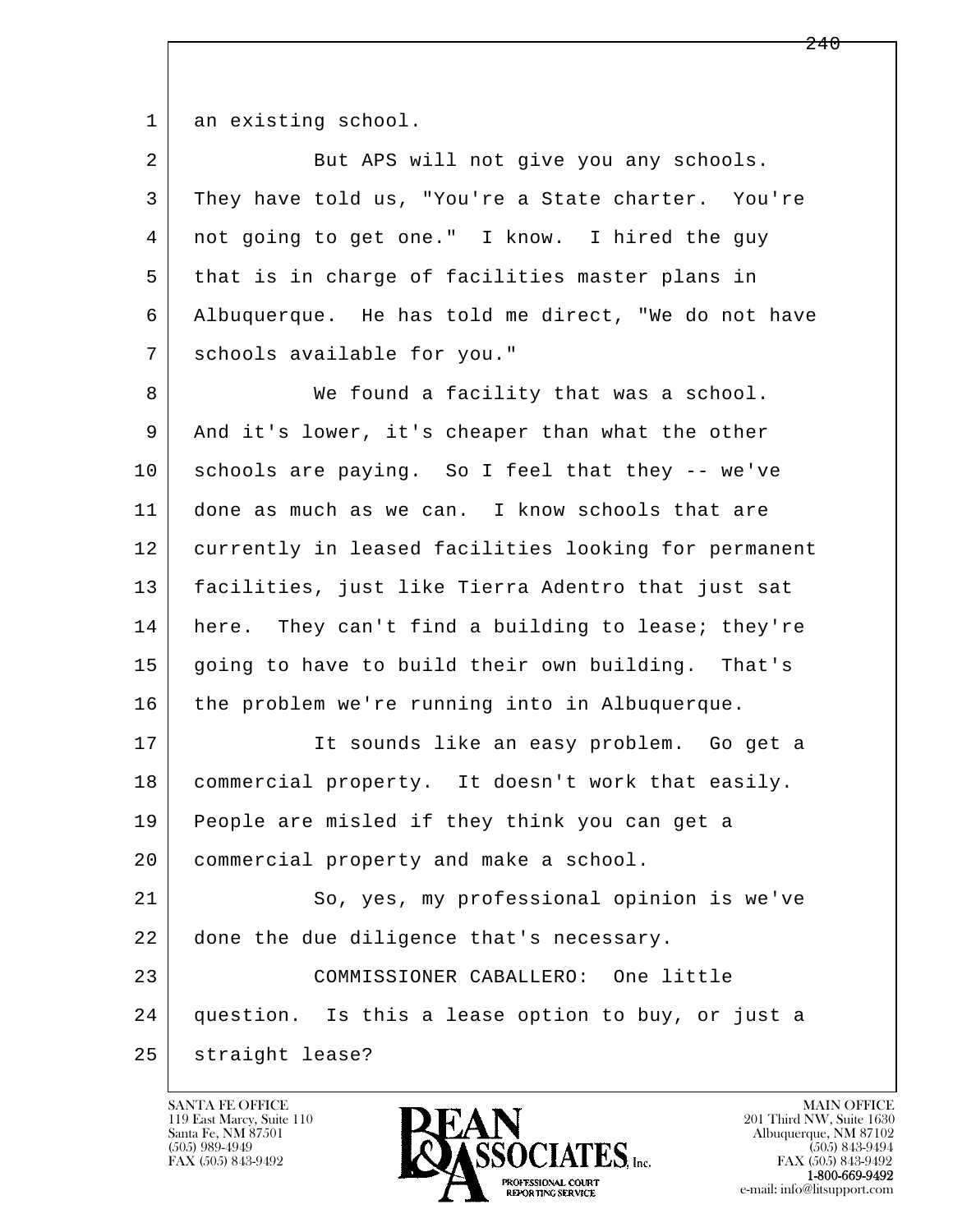l  $\overline{\phantom{a}}$ 1 MR. VIGIL: It's a straight lease at this 2 point. We have discussed -- at the governing 3 council meetings, I've -- I do challenge them. I'm 4 one of the business managers. We give them so much 5 information sometimes, we bury them in numbers, 6 which sometimes is just as bad as not giving them 7 numbers. 8 But we give them a lot of information. 9 And I have challenged them. I want them to think 10 ten years out. You've achieved this, and you come 11 back for renewal. Where do you really want to be? 12 Will you have the facility you need? What do we 13 really need? I start thinking strategically as we 14 | grow our school. 15 | The Sand so those are the types of questions I 16 will ask them; so -- 17 MR. DAVID BEACH: I'd like to address it 18 as well. Again, I'm David Beach. I'm the governing 19 council chair. And as the chair, I think the 20 governing council is very comfortable with that 21 facility. You know, we have our meetings there. We 22 know it's a good facility. 23 And I worked for CNM. And it's kind of 24 modeled after what we have done with CNM with our 25 stimulus centers downtown. It's a wonderful

119 East Marcy, Suite 110<br>Santa Fe, NM 87501

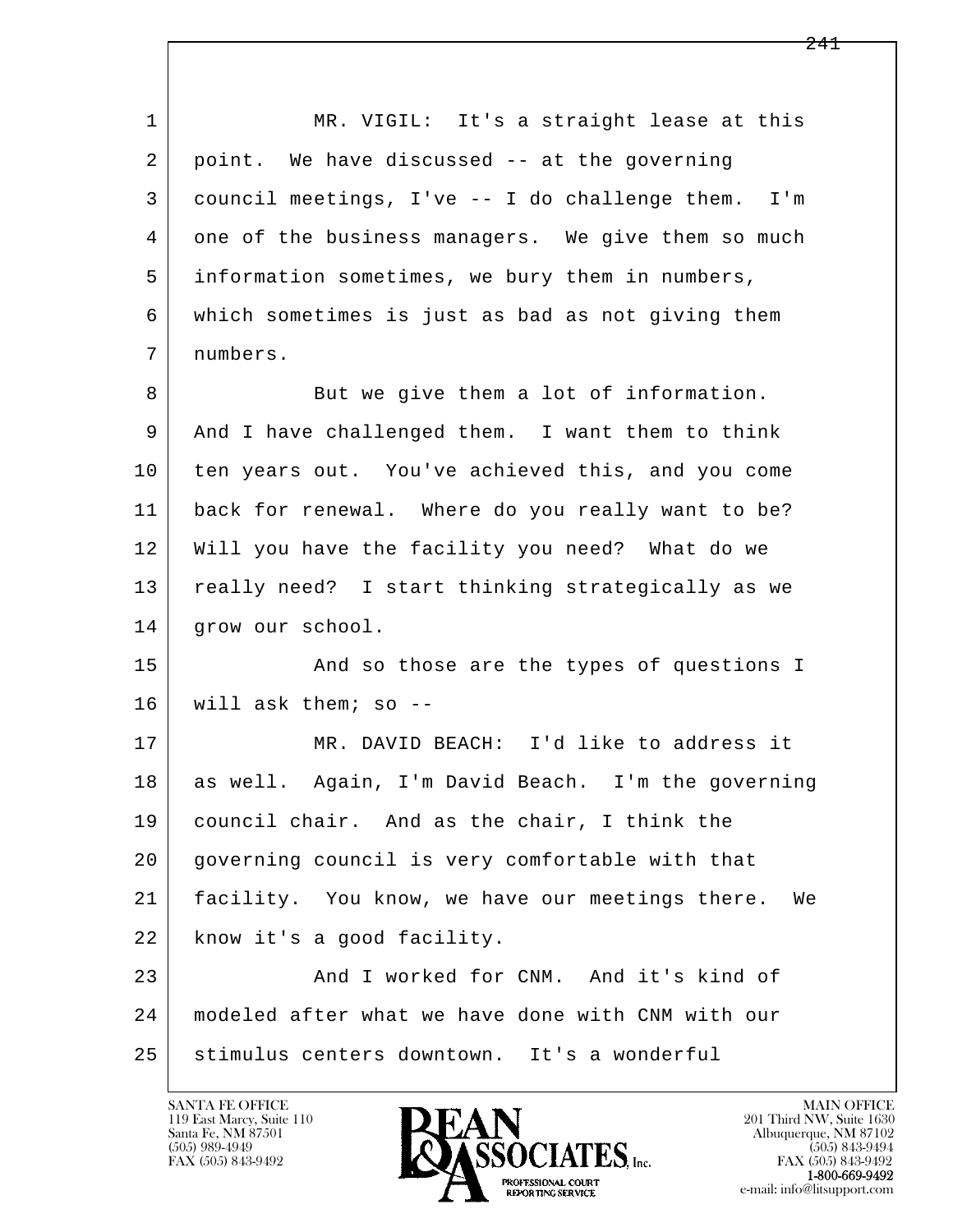l  $\overline{\phantom{a}}$  1 location for enhancing the comfort of the students 2 around education in that area. 3 So -- so -- and the use of that facility, 4 I think there's plenty of square footage to be able 5 to handle that many students. 6 THE CHAIR: Commissioners, any other 7 questions? 8 | MS. ANN McCOLLUM: If I can just 9 address -- okay, just the very last concern was -- 10 was the half-day schedule. And that was negotiated 11 in the contract. And so I think that's one of the 12 reasons we felt comfortable -- like, it had sort of 13 already been negotiated. So that's why it's still 14 in there. 15 | But -- and with the half-day Friday, it 16 exceeds the instructional hours. 17 THE CHAIR: Commissioner Toulouse? 18 COMMISSIONER TOULOUSE: Madam Chair, I 19 want to say -- my questions are answered. My 20 concerns are not necessarily answered; but the only 21 way that part's going to get answered is if we go 22 ahead and let you open and get started and see how 23 it works. 24 So you've -- if you can see the hairs I'm 25 splitting there, I can see you've answered. But

119 East Marcy, Suite 110<br>Santa Fe, NM 87501



FAX (505) 843-9492<br>1-800-669-9492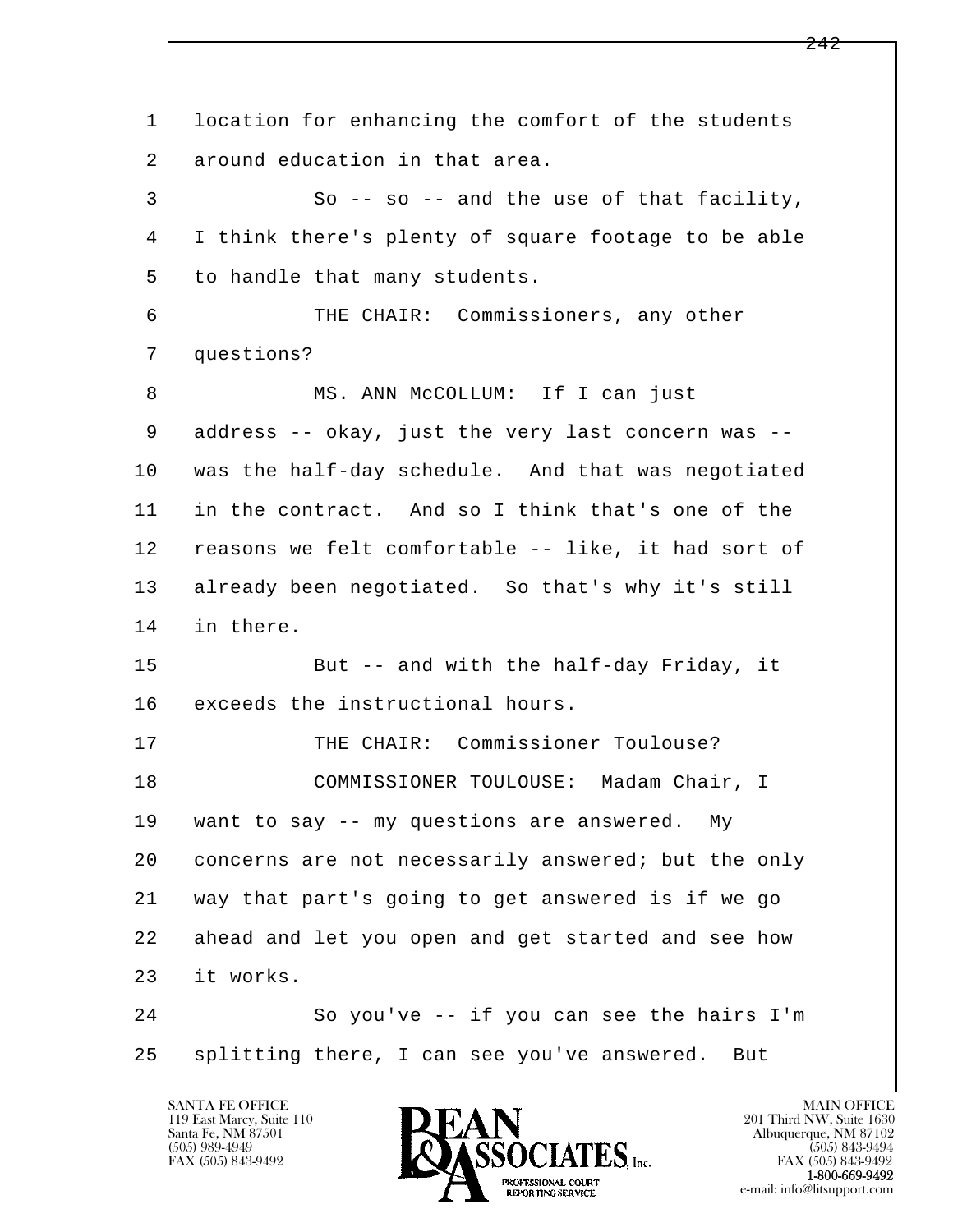l  $\overline{\phantom{a}}$  1 whether it'll work -- but I'm -- at this point, I'm 2 saying what I wasn't sure I was ever going to say. 3 I am willing to let you get started. But I want us 4 to keep a close eye until we see how all of this 5 works out. Thank you. 6 THE CHAIR: Commissioners? I'm -- I guess 7 I'm one of those ones having a little difficulty 8 | navigating through this; because --9 MS. PATRICIA MATTHEWS: That's confusing, 10 what you have. So if I could talk to Ms. McKee and 11 explain to her about the motion. 12 THE CHAIR: Let me ask -- because I see on 13 the website, Ms. Rode is still listed as a coach. 14 So I get confused with this -- you know, "coach," 15 "founder," you know -- so I -- that concerns me. 16 MS. CHARLOTTE RODE: Can I address that? 17 | MS. ANN McCOLLUM: Uh-huh. 18 | MS. CHARLOTTE RODE: I appreciate that. I 19 have been volunteering in Albuquerque for 32 years. 20 I volunteer from the time I wake up in the morning 21 till the time I go to bed. I don't leave the 22 facility until 8:00 or 9:00 at night as a volunteer. 23 And I serve kids all day, every day, on top of all 24 of this that we're trying to do and go raising money 25 to try to pay for lawyers and pay for a sprinkler

119 East Marcy, Suite 110<br>Santa Fe, NM 87501



FAX (505) 843-9492<br>**1-800-669-9492**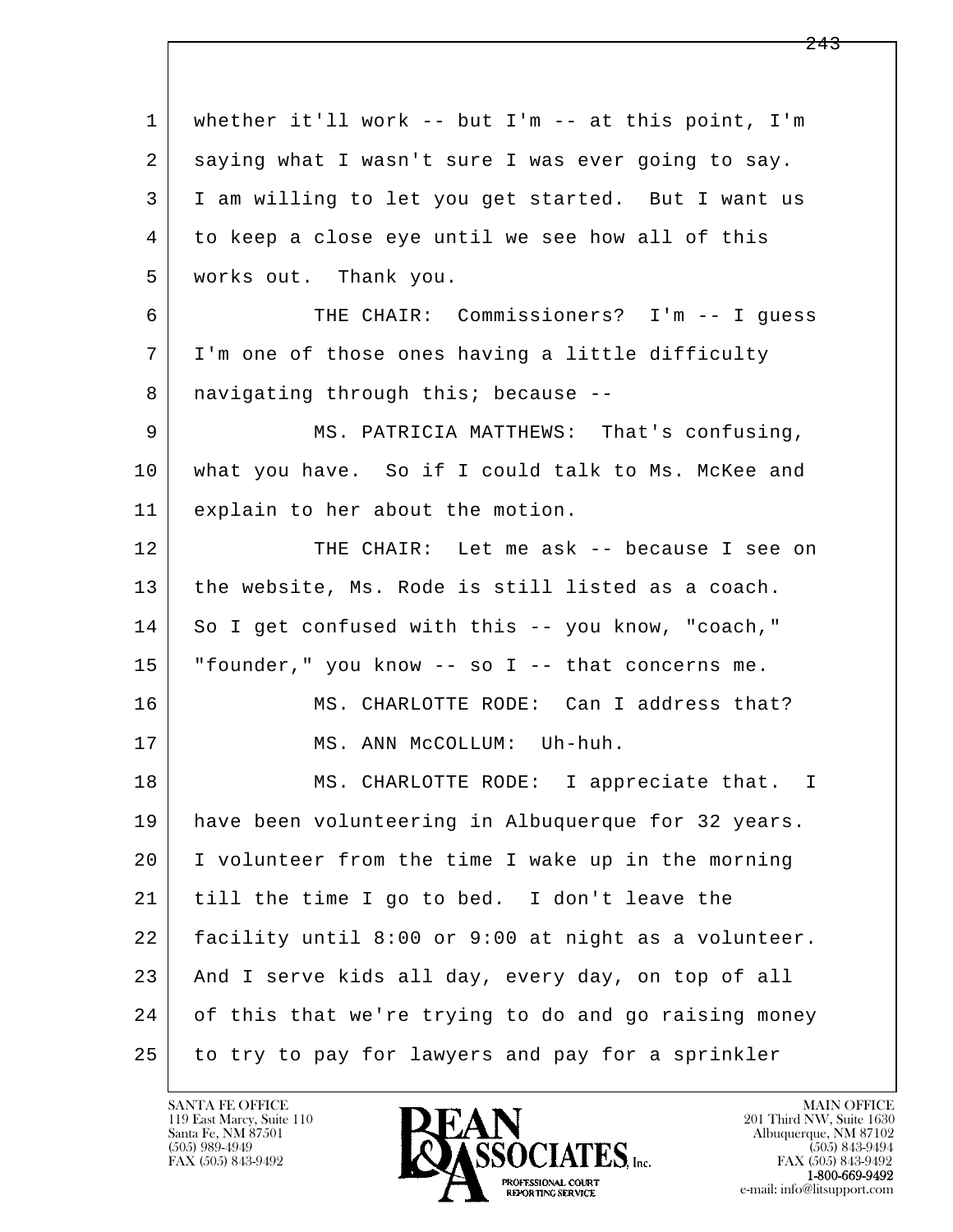1 system in the building.

| $\overline{a}$ | And so, yes, I'm -- will continue to                 |
|----------------|------------------------------------------------------|
| 3              | volunteer for the youth program. We do have          |
| 4              | non-familial board members for the youth program.    |
| 5              | And I am not -- and I wasn't originally on the board |
| 6              | for the school and only became a member of the board |
| 7              | to navigate some issues that we had in the planning  |
| 8              | year.                                                |
| 9              | And so there was never the intention of me           |
| 10             | being -- running the school. I'm founding a school   |
| 11             | based on a passion for children and for my community |
| 12             | that I have lived every day for the last 32 years.   |
| 13             | And so I will continue to spend my days devoted to   |
| 14             | children. And that will be through coaching. It'll   |
| 15             | be through tutoring. It'll be through mentoring,     |
| 16             | and it will be through doing whatever I can to make  |
| 17             | this school successful.                              |
| 18             | And, Carmie, I wel- -- I want to prove to            |
| 19             | you that we are going to make you proud. And we're   |
| 20             | going to come back here, and we're going to be       |
| 21             | discussing things that are going to raise the floor  |
| 22             | of education in New Mexico. And I appreciate the     |
| 23             | opportunity.                                         |
| 24             | I don't want anybody to be uncomfortable             |
| 25             | with what we're doing. But if anybody deserves the   |

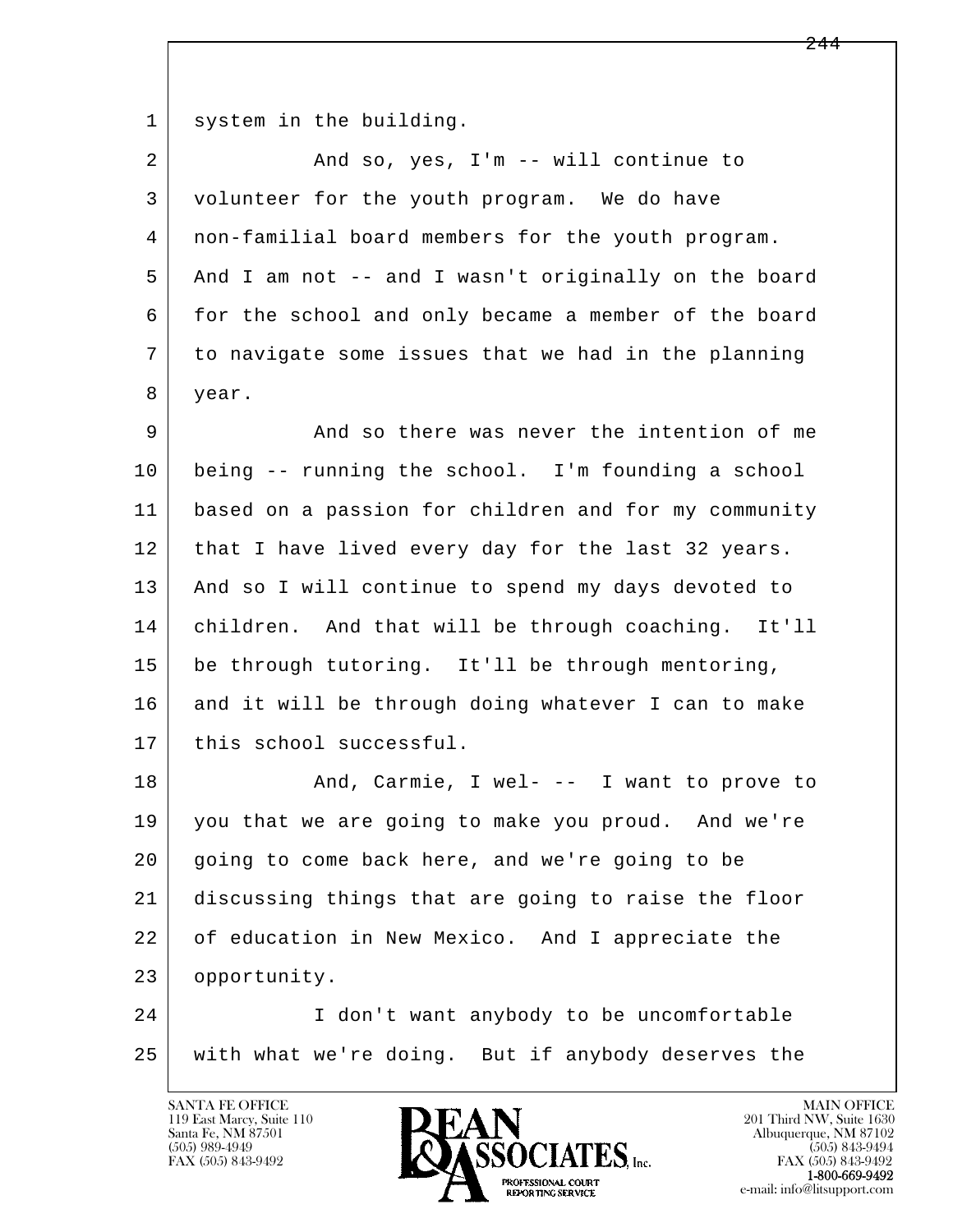l  $\overline{\phantom{a}}$  1 right to serve children at this point, it would be 2 the people that are on the ground volunteering day 3 in and day out -- that's all we are in our youth 4 program is 100 percent volunteers, and we always 5 have been -- is those people that have volunteered 6 their lives to serve children who otherwise wouldn't 7 have the mentorship or the place to go after school, 8 or during the summer. 9 They -- our volunteers are there 12 hours 10 a day during the summer for camp. 11 | And you just don't find too many people 12 like that out in the world. And I am honored to be 13 part of that group. And I'm saddened that it makes 14 you uncomfortable. But I wouldn't change it for 15 anything in the world. 16 THE CHAIR: I think I -- I'm sorry. I was 17 just going to say I think I have to agree with 18 Commissioner Toulouse, that at this point in time, 19 it's just a matter of playing it out to see, you 20 know. I will add that my bigger concern is this was 21 a school who, at the public input hearing, said that 22 every teacher is going to be a certified trainer. 23 MS. CHARLOTTE RODE: They are. Every 24 | trainer is going to be a teacher. 25 THE CHAIR: A Certified Athletic Trainer?

119 East Marcy, Suite 110<br>Santa Fe, NM 87501

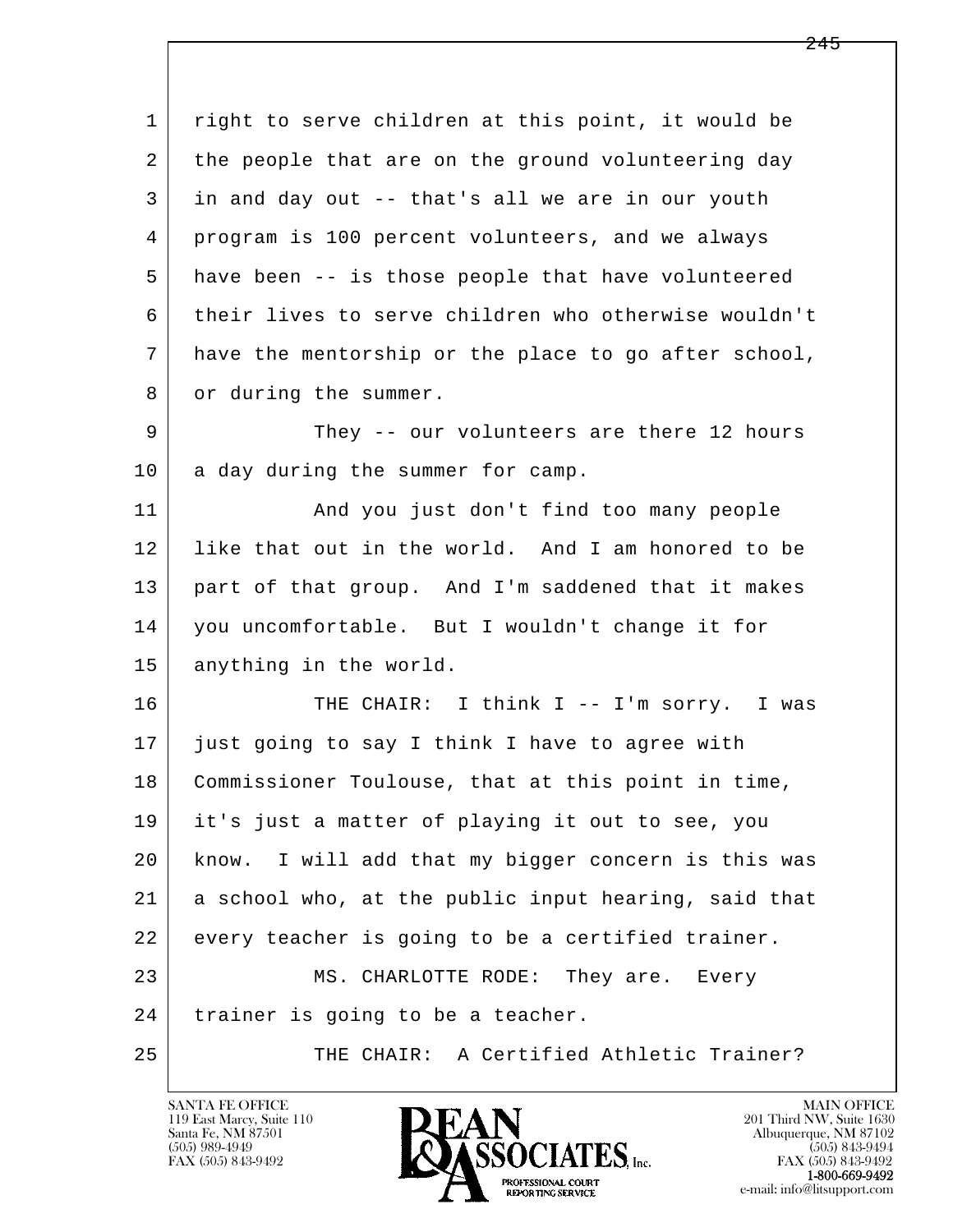l  $\overline{\phantom{a}}$  1 That was my question at the public input hearing. 2 MS. CHARLOTTE RODE: You asked the 3 opposite, if our trainers were going to be teachers. 4 THE CHAIR: Okay. But that wasn't -- 5 Commissioner Armbruster? 6 COMMISSIONER ARMBRUSTER: Yes. I'm okay. 7 But I'm concerned about who is the -- whatever word 8 you want to use -- principal -- whoever is in charge 9 of the school; because I think there have been a 10 couple of different people. And why are they not 11 there? Who is there? 12 THE CHAIR: No one is being paid to be 13 there. 14 COMMISSIONER ARMBRUSTER: So the people 15 who were there stopped because you weren't approved? 16 Is that how that -- 17 MS. CHARLOTTE RODE: There were quite a 18 few people who don't have the stomach for this kind 19 of process -- 20 COMMISSIONER ARMBRUSTER: I imagine. 21 MS. CHARLOTTE RODE: -- because it is 22 challenging. And it's hard. And when you're 23 talking about volunteer hours and just the hope -- 24 like, you have to maintain hope. When you're coming 25 up here and getting what we've gotten for the last

119 East Marcy, Suite 110<br>Santa Fe, NM 87501



FAX (505) 843-9492<br>1-800-669-9492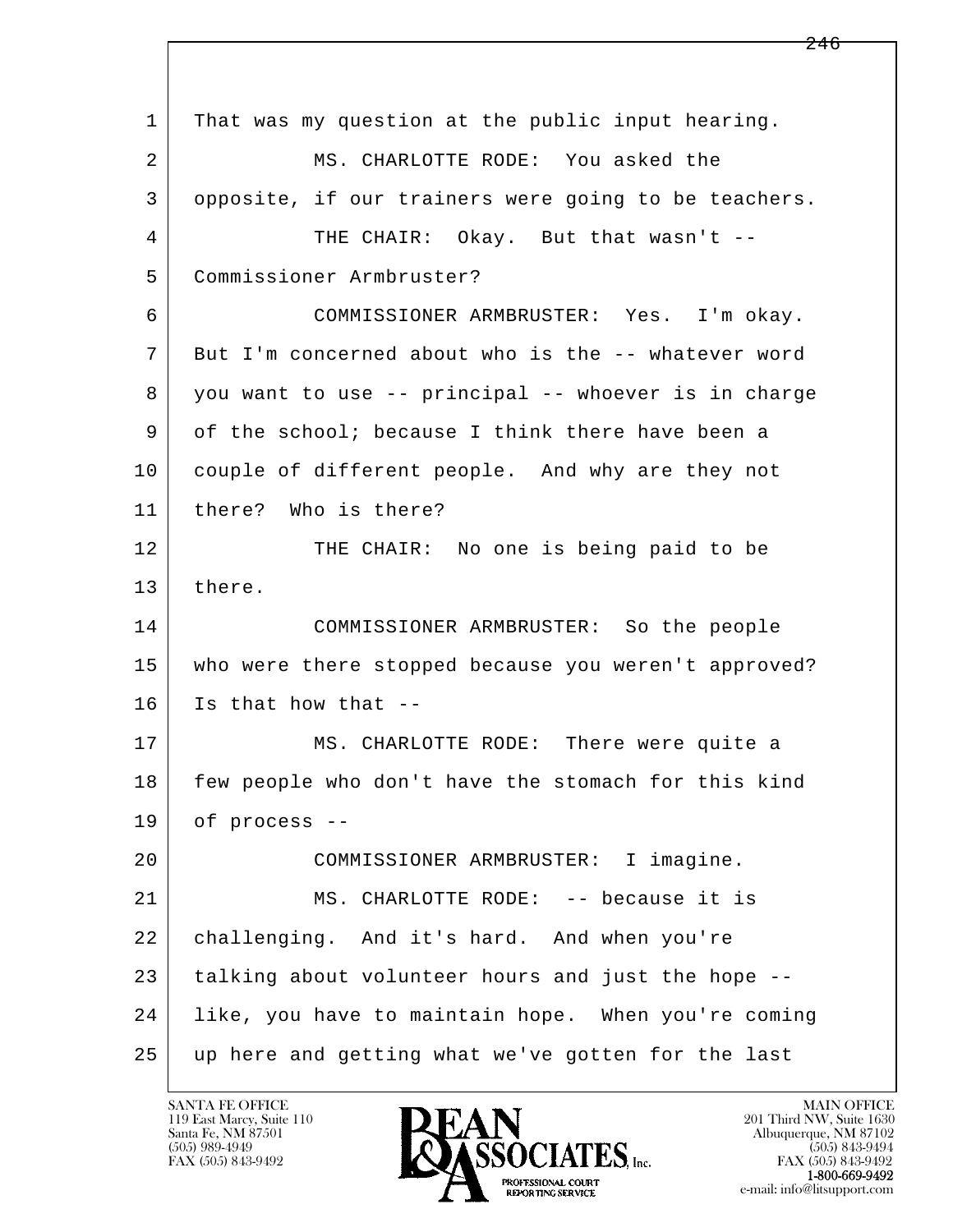l  $\overline{\phantom{a}}$  1 several years, you have to have people who can 2 really stay standing. 3 So we have had some turnover. But we also 4 have had some people who were steadfast, this being 5 one of them. And we also have some amazing people 6 who are involved in our academic and our 7 administrative components of developing it. 8 So we have some very strong individuals 9 involved from the academic standpoint, 10 administrative, and board member, and legal; 11 although I wish we needed them less. 12 COMMISSIONER ARMBRUSTER: So once we get 13 the vote and you open, then you're going to be 14 looking for an administrator and these 15 teacher/trainer people? Is that the right sequence? 16 MR. DAVID BEACH: We're looking. We 17 have -- just to make a comment -- that's our job, 18 right? We're going to do our due diligence to 19 evaluate candidates as they come up. And I'm sure 20 we're going to select a very good candidate to be 21 | our director for this school. 22 THE CHAIR: Commissioner Toulouse? 23 COMMISSIONER TOULOUSE: Madam Chair, I 24 just want to tell them, since you know the concerns 25 I've had. You are in my district. And I am always

119 East Marcy, Suite 110<br>Santa Fe, NM 87501

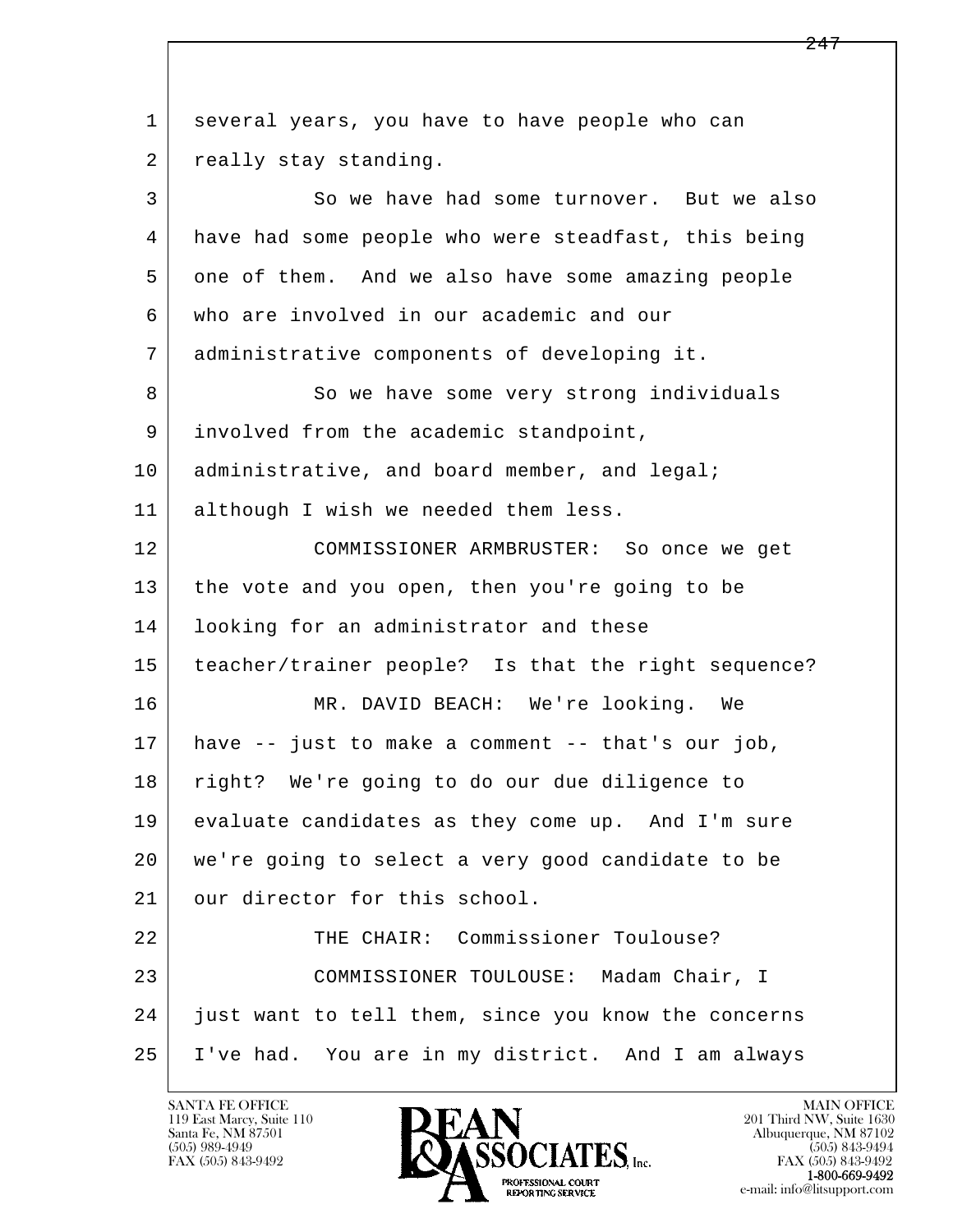l  $\overline{\phantom{a}}$  1 willing to come visit the school. I never show up 2 on my own, because I'm not there to evaluate. These 3 people go and do that. 4 But if I get an invitation, I show up. 5 And about half the schools which is seven or 6 eight -- there's a total of about 15 or 16 in my 7 district -- about half of them have invited me in, 8 and I have come in. 9 So after you get started in the fall, I 10 | would be quite happy -- if you chose to invite me; 11 if not, that's fine -- to know that I will come if 12 | I'm invited. Thank you. 13 COMMISSIONER JOHNSTON: May I? 14 THE CHAIR: Commissioner Johnston? 15 | COMMISSIONER JOHNSTON: Thank you, 16 Madam Chair. I'm new; so I'm coming in on this. 17 So we have components. We have a 18 | volunteer program that has been in place for any 19 number of years that has worked with students in 20 | sports activities. 21 MS. CHARLOTTE RODE: Sports and tutorings,  $22$  uh-huh. 23 COMMISSIONER JOHNSTON: Sports and 24 tutoring. You wish to expand or add a program that 25 is a school that is a charter school that's housed

119 East Marcy, Suite 110<br>Santa Fe, NM 87501



FAX (505) 843-9492<br>1-800-669-9492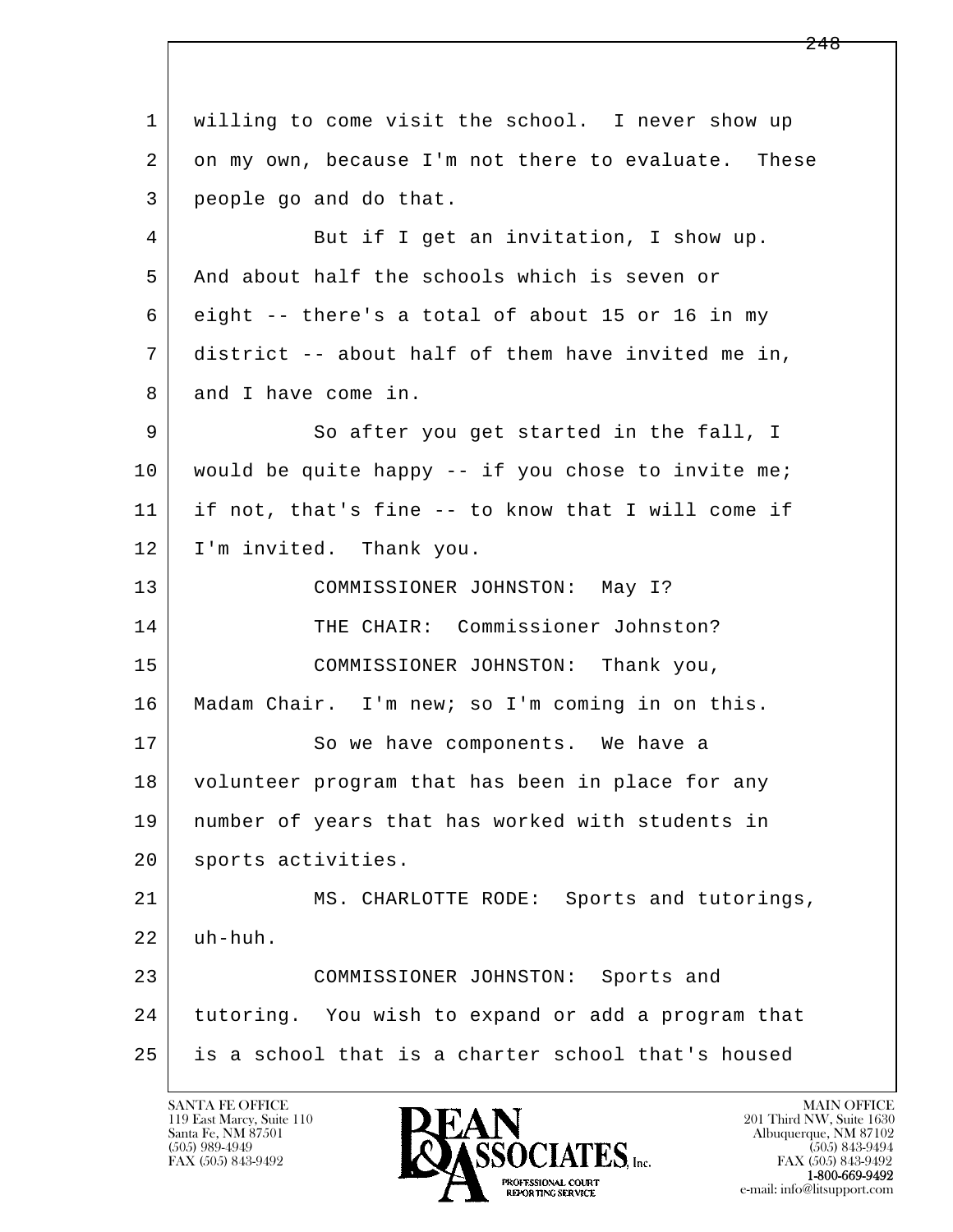l  $\overline{\phantom{a}}$ 1 in the same facility you've been using; is that 2 correct? I mean, another entity is coming into it. 3 MS. CHARLOTTE RODE: That's not correct -- 4 COMMISSIONER JOHNSTON: Okay. 5 MS. CHARLOTTE RODE: -- in the semantics  $6$  of it. 7 MS. PATRICIA MATTHEWS: I think 8 probably -- it's really important to keep -- because 9 | that's where you get into trouble -- 10 COMMISSIONER JOHNSTON: That's where I'm 11 | trying to understand. 12 MS. PATRICIA MATTHEWS: -- where you begin 13 to talk about it in loose terms. Because most lay 14 people would describe it just like you described it. 15 | But the problem then becomes concerns about 16 | conflicts of interest, when people don't understand 17 | the legal descriptions and definitions. 18 | The Sand that's why we have worked so hard to 19 be very clear that there is an entity, a legal 20 entity, called the "Foundation." Yes, it existed in 21 | this facility with programs. 22 COMMISSIONER JOHNSTON: I had that. 23 MS. PATRICIA MATTHEWS: It is not -- it is 24 not morphing into a school. 25 COMMISSIONER JOHNSTON: I knew that. I

119 East Marcy, Suite 110<br>Santa Fe, NM 87501

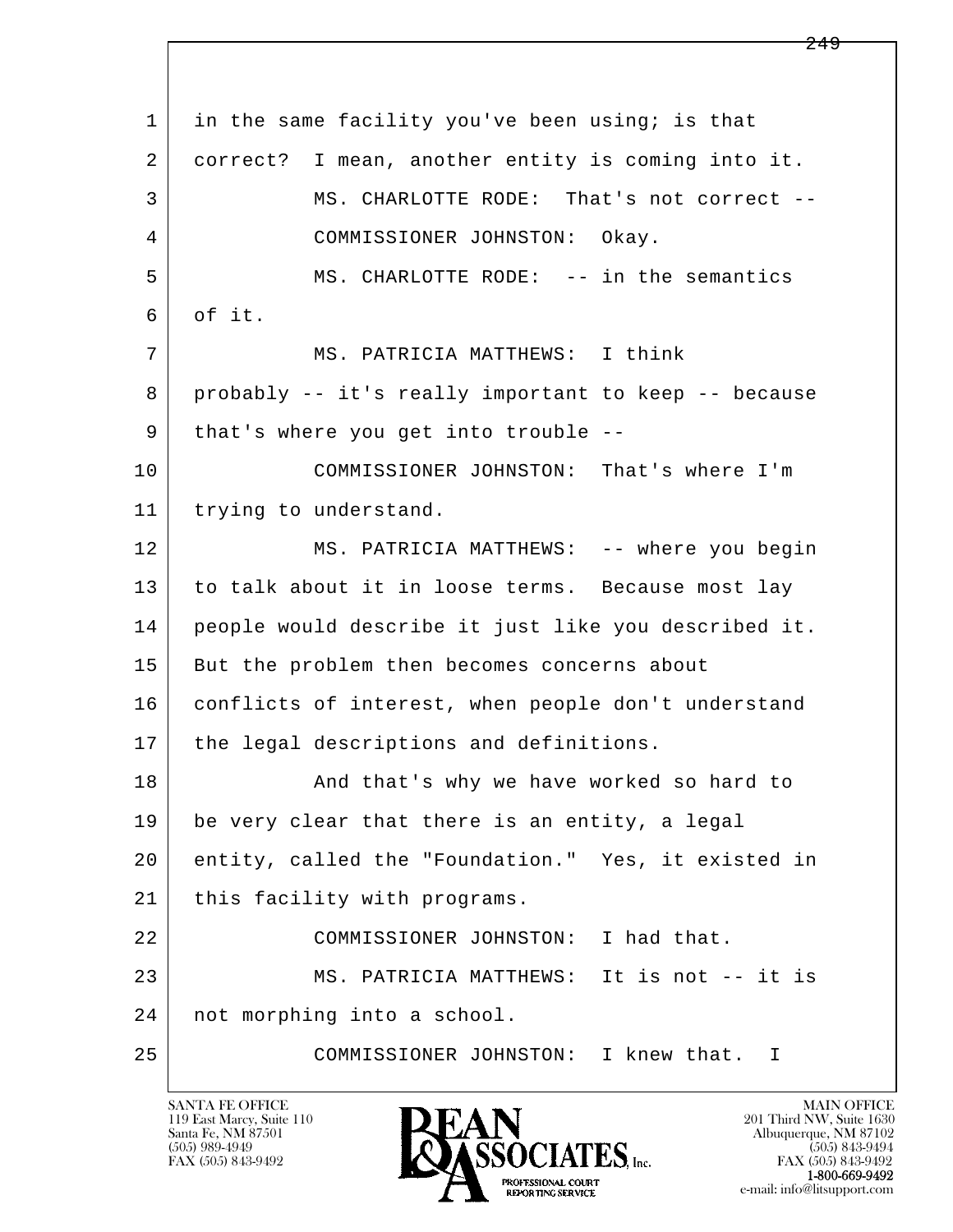l  $\overline{\phantom{a}}$ 1 understood that. 2 MS. PATRICIA MATTHEWS: Okay. Just to be 3 very clear. So that the nonprofit will continue as 4 the foundation and landlord and continue with the 5 programs. 6 COMMISSIONER JOHNSTON: The volunteer 7 program will continue. 8 | MS. PATRICIA MATTHEWS: Correct. And 9 you'll have a charter school governed by a governing 10 body who hires a separate head administrator to 11 | operate that school. 12 COMMISSIONER JOHNSTON: But that school 13 will be in that same facility. 14 MS. PATRICIA MATTHEWS: That's correct. 15 COMMISSIONER JOHNSTON: Okay. Okay. 16 Thank you. 17 THE CHAIR: I think you could write a 18 book. "SAHQ for Dummies." 19 MS. ANN McCOLLUM: Here it is. I've got 20 two volumes. 21 MS. CHARLOTTE RODE: I am going to make a 22 T-shirt. 23 COMMISSIONER ARMBRUSTER: Fundraiser. 24 THE CHAIR: Commissioners, any other 25 questions?

119 East Marcy, Suite 110<br>Santa Fe, NM 87501

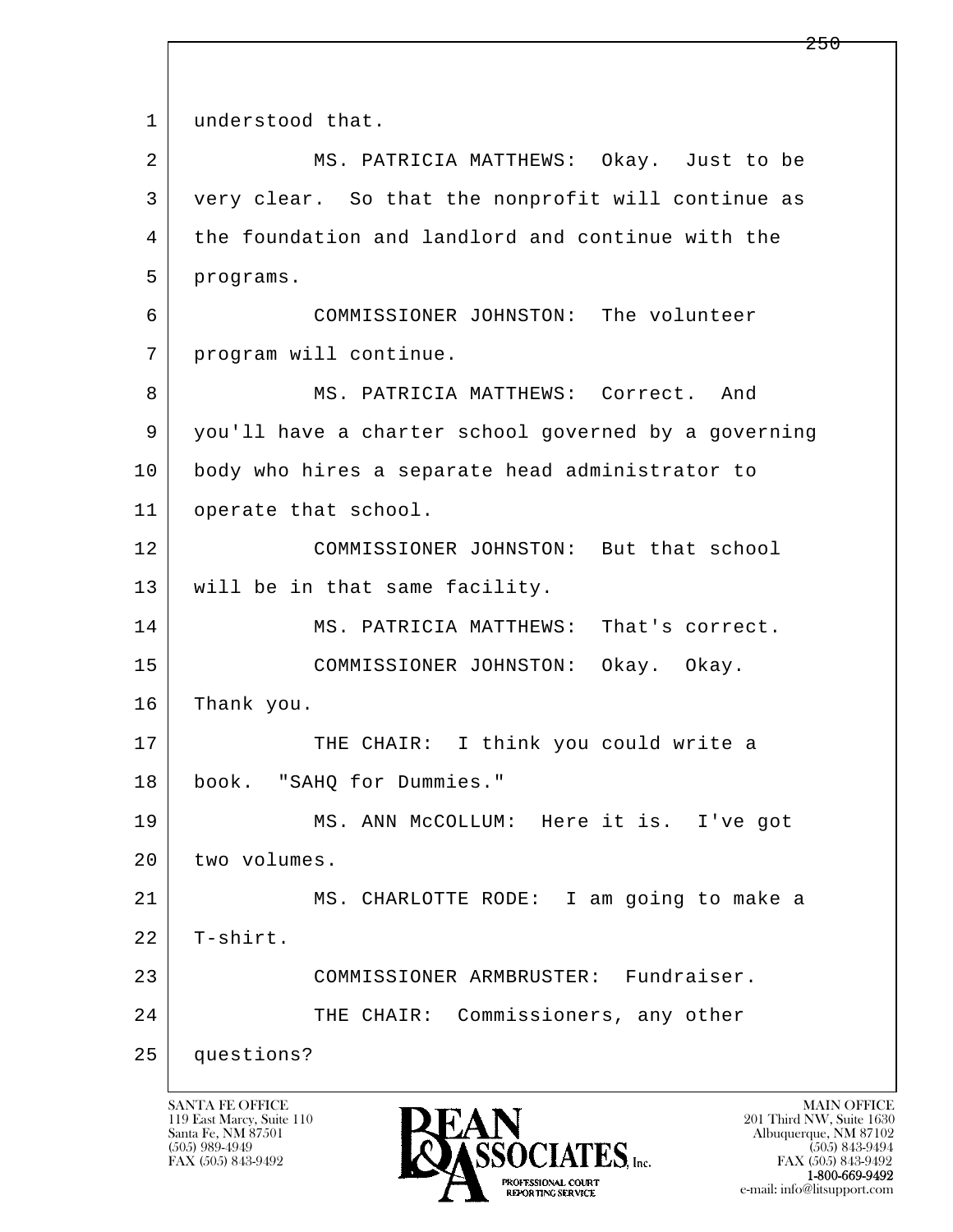l  $\overline{\phantom{a}}$ 1 Don't create a GoFundMe account and 2 confuse us even more. 3 I'm sorry. Was there something you wanted 4 to add? 5 MS. PATRICIA MATTHEWS: Yes, ma'am. 6 THE CHAIR: Okay. 7 MS. PATRICIA MATTHEWS: And I'm not sure 8 if I want to go through this now. But the vote 9 would be with the conditions or not. So you're  $10$  going to  $-$ 11 THE CHAIR: Or not. Okay. 12 MS. PATRICIA MATTHEWS: I would like to 13 address some of the conditions, whenever it's 14 appropriate. 15 COMMISSIONER JOHNSTON: I was ready to ask 16 | that question, Madam Chair. 17 THE CHAIR: Okay. Let me try to address  $18$  it and see if I -- 19 COMMISSIONER JOHNSTON: Please. 20 THE CHAIR: Because from my perspective -- 21 and I'll let people know I play "Patty's Perfect 22 World." 23 From my perspective, everything that's 24 part of the conditions is part of the normal 25 Planning Year Checklist and what every school has to

119 East Marcy, Suite 110<br>Santa Fe, NM 87501

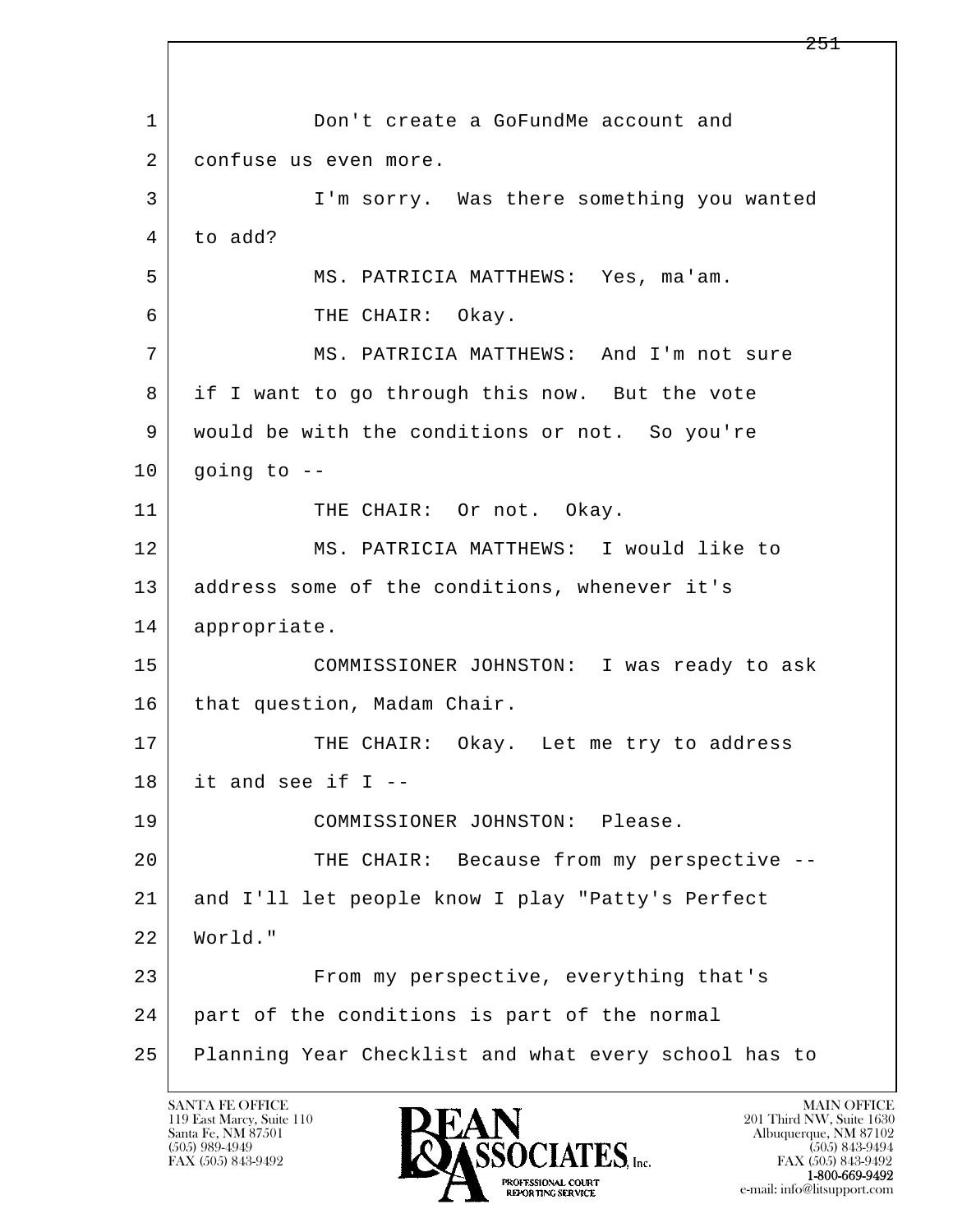l  $\overline{\phantom{a}}$ 1 do. So my motion wasn't to have those. 2 MS. PATRICIA MATTHEWS: That are on here? 3 | THE CHAIR: Correct. 4 MS. PATRICIA MATTHEWS: I would be happy 5 with that. 6 COMMISSIONER JOHNSTON: And I would ask 7 that question. Why? Why would you be happy not to 8 have those on here if there is the expectation -- 9 THE CHAIR: All the schools do that. 10 That's part -- we have not put those, because 11 schools do that as part of the planning year; so 12 it's part of the motion that they have to complete 13 the Planning Year Checklist. So why reiterate that 14 as a condition when it's already a condition that 15 they have to complete the Planning Year Checklist? 16 COMMISSIONER CABALLERO: I agree with you.  $17$  I think it's  $-$ 18 | THE CHAIR: It just seems like it's -- 19 COMMISSIONER CABALLERO: It's redundant, 20 and it doesn't look good for the parties just  $21$  starting a school, that  $-$  it  $-$  it has the 22 conditions; but they -- everybody knows that all the 23 new schools have to follow. And it's strict, and  $24$  there's a list and  $-$ 25 THE CHAIR: But these are all things that

119 East Marcy, Suite 110<br>Santa Fe, NM 87501

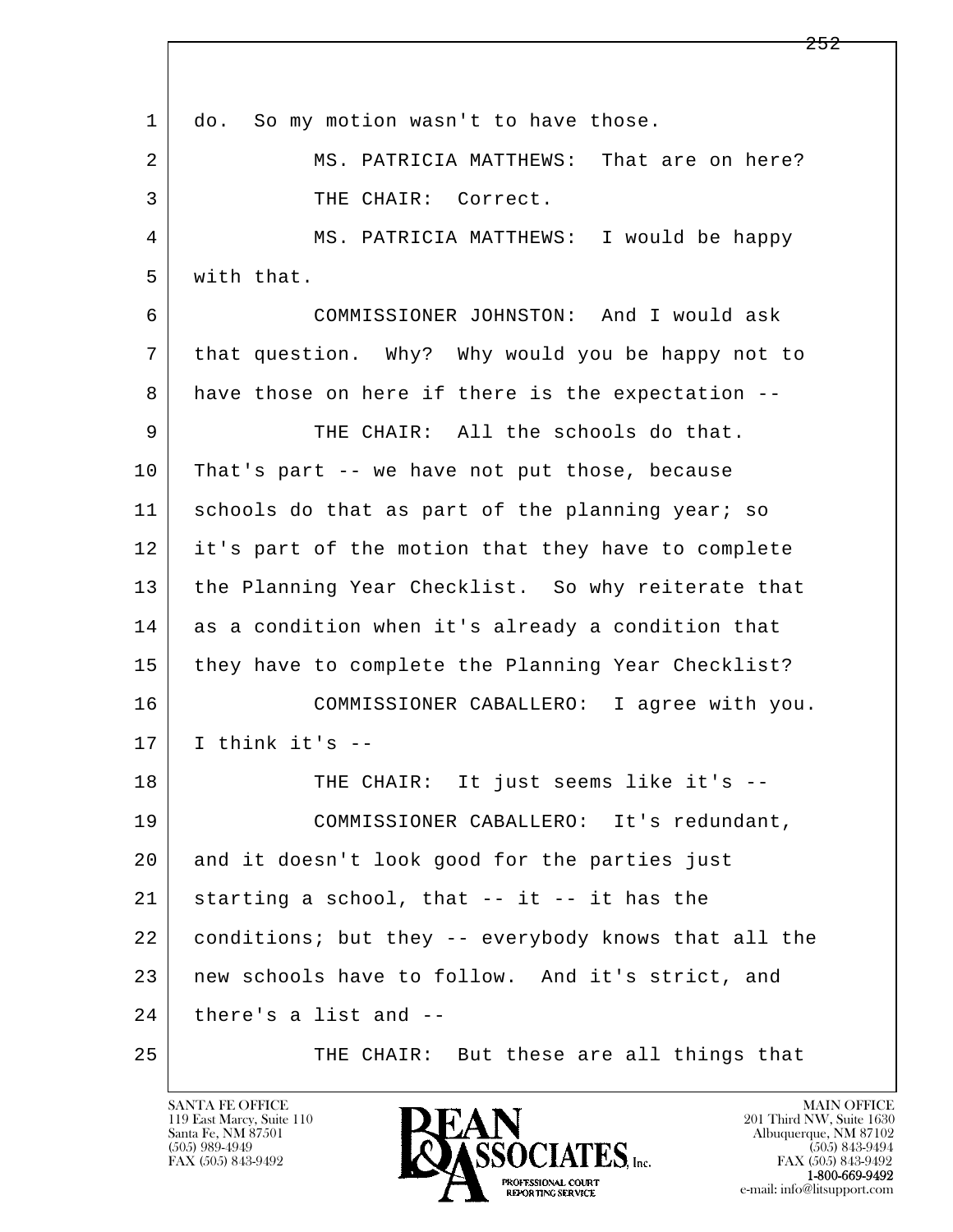l  $\overline{\phantom{a}}$  1 are already in the Planning Year Checklist that 2 schools have to do. And if we make a condition that 3 they have to comply with the Planning Year 4 | Checklist, then they've done those. 5 MS. McKEE: So just for clarification, 6 Commissioner Johnston, the Chairwoman is -- she 7 still wants to keep in with the condition that all 8 items on the Planning Year Checklist be completed. 9 She's not excluding that. 10 | THE CHAIR: Right. Right. 11 COMMISSIONER JOHNSTON: Oh. 12 MS. McKEE: What she is excluding would be 13 this motion and then incorporating all of these 14 conditions. 15 THE CHAIR: Commissioner Toulouse? 16 COMMISSIONER TOULOUSE: Madam Chair, I 17 think this is coming up now, and it's one of my 18 reasons I'm still bothered we're doing this now; 19 because normally, we do all "commence operations" in 20 our June meeting, where all of this has already been 21 complied with, and we tell everybody, "Go forward 22 and start your school." 23 | And I think probably the concern -- I'm 24 not trying to speak for CSD. But I think probably 25 the concern is, is we're doing this at a time we

119 East Marcy, Suite 110<br>Santa Fe, NM 87501



FAX (505) 843-9492<br>**1-800-669-9492**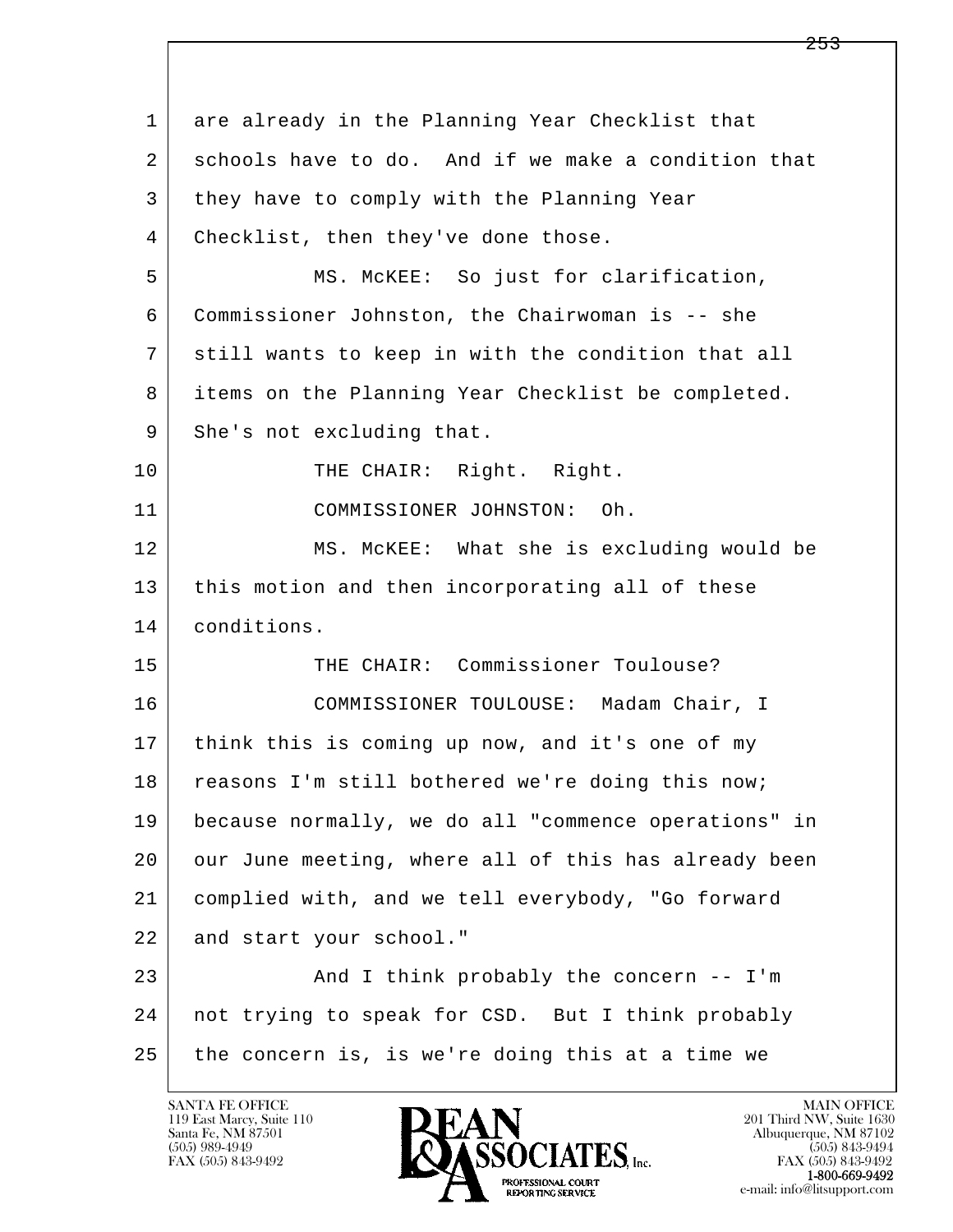| 1  | never do this to give this "commence operations"     |
|----|------------------------------------------------------|
| 2  | approach is to make sure this gets done.             |
| 3  | But I do think, with the condition that              |
| 4  | all Planning Year Checklist be completed, is all we  |
| 5  | need. But I think if we'd never brought this up      |
| 6  | until June, we wouldn't be confused with making sure |
| 7  | this is all done now.                                |
| 8  | THE CHAIR: Okay. But I'll just remind.               |
| 9  | It was -- the agreement was we would address this in |
| 10 | December. That was the agreement. So that's why      |
| 11 | we're kind of out of sync with all other schools in  |
| 12 | terms of commencement of operation. That was an      |
| 13 | agreement that we, as the Commission, had come up    |
| 14 | with.                                                |
| 15 | So are we ready? Oh, okay. Okay.                     |
| 16 | So I move that the Public Education                  |
| 17 | Commission approve a Commencement of Operations for  |
| 18 | SAHQ Academy with the condition that all items on    |
| 19 | the Planning Year Checklist be completed no later    |
| 20 | than two weeks prior to the scheduled first day of   |
| 21 | school, as verified by a site visit.                 |
| 22 | (Indicates.)<br>COMMISSIONER RUIZ:                   |
| 23 | THE CHAIR: And there is a second by                  |
| 24 | Commissioner Ruiz. She had her hand up before I      |
| 25 | even finished.                                       |

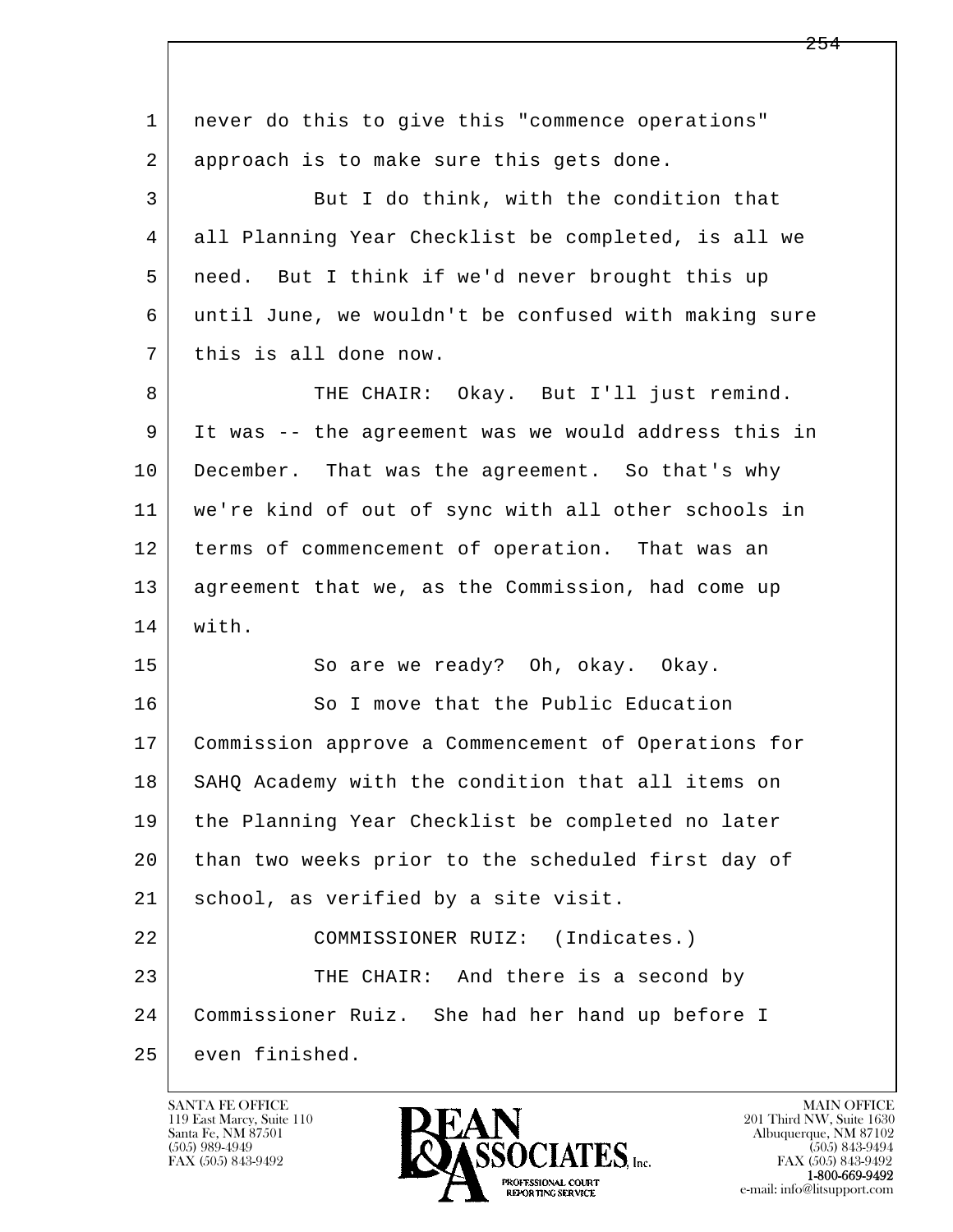l  $\overline{\phantom{a}}$ 1 Any -- Commissioners, any questions? 2 | Comments? 3 COMMISSIONER JOHNSTON: I have a question. 4 THE CHAIR: Certainly. 5 COMMISSIONER JOHNSTON: I'm looking at the 6 list. And with the motion stated the way it is, 7 these dates of March the 31st and May the 1st and 8 June -- do those remain in place? That's a 9 clarification; because there are some deadlines that 10 are internal between now and -- 11 COMMISSIONER TOULOUSE: That's the 12 checklist. 13 THE CHAIR: That would be part of their 14 Planning Year Checklist. 15 COMMISSIONER JOHNSTON: And this is 16 | considered -- you have a very brief planning year. 17 Okay. 18 | MS. ANN McCOLLUM: So I have a copy of the 19 two-week requirements on the checklist. And so our 20 assumption, with your motion, is that this is what 21 | they have to complete. 22 THE CHAIR: Are there dates on that? 23 MS. ANN McCOLLUM: No. 24 MS. CHARLOTTE RODE: It's the two weeks 25 prior to opening. That's what it is, two weeks

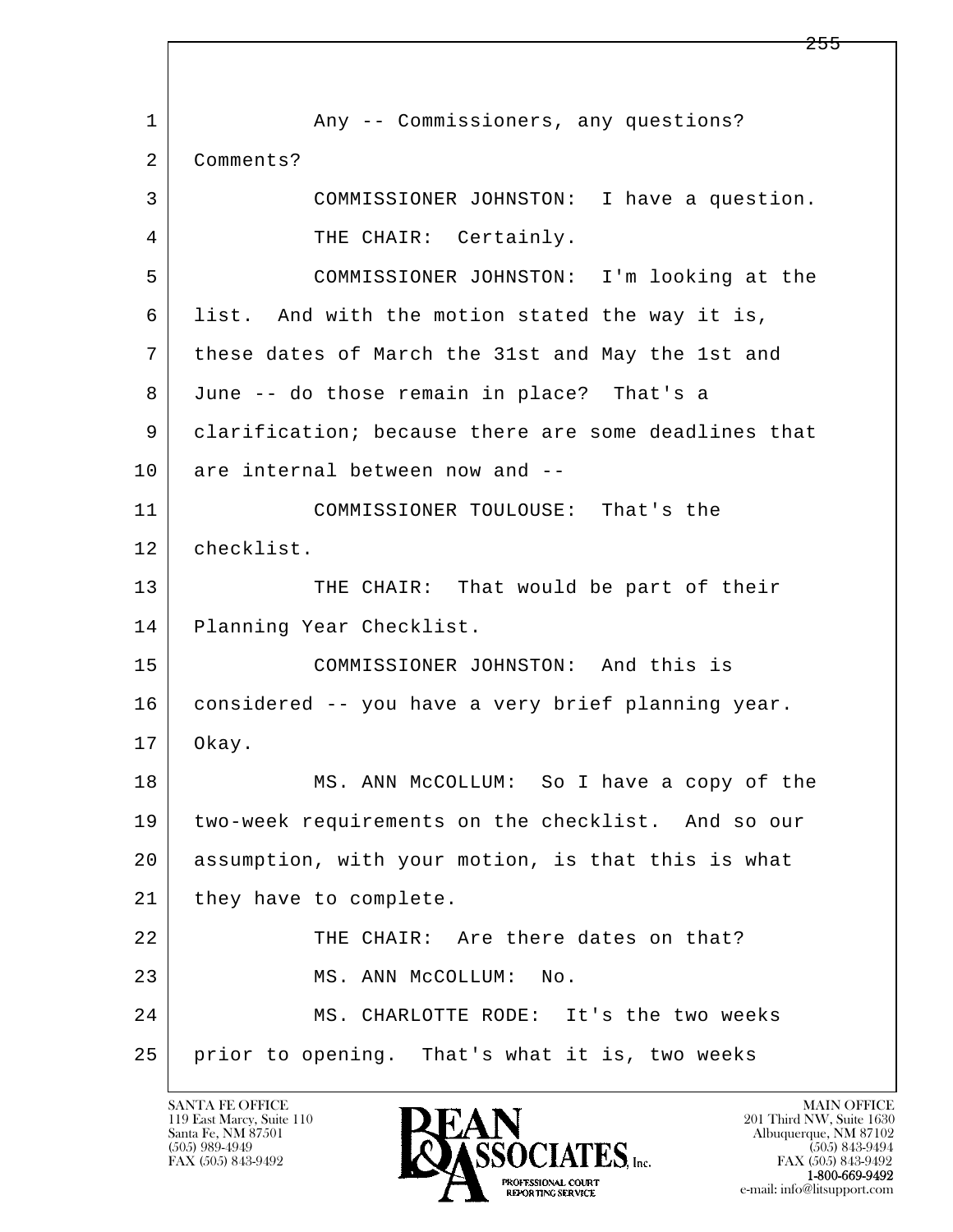l  $\overline{\phantom{a}}$  1 prior. 2 MS. ANN McCOLLUM: This is the Planning 3 Year Checklist that every school completes when 4 they -- and I'm happy to share this with you. I 5 didn't make copies. 6 THE CHAIR: When the budgets are due in. 7 COMMISSIONER JOHNSTON: Projected 8 memberships and all of those. So we don't have, in 9 our motion, and we don't have these specific dates, 10 these deadline dates. 11 MS. ANN McCOLLUM: The dates are in the 12 law. 13 THE CHAIR: The dates are in the law, yes. 14 COMMISSIONER JOHNSTON: Okay. So all of 15 these dates -- I guess I need to ask Director 16 Poulos. Are these dates the legal dates that were 17 put in the recommendations? 18 | MS. POULOS: Madam Chairwoman, 19 Commissioners, the dates on the budget issues -- 20 items -- not "issues," "items" -- are those that are 21 closest to what we could get from our budget office; 22 because I think there's windows that they operate 23 within. 24 What I'm getting from my team is there is 25 one concern that is not on the Planning Year

119 East Marcy, Suite 110<br>Santa Fe, NM 87501

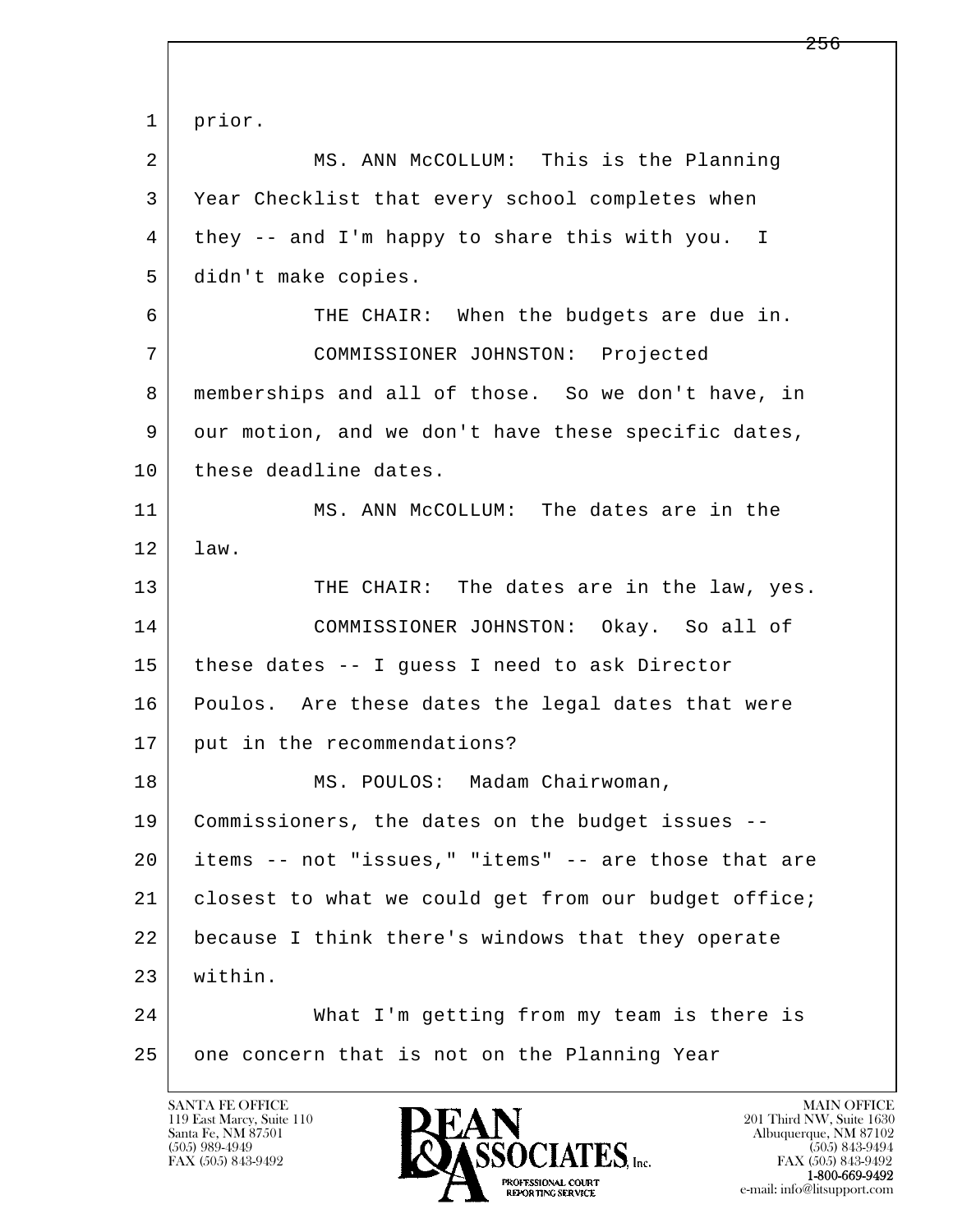l  $\overline{\phantom{a}}$  1 Checklist that you may want to consider, which is 2 having the head administrator that is a licensed 3 individual hired and starting July 1st, 2017. And  $4$  this -- and I think -- you know -- 5 MS. PATRICIA MATTHEWS: We have no problem 6 with that condition. 7 MS. POULOS: The reason this is on is 8 because we have had concerns across new schools. 9 But this school, this applicant team, has had some 10 | challenges with those individuals. 11 | THE CHAIR: I have some -- part of me has 12 some concern that we've never made that a condition 13 with any other school that they have to do that. If 14 | that's something we have to look at in the near 15 future in requiring of schools when we do 16 commencement of operations, and that's something 17 that we absolutely want to require, I think that's 18 fine. 19 But I think to put this on this individual 20 school at this time isn't something that we've -- 21 we've entertained, and we certainly didn't do with 22 any other school that we've recently -- no, we 23 didn't commence operation with any school. I take  $24$  that back.  $25$  So -- but I -- I appreciate the -- the

119 East Marcy, Suite 110<br>Santa Fe, NM 87501



FAX (505) 843-9492<br>1-800-669-9492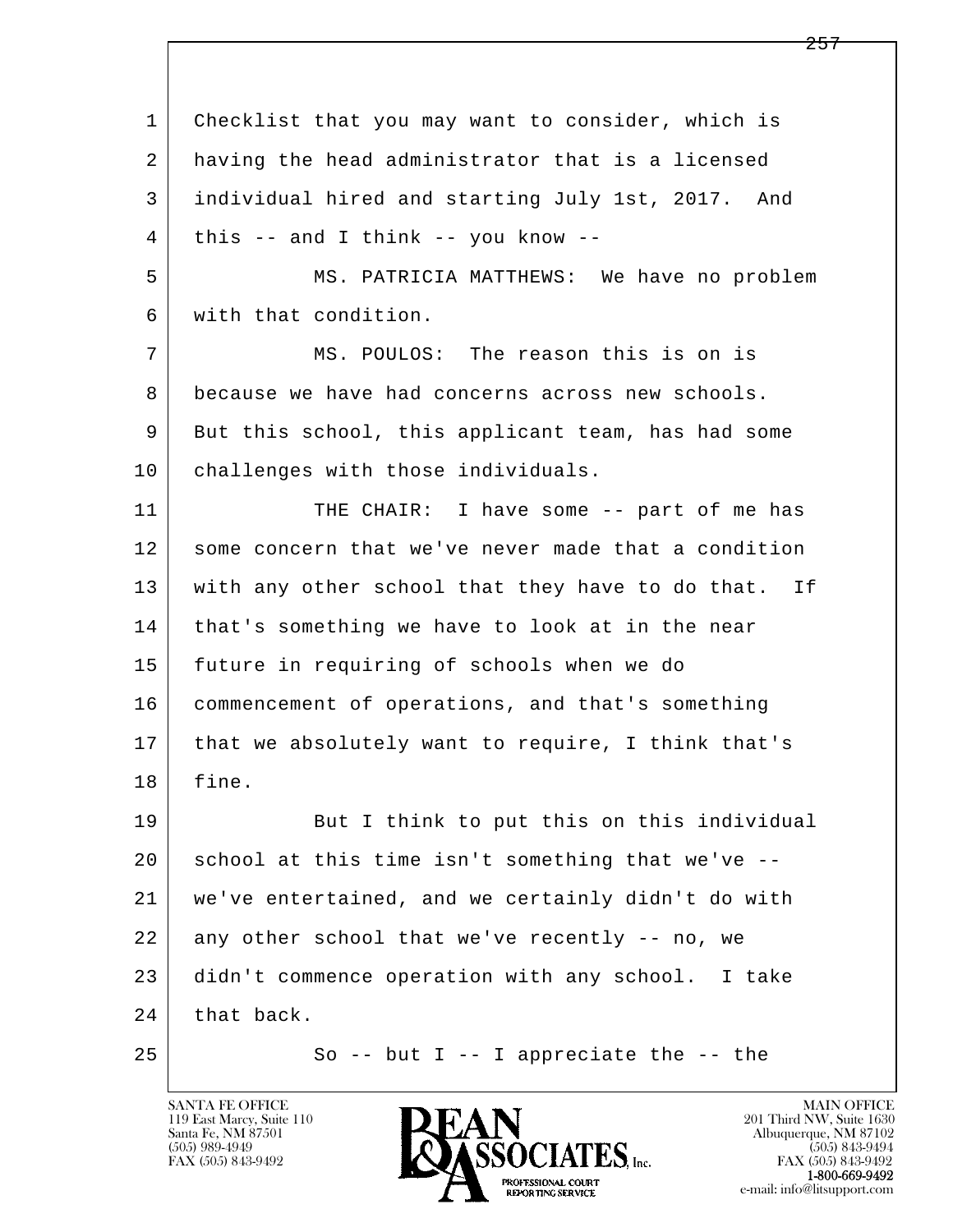| $\mathbf{1}$ | thought, and $I$ -- and $I$ think we've had some     |
|--------------|------------------------------------------------------|
| 2            | preliminary talk on that. And I don't mind looking   |
| 3            | at it for being part of a requirement going forward. |
| 4            | But I'm -- I'm not that comfortable putting it in at |
| 5            | this moment in time.                                 |
| 6            | But I'll ask the rest of the Commission if           |
| 7            | it -- if they want the motion amended -- amended to  |
| 8            | include that.                                        |
| 9            | COMMISSIONER CABALLERO: I don't think                |
| 10           | it's necessary.                                      |
| 11           | THE CHAIR: Well, I'll -- is there anyone             |
| 12           | opposed to --                                        |
| 13           | COMMISSIONER CABALLERO: Not having it.               |
| 14           | THE CHAIR: Not having it. Yes. Thank                 |
| 15           | you.                                                 |
| 16           | COMMISSIONER JOHNSTON: I need a                      |
| 17           | clarification, just -- so if we leave that one out,  |
| 18           | what we're saying is that if you're unable to find a |
| 19           | licensed administrator by July 1, the beginning of   |
| 20           | the new school year, you would be able to begin      |
| 21           | school without an administrator, a licensed          |
| 22           | administrator? Is that what we're saying, is if      |
| 23           | they don't have anybody, by leaving that out?<br>For |
| 24           | any school.                                          |
| 25           | $Well1$ --<br>THE CHAIR:                             |

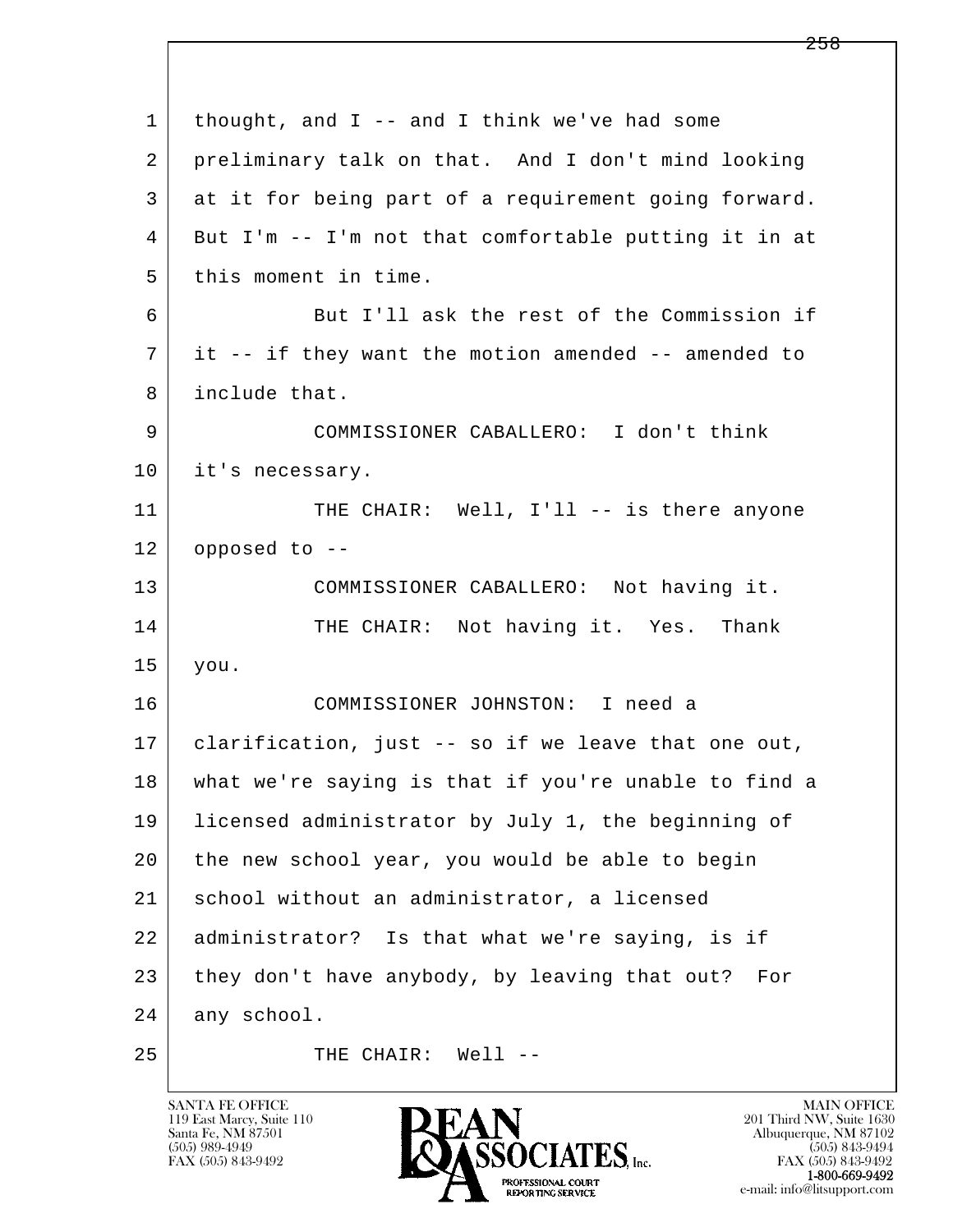l  $\overline{\phantom{a}}$  1 COMMISSIONER TOULOUSE: Madam Chair, in 2 the four years now -- this is my fifth -- we've 3 never had that requirement. And normally, people 4 have -- sometimes, at least, a temporary one. 5 THE CHAIR: Correct. 6 COMMISSIONER TOULOUSE: They have somebody 7 available. I can think of one, I know there's been 8 a problem. But in general -- but that's never been 9 a requirement. And I'm concerned that we're going 10 to put it on one school now, where in the four years 11 I've been seeing us do this, we have not put that 12 requirement on. 13 THE CHAIR: They would not -- it is 14 possible that they wouldn't have a contract for a 15 | full year for a licensed administrator. But as 16 Commissioner Toulouse has said, there have certainly 17 been schools who haven't been able to find a 18 full-year contracted individual, that they've had 19 temporary license administrators. And that happens, 20 unfortunately, regularly. But that happens with 21 schools. 22 COMMISSIONER JOHNSTON: No, I -- that's 23 why I was looking at you. Have you explored -- if 24 you're unable to find a full-time person, 25 contracting with someone who is licensed to help you

119 East Marcy, Suite 110<br>Santa Fe, NM 87501

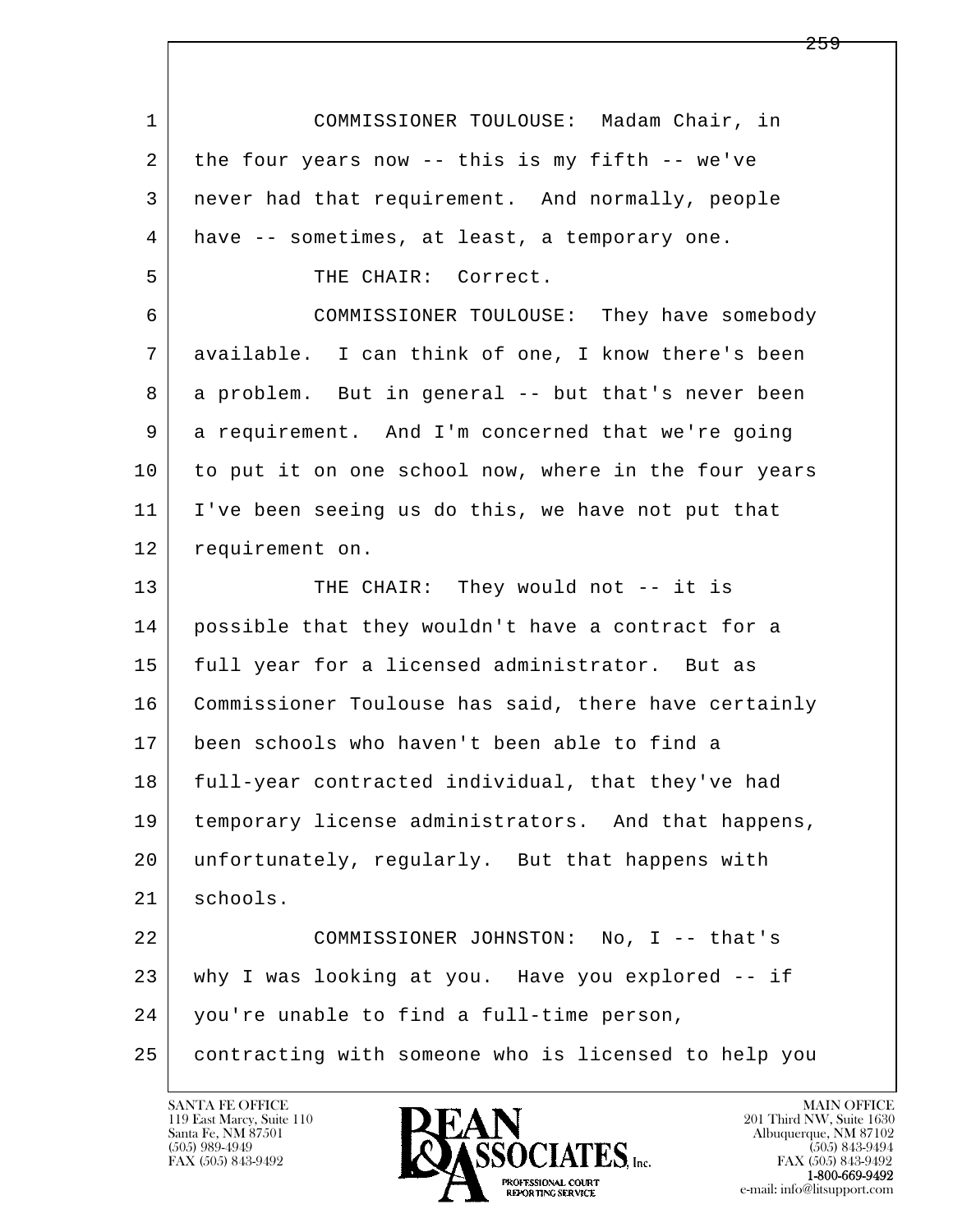l  $\overline{\phantom{a}}$ 1 open the school? 2 MS. PATRICIA MATTHEWS: Madam Chair and 3 Commissioner Johnston, actually, this school has  $4$  hired  $-$  what?  $-$  two?  $-$  and had to let them go 5 because we couldn't have a contract. So they seem 6 to attract folks. And I think they -- and they are 7 in Albuquerque, so there is that benefit. 8 COMMISSIONER JOHNSTON: So you have had 9 two that have been interested? 10 MS. CHARLOTTE RODE: Three that have been 11 interested. 12 COMMISSIONER JOHNSTON: But you couldn't 13 offer a contract because of the status of the 14 school. All right. Thank you. 15 THE CHAIR: Actually, there was a 16 | projected contracted licensed administrator that 17 participated in the negotiations that we did last 18 fall. But, understandably, very few people can 19 afford to just hang out waiting for the job. So, 20 yes. 21 COMMISSIONER JOHNSTON: And I will state 22 that I know that  $-$  I sense  $-$  I don't know. I do 23 know you, Mr. Beach. You don't know that I know 24 you. I do know you. I'm from Moriarty. 25 MR. DAVID BEACH: Oh, okay.

119 East Marcy, Suite 110<br>Santa Fe, NM 87501



FAX (505) 843-9492<br>1-800-669-9492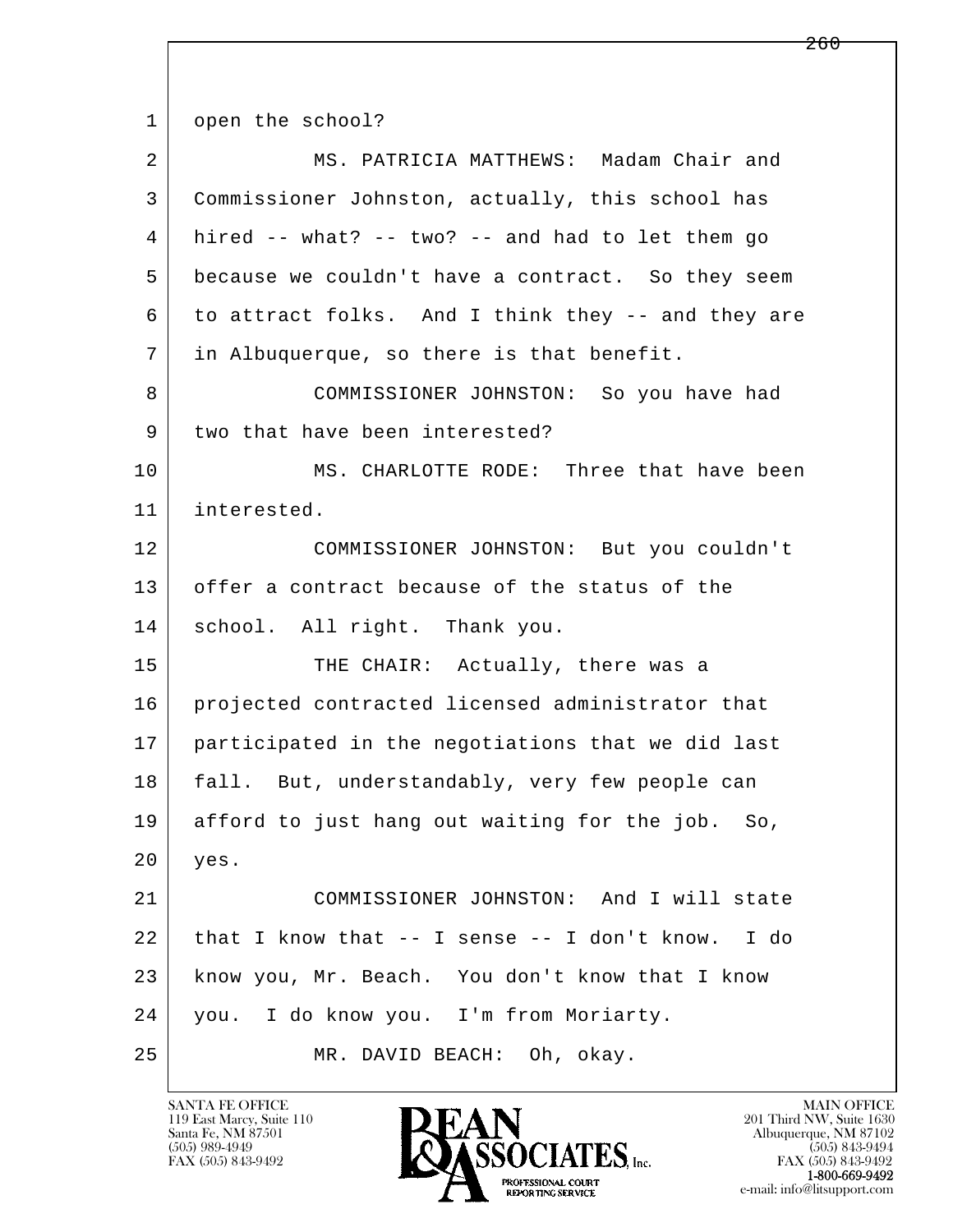l  $\overline{\phantom{a}}$  1 COMMISSIONER JOHNSTON: I sense that you 2 will do your due diligence. It concerns me that we 3 allow any charter school to open without a licensed 4 head administrator. That's a general concern to me;  $5 \text{ so } -$  6 MS. PATRICIA MATTHEWS: Unfortunately, 7 it's a chicken-and-an-egg thing. 8 COMMISSIONER JOHNSTON: Okay. Thank you 9 very much. 10 THE CHAIR: Commissioners? 11 | Commissioner Armbruster, roll call vote, 12 please. 13 COMMISSIONER CRONE: What's the motion? 14 MS. McKEE: Go ahead and read it again. 15 THE CHAIR: Move to -- that the Public 16 Education Commission approve Commencement of 17 Operation for SAHQ Academy with the condition that 18 all items on the Planning Year Checklist be 19 completed no later than two weeks prior to the 20 scheduled first day of school, as verified by a CSD 21 | site visit. 22 COMMISSIONER CRONE: Thank you. 23 THE CHAIR: Commissioner Armbruster? 24 COMMISSIONER ARMBRUSTER: Thank you. 25 Commissioner Conyers?

119 East Marcy, Suite 110<br>Santa Fe, NM 87501



FAX (505) 843-9492<br>1-800-669-9492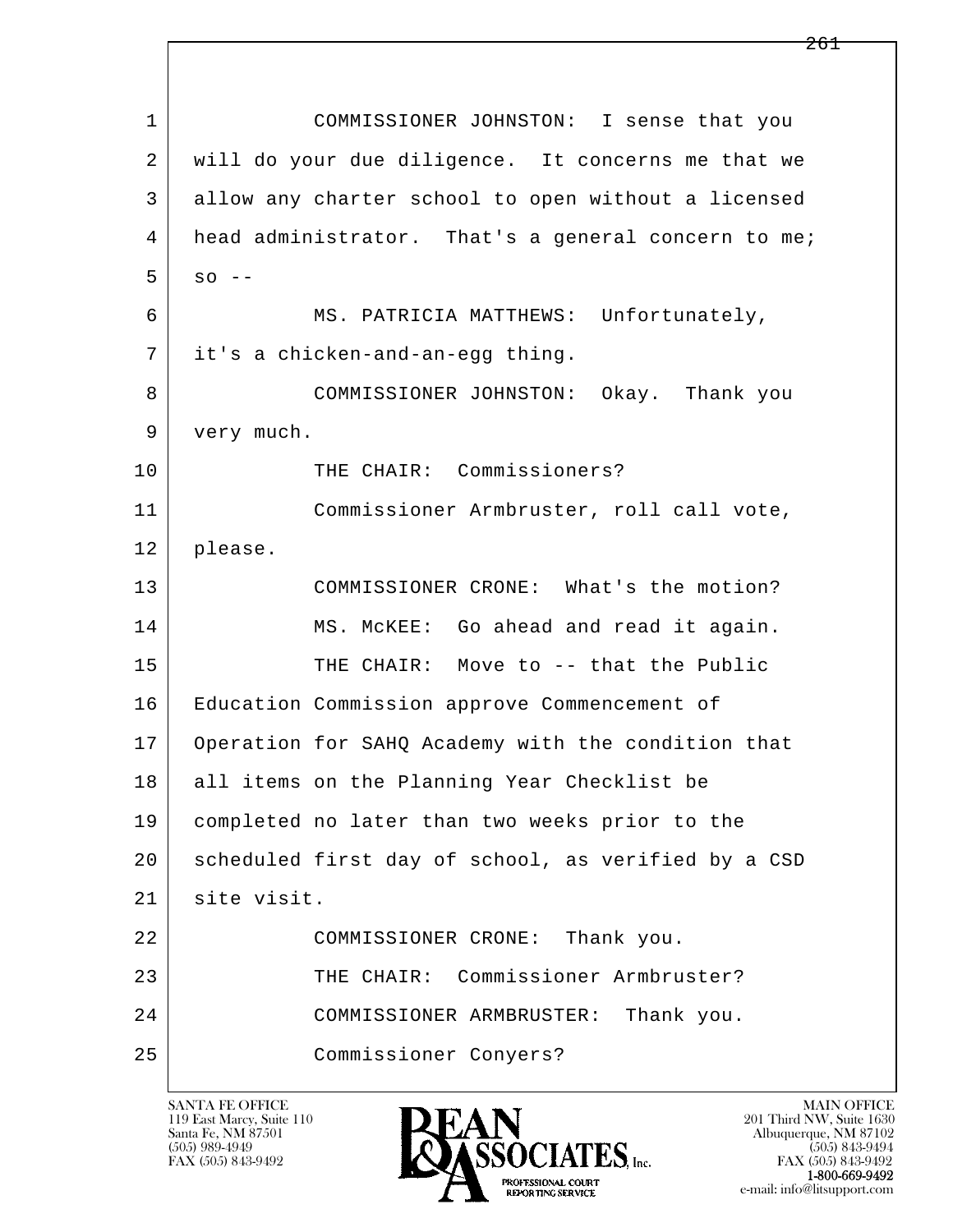l  $\overline{\phantom{a}}$ 1 COMMISSIONER CONYERS: Yes. 2 COMMISSIONER ARMBRUSTER: Commissioner 3 Gipson? 4 THE CHAIR: Yes. 5 COMMISSIONER ARMBRUSTER: Commissioner 6 Toulouse? 7 COMMISSIONER TOULOUSE: Yes. 8 COMMISSIONER ARMBRUSTER: I'm sorry. I 9 | couldn't hear you. 10 COMMISSIONER TOULOUSE: Yes. I can't -- 11 COMMISSIONER ARMBRUSTER: No. Someone 12 coughed. 13 COMMISSIONER TOULOUSE: My asthma is 14 | kicking in, Madam Secretary. 15 COMMISSIONER ARMBRUSTER: Commissioner 16 Armbruster votes "Yes." 17 Commissioner Johnston? 18 COMMISSIONER JOHNSTON: Yes. 19 COMMISSIONER ARMBRUSTER: Commissioner 20 Crone? 21 | COMMISSIONER CRONE: Yes. 22 COMMISSIONER ARMBRUSTER: Commissioner 23 Ruiz? 24 COMMISSIONER RUIZ: Yes. 25 COMMISSIONER ARMBRUSTER: Commissioner

119 East Marcy, Suite 110<br>Santa Fe, NM 87501



FAX (505) 843-9492<br>**1-800-669-9492** e-mail: info@litsupport.com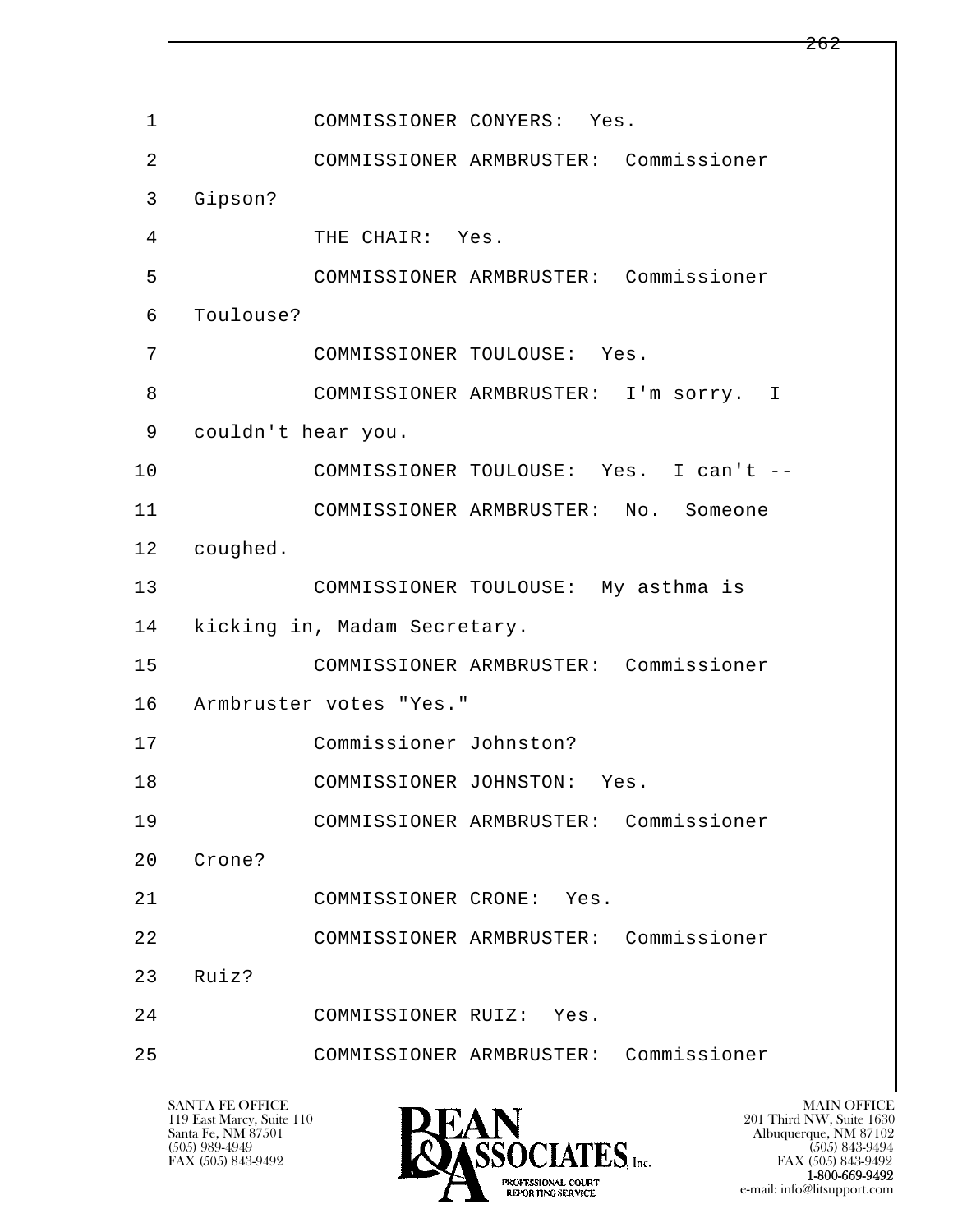l  $\overline{\phantom{a}}$  1 Caballero? 2 COMMISSIONER CABALLERO: Yes. 3 THE CHAIR: Motion passes eight to zero. 4 Congratulations. When you publish that book, give 5 me a copy. 6 MS. CHARLOTTE RODE: You'll be in it. 7 MS. ANN McCOLLUM: So are we going to do 8 the contract? 9 THE CHAIR: Yes. We now have to move on 10 to -- we now have to move on to the contract and 11 performance framework. 12 And there is -- I will -- it's not even 13 numbered. I -- it's the -- it's right before Tab 11 14 for the Commissioners, the charter school contract 15 | that we're looking at. 16 So, Director, do you wish to say anything? 17 MS. POULOS: So in the beginning, I did 18 mention that -- many, many hours ago, it feels 19 like -- CSD found themselves in a position where we 20 felt we could not recommend the contract as it was 21 being put forth. That was because CSD felt there 22 were terms in that contract that did not reflect the 23 academic program the school was committed to 24 implementing. 25 And after conversations with the school

119 East Marcy, Suite 110<br>Santa Fe, NM 87501



<del>263</del>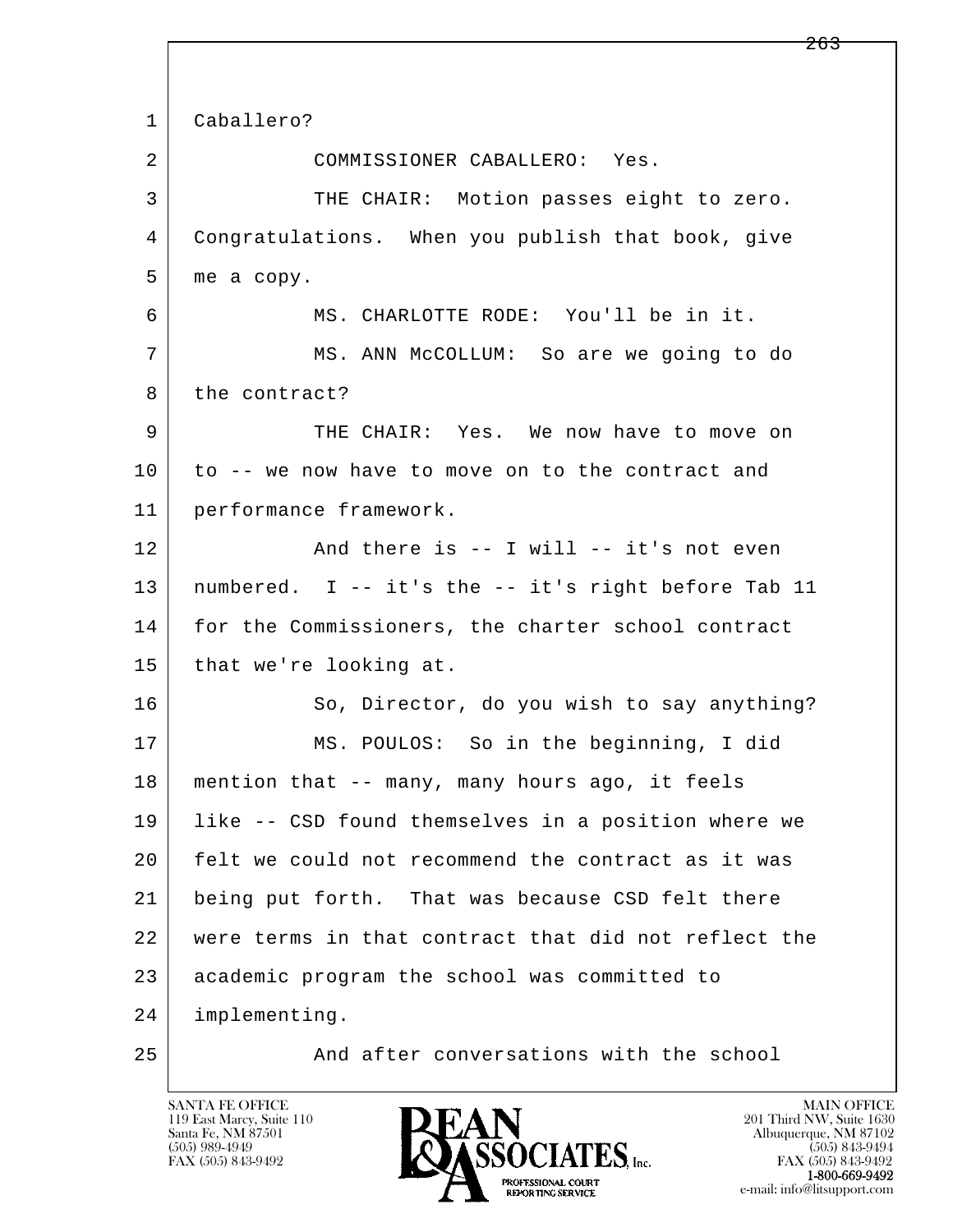l  $\overline{\phantom{a}}$ 1 and the council, the council proposed that the 2 Commission -- that we put in front of the Commission 3 the opportunity to approve the contract with certain 4 amended terms. 5 And so I think I'll let Ms. Matthews speak 6 to that. In the case that those proposed amended 7 terms are part of this, CSD can recommend that that 8 contract be approved. 9 and we don't have any comment on the 10 performance framework. 11 | MS. PATRICIA MATTHEWS: Madam Chair, 12 members of the Commission, I have sort of put two 13 documents in front of you. One of them, I thought 14 if we had a first amended -- amendment to the 15 | contract, and it was clean, the document exists. 16 All I did was take the concerns that the 17 CSD brought up and struck the language. We changed 18 the effective date. So then if you vote on the 19 contract and then vote on the First Amendment to the 20 | contract, it corrects the date. It takes out the 21 language about the blended learning question that 22 | was in the contract after it was negotiated. 23 | And then there was a question about the 24 flexibility of anytime-anywhere learning that the 25 Division had. So I put a provision that that be

119 East Marcy, Suite 110<br>Santa Fe, NM 87501

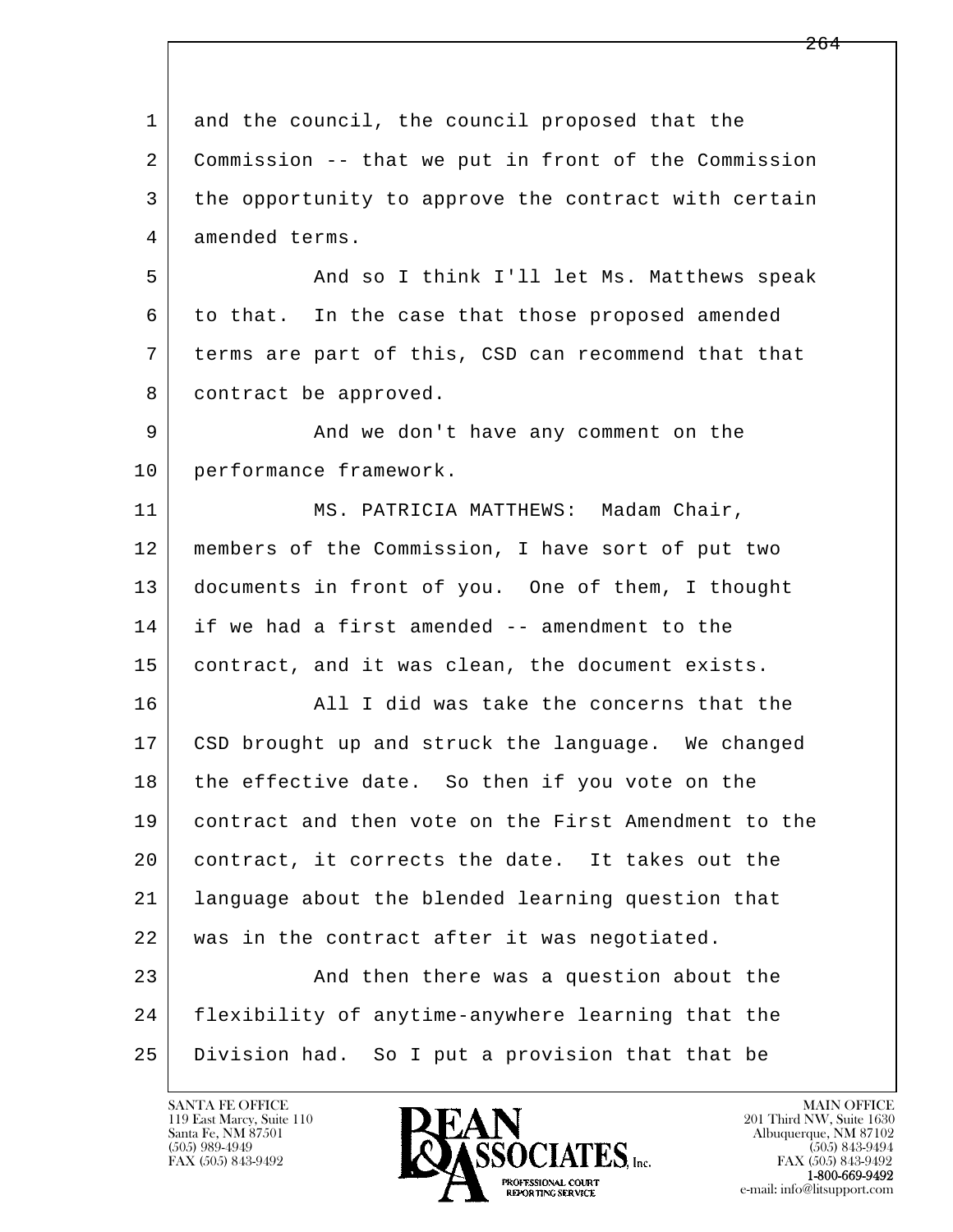l  $\overline{\phantom{a}}$ 1 struck. 2 And then the only other thing that they 3 had concerns about were, I believe, the timing. So 4 we changed those just by amendment, so that we don't 5 have to go all the way back through the negotiation 6 process, et cetera. 7 So that was the thought of just doing a 8 simple amendment to the contract to do, effectively, 9 what we, as attorneys, would call "cleanup work." 10 | And so that's what I did. 11 So I have a proposed motion. You could do 12 it simply by motion, or you could vote on the 13 contract and then immediately vote on the First 14 | Amendment to the contract. Or I -- obviously, I 15 will defer to your counsel. 16 THE CHAIR: Right. Me, too. 17 | MS. McKEE: But the original contract has 18 | not ever been voted on. 19 MS. PATRICIA MATTHEWS: No, ma'am. That's 20 what we have to vote on today. That's why I thought 21 it was a little awkward to have a First Amendment 22 before we voted on the contract. So Katie and I 23 were sort of like maybe that's the right way to do 24 it. 25 MS. McKEE: Okay. All right. So what

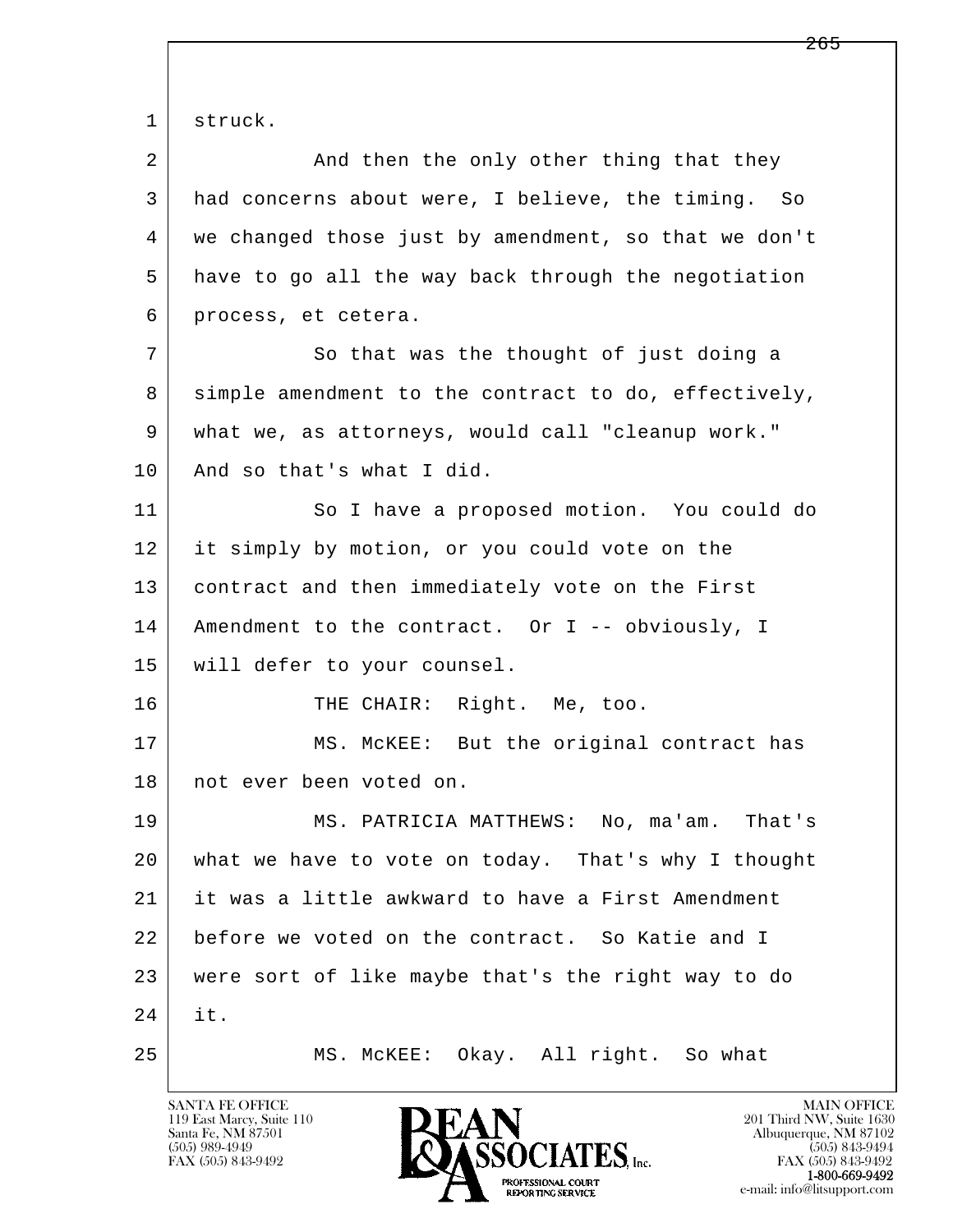l  $\overline{\phantom{a}}$ 1 | page does that start on? 2 COMMISSIONER ARMBRUSTER: Mine says 20. 3 MS. McKEE: So far, all of the 4 Commissioners -- 5 MS. PATRICIA MATTHEWS: Madam Chair, 6 members of the Commission, maybe it's helpful for 7 the other Commissioners to know that Commissioner 8 Armbruster and Commissioner Gipson and former 9 Commissioner Shearman were on the committee that 10 developed this contract that's in your packet, as 11 well as the performance framework. So the only 12 thing we're proposing to address the Division's 13 concerns is this amendment. 14 THE CHAIR: And I quess my question is did 15 I not hear the Director say that the performance 16 framework would not -- 17 MS. POULOS: We had no comment on the 18 performance framework. 19 THE CHAIR: Okay. I -- so I did not hear 20 | that correctly. Okay. All right. 21 COMMISSIONER CABALLERO: Madam Chair? 22 THE CHAIR: Commissioner Caballero? 23 COMMISSIONER CABALLERO: Yes. If members 24 of the Commission have already gotten together as a 25 group to go over a contract that the contract has

119 East Marcy, Suite 110<br>Santa Fe, NM 87501

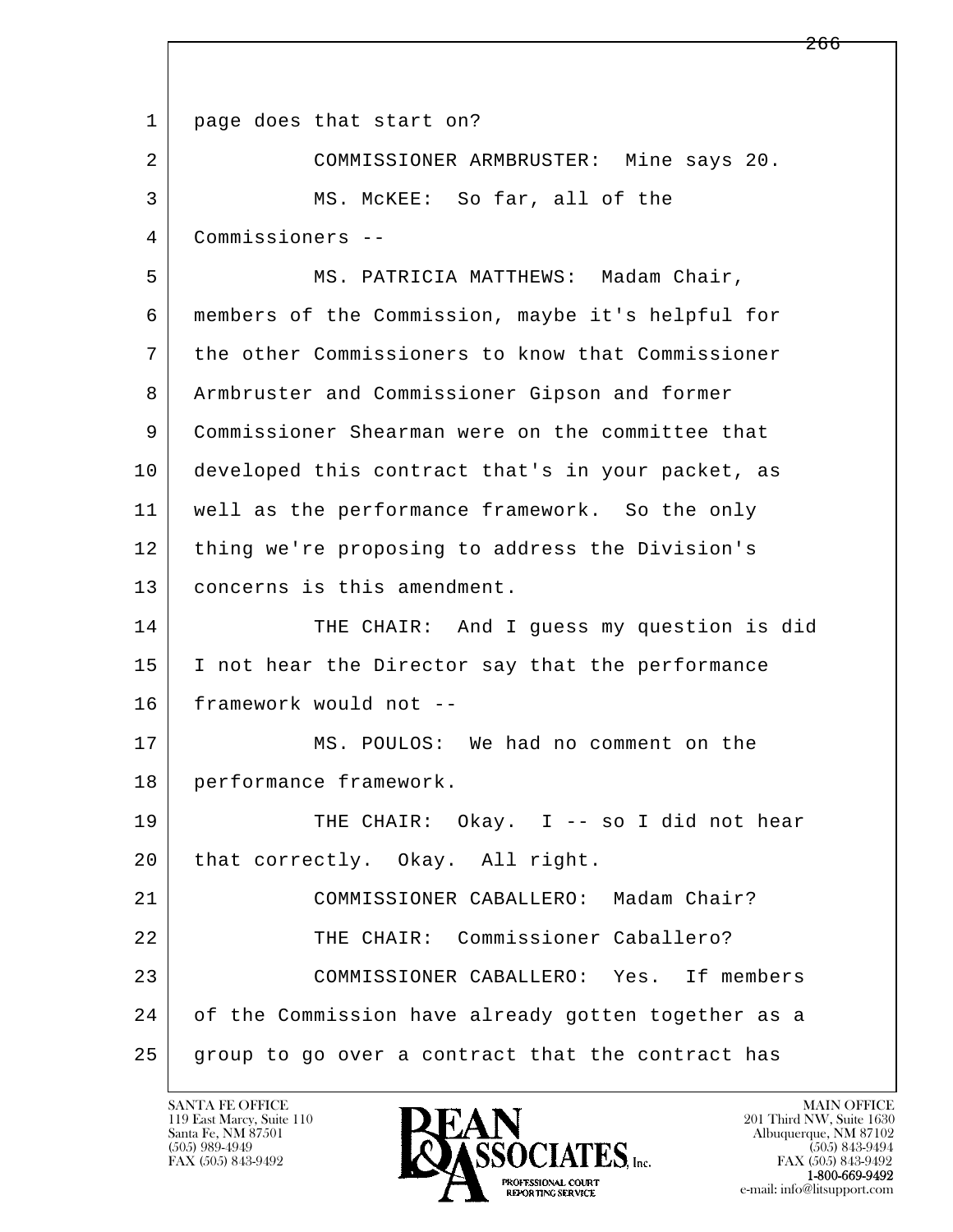l  $\overline{\phantom{a}}$  1 been vetted, I don't see a problem bringing -- 2 voting on the contract and the amendment. Maybe the 3 amendment can be explained, and then just take it 4 all as one document; because a contract and the 5 amendment to the contract is one document. I don't 6 see a need to vote for one and vote for the other, 7 so that we just discuss the amendment. 8 | THE CHAIR: I'll leave that to you. 9 | MS. McKEE: My preference is, because it's 10 an amendment, is to vote on the contract and then 11 vote on the amendment. I just think it makes it 12 cleaner. 13 | COMMISSIONER CABALLERO: All-righty. 14 MS. McKEE: The date would have to be 15 | changed, though, on the contract. 16 MS. POULOS: That's part of the amendment. 17 THE CHAIR: That was part of the 18 amendment. 19 MS. McKEE: Okay. 20 THE CHAIR: So I move that the Public 21 Education Commission accept the contract between the 22 New Mexico Public Education Commission and Student 23 Athlete Headquarters Academy. I'm leaving the date 24 out for now, because that's in the amendment. Or 25 do -- shall I add -- put this date and that we're

119 East Marcy, Suite 110<br>Santa Fe, NM 87501

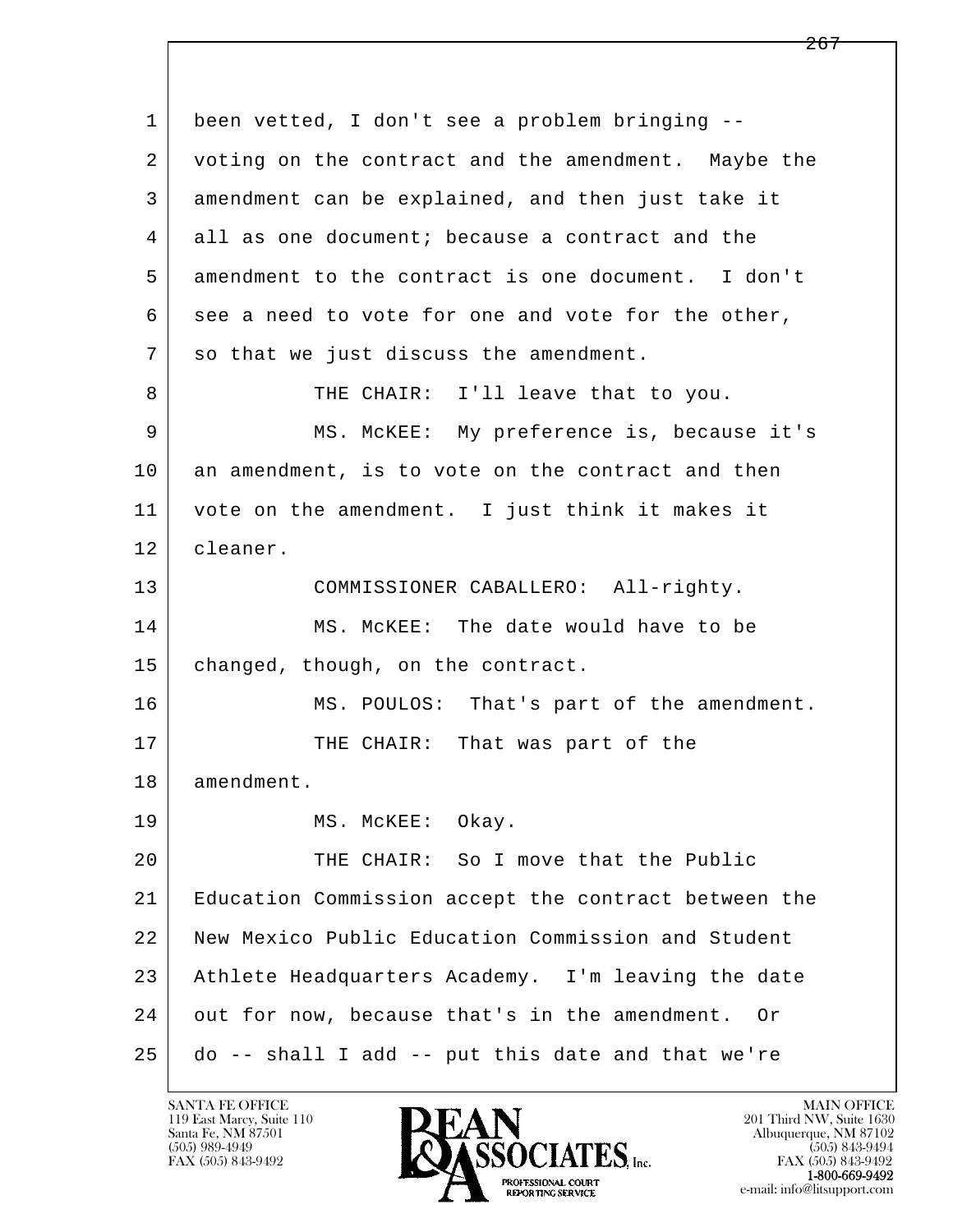l  $\overline{\phantom{a}}$  1 amending it in the second motion? Because this 2 original contract was populated for these dates. 3 COMMISSIONER TOULOUSE: Madam Chair, could 4 you say "previously negotiated"? 5 THE CHAIR: "Previously negotiated"? 6 Okay. 7 So I move that the Public Education 8 Commission accept the contract between the 9 New Mexico Public Education Commission and the 10 Student Athlete Headquarters Academy, previously 11 negotiated. 12 (Chair consults with Ms. McKee.) 13 THE CHAIR: Okay. Try this one more time, 14 Cindy. 15 So I move that the Public Education 16 Commission accept the contract between the 17 New Mexico Public Education Commission and the 18 Student Athlete Headquarters Academy, dated 19 July 1st, 2016, through June 30th, 2021. 20 Do I have a second? 21 COMMISSIONER CRONE: (Indicates.) 22 THE CHAIR: Commissioner Crone seconds. 23 Commissioners, any questions? Comments? 24 COMMISSIONER JOHNSTON: Comment. 25 THE CHAIR: Commissioner Johnston?

119 East Marcy, Suite 110<br>Santa Fe, NM 87501

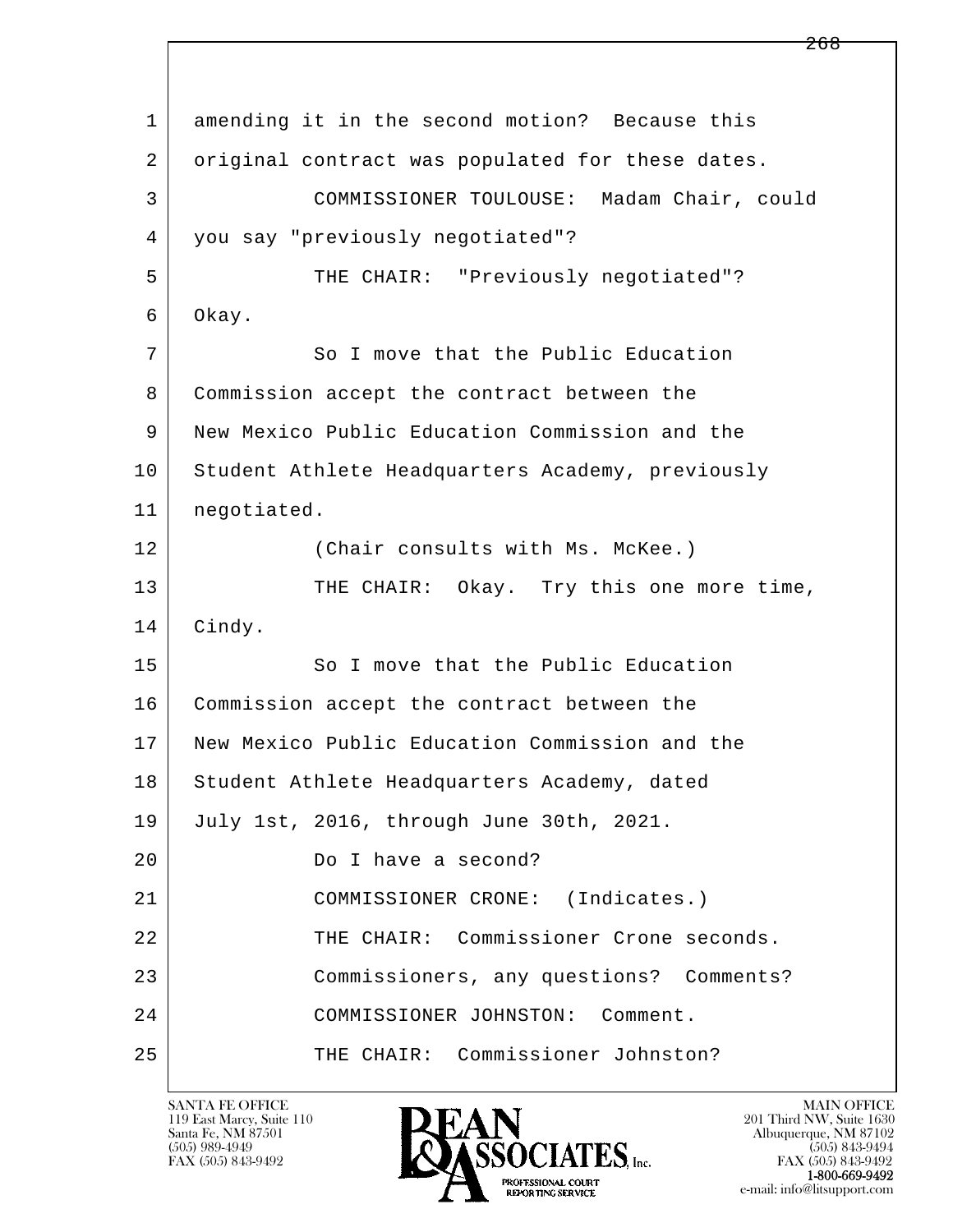l  $\overline{\phantom{a}}$  1 COMMISSIONER JOHNSTON: I have read your 2 contract. It's very exciting. My experience with 3 schools similar is with fine arts students, students 4 who had to be away not because of athletic 5 competitions or trainings, but because of 6 performances. 7 That is my sense of urgency for this head 8 of school and having someone in place; because while 9 this is very, very exciting, it is going to require 10 that due diligence in ensuring. And it -- when it 11 works, it's magical for young people. And so I 12 commend you; but therein lies my concern with that. 13 Thank you. 14 THE CHAIR: Commissioner Armbruster? 15 COMMISSIONER ARMBRUSTER: Okay. 16 Commissioner Caballero? 17 COMMISSIONER CABALLERO: Yes. And I will 18 reserve my comments till the end of the -- 19 COMMISSIONER ARMBRUSTER: Commissioner 20 Johnston? 21 COMMISSIONER JOHNSTON: Yes. 22 COMMISSIONER ARMBRUSTER: Commissioner 23 Toulouse? 24 COMMISSIONER TOULOUSE: Yes. 25 COMMISSIONER ARMBRUSTER: Commissioner

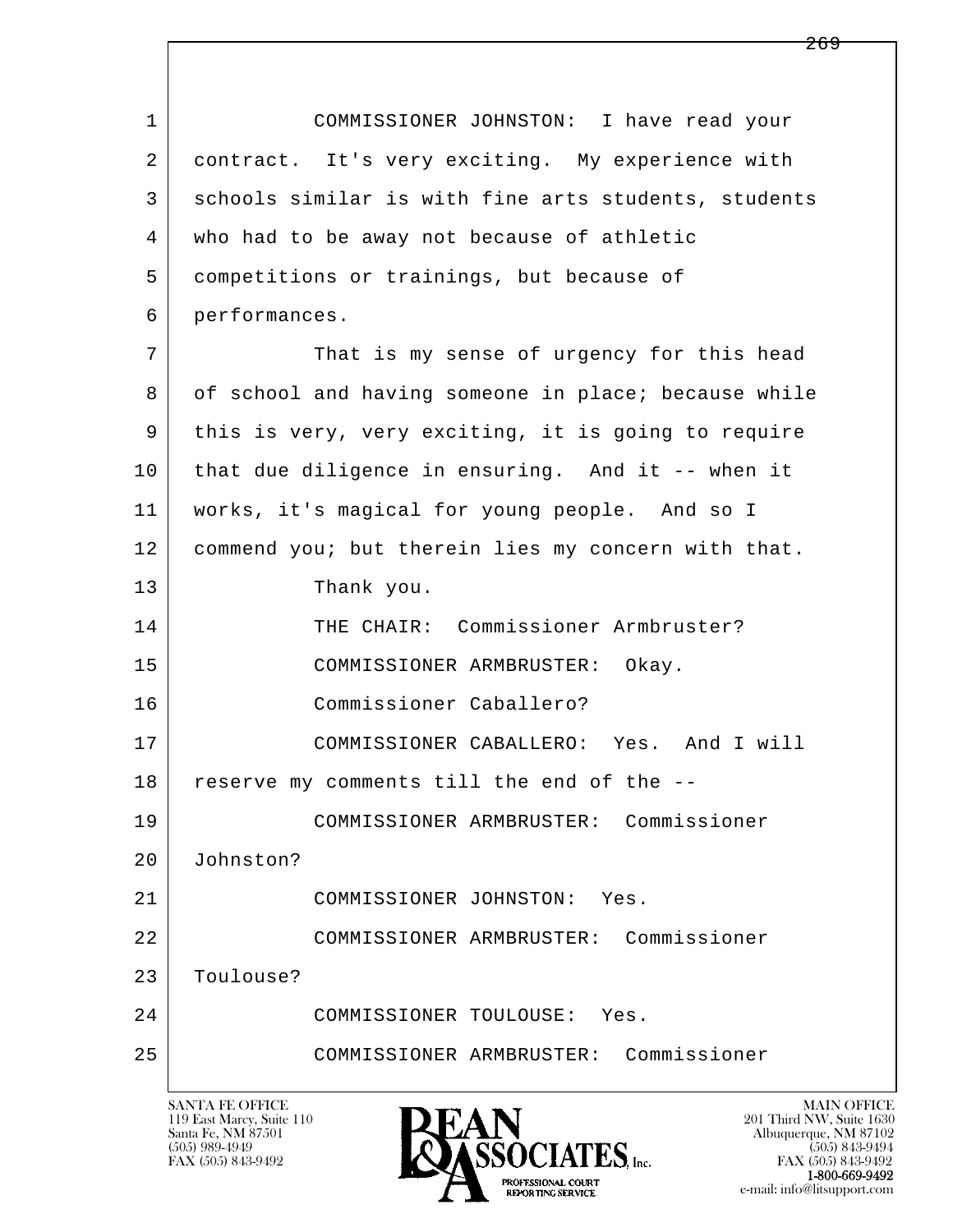l  $\overline{\phantom{a}}$  1 Ruiz? 2 COMMISSIONER RUIZ: Yes. 3 COMMISSIONER PERALTA: Commissioner 4 Conyers? 5 COMMISSIONER CONYERS: Yes. 6 COMMISSIONER ARMBRUSTER: Commissioner 7 Armbruster votes "Yes." 8 Commissioner Crone? 9 COMMISSIONER CRONE: Yes. 10 COMMISSIONER ARMBRUSTER: Commissioner 11 Gipson? 12 THE CHAIR: Yes. 13 COMMISSIONER ARMBRUSTER: The vote is 14 eight to zero. Motion passes. 15 | THE CHAIR: Motion passes eight-zero. 16 Congratulations. One final -- I'm sorry. I thought 17 you were reserving until after the amendment. 18 COMMISSIONER CABALLERO: I just want to 19 say that the concept is very, very good, to me, 20 personally. I lived in a very bad neighborhood, a 21 lot of gang activity. I wasn't that good -- I was 22 always a good student, but I was terrible, and not 23 until I was forced by the coach to get into sports. 24 And the reason I got forced, because I had 25 | so many demerits that the principal decided to bring

119 East Marcy, Suite 110<br>Santa Fe, NM 87501

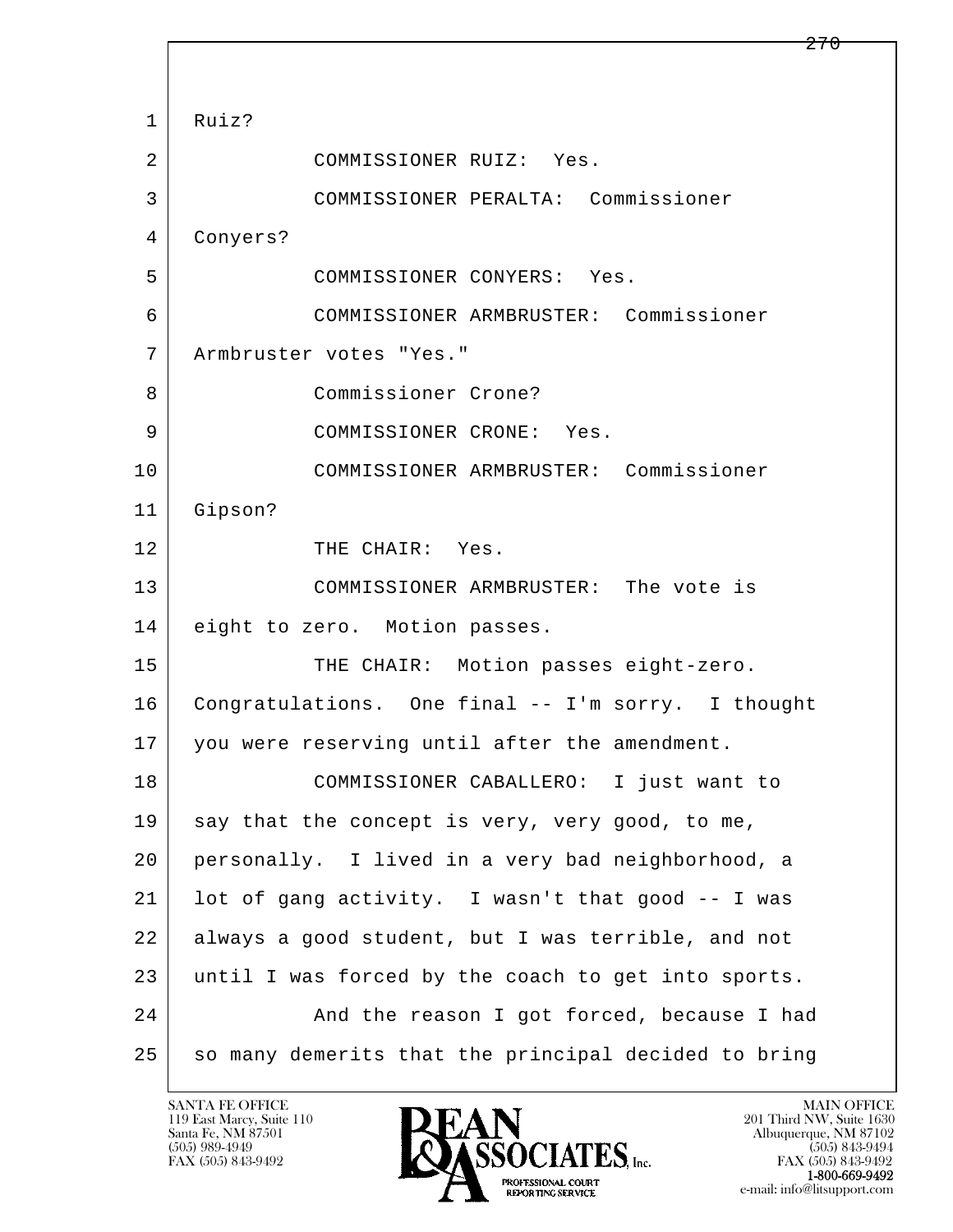l  $\overline{\phantom{a}}$  1 in all the bad guys that had too many demerits to 2 work out by the end of the school year and forced 3 them to join the track team. Forced them. 4 And she got permission from all our 5 parents to do so. And so that began -- that was in 6 the sixth grade. And I stayed running until college 7 years, two years at the University of Texas at 8 El Paso. And so I made it, because of sports. Had 9 I not, a lot of my friends ended up life in prison;  $10 \mid \text{so...}$ 11 | MR. DAVID BEACH: Thank you. 12 MS. CHARLOTTE RODE: I'm going to have you 13 come talk to our kids. 14 COMMISSIONER CABALLERO: Okay. 15 THE CHAIR: Okay. One final item. And 16 that is the amendment. 17 | Commissioners, do we have any questions, 18 comments, about the amendments? 19 Okay. With that being said. I move that 20 the Public Education Commission approve the charter 21 contract for SAHQ Academy with the following 22 amendments: 23 | 23 | 23 | 1. The contract term shall be July 1, 24 2017, to June 30, 2022. 25 2. Section 3-2, Term of the Contract --

119 East Marcy, Suite 110<br>Santa Fe, NM 87501

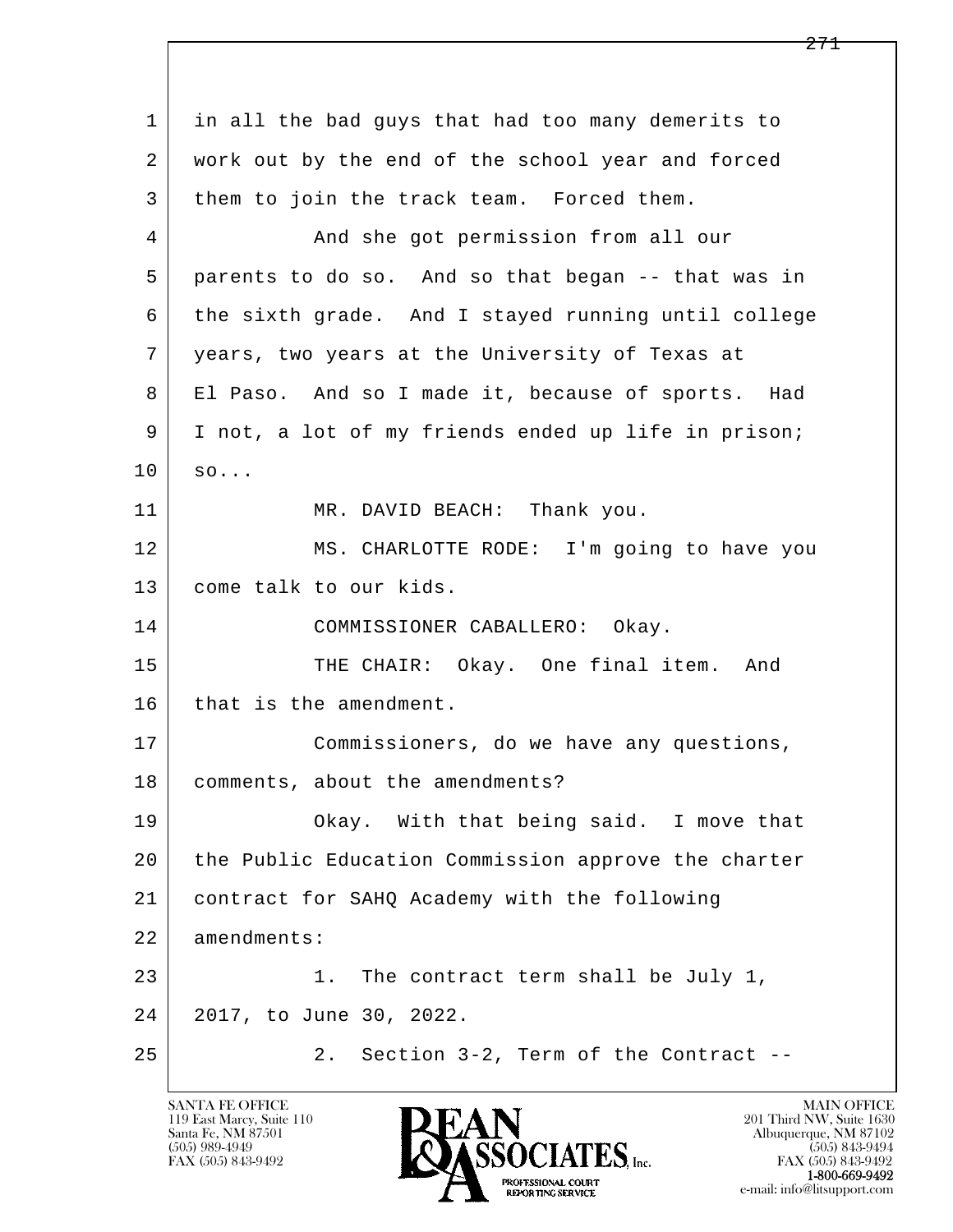l  $\overline{\phantom{a}}$ 1 Term of the Charter -- Page 12, is modified by 2 changing the effective date to July 1st, 2017, and 3 the last date of the contract term to June 30, 2022. 4 3. Section VIII.1(a)(i), Operational 5 Structure, Page 33, is modified by deleting the 6 following statement: "The school is a blended 7 learning school. Students' on-campus schedule will 8 be set by school staff based on whether or not the 9 students are on pace with their course  $10$  requirements," which appears in the table at (i), 11 "Operational Structure," adjacent to the words, 12 | "Length of School Day." 13 4. Section VIII.1(a)(iii) -- or no -- 14 | three (i)s. Educational Program of School, 15 Educational Approach, Page 34, is modified by 16 deleting the phrase, "With the flexibility of 17 anytime, anywhere learning," in the following 18 | sentence: "The school provides academic classes to 19 students in a highly interactive digital format." 20 5. Section X.1, Renewal Time Line and 21 Process, Page 55, is revised by changing the renewal 22 application submission date to October 1, 2021, and 23 the date by which the Commission must vote on the 24 | school's renewal application date to January 1, 25 2022.

119 East Marcy, Suite 110<br>Santa Fe, NM 87501

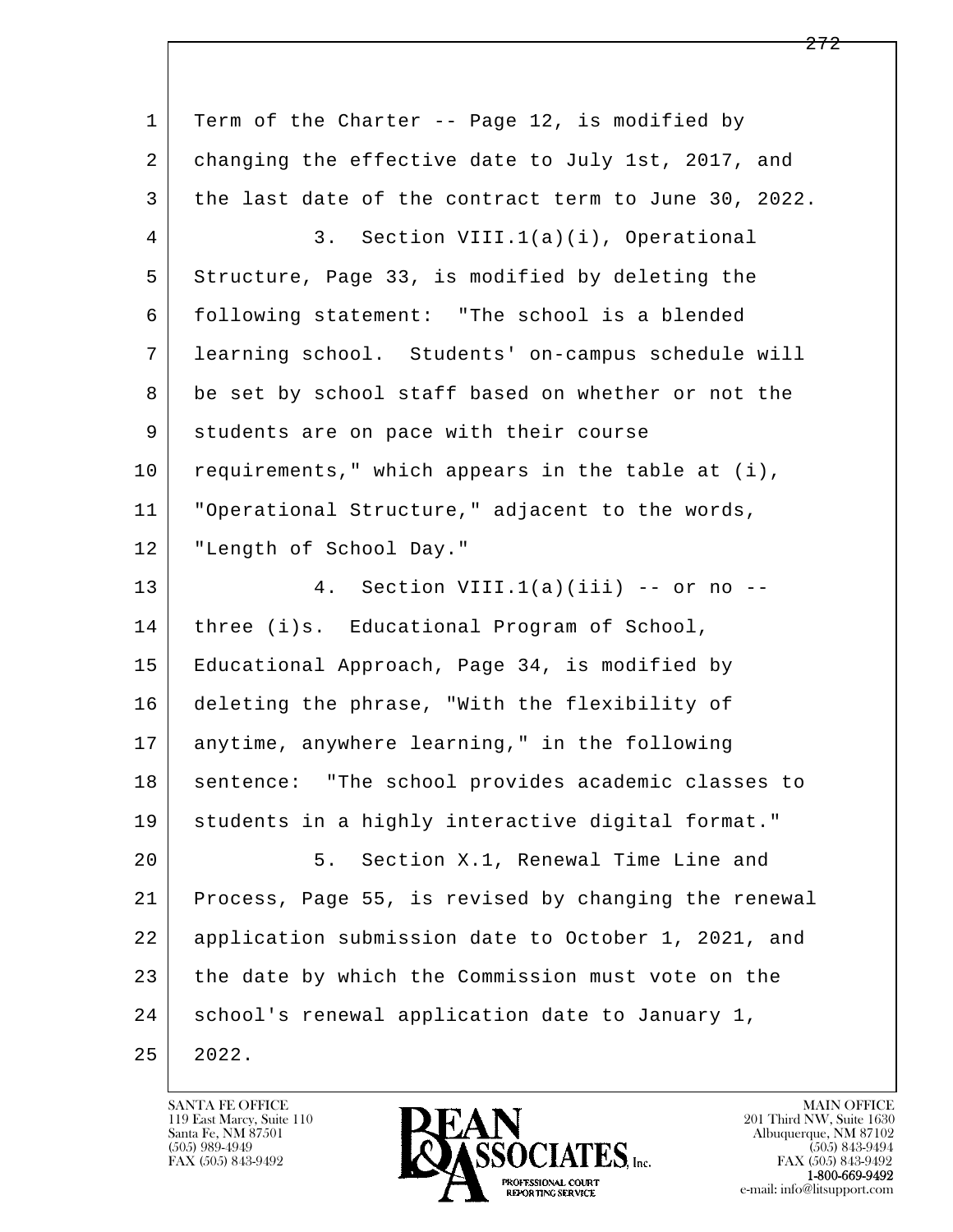| $\mathbf 1$    | Do I have a second?                      |
|----------------|------------------------------------------|
| $\overline{2}$ | COMMISSIONER RUIZ: (Indicates.)          |
| 3              | THE CHAIR: Commissioner Ruiz seconds.    |
| 4              | Any discussion?                          |
| 5              | Commissioner Armbruster, please?         |
| 6              | COMMISSIONER ARMBRUSTER: Commissioner    |
| 7              | Toulouse?                                |
| 8              | COMMISSIONER TOULOUSE: Yes.              |
| 9              | COMMISSIONER ARMBRUSTER: Commissioner    |
| 10             | Crone?                                   |
| 11             | COMMISSIONER CRONE: Yes.                 |
| 12             | COMMISSIONER ARMBRUSTER: Commissioner    |
| 13             | Gipson?                                  |
| 14             | THE CHAIR: Yes.                          |
| 15             | COMMISSIONER ARMBRUSTER: Commissioner    |
| 16             | Conyers?                                 |
| 17             | COMMISSIONER CONYERS: Yes.               |
| 18             | COMMISSIONER ARMBRUSTER: Commissioner    |
| 19             | Armbruster votes "Yes."                  |
| 20             | Commissioner Johnston?                   |
| 21             | COMMISSIONER JOHNSTON:<br>Yes.           |
| 22             | COMMISSIONER PERALTA: Commissioner Ruiz? |
| 23             | COMMISSIONER RUIZ:<br>Yes.               |
| 24             | COMMISSIONER ARMBRUSTER: Commissioner    |
| 25             | Caballero?                               |

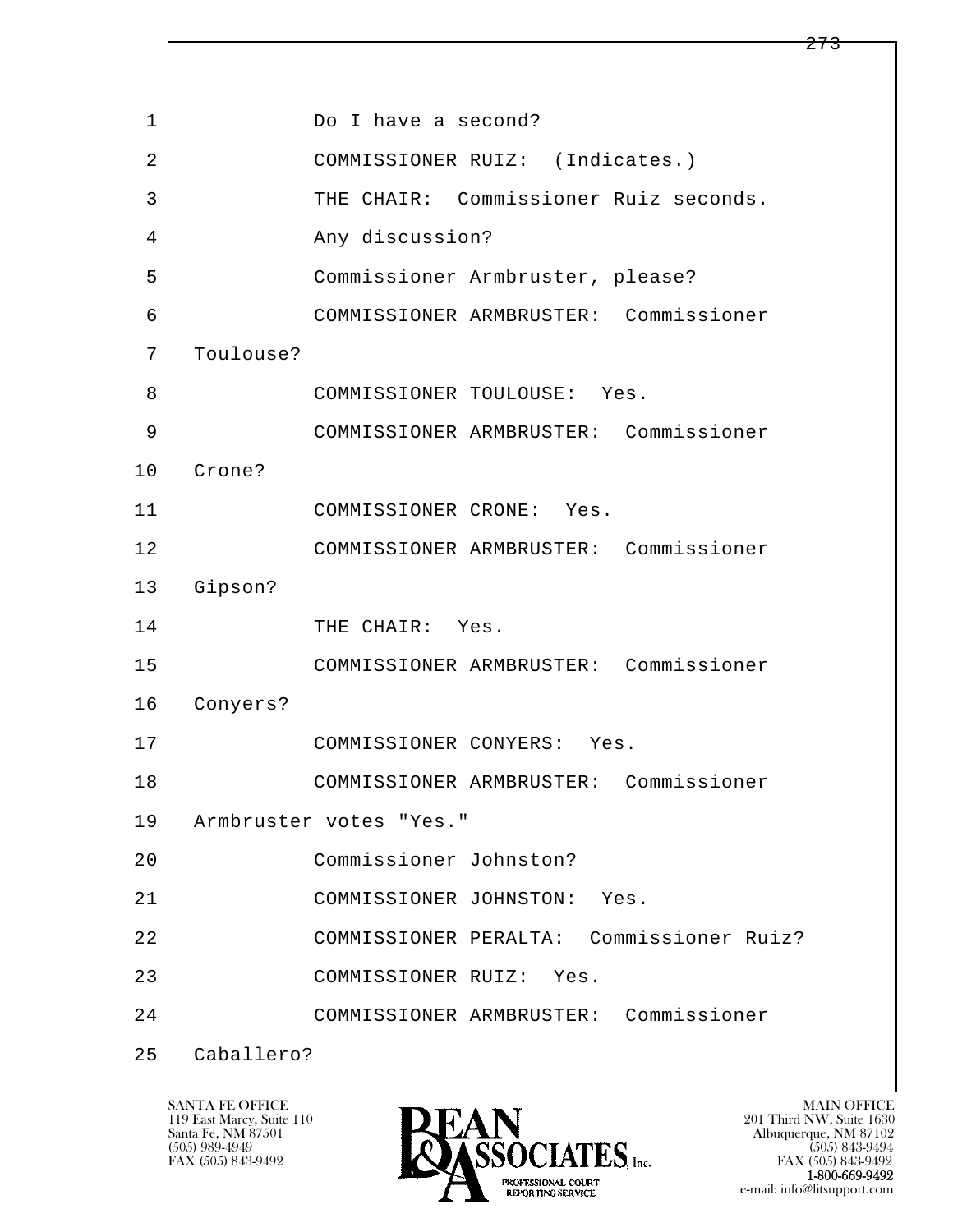l  $\overline{\phantom{a}}$ 1 COMMISSIONER CABALLERO: Yes. 2 COMMISSIONER ARMBRUSTER: The motion 3 passes eight to zero. 4 MS. PATRICIA MATTHEWS: May I say 5 something? 6 A, I very much appreciate the Commission. 7 I'm saying this on behalf of Charlotte, because I 8 know she can't talk right this second. I also want 9 to say "thank you" to Phillip and Katie who helped 10 us dot every "i" and cross every "t" on this 11 application. I do want to thank the Charter Schools 12 Division, as well. 13 THE CHAIR: Thank you very much. 14 MS. ANN McCOLLUM: Thank you. 15 | THE CHAIR: Commissioners, we're going to 16 take a ten-minute break. Thank you. 17 (Recess taken, 4:00 p.m. to 4:12 p.m.) 18 THE CHAIR: The record should note that 19 Commissioner Caballero is no longer with us. 20 Thank you. "No longer with us" sounded a 21 | little too definitive there. 22 We are on to -- I can't see clearly now -- 23 we are on to Item No. 11, Discussion of Possible 24 Action on the 2017 New Charter School Application 25 Kit, Including Evaluation Rubric and Criteria.

119 East Marcy, Suite 110<br>Santa Fe, NM 87501

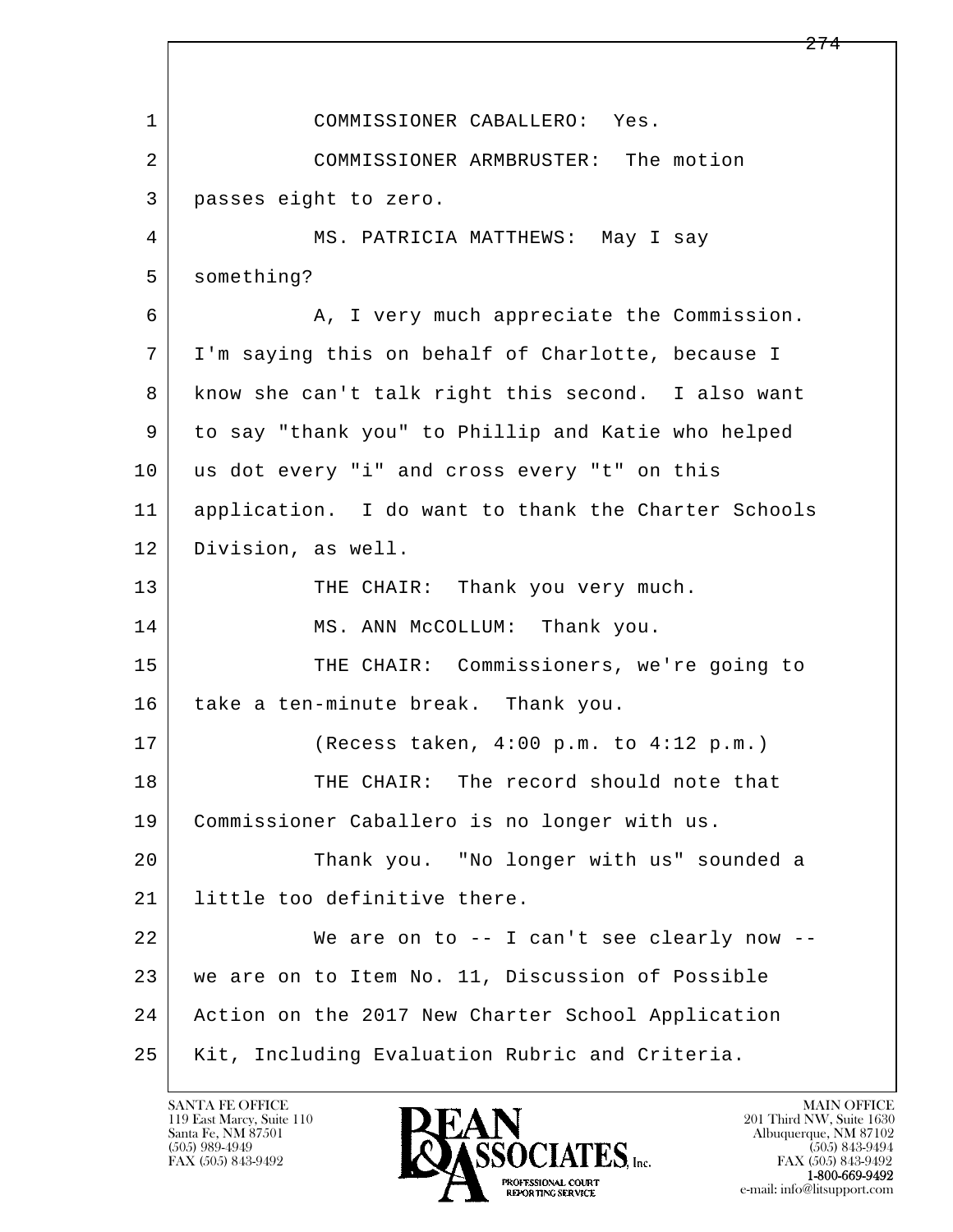l  $\overline{\phantom{a}}$ 1 Director? 2 MS. POULOS: Madam Chairwoman, 3 Commissioners, I just want to commend the group that 4 was here yesterday on the unbelievable amount of 5 effort, concentration and time put into this, as 6 well as into the Rules of Order. I think there were 7 some really important and very valuable discussions 8 that occurred yesterday. 9 So what you have in front of you, in 10 Item 12 [verbatim], is what we hope is a -- an 11 application kit that can be approved, with changes 12 that were discussed on the record yesterday -- or 13 discussed during the work session yesterday. 14 What -- all parts are in here. Part A, B, 15 | C, D. What isn't printed out here, but what was 16 included in your materials -- it wasn't -- it was 17 included in your materials -- is the required forms 18 for Appendix -- I could look at this and tell you -- 19 the required forms for Appendix F and G. That's the 20 budget. And I remembered that you guys did want a 21 shorter budget form. I found it from many years ago 22 I think it works. 23 THE CHAIR: Okay. 24 MS. POULOS: So if I just talk quickly, 25 and then we can figure out how we want to go from

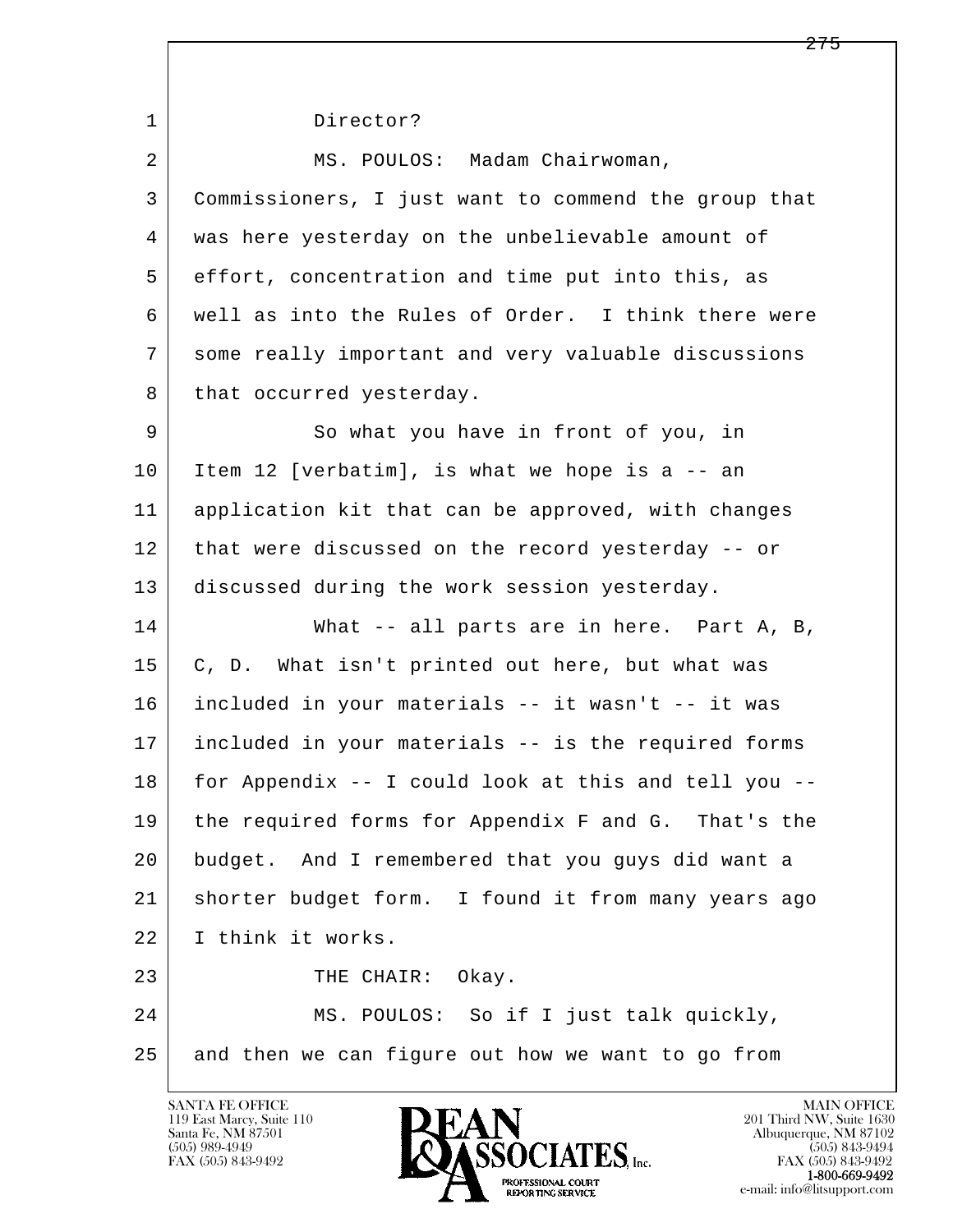l  $\overline{\phantom{a}}$  1 here. 2 | The Part A, the changes that we 3 incorporated are found on Page 2. They are not 4 track-changed. They are the changes that we 5 discussed at length, I think, in our November 6 meeting about the technical review and the idea that 7 if an incomplete application is submitted, we'll 8 tell the school that. 9 They can come and contest that with you; 10 but we're not going to move on with input hearings. 11 We're not going to move on with, you know, that 12 | \$7,000 review by external reviewers. 13 So I worked closely with the record from 14 our prior conversation. So this reflects everything 15 that was in that record. 16 That is really the only change in here, 17 except that last year's kit did say -- instead of 18 "scoring," it said "substantive review." I know how 19 this Commission feels about that phrase, and so I 20 actually just went ahead and changed that to 21 "scoring," so they could understand what that was. 22 And then we did, yesterday, talk about -- 23 on the time line, we have just adjusted the dates so 24 that they reflect this year's dates over the last 25 year's, but then did reflect that the Commission

119 East Marcy, Suite 110<br>Santa Fe, NM 87501

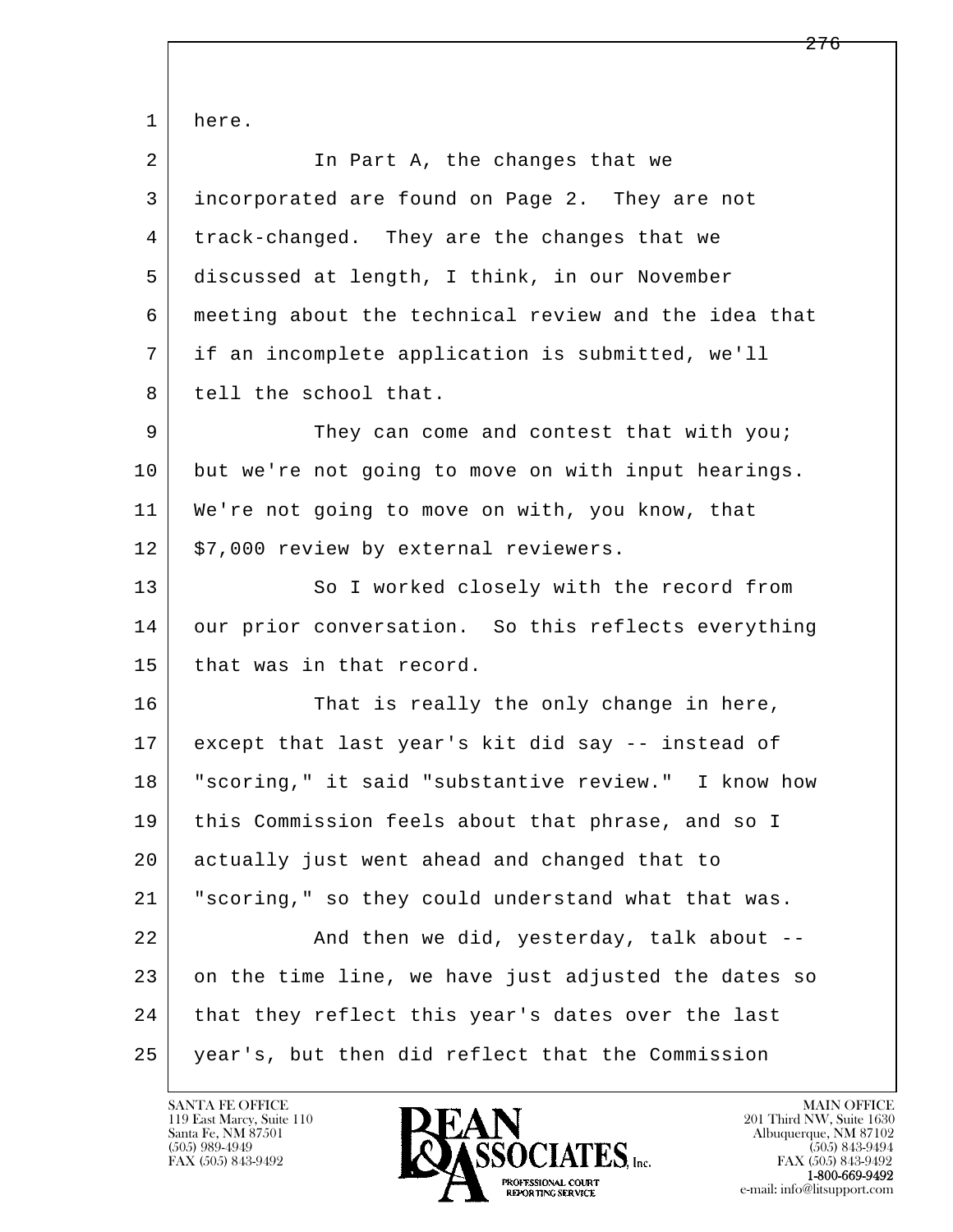| $\mathbf{1}$ | would receive the applications that are submitted to |
|--------------|------------------------------------------------------|
| 2            | us by June 6th, so that you would have time with     |
| 3            | those, and that the Commission would receive the     |
| 4            | preliminary analysis of the written application, I   |
| 5            | believe four days before the capacity interview.     |
| 6            | And then the same would be the case with             |
| 7            | the preliminary analysis of the capacity interview:  |
| 8            | At least four days prior to the Community Input      |
| 9            | Hearing, which gives you time prior to that input    |
| 10           | hearing.                                             |
| 11           | Those were the only changes that were                |
| 12           | reflected in Part A.                                 |
| 13           | In Part -- and you should have that very             |
| 14           | next.                                                |
| 15           | Part B, nothing was changed, except "2016"           |
| 16           | to "2017." No changes at all to that.                |
| 17           | Part C, which we covered at length                   |
| 18           | yesterday, what I did was, with input from other     |
| 19           | bureaus, did put those -- the rubric on Page 3 of    |
| 20           | Part C that would identify "meets criteria,"         |
| 21           | "approaches criteria," and "falls far below."        |
| 22           | Based on our conversation, 100 points for            |
| 23           | "meets," 50 for "approaches." We did make changes    |
| 24           | to the "falls far below" criteria in our tracked     |
| 25           | changes to say that, "Insufficient detail to         |

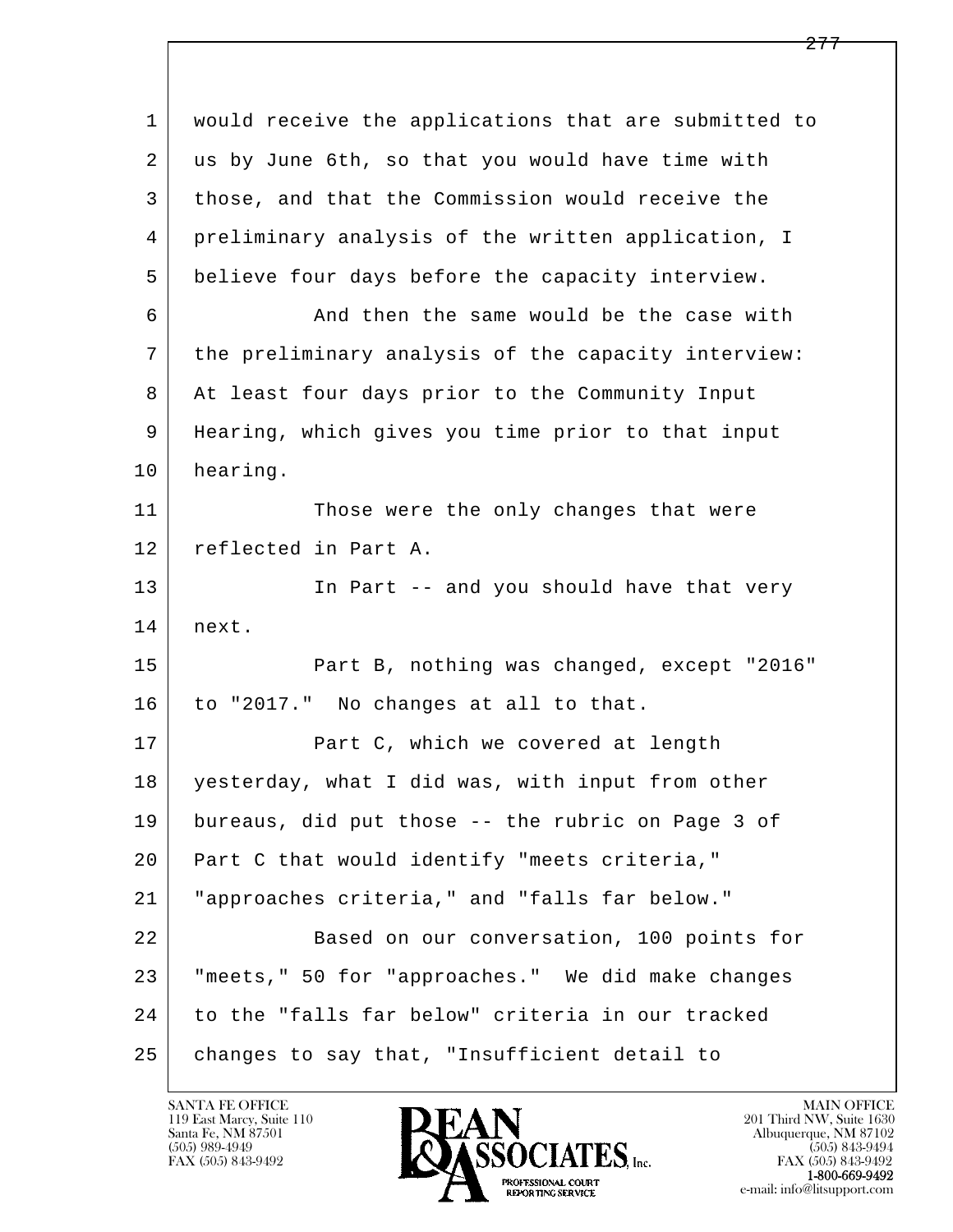1 understand the proposal includes...," and listed 2 those things out. Specifically, we wanted to get at 3 some of the concerns we've seen in past years with 4 plagiarized or cut-and-pasted, either materials, 5 information, or statutes and regulations. So really 6 getting them to understand that's not what we're 7 looking for.

8 | Conthe minimum scoring expectations, we 9 did change some language so that it would say the 10 application -- or the -- no response is evaluated 11 "Falls far below." I think we had some conversation 12 today about whether no more than three responses may 13 be evaluated as "Approaches," and also whether it's 14 the right threshold at 90 percent of the available 15 points. I can talk to that.

l  $\overline{\phantom{a}}$ 16 Then yesterday, we went at length and 17 | talked through how we weighed out the expectations 18 and the total points. The group, yesterday, did 19 identify changes in point values and some changes in 20 language. I did hand you tracked changes today; so 21 you can see those. I did not print out a full other 22 copy of that; but those tracked changes reflect the 23 conversations that we had yesterday. And I sent 24 | those out to the Commission yesterday to take a look 25 at in electronic format.

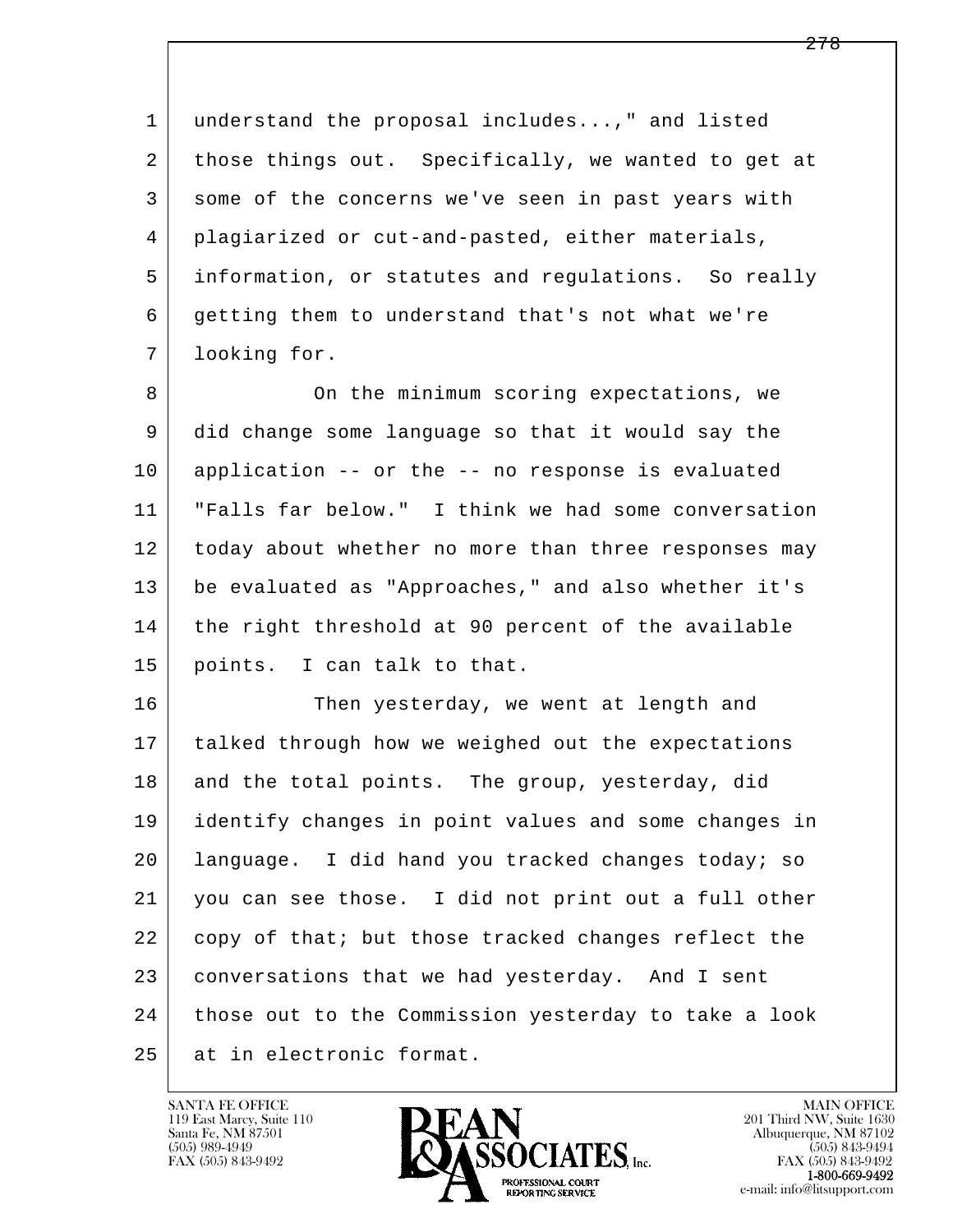1 The only other thing that I think is 2 important to note is that we did remove any points 3 for including appendices. In the past, I think you 4 | got 4 points if you included all of them. We 5 removed any points from that, because it's a minimum 6 requirement.

7 And then the other thing that we did do is 8 school size has always been the very first prompt in 9 the application -- or Academic section. We actually 10 thought that the mission should come first and be 11 more apparent and important.

12 It was then decided that the school size, 13 which is just basics of what grade levels are you 14 going to start would actually be moved to the budget 15 and be the first item in the budget, because it made 16 sense there.

17 So that's that. I also provided each of 18 you some spreadsheets last night and printouts today 19 that kind of laid out and might help us explore this 20 idea, "Is the 90 percent threshold right?"

l  $\overline{\phantom{a}}$ 21 So what you can see in that is all the 22 different possible configurations of total points. 23 | There's more, but I kind of tried to just stick to 24 | the big ones.

25 And then some examples of prior year

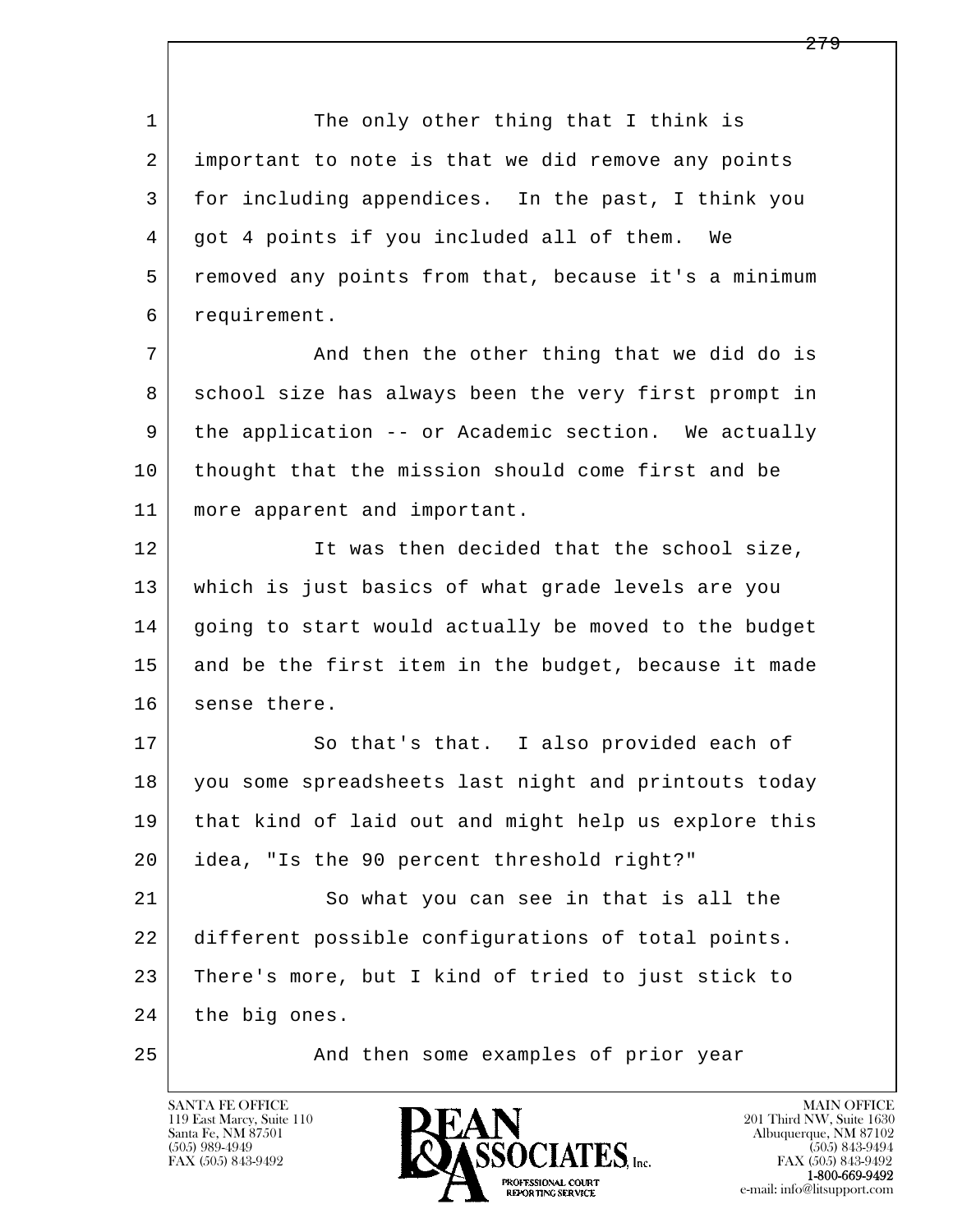l  $\overline{\phantom{a}}$  1 applicants. And you can kind of see there's not 2 many that made it. There are some that did hit  $3$  that  $-$  that 90 percent threshold. 4 What I think is really important is if you 5 look at the very bottom of the one that's easier to 6 read -- and I have one -- you'll see where I've 7 identified, for each of those scenarios, the total 8 points, what 90 percent of the total would be, and 9 as a result of that, what the allowable point loss 10 would be. So you can kind of play some scenarios 11 out in your head. 12 I also did with it 95 points. 13 And then, in the smaller, harder one to 14 read, the four columns on the end basically lay out 15 this. 16 You could have an applicant that missed or 17 got scored as "Approaches" the criteria in 18 | 12 responses, as long as they're not heavily 19 weighted, and they would still hit that 90 percent 20 benchmark; just barely, but they would, especially 21 if they had bonus points. Because we talked about 22 treating transportation and food as a bonus to 23 incentivize that. 24 So the Commission may feel, well, 12 25 | responses being "Partially meets" or "Approaches" is

119 East Marcy, Suite 110<br>Santa Fe, NM 87501



FAX (505) 843-9492<br>1-800-669-9492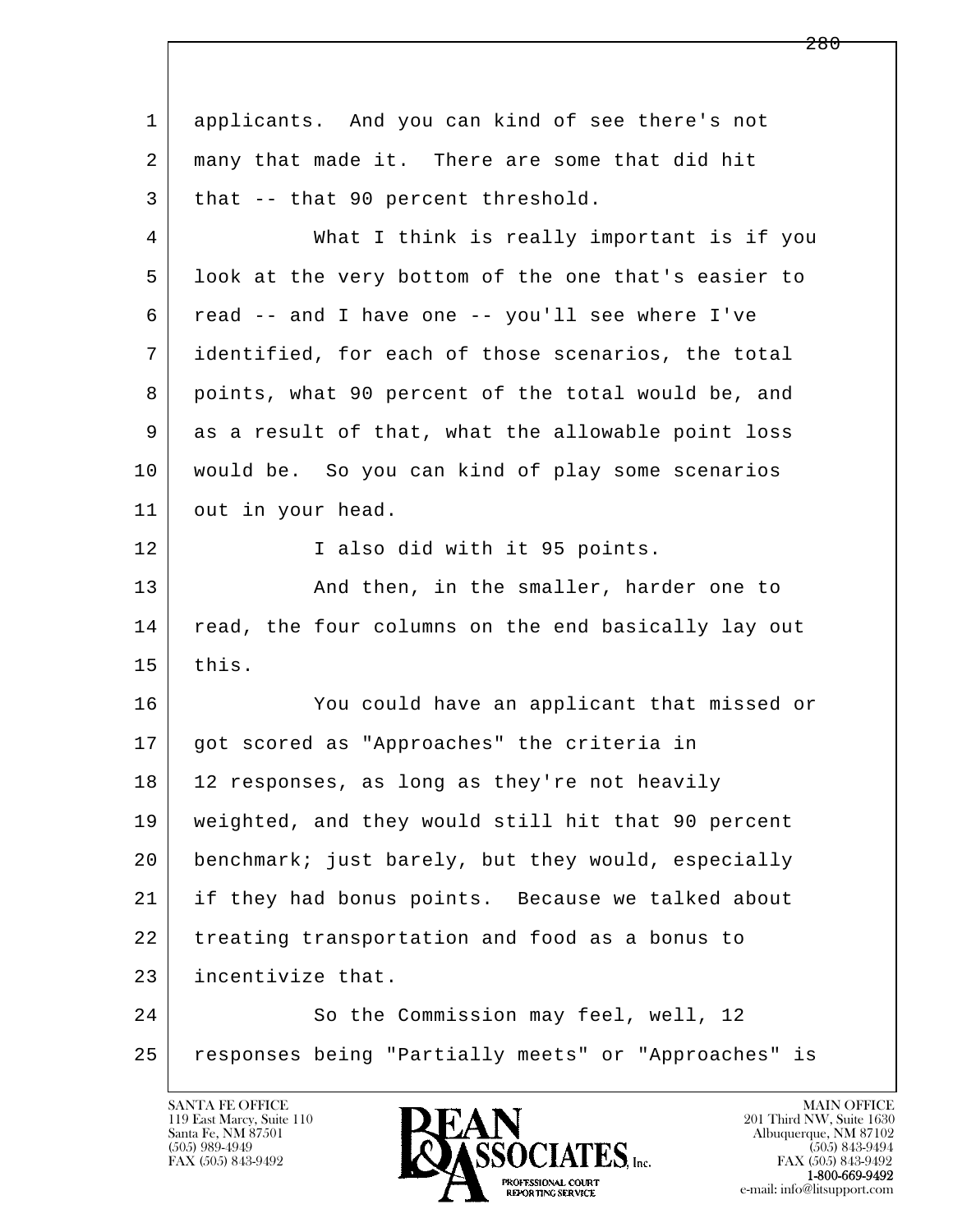l  $\overline{\phantom{a}}$ 1 actually too lenient; right? Because that's being 2 | three in each. So you may want to bump up beyond 3 that 90 percent threshold and make it a 95 percent 4 | threshold, which would then require they're not 5 missing 12. Again, they could still miss by a few; 6 but it's definitely a more rigorous threshold. 7 The discussion we did have was that this 8 was, again, not a guarantee that you get approved. 9 It is, "You must hit this threshold to get 10 approved." 11 THE CHAIR: Correct. It's not a 12 guarantee. It's just -- 13 MS. POULOS: A bar. A minimum. 14 THE CHAIR: Exactly. So I quess the only 15 question I have is -- it's playing with numbers. 16 And I don't want to prolong this -- if we -- what 17 | would happen if we made it -- what are we talking --18 | no more than three, which would be a total of 12? 19 So are we talking about possibly saying no more than 20 two "Approaches"? Because if it was no more than 21 | three it, would be a total of 12 possible? 22 MS. POULOS: So the way that the language 23 currently reads is, "No more than three are 24 evaluated as 'Partially meets' or 'Approaches' in 25 | any section of the application."

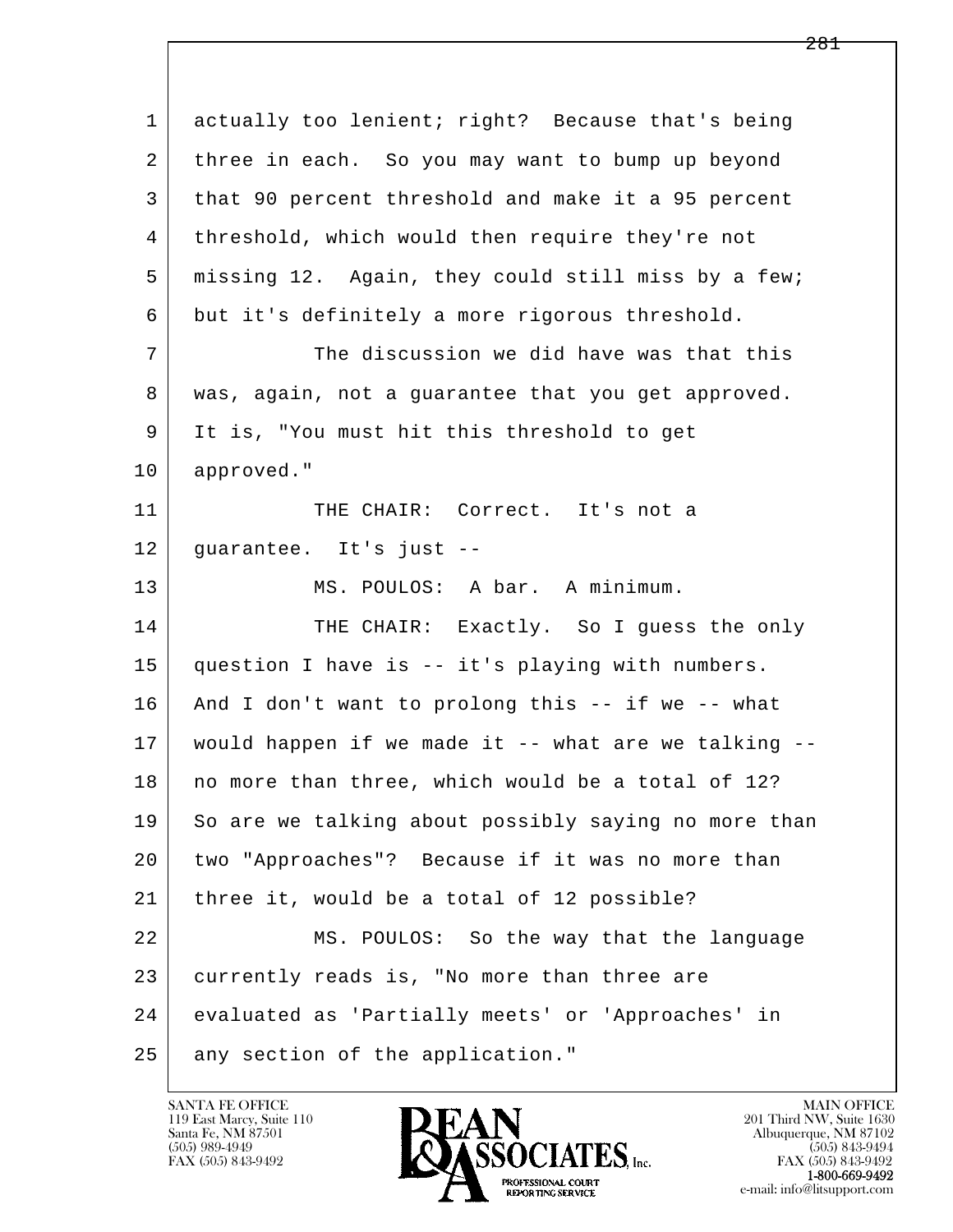l  $\overline{\phantom{a}}$ 1 So I think that's -- I actually think 2 that's fine; because you don't want all of the 3 others -- so you don't want them to score 95 percent 4 by being, you know, totally clean in all the 5 sections except the Academic. And in the Academic, 6 they miss four or five or whatever, but they're 7 still -- but they're only -- you know. And so 8 they're -- so they're not ready for their academics; 9 but they hit that scoring threshold. 10 I don't know. I think I'm okay -- I think 11 | the three makes sense. You certainly don't want  $12$  them  $-$  I wouldn't  $-$  let me say that  $-$  I wouldn't 13 want them to be able to hit "Approaches" on 12 14 responses -- 15 | THE CHAIR: That's just it. Yeah. 16 MS. POULOS: -- and get passed. That's 17 what I think we need to play with there, then, is 18 | actually, the threshold, the 90 percent. 19 THE CHAIR: See, that's what I was getting 20 at. Do we keep it at three and make it 95? Or do 21 we make it two and keep it at 90? You know, I don't 22 know which is the best way to go. 23 MS. POULOS: I think the two and 90. No 24 matter what, they would meet that; right? So, like,  $25$  if  $-$  if they did not get more than two in any area,

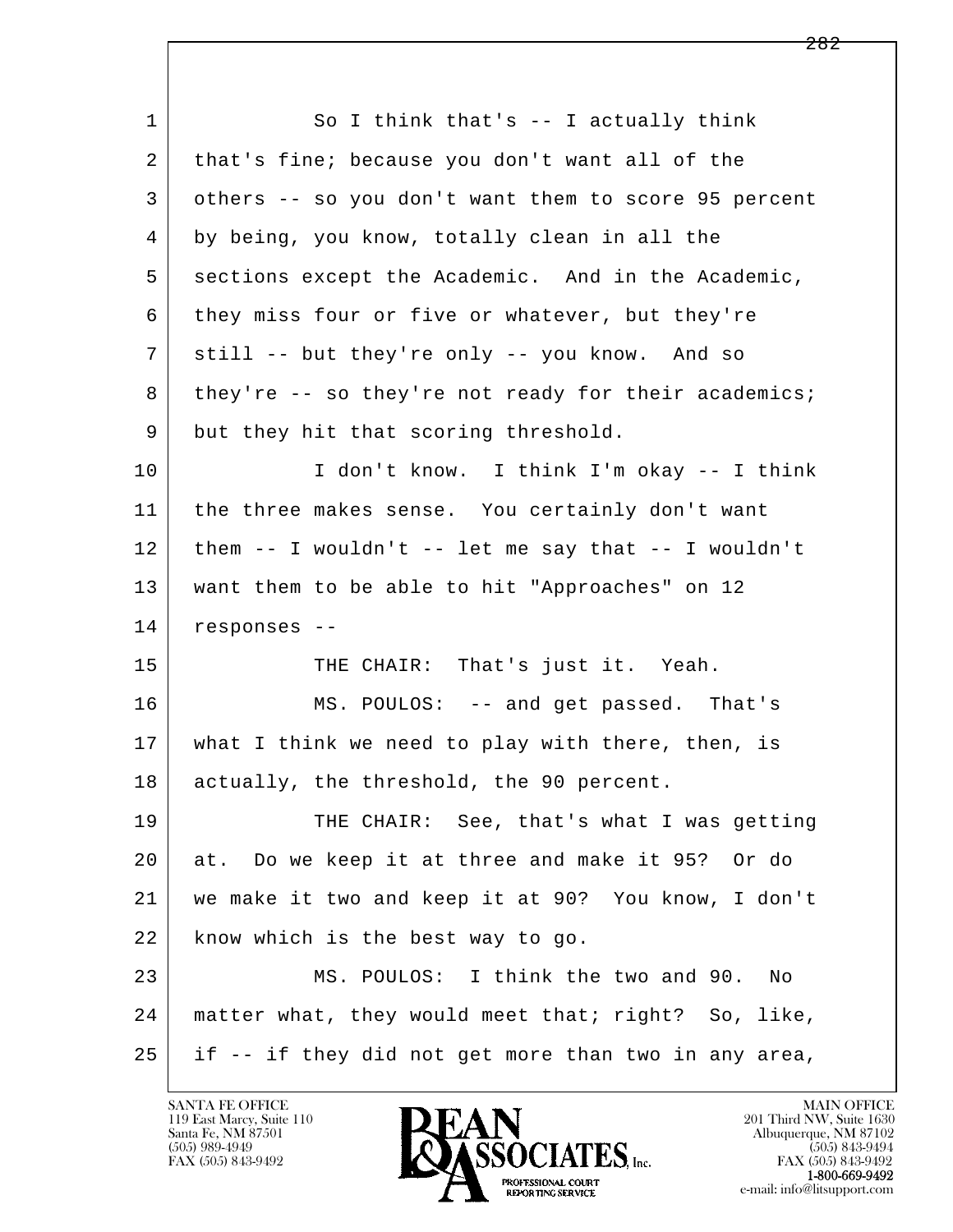l  $\overline{\phantom{a}}$  1 they would absolutely be hitting the 90. So it 2 doesn't end up being a catch -- for, like, another 3 circumstance. 4 THE CHAIR: Got you. 5 MS. POULOS: So I think it's the other 6 one. I think it's the threshold of points -- 7 | THE CHAIR: Okay. 8 MS. POULOS: -- that you really want to 9 focus in on. 10 THE CHAIR: Okay. I'm fine with three and 11 95. 12 COMMISSIONER ARMBRUSTER: It's pretty 13 daunting when you hear that. It's, like, no. 14 THE CHAIR: My initial response, "Oh, my 15 God, no one's going to make it." 16 | MS. POULOS: But then I laid out scenarios 17 | where they can. 18 THE CHAIR: Right. You lay this out, and 19 it's, well, everyone shouldn't make it, anyway. It 20 should be a relatively high bar, because we're 21 talking about students' lives and significant sums 22 of money, so that people should be prepared to be 23 able to do this. 24 And the planning year should not be going 25 back and doing what wasn't properly done in the

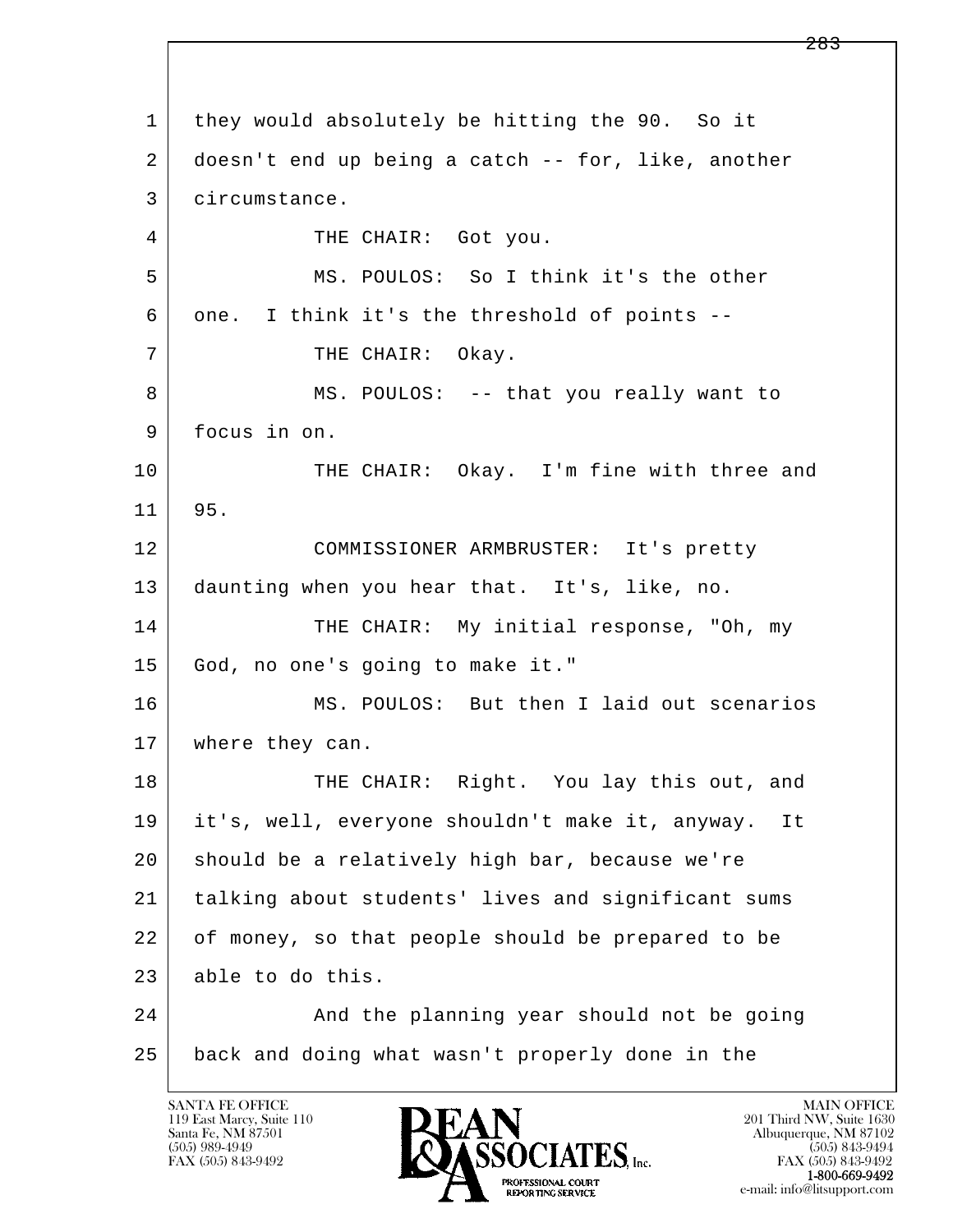l  $\overline{\phantom{a}}$  1 application, because then there's no moving forward. 2 So I'm personally fine with three and 95. 3 MS. POULOS: While we're talking about 4 that, Madam Chairwoman, just a thought. And we have 5 the Planning Year Checklist on your calendar. I 6 think I've said this before. We firmly believe we 7 should stop calling it a "Planning Year Checklist" 8 and call it an "Implementation Year Checklist." 9 THE CHAIR: It's just a tough term to 10 forget. 11 MS. POULOS: I understand. 12 THE CHAIR: No, I appreciate that. So 13 | that being said, are we ready to? 14 MS. POULOS: Did we talk at all -- so let 15 me -- if you don't mind, Madam Chairwoman, the 16 criteria on the Part D? Because we didn't talk 17 about that yesterday. And Part D is the capacity 18 interview. 19 THE CHAIR: Oh, the capacity, yes. 20 MS. POULOS: And that one, we, in the 21 past, had what was intended to be kind of like 22 | specialized by groups of questions, criteria. What 23 I found is they really weren't. And so then I 24 | proposed these options here. 25 THE CHAIR: Right. You know, when I

119 East Marcy, Suite 110<br>Santa Fe, NM 87501

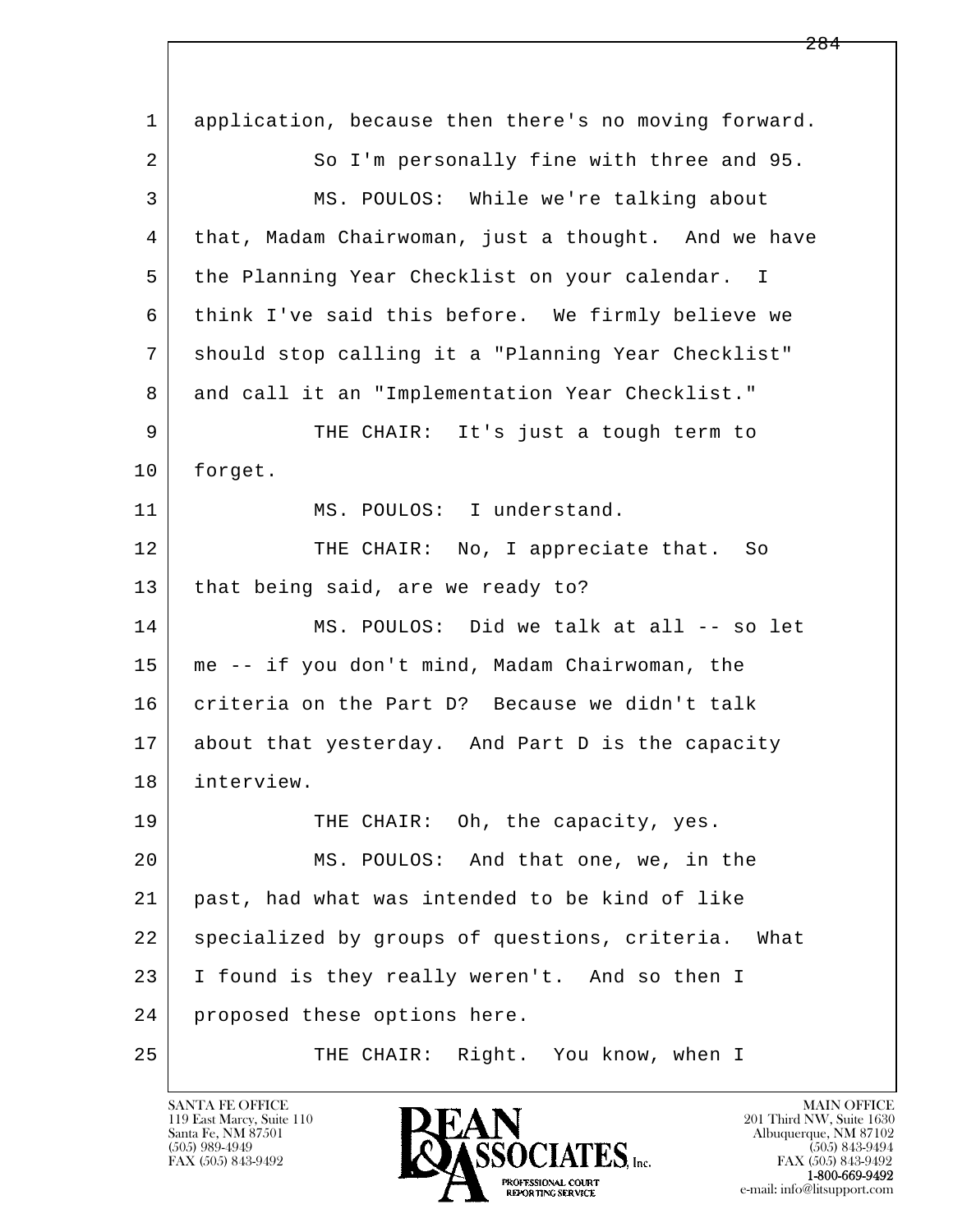| $\mathbf{1}$ | looked at that, the only thing that really jumped    |
|--------------|------------------------------------------------------|
| 2            | out at me immediately for what was missing was some  |
| 3            | questioning about the implementation of curriculum   |
| 4            | and the development of curriculum. And I didn't      |
| 5            | know whether that's because there's all those        |
| 6            | opportunities for individualized questions that --   |
| 7            | you know, part of me likes -- and let me remind you. |
| 8            | The individualized questions, are they               |
| 9            | provided, then, before they get -- they aren't.      |
| 10           | And, see, that's why part of me doesn't want         |
| 11           | everything laid out so that they can actually        |
| 12           | respond, like they did it.                           |
| 13           | MS. POULOS: Yeah.                                    |
| 14           | THE CHAIR: So I go back and forth between            |
| 15           | do I want them to be able to spontaneously respond   |
| 16           | about their curriculum programming and not have a -- |
| 17           | you know, a script already made? If the questions    |
| 18           | are in there pre-made, then they're going to have it |
| 19           | scripted, as opposed to -- you know, I guess my      |
| 20           | concern would be I want to make sure that those      |
| 21           | individualized questions would cover something like  |
| 22           | that.                                                |
| 23           | MS. POULOS: So I think, absolutely, I                |
| 24           | could see -- I would see, in only rare cases, and    |
| 25           | maybe none, where the review team, including the     |
|              |                                                      |

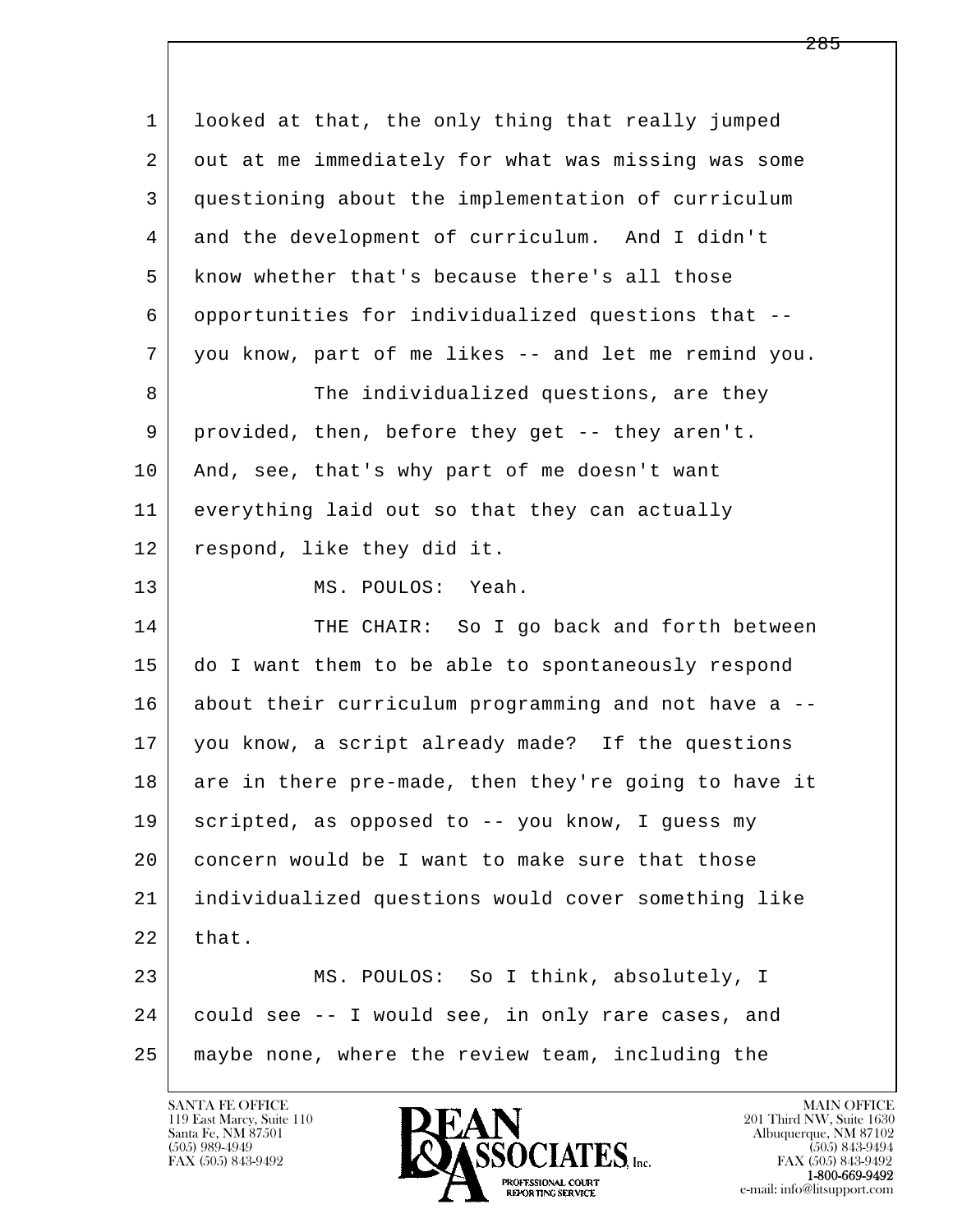l  $\overline{\phantom{a}}$  1 individuals that they include, would not ask them 2 | about that. And most of the times, they would, 3 because they'd -- they'd want to understand that, 4 especially because those are such individualized 5 pieces. So they'd want to contrast that. 6 Certainly, I think we can think about, for 7 next year, are there any questions that needed to be 8 added. We haven't changed any of the questions for 9 prior years. We only looked at changing the rubric. 10 So I think if we're not getting that 11 information and feel like it needs to be 12 incorporated next year, let's do that. 13 COMMISSIONER ARMBRUSTER: A living 14 document. 15 THE CHAIR: Any other questions? 16 Comments? Concerns, Commissioners? 17 | Okay. I think we're good. 18 | MS. POULOS: Do you want to move? 19 THE CHAIR: Yeah. Okay. 20 MS. POULOS: I don't believe I provided 21 you language. I'm sorry. 22 THE CHAIR: That's all right. I think 23 I've got one from Ms. McKee. 24 I move to adopt the Revised Application 25 Kit, including Evaluation Rubric and Criteria

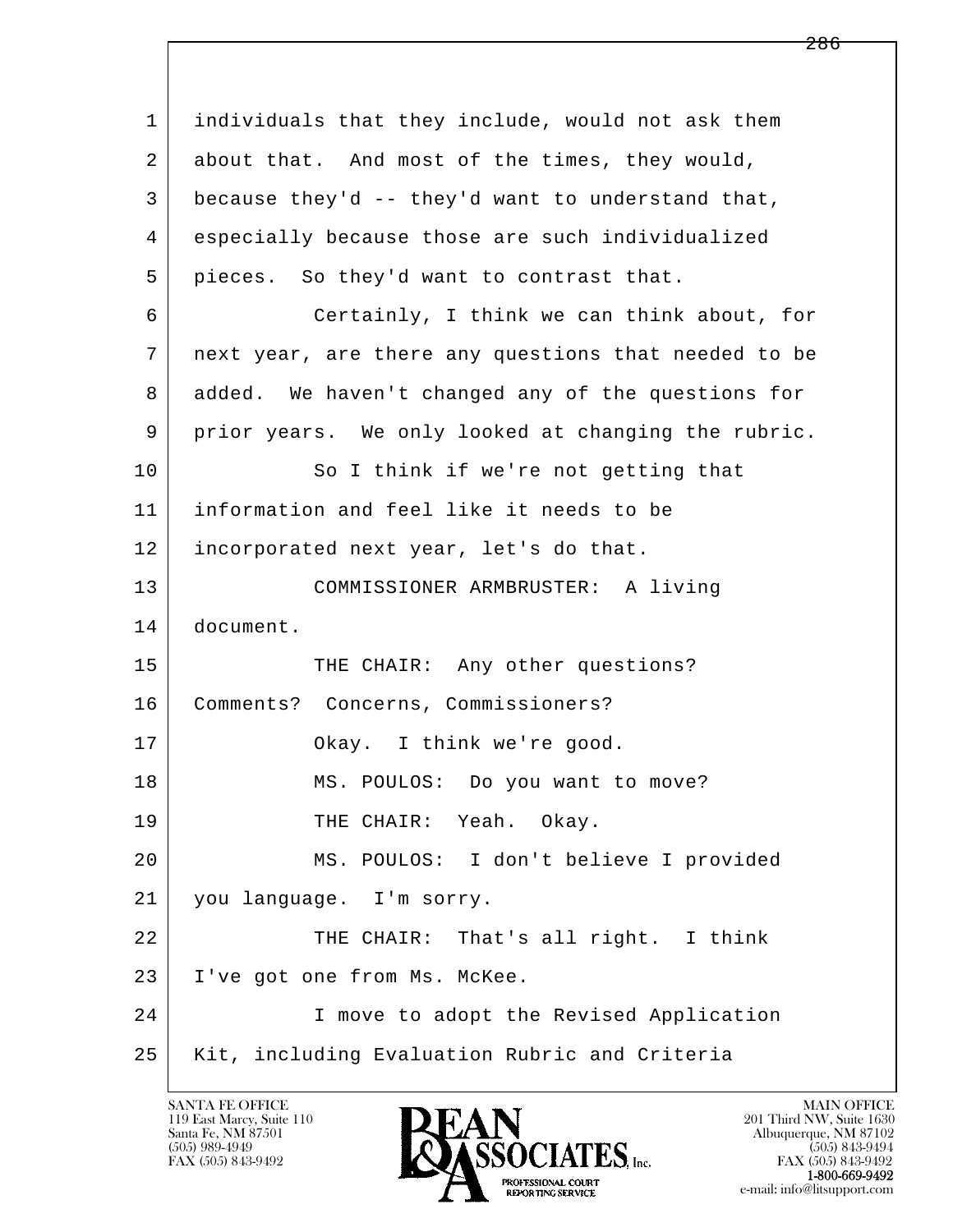l  $\overline{\phantom{a}}$  1 presented in today's materials submitted by CSD. 2 MS. POULOS: We need to include --3 | THE CHAIR: Including -- 4 MS. POULOS: The revisions from the work 5 session yesterday. 6 THE CHAIR: Yeah, see? That was -- 7 MS. McKEE: Yes. Well, I thought that 8 everybody -- let me just start again. My gosh. 9 Because I thought that everything was e-mailed to us 10 with the revisions. 11 MS. POULOS: Yes, it was, last night. 12 MS. McKEE: That's why I -- but I guess 13 that's not. 14 MS. POULOS: It's not printed, today's -- 15 yeah. 16 MS. McKEE: All right. Well, yeah, let's 17 just change that. Okay. Hang on. 18 | The Presented at the work session"? Yeah, 19 because when you -- when you e-mail these, I 20 incorporate them into today's stuff. But I see 21 where there could be confusion. So. 22 The work session -- and yesterday was the 23 9th; correct? 24 MS. POULOS: Yes. 25 MS. McKEE: Okay.

119 East Marcy, Suite 110<br>Santa Fe, NM 87501



FAX (505) 843-9492 FAX (505) 843-9492 e-mail: info@litsupport.com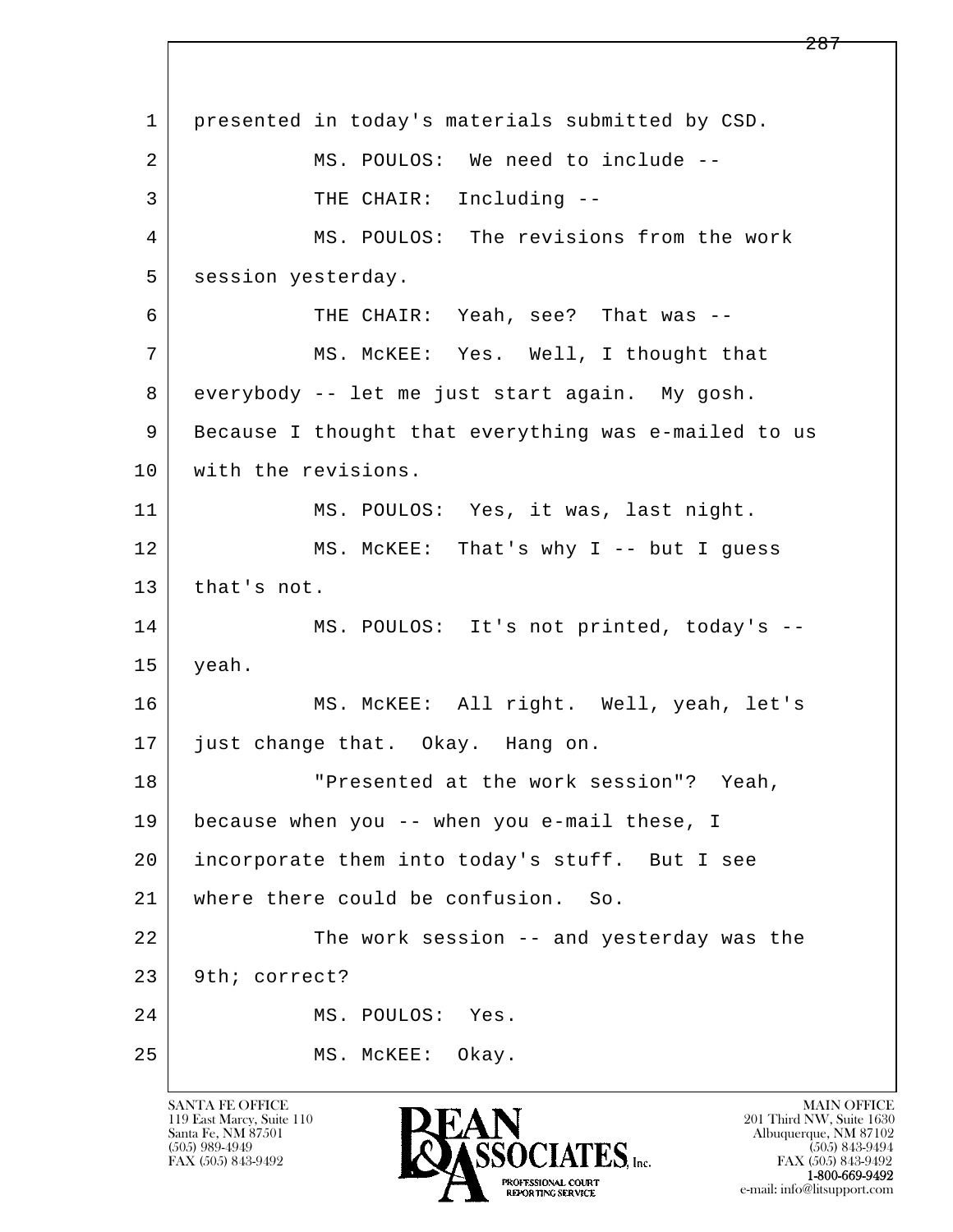l  $\overline{\phantom{a}}$ 1 THE CHAIR: Are we good? Okay. 2 So I move to adopt the Revised Application 3 Kit, including Evaluation Rubric and Criteria 4 presented at the Work Session by CSD February 9th, 5 2017. 6 COMMISSIONER RUIZ: (Indicates.) 7 | THE CHAIR: There's a second by 8 Commissioner Ruiz. 9 Any discussion? 10 Commissioner Armbruster? 11 COMMISSIONER ARMBRUSTER: Commissioner 12 Conyers? 13 COMMISSIONER CONYERS: Yes. 14 COMMISSIONER ARMBRUSTER: Commissioner 15 Toulouse? 16 COMMISSIONER TOULOUSE: Yes. 17 COMMISSIONER ARMBRUSTER: Commissioner 18 Ruiz? 19 COMMISSIONER RUIZ: Yes. 20 COMMISSIONER ARMBRUSTER: Commissioner 21 Johnston? 22 COMMISSIONER JOHNSTON: Yes. 23 COMMISSIONER ARMBRUSTER: Commissioner 24 Gipson? 25 THE CHAIR: Yes.

119 East Marcy, Suite 110<br>Santa Fe, NM 87501



FAX (505) 843-9492 FAX (505) 843-9492 e-mail: info@litsupport.com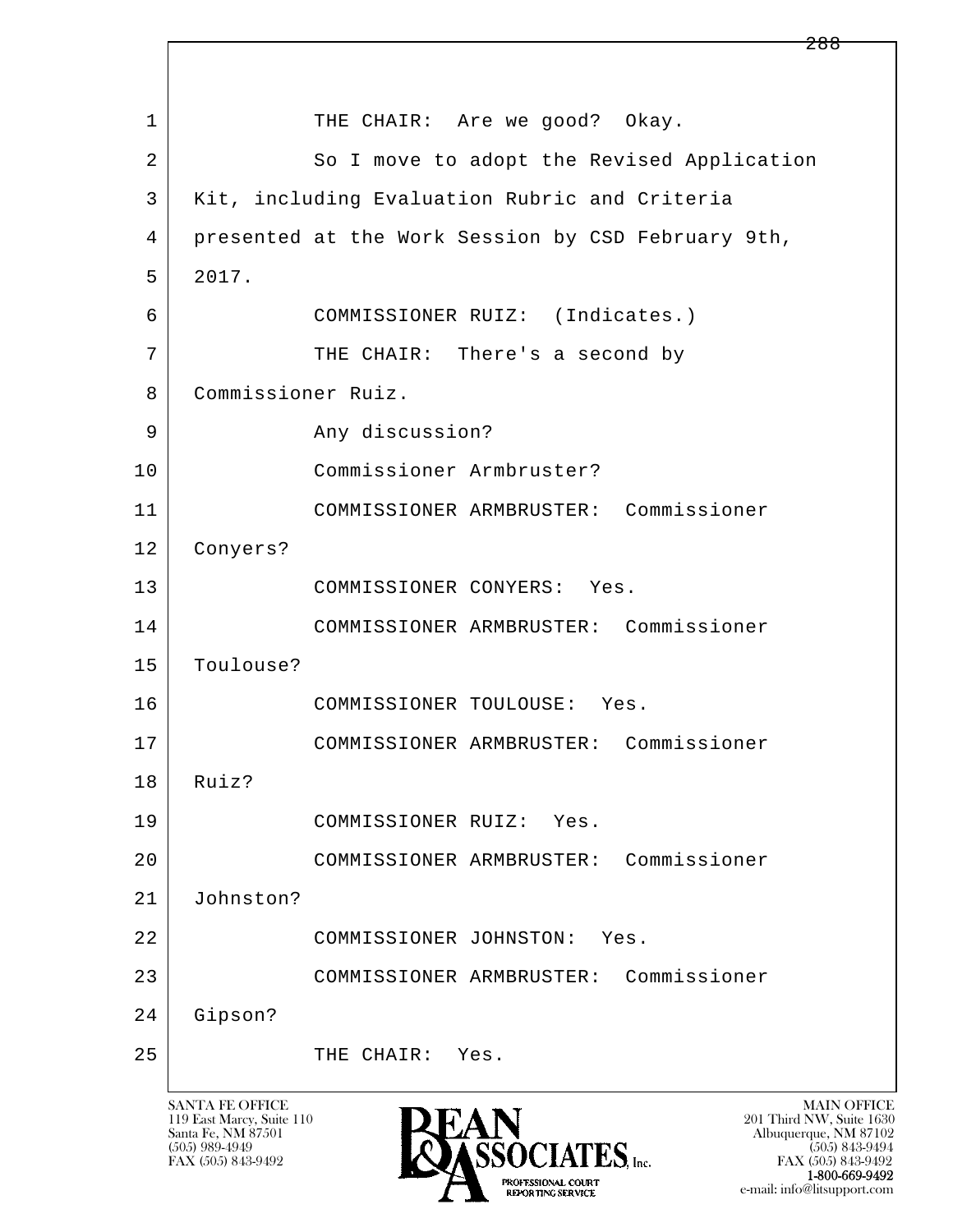l  $\overline{\phantom{a}}$  1 COMMISSIONER ARMBRUSTER: Commissioner 2 Crone? 3 COMMISSIONER CRONE: Yes. 4 COMMISSIONER ARMBRUSTER: Commissioner 5 Armbruster votes "Yes." That's seven votes. 6 THE CHAIR: It passes by seven-zero. 7 And I would also like to thank everyone 8 that -- I want to thank CSD for all the work done to 9 get prepared for yesterday, and everyone who stayed 10 until their eyes were bleeding yesterday evening to 11 | get this work done. 12 But it was -- we walked away feeling like 13 we accomplished something. And now it's really 14 | important. So I thank everyone. 15 COMMISSIONER JOHNSTON: Madam Chair, I'm 16 probably out of order. But I would very much like 17 to thank our attorney from the Attorney General's 18 Office for her resilience and stick-to-itiveness and 19 teaching ability. We had two excellent teachers 20 yesterday. 21 THE CHAIR: This was the first Work 22 Session she's attended. I don't know if it'll be  $23$  the  $-$  24 MS. McKEE: I still haven't recovered. 25 COMMISSIONER RUIZ: We scared her off.

119 East Marcy, Suite 110<br>Santa Fe, NM 87501

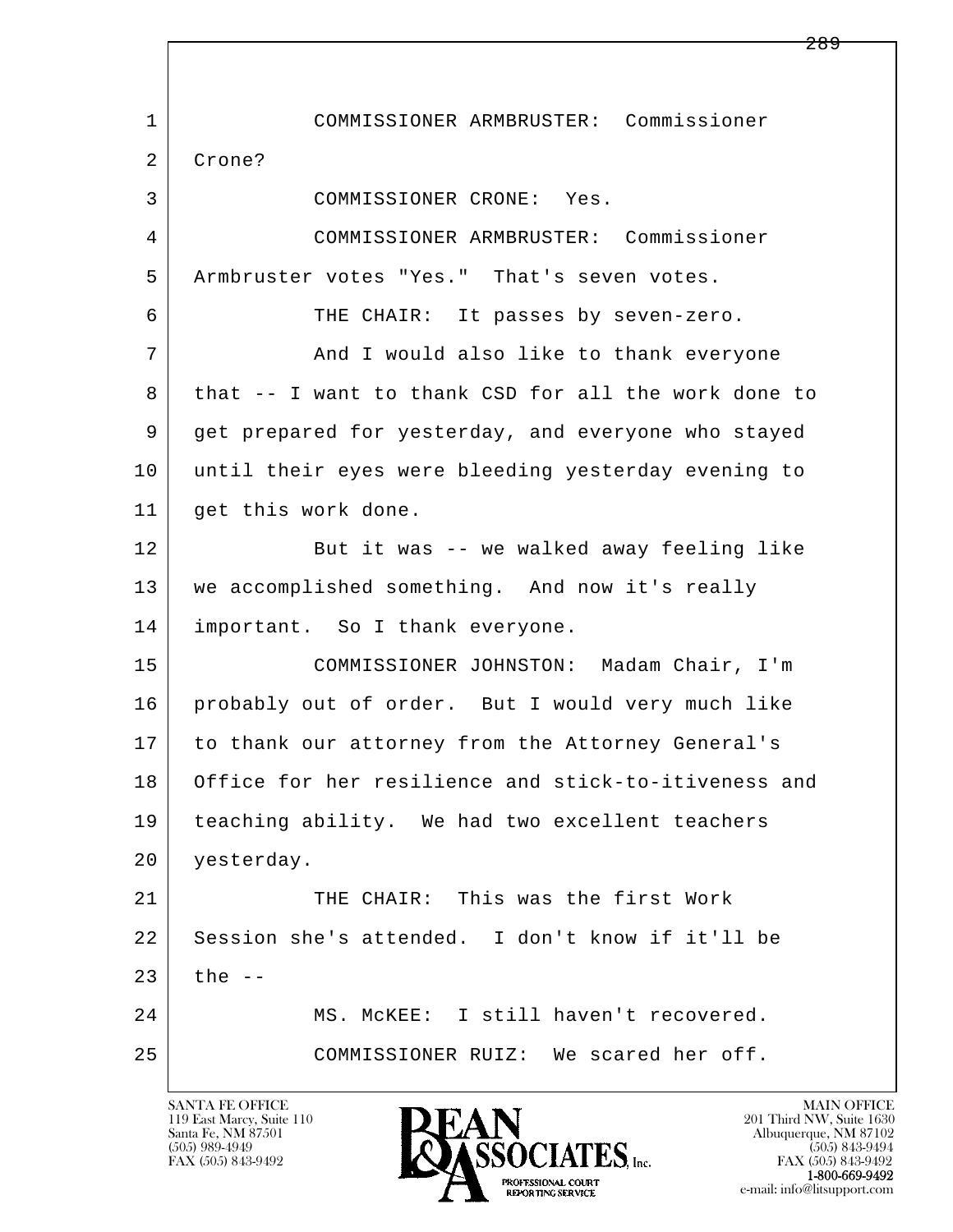l  $\overline{\phantom{a}}$ 1 THE CHAIR: Okay. We are on to Item 2 No. 12, Discussion and Possible Action on Governing 3 | Body Changes, Policy Forms, Contract 4 Provision 8.10(b). 5 | MS. POULOS: Madam Chairwoman, 6 Commissioners, so there's the background on this, 7 which is at November, you, as a Commission, voted 8 for changes to the governing body changes policy, 9 because we found some lack of clarity and some, 10 potentially, concerns that we needed to address. 11 You asked me to come back. We've tried this a 12 | couple of times. But here we are. 13 So if you look at Page 2 of your 14 materials, you'll see that I have tracked changes on 15 the old policy; so, first and foremost, that we've 16 | clearly identified the Commission requires schools 17 to notify the CSD of any and all changes to 18 governing body membership. 19 | And then the new proposed policy, really, 20 that was the requirement that schools, at an annual 21 meeting, which is the first meeting of every fiscal 22 year, establish, on the record, how many governing 23 body members they will have. And that becomes a 24 number that cannot change through the school year, 25 but could change again at that next annual meeting.

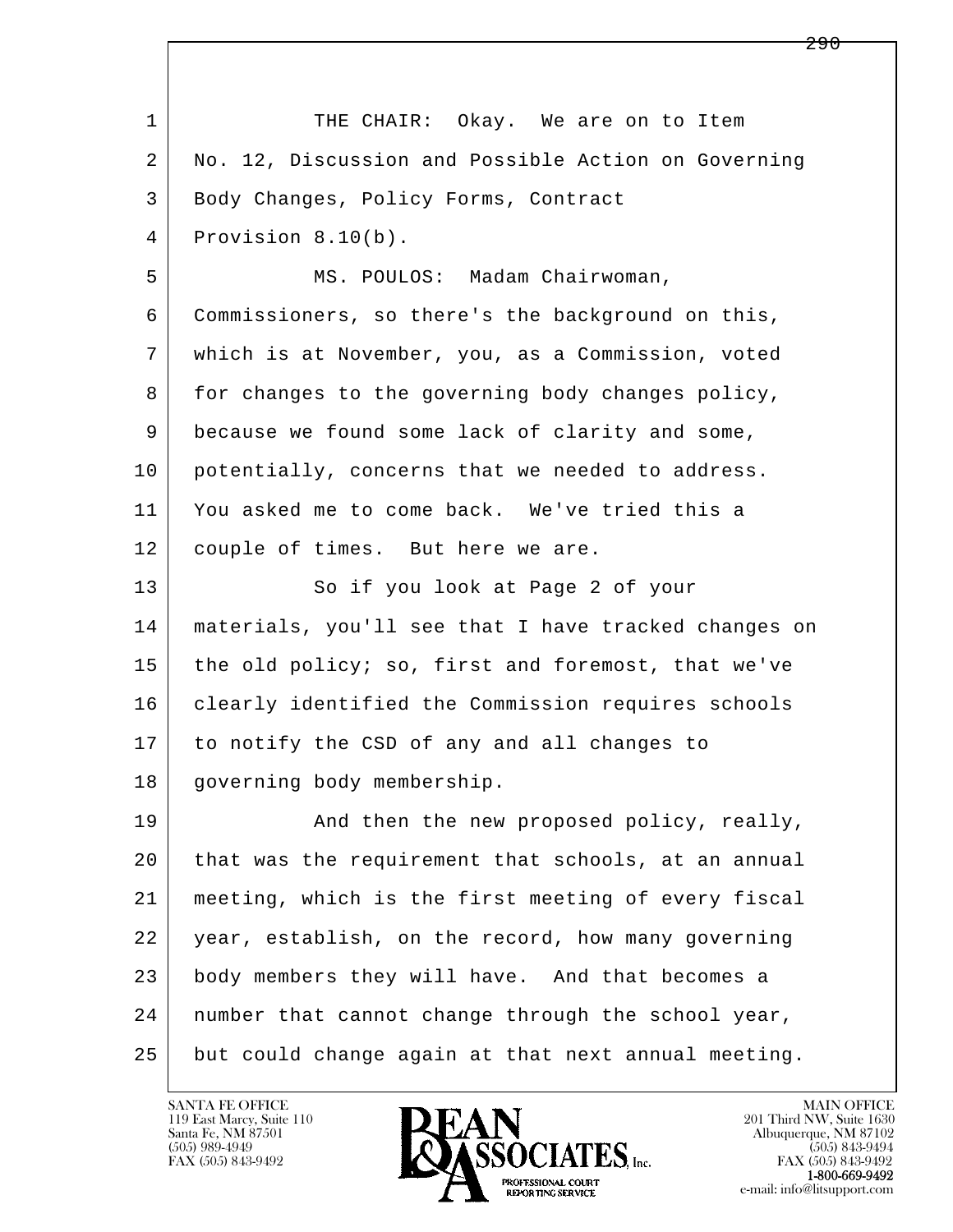l  $\overline{\phantom{a}}$ 1 So that, I believe, is laid out kind of 2 with clarity and with the language that we all 3 worked together on. 4 Other than that, there are no real changes 5 | to the rest of the policy, which was pretty 6 comprehensive. I think what we did, more than 7 anything, was clarification to the field that any 8 vacancy is any vacancy. I think this policy also 9 helps us with that. 10 THE CHAIR: Correct. 11 MS. POULOS: And then the other thing that 12 we are putting forward to you is just proposed 13 changes to the form, because we found that we're not 14 getting everything that we need. And so we think 15 that the information requested here -- and I 16 apologize. Those 32 T's appear when I have it as a 17 form. 18 But we are asking for the governing board 19 member name, the current personal contact 20 information -- and that's for those liability 21 purposes -- what the action was, the date of the 22 action, the reason for our removal or our 23 resignation, and their terms of service. 24 And then we've clarified the required 25 attachments.

119 East Marcy, Suite 110<br>Santa Fe, NM 87501



FAX (505) 843-9492 FAX (505) 843-9492 e-mail: info@litsupport.com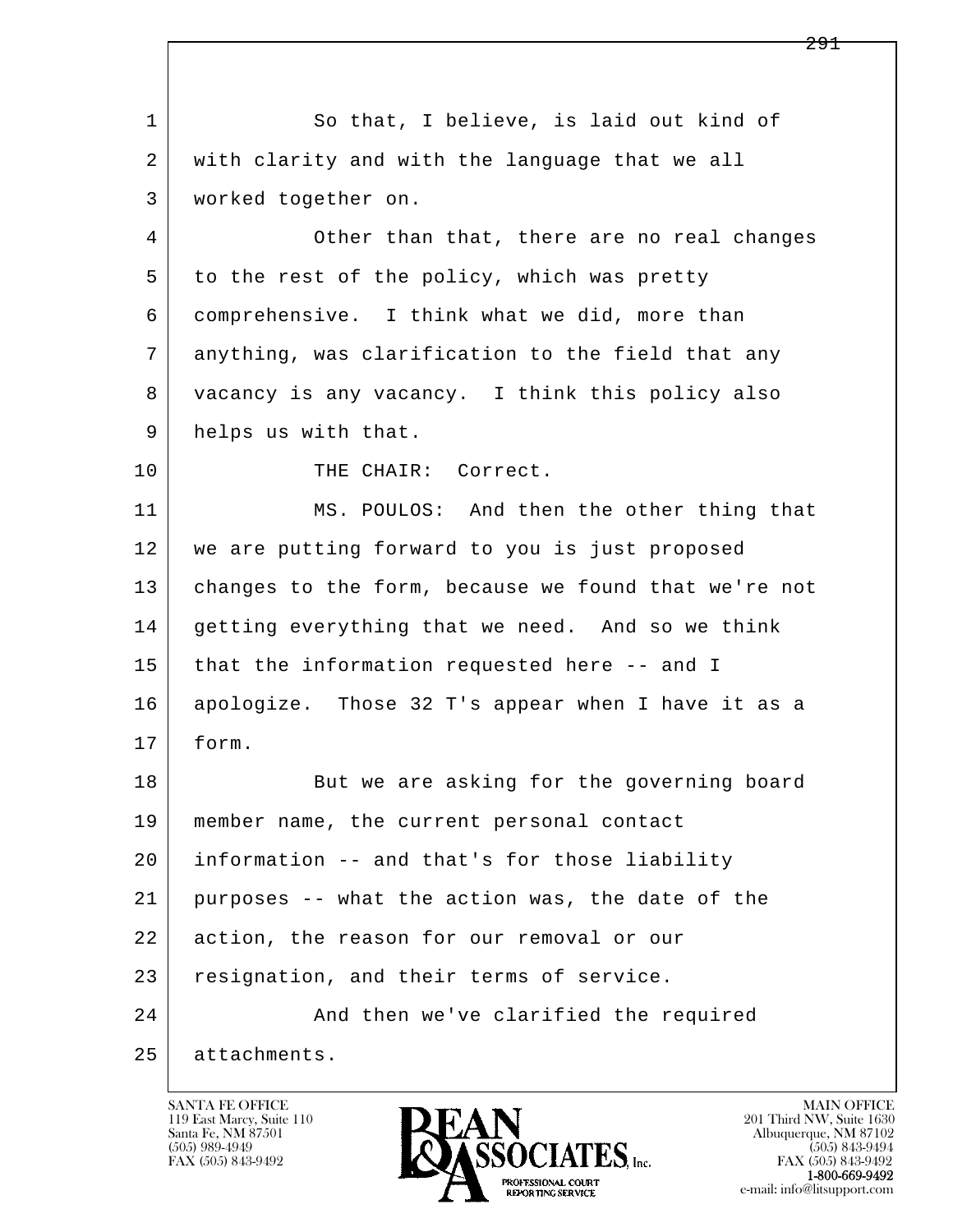l  $\overline{\phantom{a}}$ 1 any questions? 2 THE CHAIR: Any questions, Commissioners? 3 Okay. If not, I move to adopt the revised 4 policy statements presented in today's materials and 5 the revised form for making government changes. 6 COMMISSIONER TOULOUSE: (Indicates.) 7 There's a second by Commissioner Toulouse. 8 Any discussion? 9 Commissioner Armbruster? 10 COMMISSIONER ARMBRUSTER: Busy day. 11 Commissioner Johnston? 12 COMMISSIONER JOHNSTON: Yes. 13 COMMISSIONER ARMBRUSTER: Commissioner 14 Conyers? 15 COMMISSIONER CONYERS: Yes. 16 COMMISSIONER ARMBRUSTER: Commissioner 17 Gipson? 18 THE CHAIR: Yes. 19 COMMISSIONER ARMBRUSTER: Commissioner  $20$  Ruiz? 21 COMMISSIONER RUIZ: Yes. 22 COMMISSIONER ARMBRUSTER: Commissioner 23 Crone? 24 COMMISSIONER CRONE: Yes. 25 COMMISSIONER ARMBRUSTER: Commissioner

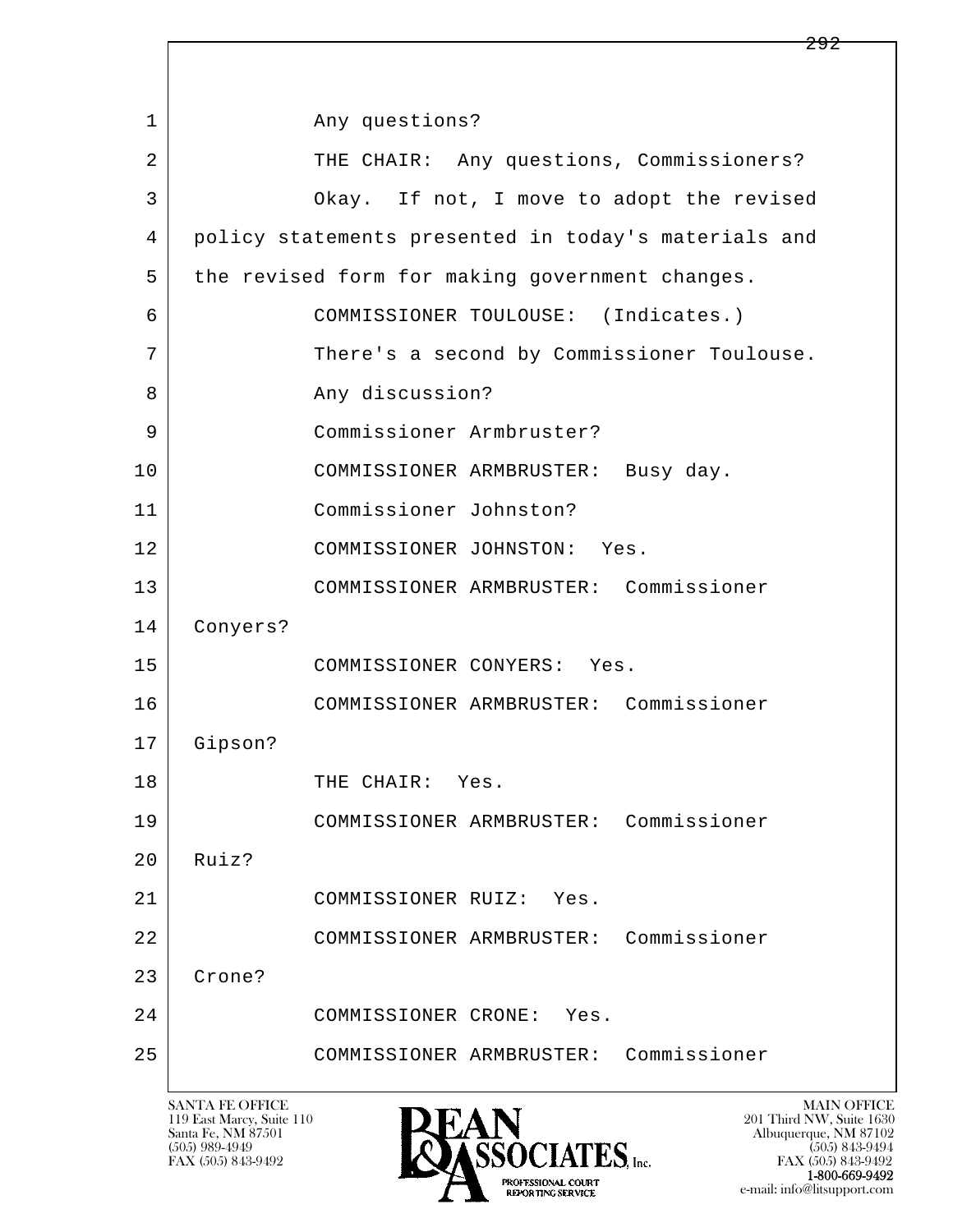l  $\overline{\phantom{a}}$ 1 | Toulouse? 2 COMMISSIONER TOULOUSE: Yes. 3 COMMISSIONER ARMBRUSTER: Commissioner 4 Armbruster votes "Yes." 5 That's seven to zero. The motion passes. 6 THE CHAIR: Thank you. 7 | We are on to No. 13, Report from the 8 Chair, Discussion and Assignment of Liaison Roles. 9 You've received them. I'll just ask you 10 if you've got any concerns -- and I know at least 11 one Commissioner has addressed -- apparently, there 12 was an e-mail that didn't -- didn't get to me. 13 So if -- if you have any concerns about 14 it, please let me know, and I'll make any 15 appropriate changes, that it's not something that we 16 have to vote on. 17 We had a discussion yesterday at the Work 18 Session, and I think we'll continue, that there's a 19 number of the committees won't be meeting during 20 session and so on. But we're in a budget crisis, so 21 that I think what I'm going to have to do is to 22 assign a lead chair, or some title, so that that 23 person will be the first person up to attend the 24 meetings; also, depending on what -- what that 25 meeting is.

119 East Marcy, Suite 110<br>Santa Fe, NM 87501



FAX (505) 843-9492<br>1-800-669-9492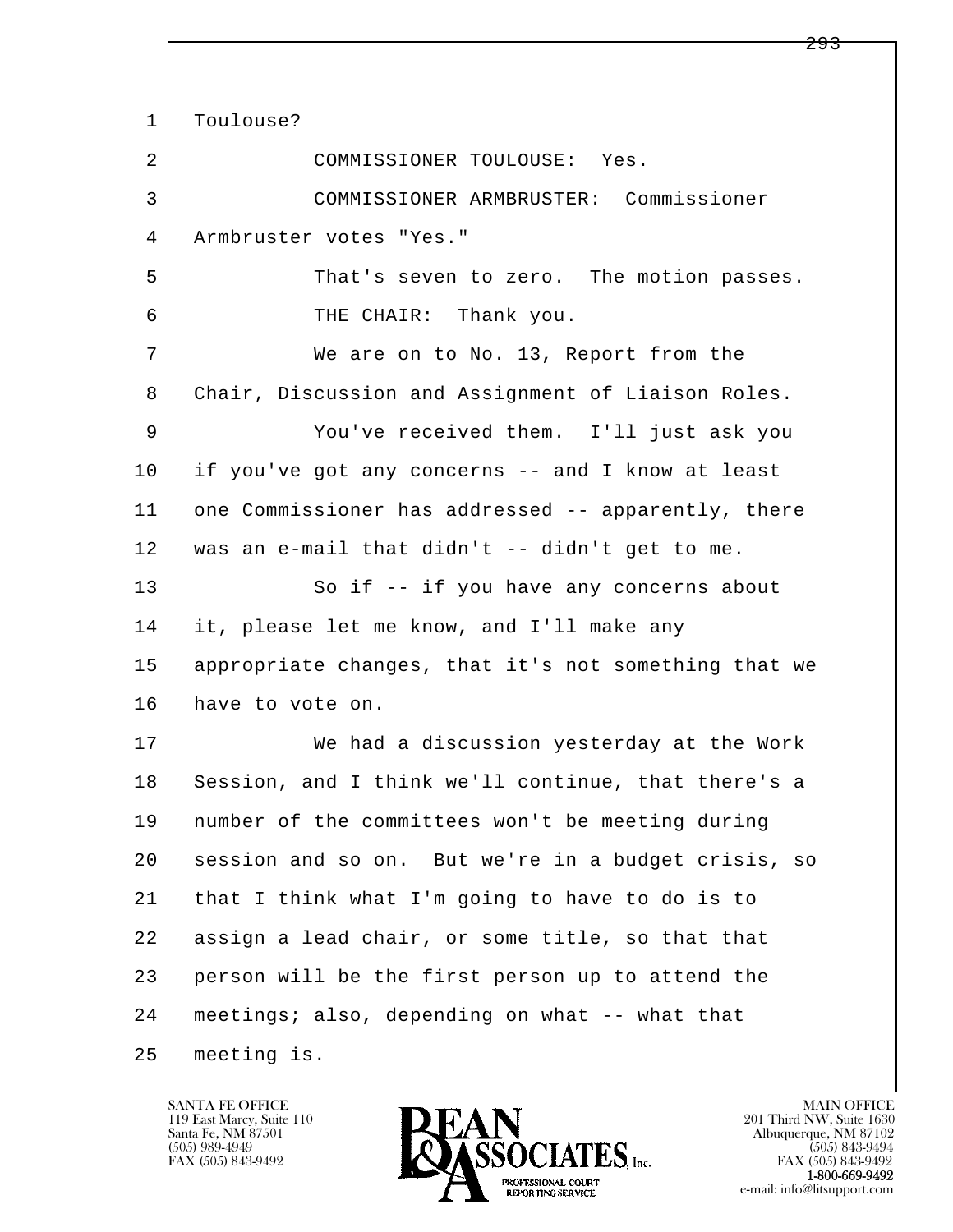1 But we need to be aware of the amount of 2 monies that we're spending for reimbursement for 3 attendance at these meetings, and that a number of 4 the meetings don't necessarily, on their agendas, 5 reflect any particular topics that directly pertain 6 to charters. And if that is the case, it doesn't 7 really seem necessary that a Commissioner be there 8 in the name of the PEC.

9 And there are times that there might be 10 nothing on the agenda, but that maybe you've been 11 invited to the meeting. That's a whole different 12 story. But we do have to be cognizant of finances 13 when we're -- when we're attending these meetings. 14 I, generally -- I'll give you an exam- -- 15 I generally attend the LESC. But if the LESC 16 doesn't have anything that pertains to charters, I

 17 don't go, unless someone has asked me to be there 18 because they know they can meet with me at that 19 point in time. But otherwise, because with some of 20 these committees, they don't meet centrally; they 21 meet around the state. So that it's -- it's not 22 just gas that's involved; it's overnight stays and  $23$  so on.

l  $\overline{\phantom{a}}$ 24 | So I think it's for -- for timeliness at 25 this point in time, I'm going to reserve the rest of



FAX (505) 843-9492<br>1-800-669-9492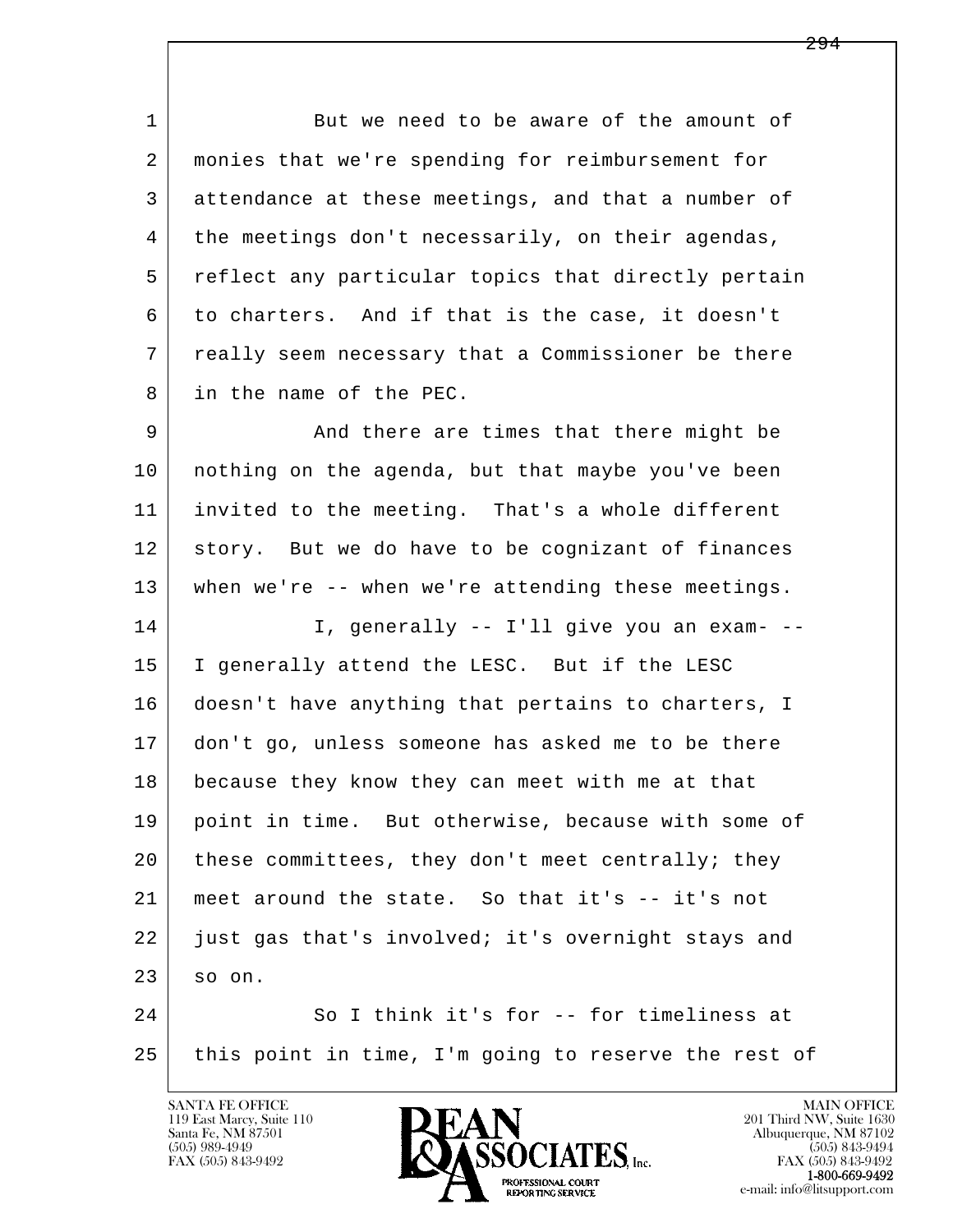l  $\overline{\phantom{a}}$  1 the discussion till next month and hope we can get 2 deeper into it. All right? 3 COMMISSIONER TOULOUSE: Well, Madam Chair, 4 if you remember, I asked back in October or November 5 | for Deputy Secretary Aguilar to provide us money, on 6 how much we are spending. And to date, we haven't 7 seen it. And until I see that, I don't know how 8 | much we're spending. 9 THE CHAIR: Right. And I've also put in a 10 request for not just this, but total travel 11 expenses. And I have not received anything at this 12 point in time. 13 So you're right. We need -- we need more 14 clarity on that. So maybe by March, we can have 15 | something. I can always hope. 16 | Okay. On to the PEC Calendar. I think 17 we've got the Work Session calendar cleared up, do 18 we not? 19 MS. POULOS: Right. So I think we're okay 20 with the Work Session calendar. 21 The Listening Tour. I was hoping that we 22 could get -- really pin that down. I know we gave a 23 general time frame for that, and that was, like, 24 April -- around April 16th-ish was when we were 25 | originally looking.

119 East Marcy, Suite 110<br>Santa Fe, NM 87501



FAX (505) 843-9492 FAX (505) 843-9492 e-mail: info@litsupport.com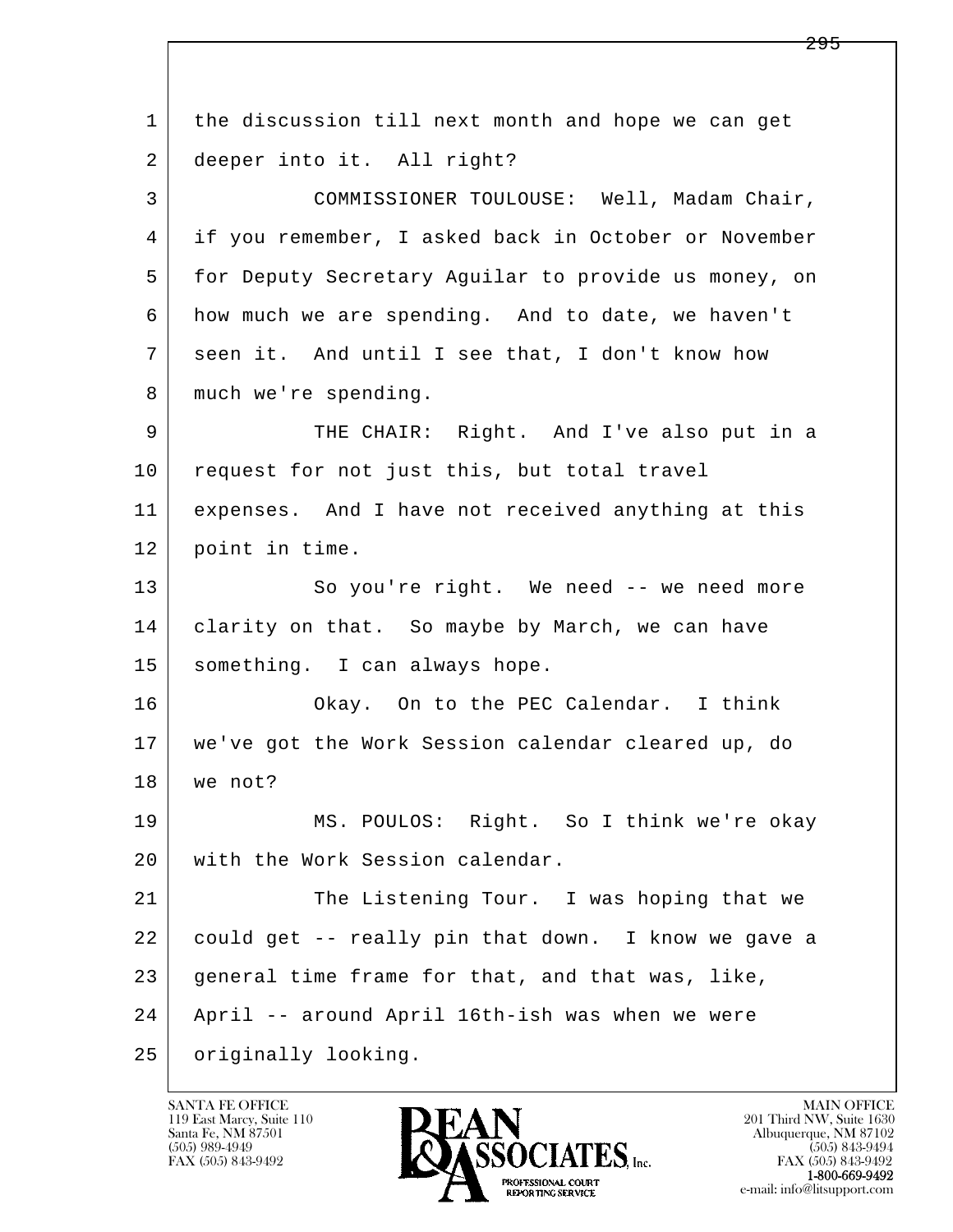| $\mathbf 1$ | And I know -- I believe we discussed                 |
|-------------|------------------------------------------------------|
| 2           | three, did we not? So I don't know if we're          |
| 3           | prepared at this point in time. But it'll be March   |
| 4           | the next time we meet. And I think it's -- it's      |
| 5           | only fair to schools that want to come to the        |
| 6           | meeting, us that have to make family and travel      |
| 7           | arrangements, that if we could do it today. And it   |
| 8           | would also give Beverly more opportunity to find     |
| 9           | places.                                              |
| 10          | I know -- and it would help -- I know I              |
| 11          | said I would check with the Farm & Ranch down by me. |
| 12          | And that has to be -- that's in demand. So that if   |
| 13          | I can have a date as soon as possible, that would    |
| 14          | really help being able to solidify being able to use |
| 15          | that facility. Otherwise, we have to look.           |
| 16          | So do we have --                                     |
| 17          | MS. POULOS: Madam Chairwoman?                        |
| 18          | THE CHAIR: Uh-huh.                                   |
| 19          | MS. POULOS: The only date, I will say, is            |
| 20          | that CSD has already planned to have a rule-making   |
| 21          | hearing on the governing body training rule on       |
| 22          | April 17th. And I believe we also have a new         |
| 23          | applicant training that day. So we are pretty        |
| 24          | booked for that day, which is a Monday.              |
| 25          | THE CHAIR:<br>Okay.                                  |

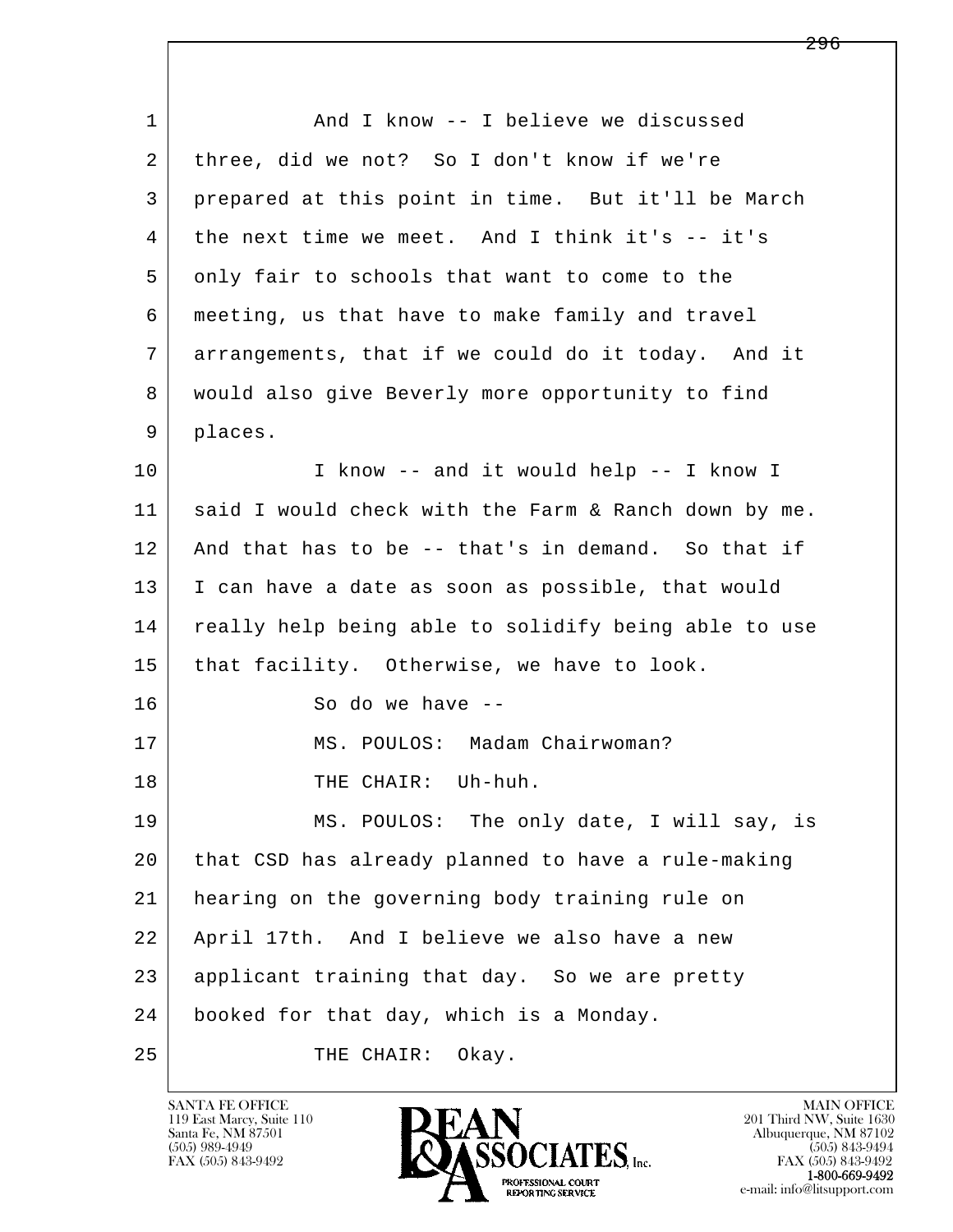l  $\overline{\phantom{a}}$ 1 | MS. POULOS: And we do still, the week 2 prior, have two schools that have site visits. 3 COMMISSIONER JOHNSTON: That is the week 4 of the School Budget Workshop. And that's what 5 we've been talking about all day are those finances. 6 THE CHAIR: The 13th, 14th. 7 COMMISSIONER JOHNSTON: I marked -- I 8 don't know. I have the 11th, 12th, and 13th marked. 9 COMMISSIONER RUIZ: That's what I have. 10 THE CHAIR: I thought we were looking at 11 beyond the 16th -- 12 COMMISSIONER JOHNSTON: Okay. 13 THE CHAIR: -- for a date, sometime after 14 the 16th for a date. 15 | But, of course -- and we -- we have our 16 main meeting on the 5th, because the intention of 17 these meetings were so that we could get input, 18 based on what we've done in the -- at the March Work 19 Session, so that we would have that rough outline of 20 the performance framework. We could have the 21 discussion with the schools, then, during that April 22 time, and that we would hopefully be able to, then, 23 at the May Work Session, iron the greatest portion 24 of that out and hopefully be able to move forward on 25 it maybe in May, but definitely in June.

119 East Marcy, Suite 110<br>Santa Fe, NM 87501

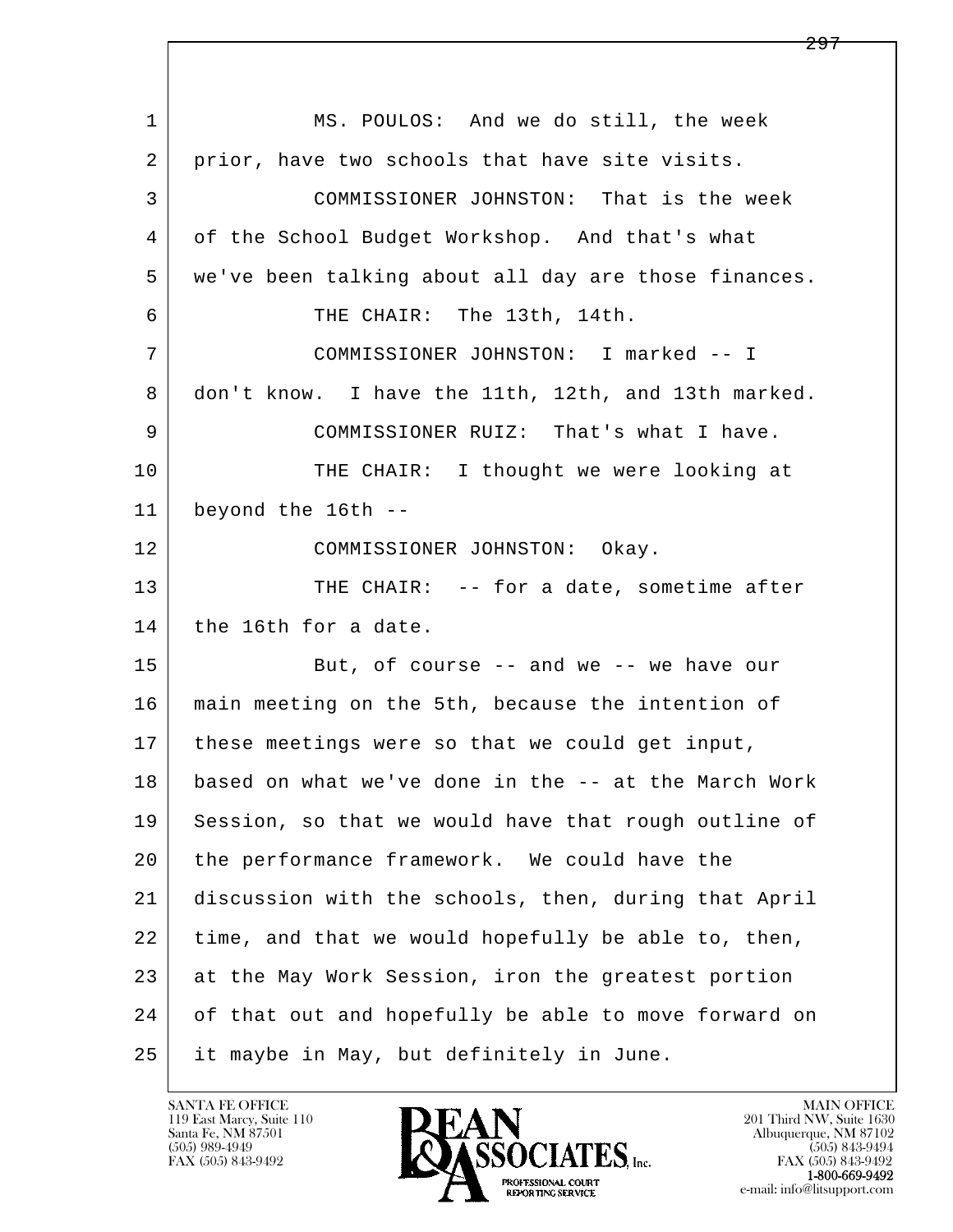l  $\overline{\phantom{a}}$ 1 So that being said, we're looking at some 2 time after the 19th? 3 COMMISSIONER ARMBRUSTER: I'm available 4 starting the 19th, but not the 18th, for me. 5 THE CHAIR: Okay. You're available on the 6 19th? 7 COMMISSIONER ARMBRUSTER: Uh-huh. 8 THE CHAIR: Correct. Okay. So let me -- 9 COMMISSIONER ARMBRUSTER: I crossed off 10 the 17th, because of CSD. 11 THE CHAIR: We're looking at Albuquerque. 12 MS. POULOS: Las Cruces, and Española. 13 THE CHAIR: -- Las Cruces, and Española, 14 right. If you're not available until the 19th, it 15 would be the best not to start, then, in the south. 16 COMMISSIONER RUIZ: Or that next week. 17 COMMISSIONER ARMBRUSTER: Or go -- if you 18 | guys want to start. 19 THE CHAIR: If you traveled on the 19th. 20 COMMISSIONER ARMBRUSTER: I can't travel 21 until, like, 2:00 on the 19th. 22 THE CHAIR: Then you could be in 23 Las Cruces by 6:00. You can be in Las Cruces by  $24$  7:00, and it's light late; so... 25 COMMISSIONER ARMBRUSTER: Okay. Get a

119 East Marcy, Suite 110<br>Santa Fe, NM 87501

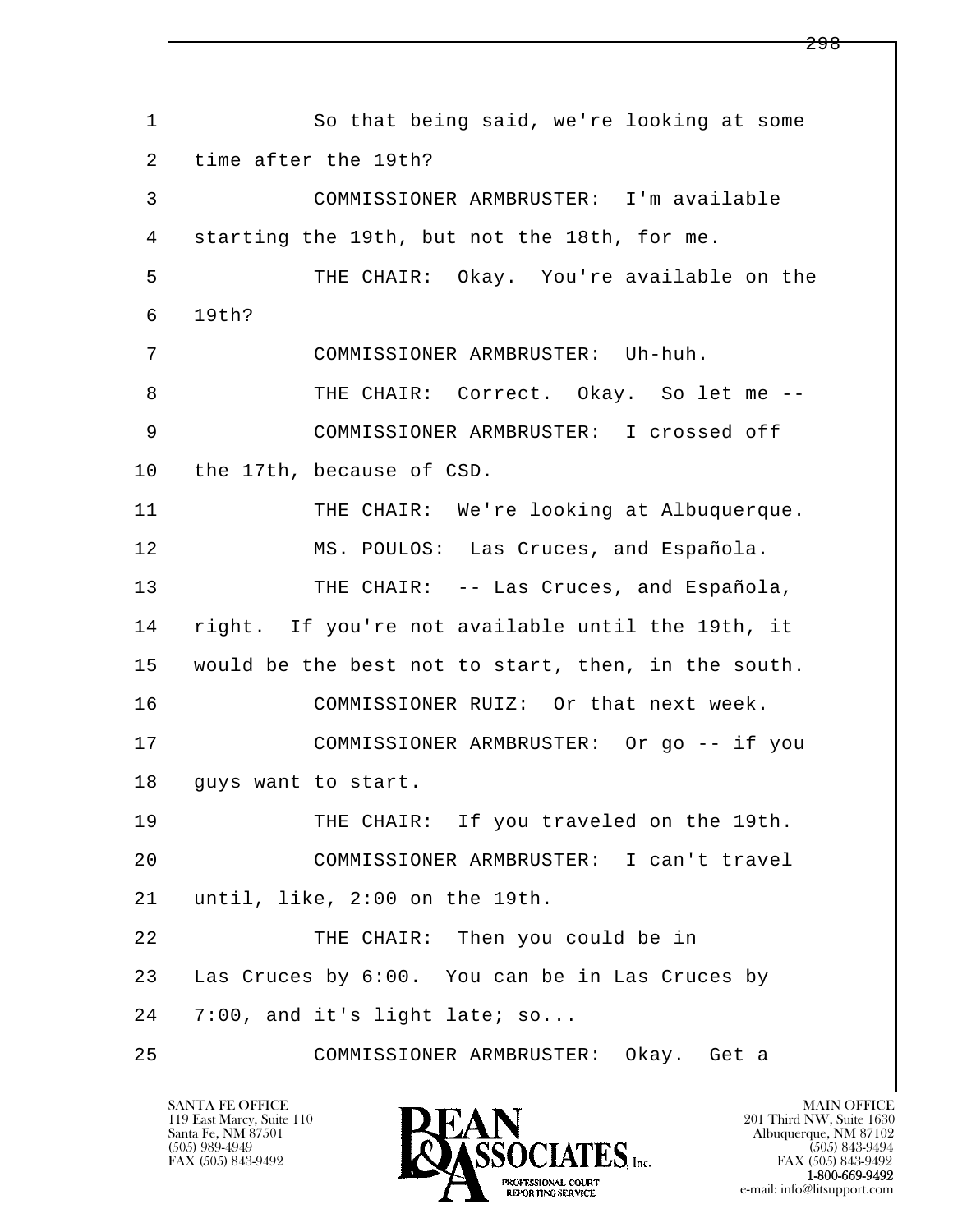l  $\overline{\phantom{a}}$  1 ticket. Charge it on my -- 2 | THE CHAIR: I'll defer to the rest of you; 3 because if it's up to me, we're going to finish in 4 the south. But that's because it would benefit me. 5 But I'll defer to everyone. Do you want 6 to start in the south and work your way north? Or 7 do you want to start in the north and work your way 8 south? It really doesn't matter to me. 9 COMMISSIONER RUIZ: It doesn't matter. 10 But it has to be that week of the 17th. We can't 11 move it back to the next week, the last week? 12 THE CHAIR: You mean the 24th and 25th? 13 COMMISSIONER RUIZ: The 24th and 25th or 14 the 27th and 28th? 15 THE CHAIR: That doesn't matter to me. It 16 only just makes it just -- I'll ask you this: That 17 makes it difficult to -- to work changes in. And 18 that's a real long week, then. But we could tie it 19 in to when we're going to be moving into the Work 20 Session and just -- but that would make it very 21 difficult to then incorporate any changes and get 22 that done first. 23 So does the Director have any problem with 24 the week of the 24th? 25 MS. POULOS: No.

119 East Marcy, Suite 110<br>Santa Fe, NM 87501



FAX (505) 843-9492<br>**1-800-669-9492**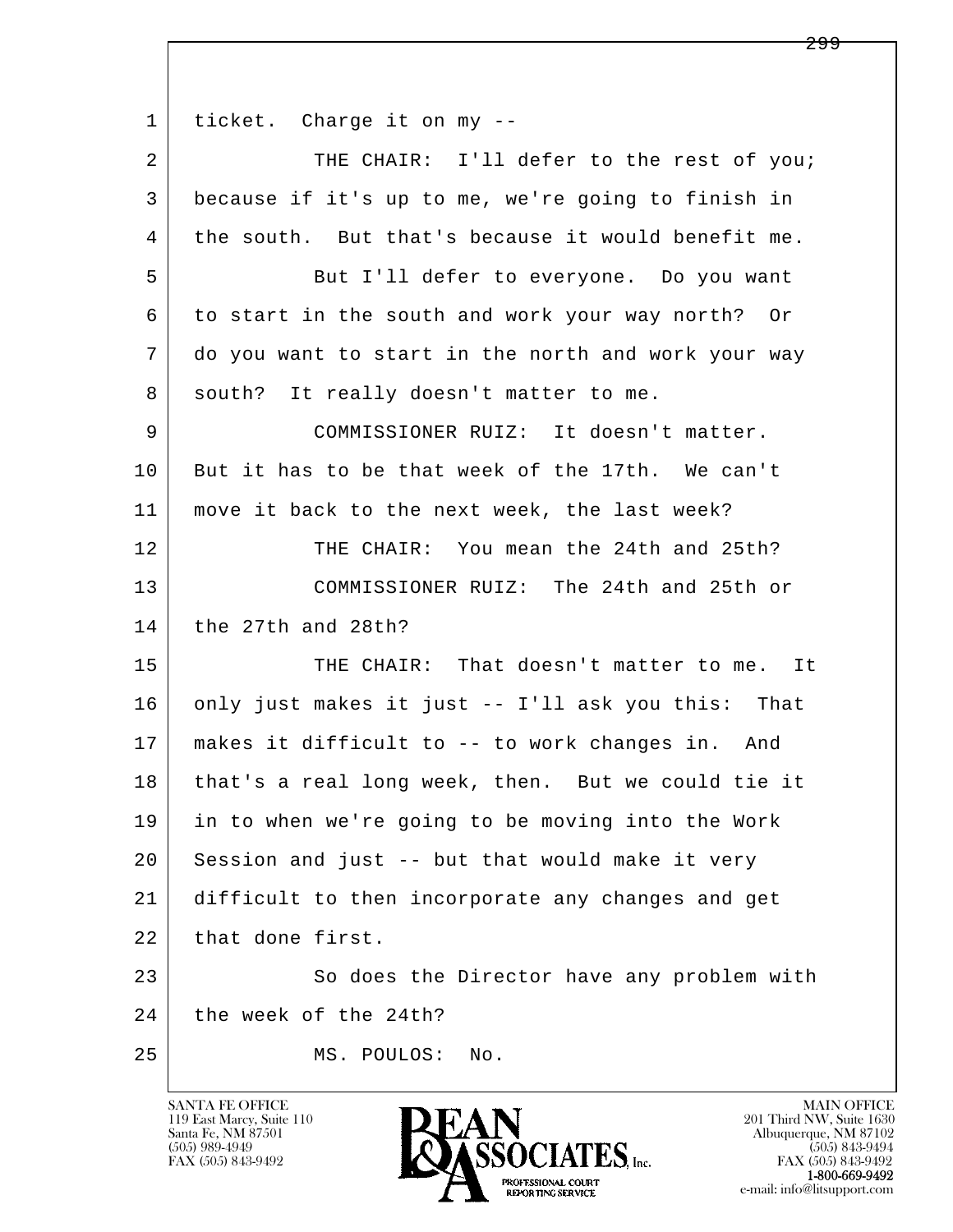l  $\overline{\phantom{a}}$ 1 THE CHAIR: Okay. Everyone else okay with 2 that week? 3 COMMISSIONER JOHNSTON: May I just ask? 4 And this is to clarify. Our regular meeting in 5 March is the 10th; in April, it's the 7th. 6 THE CHAIR: In April it's the 7th; and in 7 | May, it's the 5th. 8 COMMISSIONER JOHNSTON: So it's not the 9 12th, as is on the calendar. That's what threw me. 10 THE CHAIR: See, I have it on my calendar 11 on the 5th. 12 COMMISSIONER RUIZ: It's on the 12th. 13 THE CHAIR: It's on the 12th? Maybe the 14 | 5th was talked about at one time, and I put it on, 15 and we changed it later. 16 COMMISSIONER JOHNSTON: I heard the 5th 17 and thought, "Oh, boy, I'm in trouble." 18 COMMISSIONER RUIZ: No. On the 12th is 19 what we discussed. 20 THE CHAIR: You know what happened? If I 21 was looking at the right month, it would help. 22 COMMISSIONER JOHNSTON: What month did you 23 pick to look at? 24 THE CHAIR: I think I was back in March, 25 still. I have it on as the 12th, yes, for May.

119 East Marcy, Suite 110<br>Santa Fe, NM 87501

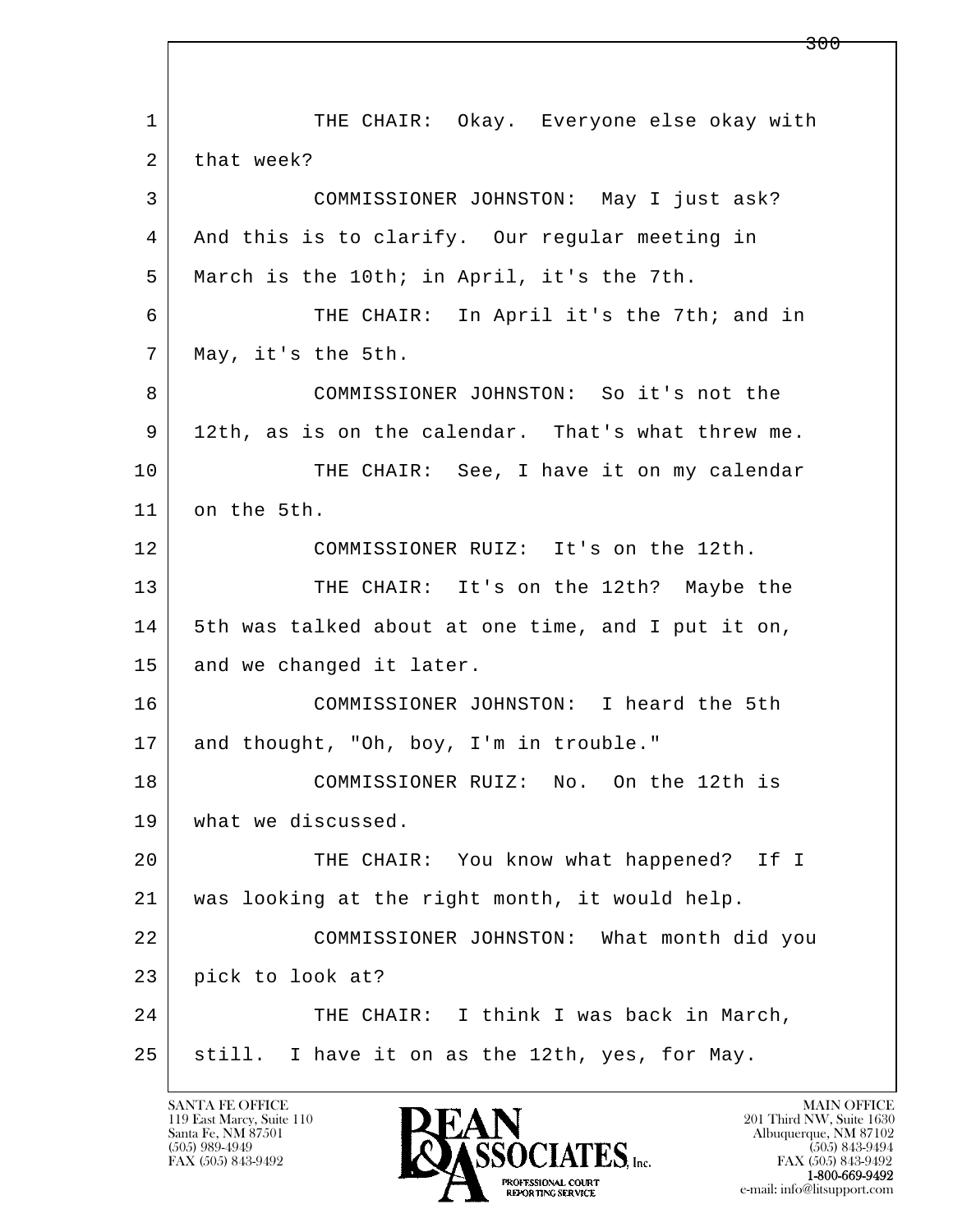l  $\overline{\phantom{a}}$  1 We're good for the week of the -- sometime in the 2 27th? 3 COMMISSIONER JOHNSTON: The week of the 4 24th, sometime the end of the week. And this is for 5 the Listening Tour? 6 THE CHAIR: Correct. 7 COMMISSIONER JOHNSTON: Okay. And so I 8 think it would be nice to start in the north and 9 finish in the south. That's just me. 10 COMMISSIONER RUIZ: Madam Chair, let me 11 get clarification here. Is this the same Listening 12 | Tour that you all did later? 13 THE CHAIR: This is a separate one. This 14 is only to get input from schools, because we're 15 making this major change to the performance 16 framework; so that we're going to do some 17 preliminary work in March at our Work Session. 18 We'll be able to have that out to the schools. 19 | And then we'll go out to the schools to 20 get their input on what we've done and possible 21 changes, comments that they have, so that we can 22 then incorporate that and work on that at the next 23 Work Session. 24 COMMISSIONER RUIZ: Okay. Thank you. 25 THE CHAIR: The other one is the Community

119 East Marcy, Suite 110<br>Santa Fe, NM 87501

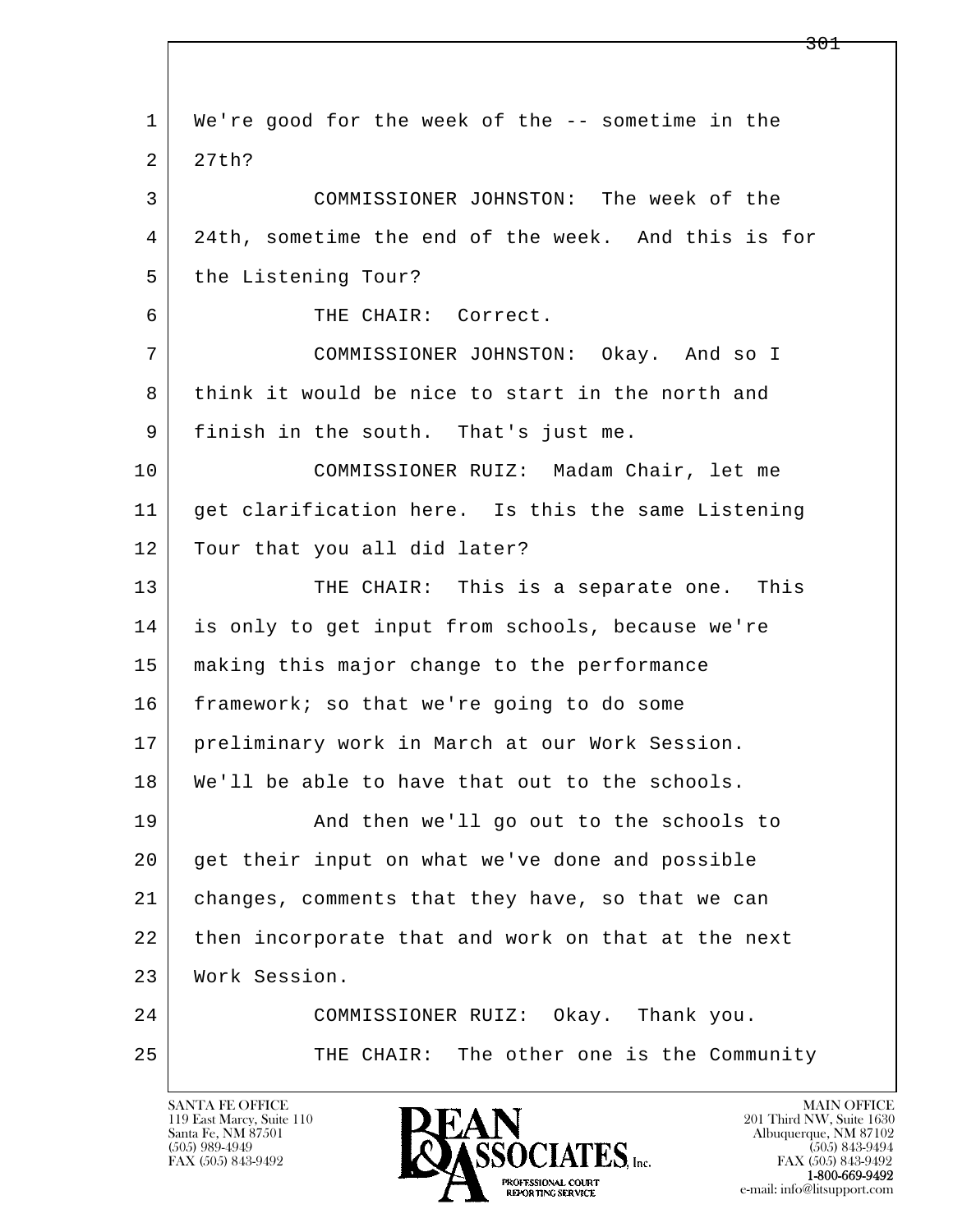l  $\overline{\phantom{a}}$ 1 | Input Hearings for the new applications. 2 COMMISSIONER RUIZ: Okay. Thank you. 3 COMMISSIONER ARMBRUSTER: And that's in 4 July. 5 THE CHAIR: And that's in July, correct. 6 So we are looking at the week of 7 April 24th. So it doesn't matter to me. Do you 8 | want to start on Monday morning? 9 COMMISSIONER JOHNSTON: Or should we start 10 on Tuesday, so we can travel? 11 THE CHAIR: So Tuesday, the 25th, in 12 Española. 13 COMMISSIONER ARMBRUSTER: That'll be hard 14 for me to get there. Just kidding. 15 COMMISSIONER JOHNSTON: We'll come by and 16 pick you up if it's snowing. 17 COMMISSIONER RUIZ: So the 25th is 18 Española? 19 COMMISSIONER CRONE: Yeah. That's the 20 only one I won't be able to make. 21 THE CHAIR: And we are doing these in the 22 evening; correct? Or are we doing them during the 23 day? I don't think we've really looked at that. 24 COMMISSIONER ARMBRUSTER: No, we didn't. 25 THE CHAIR: Because we're really just

119 East Marcy, Suite 110<br>Santa Fe, NM 87501

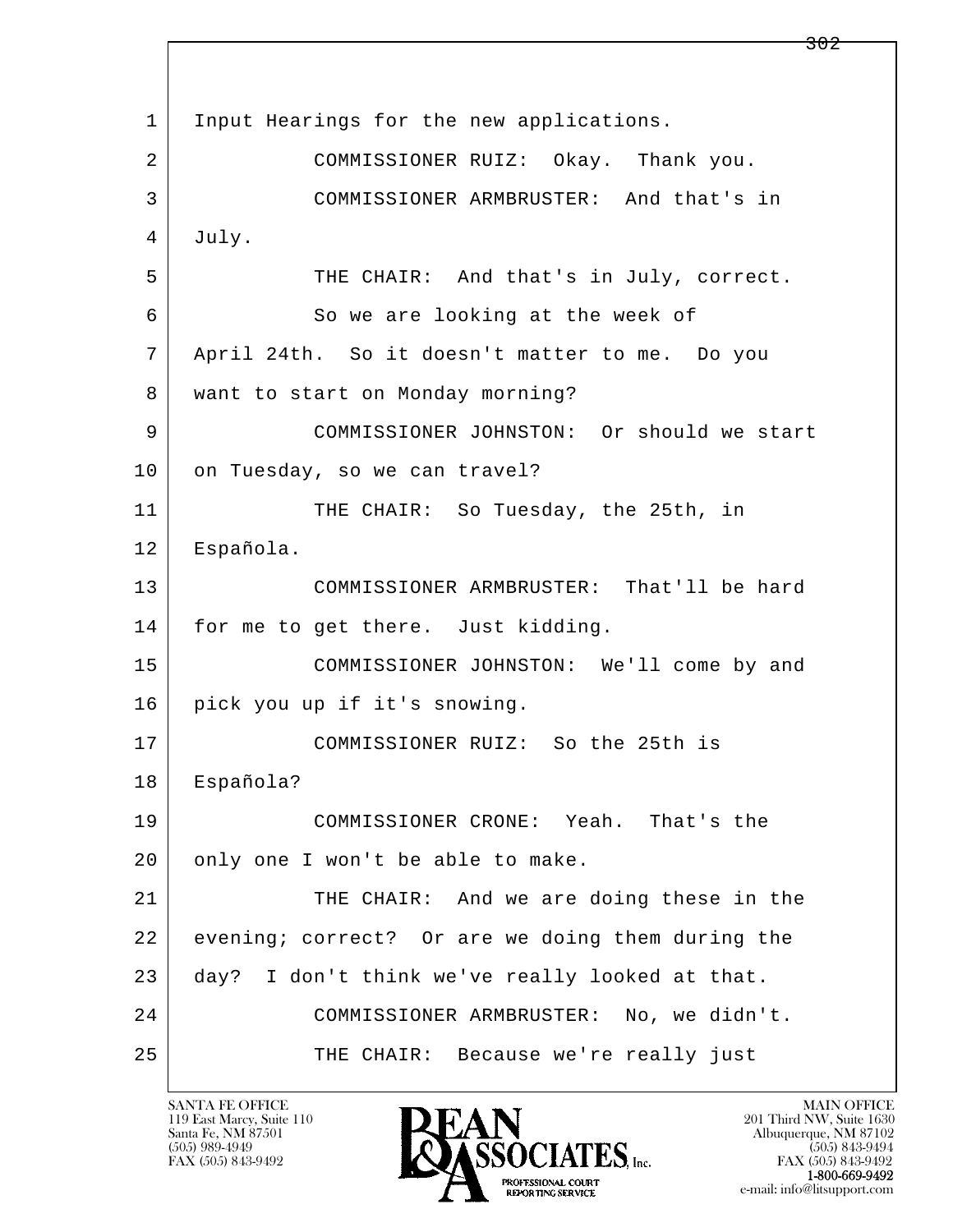l  $\overline{\phantom{a}}$  1 talking about the school leaders themselves, and/or 2 possibly governance council people. It's not a 3 public -- necessarily, a public meeting to get 4 people out of the individual school. So are we 5 looking at a day? Daytime? 6 COMMISSIONER JOHNSTON: I don't know what 7 you've done in the past. 8 COMMISSIONER TOULOUSE: It's the first 9 time. 10 COMMISSIONER JOHNSTON: Oh, okay. 11 THE CHAIR: Maybe if we did it early 12 afternoon, so that school leaders could get the 13 | school settled -- if they were close enough, could  $14$  get a school settled and then come to the meeting, 15 if need be. It would -- or at least have time to 16 address some issues that might be going on at the 17 school and get -- even by telephone, get it settled. 18 COMMISSIONER ARMBRUSTER: How many hours 19 do you think this would be at each? 20 THE CHAIR: I don't think it -- 21 COMMISSIONER TOULOUSE: Depends on how 22 many show up. 23 COMMISSIONER ARMBRUSTER: I was afraid 24 that was the answer. 25 THE CHAIR: Do you have a thought on that?

119 East Marcy, Suite 110<br>Santa Fe, NM 87501



<del>303</del>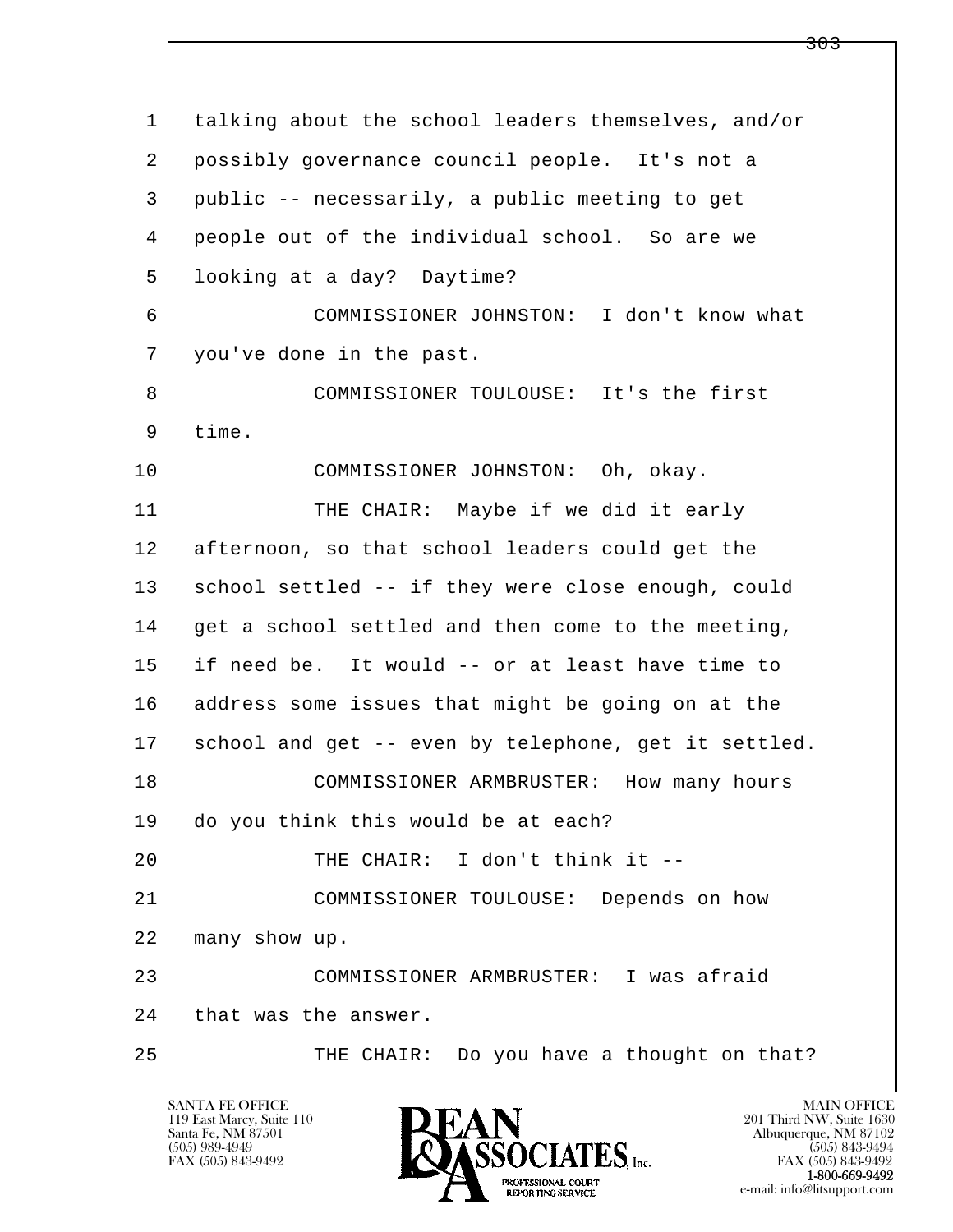l  $\overline{\phantom{a}}$  1 MS. POULOS: I think maybe putting it out 2 to the field and asking them what they'd prefer, a 3 couple of times. 4 THE CHAIR: If we have the date, that's 5 | fine. The only thing it could potentially affect is 6 where people are staying, so that if we go from 7 Española to Albuquerque, if we're meeting in the 8 evening, people are going to stay in -- closer to 9 Española and then move on to Albuquerque. 10 So that's the only thing. But we have 11 time to make those individual arrangements for that. 12 So that's fine. 13 If you want to reach out to the schools 14 and ask them if they -- the only thing I need to 15 know, like ASAP, for down by me, so I can get -- 16 MS. POULOS: So let me say this. I'm 17 thinking schools typically -- so this wouldn't be 18 evening or day, like, right in the middle? If you 19 did it at 3:30 for an hour and a half? Then their 20 kids are all gone? 21 THE CHAIR: Right. That's a thought. 22 MS. POULOS: And so they can incorporate 23 it kind of into the workday; but it's not part of 24 the schoolday, and it's not pulling them away. 25 COMMISSIONER JOHNSTON: I -- when are the

119 East Marcy, Suite 110<br>Santa Fe, NM 87501

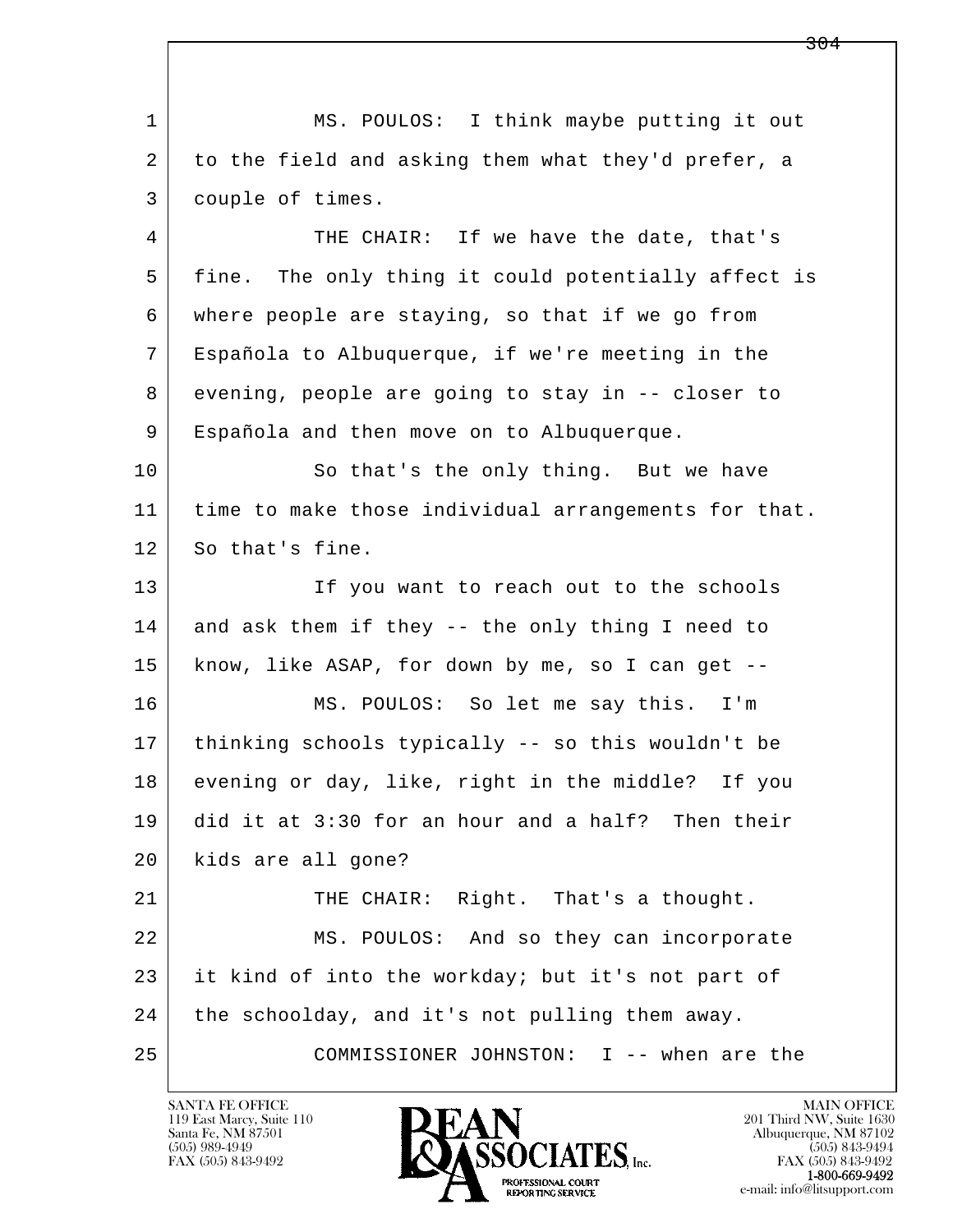l  $\overline{\phantom{a}}$ 1 testing windows? 2 COMMISSIONER RUIZ: Right around there. 3 COMMISSIONER JOHNSTON: That's why I'm 4 asking; because that's going to make it difficult 5 for them. 6 COMMISSIONER ARMBRUSTER: They're always 7 testing. 8 COMMISSIONER RUIZ: Right. We're always 9 | testing. I have it here. I'm not -- 10 COMMISSIONER JOHNSTON: It's a little bit 11 later, isn't it? You'll double-check? Will you let 12 us know? 13 COMMISSIONER RUIZ: Yes. Because one of 14 | them -- the PARCC opens up February the 26th or 15 -5th; and then the SBA; and it goes all the way into 16 mid-March. And the SBA opens right around that 17 time. 18 COMMISSIONER JOHNSTON: The end of 19 | school -- because seniors -- that last week, seniors 20 will only have a couple of weeks of school yet. So 21 being late -- we're probably good later in the 22 month. 23 THE CHAIR: So let's say 3:30. If  $24$  there's  $-$ 25 MS. POULOS: So testing windows. I

119 East Marcy, Suite 110<br>Santa Fe, NM 87501

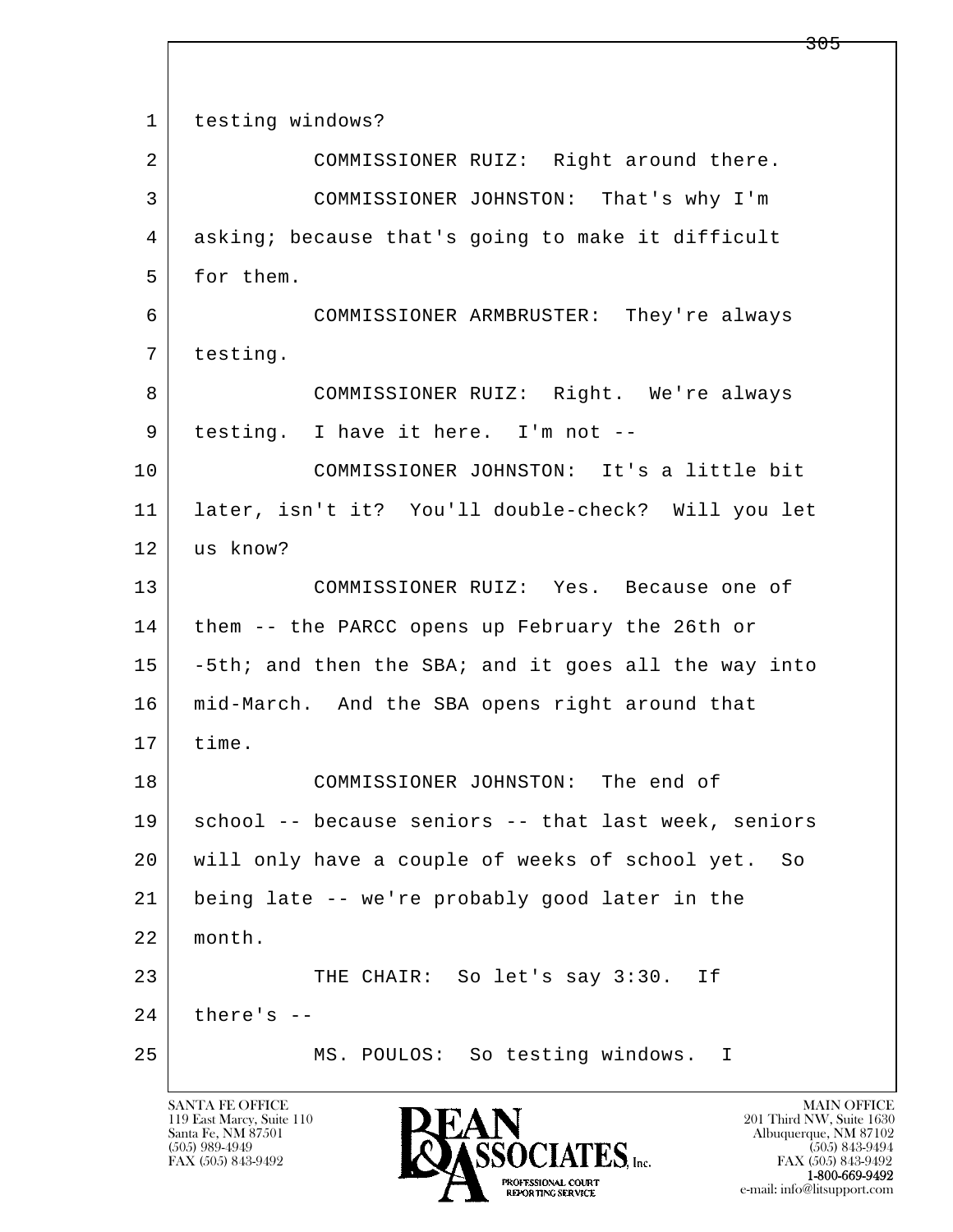l  $\overline{\phantom{a}}$ 1 have -- if I can understand this -- sorry. I've 2 never read this test administration. Okay. 3 So we have spring and summer test 4 administration. Okay. So 3/13 through 4/7. 4/7 5 through 4/28 for paper-based testing; and 6 computer-based testing, it's 4/3 through 5/12. So 7 we're definitely in the testing window. 8 COMMISSIONER RUIZ: That's for the SBA or 9 for the PARCC. 10 MS. POULOS: For the PARCC, the 11 paper-based is 4/3 through 4/28. And computer-based 12 is 4/3 through 5/12. 13 THE CHAIR: Right. If we do it at 3:30, 14 then we should be safe. So let's say 3:30 somewhere 15 in Española. Will McCurdy be open? Will the new 16 McCurdy be open? 17 | MS. POULOS: I think the new one will. 18 THE CHAIR: We won't go back to the old 19 one. 20 MS. POULOS: If the new one is open, we 21 | will; if not, we'll find someplace else. 22 COMMISSIONER TOULOUSE: There's a casino. 23 THE CHAIR: That is Tuesday, April 25th. 24 COMMISSIONER JOHNSTON: We're looking at 25 late afternoon; so travel.

119 East Marcy, Suite 110<br>Santa Fe, NM 87501

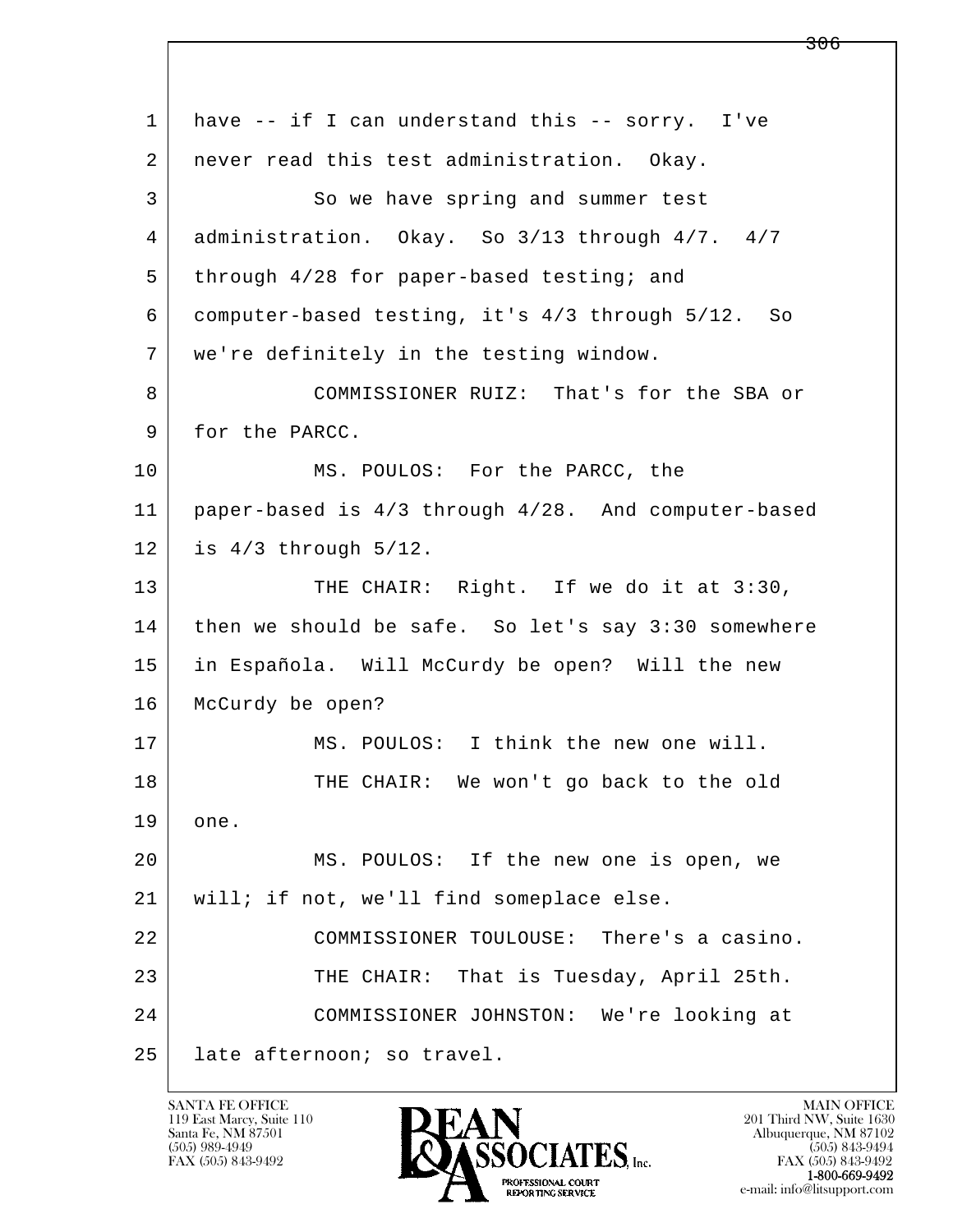l  $\overline{\phantom{a}}$ 1 THE CHAIR: Like 3:30 in the afternoon. 2 COMMISSIONER CRONE: We can go to the 3 college, if necessary, if you can't get McCurdy. 4 We've got lots of options. 5 COMMISSIONER ARMBRUSTER: Where in McCurdy 6 are we talking about? 7 THE CHAIR: If the new school is open, 8 that's great. I'm not going back to that little 9 | room, especially if it's warm. 10 So then Wednesday the 26th. 11 COMMISSIONER ARMBRUSTER: Albuquerque. 12 COMMISSIONER JOHNSTON: Albuquerque. 13 THE CHAIR: Albuquerque? We can do that 14 at 3:30. And we can do Thursday, the 27th, in 15 Las Cruces. That gives you time to meander, gives 16 us time to meander our way down. 17 COMMISSIONER JOHNSTON: And finish up in 18 | time to eat dinner. 19 THE CHAIR: Excuse me? 20 COMMISSIONER JOHNSTON: Finish up in time 21 | to eat dinner. 22 THE CHAIR: Absolutely. Absolutely. 23 COMMISSIONER ARMBRUSTER: How long does it 24 take to drive there? 25 THE CHAIR: Oh, four hours. It's

119 East Marcy, Suite 110<br>Santa Fe, NM 87501

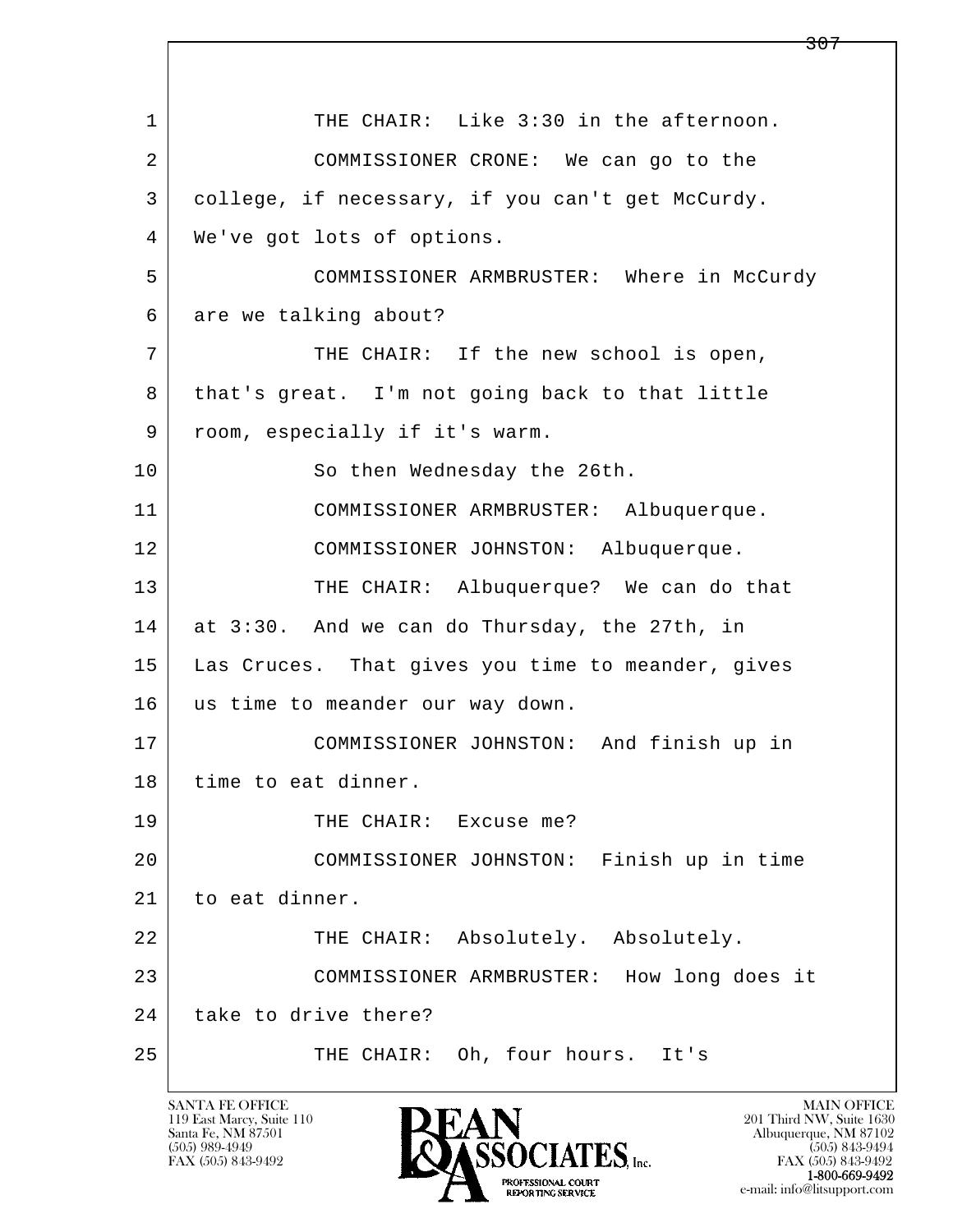l  $\overline{\phantom{a}}$ 1 actually -- we're in Albuquerque; so it's -- no, no, 2 no. From Albuquerque it'll only take you about 3 | three -- three-fifteen. 4 COMMISSIONER ARMBRUSTER: No. I was 5 asking from you in Las Cruces to Santa Fe. It takes 6 you how long. 7 THE CHAIR: Four hours. Right, yeah. 8 Okay? 9 So, hopefully, we're set with those dates. 10 MS. POULOS: Madam Chairwoman, do you want 11 me to send out, like -- I'll draft up something and 12 then -- either you can send it out, or I can send it 13 out. 14 THE CHAIR: Yes, that would be great. 15 Yeah. 16 Okay. August meeting. I guess -- why is 17 "August meeting" on here? 18 | MS. POULOS: Cancel August meeting. 19 COMMISSIONER TOULOUSE: Usually, we fit 20 one in in the tour. 21 THE CHAIR: We canceled, because we 22 couldn't vote on canceling the August meeting at 23 that time? Is that why "August meeting" is on 24 there? Because I'm confused. Why is "August 25 meeting" on there? I thought we voted to cancel the

119 East Marcy, Suite 110<br>Santa Fe, NM 87501



FAX (505) 843-9492 FAX (505) 843-9492

<del>308</del>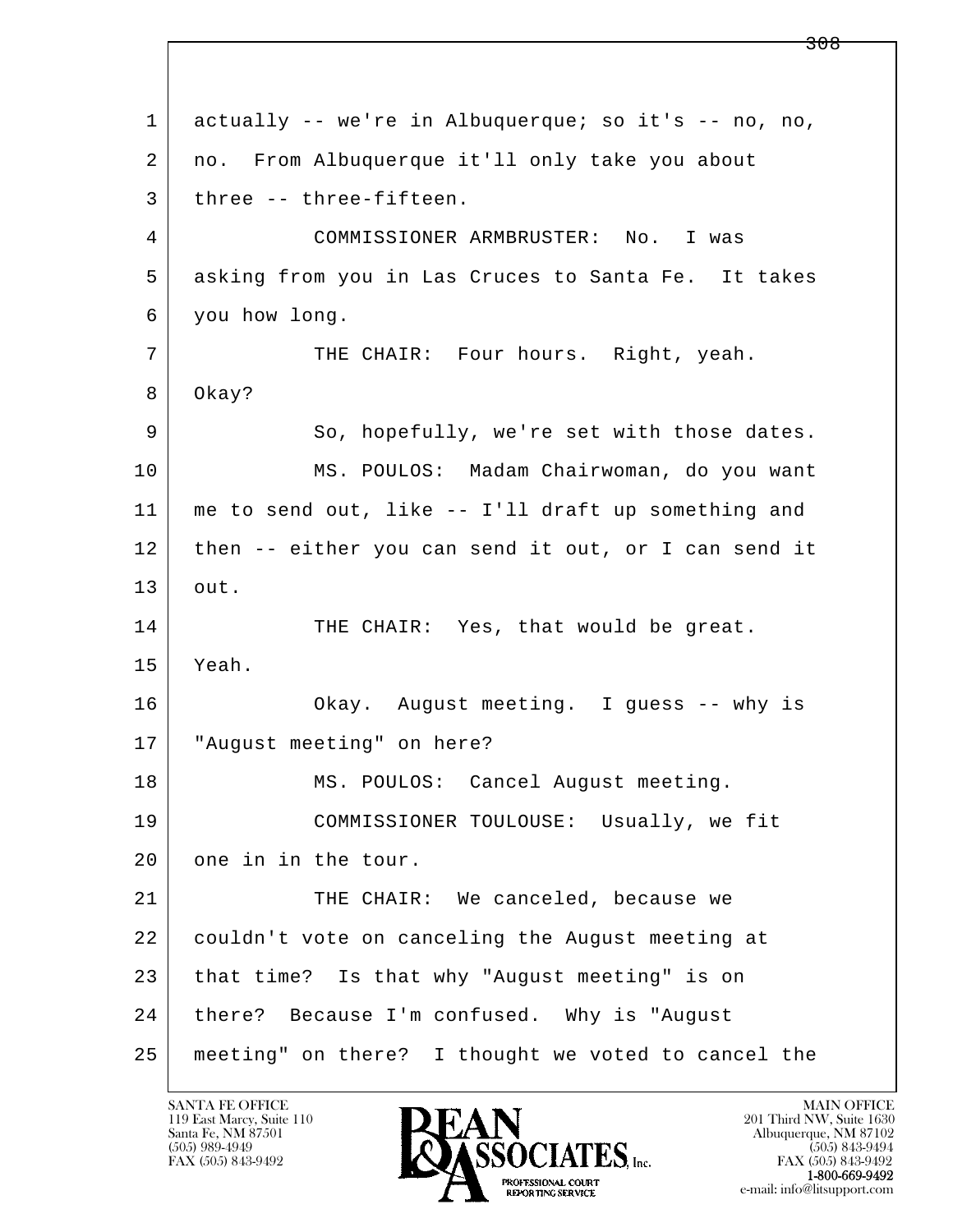l  $\overline{\phantom{a}}$ 1 | August meeting already. 2 COMMISSIONER ARMBRUSTER: I thought we 3 were going to have it on the 31st. That was a Work 4 Session. 5 COMMISSIONER JOHNSTON: That's right. We 6 did say August 31st, if we needed it, for a Work 7 Session. 8 THE CHAIR: No, because we do -- because 9 it's August 31st, September 1st, for new 10 applications. 11 COMMISSIONER JOHNSTON: Okay. 12 THE CHAIR: So we don't do a Work Session. 13 We canceled the August 4th meeting, because we'll be 14 meeting at the end of August into the beginning of 15 | September, depending on how many days. Depends on 16 how many applications go forward. 17 So it's certainly -- at this point in 18 | time, there's a potential for two days, for sure;  $19$  so -- and I believe we voted to cancel the 20 | August 4th meeting. 21 COMMISSIONER RUIZ: We did, yeah. 22 COMMISSIONER JOHNSTON: We did. 23 THE CHAIR: So I think we're -- we're good 24 on that. 25 COMMISSIONER ARMBRUSTER: Because I think

119 East Marcy, Suite 110<br>Santa Fe, NM 87501

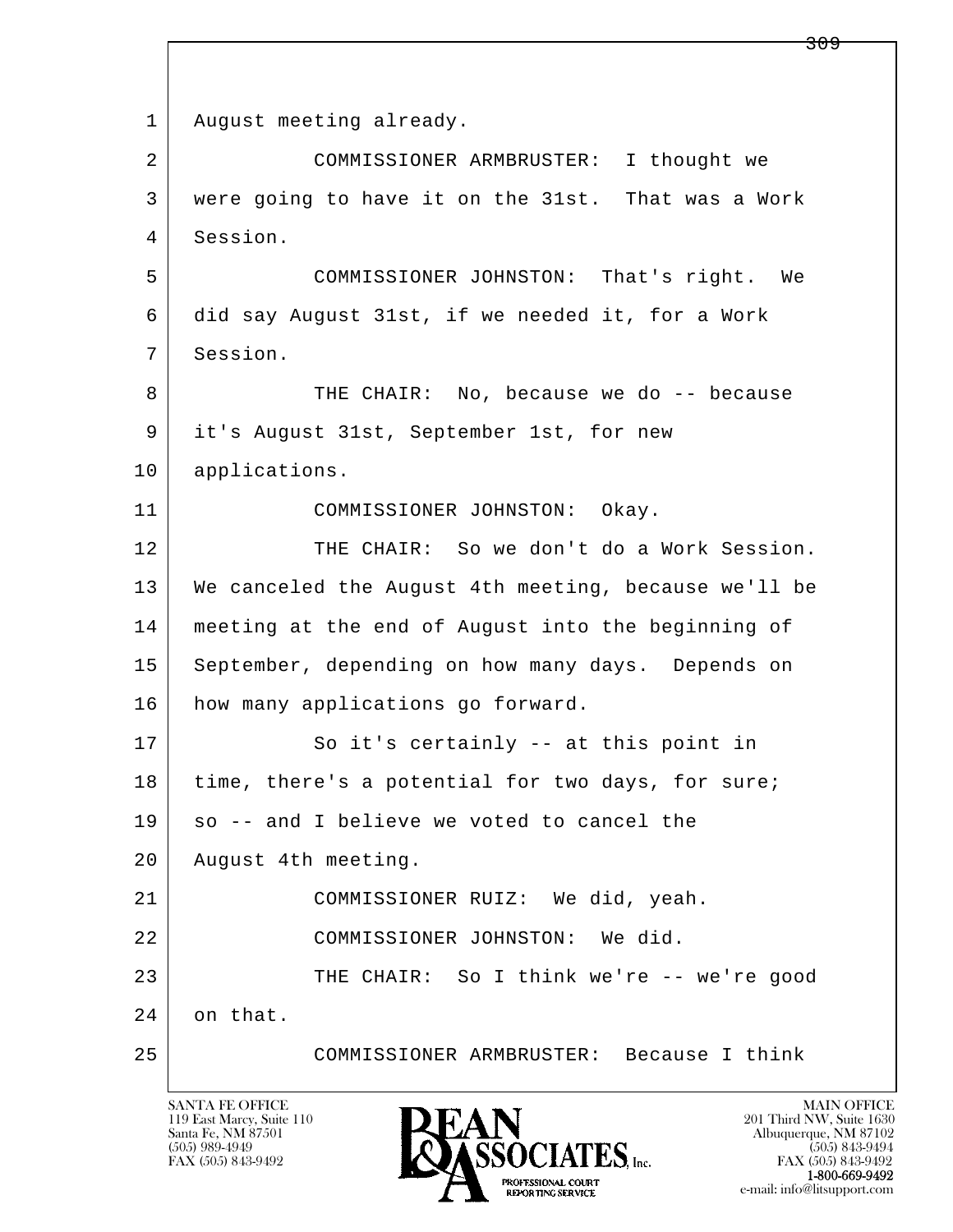l  $\overline{\phantom{a}}$  1 we're having a meeting in July in that community 2 input. 3 THE CHAIR: If need be. 4 COMMISSIONER ARMBRUSTER: If need be. 5 THE CHAIR: Sometimes we don't have to 6 have a meeting. Last year, we needed one, because 7 there was a school that needed an amendment. So we 8 did it. So we do, and we don't. It just depends. 9 Right. 10 Okay. I will just mention that -- we were 11 talking about liaison roles. I, unfortunately, was 12 unable to attend the last LESC meeting, because I 13 got turned around by thick fog; so I had to turn 14 around and go home. So I was not able to attend  $15$  that. 16 But I have been up at the Legislature. 17 And there are a number of charter bills -- or -- and 18 bills that are concerning charters, that have been 19 presented. One does, over time, eliminate the small 20 school size adjustment. The -- the bill to 21 eliminate the Cabinet Secretary and morph the PEC 22 back to a State School Board was killed in Rules; so 23 that isn't going forward. 24 COMMISSIONER TOULOUSE: It was tabled. 25 MS. POULOS: Madam Chairwoman, I just

119 East Marcy, Suite 110<br>Santa Fe, NM 87501



FAX (505) 843-9492<br>1-800-669-9492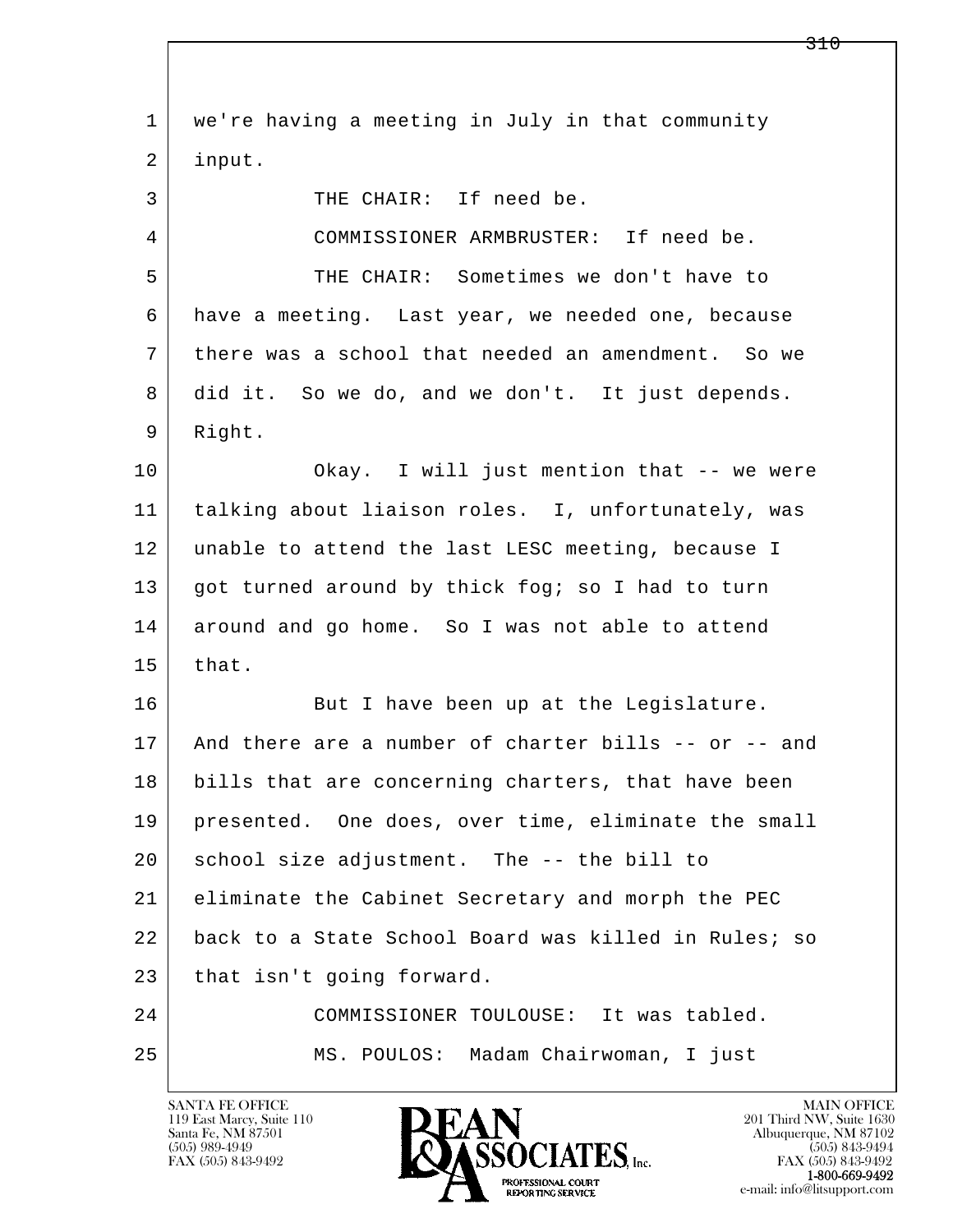l  $\overline{\phantom{a}}$  1 pulled the transcript from last month. You did not 2 vote to cancel the August meeting. 3 THE CHAIR: We just talked about it. 4 MS. POULOS: You talked about it and you 5 said you needed to vote in February. 6 COMMISSIONER TOULOUSE: We have time to do 7 that. 8 THE CHAIR: We do. We do. So I will 9 quick make a motion. It's no big deal. 10 So I will move that the Public Education 11 Commission cancel the August 4th, 2017, Regular 12 Meeting. 13 COMMISSIONER ARMBRUSTER: Second. 14 THE CHAIR: Second by Commissioner 15 | Armbruster. 16 Do we have to do a roll-call vote on that? 17 COMMISSIONER JOHNSTON: Before -- and we 18 are meeting on the 31st. Does that need to be in a 19 motion? Because it's separate? That's my 20 discussion. 21 THE CHAIR: We need to see how many --22 it's on the calendar already, the 1st is. 23 COMMISSIONER JOHNSTON: Yes. 24 THE CHAIR: That'll be determined later, 25 when we know how many schools, so how many days we

119 East Marcy, Suite 110<br>Santa Fe, NM 87501



FAX (505) 843-9492 FAX (505) 843-9492 e-mail: info@litsupport.com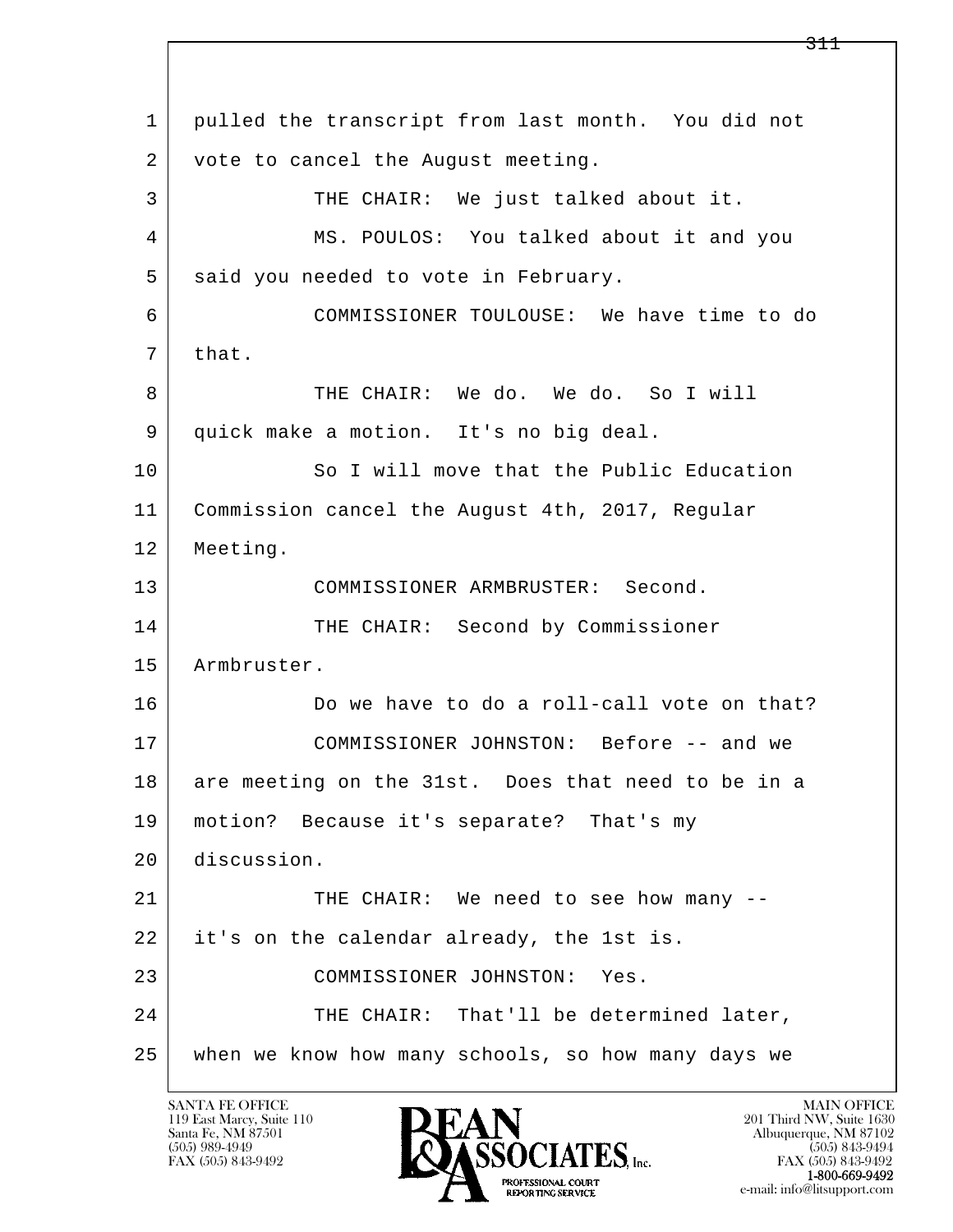l  $\overline{\phantom{a}}$  1 need. 2 COMMISSIONER JOHNSTON: Got you. 3 THE CHAIR: Okay. All in favor? 4 (Commissioners so indicate.) 5 | THE CHAIR: Any opposed? 6 (No response.) 7 | THE CHAIR: Seeing no opposition, the 8 August 4th, 2017, meeting is canceled. 9 All right. I have a few notes that were 10 left to me from the Charter Coalition, if I could 11 find them. I just had them. 12 But I will tell you, they are planning a 13 Spring Workshop, a two-day workshop, in May. The 14 information will -- and it's May 30th and 31st. 15 Those dates are set. The information will be coming 16 forward. 17 But just so if you want to pencil that in 18 in your calendars, invitations and information 19 regarding it will come out. But it is focusing on 20 governing councils, in particular. 21 | And then they are doing -- sometime in 22 June, date to be determined, they are doing an 23 intensive financial business manager workshop. But  $24$  they don't have the date set for that. 25 MR. PHILLIP GLOUDEMANS: Madam Chair, what

119 East Marcy, Suite 110<br>Santa Fe, NM 87501

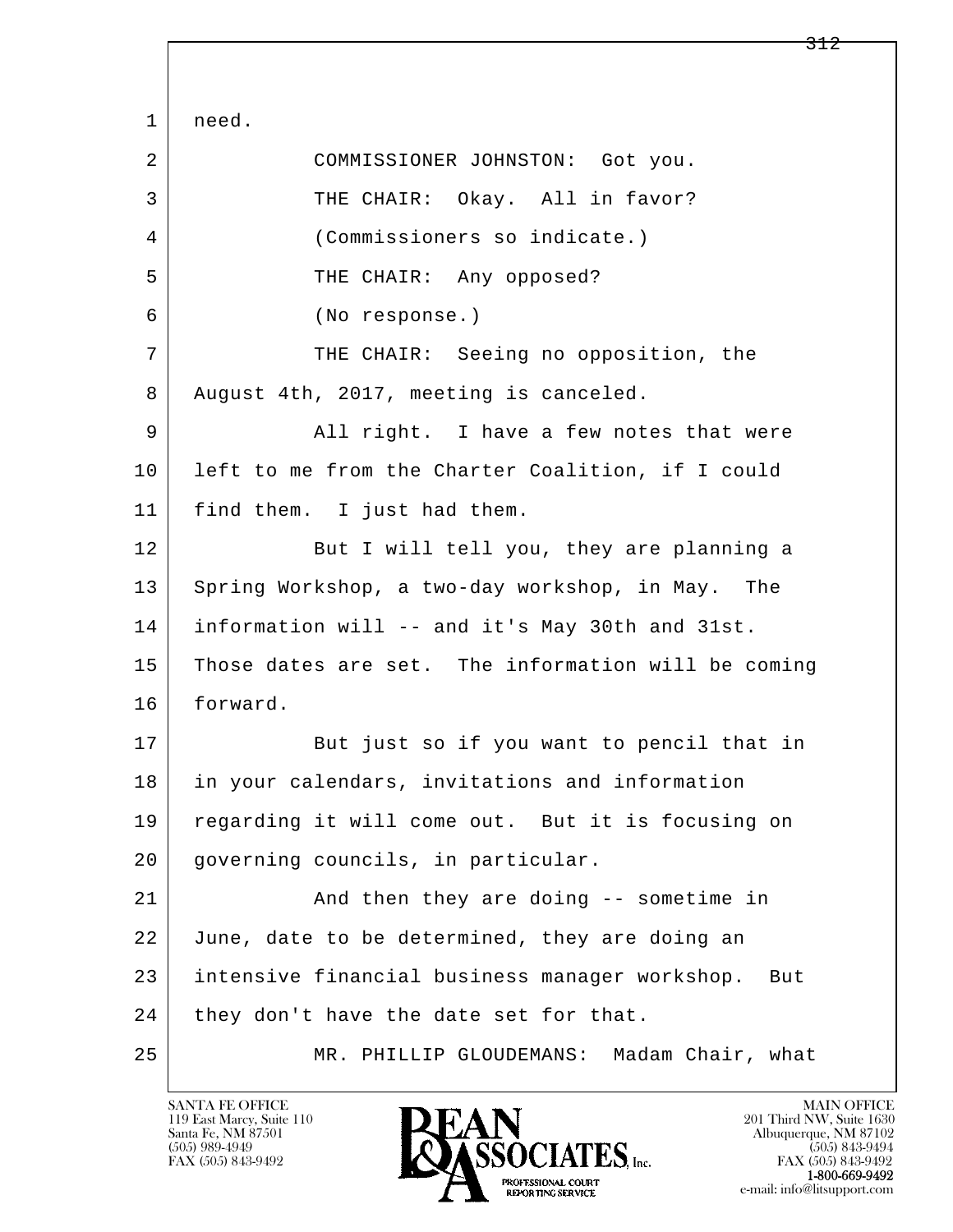l  $\overline{\phantom{a}}$ 1 | was the dates for the Spring Workshop? 2 THE CHAIR: 30-31 of May. 3 MR. PHILLIP GLOUDEMANS: Thank you. 4 THE CHAIR: They have been doing yeoman's 5 work over at the Legislature for the charter 6 community. And that's why they're not here now. 7 They -- they had several meetings set up. 8 So we appreciate the work that they do to 9 | help support charters. 10 | And if anyone is still interested, they do 11 have that Legislative reception Thursday evening. 12 They are still accepting RSVPs. And each of you 13 received an e-mail with an invitation. So if you  $14$  are interested, they  $-$  they told me today that they 15 are still accepting RSVPs. 16 We are on to Item No. 14, and that is PEC 17 Comments. 18 | Rand I'll start with Commissioner Johnston. 19 COMMISSIONER JOHNSTON: Ooh, I knew you 20 were going to do that. I don't mean to trivialize 21 the thanks to the attorney from the Attorney 22 General's Office and from the PEC Division by 23 thanking them so many times. But yesterday's work 24 was amazing. 25 I mean, still at 6:00, we were going

119 East Marcy, Suite 110<br>Santa Fe, NM 87501

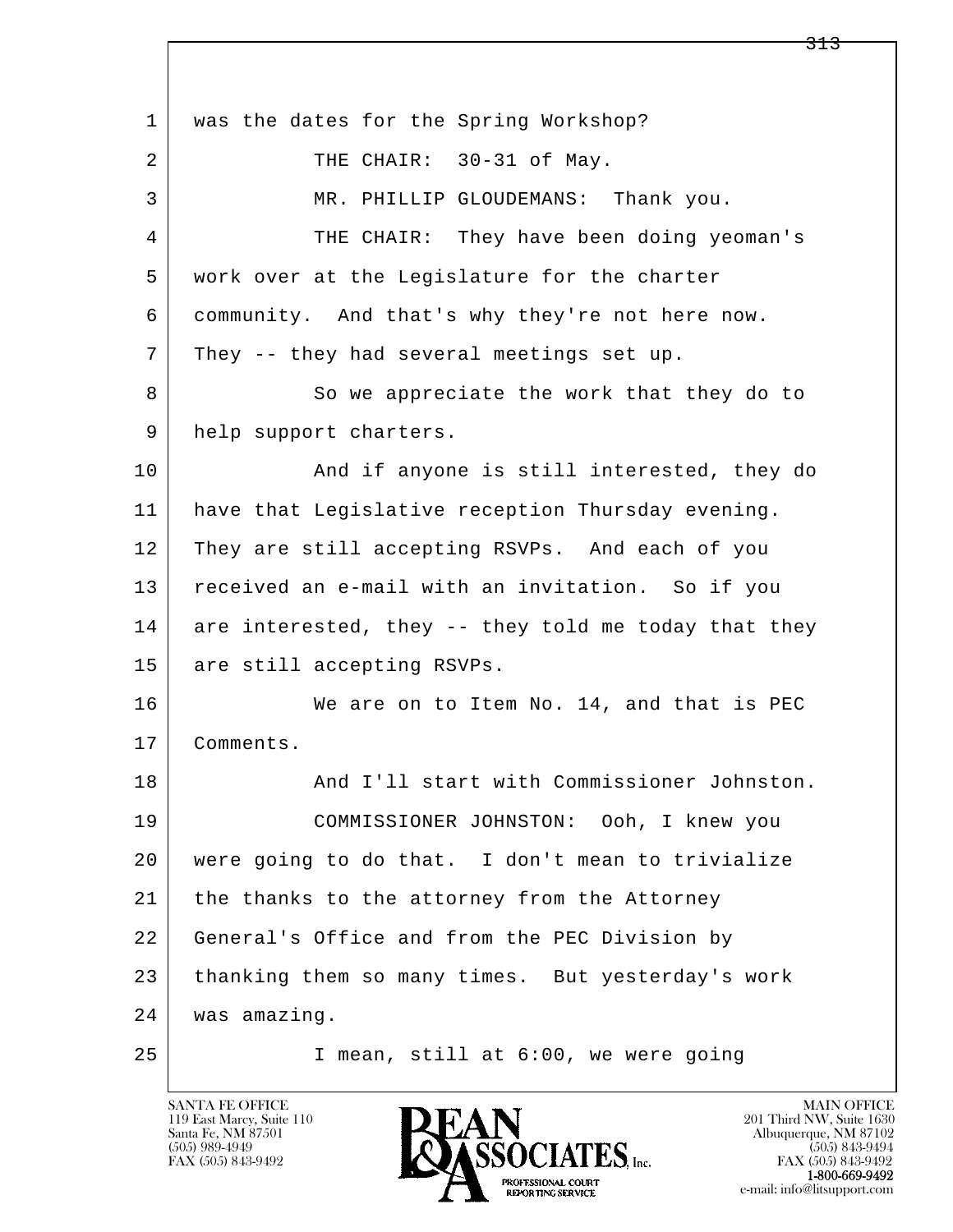l  $\overline{\phantom{a}}$  1 strong. And it was a -- it's a pleasure working 2 with this group when we -- when we really, really 3 get in there and work together. 4 I think for this evening, that's it. 5 Thank you. 6 THE CHAIR: Thank you. 7 Commissioner Conyers? 8 | COMMISSIONER CONYERS: A question on -- we 9 | renewed the item on PEC Rules of Procedure, and 10 | that's going to be next month? 11 THE CHAIR: Correct. 12 COMMISSIONER CONYERS: And we're going to 13 get a list of the changes or recommended changes? 14 MS. McKEE: Yes. And that's why we didn't 15 go ahead and do it today, because there are 16 significant changes, and they're hard to, you know, 17 hold in your head when they're just being read. 18 COMMISSIONER CONYERS: So were 19 Commissioners still able to add anything to that, or 20 | suggest? 21 | MS. McKEE: Sure, sure. 22 COMMISSIONER CONYERS: Okay. 23 MS. McKEE: Those -- the -- the edits that 24 were made in the Work Session are being 25 incorporated. But if you have other ideas, you can

119 East Marcy, Suite 110<br>Santa Fe, NM 87501

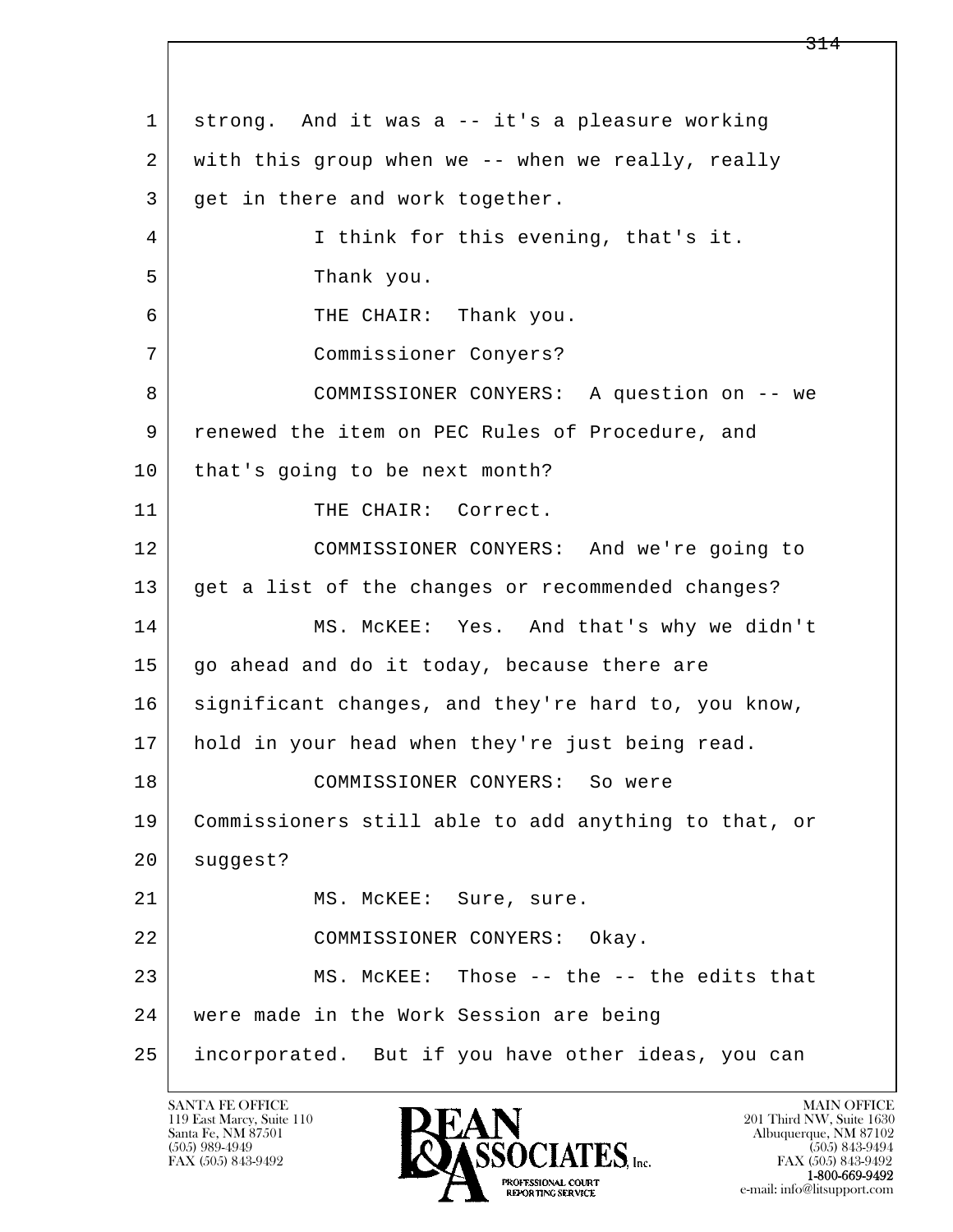l  $\overline{\phantom{a}}$  1 e-mail them to Beverly, and she can, you know, 2 disseminate them. You can also bring them up at the 3 meeting, because at the next meeting, there will be 4 a -- everyone will have a copy. And if someone 5 wants to make a motion to accept it, then there will 6 be discussion; so -- but it'll be best if you could 7 do it beforehand, just because it's hard to -- to 8 incorporate something like that at the meeting. 9 COMMISSIONER CONYERS: Well, I'd like to 10 put this out to the Commission. I thought about it 11 yesterday after -- after our meeting. And I'm never 12 | looking for more things to do. That's not my 13 agenda. 14 But it occurred to me that it might be 15 beneficial to the Commission if we require the 16 charter schools to do a self-assessment, if we did 17 some type of thing like that with our group, you 18 | know, to see how we think we're doing. 19 THE CHAIR: Sure. 20 MS. McKEE: That's a great idea. 21 COMMISSIONER JOHNSTON: Yes. 22 THE CHAIR: Okay. Thank you. 23 Commissioner Toulouse? 24 COMMISSIONER TOULOUSE: Madam Chair, I've 25 been thinking about whether I wanted to bring this

119 East Marcy, Suite 110<br>Santa Fe, NM 87501

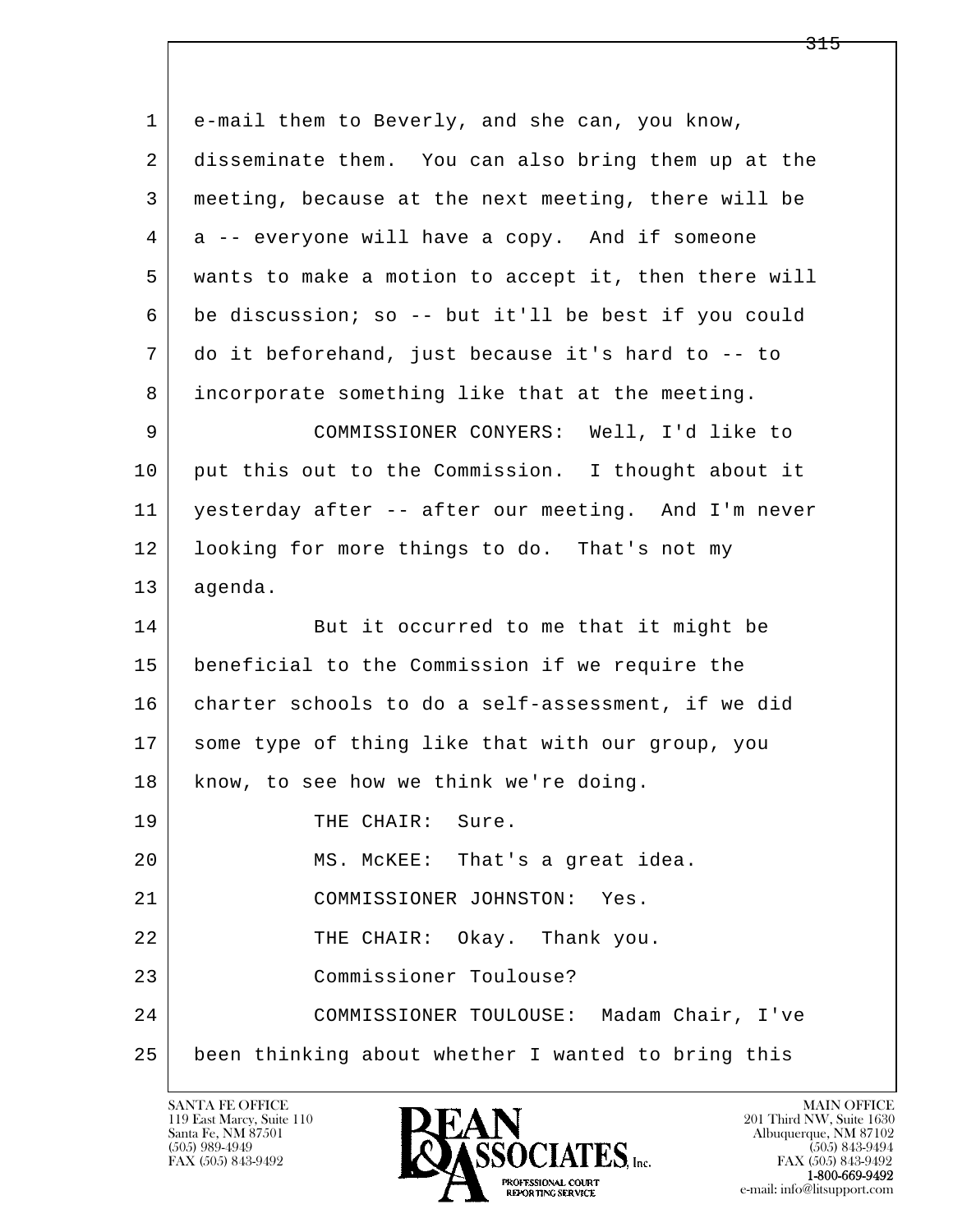| 1  | up or not. We're running late anyway. We're all      |
|----|------------------------------------------------------|
| 2  | going to be in traffic heading out of here,          |
| 3  | whatever.                                            |
| 4  | I want to know what possibly the Charter             |
| 5  | School Division knows, or somebody knows, about what |
| 6  | I read in the newspaper on Monday in the letter to   |
| 7  | the Española Valley Schools, where Deputy Secretary  |
| 8  | Aguilar said that the Secretary might have us hold a |
| 9  | hearing to advise her on what to do with the         |
| 10 | situation in the Española Valley Schools.            |
| 11 | And I'm assuming that -- you know, they              |
| 12 | quoted the letter that it would be there because of  |
| 13 | the -- what creates this in the Constitution says    |
| 14 | whether we advise or whether we consult or whatever  |
| 15 | with the Secretary, in that very general statement;  |
| 16 | but it certainly was in nothing else that was given  |
| 17 | to us.                                               |
| 18 | And I'm just curious as to where that came           |
| 19 | from, where it's going, and what could possibly be   |
| 20 | happening, because I don't think we have any         |
| 21 | business in the middle of that whole mess in the     |
| 22 | Española Valley Schools, because we have not been a  |
| 23 | party to any of it. And I don't know why we would    |
| 24 | want to hold a public hearing to advise the          |
| 25 | Secretary on what might be done on it.               |

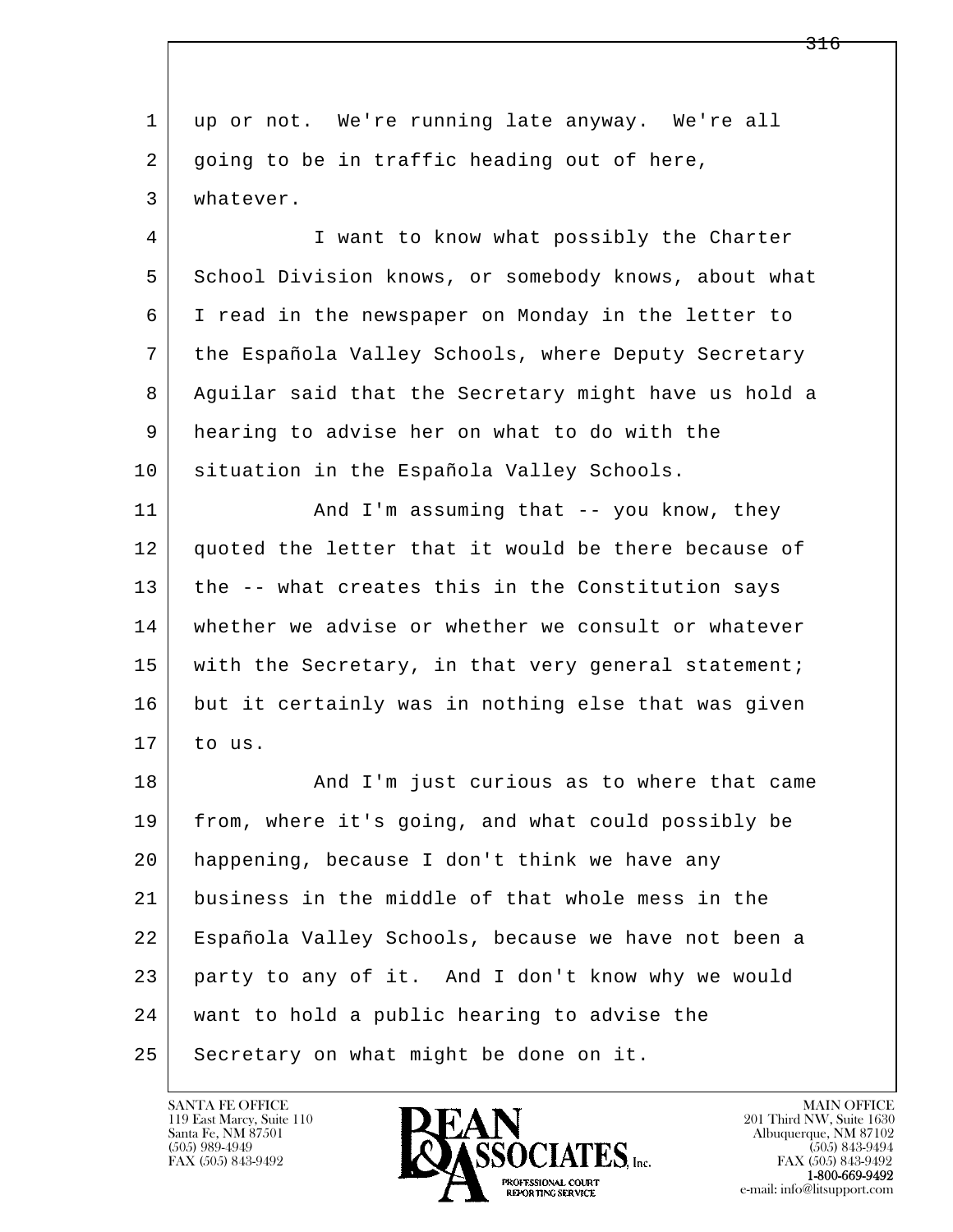l  $\overline{\phantom{a}}$ 1 So I'm just curious. Have we heard 2 anything? 3 Director Poulos or Madam Chair? 4 MS. POULOS: Madam Chairwoman, 5 Commissioner Toulouse, my understanding is that -- 6 and I'm trying to find the provision, so I'll keep 7 looking. There is a statutory requirement for that, 8 in the case that the -- the Public Education 9 Department is considering the suspension of a school 10 | board, that that becomes a requirement that's in 11 statute. And so that would be if the -- if the 12 Department were to take that -- 13 THE CHAIR: Step. 14 MS. POULOS: -- step, it would be 15 statutorily required that they -- they take this --16 this piece of that step. 17 COMMISSIONER TOULOUSE: I know that has 18 | not happened when the last school board was 19 suspended. So I'm just -- if you could keep us 20 informed on -- 21 MS. POULOS: Any information we have about  $22$  that, we will  $-$  23 COMMISSIONER TOULOUSE: We would probably 24 need at least a two-week-long briefing on everything 25 that went on there before we could possibly hold a

119 East Marcy, Suite 110<br>Santa Fe, NM 87501

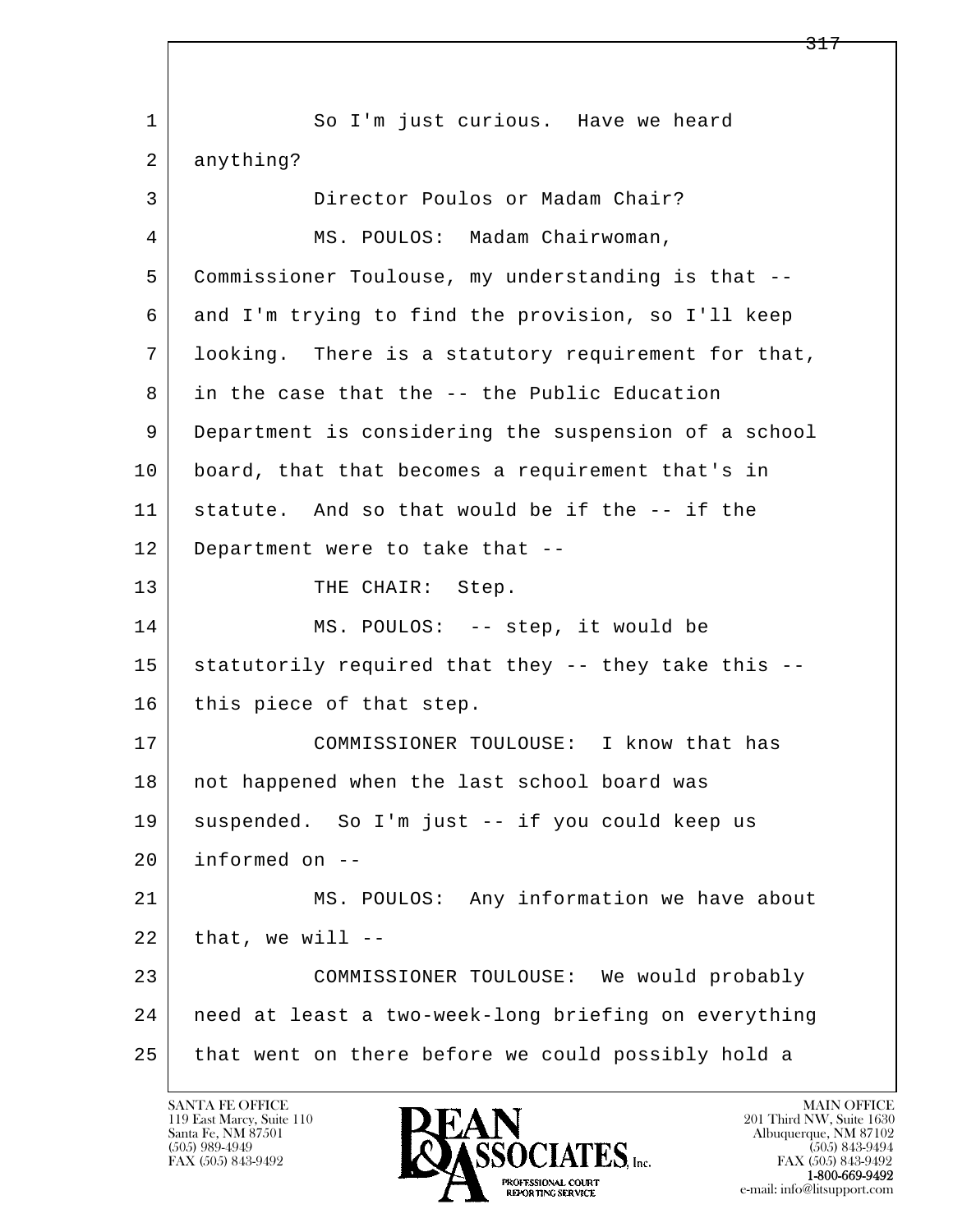l  $\overline{\phantom{a}}$ 1 hearing. 2 THE CHAIR: And I asked Ms. McKee to look 3 into it. So that's as much as I know at this point 4 in time. 5 COMMISSIONER TOULOUSE: That's it. My 6 curiosity and thinking we probably ought to put it 7 out here. 8 THE CHAIR: Commissioner Armbruster? 9 COMMISSIONER ARMBRUSTER: I just want to, 10 again, thank Katie for my parking place, for coming 11 here at 6:00 in the morning and leaving at midnight 12 to set up parking. That was certainly nice. 13 Thank you. 14 | THE CHAIR: Commissioner Crone? 15 COMMISSIONER CRONE: Nothing. And nothing 16 from Trish. 17 | THE CHAIR: We are now -- I don't know if 18 that's -- we are now onto the public portion, Public 19 | Comments. And I had one person sign up. 20 MS. POULOS: That was not me. 21 THE CHAIR: Oh, I know. I thought you 22 wanted to say something. 23 | MS. POULOS: I wanted to get your 24 attention, if you don't mind. Back to the answer, 25 it is provision 22-2-14G, which says, "The

119 East Marcy, Suite 110<br>Santa Fe, NM 87501

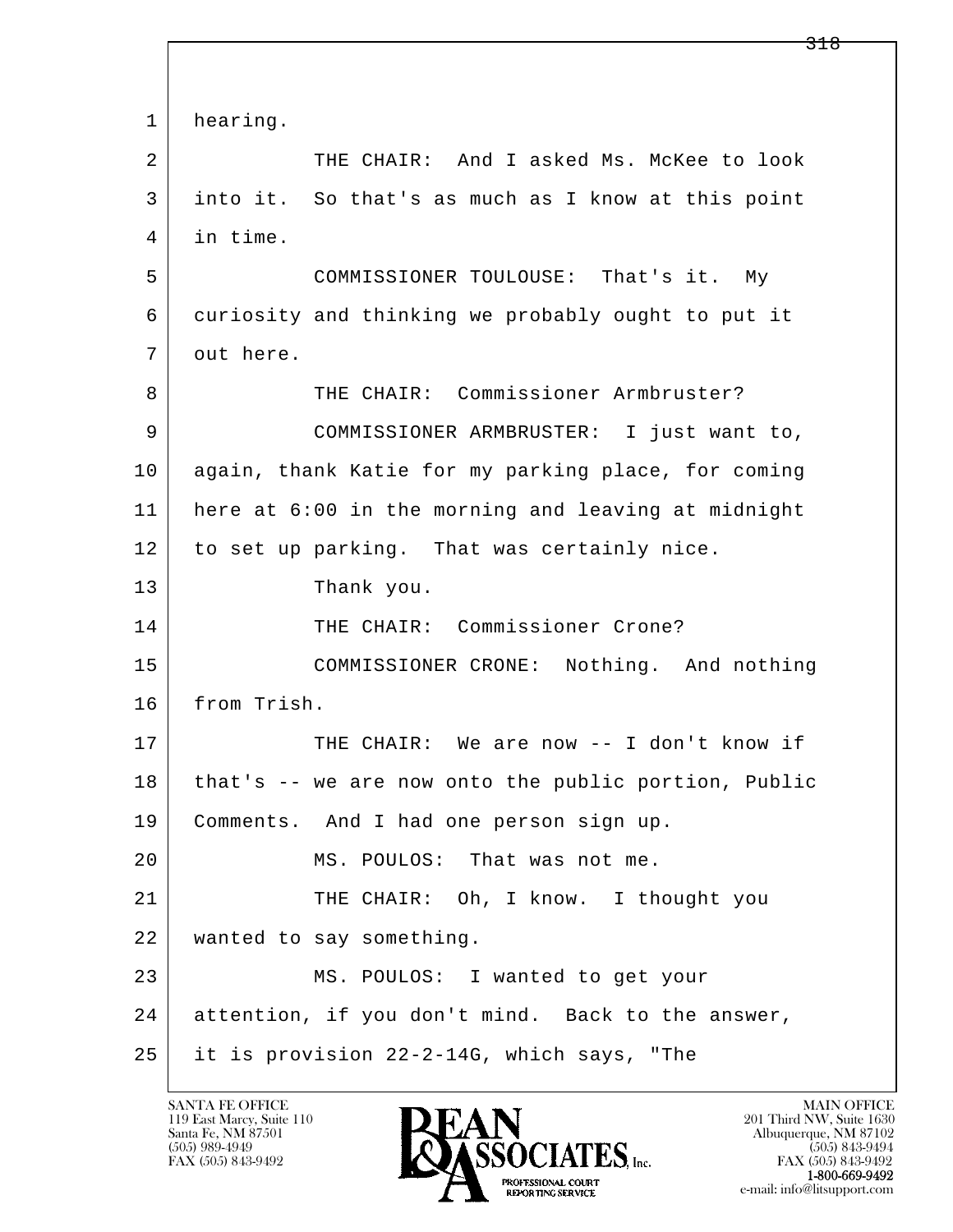l  $\overline{\phantom{a}}$  1 provisions of this section shall be invoked at any 2 time the Secretary, after consultation with the 3 Commission, finds...," blah-blah-blah. And so that 4 is the reason for that. 5 SURIGALL THE CHAIR: Okay. Thank you. 6 MS. McKEE: It doesn't say that the 7 Commission holds a hearing. It says -- 8 | MS. POULOS: Consultation with the 9 Commission. 10 | MS. McKEE: -- "consultation." 11 COMMISSIONER JOHNSTON: That's the way it 12 was stated in the paper. It said that she would -- 13 | that's the way it was stated. 14 THE CHAIR: The Cabinet Secretary would 15 come before the Commission to see if we had -- 16 MS. POULOS: It's provision H, says, "The 17 Commission..." -- 18 THE CHAIR: Some ideas of what should be 19 done. It didn't say a formal hearing, no. 20 | MS. POULOS: My apologies, 21 Madam Chairwoman. That was G. H says, "The 22 Commission shall consult with the Secretary and may 23 recommend alternative actions for the Secretary's 24 consideration." 25 THE CHAIR: Right. Okay. Thank you.

119 East Marcy, Suite 110<br>Santa Fe, NM 87501

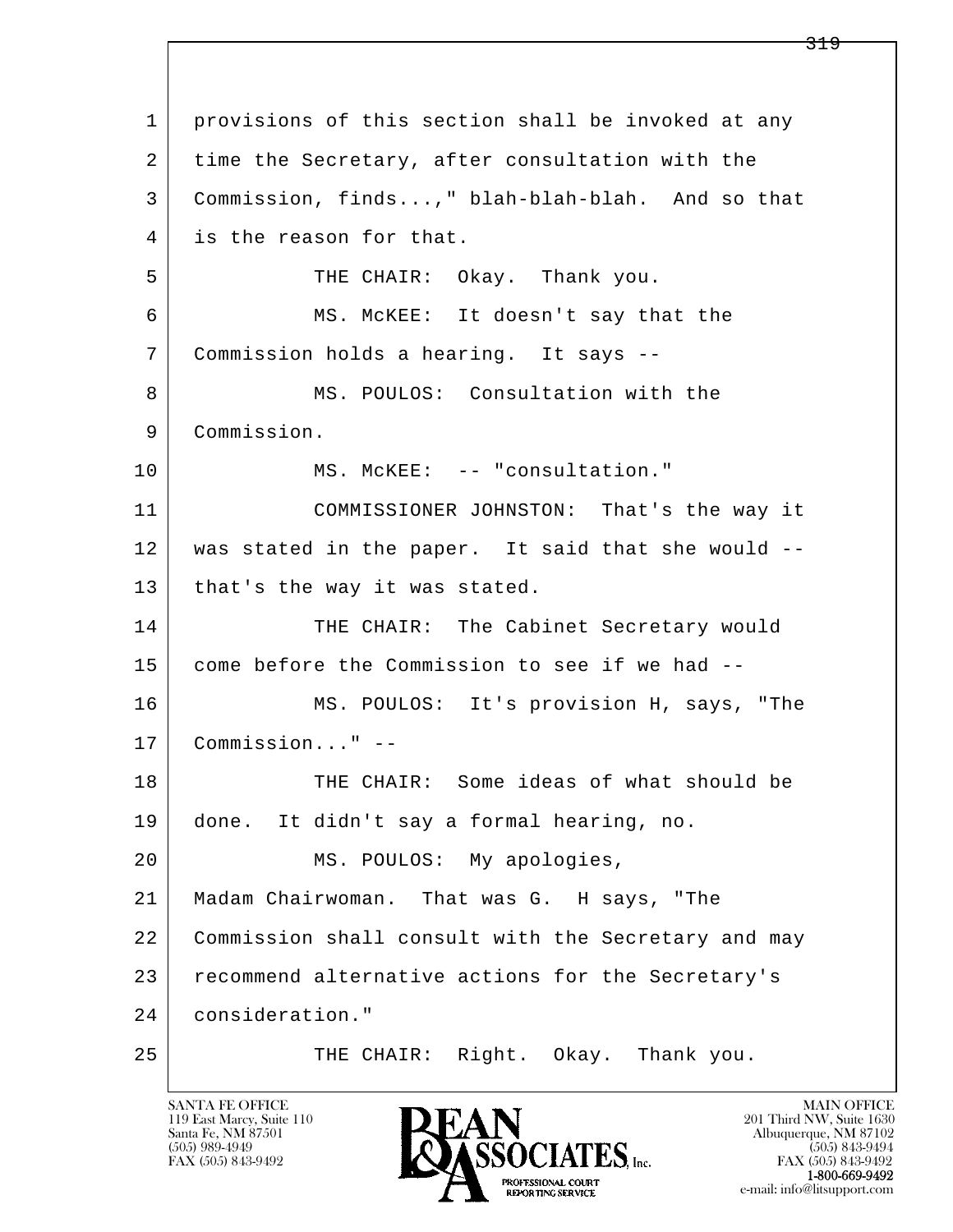l  $\overline{\phantom{a}}$ SANTA FE OFFICE MAIN OFFICE MAIN OFFICE MAIN OFFICE MAIN OFFICE 119 East Marcy, Suite 110<br>Santa Fe, NM 87501 Santa Fe, NM 87501 Albuquerque, NM 87102 1 We're back on to the Public Comment. 2 There was one person that signed up, and I do not 3 believe that they're here any longer. They were 4 here until -- I don't know if that's her coat back 5 there, because she was here until very recently. 6 Yeah. So seeing no one, I will entertain a motion 7 | for adjournment. 8 COMMISSIONER ARMBRUSTER: I so move. 9 | THE CHAIR: Motion by Commissioner 10 | Armbruster. 11 | MS. McKEE: Any discussion? 12 COMMISSIONER CONYERS: I do have a 13 question. 14 THE CHAIR: All in favor of adjourning? 15 (Commissioners so indicate.) 16 THE CHAIR: All opposed? 17 (No response.) 18 | THE CHAIR: Seeing no opposition, we are 19 adjourned. 20 (Proceedings adjourned at 5:09 p.m.) 21 22 23 24 25

320

 $\overline{\text{SSOCIATES}}_{\text{Lnc}}$  (505) 989-4949 (505) 843-9492 (505) 843-9492 (505) 843-9492 FAX (505) 843-9492 FAX (505) 843-9492  $P_{\text{A}}$  1-800-669-9492<br>
REPORTING SERVICE<br>
REPORTING SERVICE e-mail: info@litsupport.com